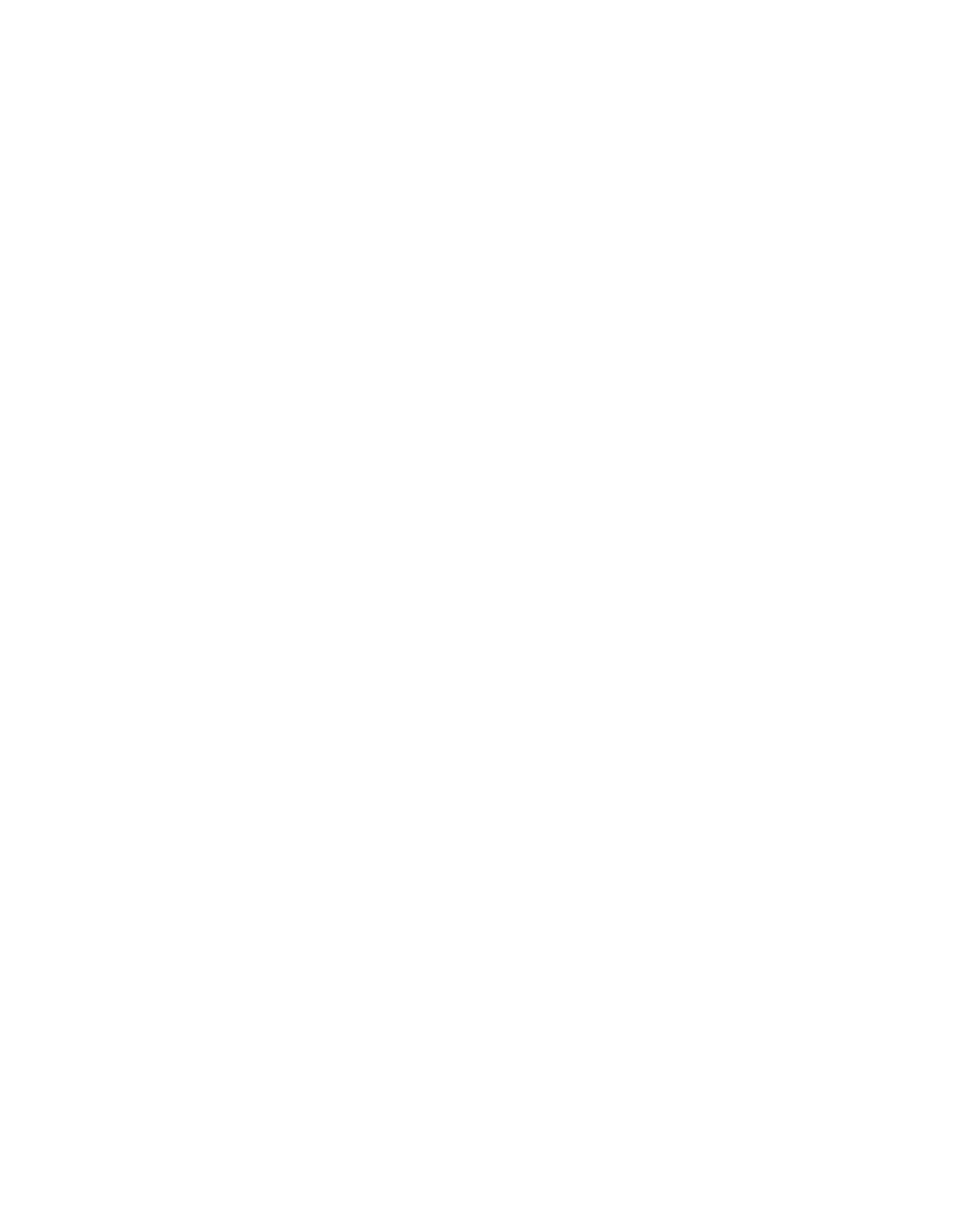(Dollars In Thousands)

|                                  |                                                                          |                                         | <b>Funds Subject to Outlook</b>  |                                             |                                      | <b>Total Budgeted</b>                                                    |                                         |                                  |                                             |                                             |  |
|----------------------------------|--------------------------------------------------------------------------|-----------------------------------------|----------------------------------|---------------------------------------------|--------------------------------------|--------------------------------------------------------------------------|-----------------------------------------|----------------------------------|---------------------------------------------|---------------------------------------------|--|
|                                  |                                                                          | $***$                                   | 2019-21 Biennium Proposed Budget |                                             | $***$                                |                                                                          | $***$                                   | 2019-21 Biennium Proposed Budget |                                             | $***$                                       |  |
|                                  | <b>Previously</b><br><b>Enacted</b><br>$2017 - 19 +$<br><b>2018 Supp</b> | <b>Base</b><br><b>Budget</b><br>Changes | <b>Policy</b><br><b>Changes</b>  | 2019-21<br><b>Proposed</b><br><b>Budget</b> | <b>Difference</b><br>From<br>Enacted | <b>Previously</b><br><b>Enacted</b><br>$2017 - 19 +$<br><b>2018 Supp</b> | Base<br><b>Budget</b><br><b>Changes</b> | <b>Policy</b><br><b>Changes</b>  | 2019-21<br><b>Proposed</b><br><b>Budget</b> | <b>Difference</b><br>From<br><b>Enacted</b> |  |
| Legislative                      | 166,592                                                                  | 13,710                                  | 2,243                            | 182,545                                     | 15,953                               | 194,781                                                                  | 14,249                                  | 3,558                            | 212,588                                     | 17,807                                      |  |
| Judicial                         | 290,589                                                                  | 16,372                                  | 17,064                           | 324,025                                     | 33,436                               | 374,084                                                                  | $-8,674$                                | 41,711                           | 407,121                                     | 33,037                                      |  |
| <b>Governmental Operations</b>   | 543,254                                                                  | 27,971                                  | 87,054                           | 658,279                                     | 115,025                              | 4,176,604                                                                | -14,969                                 | 289,035                          | 4,450,670                                   | 274,066                                     |  |
| <b>Other Human Services</b>      | 7,515,667                                                                | 2,210,201                               | 75,172                           | 9,801,040                                   | 2,285,373                            | 25,337,147                                                               | 3,580,726                               | 286,732                          | 29,204,605                                  | 3,867,458                                   |  |
| Dept of Social & Health Services | 6,418,005                                                                | $-452,735$                              | 208,944                          | 6,174,214                                   | $-243,791$                           | 14,141,800                                                               | $-1,202,528$                            | 581,167                          | 13,520,439                                  | $-621,361$                                  |  |
| <b>Natural Resources</b>         | 341,509                                                                  | $-13,102$                               | 29,481                           | 357,888                                     | 16,379                               | 1,938,429                                                                | -546                                    | 114,925                          | 2,052,808                                   | 114,379                                     |  |
| Transportation                   | 94,295                                                                   | 3,803                                   | 16,497                           | 114,595                                     | 20,300                               | 231,027                                                                  | $-6,272$                                | 30,899                           | 255,654                                     | 24,627                                      |  |
| Public Schools                   | 22,703,351                                                               | 3,935,229                               | 530,317                          | 27,168,897                                  | 4,465,546                            | 24,798,560                                                               | 3,881,029                               | 532,249                          | 29,211,838                                  | 4,413,278                                   |  |
| <b>Higher Education</b>          | 3,713,656                                                                | 175,175                                 | 183,452                          | 4,072,283                                   | 358,627                              | 14,507,848                                                               | 493,706                                 | 203,210                          | 15,204,764                                  | 696,916                                     |  |
| <b>Other Education</b>           | 223,408                                                                  | $-167,446$                              | 6,106                            | 62,068                                      | $-161,340$                           | 482,025                                                                  | $-353,251$                              | 6,106                            | 134,880                                     | -347,145                                    |  |
| Special Appropriations           | 2,650,899                                                                | 95,178                                  | 510,320                          | 3,256,397                                   | 605,498                              | 2,870,886                                                                | 36,597                                  | 1,170,916                        | 4,078,399                                   | 1,207,513                                   |  |
| <b>Statewide Total</b>           | 44,661,225                                                               | 5,844,356                               | 1,666,650                        | 52,172,231                                  | 7,511,006                            | 89,053,191                                                               | 6,420,067                               | 3,260,508                        | 98,733,766                                  | 9,680,575                                   |  |

*Dept of Social & Health Services and Other Education base budget changes include transfers to Other Human Services for the creation of the Department of Children, Youth and Families (\$393M) and the transfer of community behavioral health to HCA (\$486M).*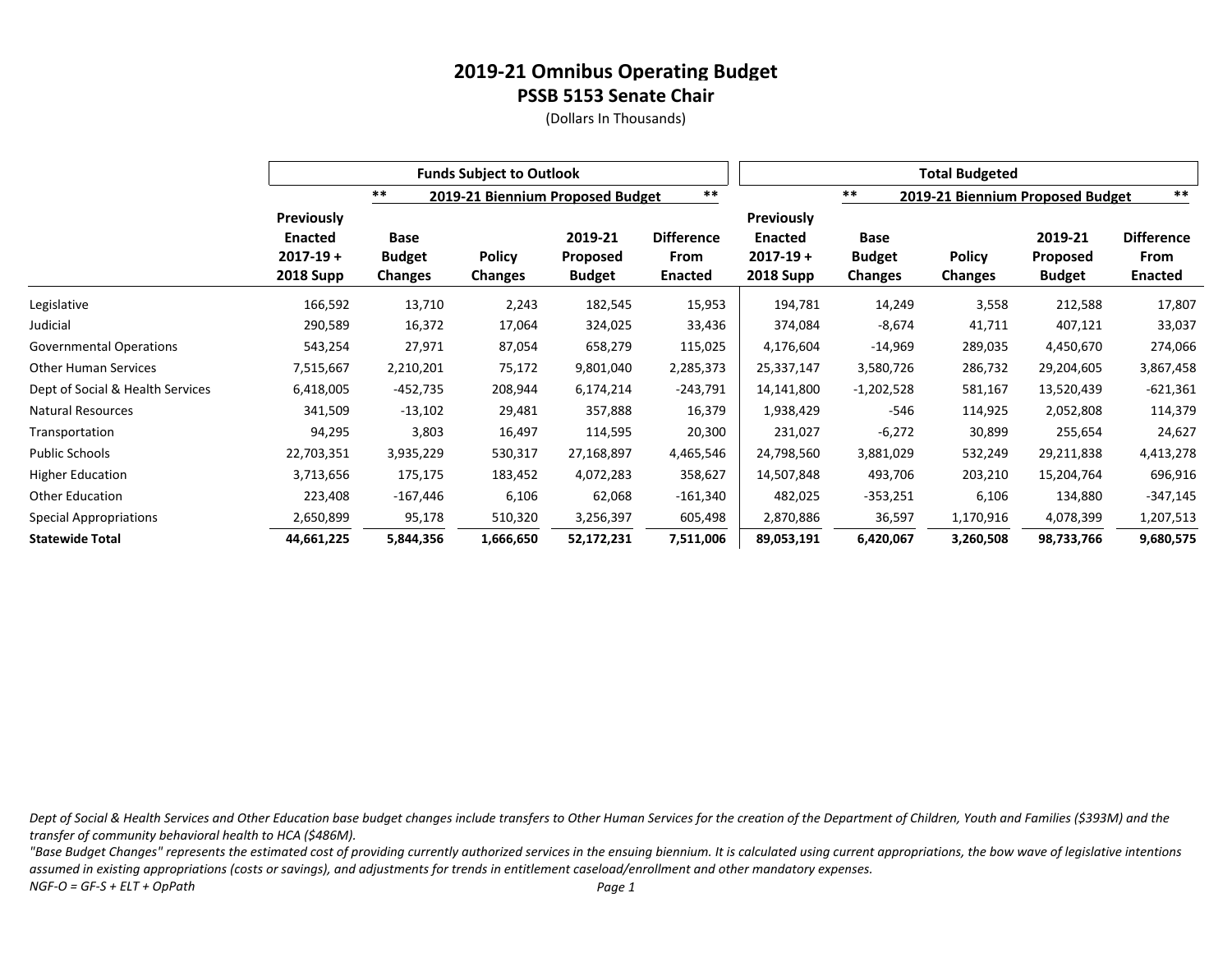(Dollars In Thousands)

|                                        |                                                                   |                                                | <b>Funds Subject to Outlook</b>  |                                      |                                             |                                                                          |                                                | <b>Total Budgeted</b>           |                                      |                                             |
|----------------------------------------|-------------------------------------------------------------------|------------------------------------------------|----------------------------------|--------------------------------------|---------------------------------------------|--------------------------------------------------------------------------|------------------------------------------------|---------------------------------|--------------------------------------|---------------------------------------------|
|                                        |                                                                   | $***$                                          | 2019-21 Biennium Proposed Budget |                                      | $***$                                       |                                                                          | $***$                                          |                                 | 2019-21 Biennium Proposed Budget     | $***$                                       |
|                                        | Previously<br><b>Enacted</b><br>$2017 - 19 +$<br><b>2018 Supp</b> | <b>Base</b><br><b>Budget</b><br><b>Changes</b> | <b>Policy</b><br><b>Changes</b>  | 2019-21<br>Proposed<br><b>Budget</b> | <b>Difference</b><br>From<br><b>Enacted</b> | <b>Previously</b><br><b>Enacted</b><br>$2017 - 19 +$<br><b>2018 Supp</b> | <b>Base</b><br><b>Budget</b><br><b>Changes</b> | <b>Policy</b><br><b>Changes</b> | 2019-21<br>Proposed<br><b>Budget</b> | <b>Difference</b><br>From<br><b>Enacted</b> |
| Legislative                            |                                                                   |                                                |                                  |                                      |                                             |                                                                          |                                                |                                 |                                      |                                             |
| House of Representatives               | 73,227                                                            | 6,536                                          | 0                                | 79,763                               | 6,536                                       | 77,507                                                                   | 6,522                                          | 0                               | 84,029                               | 6,522                                       |
| Senate                                 | 53,604                                                            | 4,519                                          | 750                              | 58,873                               | 5,269                                       | 56,545                                                                   | 4,510                                          | 750                             | 61,805                               | 5,260                                       |
| Jt Leg Audit & Review Committee        | 164                                                               | 170                                            | $-334$                           | 0                                    | $-164$                                      | 8,489                                                                    | 440                                            | 579                             | 9,508                                | 1,019                                       |
| <b>LEAP Committee</b>                  | 0                                                                 | 0                                              | 0                                | 0                                    | 0                                           | 4,175                                                                    | 82                                             | 165                             | 4,422                                | 247                                         |
| Office of the State Actuary            | 581                                                               | 9                                              | 83                               | 673                                  | 92                                          | 6,121                                                                    | 222                                            | 320                             | 6,663                                | 542                                         |
| Office of Legislative Support Svcs     | 8,084                                                             | 492                                            | 0                                | 8,576                                | 492                                         | 8,691                                                                    | 495                                            | 0                               | 9,186                                | 495                                         |
| Joint Legislative Systems Comm         | 21,122                                                            | 1,681                                          | 734                              | 23,537                               | 2,415                                       | 21,947                                                                   | 1,678                                          | 734                             | 24,359                               | 2,412                                       |
| <b>Statute Law Committee</b>           | 9,810                                                             | 303                                            | 10                               | 10,123                               | 313                                         | 11,306                                                                   | 300                                            | 10                              | 11,616                               | 310                                         |
| <b>Redistricting Commission</b>        | 0                                                                 | 0                                              | 1,000                            | 1,000                                | 1,000                                       | 0                                                                        | 0                                              | 1,000                           | 1,000                                | 1,000                                       |
| <b>Total Legislative</b>               | 166,592                                                           | 13,710                                         | 2,243                            | 182,545                              | 15,953                                      | 194,781                                                                  | 14,249                                         | 3,558                           | 212,588                              | 17,807                                      |
| <b>Judicial</b>                        |                                                                   |                                                |                                  |                                      |                                             |                                                                          |                                                |                                 |                                      |                                             |
| Supreme Court                          | 15,737                                                            | 1,622                                          | 660                              | 18,019                               | 2,282                                       | 16,408                                                                   | 1,625                                          | 660                             | 18,693                               | 2,285                                       |
| State Law Library                      | 3,274                                                             | 77                                             | 0                                | 3,351                                | 77                                          | 3,402                                                                    | 77                                             | $\mathbf 0$                     | 3,479                                | 77                                          |
| Court of Appeals                       | 35,408                                                            | 2,581                                          | 1,860                            | 39,849                               | 4,441                                       | 36,885                                                                   | 2,596                                          | 1,860                           | 41,341                               | 4,456                                       |
| Commission on Judicial Conduct         | 2,450                                                             | $-50$                                          | 0                                | 2,400                                | $-50$                                       | 2,580                                                                    | $-50$                                          | 0                               | 2,530                                | $-50$                                       |
| Administrative Office of the<br>Courts | 113,709                                                           | 7,486                                          | 5,733                            | 126,928                              | 13,219                                      | 188,919                                                                  | $-17,658$                                      | 30,380                          | 201,641                              | 12,722                                      |
| Office of Public Defense               | 86,577                                                            | 3,005                                          | 220                              | 89,802                               | 3,225                                       | 90,569                                                                   | 3,084                                          | 220                             | 93,873                               | 3,304                                       |
| Office of Civil Legal Aid              | 33,434                                                            | 1,651                                          | 8,591                            | 43,676                               | 10,242                                      | 35,321                                                                   | 1,652                                          | 8,591                           | 45,564                               | 10,243                                      |
| <b>Total Judicial</b>                  | 290,589                                                           | 16,372                                         | 17,064                           | 324,025                              | 33,436                                      | 374,084                                                                  | $-8,674$                                       | 41,711                          | 407,121                              | 33,037                                      |
| <b>Total Legislative/Judicial</b>      | 457,181                                                           | 30,082                                         | 19,307                           | 506,570                              | 49,389                                      | 568,865                                                                  | 5,575                                          | 45,269                          | 619,709                              | 50.844                                      |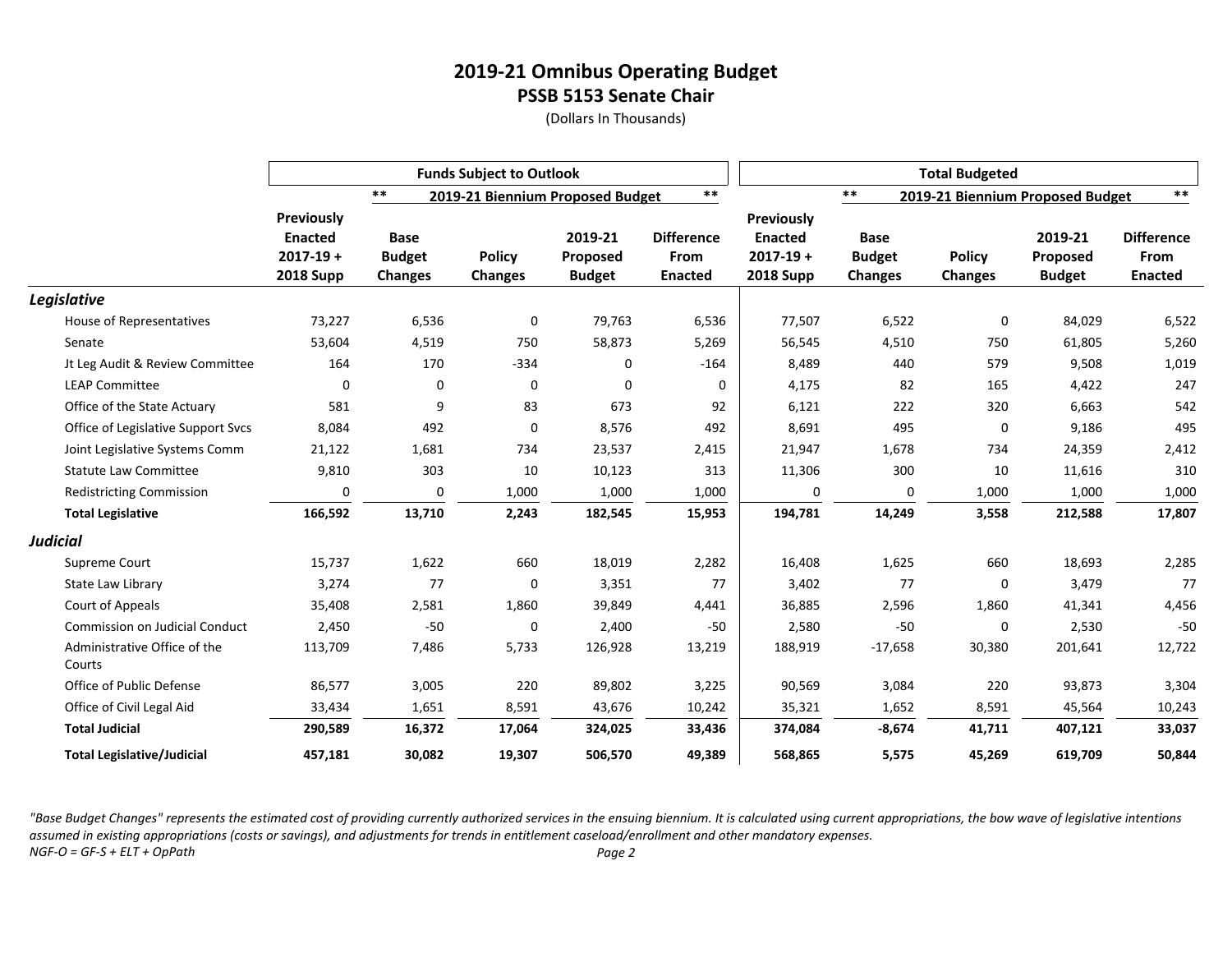(Dollars In Thousands)

|                                                      |                                                                          |                                                | <b>Funds Subject to Outlook</b> |                                      |                                                    |                                                                   |                                                | <b>Total Budgeted</b>            |                                      |                                             |
|------------------------------------------------------|--------------------------------------------------------------------------|------------------------------------------------|---------------------------------|--------------------------------------|----------------------------------------------------|-------------------------------------------------------------------|------------------------------------------------|----------------------------------|--------------------------------------|---------------------------------------------|
|                                                      |                                                                          | $***$                                          |                                 | 2019-21 Biennium Proposed Budget     | $***$                                              |                                                                   | $***$                                          | 2019-21 Biennium Proposed Budget |                                      | $***$                                       |
|                                                      | <b>Previously</b><br><b>Enacted</b><br>$2017 - 19 +$<br><b>2018 Supp</b> | <b>Base</b><br><b>Budget</b><br><b>Changes</b> | <b>Policy</b><br><b>Changes</b> | 2019-21<br>Proposed<br><b>Budget</b> | <b>Difference</b><br><b>From</b><br><b>Enacted</b> | Previously<br><b>Enacted</b><br>$2017 - 19 +$<br><b>2018 Supp</b> | <b>Base</b><br><b>Budget</b><br><b>Changes</b> | <b>Policy</b><br><b>Changes</b>  | 2019-21<br>Proposed<br><b>Budget</b> | <b>Difference</b><br>From<br><b>Enacted</b> |
| <b>Governmental Operations</b>                       |                                                                          |                                                |                                 |                                      |                                                    |                                                                   |                                                |                                  |                                      |                                             |
| Office of the Governor                               | 13,549                                                                   | 1,209                                          | 4,115                           | 18,873                               | 5,324                                              | 18,225                                                            | 1,207                                          | 4,115                            | 23,547                               | 5,322                                       |
| Office of the Lieutenant<br>Governor                 | 1,708                                                                    | 79                                             | 718                             | 2,505                                | 797                                                | 1,857                                                             | 79                                             | 718                              | 2,654                                | 797                                         |
| <b>Public Disclosure Commission</b>                  | 6,912                                                                    | 2,340                                          | 168                             | 9,420                                | 2,508                                              | 7,172                                                             | 2,400                                          | 262                              | 9,834                                | 2,662                                       |
| Office of the Secretary of State                     | 29,348                                                                   | 12,696                                         | 5,501                           | 47,545                               | 18,197                                             | 93,869                                                            | 11,238                                         | 6,914                            | 112,021                              | 18,152                                      |
| Governor's Office of Indian<br>Affairs               | 537                                                                      | 63                                             | 22                              | 622                                  | 85                                                 | 565                                                               | 63                                             | 22                               | 650                                  | 85                                          |
| Asian-Pacific-American Affrs                         | 495                                                                      | 56                                             | 49                              | 600                                  | 105                                                | 521                                                               | 56                                             | 49                               | 626                                  | 105                                         |
| Office of the State Treasurer                        | 0                                                                        | 0                                              | 0                               | 0                                    | 0                                                  | 19,068                                                            | $-154$                                         | 0                                | 18,914                               | $-154$                                      |
| Office of the State Auditor                          | 60                                                                       | 0                                              | 0                               | 60                                   | $\mathbf 0$                                        | 85,931                                                            | 8,761                                          | 8                                | 94,700                               | 8,769                                       |
| <b>Comm Salaries for Elected</b><br><b>Officials</b> | 430                                                                      | $-4$                                           | 0                               | 426                                  | -4                                                 | 460                                                               | -4                                             | 0                                | 456                                  | $-4$                                        |
| Office of the Attorney General                       | 16,168                                                                   | 9,976                                          | 373                             | 26,517                               | 10,349                                             | 304,019                                                           | 2,113                                          | 7,231                            | 313,363                              | 9,344                                       |
| <b>Caseload Forecast Council</b>                     | 3,330                                                                    | 130                                            | 0                               | 3,460                                | 130                                                | 3,499                                                             | 129                                            | 0                                | 3,628                                | 129                                         |
| Dept of Financial Institutions                       | 0                                                                        | 0                                              | 0                               | 0                                    | 0                                                  | 54,031                                                            | 1,723                                          | 1,226                            | 56,980                               | 2,949                                       |
| Department of Commerce                               | 141,629                                                                  | $-6,473$                                       | 40,541                          | 175,697                              | 34,068                                             | 575,392                                                           | 24,538                                         | 46,239                           | 646,169                              | 70,777                                      |
| Economic & Revenue Forecast<br>Council               | 1,652                                                                    | 12                                             | 0                               | 1,664                                | 12                                                 | 1,804                                                             | 12                                             | 0                                | 1,816                                | 12                                          |
| Office of Financial Management                       | 24,215                                                                   | $-1,202$                                       | 16,779                          | 39,792                               | 15,577                                             | 144,542                                                           | $-15,629$                                      | 109,087                          | 238,000                              | 93,458                                      |
| Office of Administrative Hearings                    | 0                                                                        | 0                                              | 0                               | 0                                    | 0                                                  | 41,202                                                            | $-424$                                         | 2,187                            | 42,965                               | 1,763                                       |
| <b>State Lottery Commission</b>                      | 0                                                                        | 0                                              | 0                               | 0                                    | 0                                                  | 1,052,127                                                         | 110,527                                        | 0                                | 1,162,654                            | 110,527                                     |
| <b>Washington State Gambling</b><br>Comm             | 0                                                                        | 0                                              | 0                               | 0                                    | 0                                                  | 28,784                                                            | $-268$                                         | 47                               | 28,563                               | $-221$                                      |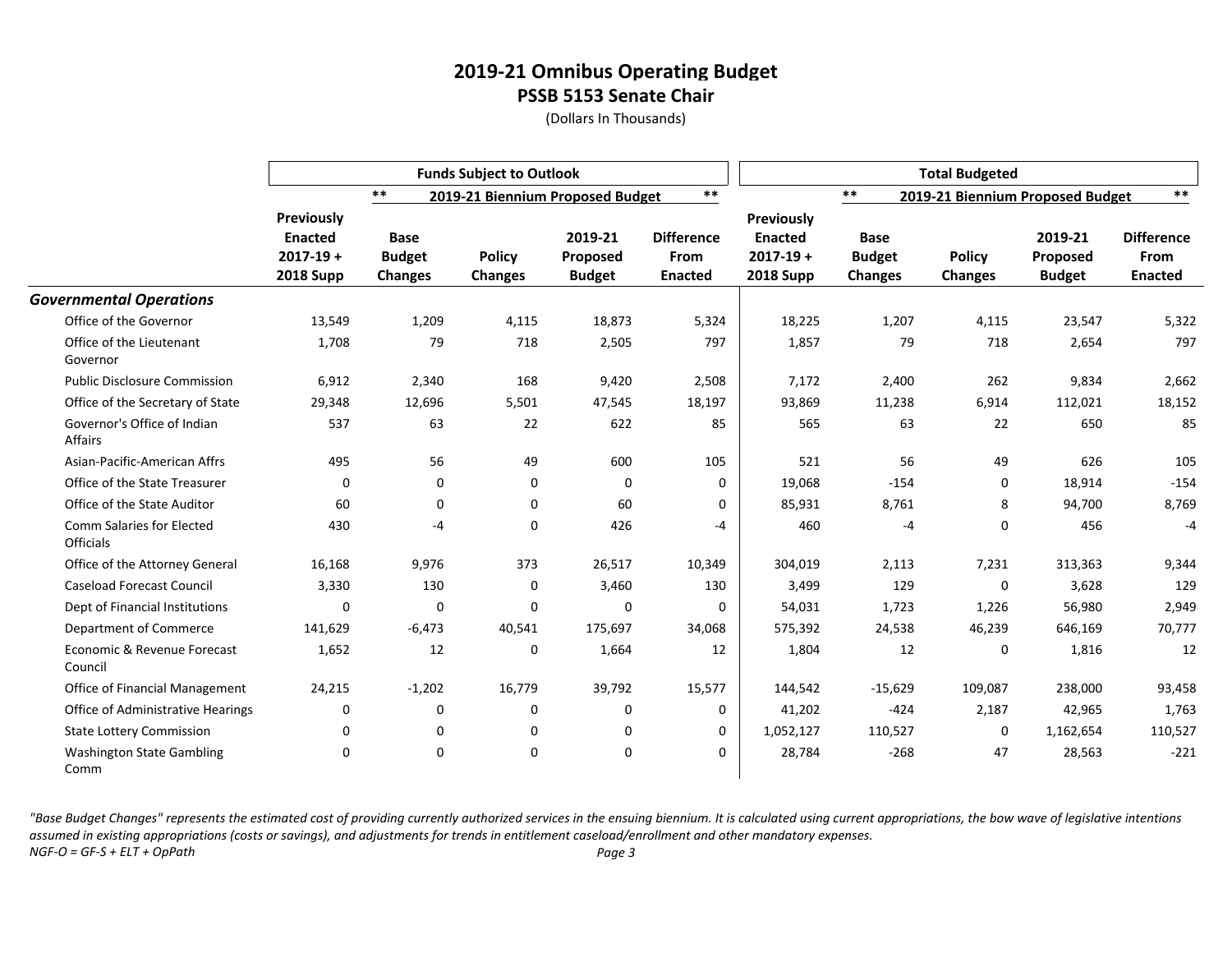(Dollars In Thousands)

|                                                   |                                                                   |                                                | <b>Funds Subject to Outlook</b> |                                      |                                             |                                                                          |                                                | <b>Total Budgeted</b>            |                                      |                                             |
|---------------------------------------------------|-------------------------------------------------------------------|------------------------------------------------|---------------------------------|--------------------------------------|---------------------------------------------|--------------------------------------------------------------------------|------------------------------------------------|----------------------------------|--------------------------------------|---------------------------------------------|
|                                                   |                                                                   | $***$                                          |                                 | 2019-21 Biennium Proposed Budget     | $***$                                       |                                                                          | $***$                                          | 2019-21 Biennium Proposed Budget |                                      | $***$                                       |
|                                                   | Previously<br><b>Enacted</b><br>$2017 - 19 +$<br><b>2018 Supp</b> | <b>Base</b><br><b>Budget</b><br><b>Changes</b> | <b>Policy</b><br><b>Changes</b> | 2019-21<br>Proposed<br><b>Budget</b> | <b>Difference</b><br>From<br><b>Enacted</b> | <b>Previously</b><br><b>Enacted</b><br>$2017 - 19 +$<br><b>2018 Supp</b> | <b>Base</b><br><b>Budget</b><br><b>Changes</b> | <b>Policy</b><br><b>Changes</b>  | 2019-21<br>Proposed<br><b>Budget</b> | <b>Difference</b><br>From<br><b>Enacted</b> |
| WA State Comm on Hispanic<br>Affairs              | 510                                                               | 47                                             | 205                             | 762                                  | 252                                         | 536                                                                      | 47                                             | 205                              | 788                                  | 252                                         |
| African-American Affairs Comm                     | 510                                                               | 48                                             | 10                              | 568                                  | 58                                          | 536                                                                      | 48                                             | 10                               | 594                                  | 58                                          |
| Department of Retirement<br>Systems               | $\mathbf 0$                                                       | $\mathbf 0$                                    | 0                               | 0                                    | 0                                           | 69,546                                                                   | $-2,383$                                       | 2,130                            | 69,293                               | $-253$                                      |
| <b>State Investment Board</b>                     | $\mathbf 0$                                                       | 0                                              | 0                               | 0                                    | 0                                           | 48,907                                                                   | 1,557                                          | 4,010                            | 54,474                               | 5,567                                       |
| Department of Revenue                             | 265,095                                                           | 9,656                                          | 1,846                           | 276,597                              | 11,502                                      | 321,305                                                                  | 8,943                                          | 1,846                            | 332,094                              | 10,789                                      |
| <b>Board of Tax Appeals</b>                       | 3,819                                                             | 412                                            | 184                             | 4,415                                | 596                                         | 3,981                                                                    | 412                                            | 184                              | 4,577                                | 596                                         |
| Minority & Women's Business<br>Enterp             | $\mathbf 0$                                                       | 0                                              | 0                               | $\mathbf 0$                          | 0                                           | 4,926                                                                    | $-22$                                          | 0                                | 4,904                                | $-22$                                       |
| Office of Insurance<br>Commissioner               | $\mathbf 0$                                                       | $\mathbf 0$                                    | 0                               | 0                                    | 0                                           | 64,923                                                                   | 1,134                                          | 3,798                            | 69,855                               | 4,932                                       |
| <b>Consolidated Technology</b><br><b>Services</b> | 375                                                               | $\mathbf{1}$                                   | 8,534                           | 8,910                                | 8,535                                       | 306,704                                                                  | $-204$                                         | $-55,758$                        | 250,742                              | $-55,962$                                   |
| <b>State Board of Accountancy</b>                 | 0                                                                 | $\mathbf 0$                                    | 0                               | 0                                    | 0                                           | 3,244                                                                    | 79                                             | 0                                | 3,323                                | 79                                          |
| Forensic Investigations Council                   | $\mathbf 0$                                                       | $\mathbf 0$                                    | 0                               | $\mathbf 0$                          | 0                                           | 633                                                                      | 58                                             | 0                                | 691                                  | 58                                          |
| Dept of Enterprise Services                       | 8,879                                                             | -3                                             | 210                             | 9,086                                | 207                                         | 370,545                                                                  | 6,129                                          | 21,717                           | 398,391                              | 27,846                                      |
| <b>Washington Horse Racing</b><br>Commission      | $\Omega$                                                          | $\mathbf 0$                                    | 0                               | $\mathbf 0$                          | 0                                           | 6,034                                                                    | $-372$                                         | 0                                | 5,662                                | $-372$                                      |
| Liquor and Cannabis Board                         | 683                                                               | 15                                             | 0                               | 698                                  | 15                                          | 96,622                                                                   | 359                                            | 1,943                            | 98,924                               | 2,302                                       |
| Utilities and Transportation<br>Comm              | 0                                                                 | $\mathbf 0$                                    | 0                               | $\mathbf 0$                          | 0                                           | 73,075                                                                   | $-11,561$                                      | 4,928                            | 66,442                               | $-6,633$                                    |
| Board for Volunteer Firefighters                  | $\Omega$                                                          | $\mathbf 0$                                    | $\Omega$                        | $\mathbf 0$                          | 0                                           | 1,217                                                                    | $-254$                                         | 0                                | 963                                  | $-254$                                      |
| <b>Military Department</b>                        | 16.032                                                            | $-1,085$                                       | 7,347                           | 22,294                               | 6,262                                       | 352,674                                                                  | $-165,180$                                     | 125,562                          | 313,056                              | $-39,618$                                   |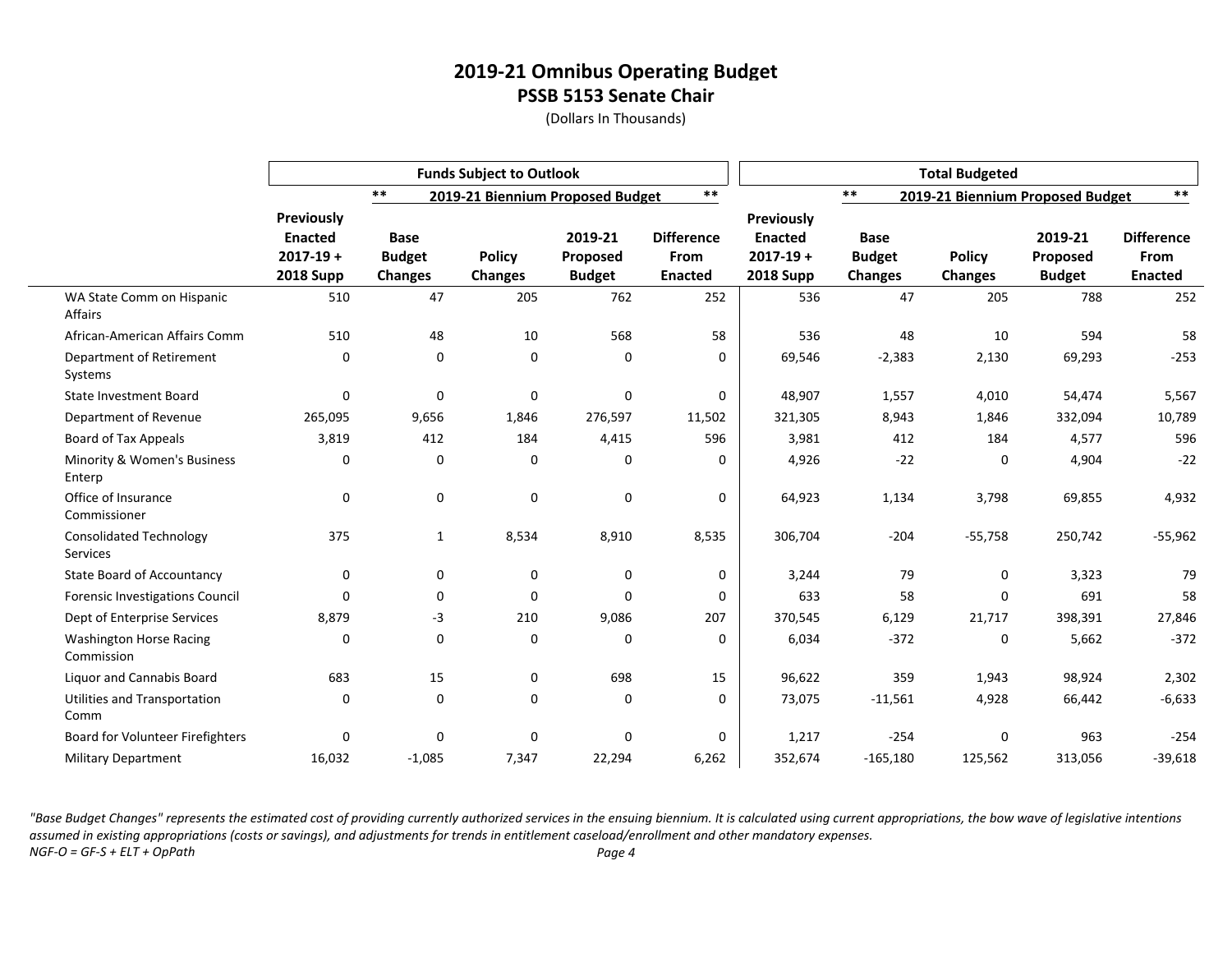(Dollars In Thousands)

|                                            |                                                                          |                                         | <b>Funds Subject to Outlook</b> |                                             |                                             |                                                                   |                                         | <b>Total Budgeted</b>            |                                             |                                                    |
|--------------------------------------------|--------------------------------------------------------------------------|-----------------------------------------|---------------------------------|---------------------------------------------|---------------------------------------------|-------------------------------------------------------------------|-----------------------------------------|----------------------------------|---------------------------------------------|----------------------------------------------------|
|                                            |                                                                          | $***$                                   |                                 | 2019-21 Biennium Proposed Budget            | $***$                                       |                                                                   | $***$                                   | 2019-21 Biennium Proposed Budget |                                             | $***$                                              |
|                                            | <b>Previously</b><br><b>Enacted</b><br>$2017 - 19 +$<br><b>2018 Supp</b> | Base<br><b>Budget</b><br><b>Changes</b> | <b>Policy</b><br><b>Changes</b> | 2019-21<br><b>Proposed</b><br><b>Budget</b> | <b>Difference</b><br>From<br><b>Enacted</b> | Previously<br><b>Enacted</b><br>$2017 - 19 +$<br><b>2018 Supp</b> | Base<br><b>Budget</b><br><b>Changes</b> | <b>Policy</b><br>Changes         | 2019-21<br><b>Proposed</b><br><b>Budget</b> | <b>Difference</b><br><b>From</b><br><b>Enacted</b> |
| <b>Public Employment Relations</b><br>Comm | 4,101                                                                    | 48                                      | 86                              | 4,235                                       | 134                                         | 9,685                                                             | 126                                     | 86                               | 9,897                                       | 212                                                |
| <b>LEOFF 2 Retirement Board</b>            | 0                                                                        | 0                                       | $\Omega$                        | 0                                           |                                             | 2,460                                                             | 9                                       | $\mathbf 0$                      | 2,469                                       | 9                                                  |
| Archaeology & Historic<br>Preservation     | 3,217                                                                    | $-50$                                   | 366                             | 3,533                                       | 316                                         | 5,983                                                             | $-261$                                  | 269                              | 5,991                                       | 8                                                  |
| <b>Total Governmental Operations</b>       | 543,254                                                                  | 27,971                                  | 87,054                          | 658,279                                     | 115,025                                     | 4,176,604                                                         | $-14,969$                               | 289,035                          | 4,450,670                                   | 274,066                                            |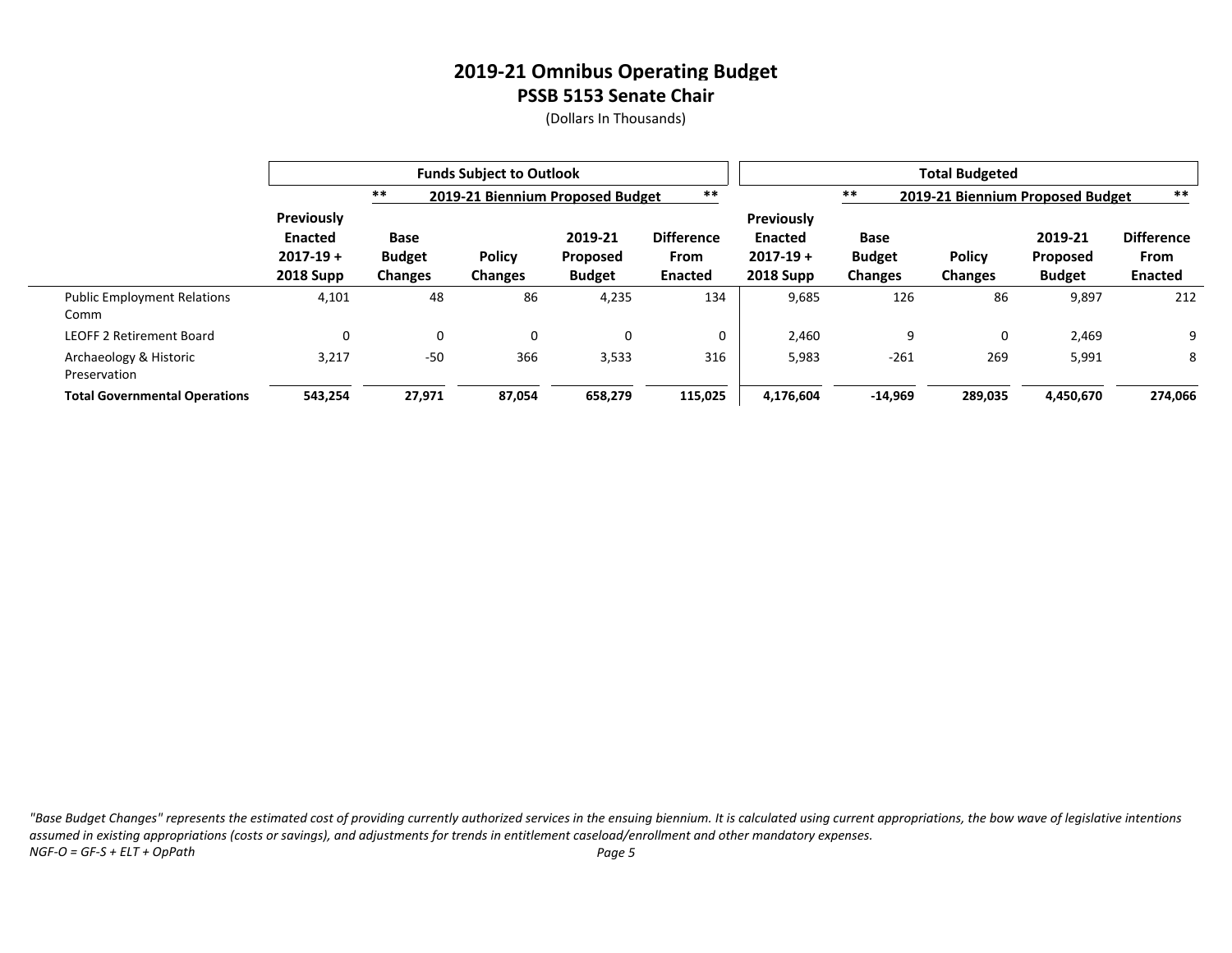(Dollars In Thousands)

|                                              |                                                                          |                                                | <b>Funds Subject to Outlook</b> |                                      |                                                    |                                                                          |                                                | <b>Total Budgeted</b>            |                                      |                                             |
|----------------------------------------------|--------------------------------------------------------------------------|------------------------------------------------|---------------------------------|--------------------------------------|----------------------------------------------------|--------------------------------------------------------------------------|------------------------------------------------|----------------------------------|--------------------------------------|---------------------------------------------|
|                                              |                                                                          | $***$                                          |                                 | 2019-21 Biennium Proposed Budget     | $***$                                              |                                                                          | $***$                                          | 2019-21 Biennium Proposed Budget |                                      | $***$                                       |
|                                              | <b>Previously</b><br><b>Enacted</b><br>$2017 - 19 +$<br><b>2018 Supp</b> | <b>Base</b><br><b>Budget</b><br><b>Changes</b> | <b>Policy</b><br>Changes        | 2019-21<br>Proposed<br><b>Budget</b> | <b>Difference</b><br><b>From</b><br><b>Enacted</b> | <b>Previously</b><br><b>Enacted</b><br>$2017 - 19 +$<br><b>2018 Supp</b> | <b>Base</b><br><b>Budget</b><br><b>Changes</b> | <b>Policy</b><br><b>Changes</b>  | 2019-21<br>Proposed<br><b>Budget</b> | <b>Difference</b><br>From<br><b>Enacted</b> |
| <b>Other Human Services</b>                  |                                                                          |                                                |                                 |                                      |                                                    |                                                                          |                                                |                                  |                                      |                                             |
| WA State Health Care Authority               | 4,662,347                                                                | 1,120,184                                      | $-106,371$                      | 5,676,160                            | 1,013,813                                          | 19,160,021                                                               | 1,891,631                                      | $-131,621$                       | 20,920,031                           | 1,760,010                                   |
| Human Rights Commission                      | 4,517                                                                    | $-122$                                         | 369                             | 4,764                                | 247                                                | 7,129                                                                    | $-62$                                          | 369                              | 7,436                                | 307                                         |
| Bd of Industrial Insurance<br>Appeals        | 0                                                                        | 0                                              | 0                               | 0                                    | 0                                                  | 45,141                                                                   | 1,467                                          | 40                               | 46,648                               | 1,507                                       |
| <b>Criminal Justice Training Comm</b>        | 44,807                                                                   | $-4,325$                                       | 9,448                           | 49,930                               | 5,123                                              | 60,735                                                                   | $-6,397$                                       | 11,917                           | 66,255                               | 5,520                                       |
| Department of Labor and<br><b>Industries</b> | 15,798                                                                   | 1,957                                          | 6,768                           | 24,523                               | 8,725                                              | 807,634                                                                  | 822                                            | 108,355                          | 916,811                              | 109,177                                     |
| Department of Health                         | 149,285                                                                  | $-17,008$                                      | 14,350                          | 146,627                              | $-2,658$                                           | 1,246,682                                                                | $-32,061$                                      | 49,003                           | 1,263,624                            | 16,942                                      |
| Department of Veterans' Affairs              | 33,779                                                                   | $-756$                                         | 2,216                           | 35,239                               | 1,460                                              | 157,664                                                                  | 7,069                                          | 5,774                            | 170,507                              | 12,843                                      |
| Children, Youth, and Families                | 594,501                                                                  | 984,743                                        | 95,157                          | 1,674,401                            | 1,079,900                                          | 1,040,733                                                                | 1,568,992                                      | 180,676                          | 2,790,401                            | 1,749,668                                   |
| Department of Corrections                    | 2,005,579                                                                | 125,107                                        | 51,675                          | 2,182,361                            | 176,782                                            | 2,108,138                                                                | 126,047                                        | 51,675                           | 2,285,860                            | 177,722                                     |
| Dept of Services for the Blind               | 5,019                                                                    | 386                                            | 1,560                           | 6,965                                | 1,946                                              | 32,511                                                                   | 607                                            | 1,560                            | 34,678                               | 2,167                                       |
| <b>Employment Security</b><br>Department     | 35                                                                       | 35                                             | 0                               | 70                                   | 35                                                 | 670,759                                                                  | 22,611                                         | 8,984                            | 702,354                              | 31,595                                      |
| <b>Total Other Human Services</b>            | 7,515,667                                                                | 2,210,201                                      | 75,172                          | 9,801,040                            | 2,285,373                                          | 25,337,147                                                               | 3,580,726                                      | 286,732                          | 29,204,605                           | 3,867,458                                   |

*Dept of Social & Health Services and Other Education base budget changes include transfers to Other Human Services for the creation of the Department of Children, Youth and Families (\$393M) and the transfer of community behavioral health to HCA (\$486M).*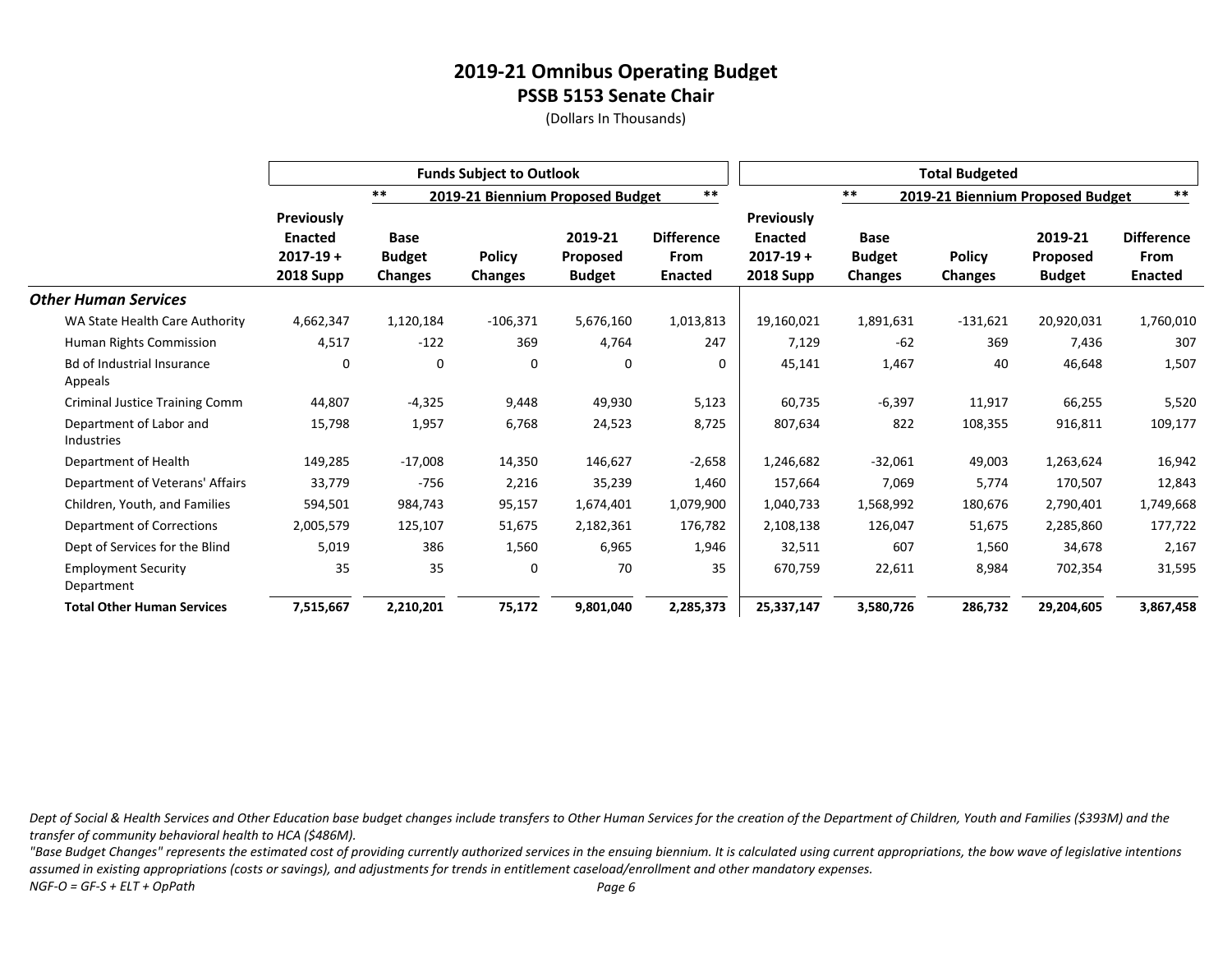(Dollars In Thousands)

|                                                             |                                                                          |                                                | <b>Funds Subject to Outlook</b>  |                                      |                                             |                                                                          |                                                | <b>Total Budgeted</b>           |                                      |                                             |
|-------------------------------------------------------------|--------------------------------------------------------------------------|------------------------------------------------|----------------------------------|--------------------------------------|---------------------------------------------|--------------------------------------------------------------------------|------------------------------------------------|---------------------------------|--------------------------------------|---------------------------------------------|
|                                                             |                                                                          | $***$                                          | 2019-21 Biennium Proposed Budget |                                      | $***$                                       |                                                                          | $***$                                          |                                 | 2019-21 Biennium Proposed Budget     | $***$                                       |
|                                                             | <b>Previously</b><br><b>Enacted</b><br>$2017 - 19 +$<br><b>2018 Supp</b> | <b>Base</b><br><b>Budget</b><br><b>Changes</b> | <b>Policy</b><br>Changes         | 2019-21<br>Proposed<br><b>Budget</b> | <b>Difference</b><br>From<br><b>Enacted</b> | <b>Previously</b><br><b>Enacted</b><br>$2017 - 19 +$<br><b>2018 Supp</b> | <b>Base</b><br><b>Budget</b><br><b>Changes</b> | <b>Policy</b><br><b>Changes</b> | 2019-21<br>Proposed<br><b>Budget</b> | <b>Difference</b><br>From<br><b>Enacted</b> |
| <b>Dept of Social &amp; Health Services</b>                 |                                                                          |                                                |                                  |                                      |                                             |                                                                          |                                                |                                 |                                      |                                             |
| Children and Family Services                                | 345,901                                                                  | -345,901                                       | 0                                | 0                                    | $-345,901$                                  | 636,643                                                                  | $-636,643$                                     | 0                               | 0                                    | $-636,643$                                  |
| Juvenile Rehabilitation                                     | 184,907                                                                  | $-184,907$                                     | 0                                | 0                                    | $-184,907$                                  | 199,273                                                                  | -199,273                                       | 0                               | 0                                    | $-199,273$                                  |
| <b>Mental Health</b>                                        | 984,017                                                                  | $-220,156$                                     | 9,476                            | 773,337                              | $-210,680$                                  | 1,768,195                                                                | $-858,174$                                     | 44,629                          | 954,650                              | $-813,545$                                  |
| Developmental Disabilities                                  | 1,475,427                                                                | 151,389                                        | 86,450                           | 1,713,266                            | 237,839                                     | 3,029,727                                                                | 310,377                                        | 263,339                         | 3,603,443                            | 573,716                                     |
| Long-Term Care                                              | 2,285,528                                                                | 357,325                                        | 97,977                           | 2,740,830                            | 455,302                                     | 5,314,827                                                                | 780,788                                        | 247,444                         | 6,343,059                            | 1,028,232                                   |
| <b>Economic Services</b><br>Administration                  | 735,666                                                                  | -56,975                                        | 10,773                           | 689,464                              | $-46,202$                                   | 2,219,185                                                                | $-81,575$                                      | 21,345                          | 2,158,955                            | $-60,230$                                   |
| Alcohol & Substance Abuse                                   | 96,763                                                                   | $-96,763$                                      | 0                                | 0                                    | $-96,763$                                   | 440,383                                                                  | -440,383                                       | 0                               | 0                                    | $-440,383$                                  |
| <b>Vocational Rehabilitation</b>                            | 28,333                                                                   | 1,756                                          | 2,000                            | 32,089                               | 3,756                                       | 140,087                                                                  | 1,597                                          | 2,000                           | 143,684                              | 3,597                                       |
| Administration/Support Svcs                                 | 63,076                                                                   | $-3,963$                                       | 94                               | 59,207                               | $-3,869$                                    | 113,154                                                                  | $-4,804$                                       | 236                             | 108,586                              | $-4,568$                                    |
| <b>Special Commitment Center</b>                            | 93,359                                                                   | 6,455                                          | 2,104                            | 101,918                              | 8,559                                       | 98,217                                                                   | 6,177                                          | 2,104                           | 106,498                              | 8,281                                       |
| Payments to Other Agencies                                  | 125,028                                                                  | $-60,995$                                      | 70                               | 64,103                               | $-60,925$                                   | 182,109                                                                  | $-80,615$                                      | 70                              | 101,564                              | $-80,545$                                   |
| <b>Total Dept of Social &amp; Health</b><br><b>Services</b> | 6,418,005                                                                | -452,735                                       | 208,944                          | 6,174,214                            | $-243,791$                                  | 14,141,800                                                               | $-1,202,528$                                   | 581,167                         | 13,520,439                           | $-621,361$                                  |
| <b>Total Human Services</b>                                 | 13,933,672                                                               | 1,757,466                                      | 284,116                          | 15,975,254                           | 2,041,582                                   | 39,478,947                                                               | 2,378,198                                      | 867,899                         | 42,725,044                           | 3,246,097                                   |

*Dept of Social & Health Services and Other Education base budget changes include transfers to Other Human Services for the creation of the Department of Children, Youth and Families (\$393M) and the transfer of community behavioral health to HCA (\$486M).*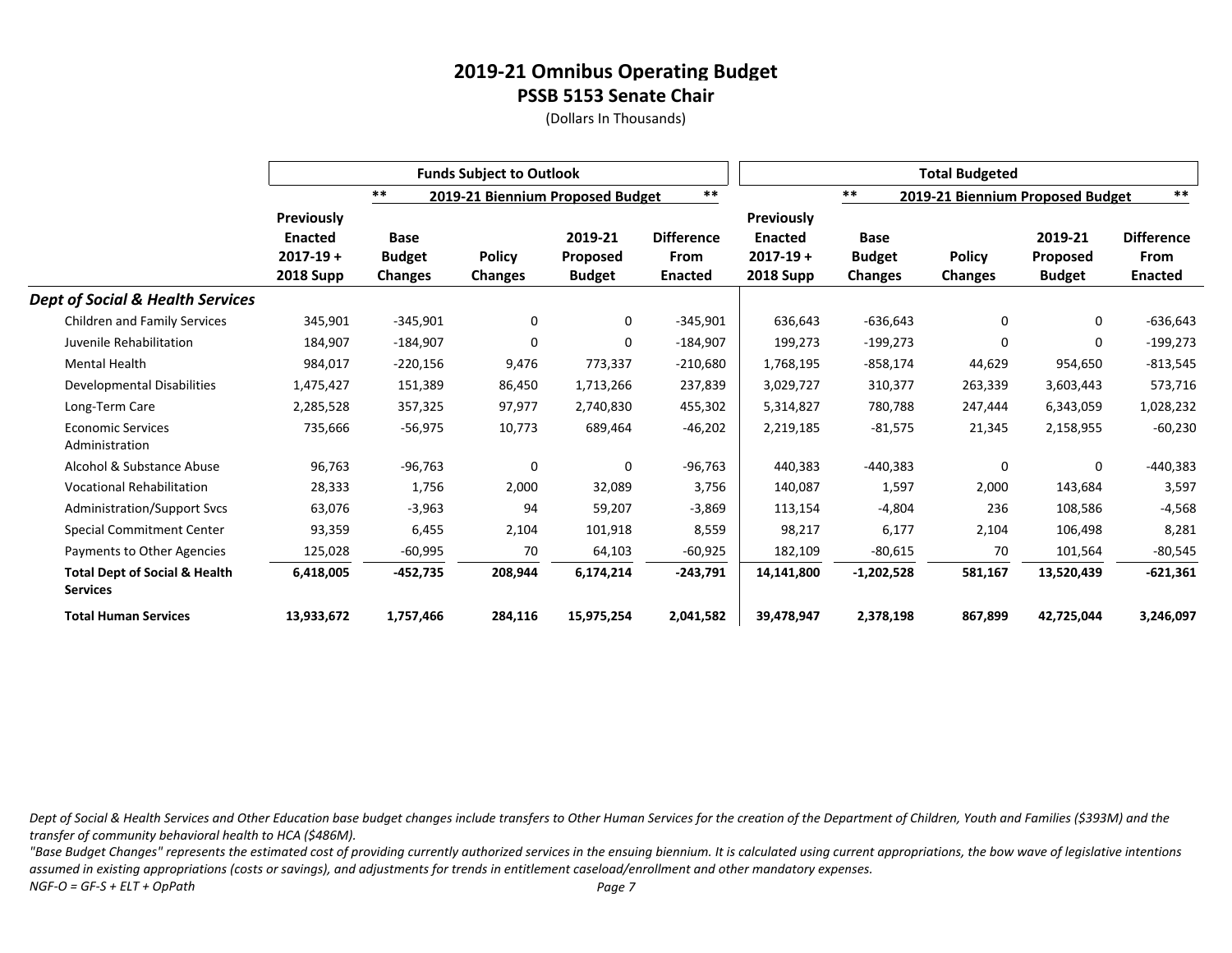(Dollars In Thousands)

|                                              |                                                                          |                                                | <b>Funds Subject to Outlook</b> |                                      |                                                    |                                                                          |                                                | <b>Total Budgeted</b>            |                                      |                                                    |
|----------------------------------------------|--------------------------------------------------------------------------|------------------------------------------------|---------------------------------|--------------------------------------|----------------------------------------------------|--------------------------------------------------------------------------|------------------------------------------------|----------------------------------|--------------------------------------|----------------------------------------------------|
|                                              |                                                                          | $***$                                          |                                 | 2019-21 Biennium Proposed Budget     | $***$                                              |                                                                          | $***$                                          | 2019-21 Biennium Proposed Budget |                                      | $***$                                              |
|                                              | <b>Previously</b><br><b>Enacted</b><br>$2017 - 19 +$<br><b>2018 Supp</b> | <b>Base</b><br><b>Budget</b><br><b>Changes</b> | <b>Policy</b><br><b>Changes</b> | 2019-21<br>Proposed<br><b>Budget</b> | <b>Difference</b><br><b>From</b><br><b>Enacted</b> | <b>Previously</b><br><b>Enacted</b><br>$2017 - 19 +$<br><b>2018 Supp</b> | <b>Base</b><br><b>Budget</b><br><b>Changes</b> | <b>Policy</b><br><b>Changes</b>  | 2019-21<br>Proposed<br><b>Budget</b> | <b>Difference</b><br><b>From</b><br><b>Enacted</b> |
| <b>Natural Resources</b>                     |                                                                          |                                                |                                 |                                      |                                                    |                                                                          |                                                |                                  |                                      |                                                    |
| Columbia River Gorge<br>Commission           | 964                                                                      | 24                                             | 88                              | 1,076                                | 112                                                | 2,020                                                                    | 49                                             | 186                              | 2,255                                | 235                                                |
| Department of Ecology                        | 42,240                                                                   | 7,414                                          | 7,302                           | 56,956                               | 14,716                                             | 505,209                                                                  | 27,605                                         | 28,453                           | 561,267                              | 56,058                                             |
| WA Pollution Liab Insurance<br>Program       | 0                                                                        | 0                                              | 0                               | 0                                    | 0                                                  | 2,565                                                                    | 471                                            | 100                              | 3,136                                | 571                                                |
| <b>State Parks and Recreation</b><br>Comm    | 19,321                                                                   | $-464$                                         | 10,397                          | 29,254                               | 9,933                                              | 165,454                                                                  | $-7,185$                                       | 20,527                           | 178,796                              | 13,342                                             |
| <b>Rec and Conservation Funding</b><br>Board | 2,884                                                                    | $-1,133$                                       | 2,818                           | 4,569                                | 1,685                                              | 11,829                                                                   | $-869$                                         | 2,643                            | 13,603                               | 1,774                                              |
| Environ & Land Use Hearings<br>Office        | 4,435                                                                    | $-25$                                          | 170                             | 4,580                                | 145                                                | 4,690                                                                    | $-26$                                          | 170                              | 4,834                                | 144                                                |
| <b>State Conservation Commission</b>         | 14,403                                                                   | $-44$                                          | 1,000                           | 15,359                               | 956                                                | 25,577                                                                   | $-37$                                          | 1,801                            | 27,341                               | 1,764                                              |
| Dept of Fish and Wildlife                    | 94,429                                                                   | $-6,077$                                       | 31,448                          | 119,800                              | 25,371                                             | 457,577                                                                  | 2,851                                          | 20,117                           | 480,545                              | 22,968                                             |
| <b>Puget Sound Partnership</b>               | 5,309                                                                    | $-232$                                         | 4,495                           | 9,572                                | 4,263                                              | 18,060                                                                   | 1,962                                          | 5,329                            | 25,351                               | 7,291                                              |
| Department of Natural Resources              | 123,171                                                                  | $-12,457$                                      | $-29,273$                       | 81,441                               | $-41,730$                                          | 545,143                                                                  | $-27,186$                                      | 31,598                           | 549,555                              | 4,412                                              |
| Department of Agriculture                    | 34,353                                                                   | $-108$                                         | 1,036                           | 35,281                               | 928                                                | 200,305                                                                  | 1,819                                          | 4,001                            | 206,125                              | 5,820                                              |
| <b>Total Natural Resources</b>               | 341,509                                                                  | $-13,102$                                      | 29,481                          | 357,888                              | 16,379                                             | 1,938,429                                                                | $-546$                                         | 114,925                          | 2,052,808                            | 114,379                                            |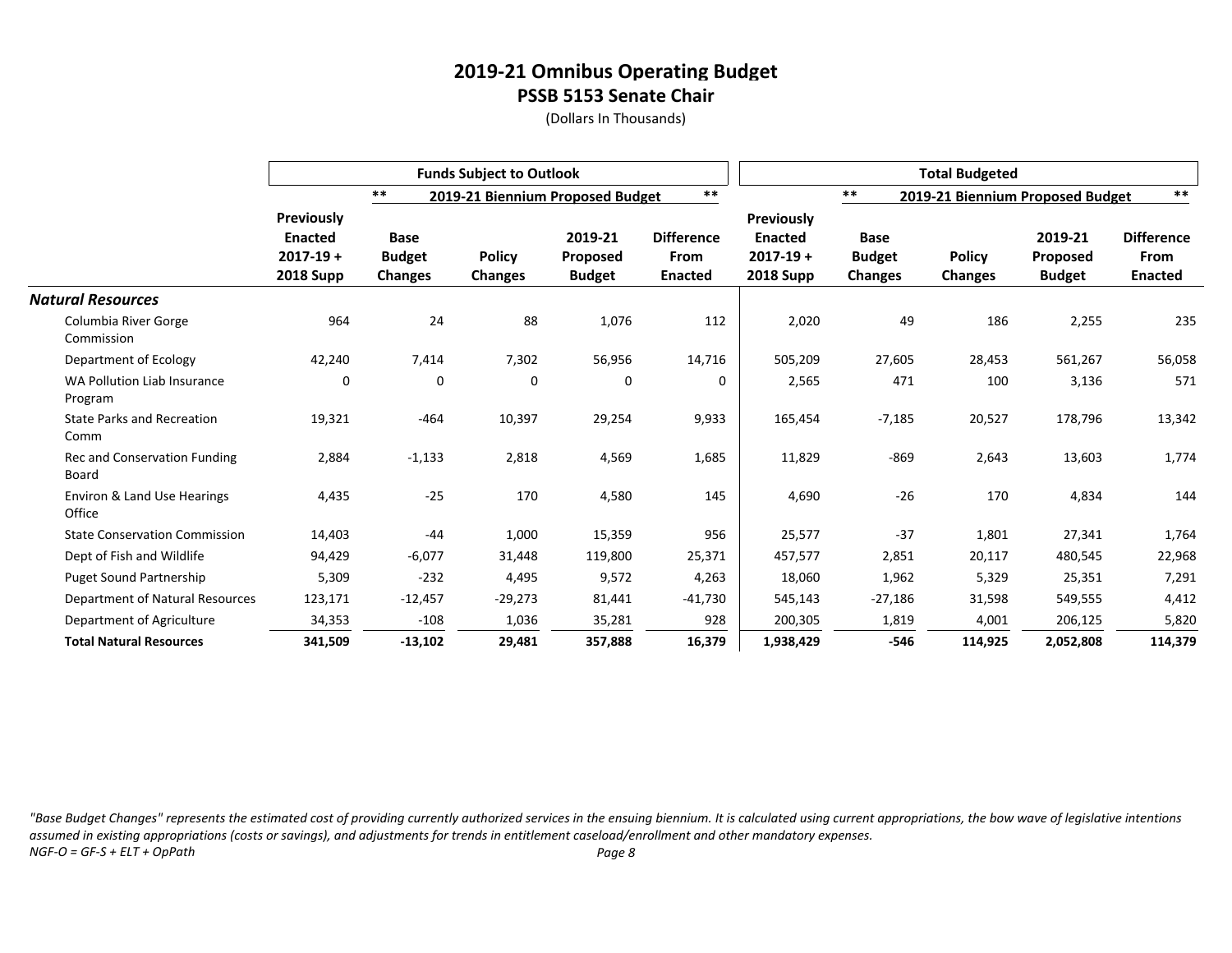(Dollars In Thousands)

|                                        |                                                                   |                                         | <b>Funds Subject to Outlook</b> |                                             |                                                    |                                                                          | <b>Total Budgeted</b>                              |                                 |                                             |                                             |  |
|----------------------------------------|-------------------------------------------------------------------|-----------------------------------------|---------------------------------|---------------------------------------------|----------------------------------------------------|--------------------------------------------------------------------------|----------------------------------------------------|---------------------------------|---------------------------------------------|---------------------------------------------|--|
|                                        |                                                                   | $***$                                   |                                 | 2019-21 Biennium Proposed Budget            | $***$                                              |                                                                          | $***$<br>$***$<br>2019-21 Biennium Proposed Budget |                                 |                                             |                                             |  |
|                                        | Previously<br><b>Enacted</b><br>$2017 - 19 +$<br><b>2018 Supp</b> | Base<br><b>Budget</b><br><b>Changes</b> | <b>Policy</b><br><b>Changes</b> | 2019-21<br><b>Proposed</b><br><b>Budget</b> | <b>Difference</b><br><b>From</b><br><b>Enacted</b> | <b>Previously</b><br><b>Enacted</b><br>$2017 - 19 +$<br><b>2018 Supp</b> | <b>Base</b><br><b>Budget</b><br><b>Changes</b>     | <b>Policy</b><br><b>Changes</b> | 2019-21<br><b>Proposed</b><br><b>Budget</b> | <b>Difference</b><br>From<br><b>Enacted</b> |  |
| Transportation                         |                                                                   |                                         |                                 |                                             |                                                    |                                                                          |                                                    |                                 |                                             |                                             |  |
| <b>Washington State Patrol</b>         | 90,462                                                            | 4,483                                   | 10,552                          | 105,497                                     | 15,035                                             | 179,269                                                                  | $-3,593$                                           | 19,810                          | 195,486                                     | 16,217                                      |  |
| Department of Licensing                | 3,833                                                             | $-680$                                  | 5,945                           | 9,098                                       | 5,265                                              | 51,758                                                                   | $-2,679$                                           | 7,097                           | 56,176                                      | 4,418                                       |  |
| Bd of Reg Prof Eng & Land<br>Surveyors | 0                                                                 | 0                                       | 0                               | 0                                           | 0                                                  | 0                                                                        | 0                                                  | 3,992                           | 3,992                                       | 3,992                                       |  |
| <b>Total Transportation</b>            | 94,295                                                            | 3,803                                   | 16,497                          | 114,595                                     | 20,300                                             | 231,027                                                                  | $-6,272$                                           | 30,899                          | 255,654                                     | 24,627                                      |  |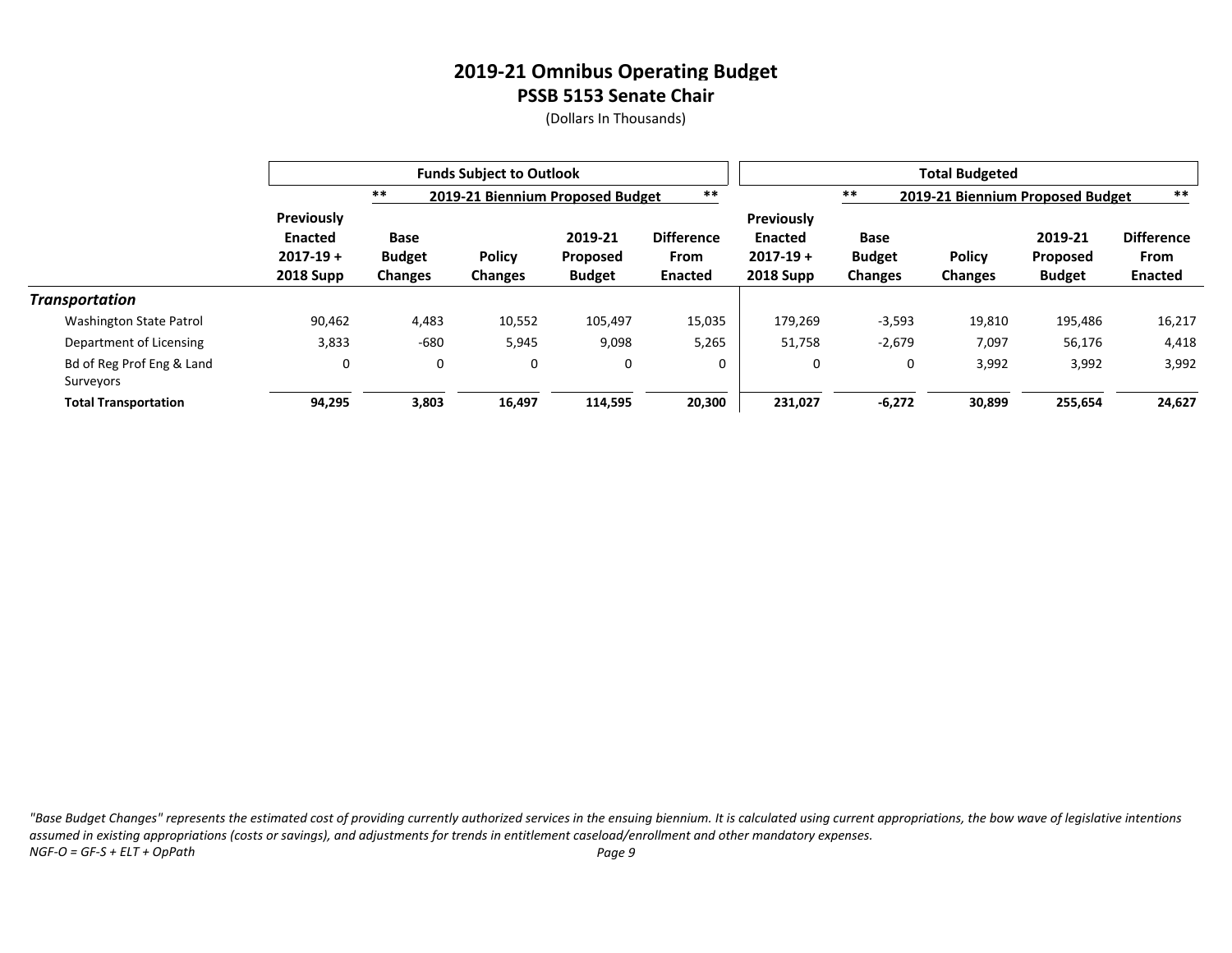(Dollars In Thousands)

|                                           |                                                                          |                                                | <b>Funds Subject to Outlook</b>  |                                             |                                                    |                                                                   |                                                | <b>Total Budgeted</b>           |                                             |                                             |
|-------------------------------------------|--------------------------------------------------------------------------|------------------------------------------------|----------------------------------|---------------------------------------------|----------------------------------------------------|-------------------------------------------------------------------|------------------------------------------------|---------------------------------|---------------------------------------------|---------------------------------------------|
|                                           |                                                                          | $***$                                          | 2019-21 Biennium Proposed Budget |                                             | $***$                                              |                                                                   | $***$                                          |                                 | 2019-21 Biennium Proposed Budget            | $***$                                       |
|                                           | <b>Previously</b><br><b>Enacted</b><br>$2017 - 19 +$<br><b>2018 Supp</b> | <b>Base</b><br><b>Budget</b><br><b>Changes</b> | <b>Policy</b><br><b>Changes</b>  | 2019-21<br><b>Proposed</b><br><b>Budget</b> | <b>Difference</b><br><b>From</b><br><b>Enacted</b> | Previously<br><b>Enacted</b><br>$2017 - 19 +$<br><b>2018 Supp</b> | <b>Base</b><br><b>Budget</b><br><b>Changes</b> | <b>Policy</b><br><b>Changes</b> | 2019-21<br><b>Proposed</b><br><b>Budget</b> | <b>Difference</b><br>From<br><b>Enacted</b> |
| <b>Public Schools</b>                     |                                                                          |                                                |                                  |                                             |                                                    |                                                                   |                                                |                                 |                                             |                                             |
| OSPI & Statewide Programs                 | 104,825                                                                  | $-3,992$                                       | 43,148                           | 143,981                                     | 39,156                                             | 206,435                                                           | 11,189                                         | 45,148                          | 262,772                                     | 56,337                                      |
| <b>General Apportionment</b>              | 14,989,358                                                               | 4,177,006                                      | 51,960                           | 19,218,324                                  | 4,228,966                                          | 14,989,358                                                        | 4,177,006                                      | 51,960                          | 19,218,324                                  | 4,228,966                                   |
| <b>Pupil Transportation</b>               | 1,038,045                                                                | 190,926                                        | 1,727                            | 1,230,698                                   | 192,653                                            | 1,038,045                                                         | 190,926                                        | 1,727                           | 1,230,698                                   | 192,653                                     |
| <b>School Food Services</b>               | 15,482                                                                   | $-1,022$                                       | 0                                | 14,460                                      | $-1,022$                                           | 697,672                                                           | $-1,022$                                       | 0                               | 696,650                                     | $-1,022$                                    |
| <b>Special Education</b>                  | 2,022,113                                                                | 780,270                                        | 156,997                          | 2,959,380                                   | 937,267                                            | 2,528,367                                                         | 773,464                                        | 156,997                         | 3,458,828                                   | 930,461                                     |
| <b>Educational Service Districts</b>      | 18,017                                                                   | 7,596                                          | 200                              | 25,813                                      | 7,796                                              | 18,017                                                            | 7,596                                          | 200                             | 25,813                                      | 7,796                                       |
| Levy Equalization                         | 877,396                                                                  | $-184,101$                                     | 0                                | 693,295                                     | $-184,101$                                         | 877,396                                                           | $-184,101$                                     | 0                               | 693,295                                     | $-184,101$                                  |
| Elementary/Secondary School<br>Improv     | 0                                                                        | $\mathbf 0$                                    | 0                                | 0                                           | 0                                                  | 5,802                                                             | 0                                              | 0                               | 5,802                                       | 0                                           |
| <b>Institutional Education</b>            | 27,991                                                                   | 1,432                                          | 4,766                            | 34,189                                      | 6,198                                              | 27,991                                                            | 1,432                                          | 4,766                           | 34,189                                      | 6,198                                       |
| Ed of Highly Capable Students             | 45,673                                                                   | 16,816                                         | $-285$                           | 62,204                                      | 16,531                                             | 45,673                                                            | 16,816                                         | $-285$                          | 62,204                                      | 16,531                                      |
| <b>Education Reform</b>                   | 290,113                                                                  | $-646$                                         | $-5,152$                         | 284,315                                     | $-5,798$                                           | 387,139                                                           | 927                                            | $-5,152$                        | 382,914                                     | $-4,225$                                    |
| <b>Transitional Bilingual Instruction</b> | 310,329                                                                  | 103,503                                        | $-1,894$                         | 411,938                                     | 101,609                                            | 407,577                                                           | 108,501                                        | $-1,894$                        | 514,184                                     | 106,607                                     |
| Learning Assistance Program<br>(LAP)      | 671,588                                                                  | 221,980                                        | $-4,057$                         | 889,511                                     | 217,923                                            | 1,191,075                                                         | 235,974                                        | $-4,057$                        | 1,422,992                                   | 231,917                                     |
| <b>Charter Schools Apportionment</b>      | 55,569                                                                   | 42,601                                         | 1,603                            | 99,773                                      | 44,204                                             | 55,569                                                            | 42,601                                         | 1,603                           | 99,773                                      | 44,204                                      |
| <b>Charter School Commission</b>          | 862                                                                      | $-930$                                         | 68                               | 0                                           | $-862$                                             | 2,434                                                             | $-50$                                          | 0                               | 2,384                                       | $-50$                                       |
| <b>Compensation Adjustments</b>           | 2,235,990                                                                | $-1,416,210$                                   | 281,236                          | 1,101,016                                   | $-1,134,974$                                       | 2,320,010                                                         | $-1,500,230$                                   | 281,236                         | 1,101,016                                   | $-1,218,994$                                |
| <b>Total Public Schools</b>               | 22,703,351                                                               | 3,935,229                                      | 530,317                          | 27,168,897                                  | 4,465,546                                          | 24,798,560                                                        | 3,881,029                                      | 532,249                         | 29,211,838                                  | 4,413,278                                   |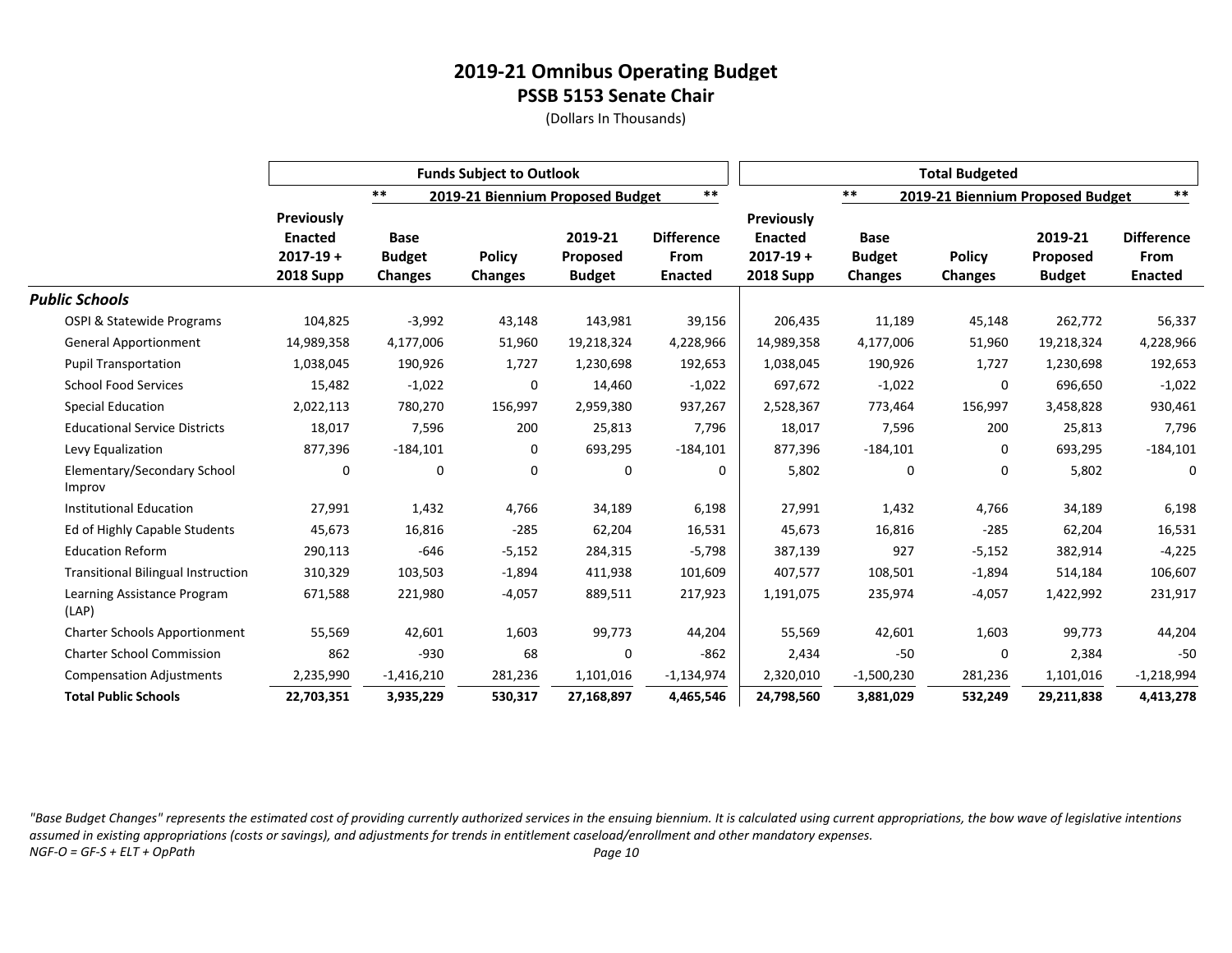(Dollars In Thousands)

|                                            |                                                                   |                                                | <b>Funds Subject to Outlook</b> |                                      |                                             |                                                                          |                                                | <b>Total Budgeted</b>            |                                      |                                             |
|--------------------------------------------|-------------------------------------------------------------------|------------------------------------------------|---------------------------------|--------------------------------------|---------------------------------------------|--------------------------------------------------------------------------|------------------------------------------------|----------------------------------|--------------------------------------|---------------------------------------------|
|                                            |                                                                   | $***$                                          |                                 | 2019-21 Biennium Proposed Budget     | $***$                                       |                                                                          | $***$                                          | 2019-21 Biennium Proposed Budget |                                      | $***$                                       |
|                                            | Previously<br><b>Enacted</b><br>$2017 - 19 +$<br><b>2018 Supp</b> | <b>Base</b><br><b>Budget</b><br><b>Changes</b> | <b>Policy</b><br><b>Changes</b> | 2019-21<br>Proposed<br><b>Budget</b> | <b>Difference</b><br>From<br><b>Enacted</b> | <b>Previously</b><br><b>Enacted</b><br>$2017 - 19 +$<br><b>2018 Supp</b> | <b>Base</b><br><b>Budget</b><br><b>Changes</b> | <b>Policy</b><br><b>Changes</b>  | 2019-21<br>Proposed<br><b>Budget</b> | <b>Difference</b><br>From<br><b>Enacted</b> |
| <b>Higher Education</b>                    |                                                                   |                                                |                                 |                                      |                                             |                                                                          |                                                |                                  |                                      |                                             |
| <b>Student Achievement Council</b>         | 739,981                                                           | 6,475                                          | 111,596                         | 858,052                              | 118,071                                     | 780,703                                                                  | 14,431                                         | 118,596                          | 913,730                              | 133,027                                     |
| University of Washington                   | 669,752                                                           | 17,473                                         | 39,624                          | 726,849                              | 57,097                                      | 7,789,466                                                                | 149,862                                        | 39,824                           | 7,979,152                            | 189,686                                     |
| <b>Washington State University</b>         | 446,943                                                           | 42,186                                         | 12,714                          | 501,843                              | 54,900                                      | 1,640,575                                                                | 133,062                                        | 19,272                           | 1,792,909                            | 152,334                                     |
| Eastern Washington University              | 118,826                                                           | 5,187                                          | 1,616                           | 125,629                              | 6,803                                       | 318,009                                                                  | 10,341                                         | 1,616                            | 329,966                              | 11,957                                      |
| Central Washington University              | 117,858                                                           | 6,420                                          | 1,747                           | 126,025                              | 8,167                                       | 399,177                                                                  | 18,518                                         | 1,747                            | 419,442                              | 20,265                                      |
| The Evergreen State College                | 60,184                                                            | 2,409                                          | 1,905                           | 64,498                               | 4,314                                       | 151,235                                                                  | 5,922                                          | 1,905                            | 159,062                              | 7,827                                       |
| Western Washington University              | 159,131                                                           | 7,894                                          | 502                             | 167,527                              | 8,396                                       | 394,367                                                                  | 14,361                                         | 502                              | 409,230                              | 14,863                                      |
| Community/Technical College<br>System      | 1,400,981                                                         | 87,131                                         | 13,748                          | 1,501,860                            | 100,879                                     | 3,034,316                                                                | 147,209                                        | 19,748                           | 3,201,273                            | 166,957                                     |
| <b>Total Higher Education</b>              | 3,713,656                                                         | 175,175                                        | 183,452                         | 4,072,283                            | 358,627                                     | 14,507,848                                                               | 493,706                                        | 203,210                          | 15,204,764                           | 696,916                                     |
| <b>Other Education</b>                     |                                                                   |                                                |                                 |                                      |                                             |                                                                          |                                                |                                  |                                      |                                             |
| State School for the Blind                 | 14,546                                                            | 1,002                                          | 950                             | 16,498                               | 1,952                                       | 19,277                                                                   | 2,987                                          | 950                              | 23,214                               | 3,937                                       |
| Childhood Deafness & Hearing<br>Loss       | 21,857                                                            | 2,212                                          | 1,673                           | 25,742                               | 3,885                                       | 22,980                                                                   | 2,213                                          | 1,673                            | 26,866                               | 3,886                                       |
| Workforce Trng & Educ Coord<br>Board       | 3,838                                                             | $-206$                                         | 28                              | 3,660                                | $-178$                                      | 60,031                                                                   | $-129$                                         | 28                               | 59,930                               | $-101$                                      |
| Department of Early Learning               | 170,852                                                           | $-170,852$                                     | 0                               | 0                                    | $-170,852$                                  | 358,818                                                                  | $-358,818$                                     | 0                                | 0                                    | $-358,818$                                  |
| <b>Washington State Arts</b><br>Commission | 2,990                                                             | $-141$                                         | 1,455                           | 4,304                                | 1,314                                       | 5,284                                                                    | $-132$                                         | 1,455                            | 6,607                                | 1,323                                       |
| Washington State Historical<br>Society     | 5,307                                                             | 162                                            | 1,000                           | 6,469                                | 1,162                                       | 8,018                                                                    | 204                                            | 1,000                            | 9,222                                | 1,204                                       |
| East Wash State Historical Society         | 4,018                                                             | 377                                            | 1,000                           | 5,395                                | 1,377                                       | 7,617                                                                    | 424                                            | 1,000                            | 9,041                                | 1,424                                       |
| <b>Total Other Education</b>               | 223,408                                                           | $-167,446$                                     | 6,106                           | 62,068                               | $-161,340$                                  | 482,025                                                                  | $-353,251$                                     | 6,106                            | 134,880                              | $-347,145$                                  |

*Dept of Social & Health Services and Other Education base budget changes include transfers to Other Human Services for the creation of the Department of Children, Youth and Families (\$393M) and the transfer of community behavioral health to HCA (\$486M).*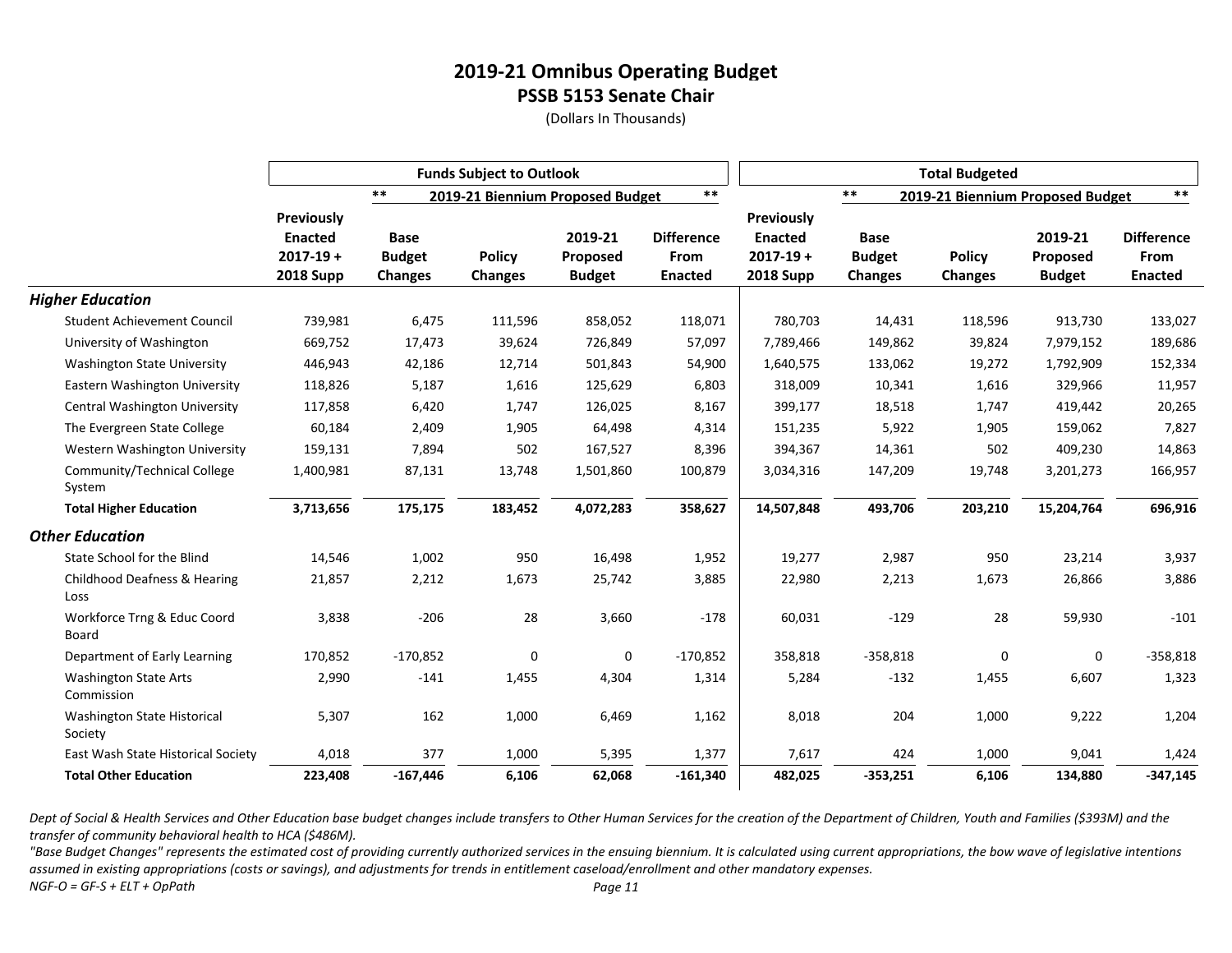(Dollars In Thousands)

|                                               |                                                                   |                                                | <b>Funds Subject to Outlook</b> |                                      |                                             |                                                                          |                                         | <b>Total Budgeted</b>            |                                             |                                             |
|-----------------------------------------------|-------------------------------------------------------------------|------------------------------------------------|---------------------------------|--------------------------------------|---------------------------------------------|--------------------------------------------------------------------------|-----------------------------------------|----------------------------------|---------------------------------------------|---------------------------------------------|
|                                               |                                                                   | $***$                                          |                                 | 2019-21 Biennium Proposed Budget     | $***$                                       |                                                                          | $***$                                   | 2019-21 Biennium Proposed Budget |                                             | $***$                                       |
|                                               | Previously<br><b>Enacted</b><br>$2017 - 19 +$<br><b>2018 Supp</b> | <b>Base</b><br><b>Budget</b><br><b>Changes</b> | <b>Policy</b><br><b>Changes</b> | 2019-21<br>Proposed<br><b>Budget</b> | <b>Difference</b><br>From<br><b>Enacted</b> | <b>Previously</b><br><b>Enacted</b><br>$2017 - 19 +$<br><b>2018 Supp</b> | Base<br><b>Budget</b><br><b>Changes</b> | <b>Policy</b><br><b>Changes</b>  | 2019-21<br><b>Proposed</b><br><b>Budget</b> | <b>Difference</b><br>From<br><b>Enacted</b> |
| <b>Special Appropriations</b>                 |                                                                   |                                                |                                 |                                      |                                             |                                                                          |                                         |                                  |                                             |                                             |
| <b>Bond Retirement and Interest</b>           | 2,293,796                                                         | 127,808                                        | 45,724                          | 2,467,328                            | 173,532                                     | 2,488,239                                                                | 94,771                                  | 45,724                           | 2,628,734                                   | 140,495                                     |
| Special Approps to the Governor               | 192,244                                                           | -81,971                                        | 66,410                          | 176,683                              | $-15,561$                                   | 219,688                                                                  | $-109,415$                              | 10,717                           | 120,990                                     | $-98,698$                                   |
| <b>Sundry Claims</b>                          | 159                                                               | $-159$                                         | 0                               | 0                                    | $-159$                                      | 159                                                                      | $-159$                                  | 0                                | 0                                           | $-159$                                      |
| State Employee Compensation<br>Adjust         | 2,900                                                             | $-2,900$                                       | 462,041                         | 462,041                              | 459,141                                     | 1,000                                                                    | $-1,000$                                | 1,148,943                        | 1,148,943                                   | 1,147,943                                   |
| <b>Contributions to Retirement</b><br>Systems | 161,800                                                           | 52,400                                         | $-63,855$                       | 150,345                              | $-11,455$                                   | 161,800                                                                  | 52,400                                  | -34,468                          | 179,732                                     | 17,932                                      |
| <b>Total Special Appropriations</b>           | 2,650,899                                                         | 95,178                                         | 510,320                         | 3,256,397                            | 605,498                                     | 2,870,886                                                                | 36,597                                  | 1,170,916                        | 4,078,399                                   | 1,207,513                                   |

*Dept of Social & Health Services and Other Education base budget changes include transfers to Other Human Services for the creation of the Department of Children, Youth and Families (\$393M) and the transfer of community behavioral health to HCA (\$486M).*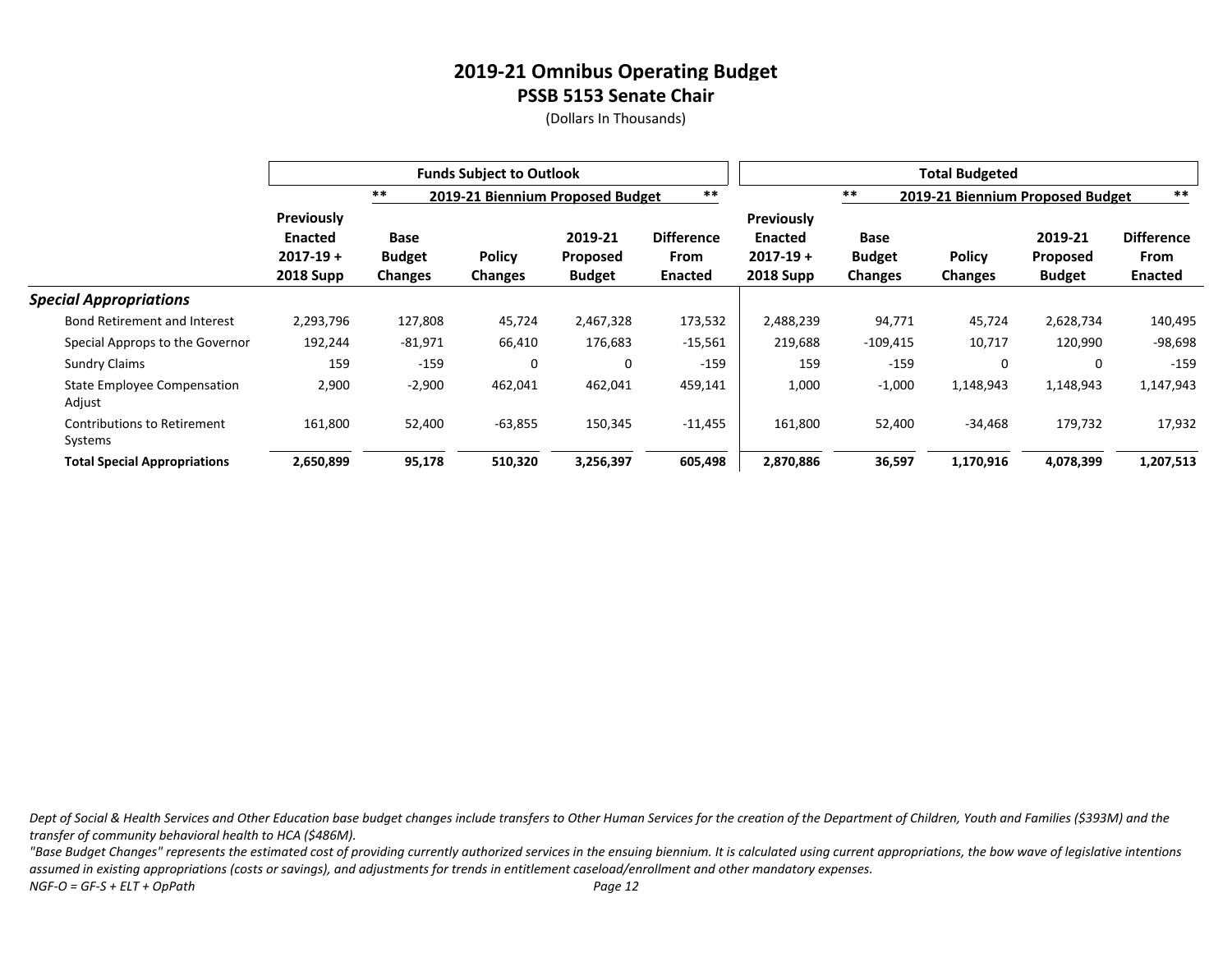# **AGENCY DETAIL**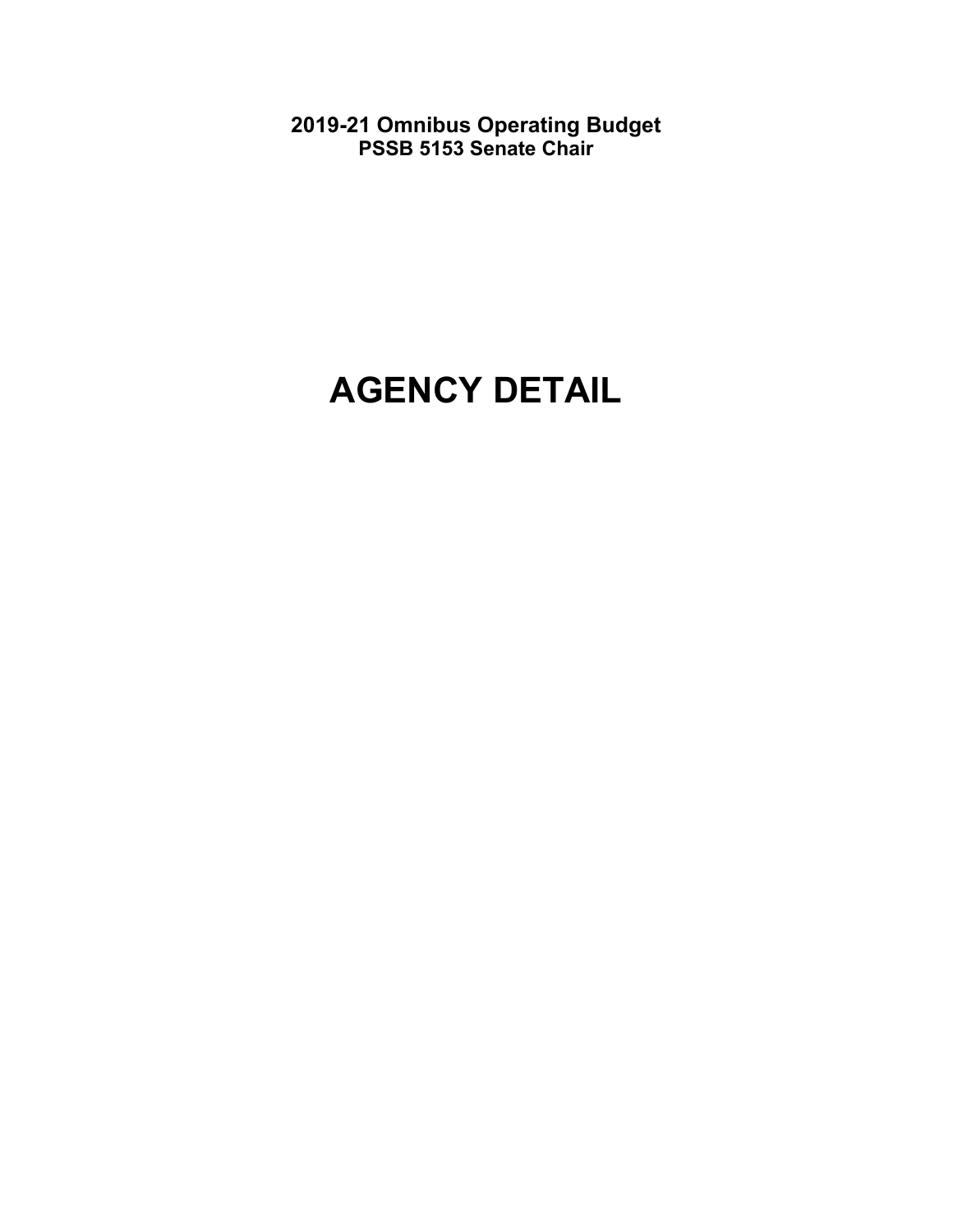# **Biennial Budget** Table of Contents

| Title                                                          | Page |
|----------------------------------------------------------------|------|
| Accountancy, State Board of                                    | 75   |
| Actuary, Office of the State                                   | 19   |
| Administrative Hearings, Office of                             | 58   |
| Administrative Office of the Courts                            | 28   |
| African-American Affairs, Washington State Commission on       | 62   |
| Agriculture, Department of                                     | 166  |
| Archaeology & Historic Preservation, Department of             | 87   |
| Arts Commission, Washington State                              | 199  |
| Asian-Pacific-American Affairs, Washington State Commission on | 42   |
| Attorney General, Office of the                                | 46   |
| Auditor, Office of the State                                   | 44   |
| <b>Bond Retirement &amp; Interest</b>                          | 202  |
| <b>Caseload Forecast Council</b>                               | 48   |
| Central Washington University                                  | 190  |
| Children, Youth, and Families, Department of                   | 111  |
| Columbia River Gorge Commission                                | 143  |
| Commerce, Department of                                        | 50   |
| Community & Technical College System                           | 193  |
| Conservation Commission, State                                 | 155  |
| <b>Consolidated Technology Services</b>                        | 72   |
| Corrections, Department of                                     | 116  |
| Court of Appeals                                               | 26   |
| Criminal Justice Training Commission, Washington State         | 99   |
| DSHS - Administration and Supporting Services                  | 140  |
| DSHS - Alcohol and Substance Abuse                             | 138  |
| DSHS - Children and Family Services                            | 122  |
| <b>DSHS - Developmental Disabilities</b>                       | 128  |
| <b>DSHS - Economic Services Administration</b>                 | 136  |
| <b>DSHS</b> - Juvenile Rehabilitation                          | 123  |
| DSHS - Long-Term Care                                          | 132  |
| <b>DSHS - Mental Health</b>                                    | 124  |
| <b>DSHS - Payments to Other Agencies</b>                       | 142  |
| <b>DSHS - Special Commitment Center</b>                        | 141  |
| <b>DSHS - Vocational Rehabilitation</b>                        | 139  |
| Early Learning, Department of                                  | 198  |
| Eastern Washington State Historical Society                    | 201  |
| Eastern Washington University                                  | 189  |
| Ecology, Department of                                         | 144  |
| Economic & Revenue Forecast Council                            | 55   |
| <b>Employee Compensation Adjustments, State</b>                | 207  |
| <b>Employment Security Department</b>                          | 121  |
| Enterprise Services, Department of                             | 77   |
| Environmental and Land Use Hearings Office                     | 154  |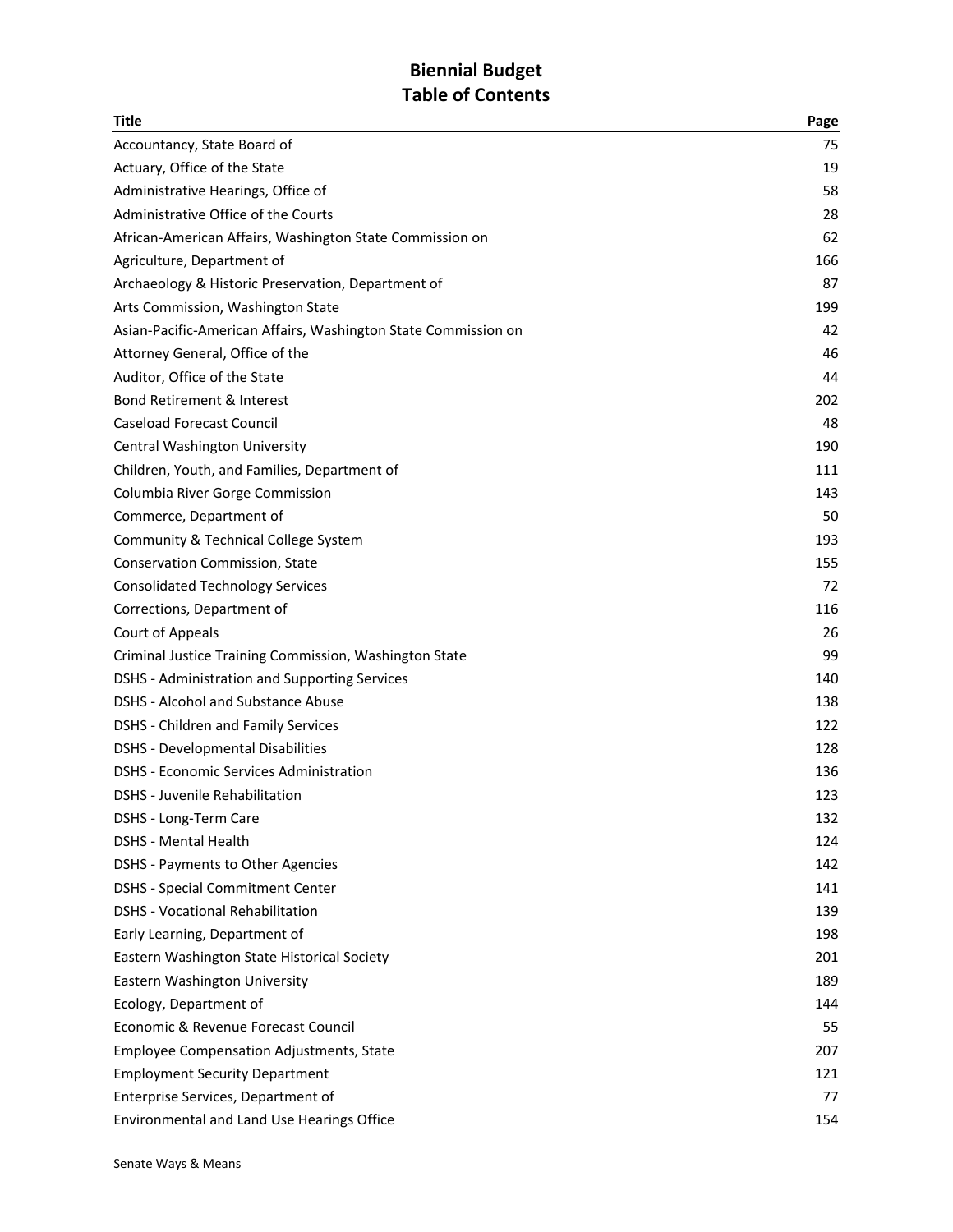# **Biennial Budget** Table of Contents

| <b>Title</b>                                                     | Page |
|------------------------------------------------------------------|------|
| Financial Institutions, Department of                            | 49   |
| Financial Management, Office of                                  | 56   |
| Fish and Wildlife, Department of                                 | 156  |
| Forensic Investigations Council                                  | 76   |
| Gambling Commission, Washington State                            | 60   |
| Governor, Office of the                                          | 35   |
| Health Care Authority, Washington State                          | 88   |
| Health, Department of                                            | 104  |
| Hispanic Affairs, Washington State Commission on                 | 61   |
| Historical Society, Washington State                             | 200  |
| Horse Racing Commission, Washington                              | 79   |
| House of Representatives                                         | 14   |
| Human Rights Commission                                          | 97   |
| Indian Affairs, Governor's Office of                             | 41   |
| Industrial Insurance Appeals, Board of                           | 98   |
| Insurance Commissioner, Office of the                            | 70   |
| Investment Board, State                                          | 65   |
| Joint Legislative Audit & Review Committee                       | 16   |
| Joint Legislative Systems Committee                              | 21   |
| Judicial Conduct, Commission on                                  | 27   |
| Labor and Industries, Department of                              | 101  |
| Legislative Evaluation & Accountability Program Committee        | 18   |
| <b>LEOFF 2 Retirement Board</b>                                  | 86   |
| Licensing, Department of                                         | 171  |
| Lieutenant Governor, Office of the                               | 37   |
| Liquor and Cannabis Board, Washington State                      | 80   |
| Lottery Commission, State                                        | 59   |
| <b>Military Department</b>                                       | 83   |
| Minority & Women's Business Enterprises, Office of               | 69   |
| Natural Resources, Department of                                 | 162  |
| Office of Civil Legal Aid                                        | 33   |
| Office of Legislative Support Services                           | 20   |
| Parks and Recreation Commission, State                           | 151  |
| Pollution Liability Insurance Program, Washington                | 150  |
| Professional Engineers and Land Surveyors, Board of Registration | 173  |
| Public Defense, Office of                                        | 31   |
| <b>Public Disclosure Commission</b>                              | 38   |
| <b>Public Employment Relations Commission</b>                    | 85   |
| Public Schools -                                                 | 174  |
| <b>Puget Sound Partnership</b>                                   | 160  |
| Recreation and Conservation Funding Board                        | 153  |
| <b>Redistricting Commission</b>                                  | 23   |
| Retirement Systems, Contributions to                             | 208  |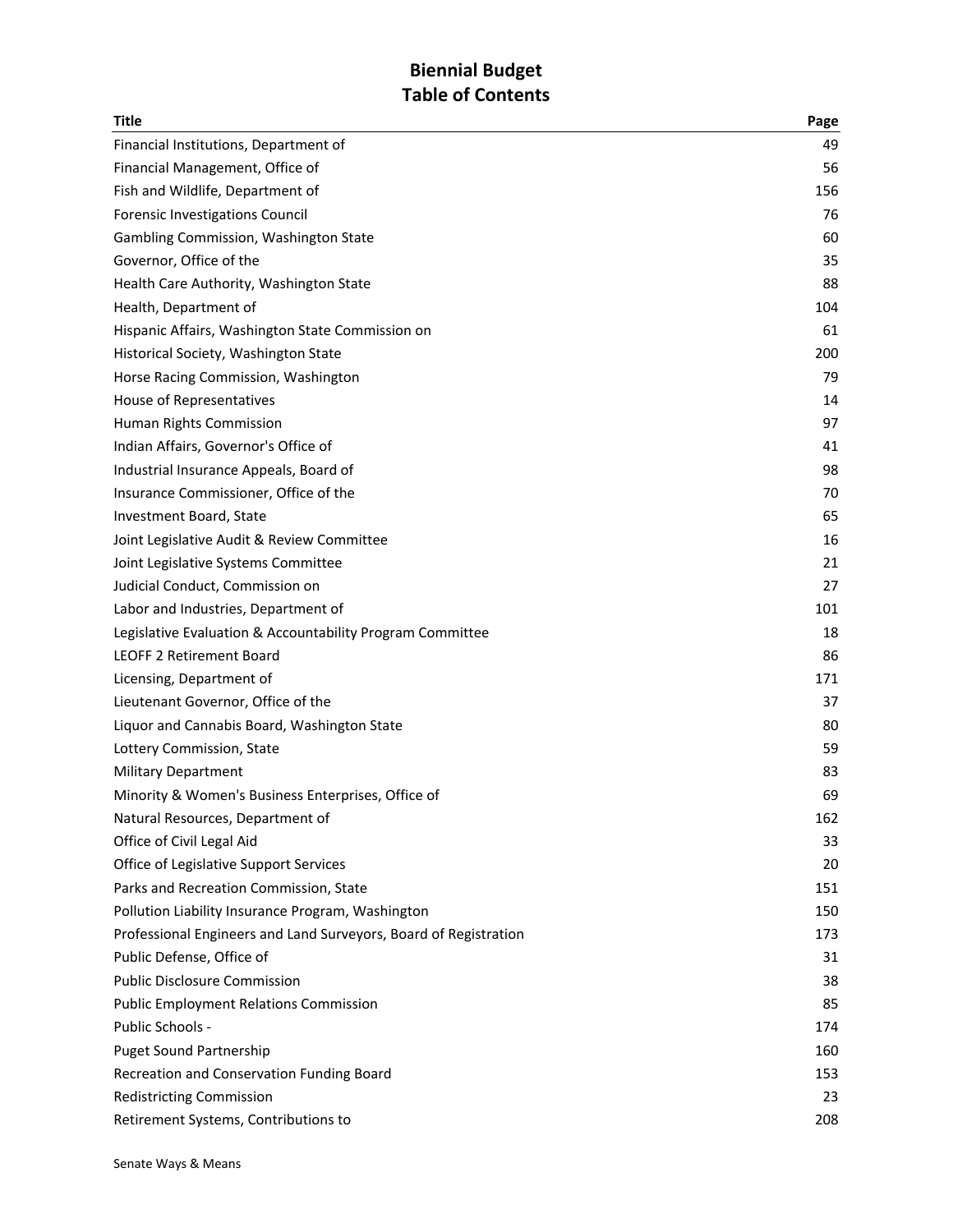# **Biennial Budget** Table of Contents

| <b>Title</b>                                                  | Page |
|---------------------------------------------------------------|------|
| Retirement Systems, Department of                             | 63   |
| Revenue, Department of                                        | 66   |
| Salaries for Elected Officials, Citizens' Commission on       | 45   |
| School for the Blind, State                                   | 195  |
| Secretary of State, Office of the                             | 39   |
| Senate                                                        | 15   |
| Services for the Blind, Department of                         | 120  |
| Special Appropriations to the Governor                        | 203  |
| State Law Library                                             | 25   |
| State Patrol, Washington                                      | 168  |
| <b>Statute Law Committee</b>                                  | 22   |
| <b>Student Achievement Council</b>                            | 181  |
| <b>Sundry Claims</b>                                          | 206  |
| Supreme Court                                                 | 24   |
| Tax Appeals, Board of                                         | 68   |
| The Evergreen State College                                   | 191  |
| Treasurer, Office of the State                                | 43   |
| University of Washington                                      | 183  |
| Utilities and Transportation Commission                       | 81   |
| Veterans' Affairs, Department of                              | 109  |
| Volunteer Firefighters, Board for                             | 82   |
| Washington State Center for Childhood Deafness & Hearing Loss | 196  |
| <b>Washington State University</b>                            | 187  |
| Western Washington University                                 | 192  |
| Workforce Training & Education Coordinating Board             | 197  |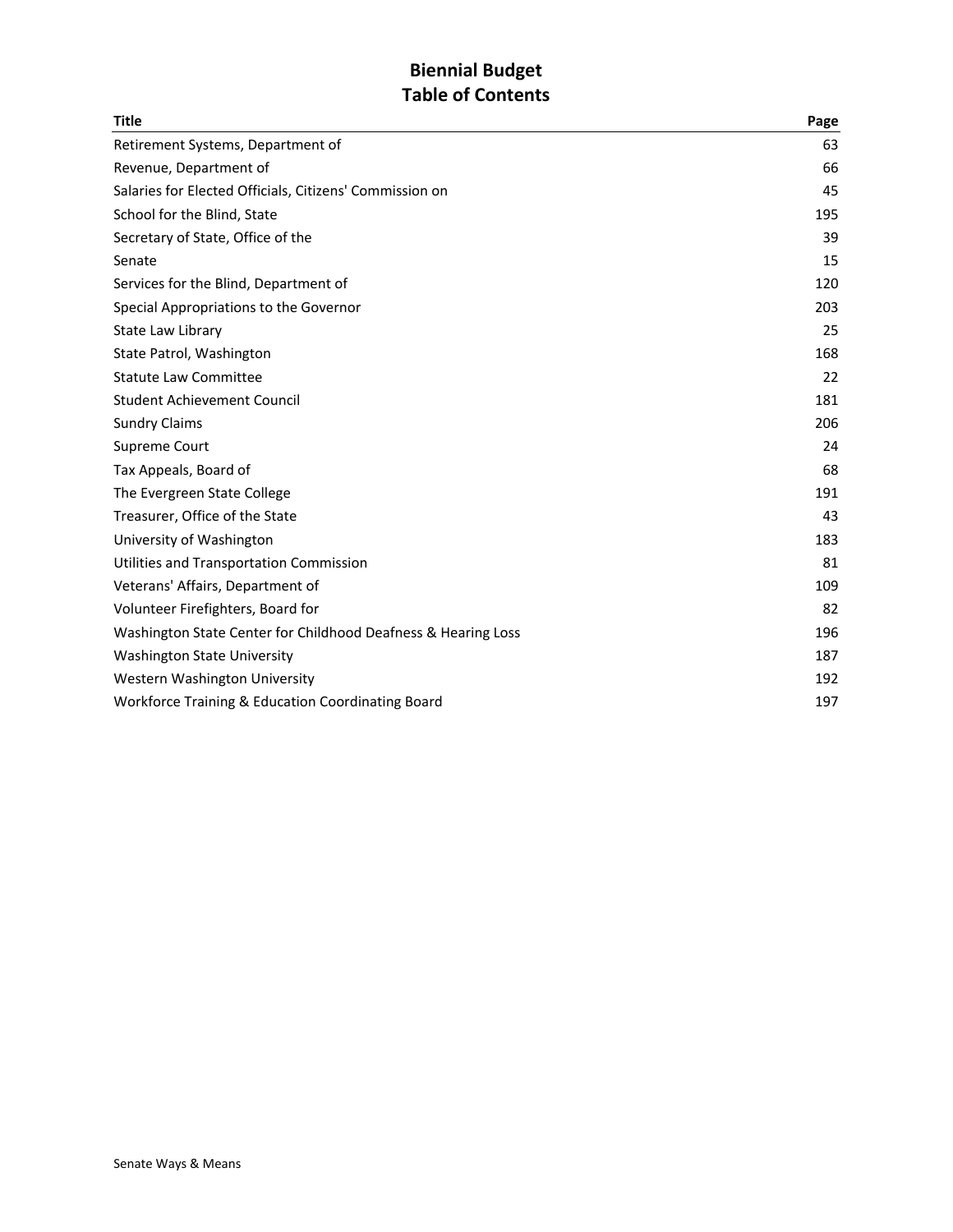# **Supplemental** Table of Contents

| <b>Title</b>                                                   | Page |
|----------------------------------------------------------------|------|
| Administrative Hearings, Office of                             | 221  |
| Administrative Office of the Courts                            | 212  |
| Agriculture, Department of                                     | 258  |
| Archaeology & Historic Preservation, Department of             | 228  |
| Asian-Pacific-American Affairs, Washington State Commission on | 217  |
| Attorney General, Office of the                                | 218  |
| <b>Bond Retirement &amp; Interest</b>                          | 286  |
| Central Washington University                                  | 279  |
| Children, Youth, and Families, Department of                   | 236  |
| Commerce, Department of                                        | 219  |
| Community & Technical College System                           | 282  |
| Conservation Commission, State                                 | 254  |
| Corrections, Department of                                     | 238  |
| Court of Appeals                                               | 211  |
| Criminal Justice Training Commission, Washington State         | 232  |
| <b>DSHS</b> - Administration and Supporting Services           | 248  |
| <b>DSHS - Developmental Disabilities</b>                       | 243  |
| DSHS - Economic Services Administration                        | 245  |
| <b>DSHS</b> - Juvenile Rehabilitation                          | 240  |
| DSHS - Long-Term Care                                          | 244  |
| <b>DSHS - Mental Health</b>                                    | 241  |
| DSHS - Payments to Other Agencies                              | 250  |
| <b>DSHS - Special Commitment Center</b>                        | 249  |
| <b>DSHS - Vocational Rehabilitation</b>                        | 247  |
| Eastern Washington University                                  | 278  |
| Ecology, Department of                                         | 251  |
| Financial Management, Office of                                | 220  |
| Fish and Wildlife, Department of                               | 255  |
| Forensic Investigations Council                                | 225  |
| Governor, Office of the                                        | 214  |
| Health Care Authority, Washington State                        | 229  |
| Health, Department of                                          | 234  |
| Hispanic Affairs, Washington State Commission on               | 222  |
| Industrial Insurance Appeals, Board of                         | 231  |
| Labor and Industries, Department of                            | 233  |
| <b>LEOFF 2 Retirement Board</b>                                | 227  |
| Licensing, Department of                                       | 260  |
| <b>Military Department</b>                                     | 226  |
| Natural Resources, Department of                               | 257  |
| Office of Civil Legal Aid                                      | 213  |
| Parks and Recreation Commission, State                         | 253  |
| Pollution Liability Insurance Program, Washington              | 252  |
| <b>Public Disclosure Commission</b>                            | 215  |
|                                                                |      |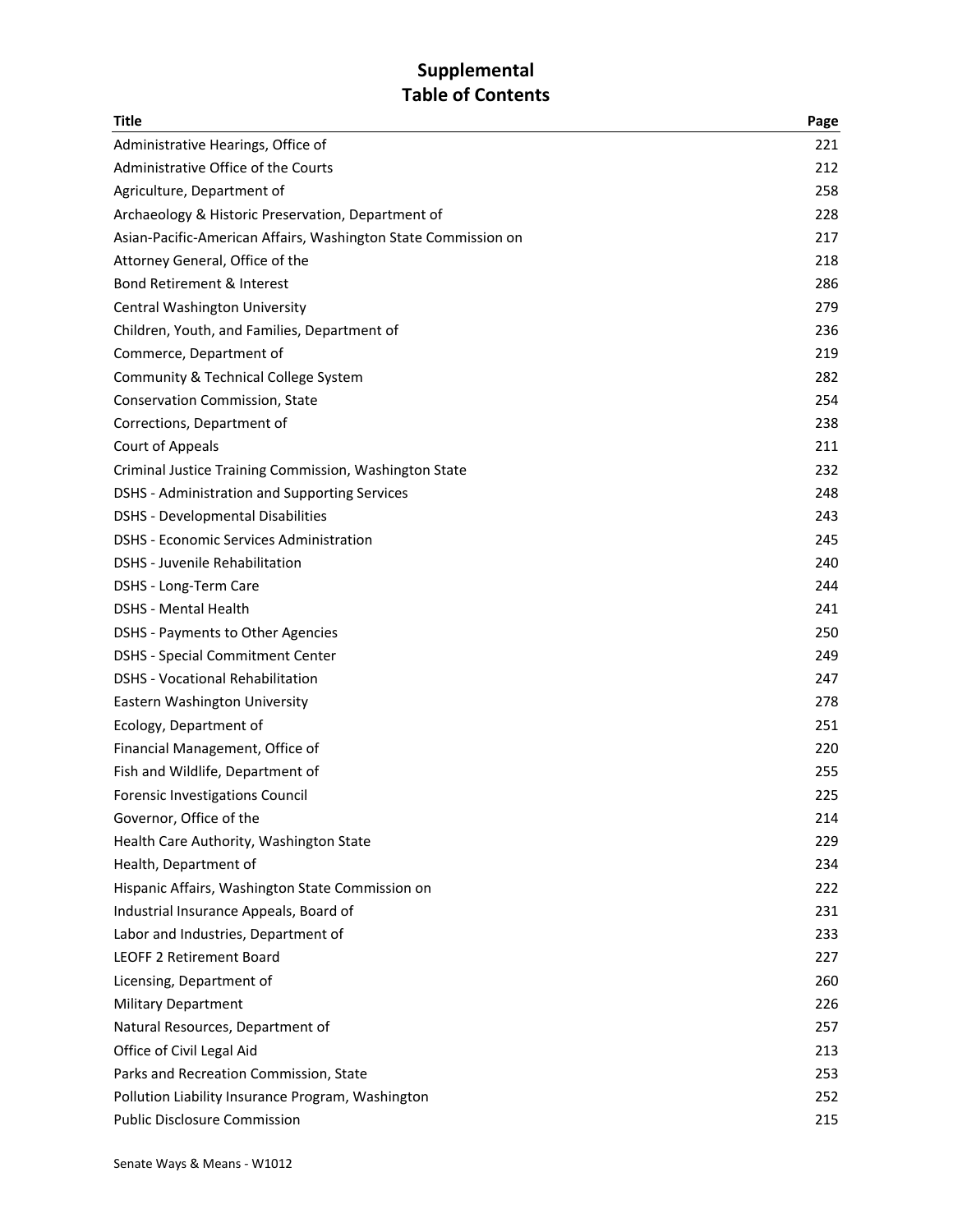# **Supplemental** Table of Contents

| Title                                                         | Page |
|---------------------------------------------------------------|------|
| Public Schools - Charter Schools Apportionment                | 273  |
| <b>Public Schools - Compensation Adjustments</b>              | 274  |
| Public Schools - Education of Highly Capable Students         | 269  |
| <b>Public Schools - Education Reform</b>                      | 270  |
| <b>Public Schools - Educational Service Districts</b>         | 265  |
| Public Schools - Elementary & Secondary School Improvement    | 267  |
| <b>Public Schools - General Apportionment</b>                 | 262  |
| <b>Public Schools - Institutional Education</b>               | 268  |
| Public Schools - Learning Assistance Program (LAP)            | 272  |
| Public Schools - Levy Equalization                            | 266  |
| Public Schools - OSPI & Statewide Programs                    | 261  |
| Public Schools - Pupil Transportation                         | 263  |
| Public Schools - Special Education                            | 264  |
| Public Schools - Transitional Bilingual Instruction           | 271  |
| <b>Puget Sound Partnership</b>                                | 256  |
| Revenue, Department of                                        | 223  |
| School for the Blind, State                                   | 283  |
| Secretary of State, Office of the                             | 216  |
| Special Appropriations to the Governor                        | 287  |
| State Patrol, Washington                                      | 259  |
| <b>Student Achievement Council</b>                            | 275  |
| <b>Sundry Claims</b>                                          | 288  |
| Supreme Court                                                 | 210  |
| Tax Appeals, Board of                                         | 224  |
| The Evergreen State College                                   | 280  |
| University of Washington                                      | 276  |
| Veterans' Affairs, Department of                              | 235  |
| Washington State Center for Childhood Deafness & Hearing Loss | 284  |
| <b>Washington State University</b>                            | 277  |
| Western Washington University                                 | 281  |
| Workforce Training & Education Coordinating Board             | 285  |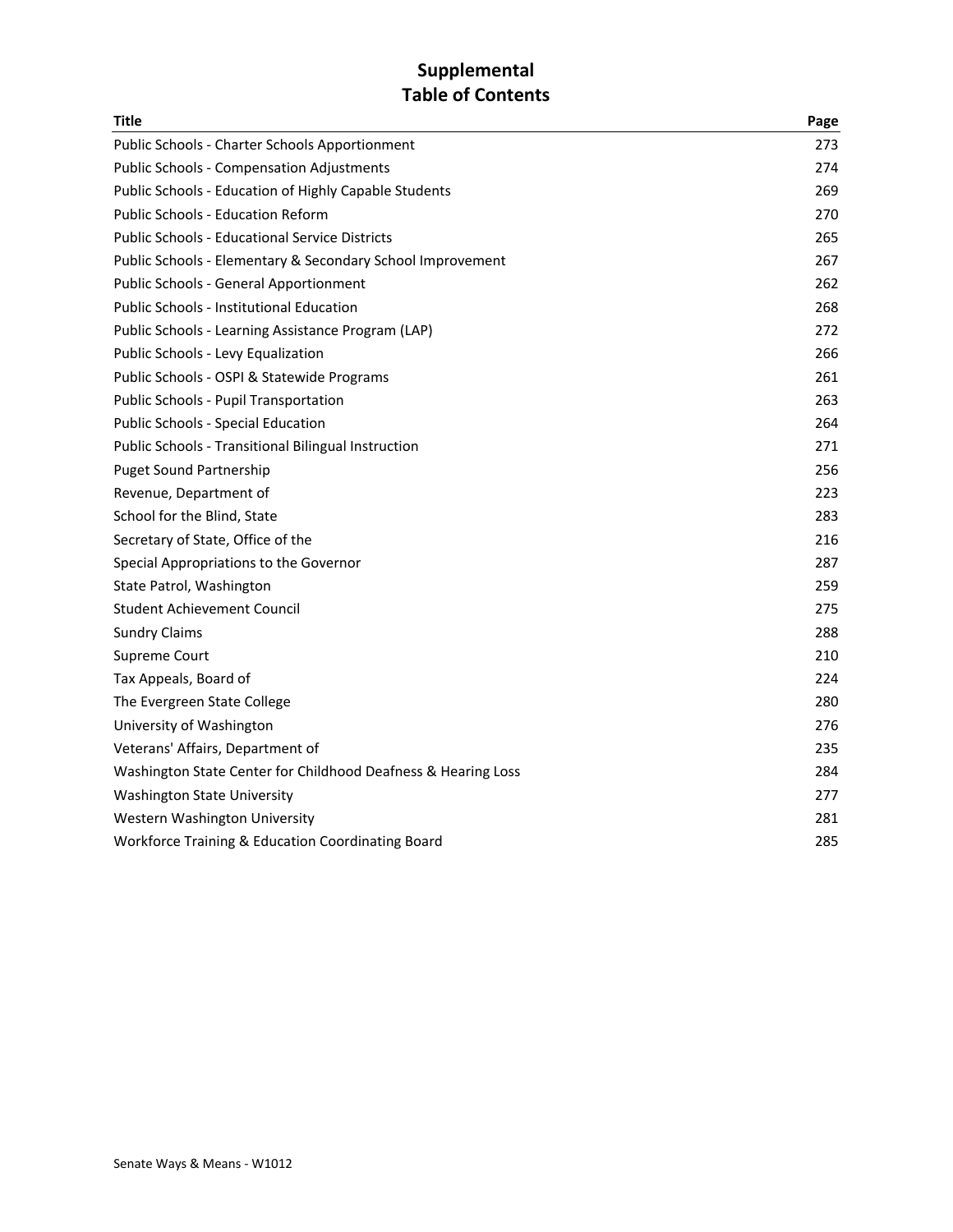**House of Representatives**

|                                | 2019-21 |                     | 2021-23 |  |
|--------------------------------|---------|---------------------|---------|--|
|                                | NGF-O   | <b>Total Budget</b> | NGF-O   |  |
| 2017-19 Estimated Expenditures | 73,227  | 77,507              | 75,646  |  |
| 2019-21 Carryforward Level     | 74,892  | 79,158              | 75,767  |  |
| 2019-21 Maintenance Level      | 79,763  | 84,029              | 82,060  |  |
| Difference from 2017-19        | 6,536   | 6,522               | 6,413   |  |
| % Change from 2017-19          | 8.9%    | 8.4%                | n/a     |  |
| 2019-21 Policy Level           | 79,763  | 84,029              | 82,060  |  |
| Difference from 2017-19        | 6,536   | 6,522               | 6,413   |  |
| % Change from 2017-19          | 8.9%    | 8.4%                | n/a     |  |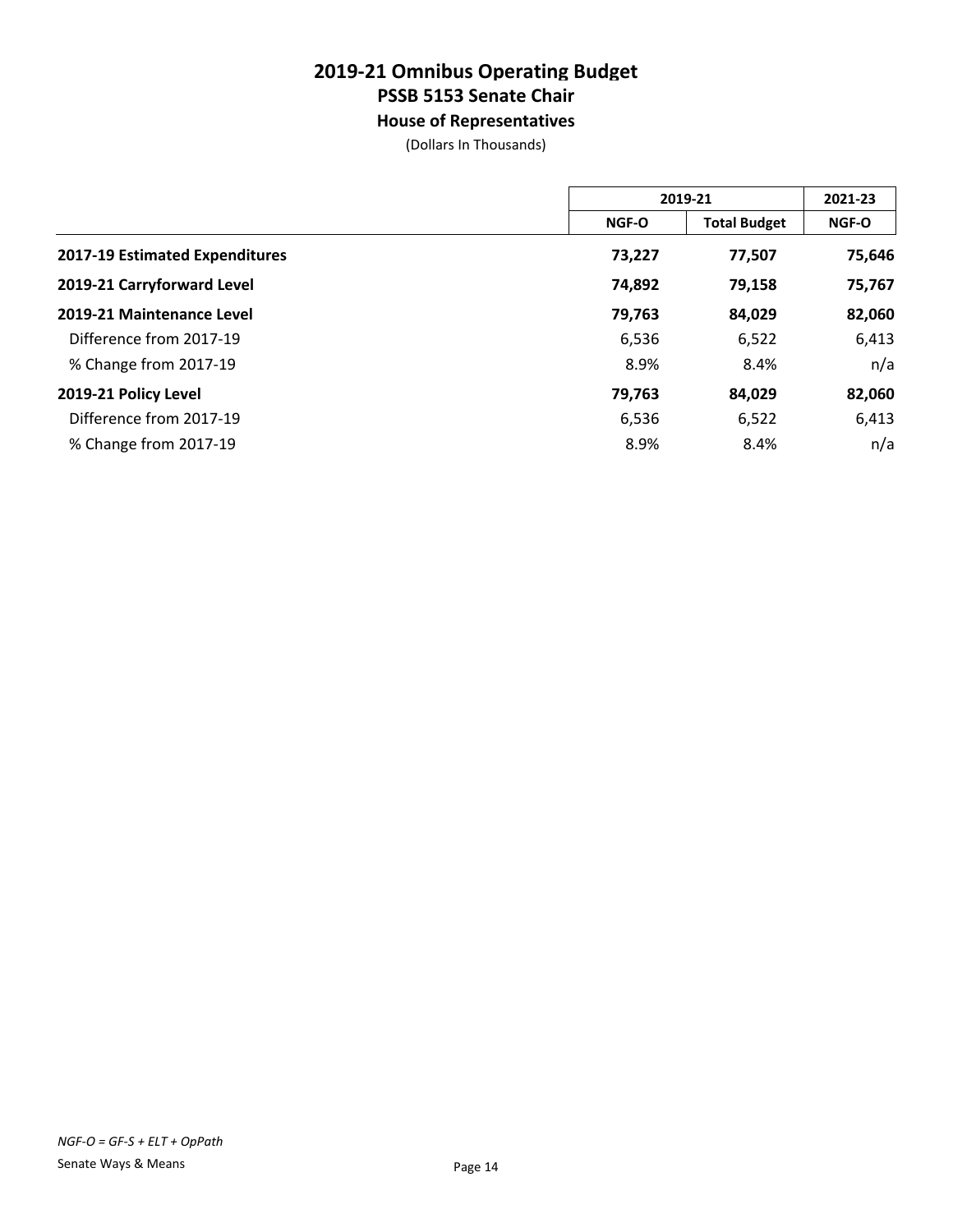#### **Senate**

(Dollars In Thousands)

|                                | 2019-21 |                     | 2021-23 |
|--------------------------------|---------|---------------------|---------|
|                                | NGF-O   | <b>Total Budget</b> | NGF-O   |
| 2017-19 Estimated Expenditures | 53,604  | 56,545              | 57,456  |
| 2019-21 Carryforward Level     | 54,753  | 57,685              | 57,424  |
| 2019-21 Maintenance Level      | 58,123  | 61,055              | 61,521  |
| Difference from 2017-19        | 4,519   | 4,510               | 4,064   |
| % Change from 2017-19          | 8.4%    | 8.0%                | n/a     |
| <b>Policy Other Changes:</b>   |         |                     |         |
| Human Resources Officer        | 350     | 350                 | 352     |
| 2. Other Contract Costs        | 400     | 400                 | 403     |
| <b>Policy -- Other Total</b>   | 750     | 750                 | 755     |
| <b>Total Policy Changes</b>    | 750     | 750                 | 755     |
| 2019-21 Policy Level           | 58,873  | 61,805              | 62,275  |
| Difference from 2017-19        | 5,269   | 5,260               | 4,819   |
| % Change from 2017-19          | 9.8%    | 9.3%                | n/a     |

#### *Comments:*

#### **1. Human Resources Officer**

Funding is provided for a human resources officer consistent with the implementation of the Senate's Appropriate Workplace Conduct policy. (General Fund-State)

#### **2. Other Contract Costs**

Funding is provided for increased contract costs. (General Fund-State)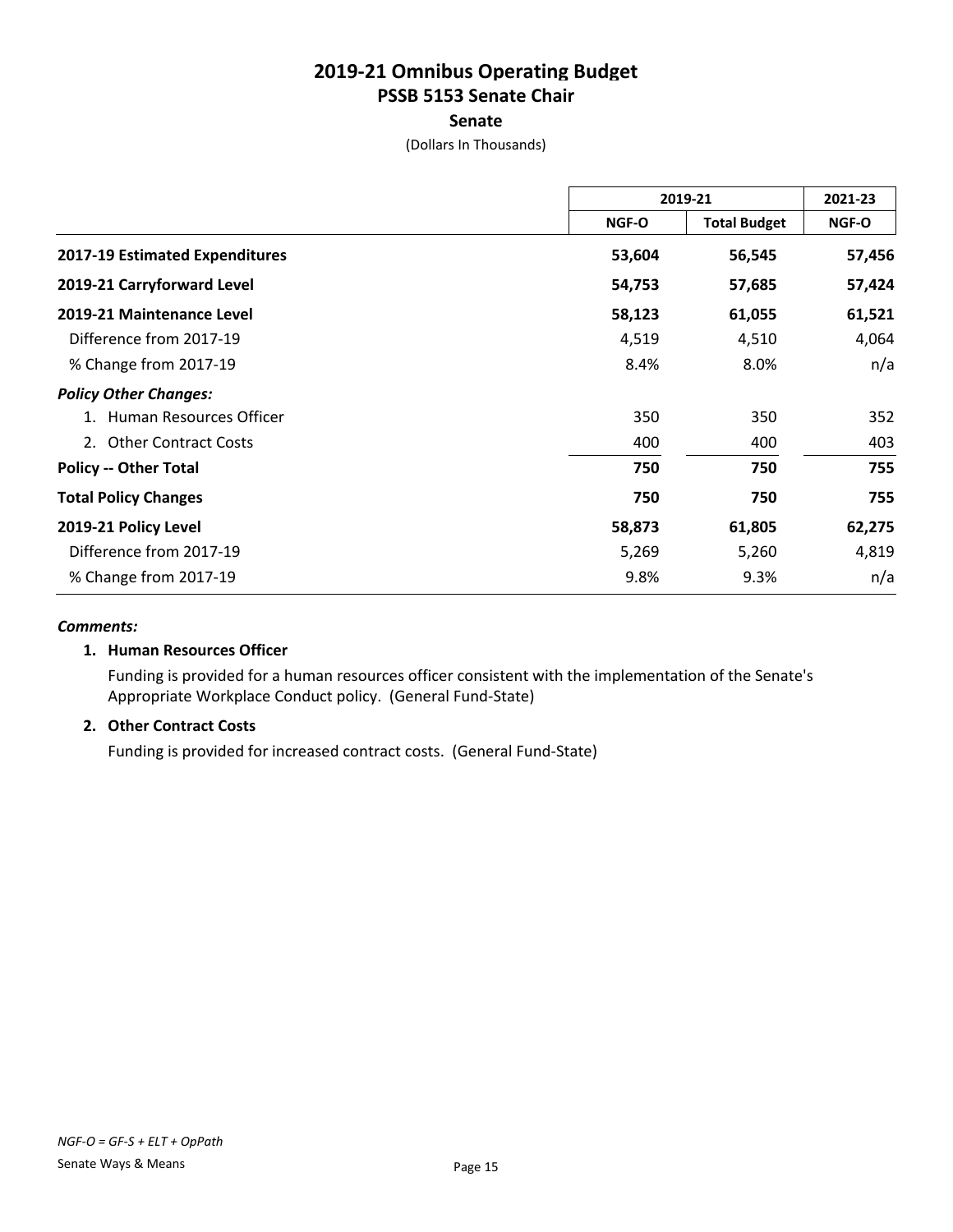#### **Joint Legislative Audit & Review Committee**

(Dollars In Thousands)

|                                             | 2019-21   |                     | 2021-23     |  |
|---------------------------------------------|-----------|---------------------|-------------|--|
|                                             | NGF-O     | <b>Total Budget</b> | NGF-O       |  |
| 2017-19 Estimated Expenditures              | 164       | 8,489               | 58          |  |
| 2019-21 Carryforward Level                  | 334       | 8,615               | 300         |  |
| 2019-21 Maintenance Level                   | 334       | 8,929               | 300         |  |
| Difference from 2017-19                     | 170       | 440                 | 242         |  |
| % Change from 2017-19                       | 103.7%    | 5.2%                | n/a         |  |
| <b>Policy Other Changes:</b>                |           |                     |             |  |
| 1. Self-Help Housing Dev./Taxes             | 0         | 17                  | 0           |  |
| <b>Energy Service Contractors</b><br>2.     | 0         | 206                 | $\mathbf 0$ |  |
| Housing/Urban Growth Areas<br>3.            | 0         | 14                  | 0           |  |
| <b>Ambulatory Surgical Facilities</b><br>4. | 0         | 342                 | 0           |  |
| 5. Fund Alignment                           | $-334$    | 0                   | $-300$      |  |
| <b>Policy -- Other Total</b>                | $-334$    | 579                 | $-300$      |  |
| <b>Total Policy Changes</b>                 | $-334$    | 579                 | $-300$      |  |
| 2019-21 Policy Level                        | 0         | 9,508               | 0           |  |
| Difference from 2017-19                     | $-164$    | 1,019               | $-58$       |  |
| % Change from 2017-19                       | $-100.0%$ | 12.0%               | n/a         |  |

#### *Comments:*

#### **1. Self-Help Housing Dev./Taxes**

Funding is provided to implement Substitute Senate Bill 5025 (self-help housing development/taxes). (Performance Audits of Government Account-State)

#### **2. Energy Service Contractors**

Funding is provided for Second Substitute Senate Bill 5308 (energy service contractors). (Performance Audits of Government Account-State)

#### **3. Housing/Urban Growth Areas**

Funding is provided to implement Substitute Senate Bill 5739 (housing/urban growth areas). (Performance Audits of Government Account-State)

#### **4. Ambulatory Surgical Facilities**

Funding is provided for JLARC to the review the Department of Health's Ambulatory Surgical Facility regulatory program by January 1, 2021. (Performance Audits of Government Account-State)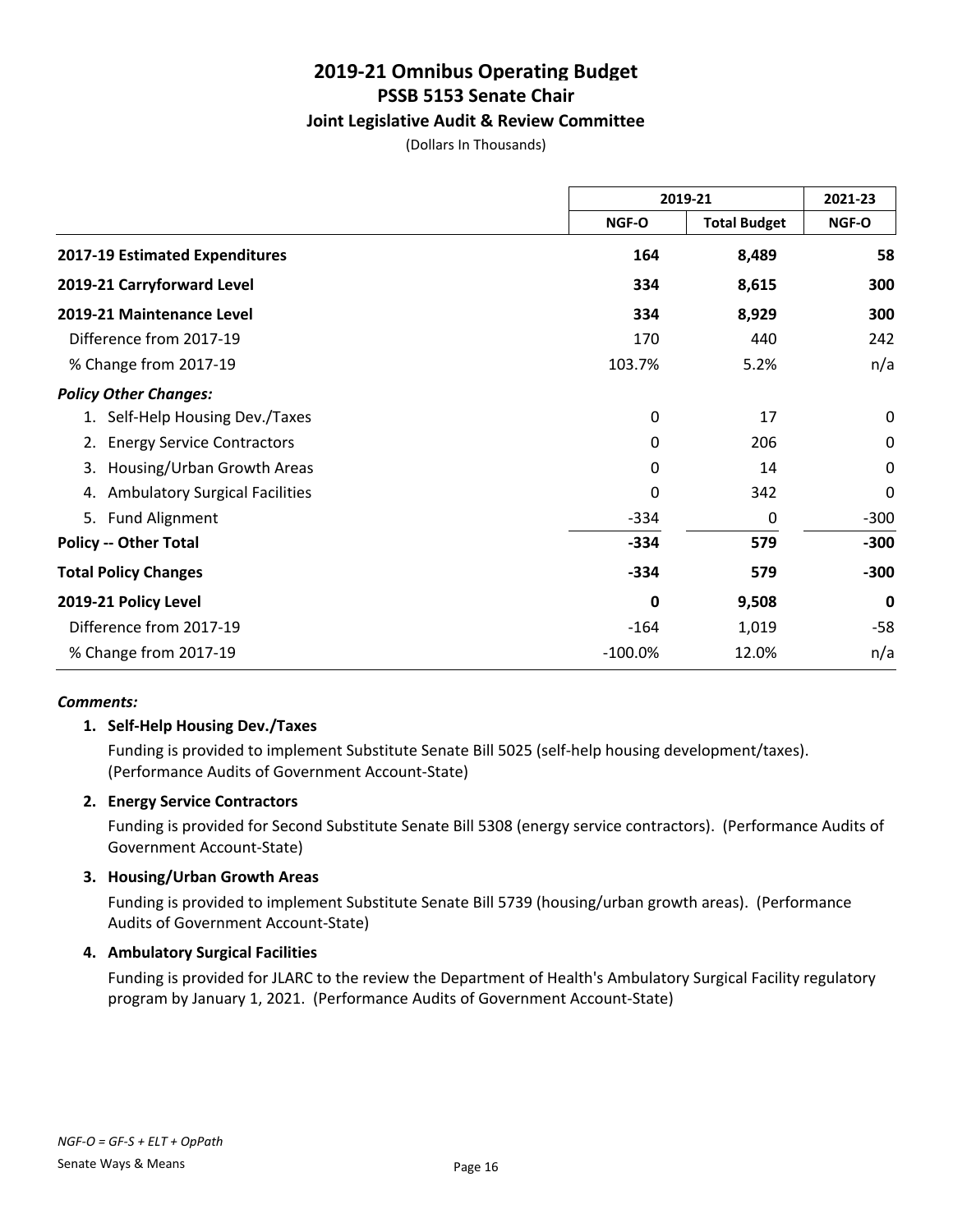#### **Joint Legislative Audit & Review Committee**

(Dollars In Thousands)

#### **5. Fund Alignment**

Funding is shifted from the general fund to the performance audits of government account. (General Fund-State; Performance Audits of Government Account-State)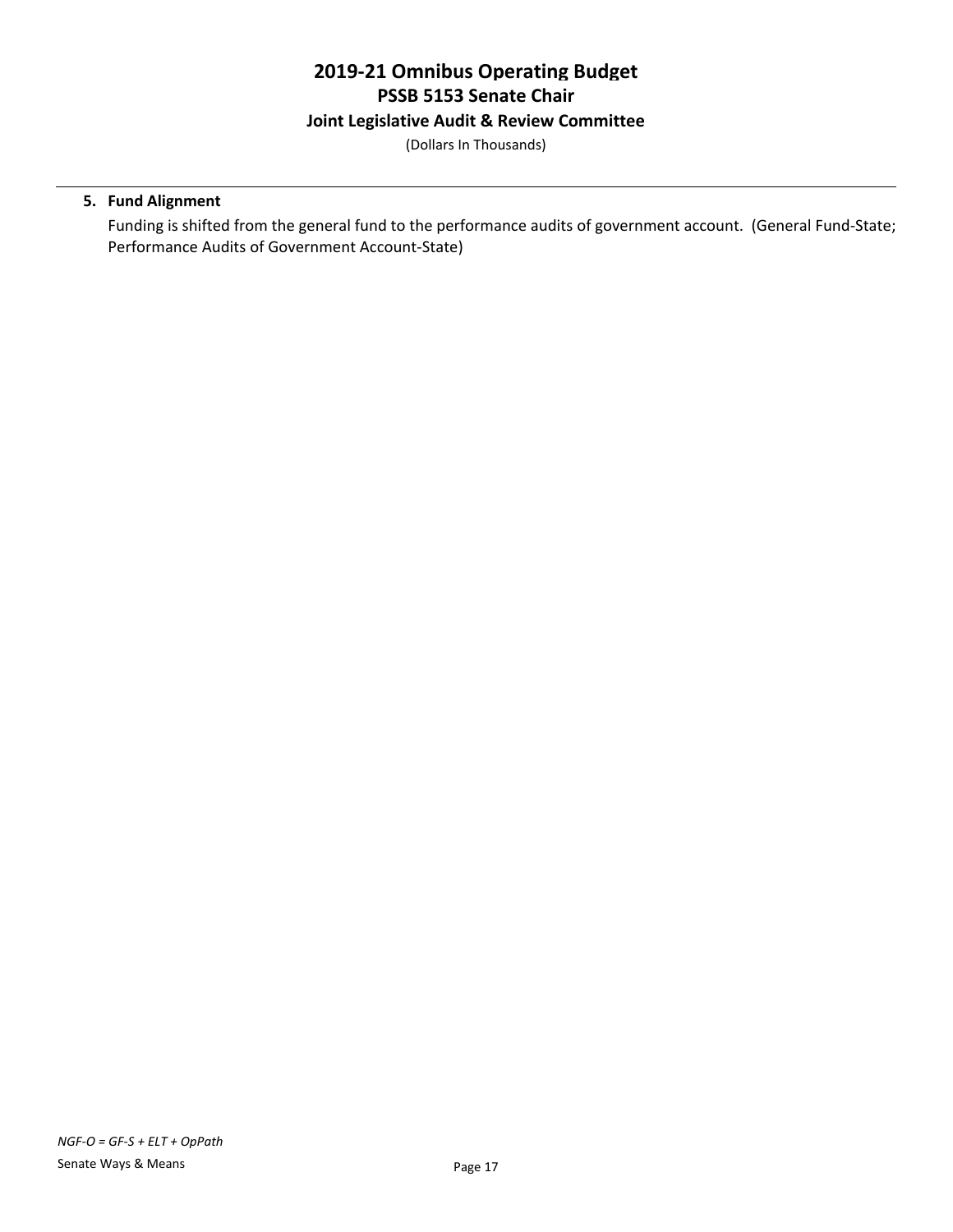# **Legislative Evaluation & Accountability Pgm Cmte**

(Dollars In Thousands)

|                                | 2019-21     |                     | 2021-23     |
|--------------------------------|-------------|---------------------|-------------|
|                                | NGF-O       | <b>Total Budget</b> | NGF-O       |
| 2017-19 Estimated Expenditures | 0           | 4,175               | 0           |
| 2019-21 Carryforward Level     | 0           | 4,257               | 0           |
| 2019-21 Maintenance Level      | 0           | 4,257               | $\mathbf 0$ |
| Difference from 2017-19        | 0           | 82                  | 0           |
| % Change from 2017-19          | n/a         | 2.0%                | n/a         |
| <b>Policy Other Changes:</b>   |             |                     |             |
| 1. Compensation adjustments    | 0           | 106                 | 0           |
| 2. Retirement Buyout           | 0           | 59                  | 0           |
| <b>Policy -- Other Total</b>   | 0           | 165                 | $\mathbf 0$ |
| <b>Total Policy Changes</b>    | $\mathbf 0$ | 165                 | 0           |
| 2019-21 Policy Level           | 0           | 4,422               | $\mathbf 0$ |
| Difference from 2017-19        | 0           | 247                 | 0           |
| % Change from 2017-19          | n/a         | 5.9%                | n/a         |

#### *Comments:*

#### **1. Compensation adjustments**

Funding is provided for merit adjustments. (Performance Audits of Government Account-State)

#### **2. Retirement Buyout**

Funding is provided for retirement buyout costs. (Performance Audits of Government Account-State)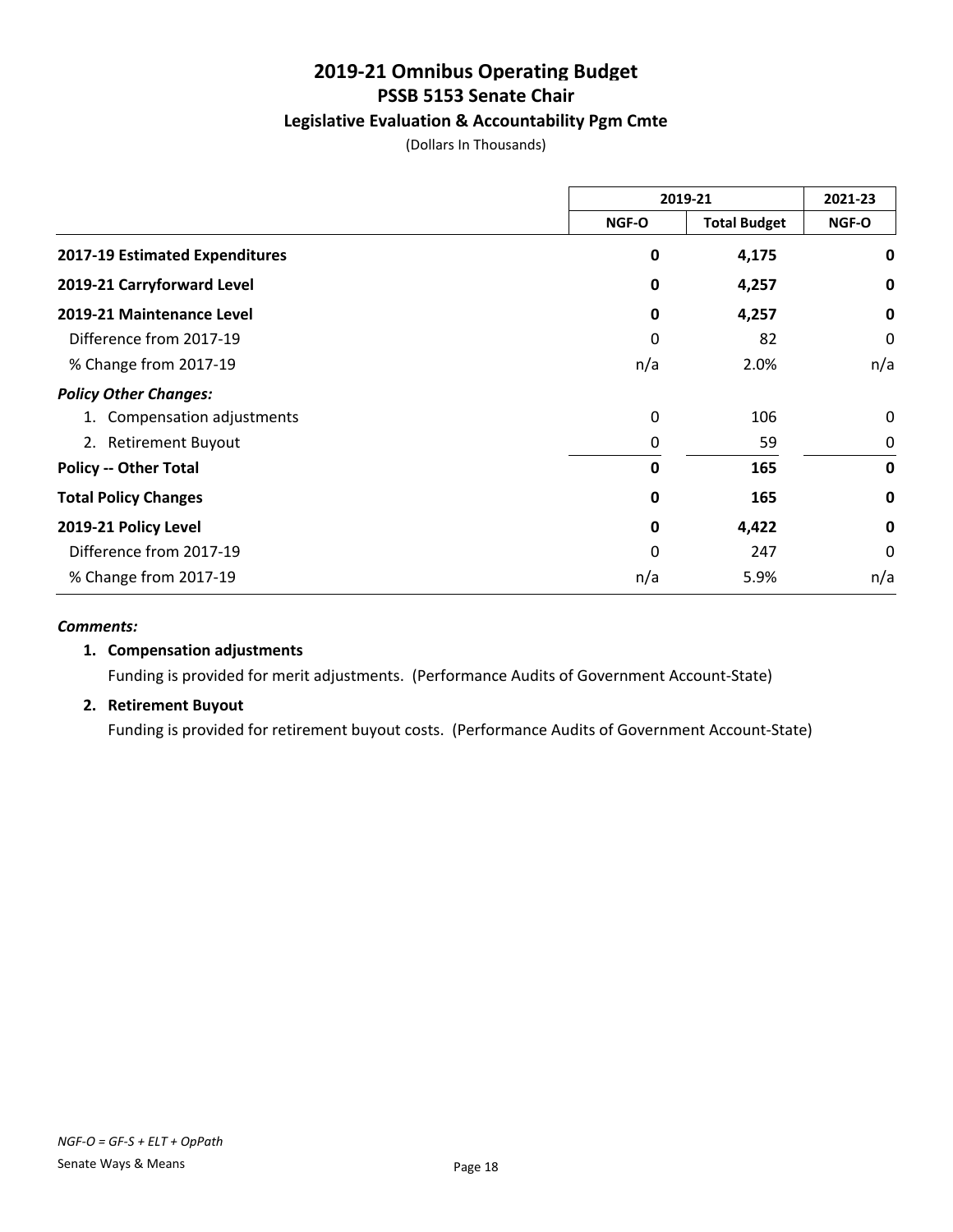# **2019-21 Omnibus Operating Budget PSSB 5153 Senate Chair Office of the State Actuary**

|                                | 2019-21 |                     | 2021-23        |
|--------------------------------|---------|---------------------|----------------|
|                                | NGF-O   | <b>Total Budget</b> | NGF-O          |
| 2017-19 Estimated Expenditures | 581     | 6,121               | 590            |
| 2019-21 Carryforward Level     | 590     | 6,313               | 594            |
| 2019-21 Maintenance Level      | 590     | 6,343               | 594            |
| Difference from 2017-19        | 9       | 222                 | $\overline{4}$ |
| % Change from 2017-19          | 1.5%    | 3.6%                | n/a            |
| Policy -- Comp Total           | 83      | 320                 | 95             |
| <b>Total Policy Changes</b>    | 83      | 320                 | 95             |
| 2019-21 Policy Level           | 673     | 6,663               | 688            |
| Difference from 2017-19        | 92      | 542                 | 99             |
| % Change from 2017-19          | 15.8%   | 8.9%                | n/a            |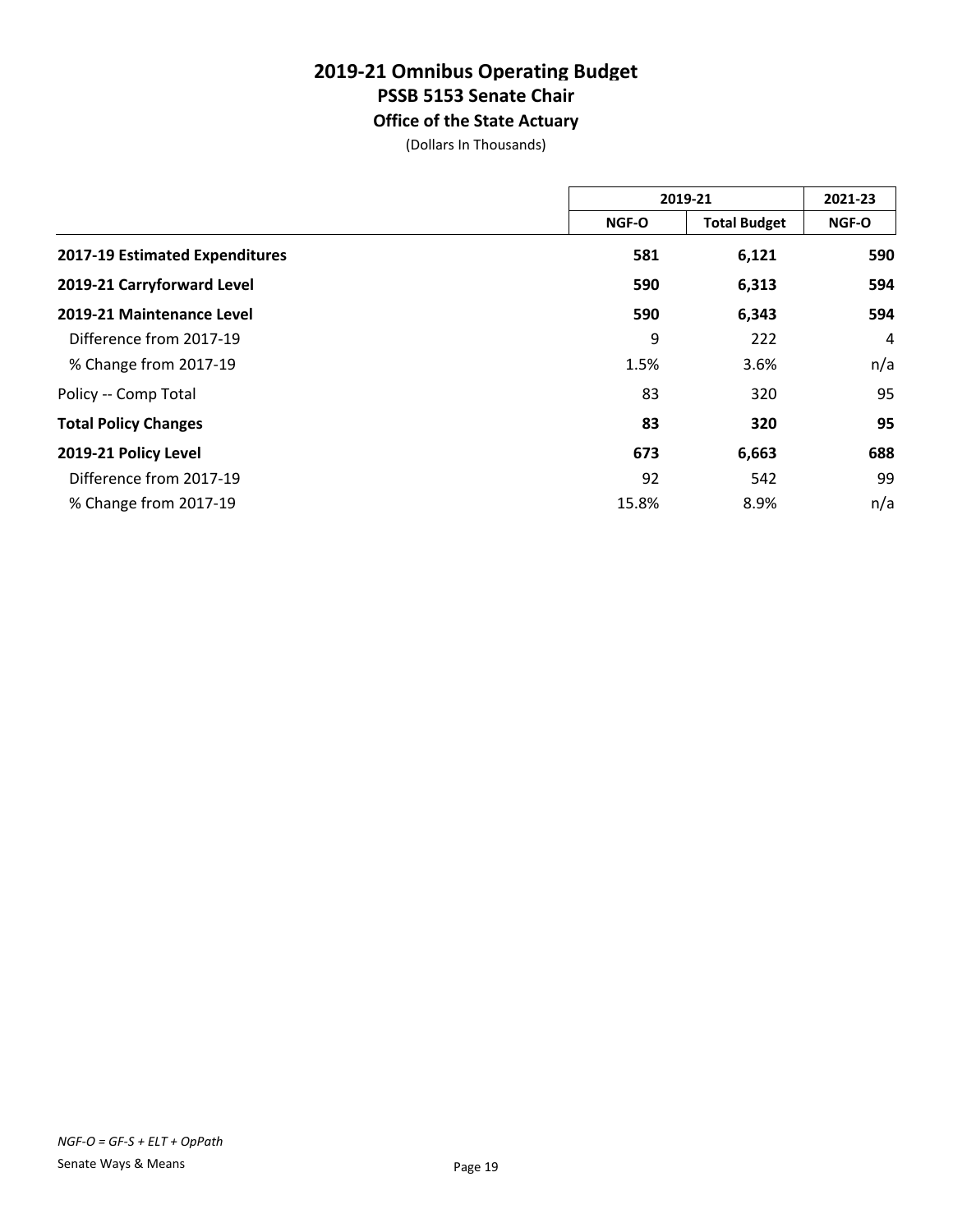# **Office of Legislative Support Services**

|                                | 2019-21      |                     | 2021-23 |  |
|--------------------------------|--------------|---------------------|---------|--|
|                                | <b>NGF-O</b> | <b>Total Budget</b> | NGF-O   |  |
| 2017-19 Estimated Expenditures | 8,084        | 8,691               | 8,576   |  |
| 2019-21 Carryforward Level     | 8,263        | 8,873               | 8,644   |  |
| 2019-21 Maintenance Level      | 8,576        | 9,186               | 8,662   |  |
| Difference from 2017-19        | 492          | 495                 | 87      |  |
| % Change from 2017-19          | 6.1%         | 5.7%                | n/a     |  |
| 2019-21 Policy Level           | 8,576        | 9,186               | 8,662   |  |
| Difference from 2017-19        | 492          | 495                 | 87      |  |
| % Change from 2017-19          | 6.1%         | 5.7%                | n/a     |  |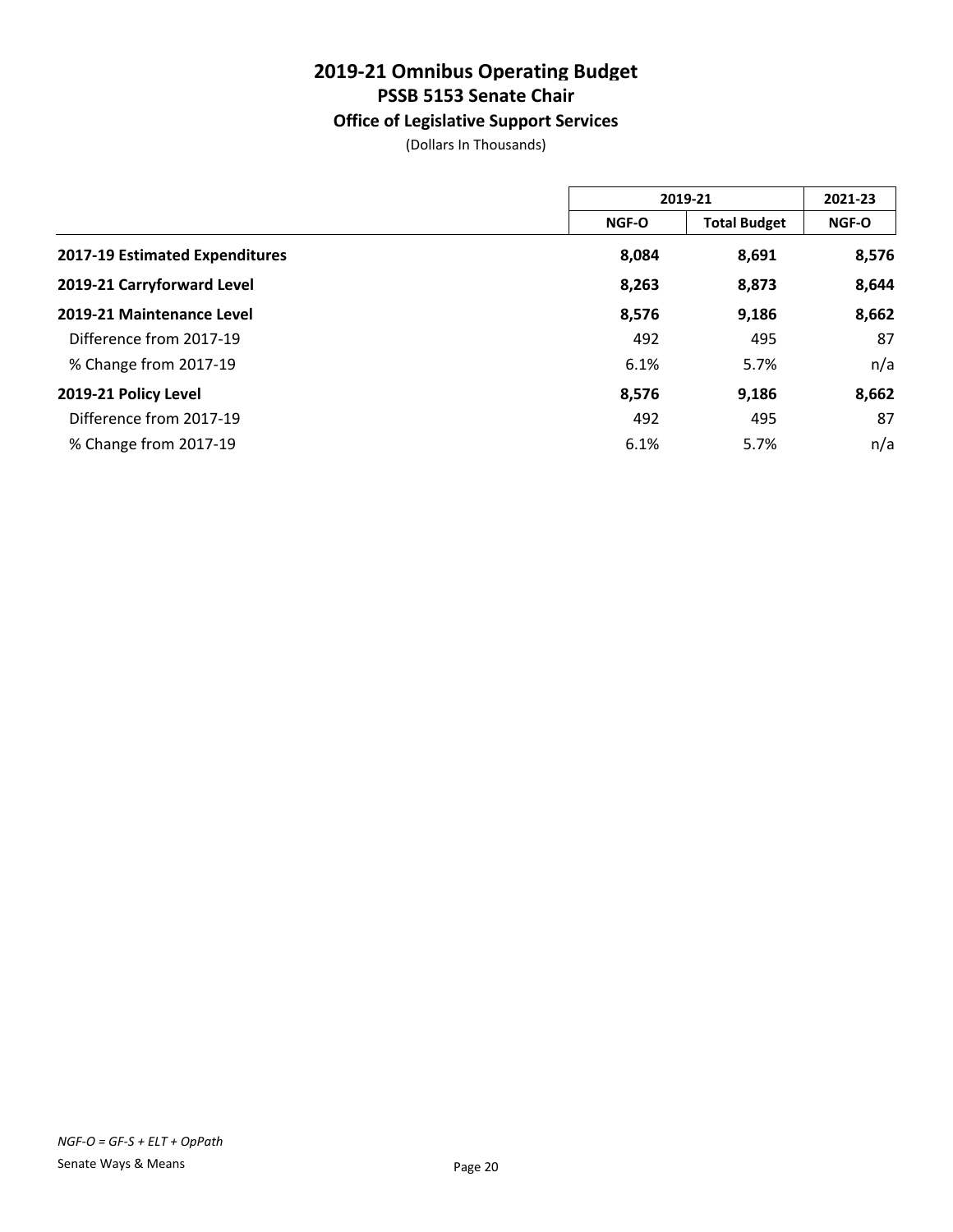### **Joint Legislative Systems Committee**

(Dollars In Thousands)

|                                    | 2019-21                      |        | 2021-23      |  |
|------------------------------------|------------------------------|--------|--------------|--|
|                                    | <b>Total Budget</b><br>NGF-O |        | <b>NGF-O</b> |  |
| 2017-19 Estimated Expenditures     | 21,122                       | 21,947 | 21,740       |  |
| 2019-21 Carryforward Level         | 21,824                       | 22,646 | 21,855       |  |
| 2019-21 Maintenance Level          | 22,803                       | 23,625 | 21,724       |  |
| Difference from 2017-19            | 1,681                        | 1,678  | $-16$        |  |
| % Change from 2017-19              | 8.0%                         | 7.6%   | n/a          |  |
| <b>Policy Other Changes:</b>       |                              |        |              |  |
| 1. Cybersecurity Audit             | 70                           | 70     | 0            |  |
| 2. Public Records Mgmt & Retention | 664                          | 664    | 0            |  |
| <b>Policy -- Other Total</b>       | 734                          | 734    | $\mathbf 0$  |  |
| <b>Total Policy Changes</b>        | 734                          | 734    | 0            |  |
| 2019-21 Policy Level               | 23,537                       | 24,359 | 21,724       |  |
| Difference from 2017-19            | 2,415                        | 2,412  | $-16$        |  |
| % Change from 2017-19              | 11.4%                        | 11.0%  | n/a          |  |

#### *Comments:*

#### **1. Cybersecurity Audit**

Funding is provided for a 2019 audit required by RCW 43.105.215 and signed data sharing agreements. (General Fund-State)

#### **2. Public Records Mgmt & Retention**

Funding is provided for the legislative public records management and retention program. (General Fund-State)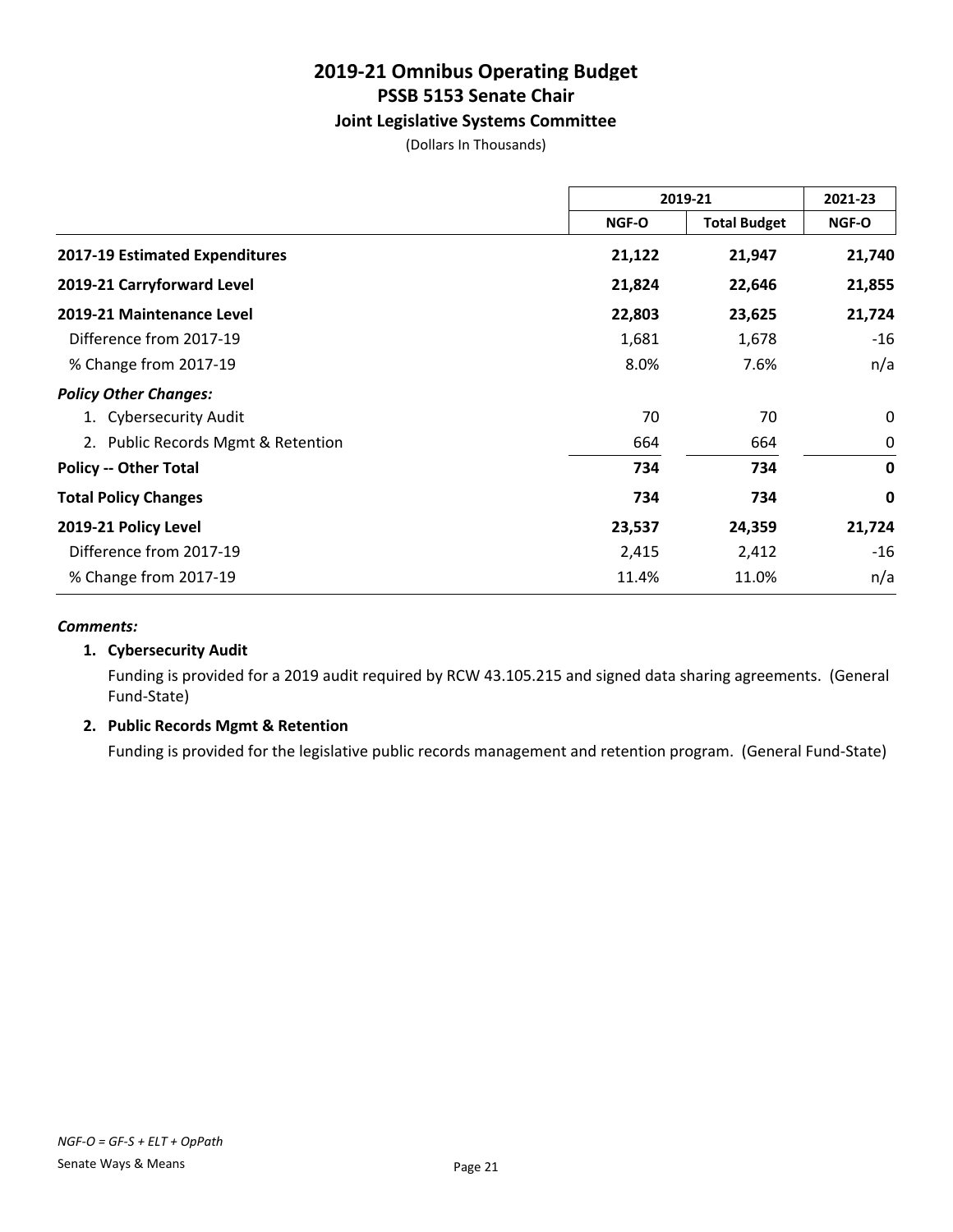# **2019-21 Omnibus Operating Budget PSSB 5153 Senate Chair Statute Law Committee**

(Dollars In Thousands)

|                                    | 2019-21 |                     | 2021-23 |
|------------------------------------|---------|---------------------|---------|
|                                    | NGF-O   | <b>Total Budget</b> | NGF-O   |
| 2017-19 Estimated Expenditures     | 9,810   | 11,306              | 10,387  |
| 2019-21 Carryforward Level         | 10,053  | 11,548              | 10,468  |
| 2019-21 Maintenance Level          | 10,113  | 11,606              | 10,520  |
| Difference from 2017-19            | 303     | 300                 | 132     |
| % Change from 2017-19              | 3.1%    | 2.7%                | n/a     |
| <b>Policy Other Changes:</b>       |         |                     |         |
| 1. Professional Development & Dues | 10      | 10                  | 10      |
| <b>Policy -- Other Total</b>       | 10      | 10                  | 10      |
| <b>Total Policy Changes</b>        | 10      | 10                  | 10      |
| 2019-21 Policy Level               | 10,123  | 11,616              | 10,530  |
| Difference from 2017-19            | 313     | 310                 | 143     |
| % Change from 2017-19              | 3.2%    | 2.7%                | n/a     |

#### *Comments:*

# **1. Professional Development & Dues**

Funding is provided for attorneys' bar dues. (General Fund-State)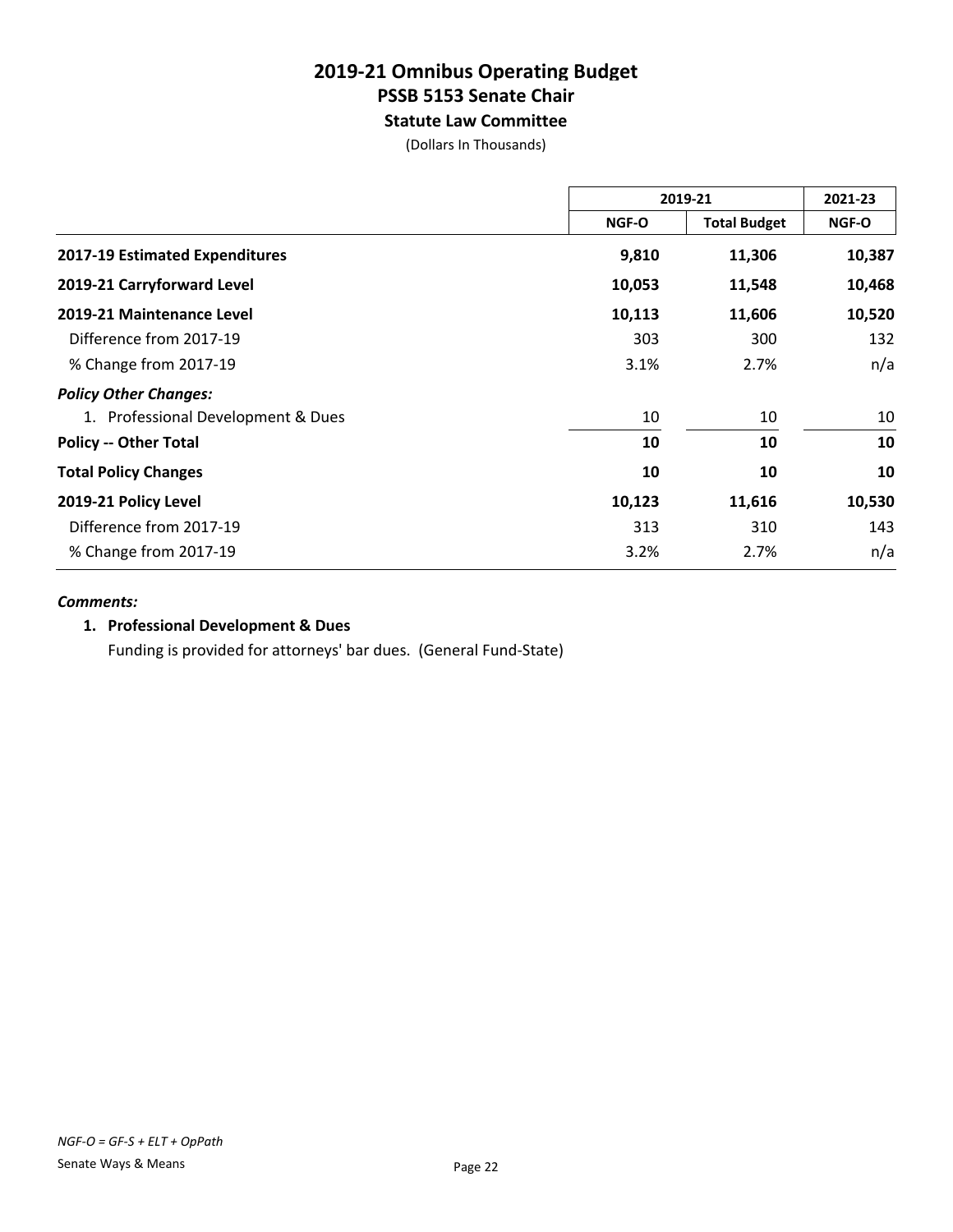# **2019-21 Omnibus Operating Budget PSSB 5153 Senate Chair Redistricting Commission**

(Dollars In Thousands)

|                                       | 2019-21 |                     | 2021-23 |
|---------------------------------------|---------|---------------------|---------|
|                                       | NGF-O   | <b>Total Budget</b> | NGF-O   |
| 2017-19 Estimated Expenditures        | 0       | 0                   | 0       |
| 2019-21 Carryforward Level            | 0       | 0                   | 0       |
| 2019-21 Maintenance Level             | 0       | 0                   | 0       |
| Difference from 2017-19               | 0       | 0                   | 0       |
| % Change from 2017-19                 | n/a     | n/a                 | n/a     |
| <b>Policy Other Changes:</b>          |         |                     |         |
| 1. Establish Redistricting Commission | 1,000   | 1,000               | 1,210   |
| <b>Policy -- Other Total</b>          | 1,000   | 1,000               | 1,210   |
| <b>Total Policy Changes</b>           | 1,000   | 1,000               | 1,210   |
| 2019-21 Policy Level                  | 1,000   | 1,000               | 1,210   |
| Difference from 2017-19               | 1,000   | 1,000               | 1,210   |
| % Change from 2017-19                 | n/a     | n/a                 | n/a     |

#### *Comments:*

#### **1. Establish Redistricting Commission**

Every ten years, the federal government produces a new census that is used by the state to create and adopt a redistricting plan for its legislative and congressional districts. Funding is provided to establish the Redistricting Commission in January 2021 as required by the state Constitution and chapter 44.05 RCW. (General Fund-State)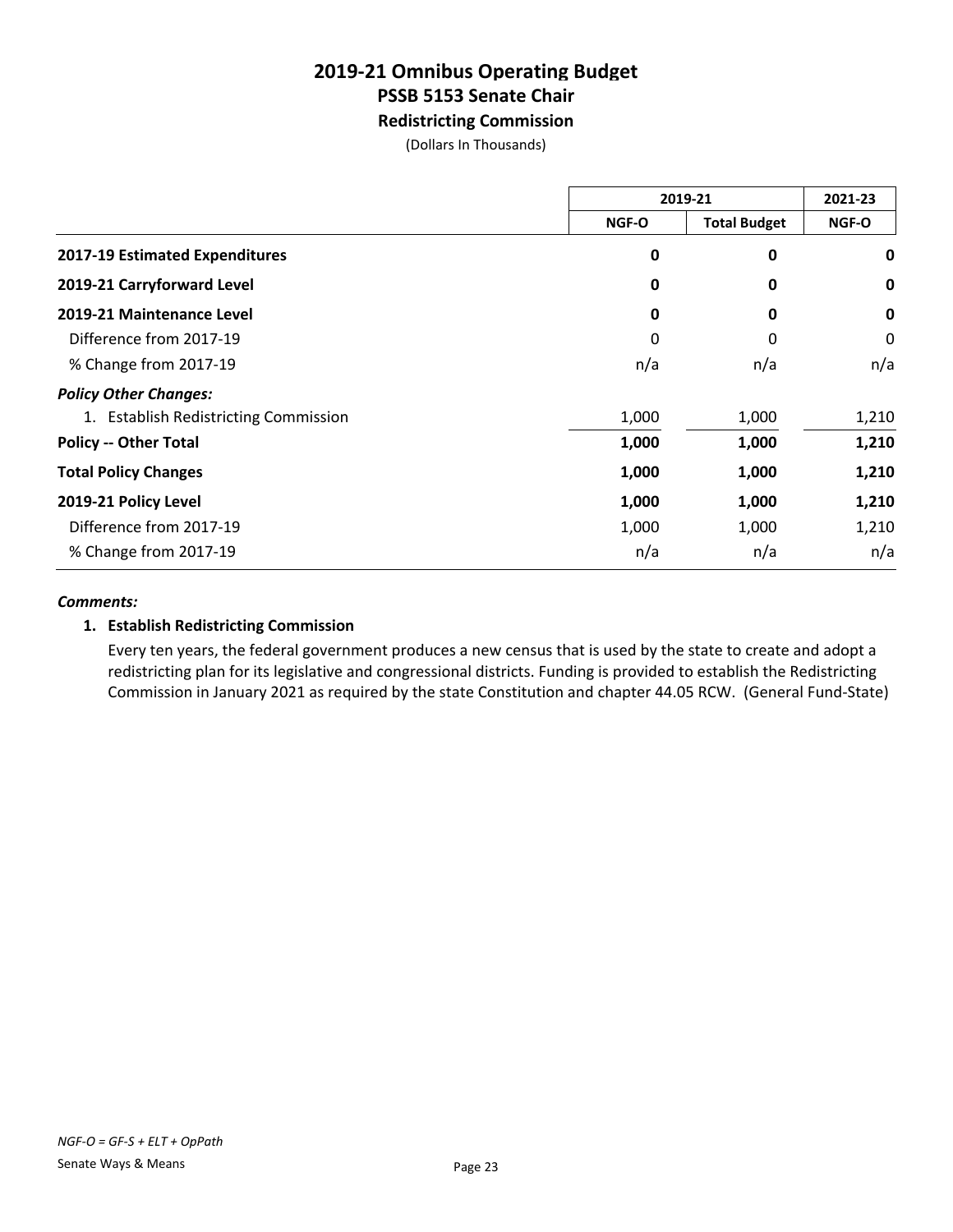# **Supreme Court**

|                                | 2019-21      |                     | 2021-23      |  |
|--------------------------------|--------------|---------------------|--------------|--|
|                                | <b>NGF-O</b> | <b>Total Budget</b> | <b>NGF-O</b> |  |
| 2017-19 Estimated Expenditures | 15,737       | 16,408              | 16,151       |  |
| 2019-21 Carryforward Level     | 16,243       | 16,917              | 16,310       |  |
| 2019-21 Maintenance Level      | 17,359       | 18,033              | 17,616       |  |
| Difference from 2017-19        | 1,622        | 1,625               | 1,465        |  |
| % Change from 2017-19          | 10.3%        | 9.9%                | n/a          |  |
| Policy -- Comp Total           | 660          | 660                 | 672          |  |
| <b>Total Policy Changes</b>    | 660          | 660                 | 672          |  |
| 2019-21 Policy Level           | 18,019       | 18,693              | 18,289       |  |
| Difference from 2017-19        | 2,282        | 2,285               | 2,137        |  |
| % Change from 2017-19          | 14.5%        | 13.9%               | n/a          |  |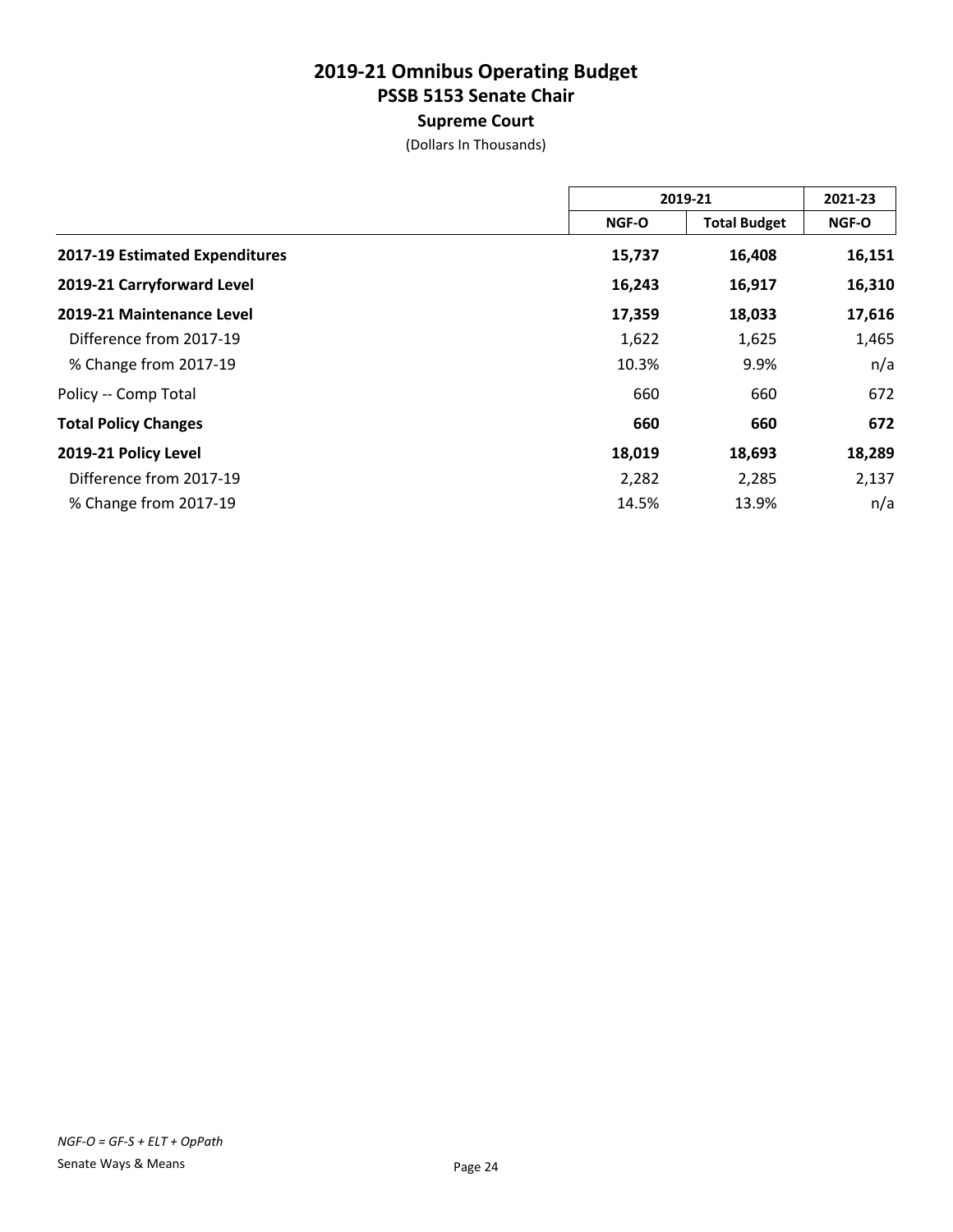# **2019-21 Omnibus Operating Budget PSSB 5153 Senate Chair State Law Library**

|                                | 2019-21      |                     | 2021-23      |
|--------------------------------|--------------|---------------------|--------------|
|                                | <b>NGF-O</b> | <b>Total Budget</b> | <b>NGF-O</b> |
| 2017-19 Estimated Expenditures | 3,274        | 3,402               | 3,325        |
| 2019-21 Carryforward Level     | 3,338        | 3,466               | 3,345        |
| 2019-21 Maintenance Level      | 3,351        | 3,479               | 3,359        |
| Difference from 2017-19        | 77           | 77                  | 34           |
| % Change from 2017-19          | 2.4%         | 2.3%                | n/a          |
| 2019-21 Policy Level           | 3,351        | 3,479               | 3,359        |
| Difference from 2017-19        | 77           | 77                  | 34           |
| % Change from 2017-19          | 2.4%         | 2.3%                | n/a          |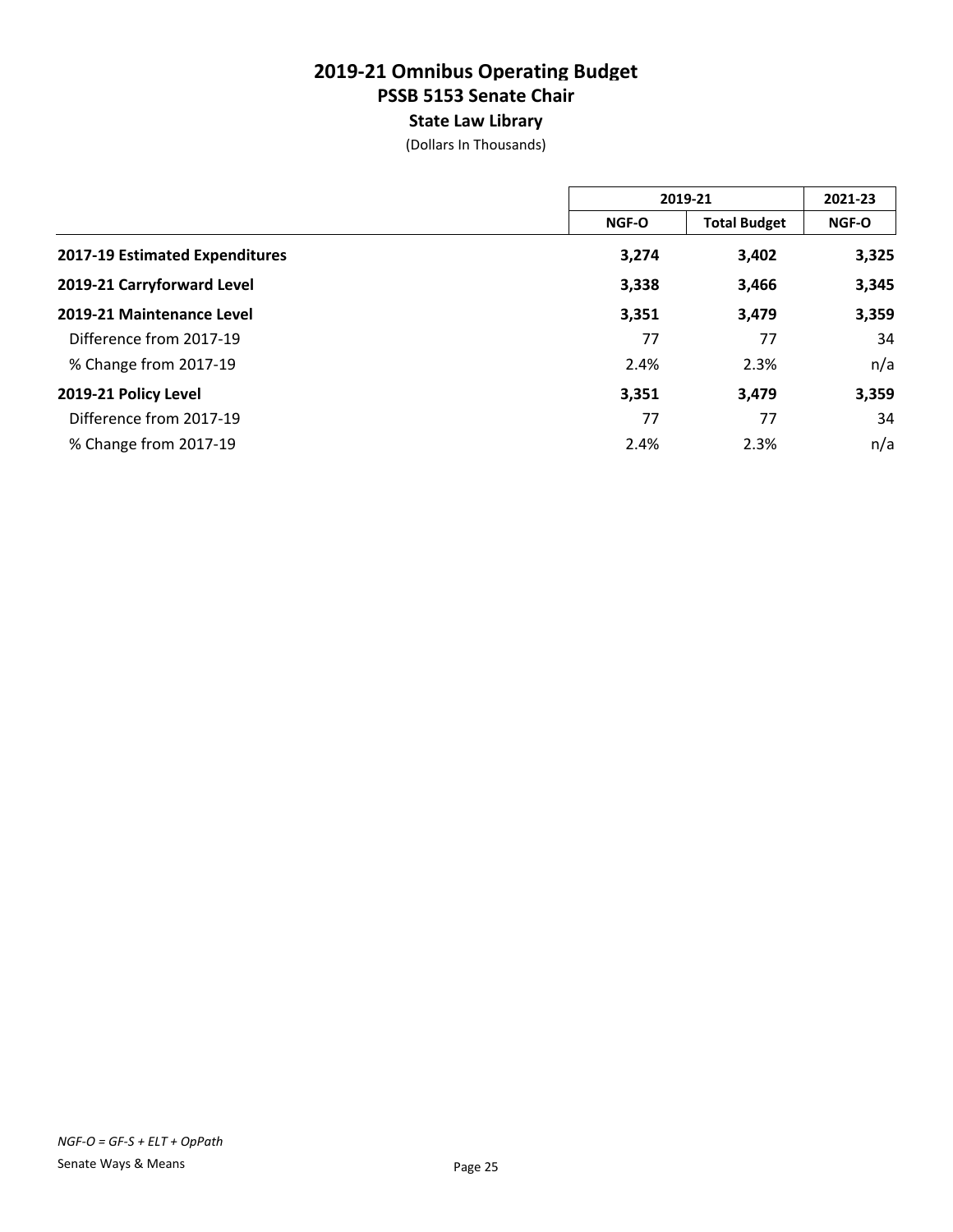**Court of Appeals**

|                                | 2019-21 |                     | 2021-23 |
|--------------------------------|---------|---------------------|---------|
|                                | NGF-O   | <b>Total Budget</b> | NGF-O   |
| 2017-19 Estimated Expenditures | 35,408  | 36,885              | 36,360  |
| 2019-21 Carryforward Level     | 36,429  | 37,921              | 36,724  |
| 2019-21 Maintenance Level      | 37,989  | 39,481              | 38,341  |
| Difference from 2017-19        | 2,581   | 2,596               | 1,981   |
| % Change from 2017-19          | 7.3%    | 7.0%                | n/a     |
| Policy -- Comp Total           | 1,860   | 1,860               | 1,908   |
| <b>Total Policy Changes</b>    | 1,860   | 1,860               | 1,908   |
| 2019-21 Policy Level           | 39,849  | 41,341              | 40,249  |
| Difference from 2017-19        | 4,441   | 4,456               | 3,889   |
| % Change from 2017-19          | 12.5%   | 12.1%               | n/a     |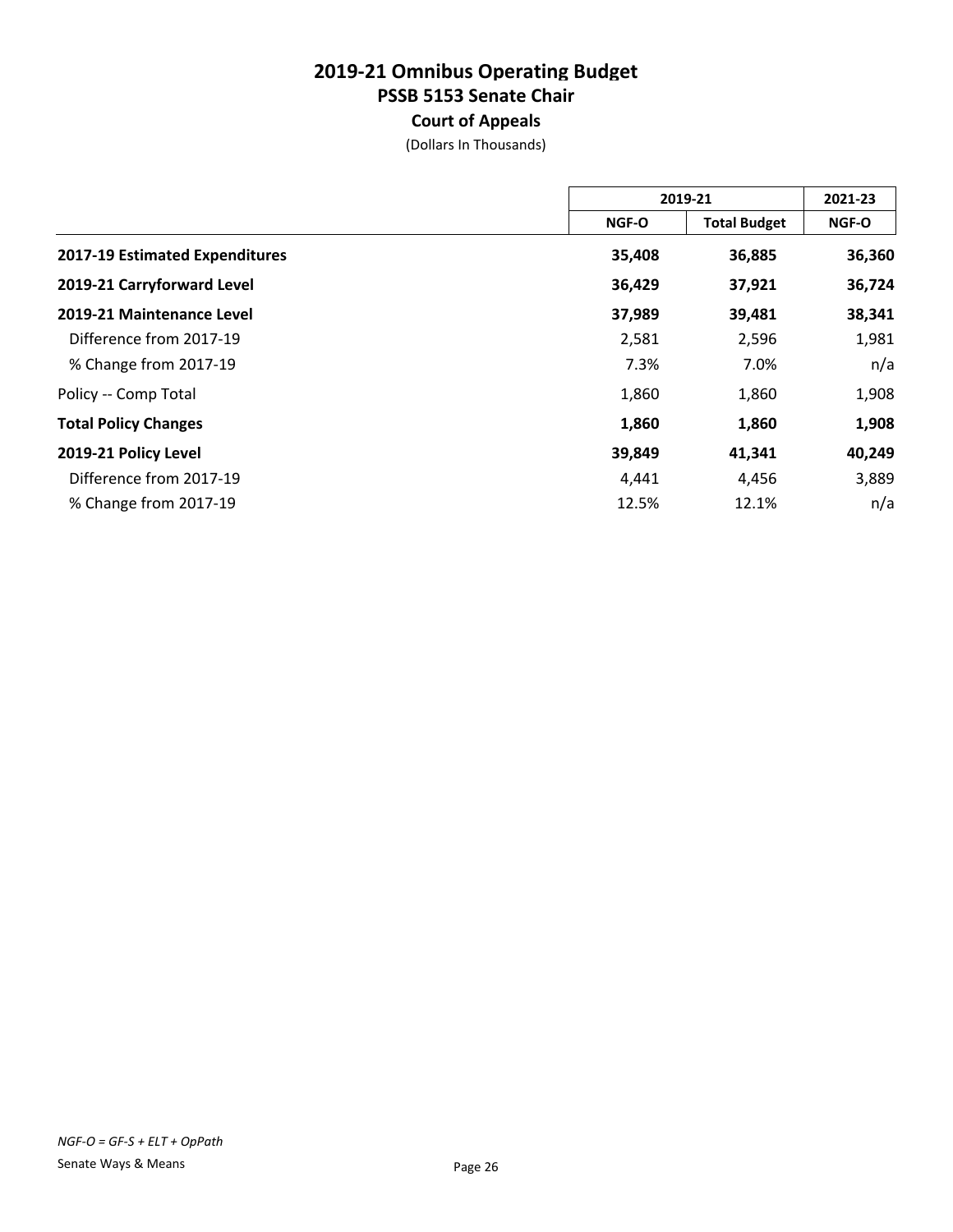# **Commission on Judicial Conduct**

|                                | 2019-21      |                     | 2021-23 |
|--------------------------------|--------------|---------------------|---------|
|                                | <b>NGF-O</b> | <b>Total Budget</b> | NGF-O   |
| 2017-19 Estimated Expenditures | 2,450        | 2,580               | 2,421   |
| 2019-21 Carryforward Level     | 2,440        | 2,570               | 2,439   |
| 2019-21 Maintenance Level      | 2,400        | 2,530               | 2,399   |
| Difference from 2017-19        | -50          | -50                 | $-22$   |
| % Change from 2017-19          | $-2.0%$      | $-1.9%$             | n/a     |
| 2019-21 Policy Level           | 2,400        | 2,530               | 2,399   |
| Difference from 2017-19        | -50          | -50                 | $-22$   |
| % Change from 2017-19          | $-2.0%$      | $-1.9%$             | n/a     |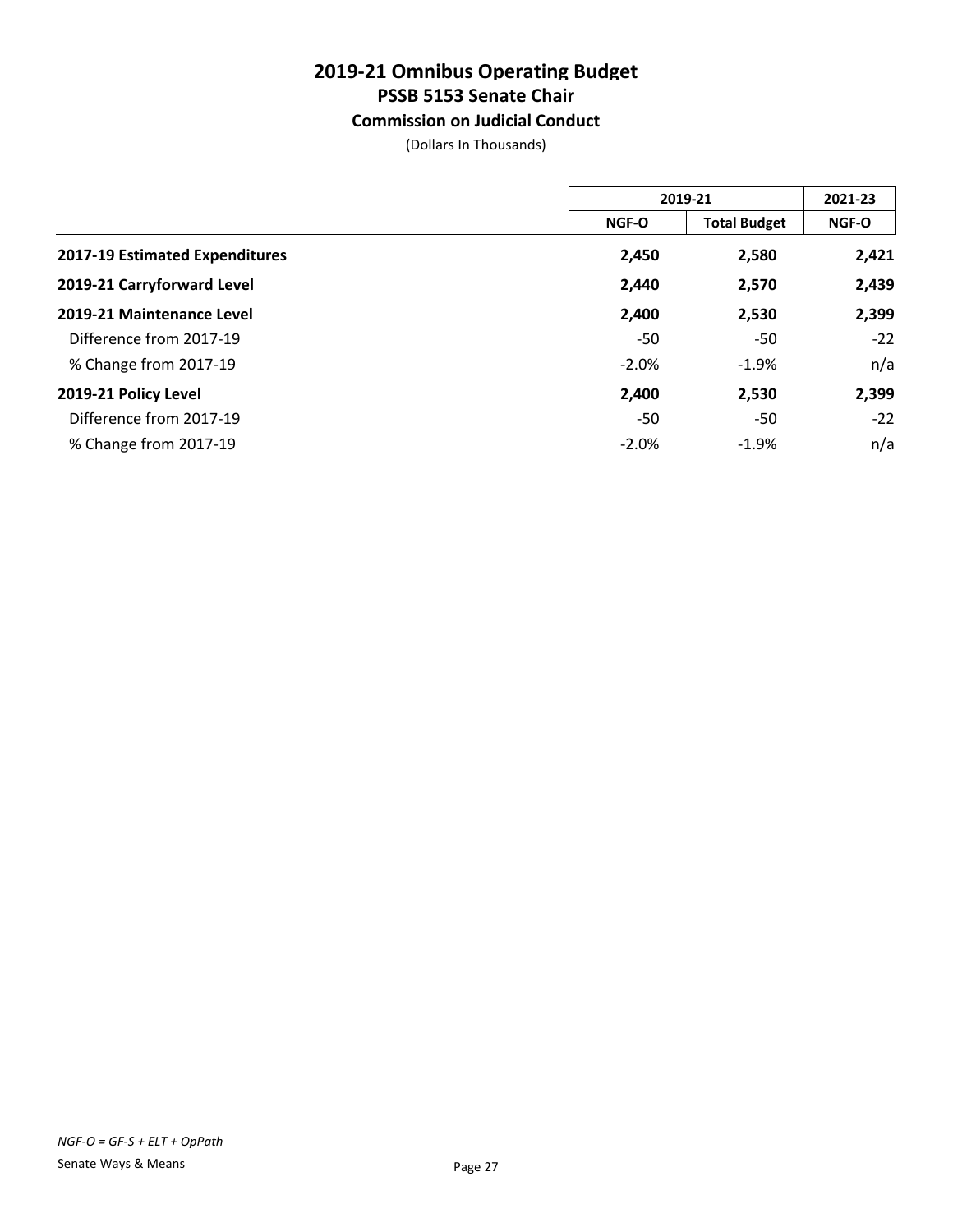# **Administrative Office of the Courts**

(Dollars In Thousands)

|                                                  |         | 2019-21             |             |
|--------------------------------------------------|---------|---------------------|-------------|
|                                                  | NGF-O   | <b>Total Budget</b> | NGF-O       |
| 2017-19 Estimated Expenditures                   | 113,709 | 188,919             | 117,933     |
| 2019-21 Carryforward Level                       | 115,129 | 162,253             | 114,717     |
| 2019-21 Maintenance Level                        | 121,195 | 171,261             | 121,952     |
| Difference from 2017-19                          | 7,486   | $-17,658$           | 4,018       |
| % Change from 2017-19                            | 6.6%    | $-9.3%$             | n/a         |
| <b>Policy Other Changes:</b>                     |         |                     |             |
| 1. Uniform Guardianship                          | 1,027   | 1,027               | 652         |
| <b>Trial Court Funding Language Access</b><br>2. | 2,160   | 2,160               | 3,870       |
| <b>Court System Online Training</b><br>3.        | 496     | 496                 | 507         |
| CLJ - Case Management System<br>4.               | 0       | 14,486              | $\mathbf 0$ |
| SC- Case Mgmt Sys - Ongoing Ops<br>5.            | 0       | 1,440               | $\mathbf 0$ |
| <b>EDR Operations and Maintenance</b><br>6.      | 0       | 1,881               | 0           |
| Appellate Electronic Court Records<br>7.         | 0       | 2,207               | $\mathbf 0$ |
| Internal Equipment Replacement<br>8.             | 0       | 1,913               | 0           |
| <b>External Equipment Replacement</b><br>9.      | 0       | 1,646               | $\mathbf 0$ |
| <b>Odyssey Development Hours</b><br>10.          | 0       | 574                 | $\mathbf 0$ |
| <b>EDR Future Integrations</b><br>11.            | 0       | 500                 | 0           |
| Thurston County Impact Fee<br>12.                | 1,500   | 1,500               | 1,509       |
| 13. Court-Appointed Special Advocates            | 550     | 550                 | 604         |
| <b>Policy -- Other Total</b>                     | 5,733   | 30,380              | 7,143       |
| <b>Total Policy Changes</b>                      | 5,733   | 30,380              | 7,143       |
| 2019-21 Policy Level                             | 126,928 | 201,641             | 129,095     |
| Difference from 2017-19                          | 13,219  | 12,722              | 11,161      |
| % Change from 2017-19                            | 11.6%   | 6.7%                | n/a         |

#### *Comments:*

#### **1. Uniform Guardianship**

Funding is provided to implement 2SSB 5604 (uniform guardianship, etc.) which adopts the Uniform Guardianship, Conservatorship, and Other Protective Arrangements Act and repeals laws governing guardianships, and nonparental actions for child custody. (General Fund-State)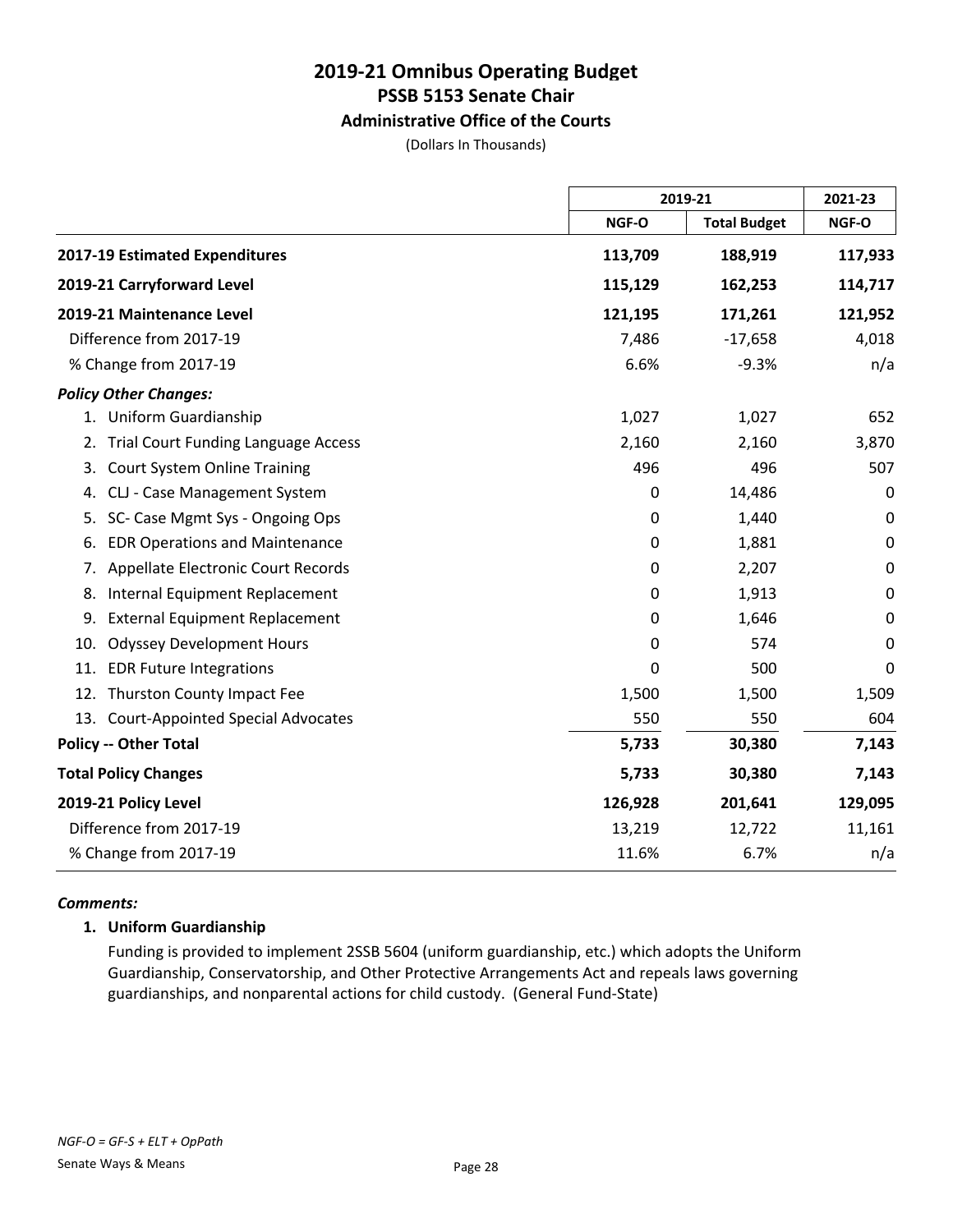#### **Administrative Office of the Courts**

(Dollars In Thousands)

#### **2. Trial Court Funding Language Access**

Funding is provided to expand the state interpreter reimbursement program and provide additional testing and training for qualified interpreters. (General Fund-State)

#### **3. Court System Online Training**

Funding is provided to develop a statewide online delivery system for training judicial officers and court staff. (General Fund-State)

#### **4. CLJ - Case Management System**

Funding is provided to continue vendor selection and implementation of the new commercial off-the-shelf case management system for the courts of limited jurisdiction (CLJ). This project will replace the current case management system (DISCIS). (Judicial Information Systems Account-State)

#### **5. SC- Case Mgmt Sys - Ongoing Ops**

Funding is provided for staff to perform maintenance, operations and support of the Superior Court Case Management System (SC-CMS). (Judicial Information Systems Account-State)

#### **6. EDR Operations and Maintenance**

Funding is provided for staff to address the maintenance and operations of the Information Networking Hub - Enterprise Data Repository (EDR) and for other services related to the Expedited Data Exchange Project. (Judicial Information Systems Account-State)

#### **7. Appellate Electronic Court Records**

Funding is provided for electronic court records in the appellate courts to provide digital accessibility to the public. (Judicial Information Systems Account-State)

#### **8. Internal Equipment Replacement**

Funding is provided to replace end-of-life hardware and software technology including virtual servers and firewalls. (Judicial Information Systems Account-State)

#### **9. External Equipment Replacement**

Funding is provided to replace computers and other hardware technology at the trial and appellate courts and county clerk offices. (Judicial Information Systems Account-State)

#### **10. Odyssey Development Hours**

Funding is provided for additional development hours for Odyssey system corrections, modifications, and enhancements to support the business processes within the Superior Courts and County Clerk offices. (Judicial Information Systems Account-State)

#### **11. EDR Future Integrations**

Funding is provided to integrate additional case management systems with the Information Networking Hub - Enterprise Data Repository (EDR). (Judicial Information Systems Account-State)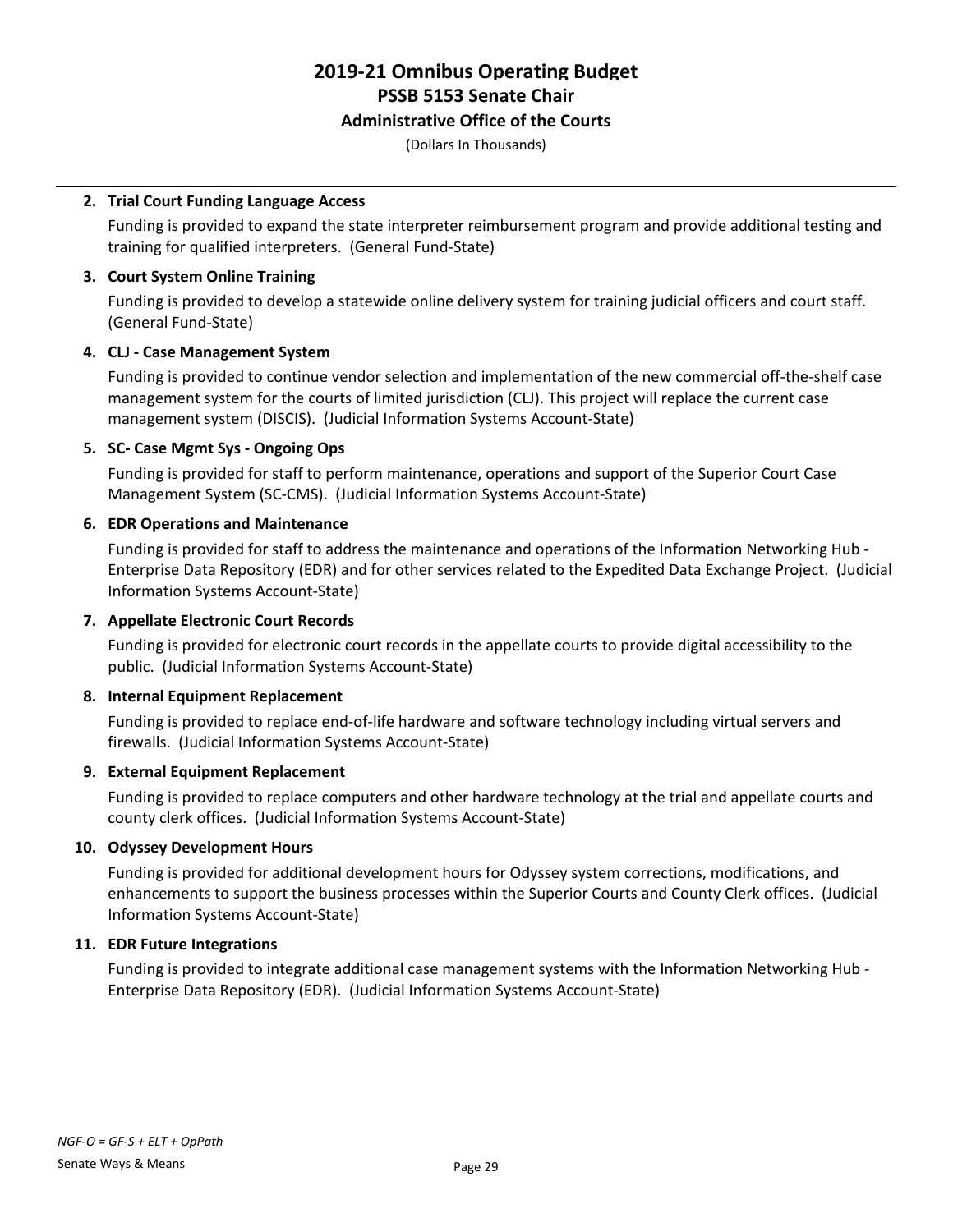# **Administrative Office of the Courts**

(Dollars In Thousands)

### **12. Thurston County Impact Fee**

Funding is provided for the statewide fiscal impact of civil filings in Thurston County. (General Fund-State)

### **13. Court-Appointed Special Advocates**

Funding is provided for statewide training, technical assistance, and volunteer recruitment for court-appointed special advocates (CASA). (General Fund-State)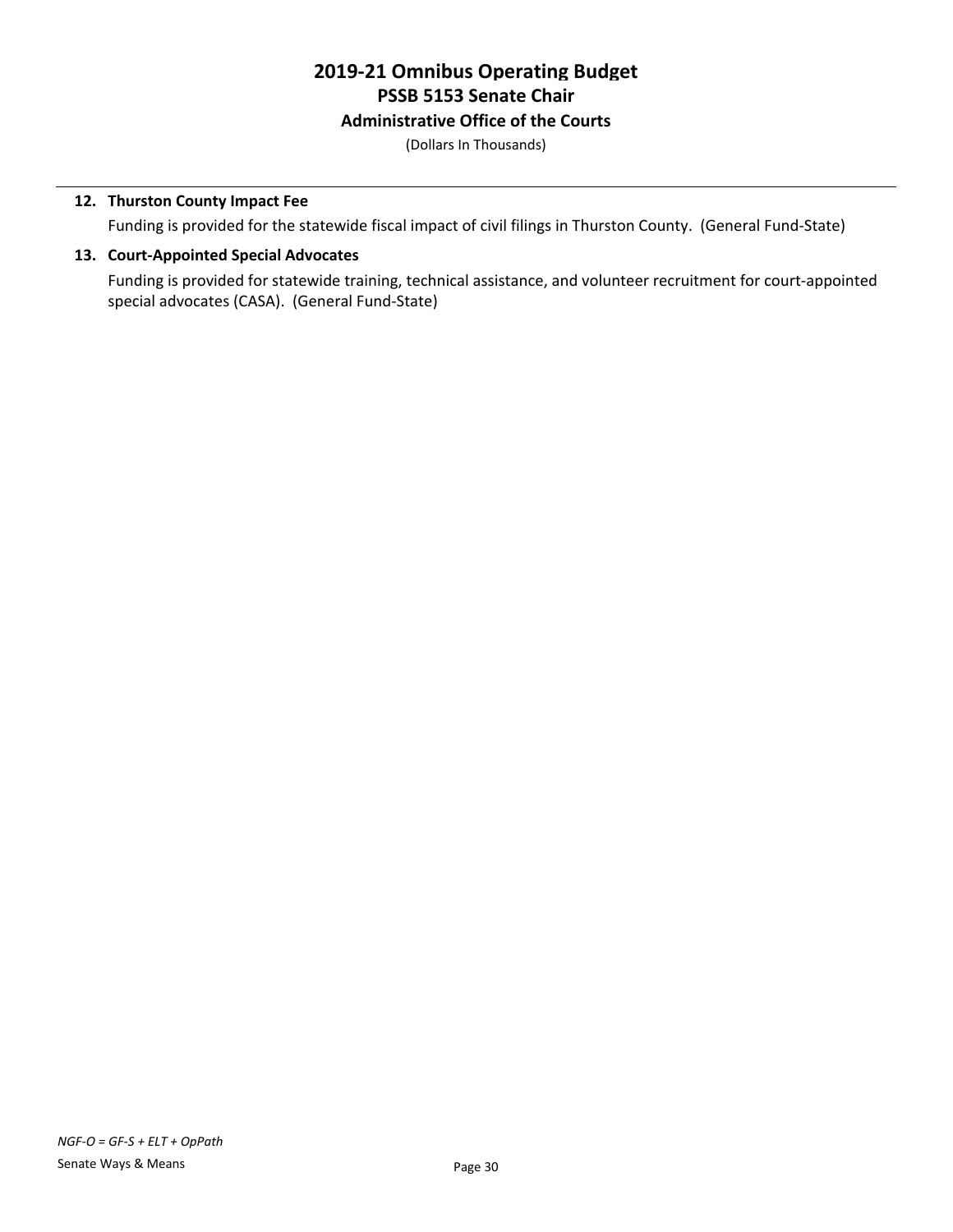# **2019-21 Omnibus Operating Budget PSSB 5153 Senate Chair Office of Public Defense**

(Dollars In Thousands)

|                                       | 2019-21      |                     | 2021-23  |  |
|---------------------------------------|--------------|---------------------|----------|--|
|                                       | <b>NGF-O</b> | <b>Total Budget</b> | NGF-O    |  |
| 2017-19 Estimated Expenditures        | 86,577       | 90,569              | 89,457   |  |
| 2019-21 Carryforward Level            | 89,154       | 93,143              | 89,654   |  |
| 2019-21 Maintenance Level             | 89,582       | 93,653              | 89,682   |  |
| Difference from 2017-19               | 3,005        | 3,084               | 225      |  |
| % Change from 2017-19                 | 3.5%         | 3.4%                | n/a      |  |
| <b>Policy Other Changes:</b>          |              |                     |          |  |
| 1. Federal Funding for Legal Services | $-9,488$     | $-9,488$            | $-9,548$ |  |
| 2. Public Defense Support             | 610          | 610                 | 614      |  |
| 3. Parents for Parents Program        | 532          | 532                 | 491      |  |
| Vendor Rate Increase<br>4.            | 8,000        | 8,000               | 8,050    |  |
| Court Reporter/Transcriptionist<br>5. | 566          | 566                 | 570      |  |
| <b>Policy -- Other Total</b>          | 220          | 220                 | 177      |  |
| <b>Total Policy Changes</b>           | 220          | 220                 | 177      |  |
| 2019-21 Policy Level                  | 89,802       | 93,873              | 89,859   |  |
| Difference from 2017-19               | 3,225        | 3,304               | 402      |  |
| % Change from 2017-19                 | 3.7%         | 3.6%                | n/a      |  |

#### *Comments:*

#### **1. Federal Funding for Legal Services**

General Fund-State is reduced for the Parents Representation Program pursuant to recent federal guidance that allows the use of Title IV-E funding for legal representation of eligible parents and children involved in the child welfare system. A corresponding increase in federal funding is assumed in the Department of Children, Youth, and Families (DCYF). The Office of Public Defense (OPD) must implement an interagency agreement with DCYF for the use of these federal funds. (General Fund-State)

#### **2. Public Defense Support**

Funding is provided for a grant to the Washington Defender Association to provide public defenders with continuing legal education and access to experienced felony and misdemeanor consulting attorneys. (General Fund-State)

#### **3. Parents for Parents Program**

Funding is provided for a grant to the Parents for Parents Program for expansion that promotes the safe and timely reunification of children with their parents, or an alternative permanency outcome when reunification is not a viable goal. (General Fund-State)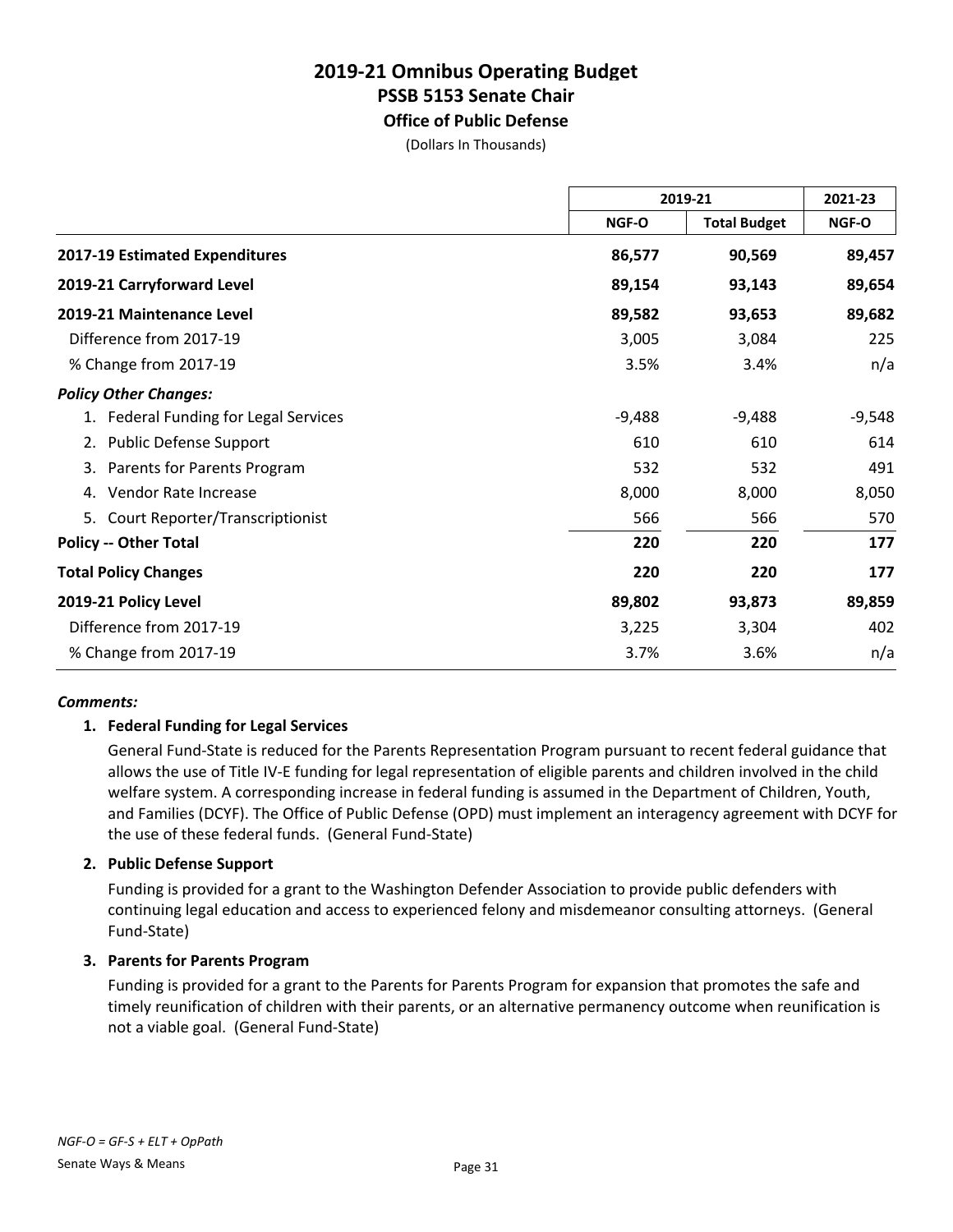# **2019-21 Omnibus Operating Budget PSSB 5153 Senate Chair Office of Public Defense**

(Dollars In Thousands)

#### **4. Vendor Rate Increase**

Funding is provided to increase salaries for 183 state-contracted public defense attorneys representing indigent persons on appeal and indigent parents involved in dependency and termination cases. (General Fund-State)

#### **5. Court Reporter/Transcriptionist**

Funding is provided to implement Supreme Court Order No. 25700-B-582 to increase the per-page payment for court reporter preparation of verbatim reports of proceedings for indigent cases on appeal to the Washington Court of Appeals and the Washington Supreme Court. The fee is raised from \$3.10 to \$3.65 per page. (General Fund-State)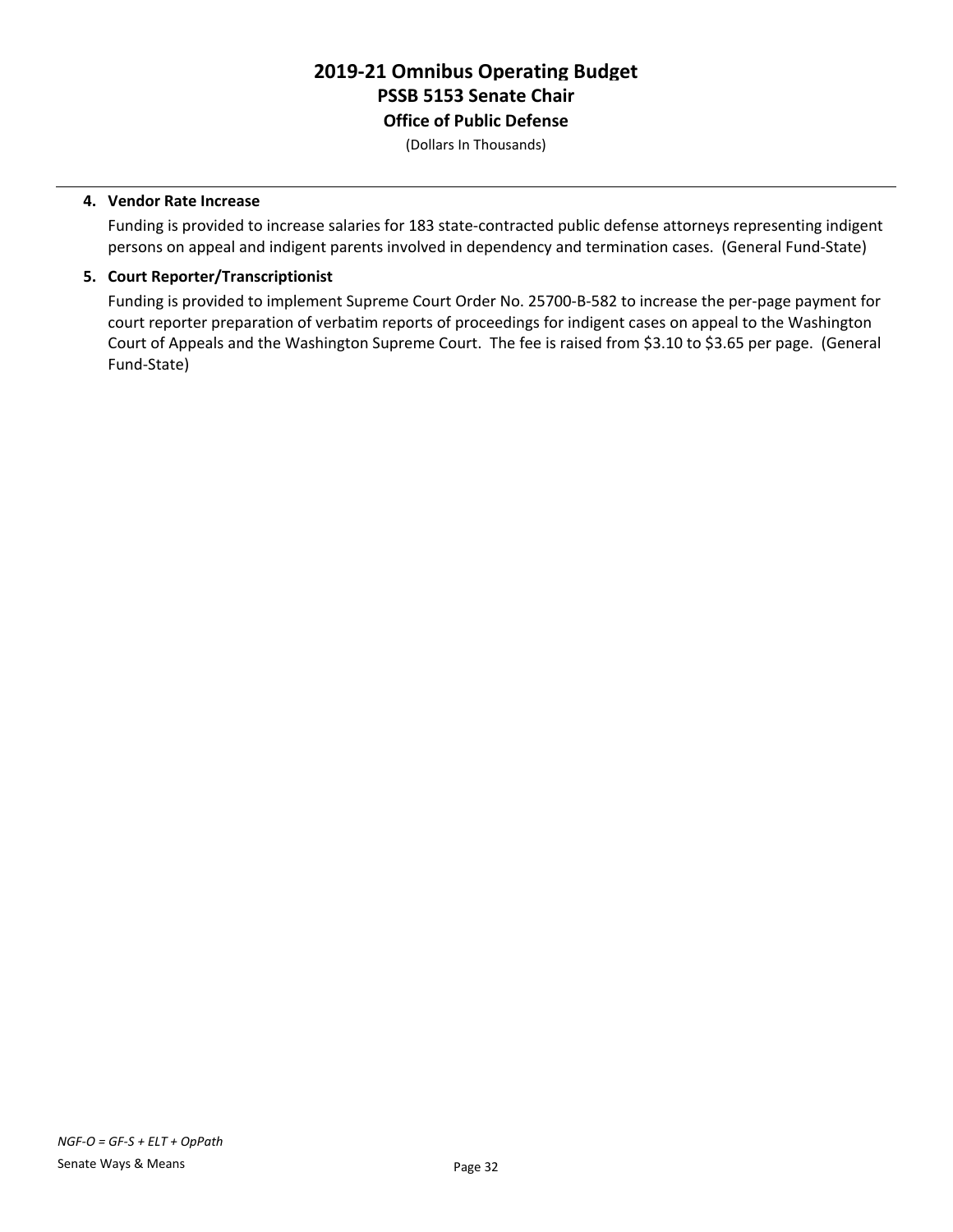# **2019-21 Omnibus Operating Budget PSSB 5153 Senate Chair Office of Civil Legal Aid**

(Dollars In Thousands)

|                                              |        | 2019-21             |        |
|----------------------------------------------|--------|---------------------|--------|
|                                              | NGF-O  | <b>Total Budget</b> | NGF-O  |
| 2017-19 Estimated Expenditures               | 33,434 | 35,321              | 36,133 |
| 2019-21 Carryforward Level                   | 34,660 | 36,548              | 36,215 |
| 2019-21 Maintenance Level                    | 35,085 | 36,973              | 36,644 |
| Difference from 2017-19                      | 1,651  | 1,652               | 511    |
| % Change from 2017-19                        | 4.9%   | 4.7%                | n/a    |
| <b>Policy Other Changes:</b>                 |        |                     |        |
| Federal Funding for Legal Services<br>1.     | $-714$ | $-714$              | $-719$ |
| Kinship Care Coordinator<br>2.               | 214    | 214                 | 219    |
| <b>Children's Representation Study</b><br>3. | 505    | 505                 | 0      |
| Civil Justice Reinvestment-Phase 2<br>4.     | 4,000  | 4,000               | 4,025  |
| Vendor Rate Adjustment - Pro Bono<br>5.      | 600    | 600                 | 604    |
| Vendor Rate Increase<br>6.                   | 3,086  | 3,086               | 5,609  |
| <b>International Families</b><br>7.          | 300    | 300                 | 302    |
| <b>Tenant Evictions Study</b><br>8.          | 600    | 600                 | 0      |
| <b>Policy -- Other Total</b>                 | 8,591  | 8,591               | 10,041 |
| <b>Total Policy Changes</b>                  | 8,591  | 8,591               | 10,041 |
| 2019-21 Policy Level                         | 43,676 | 45,564              | 46,684 |
| Difference from 2017-19                      | 10,242 | 10,243              | 10,552 |
| % Change from 2017-19                        | 30.6%  | 29.0%               | n/a    |

#### *Comments:*

#### **1. Federal Funding for Legal Services**

General Fund-State is reduced for the Child Dependency Program pursuant to recent federal guidance that allows the use of Title IV-E funding for legal representation of eligible parents and children involved in the child welfare system. A corresponding increase in federal funding is assumed in the Department of Children, Youth, and Families (DCYF). The Office of Civil Legal Aid (OCLA) must implement an interagency agreement with DCYF for the use of these federal funds. (General Fund-State)

#### **2. Kinship Care Coordinator**

Funding is provided to implement SB 5651 (kinship care legal aid) whereby a kinship care coordinator position is created at OCLA. The coordinator will develop training materials designed to help free and low cost attorneys provide legal advice and assistance to kinship caregivers and to work with state entities to develop legal aid initiatives and implement recommendations of the Kinship Care Oversight Committee. (General Fund-State)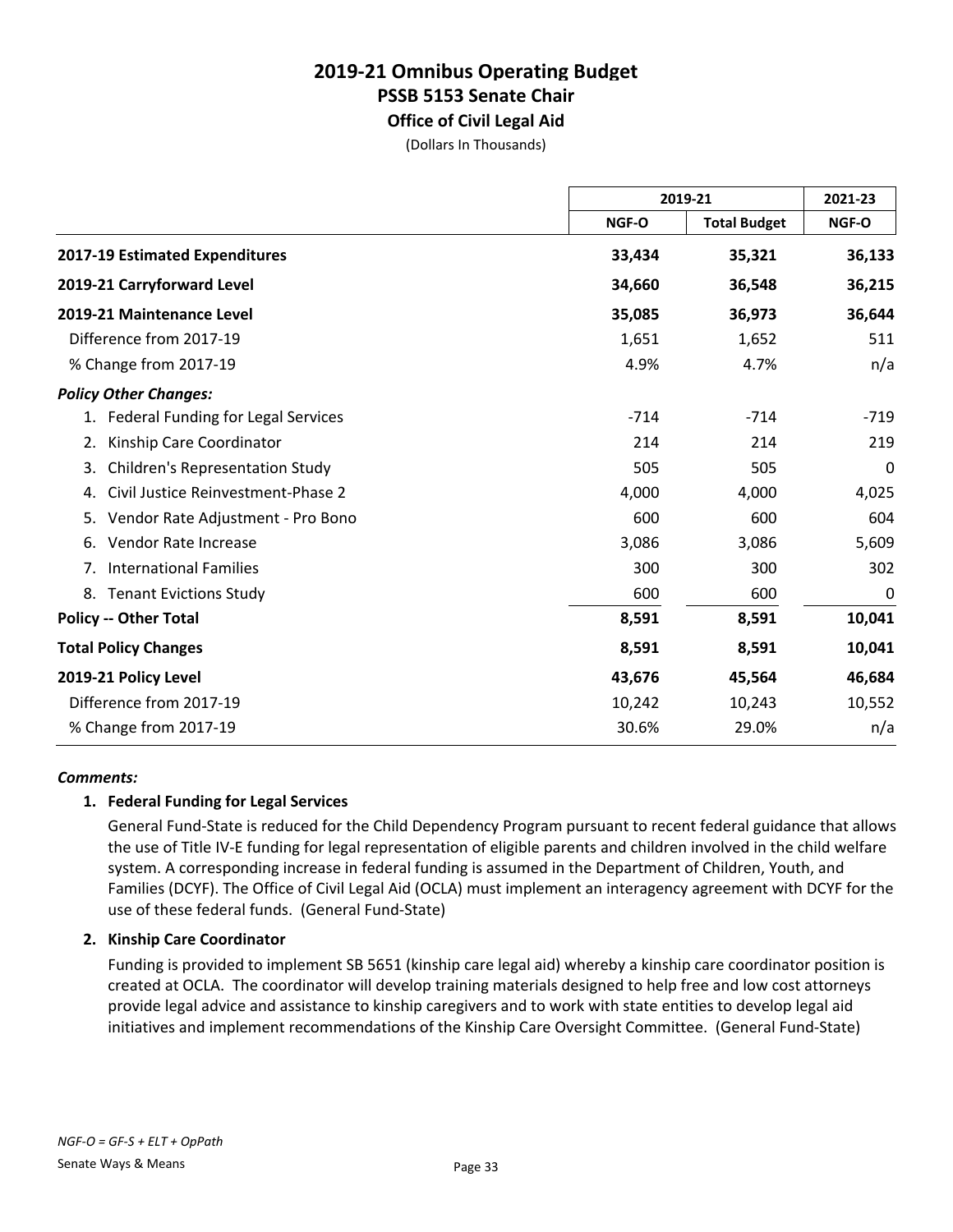# **2019-21 Omnibus Operating Budget PSSB 5153 Senate Chair Office of Civil Legal Aid**

(Dollars In Thousands)

#### **3. Children's Representation Study**

A reappropriation is provided to complete the study on the effectiveness of early appointment of attorneys for children in dependency cases as outlined in Chapter 20, Laws of 2017, 3rd sp.s. (2ESSB 5890). The study will be due December of 2020. (General Fund-State)

#### **4. Civil Justice Reinvestment-Phase 2**

Funding is provided for 13 FTE legal aid attorneys in furtherance of the Civil Justice Reinvestment Plan to increase access to civil legal aid for low-income populations. (General Fund-State)

#### **5. Vendor Rate Adjustment - Pro Bono**

Funding is provided for a vendor rate increase for subcontracted volunteer (pro bono) civil legal aid programs throughout Washington. (General Fund-State)

#### **6. Vendor Rate Increase**

Funding is provided for a vendor rate increase resulting from a collective bargaining agreement between the Northwest Justice Project and its staff union. The vendor rate adjustment will maintain existing levels of client service capacity including the 20 FTEs funded by the Legislature in the 2017-19 biennium that began implementation of the Civil Justice Reinvestment Plan. (General Fund-State)

#### **7. International Families**

Funding is provided for a grant to the International Families Justice Coalition which organizes multi-lingual and multi-cultural volunteer and low-bono attorneys to represent indigent foreign nationals in family law proceedings. (General Fund-State)

#### **8. Tenant Evictions Study**

Funding is provided for a comparative study of the impact of legal representation for tenants facing eviction in unlawful detainer cases filed under the Residential Landlord Tenant Act (RLTA). (General Fund-State)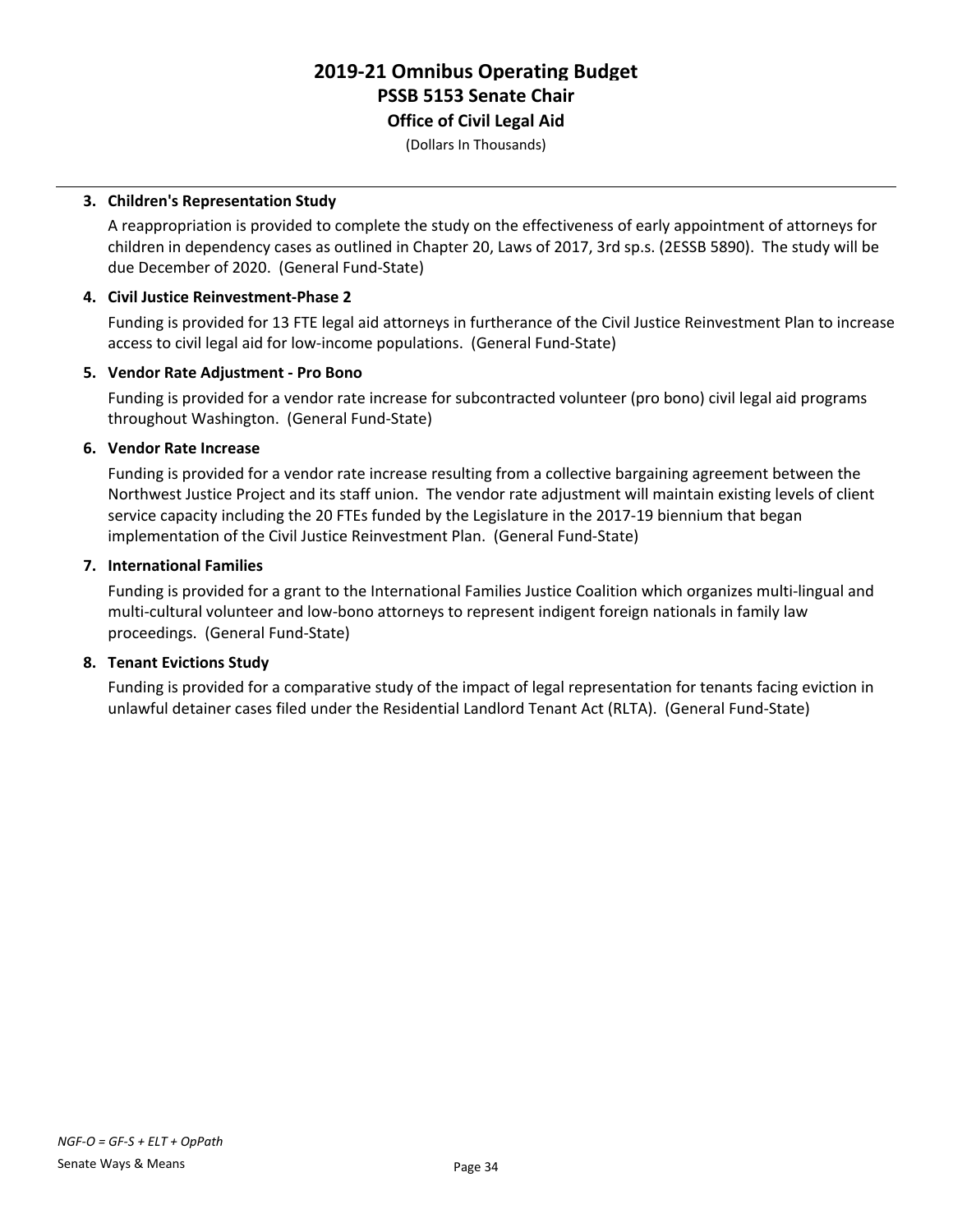# **2019-21 Omnibus Operating Budget PSSB 5153 Senate Chair Office of the Governor**

(Dollars In Thousands)

|                                            |              | 2019-21             |          |
|--------------------------------------------|--------------|---------------------|----------|
|                                            | <b>NGF-O</b> | <b>Total Budget</b> | NGF-O    |
| 2017-19 Estimated Expenditures             | 13,549       | 18,225              | 14,748   |
| 2019-21 Carryforward Level                 | 14,528       | 19,202              | 14,593   |
| 2019-21 Maintenance Level                  | 14,758       | 19,432              | 14,832   |
| Difference from 2017-19                    | 1,209        | 1,207               | 84       |
| % Change from 2017-19                      | 8.9%         | 6.6%                | n/a      |
| <b>Policy Other Changes:</b>               |              |                     |          |
| Immigration & Naturalization Policy        | 350          | 350                 | 0        |
| 2. LGBTQ Commission                        | 612          | 612                 | 606      |
| <b>Executive Protection Funding</b><br>3.  | 2,003        | 2,003               | 0        |
| PCC and U.S. Climate Alliance<br>4.        | 290          | 290                 | 292      |
| <b>Small Business Bill of Rights</b><br>5. | 110          | 110                 | 0        |
| Lower Snake River Dams<br>6.               | 750          | 750                 | $\Omega$ |
| <b>Policy -- Other Total</b>               | 4,115        | 4,115               | 898      |
| <b>Total Policy Changes</b>                | 4,115        | 4,115               | 898      |
| 2019-21 Policy Level                       | 18,873       | 23,547              | 15,730   |
| Difference from 2017-19                    | 5,324        | 5,322               | 982      |
| % Change from 2017-19                      | 39.3%        | 29.2%               | n/a      |

#### *Comments:*

# **1. Immigration & Naturalization Policy**

Funding is provided for a special assistant to work on immigration policy issues. (General Fund-State)

#### **2. LGBTQ Commission**

Funding is provided to implement the provisions of Engrossed Second Substitute Senate Bill 5356 (LGBTQ commission). (General Fund-State)

#### **3. Executive Protection Funding**

Funding is provided for increased costs associated with the Executive Protection Unit. (General Fund-State)

#### **4. PCC and U.S. Climate Alliance**

Funding is provided to pay for Washington's contribution to the Pacific Coast Collaborative and to support the US Climate Alliance. (General Fund-State)

#### **5. Small Business Bill of Rights**

Funding is provided to convene agencies and stakeholders to develop a small business bill of rights. (General Fund-State)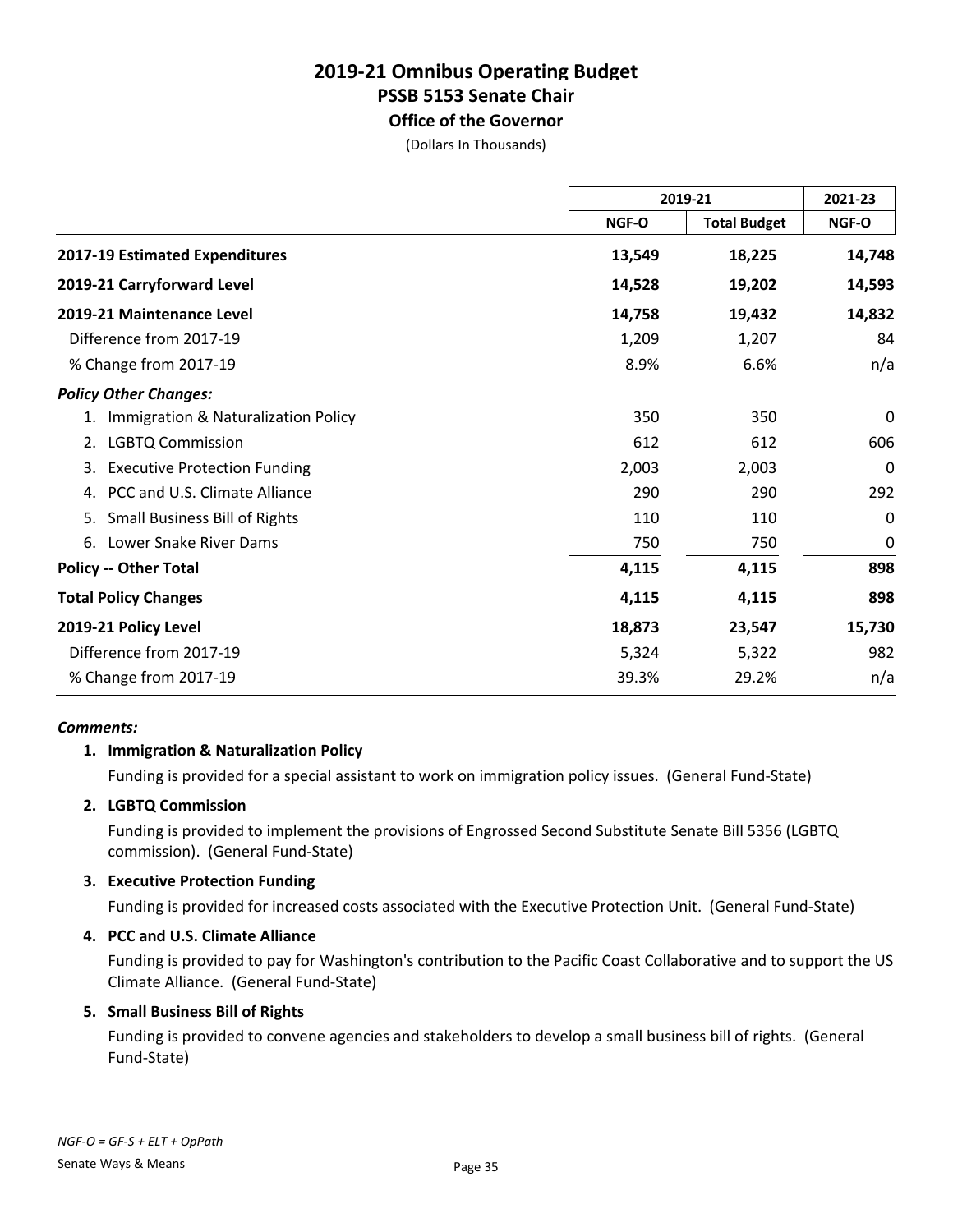# **2019-21 Omnibus Operating Budget PSSB 5153 Senate Chair Office of the Governor**

(Dollars In Thousands)

#### **6. Lower Snake River Dams**

Funding is provided to hire a neutral third party to establish a tribal and stakeholder process for local, state and federal leaders to address concerns associated with the possible breaching or removal of the four lower Snake River dams. (General Fund-State)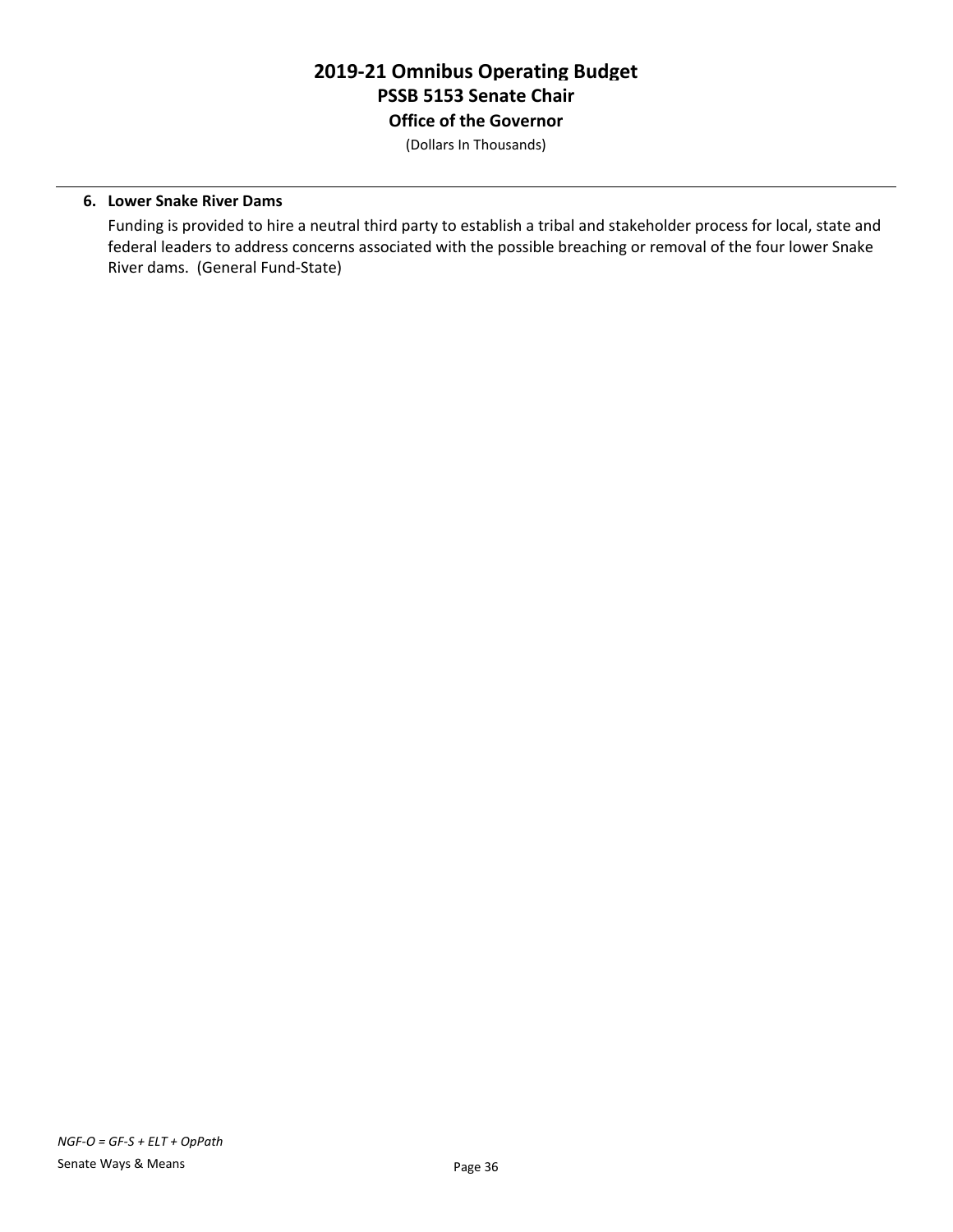# **Office of the Lieutenant Governor**

(Dollars In Thousands)

|                                               | 2019-21 |                     | 2021-23 |
|-----------------------------------------------|---------|---------------------|---------|
|                                               | NGF-O   | <b>Total Budget</b> | NGF-O   |
| 2017-19 Estimated Expenditures                | 1,708   | 1,857               | 1,813   |
| 2019-21 Carryforward Level                    | 1,749   | 1,898               | 1,765   |
| 2019-21 Maintenance Level                     | 1,787   | 1,936               | 1,819   |
| Difference from 2017-19                       | 79      | 79                  | 6       |
| % Change from 2017-19                         | 4.6%    | 4.3%                | n/a     |
| <b>Policy Other Changes:</b>                  |         |                     |         |
| 1. Security and Emergency Preparedness        | 40      | 40                  | 0       |
| <b>Education Program Administrators</b><br>2. | 319     | 319                 | 308     |
| Complete Washington Apprenticeship<br>3.      | 359     | 359                 | 360     |
| <b>Policy -- Other Total</b>                  | 718     | 718                 | 668     |
| <b>Total Policy Changes</b>                   | 718     | 718                 | 668     |
| 2019-21 Policy Level                          | 2,505   | 2,654               | 2,488   |
| Difference from 2017-19                       | 797     | 797                 | 674     |
| % Change from 2017-19                         | 46.7%   | 42.9%               | n/a     |

#### *Comments:*

#### **1. Security and Emergency Preparedness**

Funding is provided to purchase security services and emergency equipment and supplies, and to provide emergency preparedness training to agency staff. This is one-time. (General Fund-State)

#### **2. Education Program Administrators**

Funding is provided for additional staffing to support youth education programs. (General Fund-State)

#### **3. Complete Washington Apprenticeship**

Funding is provided to continue to develop new pathways for the Complete Washington program, to include the healthcare industry. (General Fund-State)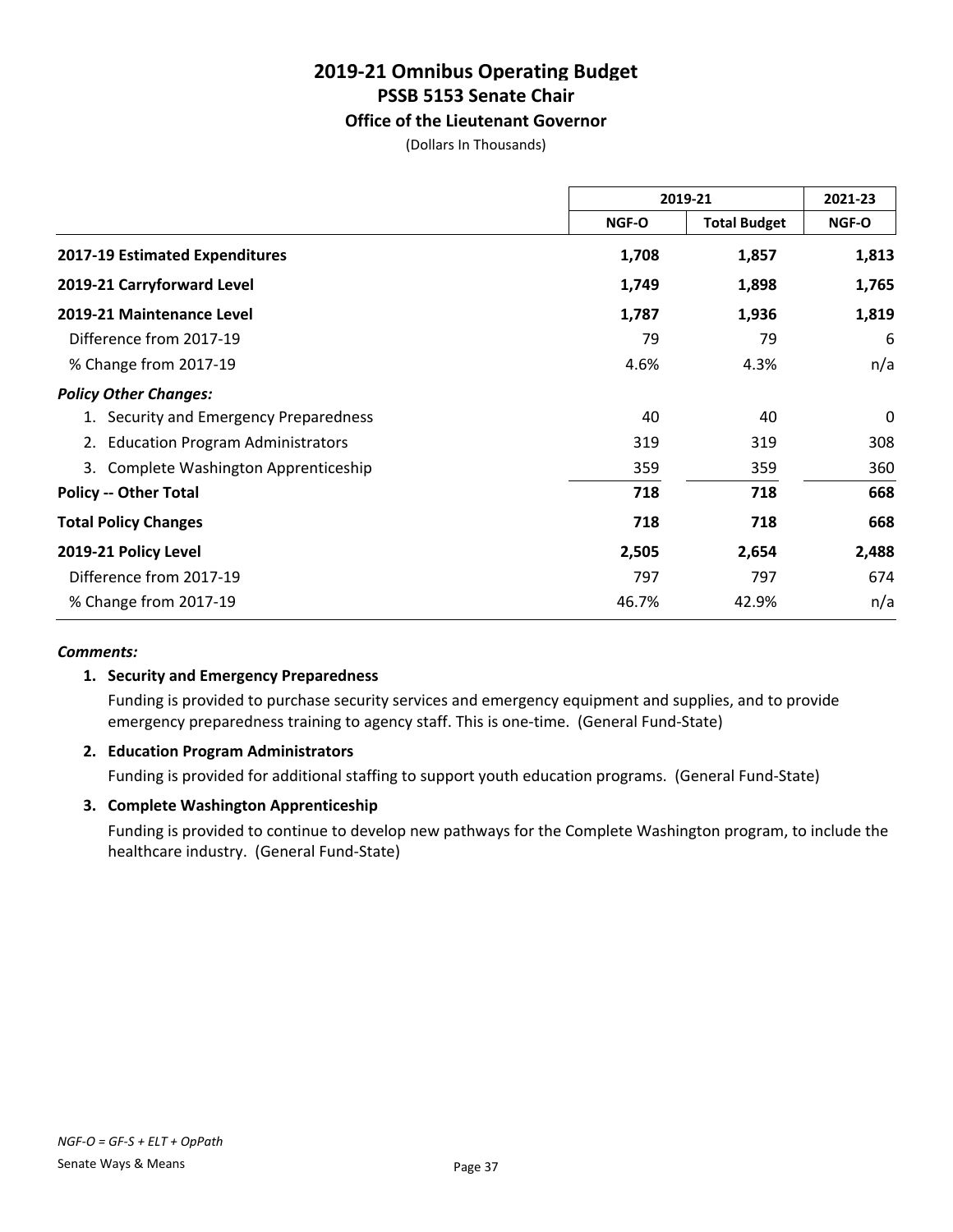# **Public Disclosure Commission**

(Dollars In Thousands)

|                                           | 2019-21      |                     | 2021-23 |
|-------------------------------------------|--------------|---------------------|---------|
|                                           | <b>NGF-O</b> | <b>Total Budget</b> | NGF-O   |
| 2017-19 Estimated Expenditures            | 6,912        | 7,172               | 8,232   |
| 2019-21 Carryforward Level                | 7,996        | 8,256               | 7,799   |
| 2019-21 Maintenance Level                 | 9,252        | 9,572               | 9,061   |
| Difference from 2017-19                   | 2,340        | 2,400               | 829     |
| % Change from 2017-19                     | 33.9%        | 33.5%               | n/a     |
| <b>Policy Other Changes:</b>              |              |                     |         |
| 1. Political committee disclosures        | 0            | 24                  | 0       |
| <b>Campaign Treasurers Training</b><br>2. | 168          | 168                 | 167     |
| Legislature/code of conduct<br>3.         | 0            | 45                  | 0       |
| <b>Travel and Training</b><br>4.          | 0            | 25                  | 0       |
| <b>Policy -- Other Total</b>              | 168          | 262                 | 167     |
| <b>Total Policy Changes</b>               | 168          | 262                 | 167     |
| 2019-21 Policy Level                      | 9,420        | 9,834               | 9,228   |
| Difference from 2017-19                   | 2,508        | 2,662               | 996     |
| % Change from 2017-19                     | 36.3%        | 37.1%               | n/a     |

#### *Comments:*

#### **1. Political committee disclosures**

Funding is provided to implement the provisions of Senate Bill 5221 (political committee disclosures). (Public Disclosure Transparency Account-State)

#### **2. Campaign Treasurers Training**

Funding is provided to implement the provisions of Substitute Senate Bill 5388 (campaign treasurers training). Funding will allow for development of a training course for campaign treasurers and deputy treasurers. (General Fund-State)

#### **3. Legislature/code of conduct**

Funding is provided to implement the provisions of Substitute Senate Bill 5861 (legislature/code of conduct). (Public Disclosure Transparency Account-State)

#### **4. Travel and Training**

Funding is provided for travel and training costs. (Public Disclosure Transparency Account-State)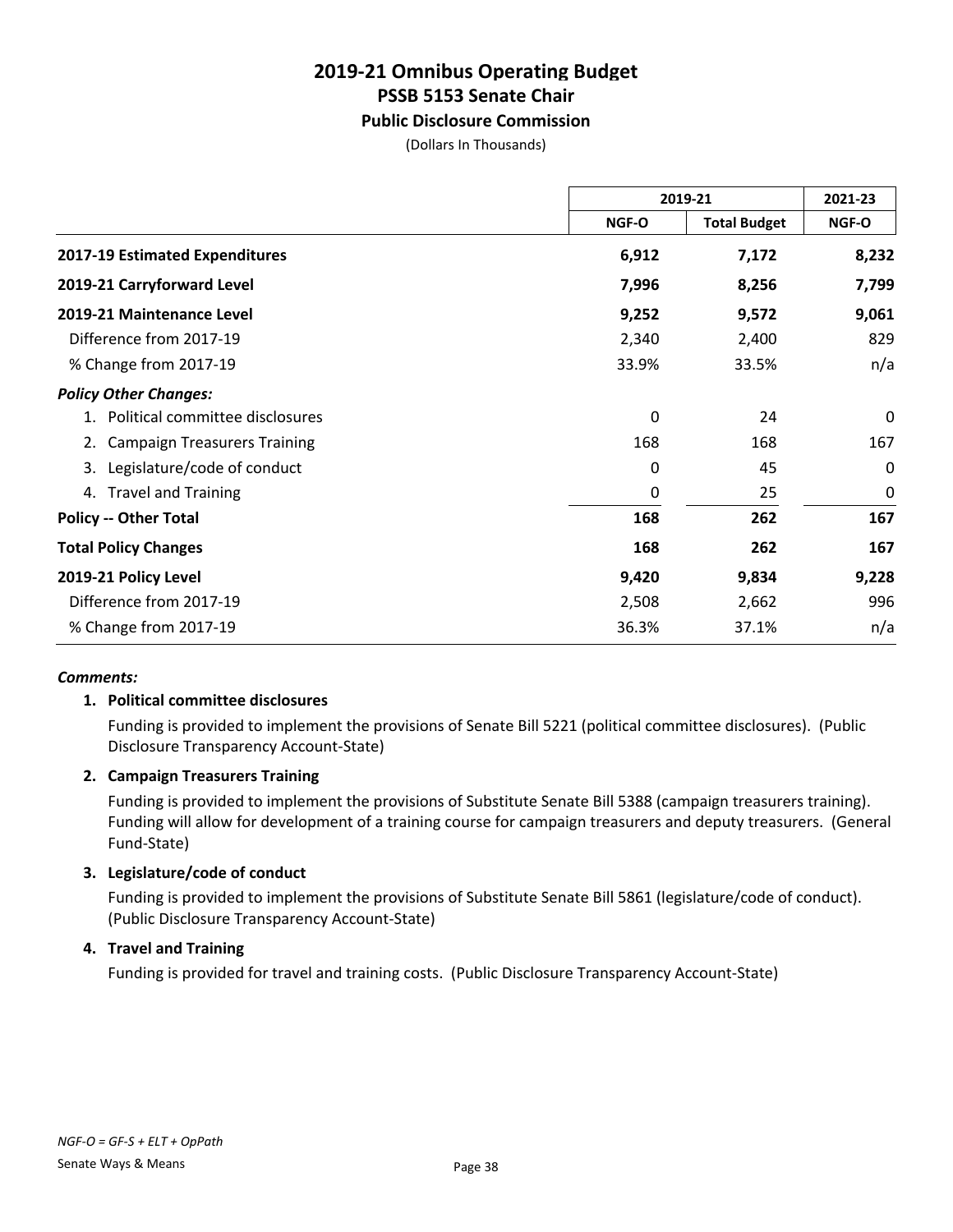# **Office of the Secretary of State**

(Dollars In Thousands)

|                                                |             | 2019-21             |             |
|------------------------------------------------|-------------|---------------------|-------------|
|                                                | NGF-O       | <b>Total Budget</b> | NGF-O       |
| 2017-19 Estimated Expenditures                 | 29,348      | 93,869              | 27,452      |
| 2019-21 Carryforward Level                     | 26,316      | 91,031              | 24,634      |
| 2019-21 Maintenance Level                      | 42,044      | 105,107             | 25,790      |
| Difference from 2017-19                        | 12,696      | 11,238              | $-1,662$    |
| % Change from 2017-19                          | 43.3%       | 12.0%               | n/a         |
| <b>Policy Other Changes:</b>                   |             |                     |             |
| <b>Digital Archives Functionality</b>          | $\mathbf 0$ | 228                 | $\mathbf 0$ |
| WA State Penitentiary Library<br>2.            | 0           | 258                 | 0           |
| Nonprofit Outreach & Training<br>3.            | 0           | 227                 | $\mathbf 0$ |
| <b>Election Reconciliation Reporting</b><br>4. | 159         | 159                 | $\mathbf 0$ |
| <b>Election Security Improvements</b><br>5.    | 396         | 896                 | 0           |
| <b>Facilities Staffing</b><br>6.               | 0           | 200                 | 0           |
| Pre Paid Postage<br>7.                         | 4,821       | 4,821               | 4,311       |
| Native Americans/voting<br>8.                  | 25          | 25                  | $\mathbf 0$ |
| <b>Humanities Washington</b><br>9.             | 100         | 100                 | $\mathbf 0$ |
| <b>Policy -- Other Total</b>                   | 5,501       | 6,914               | 4,311       |
| <b>Total Policy Changes</b>                    | 5,501       | 6,914               | 4,311       |
| 2019-21 Policy Level                           | 47,545      | 112,021             | 30,101      |
| Difference from 2017-19                        | 18,197      | 18,152              | 2,649       |
| % Change from 2017-19                          | 62.0%       | 19.3%               | n/a         |

#### *Comments:*

#### **1. Digital Archives Functionality**

Funding is provided for a replacement of the digital archive system. The archives provide public access to its collections via the internet and ensure the long-term accessibility of state records through data migration. (Public Records Efficiency, Preserv & Access Account-State; Local Government Archives Account-State)

#### **2. WA State Penitentiary Library**

Funding is provided to purchase library materials and equipment for a branch library in the newly constructed program building at the Washington State Penitentiary (Washington State Heritage Center Account-State)

#### **3. Nonprofit Outreach & Training**

Funding is provided for nonprofit outreach and education activities to enhance outreach efforts across the state, promote healthier nonprofit and charitable organizations, and enhance public trust when donating to these organizations. (Charitable Organization Education Account-State)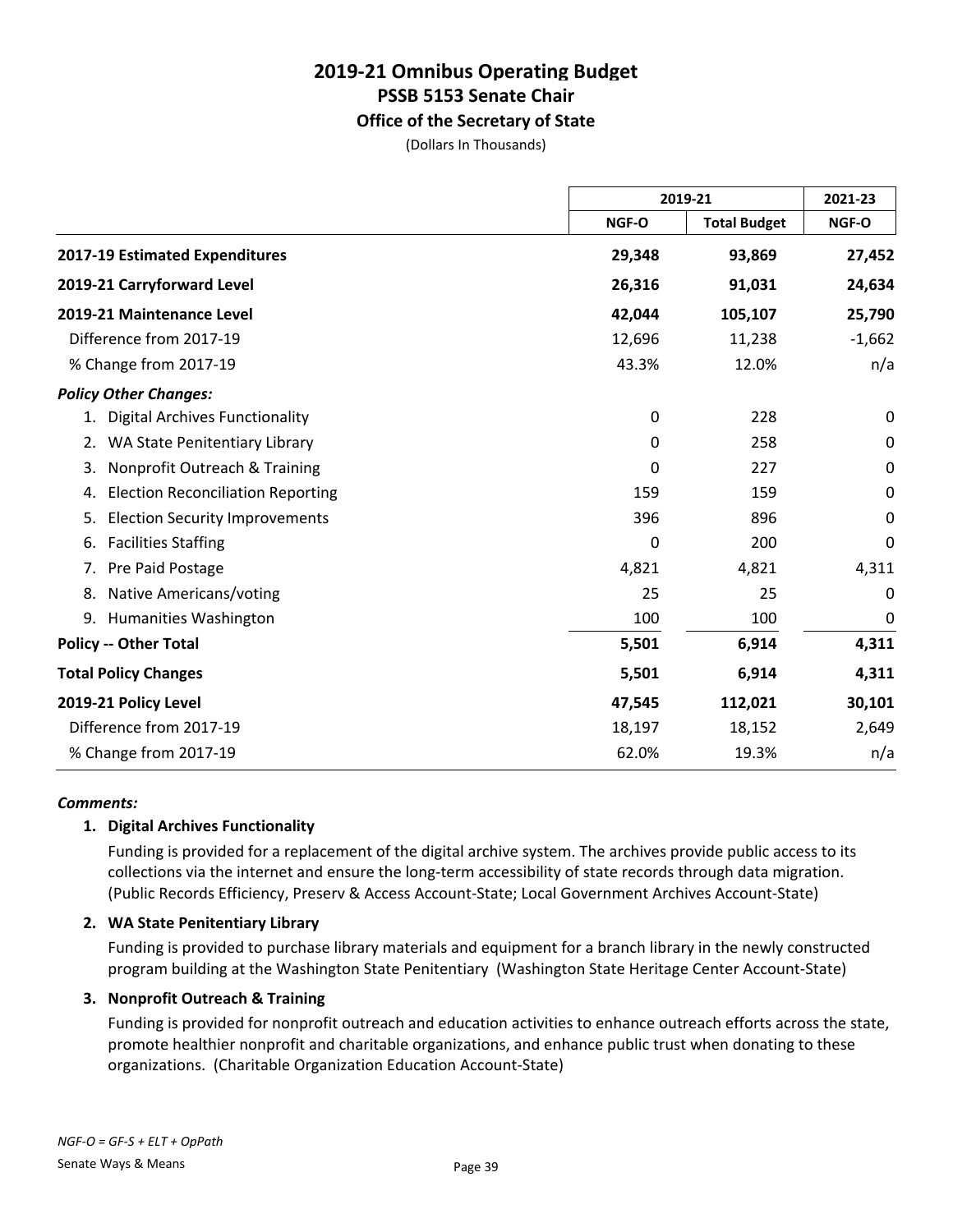### **Office of the Secretary of State**

(Dollars In Thousands)

### **4. Election Reconciliation Reporting**

Funding is provided to compile county reconciliation reports, analyze the data, and to complete an annual statewide election reconciliation report for every state primary and general election. The report must include reasons for ballot rejection and an analysis of the ways ballots are received, counted and rejected that can be used by policymakers to better understand election administration. Funding is for project positions in 2019-21 only. (General Fund-State)

# **5. Election Security Improvements**

Funding is provided for a 5 percent state match required by the Help America Vote Act to enhance election technology and make election security improvements (General Fund-State; Election Account-Federal)

# **6. Facilities Staffing**

Funding is provided for staffing to maintain buildings. (Washington State Heritage Center Account-Non-Appr)

# **7. Pre Paid Postage**

Funding is provided to implement the provisions of Substitute Senate Bill 5063 (ballots, prepaid postage). Funding provided is for prepaid postage on return envelopes for elections, with county costs being reimbursed by the state. (General Fund-State)

#### **8. Native Americans/voting**

Funding is provided to implement the provisions of Engrossed Substitute Senate Bill 5079 (native americans/voting). (General Fund-State)

## **9. Humanities Washington**

Funding is provided to enhance community engagement in local and state issues by expanding the Humanities Washington Speaker's Bureau Community Conversations programming in underserved areas of the state. Funds will be passed through to Humanities Washington, a 501(c)(3) nonprofit organization, and will be matched on a 1:1 basis with federal and private dollars. (General Fund-State)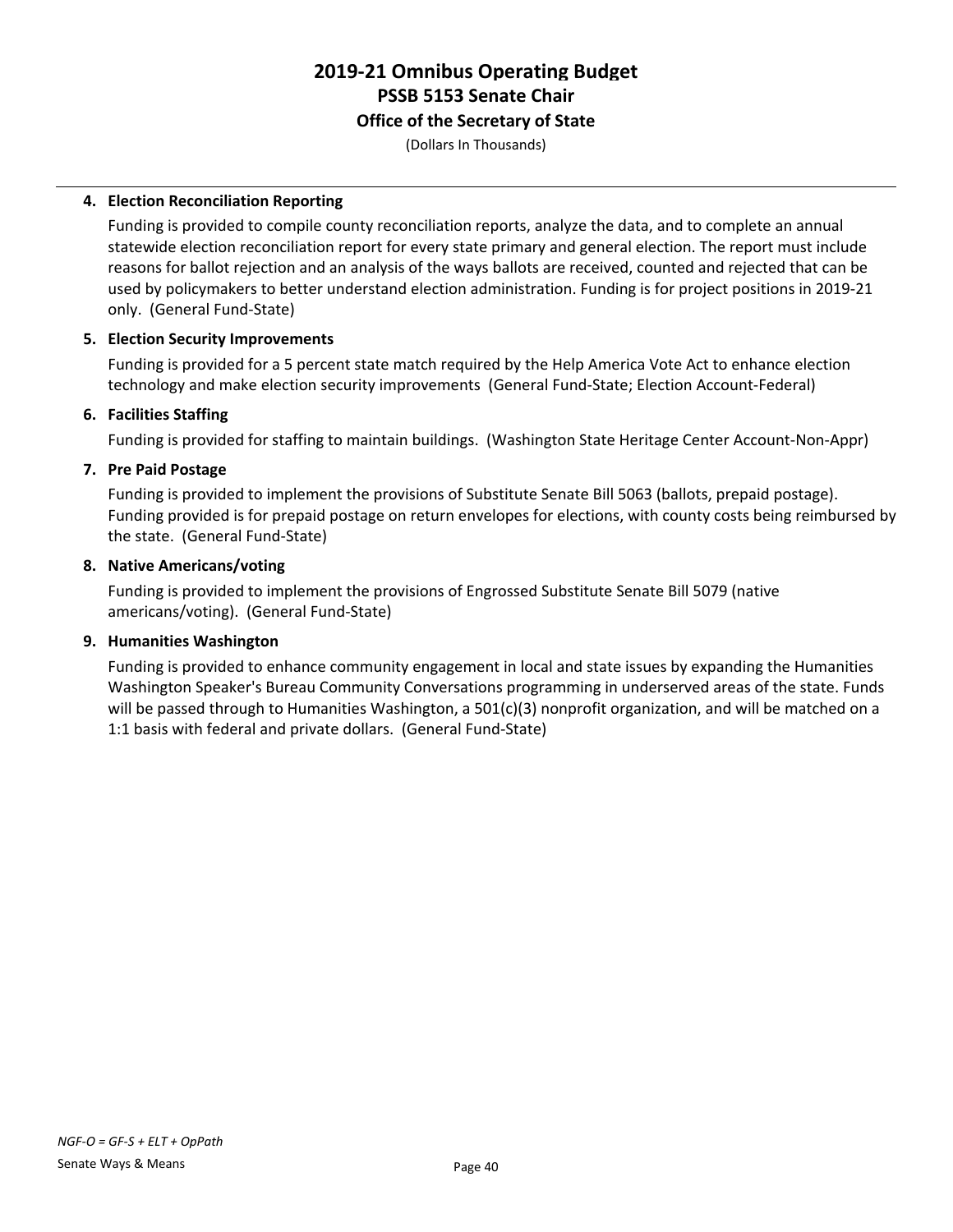# **Governor's Office of Indian Affairs**

(Dollars In Thousands)

|                                | 2019-21                      |       | 2021-23     |  |
|--------------------------------|------------------------------|-------|-------------|--|
|                                | <b>Total Budget</b><br>NGF-O | NGF-O |             |  |
| 2017-19 Estimated Expenditures | 537                          | 565   | 529         |  |
| 2019-21 Carryforward Level     | 546                          | 574   | 533         |  |
| 2019-21 Maintenance Level      | 600                          | 628   | 594         |  |
| Difference from 2017-19        | 63                           | 63    | 64          |  |
| % Change from 2017-19          | 11.7%                        | 11.2% | n/a         |  |
| <b>Policy Other Changes:</b>   |                              |       |             |  |
| 1. Ethnic Studies Curriculum   | 12                           | 12    | 0           |  |
| <b>Policy -- Other Total</b>   | 12                           | 12    | $\mathbf 0$ |  |
| Policy -- Comp Total           | 10                           | 10    | 10          |  |
| <b>Total Policy Changes</b>    | 22                           | 22    | 10          |  |
| 2019-21 Policy Level           | 622                          | 650   | 604         |  |
| Difference from 2017-19        | 85                           | 85    | 74          |  |
| % Change from 2017-19          | 15.8%                        | 15.0% | n/a         |  |

#### *Comments:*

#### **1. Ethnic Studies Curriculum**

Funding is provided to implement SSB 5023 (ethnic studies) whereby representatives will attend meetings of the newly created Ethnic Studies Committee. (General Fund-State)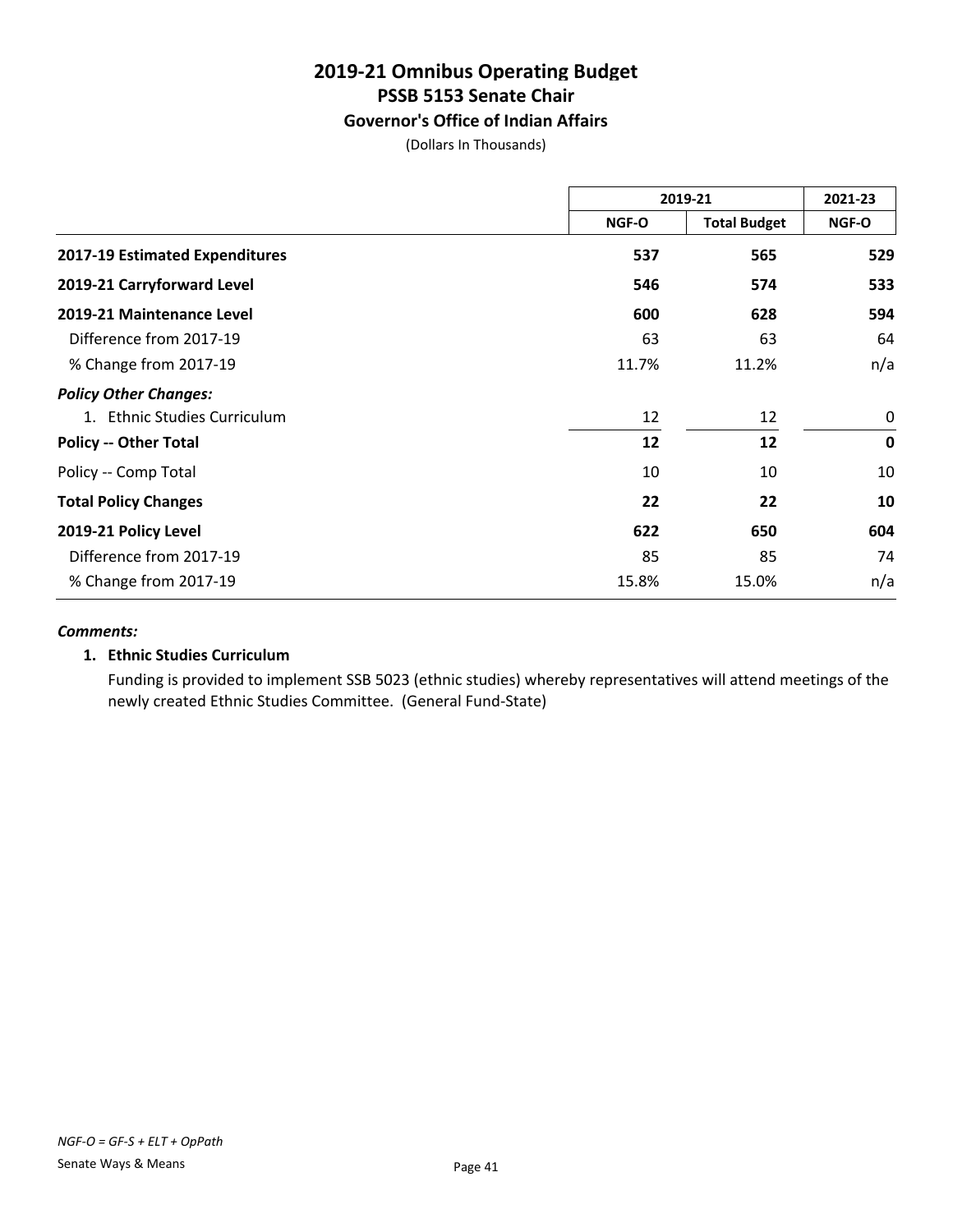# **Comm on Asian-Pacific-American Affairs**

(Dollars In Thousands)

|                                        | 2019-21 |                     | 2021-23 |
|----------------------------------------|---------|---------------------|---------|
|                                        | NGF-O   | <b>Total Budget</b> | NGF-O   |
| 2017-19 Estimated Expenditures         | 495     | 521                 | 507     |
| 2019-21 Carryforward Level             | 503     | 529                 | 511     |
| 2019-21 Maintenance Level              | 551     | 577                 | 559     |
| Difference from 2017-19                | 56      | 56                  | 52      |
| % Change from 2017-19                  | 11.3%   | 10.7%               | n/a     |
| <b>Policy Other Changes:</b>           |         |                     |         |
| Civic Engagement<br>1.                 | 34      | 34                  | 34      |
| <b>Ethnic Studies Curriculum</b><br>2. | 5       | 5                   | 0       |
| <b>Policy -- Other Total</b>           | 39      | 39                  | 34      |
| Policy -- Comp Total                   | 10      | 10                  | 10      |
| <b>Total Policy Changes</b>            | 49      | 49                  | 44      |
| 2019-21 Policy Level                   | 600     | 626                 | 604     |
| Difference from 2017-19                | 105     | 105                 | 97      |
| % Change from 2017-19                  | 21.2%   | 20.2%               | n/a     |

#### *Comments:*

#### **1. Civic Engagement**

Funding is provided to expand access to interpreter and translation services and support additional Commissioner travel to engage with limited English proficient populations. (General Fund-State)

## **2. Ethnic Studies Curriculum**

Funding is provided to implement SSB 5023 (ethnic studies) whereby representatives will attend meetings of the newly created Ethnic Studies Committee. (General Fund-State)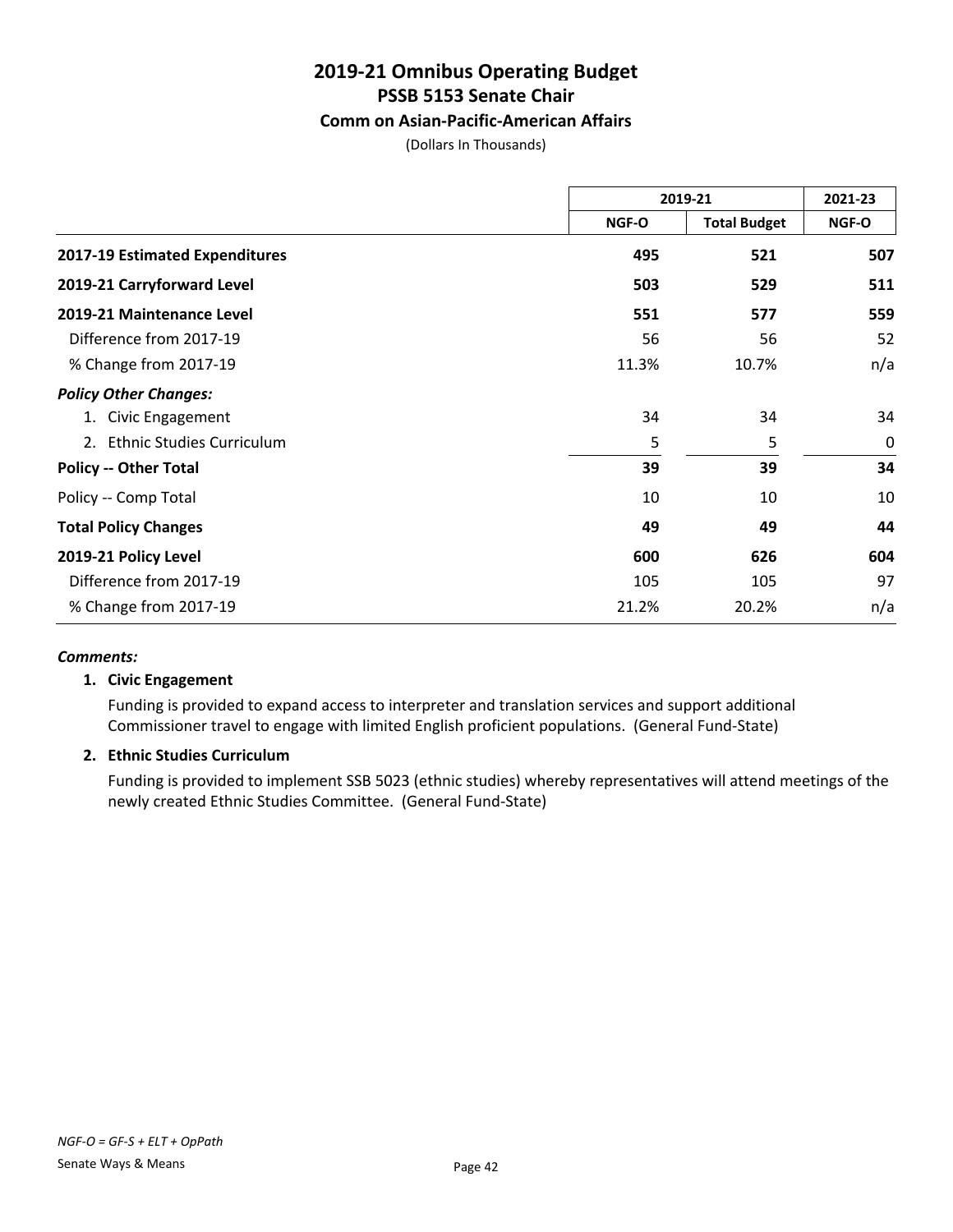**Office of the State Treasurer**

(Dollars In Thousands)

|                                | 2019-21     |                     | 2021-23     |
|--------------------------------|-------------|---------------------|-------------|
|                                | NGF-O       | <b>Total Budget</b> | NGF-O       |
| 2017-19 Estimated Expenditures | 0           | 19,068              | $\mathbf 0$ |
| 2019-21 Carryforward Level     | 0           | 19,091              | $\mathbf 0$ |
| 2019-21 Maintenance Level      | 0           | 18,914              | $\mathbf 0$ |
| Difference from 2017-19        | 0           | $-154$              | $\mathbf 0$ |
| % Change from 2017-19          | n/a         | $-0.8%$             | n/a         |
| 2019-21 Policy Level           | $\mathbf 0$ | 18,914              | $\mathbf 0$ |
| Difference from 2017-19        | 0           | $-154$              | $\mathbf 0$ |
| % Change from 2017-19          | n/a         | $-0.8%$             | n/a         |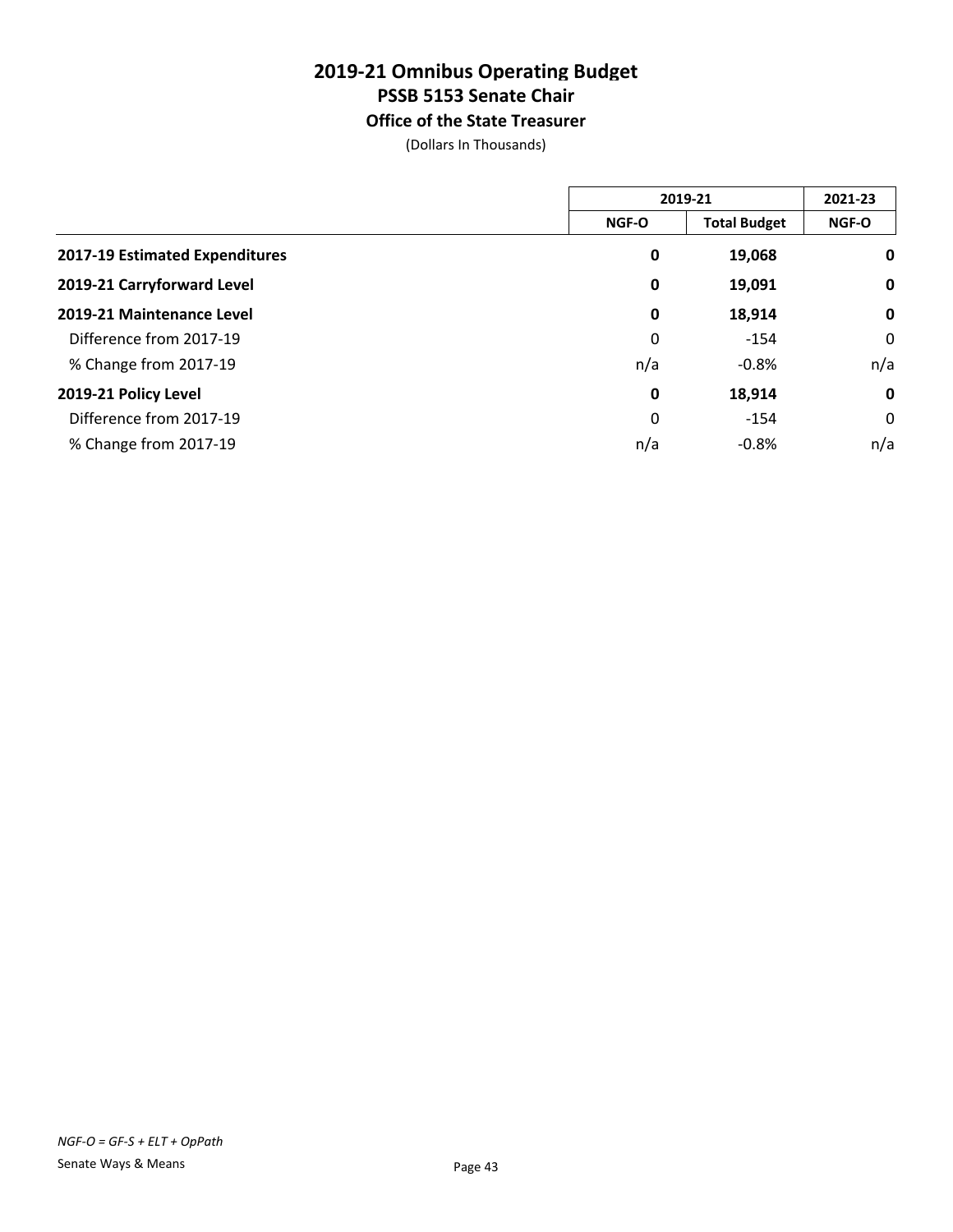# **2019-21 Omnibus Operating Budget PSSB 5153 Senate Chair Office of the State Auditor**

(Dollars In Thousands)

|                                    | 2019-21      |                     | 2021-23     |
|------------------------------------|--------------|---------------------|-------------|
|                                    | NGF-O        | <b>Total Budget</b> | NGF-O       |
| 2017-19 Estimated Expenditures     | 60           | 85,931              | 64          |
| 2019-21 Carryforward Level         | 60           | 94,020              | 64          |
| 2019-21 Maintenance Level          | 60           | 94,692              | 64          |
| Difference from 2017-19            | 0            | 8,761               | 0           |
| % Change from 2017-19              | 0.0%         | 10.2%               | n/a         |
| <b>Policy Other Changes:</b>       |              |                     |             |
| 1. Special Education Funding Audit | 0            | 8                   | 0           |
| <b>Policy -- Other Total</b>       | $\mathbf{0}$ | 8                   | $\mathbf 0$ |
| <b>Total Policy Changes</b>        | 0            | 8                   | $\mathbf 0$ |
| 2019-21 Policy Level               | 60           | 94,700              | 64          |
| Difference from 2017-19            | 0            | 8,769               | 0           |
| % Change from 2017-19              | $0.0\%$      | 10.2%               | n/a         |

#### *Comments:*

# **1. Special Education Funding Audit**

Funding is provided for implementation of the provisions in Engrossed Second Substitute Senate Bill 5091 (special education funding). (Municipal Revolving Account-Non-Appr)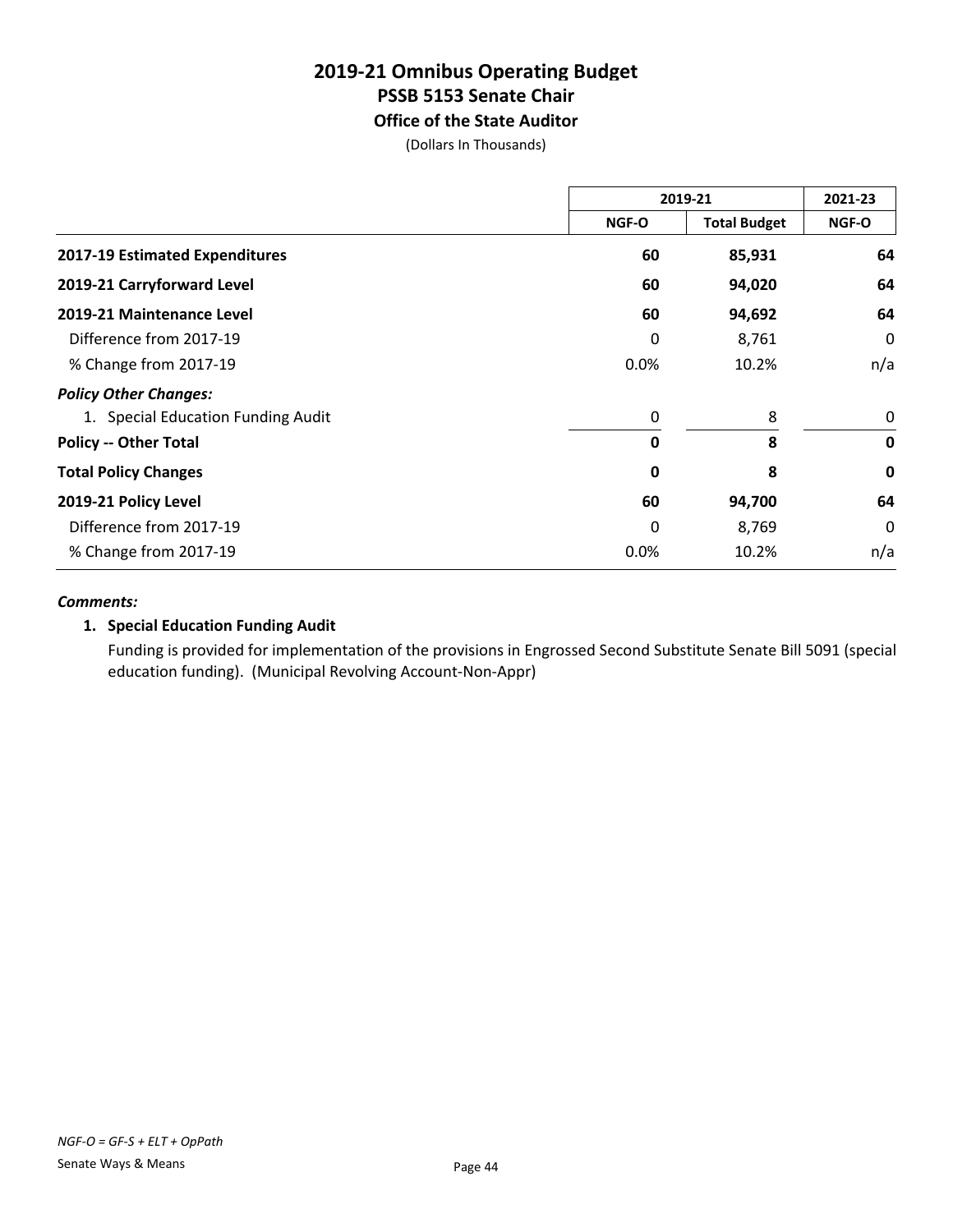# **Commission on Salaries for Elected Officials**

(Dollars In Thousands)

|                                | 2019-21      |                     | 2021-23      |
|--------------------------------|--------------|---------------------|--------------|
|                                | <b>NGF-O</b> | <b>Total Budget</b> | <b>NGF-O</b> |
| 2017-19 Estimated Expenditures | 430          | 460                 | 437          |
| 2019-21 Carryforward Level     | 423          | 453                 | 435          |
| 2019-21 Maintenance Level      | 426          | 456                 | 437          |
| Difference from 2017-19        | $-4$         | $-4$                | $\mathbf 0$  |
| % Change from 2017-19          | $-0.9%$      | $-0.9%$             | n/a          |
| 2019-21 Policy Level           | 426          | 456                 | 437          |
| Difference from 2017-19        | $-4$         | $-4$                | $\mathbf 0$  |
| % Change from 2017-19          | $-0.9%$      | $-0.9%$             | n/a          |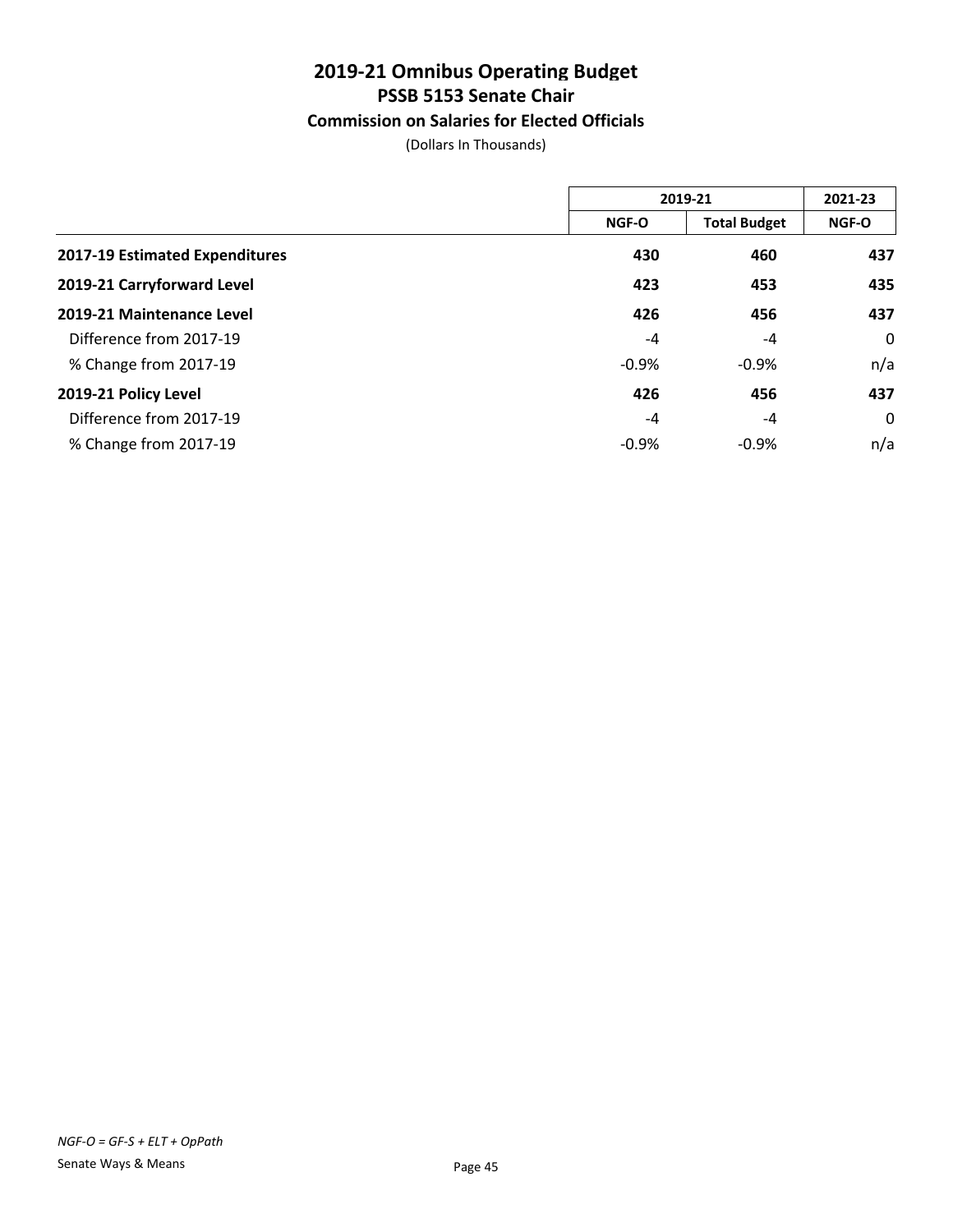# **Office of the Attorney General**

(Dollars In Thousands)

|                                           |        | 2019-21             |             |
|-------------------------------------------|--------|---------------------|-------------|
|                                           | NGF-O  | <b>Total Budget</b> | NGF-O       |
| 2017-19 Estimated Expenditures            | 16,168 | 304,019             | 16,705      |
| 2019-21 Carryforward Level                | 24,873 | 296,607             | 25,107      |
| 2019-21 Maintenance Level                 | 26,144 | 306,132             | 25,588      |
| Difference from 2017-19                   | 9,976  | 2,113               | 8,883       |
| % Change from 2017-19                     | 61.7%  | 0.7%                | n/a         |
| <b>Policy Other Changes:</b>              |        |                     |             |
| 1. Clean energy                           | 0      | 639                 | 0           |
| Wrongful Injury or Death<br>2.            | 0      | 647                 | $\mathbf 0$ |
| <b>AGO Collective Bargaining</b><br>3.    | 173    | 517                 | 171         |
| Immigrants in the Workplace<br>4.         | 0      | 700                 | 0           |
| <b>Retirement Savings Program</b><br>5.   | 0      | 108                 | 0           |
| Child Permanency & Child Welfare<br>6.    | 0      | 2,575               | $\mathbf 0$ |
| Ratepayer Advocacy<br>7.                  | 0      | 766                 | $\mathbf 0$ |
| <b>Mental Health Legal Services</b><br>8. | 0      | 551                 | 0           |
| Lemon Law Administration<br>9.            | 0      | 528                 | $\mathbf 0$ |
| 10. Confidential Tip Line Workgroup       | 200    | 200                 | $\mathbf 0$ |
| <b>Policy -- Other Total</b>              | 373    | 7,231               | 171         |
| <b>Total Policy Changes</b>               | 373    | 7,231               | 171         |
| 2019-21 Policy Level                      | 26,517 | 313,363             | 25,759      |
| Difference from 2017-19                   | 10,349 | 9,344               | 9,054       |
| % Change from 2017-19                     | 64.0%  | 3.1%                | n/a         |

#### *Comments:*

#### **1. Clean energy**

Funding is provided to implement the provisions of Engrossed Second Substitute Senate Bill 5116 (clean energy). (Public Service Revolving Account-State; Legal Services Revolving Account-State)

### **2. Wrongful Injury or Death**

Funding is provided to implement the provisions of Substitute Senate Bill 5163 (wrongful injury or death). (Legal Services Revolving Account-State)

#### **3. AGO Collective Bargaining**

Funding is provided to implement the provisions of Substitute Senate Bill 5297 (assistant AG bargaining). (General Fund-State; Legal Services Revolving Account-State)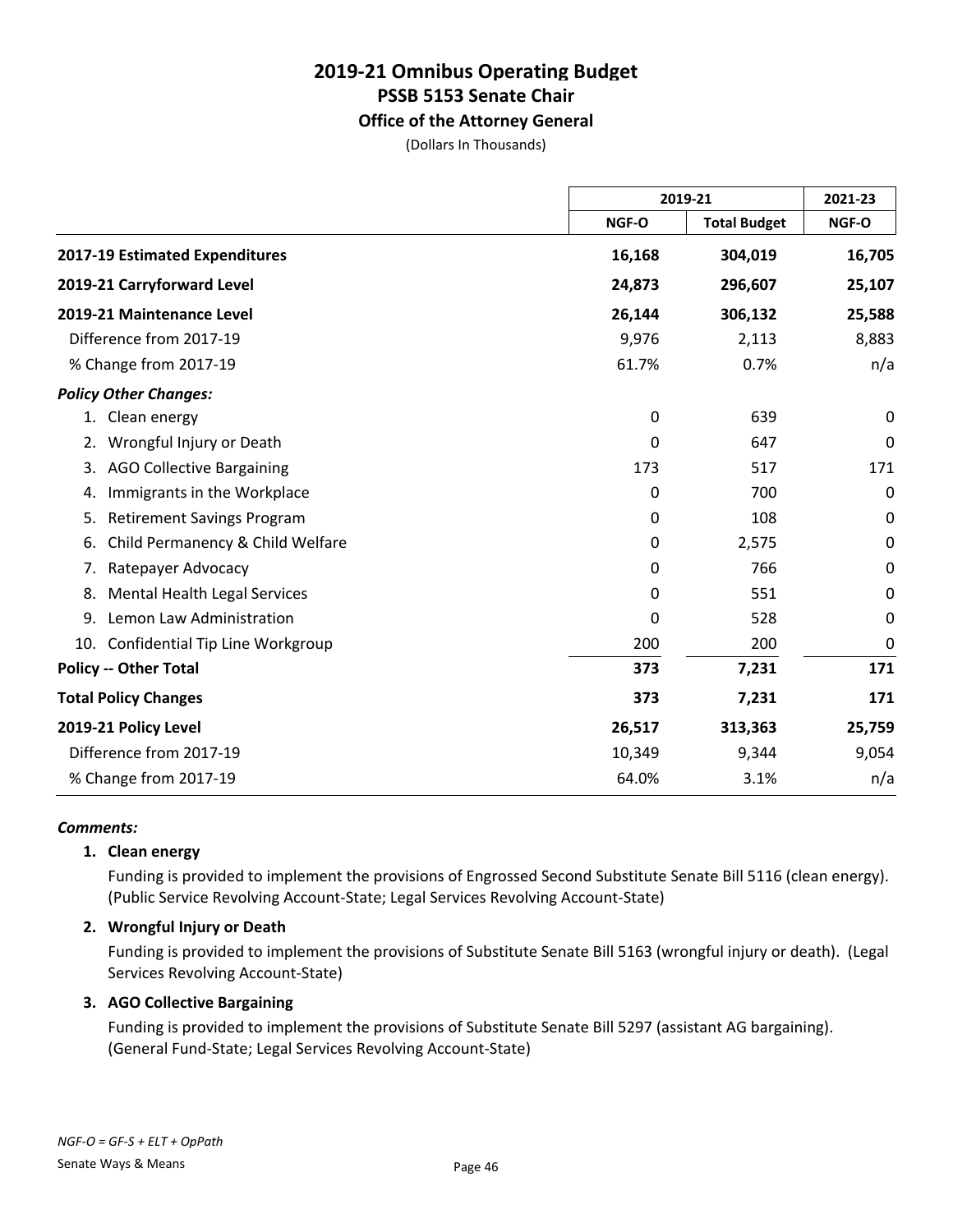### **Office of the Attorney General**

(Dollars In Thousands)

### **4. Immigrants in the Workplace**

Funding is provided to implement the provisions of Engrossed Second Substitute Senate Bill 5497 (immigrants in the workplace). (Legal Services Revolving Account-State)

### **5. Retirement Savings Program**

Funding is provided to implement the provisions of Engrossed Second Substitute Senate Bill 5740 (retirement savings account). (Legal Services Revolving Account-State)

# **6. Child Permanency & Child Welfare**

Funding is provided to address parental rights termination caseload demands. (Legal Services Revolving Account-State)

# **7. Ratepayer Advocacy**

Funding is provided for increased demands as utility filings have escalated in number and complexity. (Public Service Revolving Account-State)

#### **8. Mental Health Legal Services**

Funding is provided for increased requests for mental health legal services. (Legal Services Revolving Account-State)

# **9. Lemon Law Administration**

Funding is provided to address increased requests for arbitration and improve customer service for the Lemon Law Administration (program). (New Motor Vehicle Arbitration Account-State)

# **10. Confidential Tip Line Workgroup**

Funding is provided for a workgroup to study and institute a statewide program for receiving reports and other information from the public regarding self harm and potential harm or criminal acts. (General Fund-State)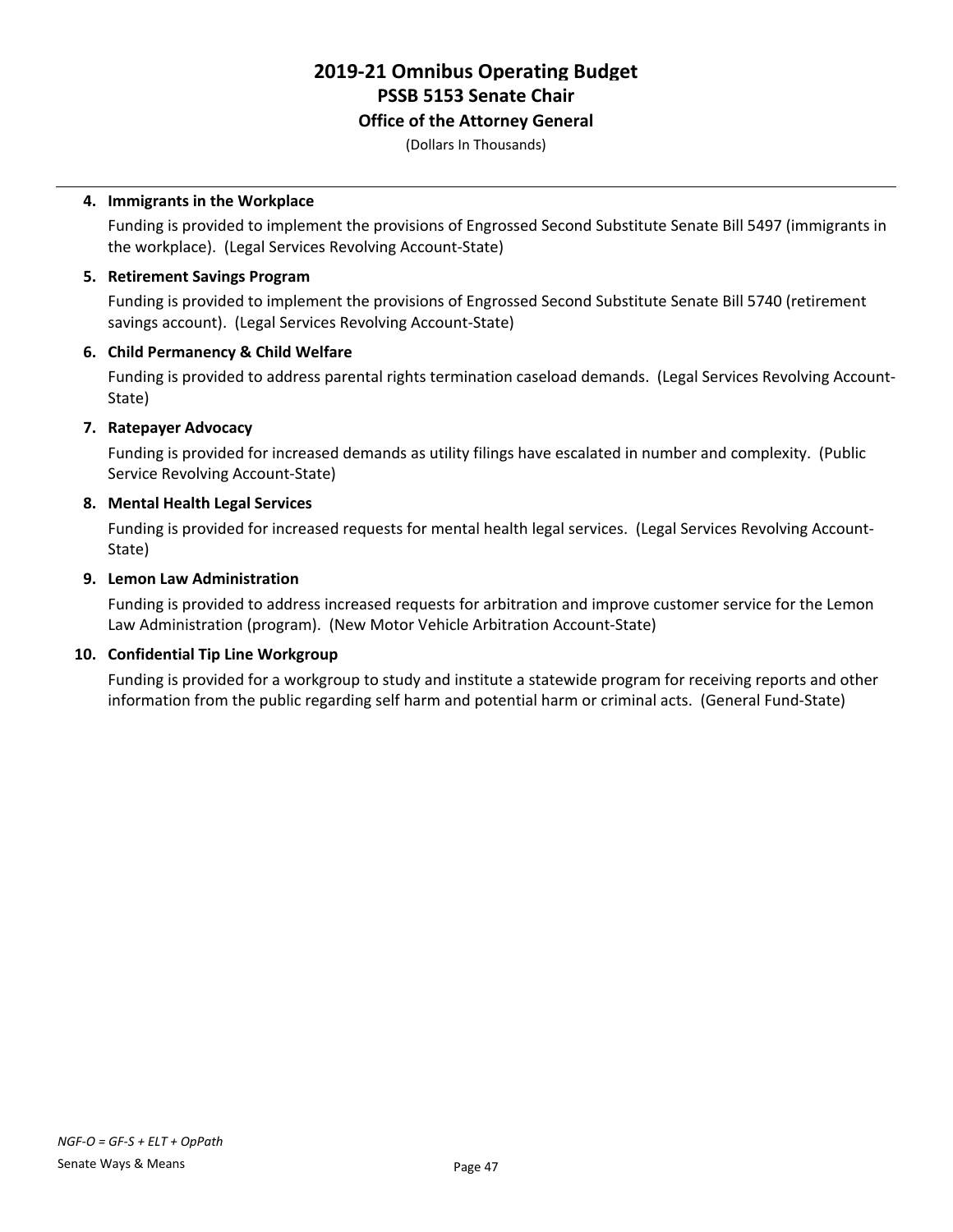# **2019-21 Omnibus Operating Budget PSSB 5153 Senate Chair Caseload Forecast Council**

(Dollars In Thousands)

|                                | 2019-21 |                     | 2021-23      |  |
|--------------------------------|---------|---------------------|--------------|--|
|                                | NGF-O   | <b>Total Budget</b> | <b>NGF-O</b> |  |
| 2017-19 Estimated Expenditures | 3,330   | 3,499               | 3,572        |  |
| 2019-21 Carryforward Level     | 3,441   | 3,609               | 3,448        |  |
| 2019-21 Maintenance Level      | 3,460   | 3,628               | 3,468        |  |
| Difference from 2017-19        | 130     | 129                 | $-105$       |  |
| % Change from 2017-19          | 3.9%    | 3.7%                | n/a          |  |
| 2019-21 Policy Level           | 3,460   | 3,628               | 3,468        |  |
| Difference from 2017-19        | 130     | 129                 | $-105$       |  |
| % Change from 2017-19          | 3.9%    | 3.7%                | n/a          |  |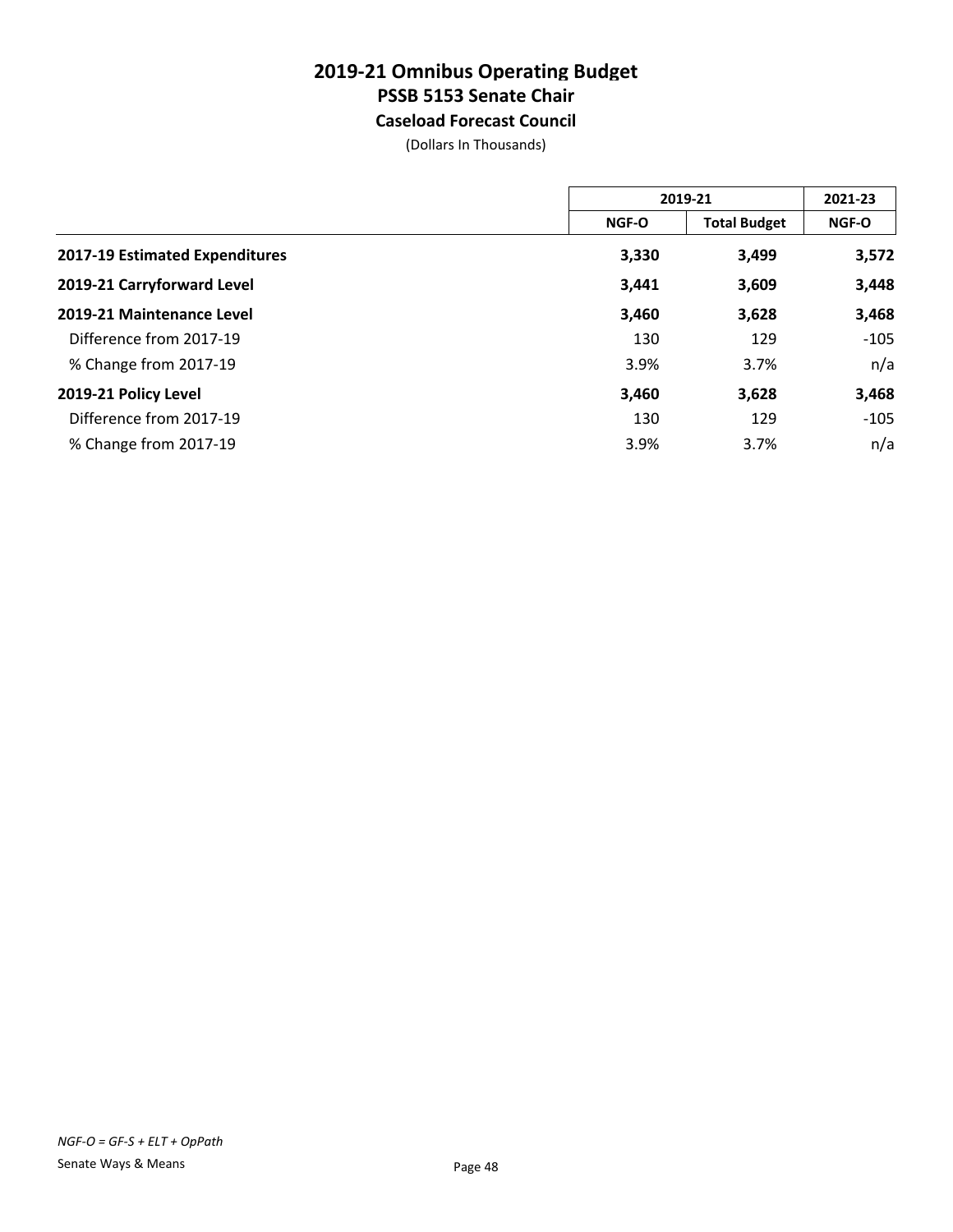# **Department of Financial Institutions**

(Dollars In Thousands)

|                                        | 2019-21                      |        | 2021-23     |
|----------------------------------------|------------------------------|--------|-------------|
|                                        | NGF-O<br><b>Total Budget</b> | NGF-O  |             |
| 2017-19 Estimated Expenditures         | 0                            | 54,031 | 0           |
| 2019-21 Carryforward Level             | 0                            | 55,258 | 0           |
| 2019-21 Maintenance Level              | 0                            | 55,754 | $\mathbf 0$ |
| Difference from 2017-19                | 0                            | 1,723  | 0           |
| % Change from 2017-19                  | n/a                          | 3.2%   | n/a         |
| <b>Policy Other Changes:</b>           |                              |        |             |
| <b>Enhance Consumer Services Exams</b> | 0                            | 740    | 0           |
| 2. Improve Information Governance      | 0                            | 486    | 0           |
| <b>Policy -- Other Total</b>           | 0                            | 1,226  | $\mathbf 0$ |
| <b>Total Policy Changes</b>            | 0                            | 1,226  | 0           |
| 2019-21 Policy Level                   | 0                            | 56,980 | $\mathbf 0$ |
| Difference from 2017-19                | 0                            | 2,949  | 0           |
| % Change from 2017-19                  | n/a                          | 5.5%   | n/a         |

#### *Comments:*

# **1. Enhance Consumer Services Exams**

Funding is provided for additional staff to help conduct the required number of examinations to maintain the agency's accreditations. (Financial Services Regulation Account-Non-Appr)

#### **2. Improve Information Governance**

Funding is provided for the agency to hire dedicated staff for records retention and disclosure obligations. (Financial Services Regulation Account-Non-Appr)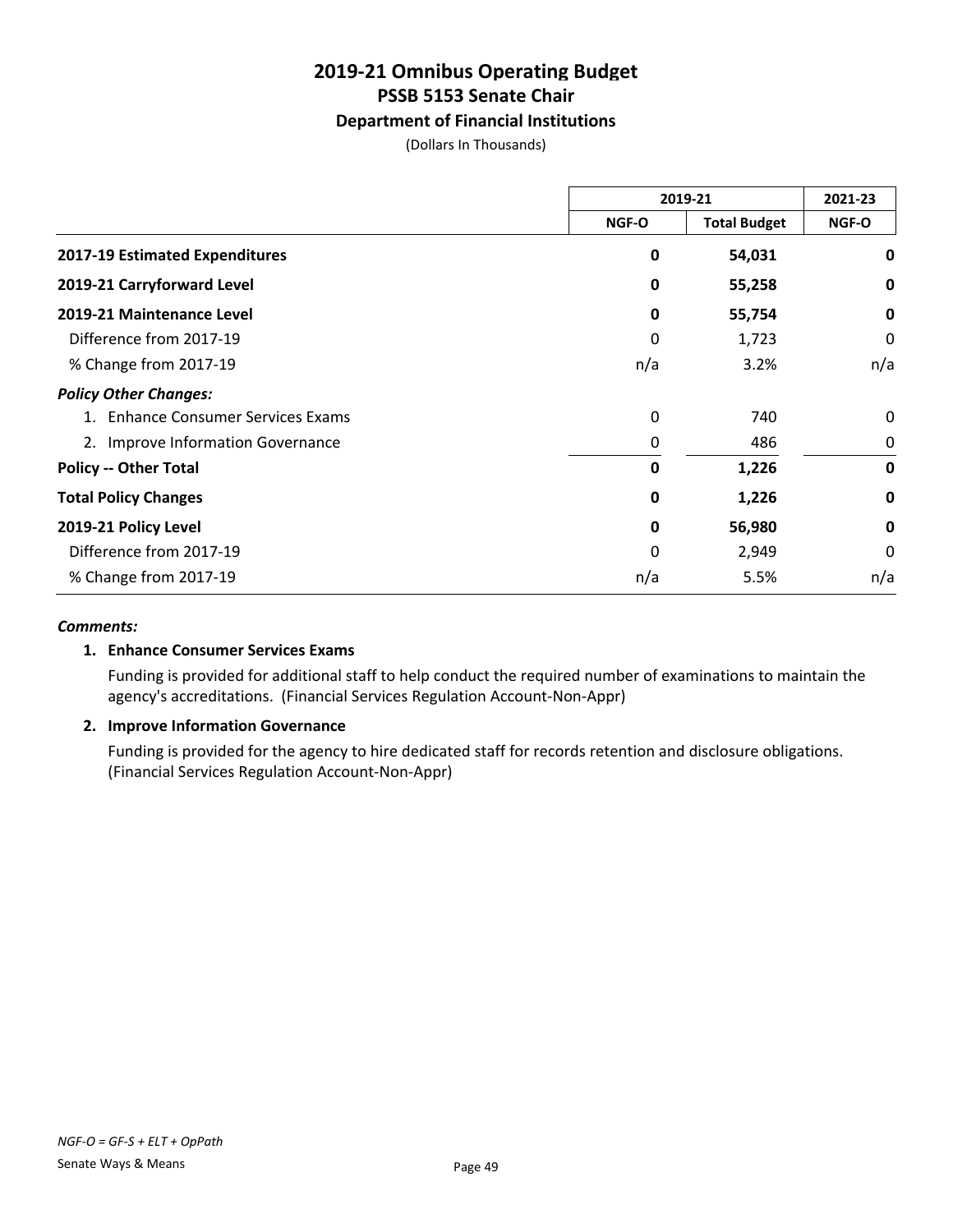**Department of Commerce**

(Dollars In Thousands)

|                                            |          | 2019-21             |             |
|--------------------------------------------|----------|---------------------|-------------|
|                                            | NGF-O    | <b>Total Budget</b> | NGF-O       |
| 2017-19 Estimated Expenditures             | 141,629  | 575,392             | 155,654     |
| 2019-21 Carryforward Level                 | 134,232  | 580,773             | 134,727     |
| 2019-21 Maintenance Level                  | 135,156  | 599,930             | 135,889     |
| Difference from 2017-19                    | $-6,473$ | 24,538              | $-19,764$   |
| % Change from 2017-19                      | $-4.6%$  | 4.3%                | n/a         |
| <b>Policy Other Changes:</b>               |          |                     |             |
| 1. Legal Support                           | 700      | 700                 | 704         |
| Clean Energy<br>2.                         | 2,502    | 2,502               | 687         |
| Daylight Savings<br>3.                     | 109      | 109                 | 0           |
| Net-Metering<br>4.                         | 94       | 94                  | 0           |
| <b>Crisis Residential Centers</b><br>5.    | 0        | 4,500               | 0           |
| <b>Homeless Student Support</b><br>6.      | 157      | 157                 | 153         |
| Immigrants in the Workplace<br>7.          | 200      | 200                 | 201         |
| <b>Broadband Office</b><br>8.              | 528      | 528                 | 531         |
| <b>Industrial Symbioses</b><br>9.          | 100      | 100                 | 0           |
| <b>Lead Based Paint Enforcement</b><br>10. | 544      | 544                 | 0           |
| 11. Associate Development Organizations    | 5,602    | 0                   | $\pmb{0}$   |
| 12. ADO Support                            | 0        | 1,000               | 0           |
| <b>Buildable Lands Program</b><br>13.      | 2,805    | 4,305               | 0           |
| <b>Clean Buildings</b><br>14.              | 2,000    | 2,000               | 0           |
| 15. Native Women Leadership                | 500      | 500                 | 0           |
| 16. Smart Buildings                        | 250      | 250                 | 252         |
| <b>Stormwater Management</b><br>17.        | 250      | 250                 | $\mathbf 0$ |
| 18. Homelessness: Municipal Hiring         | 200      | 200                 | 201         |
| 19. Dispute Resolution Services            | 1,000    | 1,000               | 1,006       |
| 20. Fathers and Family Reunification       | 500      | 500                 | 503         |
| <b>Wildfire Education</b><br>21.           | 200      | 200                 | 0           |
| 22. Microenterprise Grants                 | 500      | 500                 | 503         |
| 23. Safe Streets                           | 250      | 250                 | 252         |
| 24. Financial Stability                    | 250      | 250                 | 0           |
| 25. Air Cargo                              | 150      | 150                 | 0           |
| 26. Mass Timber                            | 200      | 200                 | 0           |
| 27. Homelessness: Families                 | 5,200    | 9,200               | 10,466      |
| 28. Housing & Essential Needs              | 15,000   | 15,000              | 15,095      |

*NGF-O = GF-S + ELT + OpPath*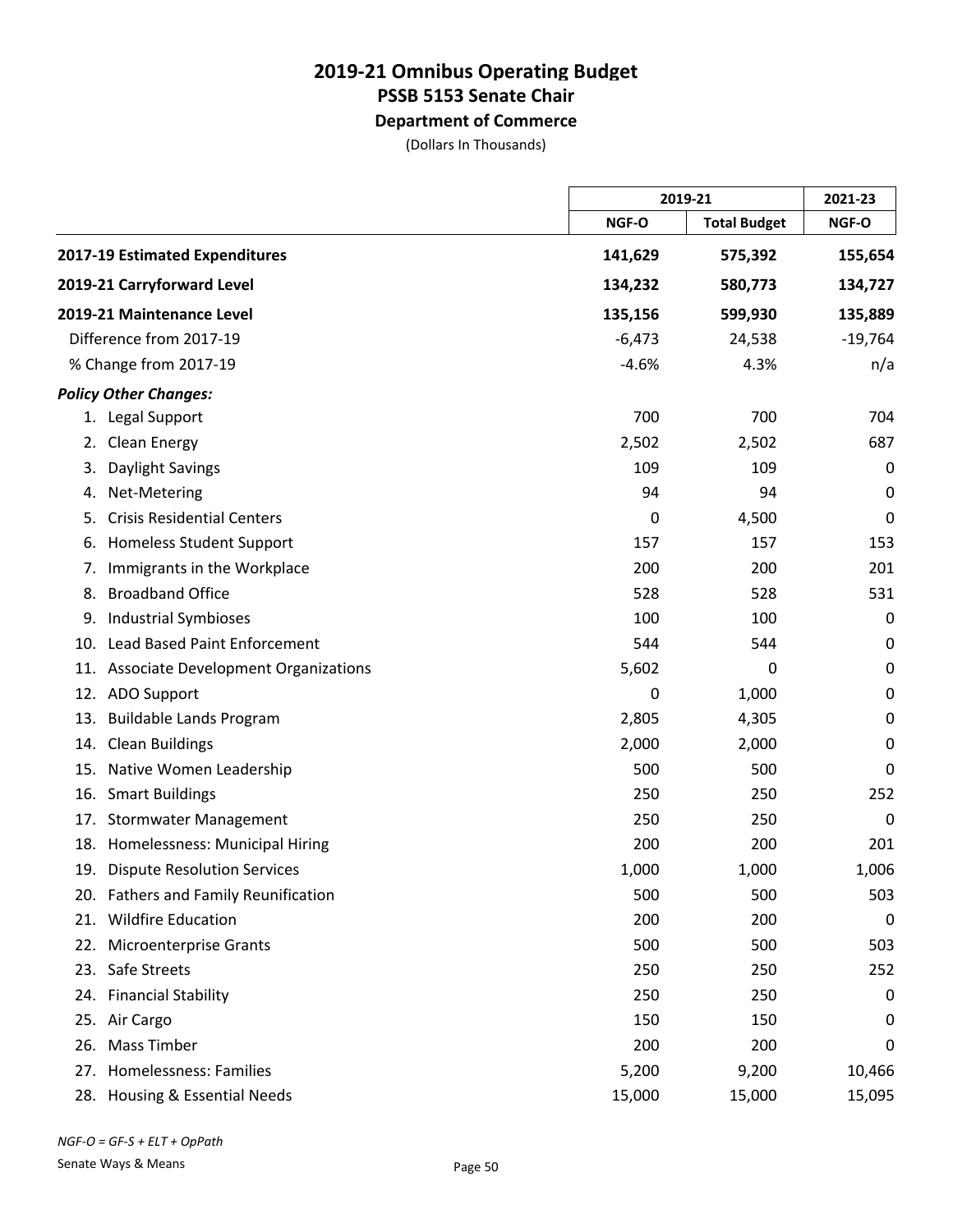# **2019-21 Omnibus Operating Budget PSSB 5153 Senate Chair Department of Commerce**

(Dollars In Thousands)

|                                | 2019-21                      |         | 2021-23 |
|--------------------------------|------------------------------|---------|---------|
|                                | <b>Total Budget</b><br>NGF-O | NGF-O   |         |
| 29. MRSC Funding               | 0                            | 300     | 0       |
| 30. State-Owned Buildings/SEEP | 750                          | 750     | 0       |
| <b>Policy -- Other Total</b>   | 40,541                       | 46,239  | 30,554  |
| <b>Total Policy Changes</b>    | 40,541                       | 46,239  | 30,554  |
| 2019-21 Policy Level           | 175,697                      | 646,169 | 166,444 |
| Difference from 2017-19        | 34,068                       | 70,777  | 10,790  |
| % Change from 2017-19          | 24.1%                        | 12.3%   | n/a     |

#### *Comments:*

#### **1. Legal Support**

Additional funding is provided for the Department of Commerce (Department) to contract with an organization to provide legal representation and referral services for indigent persons who are in need of legal services for matters related to their immigration status. Persons eligible for assistance under this contract must be determined to be indigent under standards developed under chapter 10.101 RCW. (General Fund-State)

#### **2. Clean Energy**

Funding is provided to implement E2SSB 5116 (clean energy) and funds staff for the development of a state energy strategy; good and services; and professional services contracts. (General Fund-State)

#### **3. Daylight Savings**

Funding is provided to implement ESSB 5139 (daylight savings) whereby the Department must provide notice of the effective date of permanent daylight savings time on the second Sunday in March in the year following passage of the legislation to affected state parties. (General Fund-State)

#### **4. Net-Metering**

Funding is provided to implement E2SSB 5223 (net metering) whereby the Department will work with the State Building Code Council and local governments to conduct a study of the state building code and facilitate stakeholder engagement meetings. (General Fund-State)

#### **5. Crisis Residential Centers**

Funding is provided for Crisis Residential Centers (CRC) and Hope Center beds for youth ages 12-17 to provide temporary residence, assessment, referrals, and permanency planning services. Funding is provided from a transfer to the Home Security Fund from the Criminal Justice Treatment Account through FY2023. (Home Security Fund Account-State)

#### **6. Homeless Student Support**

Funding is provided to implement SSB 5324 (homeless student support) whereby the Department will monitor a grant program and provide technical assistance and support to housing providers. (General Fund-State)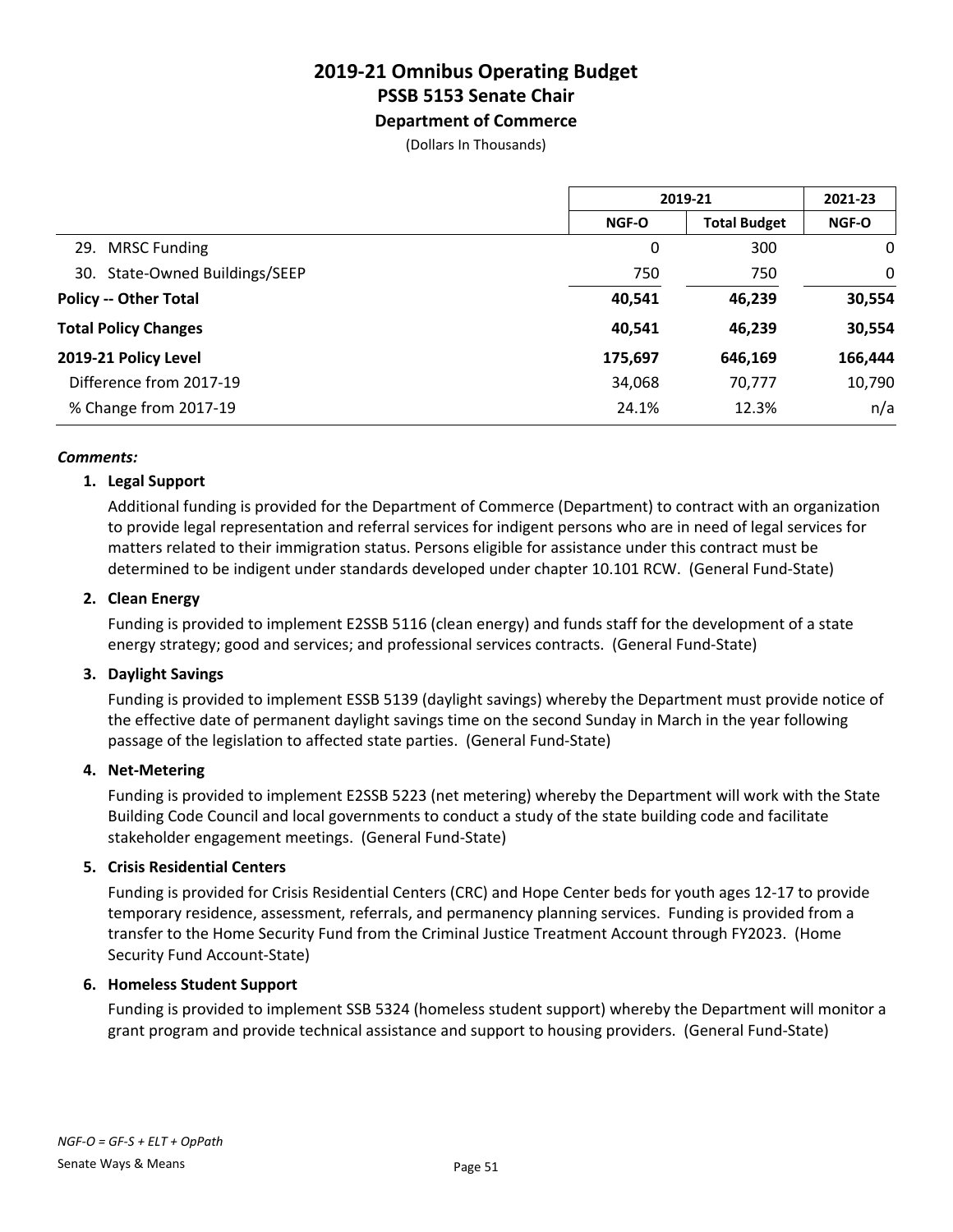**Department of Commerce**

(Dollars In Thousands)

### **7. Immigrants in the Workplace**

Funding is provided to implement E2SSB 5497 (immigrants in the workplace) whereby the Department will hire one FTE to staff the newly created Keep Washington Working statewide work group, to conduct research on career pathways for skilled immigrants, and develop an annual report to the Legislature. (General Fund-State)

# **8. Broadband Office**

Funding is provided to implement 2SSB 5511 (broadband) to expand affordable, broadband service to enable economic development, public safety, health care, and education in Washington's communities. (General Fund-State)

# **9. Industrial Symbioses**

Funding is provided to implement SSB 5936 (industrial symbioses) whereby the Department will produce a proposal and recommendations for establishing an industrial waste coordination program by December 1, 2019. The Department may make loans or grants for development of projects that encourage a cooperative use of waste heat, subject to appropriations. (General Fund-State)

# **10. Lead Based Paint Enforcement**

Funding is continued for two FTEs within the lead-based paint program that regulates certification, accreditation, enforcement and compliance for firms and individuals who must use lead-safe work practices when working on pre-1978 homes or child-occupied facilities. (General Fund-State)

# **11. Associate Development Organizations**

Funding for Associate Development Organizations (ADOs) is shifted from the Economic Development Strategic Reserve Fund to the General Fund-State. (General Fund-State; Economic Development Strategic Reserve Account-State)

# **12. ADO Support**

Funding is provided for additional resources for Associate Development Organizations (ADOs). (Economic Development Strategic Reserve Account-State)

# **13. Buildable Lands Program**

Additional funding is provided for the implementation of Chapter 16, Laws of 2017, 3rd sp. s. (E2SSB 5254), which created a new requirement, subject to funding, that counties, cities, and towns participating in the Buildable Lands program incorporate tools and policies to address affordable housing issues into their buildable lands analyses. Funding was provided in the enacted 2018 supplemental operating budget to begin this work. The additional funding will assist Whatcom, Pierce, King, Snohomish, Kitsap, Thurston and Clark counties in implementing the changes to their buildable lands programs. (General Fund-State; Real Estate Commission Account-State)

#### **14. Clean Buildings**

Funding is provided to implement 2SHB 1257 (energy efficiency) whereby the Department shall establish by rule a state energy performance standard for covered commercial buildings by July 1, 2020. The Department must develop energy use intensity targets for covered commercial buildings and create a database of large building parcels. The Department will provide owners of the covered buildings with notification of compliance requirements by July 1, 2021 and develop a method for administering compliance reports to building owners. (General Fund-State)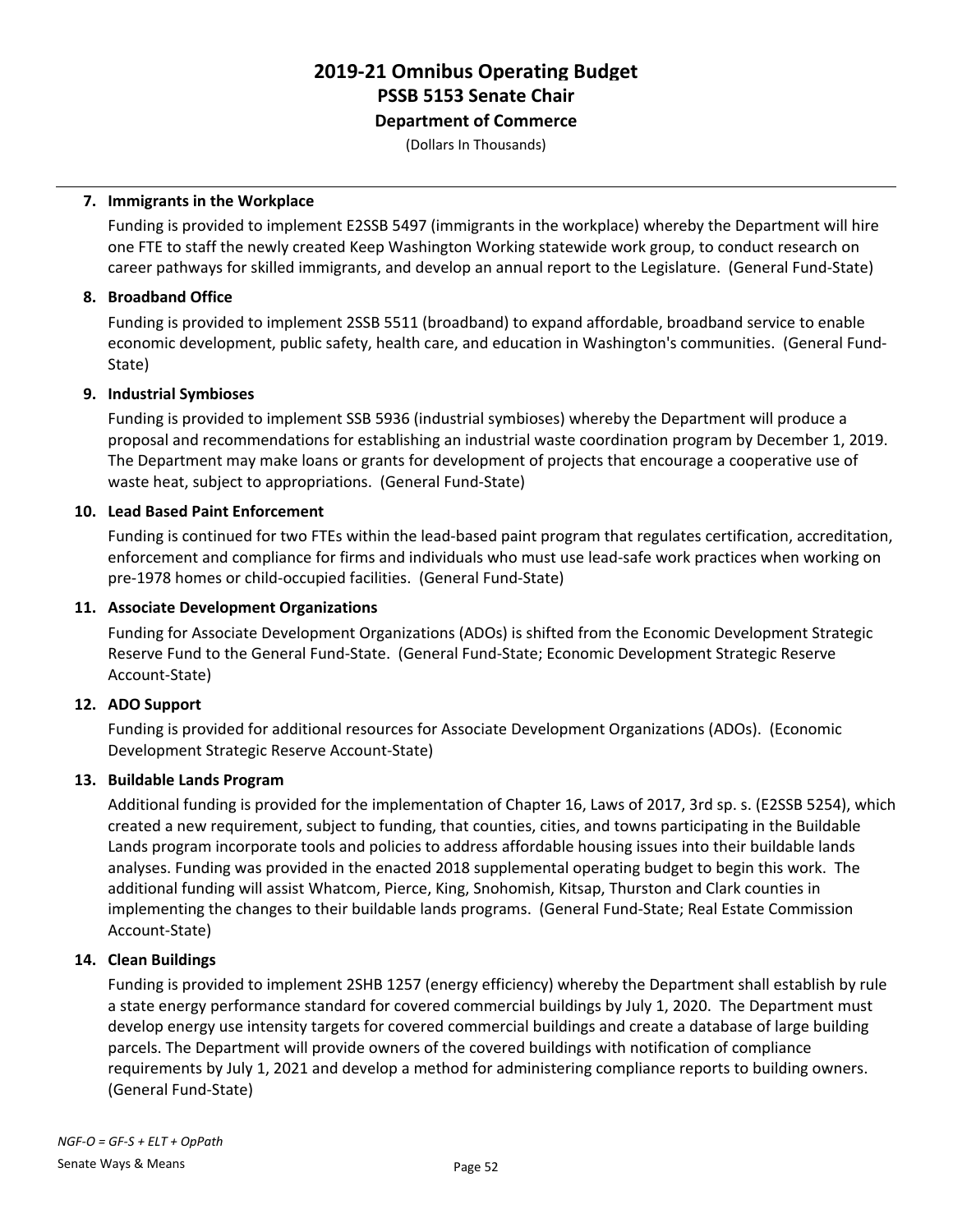# **Department of Commerce**

(Dollars In Thousands)

#### **15. Native Women Leadership**

Funding is provided for a grant to the Native Action Network to promote leadership skills for Native women of all ages, support community development, civic engagement, and capacity building. (General Fund-State)

### **16. Smart Buildings**

Funding is provided for a grant to the Smart Buildings Center Education Program to educate building owners and operators on smart building practices and technologies, including trainings on energy efficiency. (General Fund-State)

# **17. Stormwater Management**

Funding is provided for a grant to the Port of Port Angeles for a stormwater management project to protect ancient Tribal burial sites and to maintain water-quality. (General Fund-State)

# **18. Homelessness: Municipal Hiring**

Funding is provided for a grant to municipalities using the Albuquerque model to provide jobs to individuals experiencing homelessness. (General Fund-State)

# **19. Dispute Resolution Services**

Funding is increased for a grant to build statewide capacity for alternative dispute resolution centers and dispute resolution programs that guarantee that citizens have access to low-cost resolution as an alternative to litigation. (General Fund-State)

### **20. Fathers and Family Reunification**

Funding is provided for a grant to Divine Alternatives for Dads Services to assist fathers transitioning from incarceration to family reunification. (General Fund-State)

# **21. Wildfire Education**

Funding is provided to the Wildfire Project that promotes public education around wildfires to public school students of all ages. (General Fund-State)

#### **22. Microenterprise Grants**

Funding is provided for a grant to the Washington Microenterprise Association to assist people with limited incomes in non-metro areas of the state start and sustain small businesses. (General Fund-State)

#### **23. Safe Streets**

Funding is provided for a grant to the Safe Streets Campaign which fosters police-community relations to help reduce crime and violence in neighborhoods and school communities. (General Fund-State)

#### **24. Financial Stability**

Funding is provided to support the Washington asset building coalition to increase financial stability of low income Washingtonians through participation in children's education savings accounts, earned income tax credit and the Washington retirement marketplace. (General Fund-State)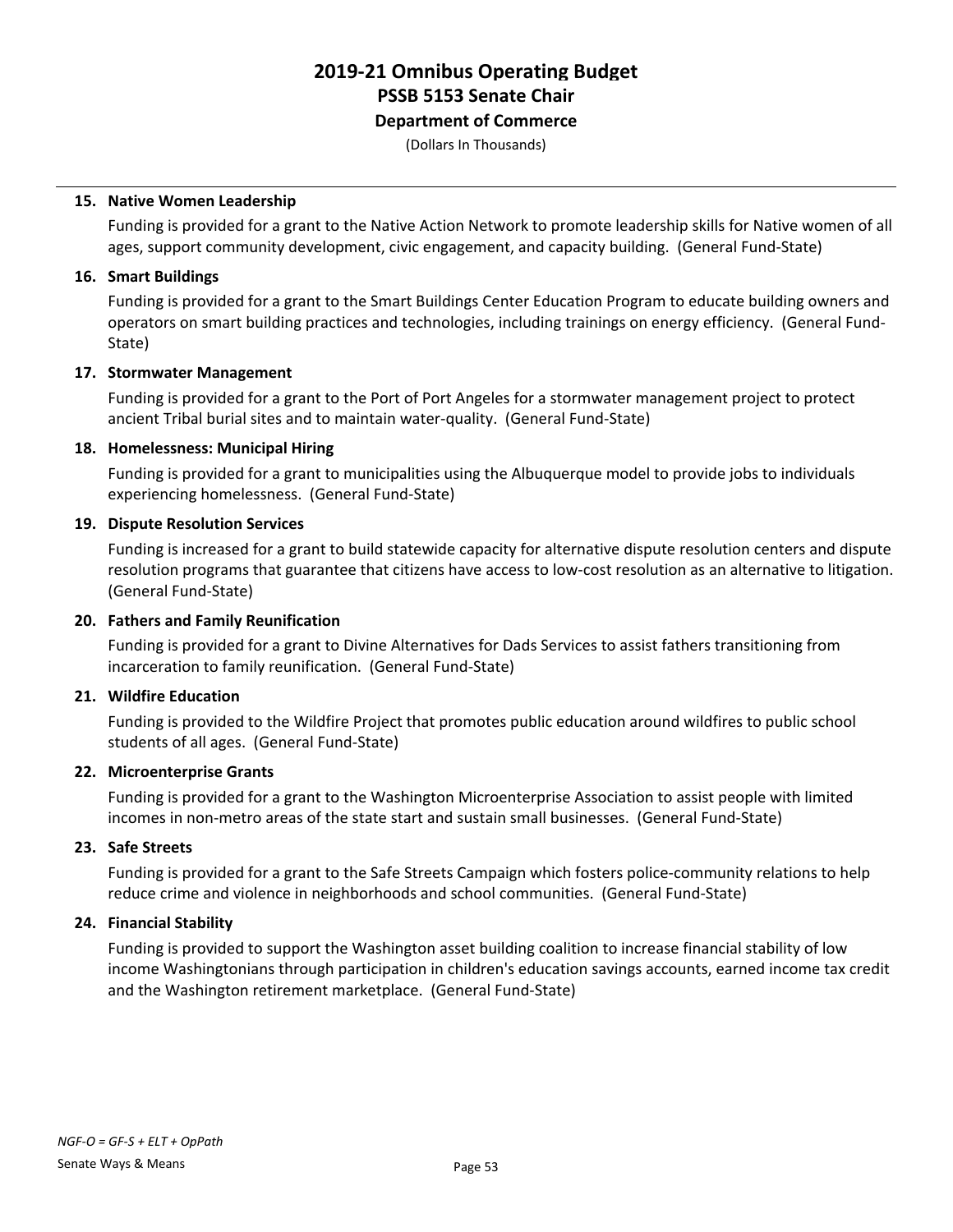**Department of Commerce**

(Dollars In Thousands)

# **25. Air Cargo**

Funding is provided for one-half an FTE to implement recommendations by the Joint Transportation Committee's Washington State Air Cargo Movement Study to support an air cargo marketing program and an air cargo assistance program. The work shall assist airports in coordinating promotion activities at international trade shows, help airports attend air cargo events, and coordinate individual airport direct sales' efforts. (General Fund-State)

# **26. Mass Timber**

Funding is provided for a grant to the Mass Timber Coalition to support education through mass timber summits, updates to the building code, and workforce development. (General Fund-State)

# **27. Homelessness: Families**

Funding is provided for permanent supportive housing for 218 families in FY2020 and 284 families in FY2021 targeted at those families who are chronically homeless and where at least one member of the family has a disability. The Department will connect these families to Medicaid supportive services. (General Fund-State; Home Security Fund Account-State)

# **28. Housing & Essential Needs**

Funding is provided to expand the Housing and Essential Needs (HEN) Program that provides grants to local governments and community organizations to pay limited rental and utility assistance and essential needs such as hygiene products to: 1) persons who are incapacitated and unable to work, but not eligible for federal aid assistance other than basic food and medical assistance, and 2) recipients of Medicaid Aged, Blind, or Disabled assistance program benefits. (General Fund-State)

#### **29. MRSC Funding**

Funding is provided for the Municipal Research and Services Center (MRSC) to provide technical assistance to local governments related to audit standards, bidding and purchasing laws, public records, and cybersecurity. (Liquor Revolving Account-State)

# **30. State-Owned Buildings/SEEP**

Funding is provided for the Department to contract with the Washington State University energy program for work that supports the State Efficiency and Environmental Performance (SEEP) program. (General Fund-State)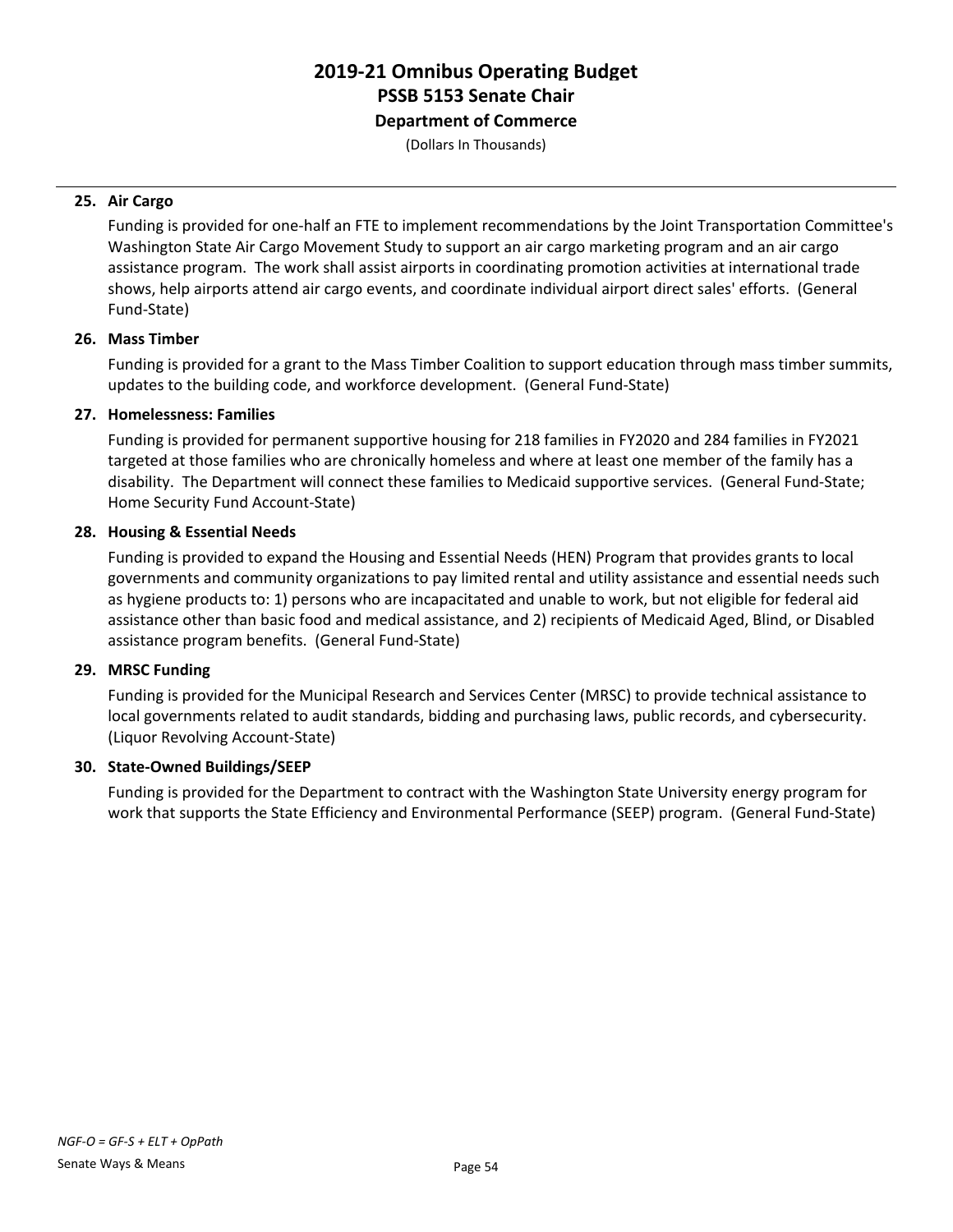# **Economic & Revenue Forecast Council**

(Dollars In Thousands)

|                                | 2019-21      |                     | 2021-23      |
|--------------------------------|--------------|---------------------|--------------|
|                                | <b>NGF-O</b> | <b>Total Budget</b> | <b>NGF-O</b> |
| 2017-19 Estimated Expenditures | 1,652        | 1,804               | 1,717        |
| 2019-21 Carryforward Level     | 1,665        | 1,817               | 1,731        |
| 2019-21 Maintenance Level      | 1,664        | 1,816               | 1,683        |
| Difference from 2017-19        | 12           | 12                  | -34          |
| % Change from 2017-19          | 0.7%         | 0.7%                | n/a          |
| 2019-21 Policy Level           | 1,664        | 1,816               | 1,683        |
| Difference from 2017-19        | 12           | 12                  | -34          |
| % Change from 2017-19          | 0.7%         | 0.7%                | n/a          |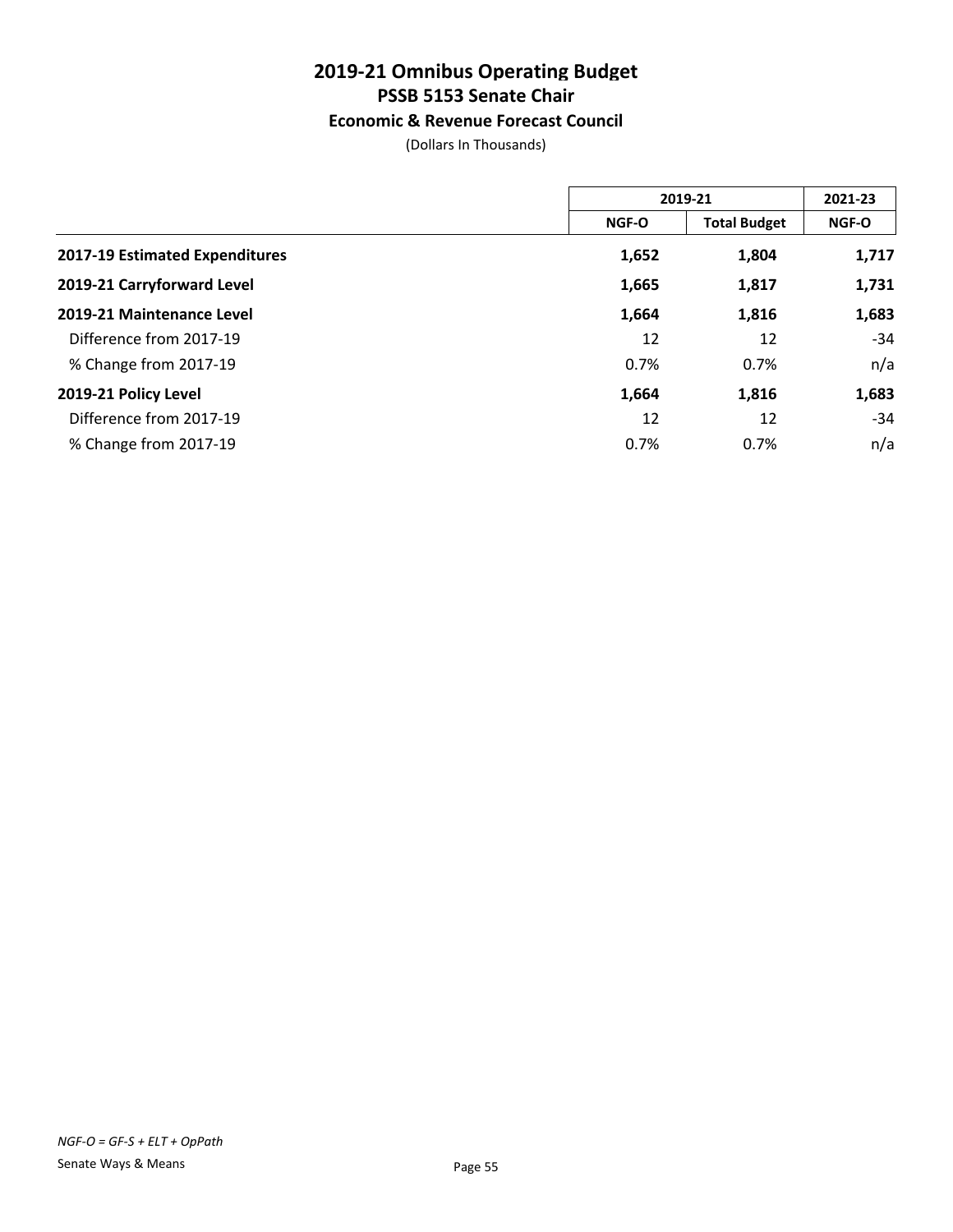# **Office of Financial Management**

(Dollars In Thousands)

|                                           |          | 2019-21             |          |
|-------------------------------------------|----------|---------------------|----------|
|                                           | NGF-O    | <b>Total Budget</b> | NGF-O    |
| 2017-19 Estimated Expenditures            | 24,215   | 144,542             | 25,037   |
| 2019-21 Carryforward Level                | 22,689   | 128,628             | 22,630   |
| 2019-21 Maintenance Level                 | 23,013   | 128,913             | 22,951   |
| Difference from 2017-19                   | $-1,202$ | $-15,629$           | $-2,086$ |
| % Change from 2017-19                     | $-5.0%$  | $-10.8%$            | n/a      |
| <b>Policy Other Changes:</b>              |          |                     |          |
| 1. One Washington                         | 0        | 2,934               | 0        |
| Washington All Payer Claim Database<br>2. | 1,616    | 1,616               | 161      |
| 2020 Census Promotion<br>3.               | 15,159   | 15,159              | 0        |
| <b>ERDC Resources</b><br>4.               | 0        | 1,200               | 0        |
| <b>Statewide Lease Tracking</b><br>5.     | 0        | 345                 | 0        |
| Pay Equity & Investigations<br>6.         | 0        | 524                 | 0        |
| IT Cost Pool Staff<br>7.                  | 0        | 250                 | 0        |
| Lease Facility Spend Reporting<br>8.      | 4        | 4                   | 4        |
| <b>ORCA Transit Passes</b><br>9.          | 0        | 12,741              | 0        |
| 10. WSP Crime and Toxicology Lab Study    | 0        | 300                 | 0        |
| <b>Policy -- Other Total</b>              | 16,779   | 35,073              | 165      |
| Policy -- Transfer Total                  | 0        | 74,014              | 0        |
| <b>Total Policy Changes</b>               | 16,779   | 109,087             | 165      |
| 2019-21 Policy Level                      | 39,792   | 238,000             | 23,116   |
| Difference from 2017-19                   | 15,577   | 93,458              | $-1,921$ |
| % Change from 2017-19                     | 64.3%    | 64.7%               | n/a      |

#### *Comments:*

#### **1. One Washington**

Funding is provided to continue expanded readiness activities for the One Washington program to successfully integrate a cloud-based Enterprise Resource Planning (ERP) solution that provides finance, procurement, budget, and human resources services. (Statewide IT System Development Revolving Account-State)

#### **2. Washington All Payer Claim Database**

Funding is provided for implementation of the provisions of Engrossed Substitute Senate Bill 5741 (all payers claims database). (General Fund-State)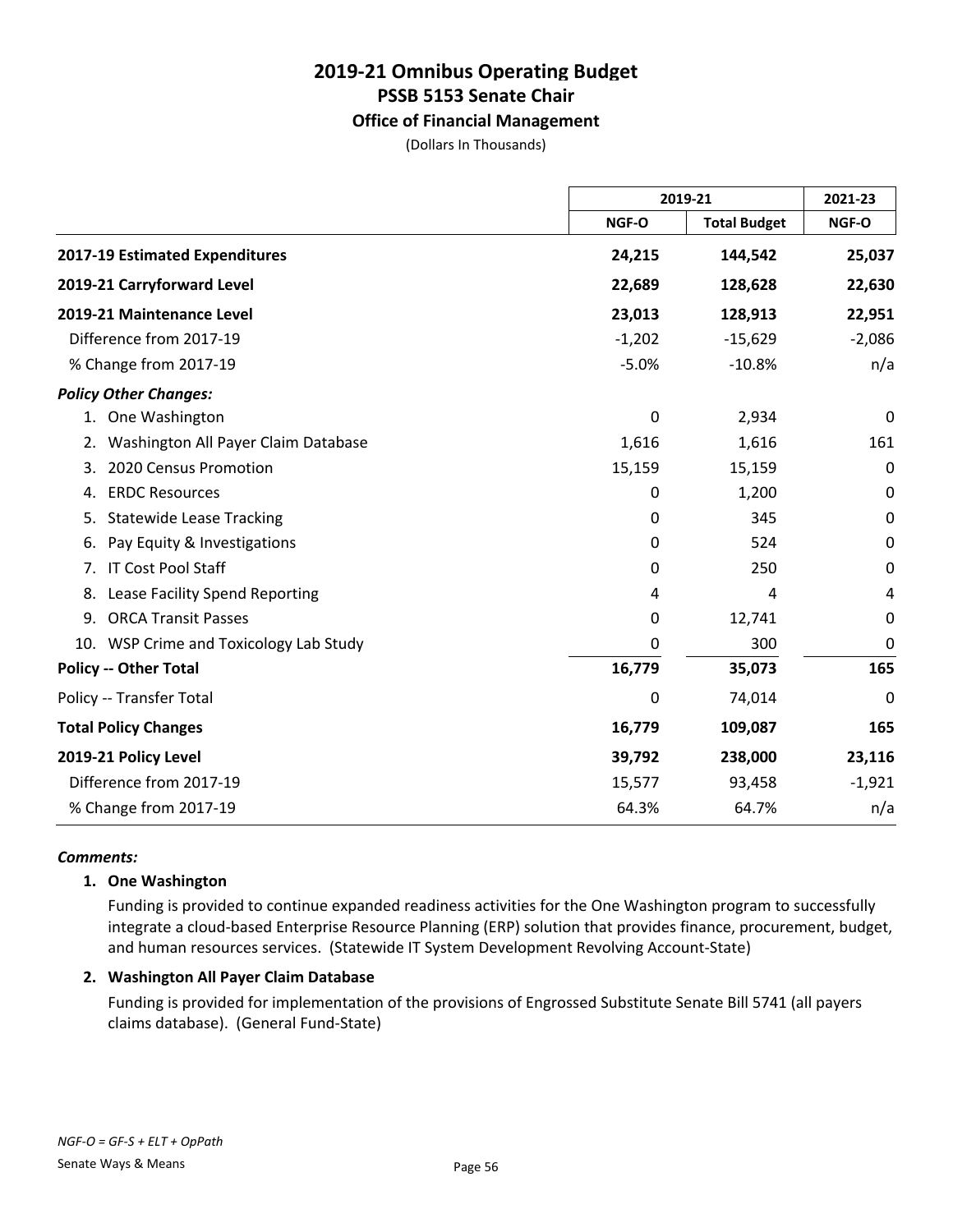### **Office of Financial Management**

(Dollars In Thousands)

#### **3. 2020 Census Promotion**

Funding is provided to support expanded activities required to promote a complete and accurate census count in 2020. (General Fund-State)

### **4. ERDC Resources**

Funding is provided for a data enclave and twenty-five user licenses. (OFM Central Services-State)

# **5. Statewide Lease Tracking**

Funding is provided for technology to expand the facilities portfolio management tool used to track state leases of land, building, equipment, and vehicles in response to a Government Accounting Standards Board statement, effective fiscal year 2021. (Statewide IT Systems Maint & Ops Revolving Account-Non-Appr)

# **6. Pay Equity & Investigations**

Funding is provided for staffing for statewide human resources to include a classification and compensation analyst, a compensation policy analyst and a support staff. (Personnel Service Account-State)

# **7. IT Cost Pool Staff**

Funding is provided for a dedicated information technology cost pool budget staff. (OFM Central Services-State)

#### **8. Lease Facility Spend Reporting**

Funding is provided to compile reporting requirements for lease facility spending due each December, beginning December 2019. (General Fund-State)

### **9. ORCA Transit Passes**

Funding is provided for administration of orca pass benefits included in the 2019-2021 collective bargaining agreements and provided to non-represented employees as identified in part 9 of this act. (Personnel Service Account-State)

#### **10. WSP Crime and Toxicology Lab Study**

Funding is provided to evaluate the Washington State Patrol crime and toxicology labs. (Performance Audits of Government Account-State)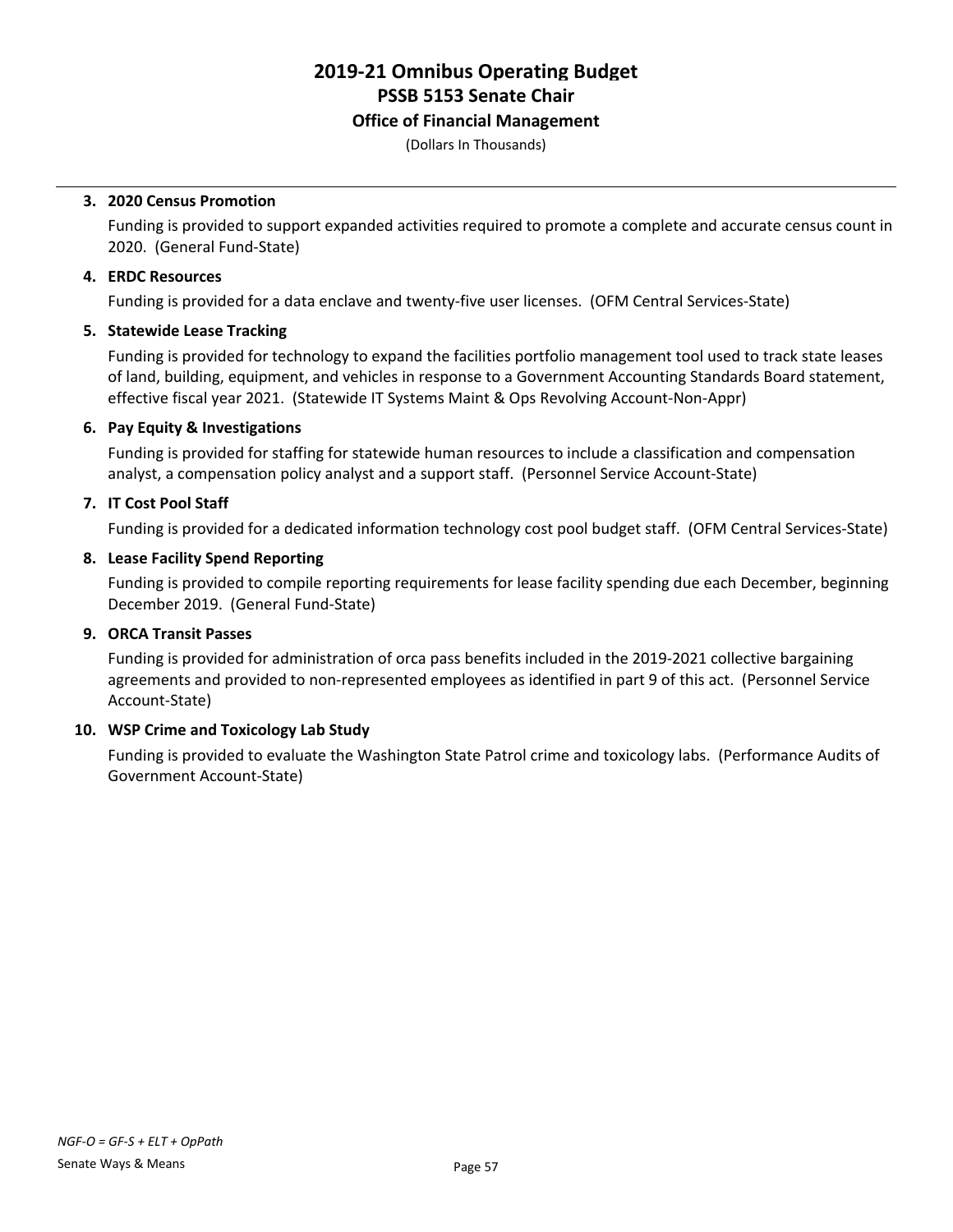# **Office of Administrative Hearings**

(Dollars In Thousands)

|                                        | 2019-21                      |         | 2021-23     |
|----------------------------------------|------------------------------|---------|-------------|
|                                        | <b>Total Budget</b><br>NGF-O | NGF-O   |             |
| 2017-19 Estimated Expenditures         | 0                            | 41,202  | 0           |
| 2019-21 Carryforward Level             | 0                            | 40,000  | 0           |
| 2019-21 Maintenance Level              | 0                            | 40,778  | 0           |
| Difference from 2017-19                | 0                            | $-424$  | 0           |
| % Change from 2017-19                  | n/a                          | $-1.0%$ | n/a         |
| <b>Policy Other Changes:</b>           |                              |         |             |
| 1. Paid Family & Medical Leave Appeals | 0                            | 1,947   | $\Omega$    |
| 2. Privacy and Public Records Officer  | 0                            | 240     | 0           |
| <b>Policy -- Other Total</b>           | 0                            | 2,187   | 0           |
| <b>Total Policy Changes</b>            | $\mathbf 0$                  | 2,187   | 0           |
| 2019-21 Policy Level                   | 0                            | 42,965  | $\mathbf 0$ |
| Difference from 2017-19                | 0                            | 1,763   | $\Omega$    |
| % Change from 2017-19                  | n/a                          | 4.3%    | n/a         |

#### *Comments:*

# **1. Paid Family & Medical Leave Appeals**

Funding is provided for appeals based on the Paid Family and Medical Leave insurance program. This workload assumes appeals from employers and employees. (Administrative Hearings Revolving Account-State)

#### **2. Privacy and Public Records Officer**

Funding is provided for a privacy and public records officer to respond to public records requests, safeguard privacy of nonagency litigations in hearings before the agency, and to develop public records requests and privacy training for agency staff. (Administrative Hearings Revolving Account-State)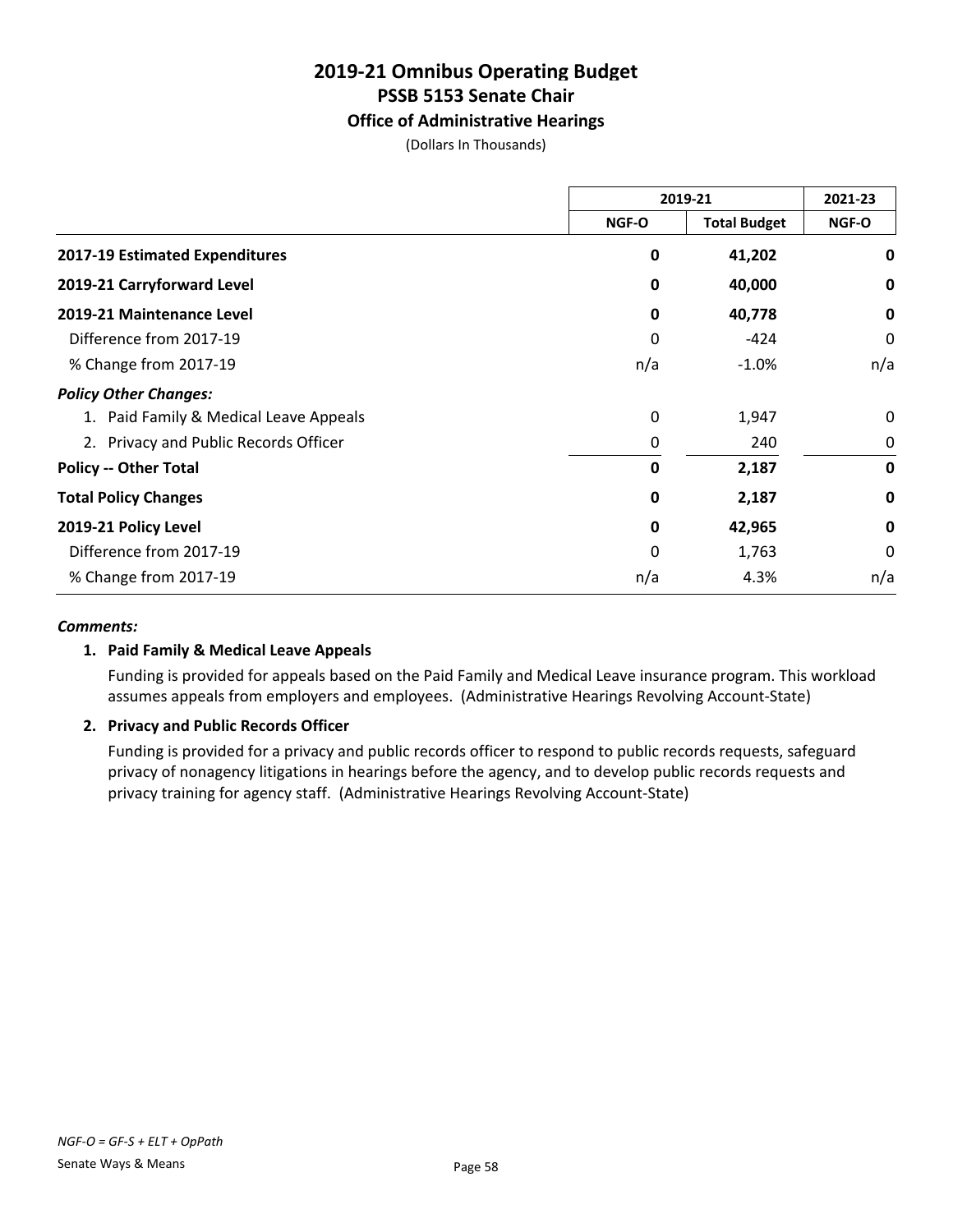**State Lottery Commission**

(Dollars In Thousands)

|                                | 2019-21      |                     | 2021-23      |
|--------------------------------|--------------|---------------------|--------------|
|                                | <b>NGF-O</b> | <b>Total Budget</b> | <b>NGF-O</b> |
| 2017-19 Estimated Expenditures | 0            | 1,052,127           | $\mathbf 0$  |
| 2019-21 Carryforward Level     | $\mathbf 0$  | 1,055,424           | $\mathbf 0$  |
| 2019-21 Maintenance Level      | 0            | 1,162,654           | $\mathbf 0$  |
| Difference from 2017-19        | 0            | 110,527             | 0            |
| % Change from 2017-19          | n/a          | 10.5%               | n/a          |
| 2019-21 Policy Level           | $\mathbf 0$  | 1,162,654           | $\mathbf 0$  |
| Difference from 2017-19        | 0            | 110,527             | 0            |
| % Change from 2017-19          | n/a          | 10.5%               | n/a          |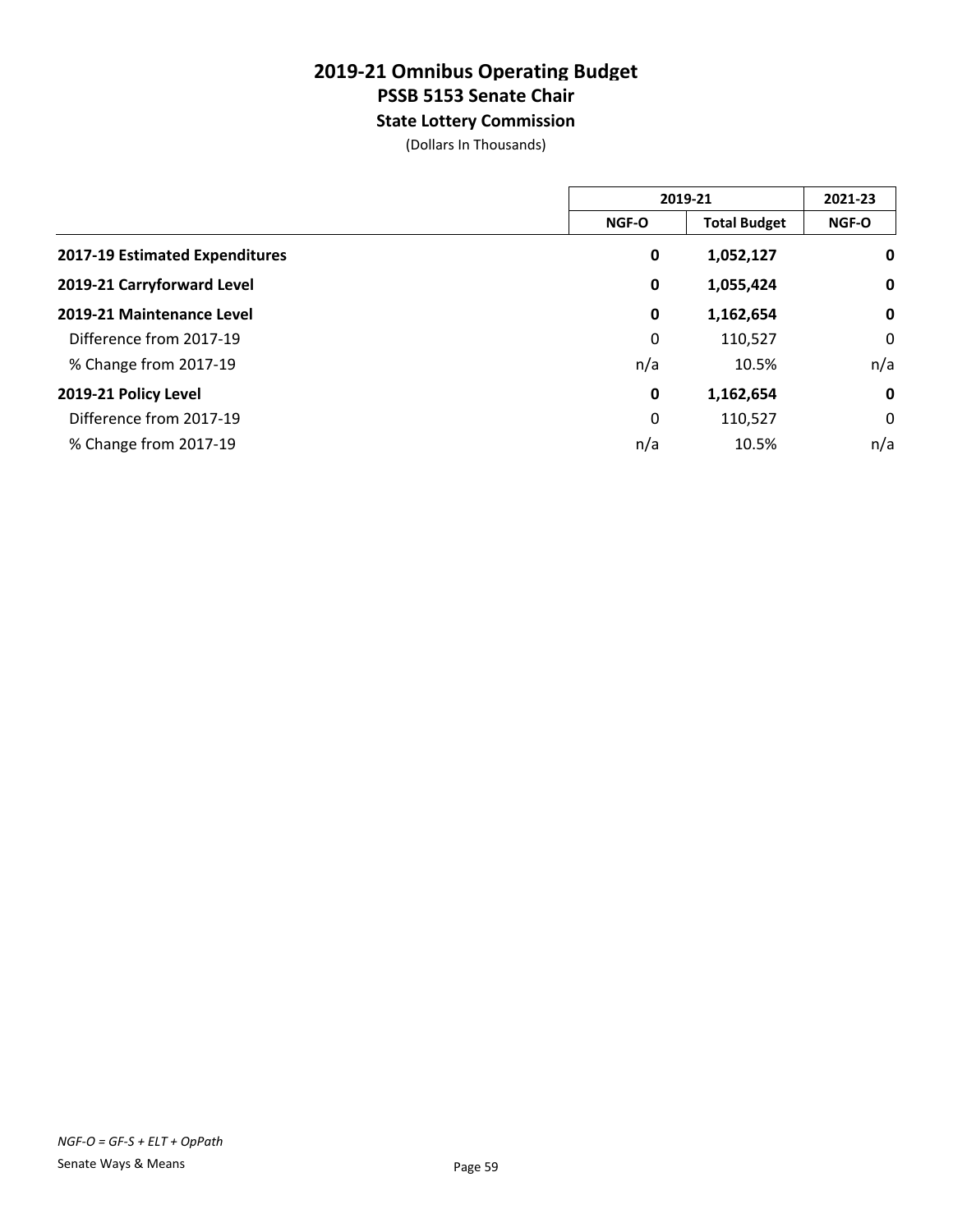# **Washington State Gambling Commission**

(Dollars In Thousands)

|                                    | 2019-21 |                     | 2021-23     |
|------------------------------------|---------|---------------------|-------------|
|                                    | NGF-O   | <b>Total Budget</b> | NGF-O       |
| 2017-19 Estimated Expenditures     | 0       | 28,784              | 0           |
| 2019-21 Carryforward Level         | 0       | 29,160              | 0           |
| 2019-21 Maintenance Level          | 0       | 28,516              | 0           |
| Difference from 2017-19            | 0       | $-268$              | 0           |
| % Change from 2017-19              | n/a     | $-0.9\%$            | n/a         |
| <b>Policy Other Changes:</b>       |         |                     |             |
| 1. Gambling Self-Exclusion Program | 0       | 47                  | 0           |
| <b>Policy -- Other Total</b>       | 0       | 47                  | $\mathbf 0$ |
| <b>Total Policy Changes</b>        | 0       | 47                  | 0           |
| 2019-21 Policy Level               | 0       | 28,563              | 0           |
| Difference from 2017-19            | 0       | $-221$              | 0           |
| % Change from 2017-19              | n/a     | $-0.8%$             | n/a         |

#### *Comments:*

# **1. Gambling Self-Exclusion Program**

Funding is provided for agency request legislation to create a statewide self-exclusion program so that a person with a gambling disorder may submit an entry to exclude themselves from all house-banked card rooms or tribal casinos that opt into the program. (Gambling Revolving Account-Non-Appr)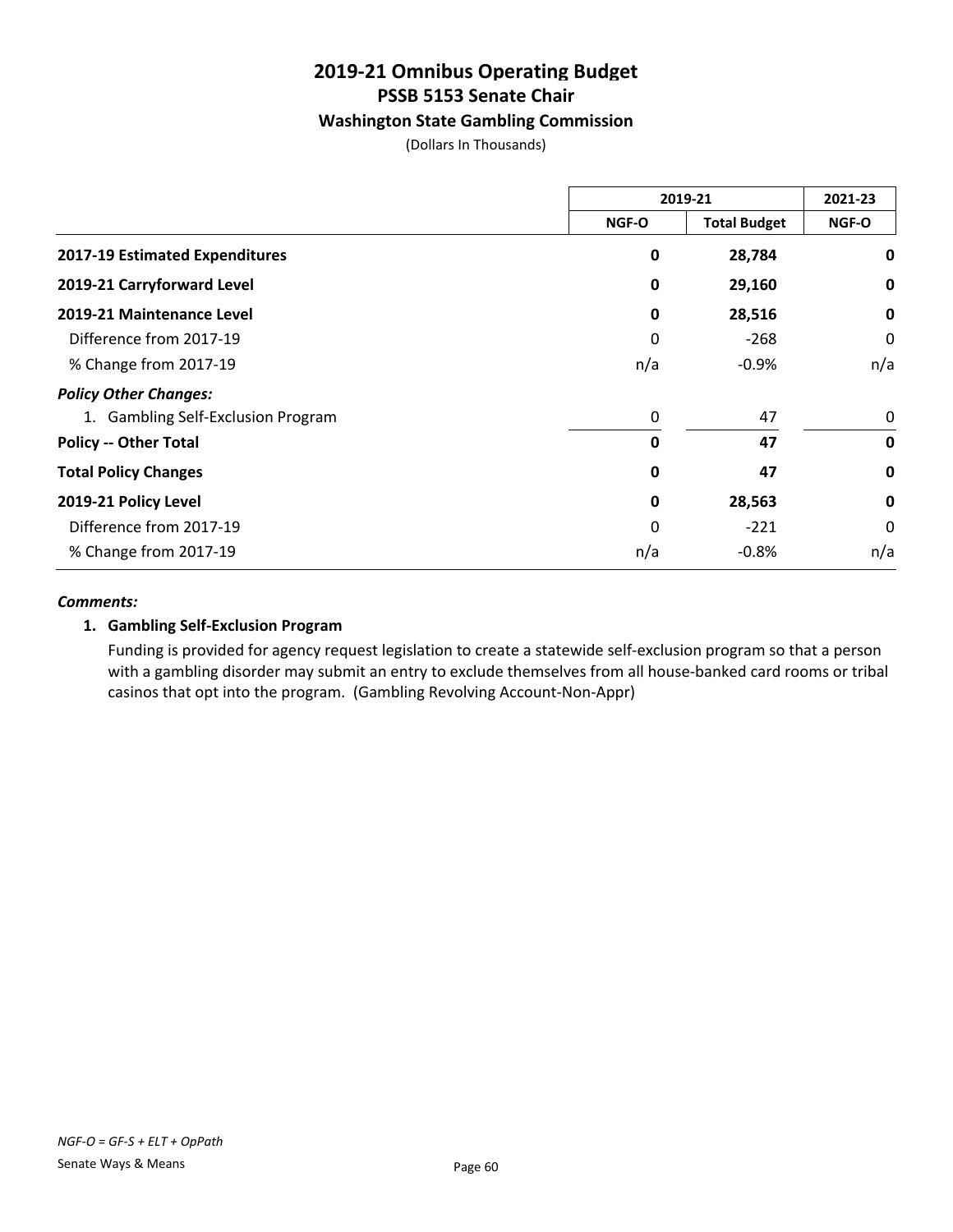# **Washington State Commission on Hispanic Affairs**

(Dollars In Thousands)

|                                        | 2019-21 |                     | 2021-23     |
|----------------------------------------|---------|---------------------|-------------|
|                                        | NGF-O   | <b>Total Budget</b> | NGF-O       |
| 2017-19 Estimated Expenditures         | 510     | 536                 | 513         |
| 2019-21 Carryforward Level             | 508     | 534                 | 517         |
| 2019-21 Maintenance Level              | 557     | 583                 | 566         |
| Difference from 2017-19                | 47      | 47                  | 52          |
| % Change from 2017-19                  | 9.2%    | 8.8%                | n/a         |
| <b>Policy Other Changes:</b>           |         |                     |             |
| <b>Communications Staff</b>            | 190     | 190                 | $\mathbf 0$ |
| <b>Ethnic Studies Curriculum</b><br>2. | 5       | 5                   | $\mathbf 0$ |
| <b>Policy -- Other Total</b>           | 195     | 195                 | $\mathbf 0$ |
| Policy -- Comp Total                   | 10      | 10                  | 10          |
| <b>Total Policy Changes</b>            | 205     | 205                 | 10          |
| 2019-21 Policy Level                   | 762     | 788                 | 576         |
| Difference from 2017-19                | 252     | 252                 | 62          |
| % Change from 2017-19                  | 49.4%   | 47.0%               | n/a         |

#### *Comments:*

#### **1. Communications Staff**

Funding is provided for a communications manager to be the primary liaison for the Commission and the Latino/Latina/Hispanic community for issues and communications related to the 2020 Census. This position will also assist with providing current, accurate, and reliable data that will be used for advocating on behalf of the Latino/Latina/Hispanic community. (General Fund-State)

#### **2. Ethnic Studies Curriculum**

Funding is provided to implement SSB 5023 (ethnic studies) whereby representatives will attend meetings of the newly created Ethnic Studies Committee. (General Fund-State)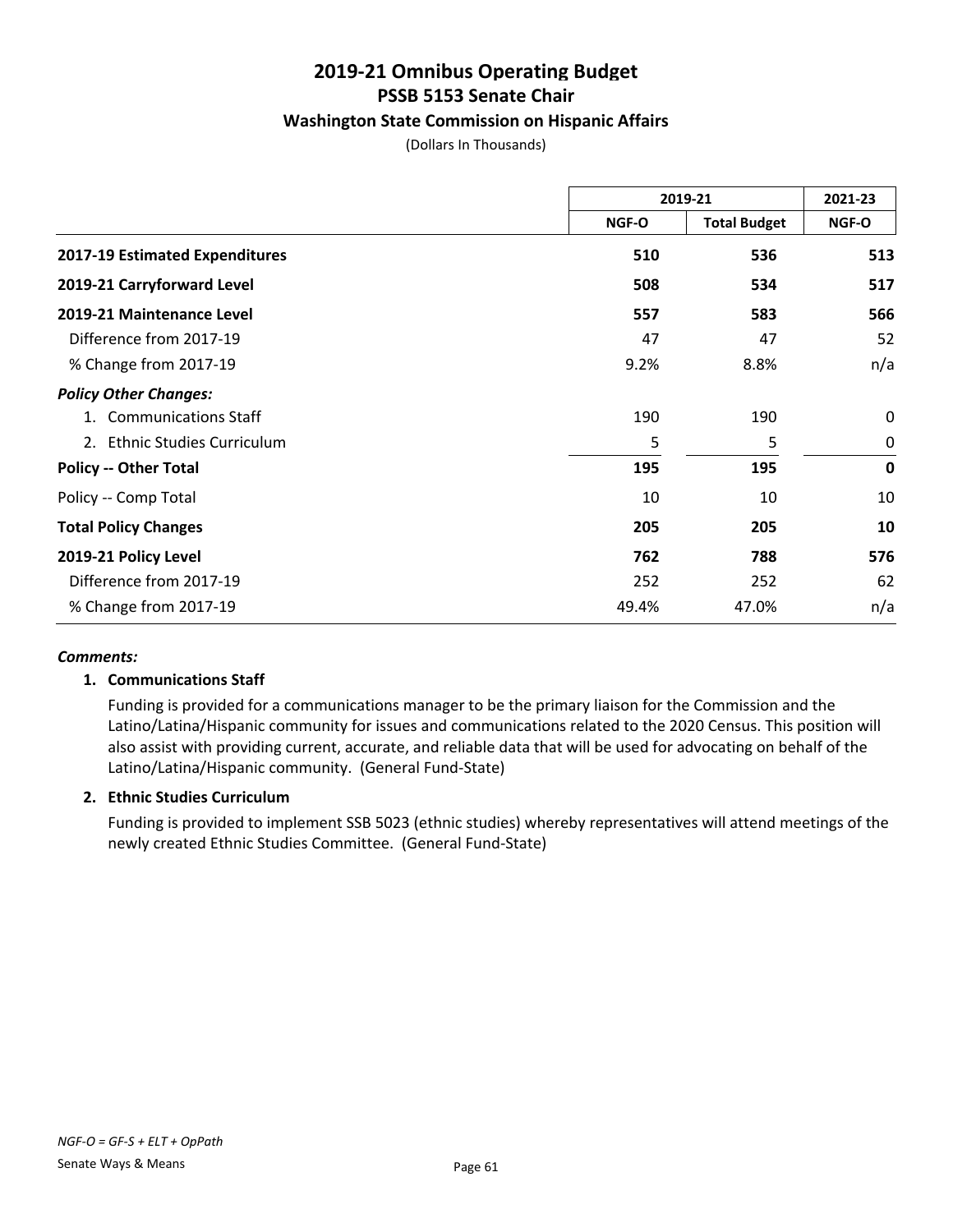# **WA State Comm on African-American Affairs**

(Dollars In Thousands)

|                                |       | 2019-21             |       |
|--------------------------------|-------|---------------------|-------|
|                                | NGF-O | <b>Total Budget</b> | NGF-O |
| 2017-19 Estimated Expenditures | 510   | 536                 | 485   |
| 2019-21 Carryforward Level     | 512   | 538                 | 489   |
| 2019-21 Maintenance Level      | 558   | 584                 | 535   |
| Difference from 2017-19        | 48    | 48                  | 50    |
| % Change from 2017-19          | 9.4%  | 9.0%                | n/a   |
| Policy -- Comp Total           | 10    | 10                  | 10    |
| <b>Total Policy Changes</b>    | 10    | 10                  | 10    |
| 2019-21 Policy Level           | 568   | 594                 | 545   |
| Difference from 2017-19        | 58    | 58                  | 60    |
| % Change from 2017-19          | 11.4% | 10.8%               | n/a   |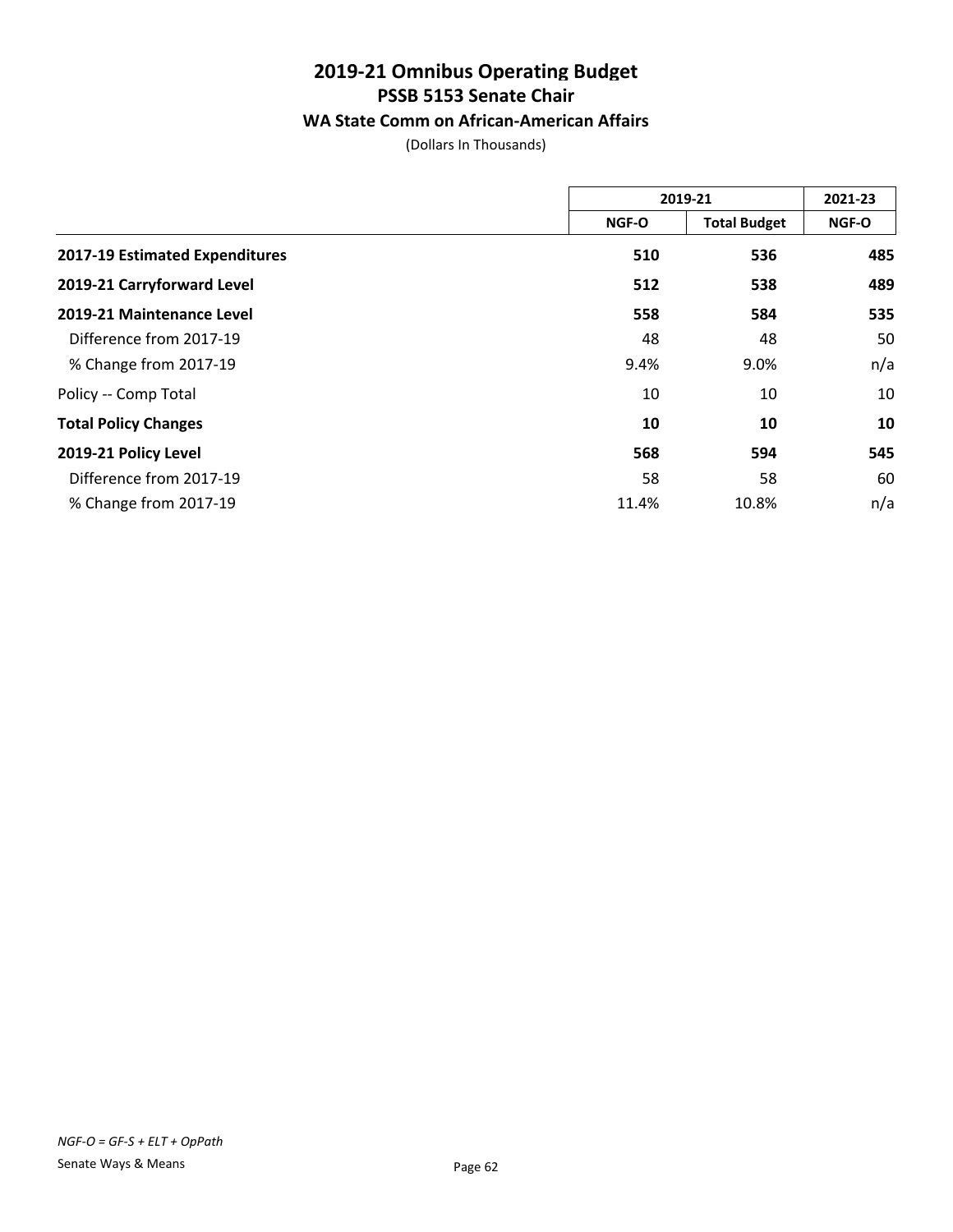# **Department of Retirement Systems**

(Dollars In Thousands)

|                                        | 2019-21     |                     | 2021-23     |
|----------------------------------------|-------------|---------------------|-------------|
|                                        | NGF-O       | <b>Total Budget</b> | NGF-O       |
| 2017-19 Estimated Expenditures         | $\mathbf 0$ | 69,546              | 0           |
| 2019-21 Carryforward Level             | 0           | 66,848              | 0           |
| 2019-21 Maintenance Level              | 0           | 67,163              | $\mathbf 0$ |
| Difference from 2017-19                | 0           | $-2,383$            | 0           |
| % Change from 2017-19                  | n/a         | $-3.4%$             | n/a         |
| <b>Policy Other Changes:</b>           |             |                     |             |
| <b>Optional Life Annuity</b>           | 0           | 106                 | 0           |
| Retirement System Default<br>2.        | 0           | 139                 | 0           |
| Retirement System Opt Out<br>3.        | 0           | 287                 | $\mathbf 0$ |
| <b>DRS Building Update</b><br>4.       | 0           | 857                 | 0           |
| Increasing Transactions/Workload<br>5. | 0           | 741                 | 0           |
| <b>Policy -- Other Total</b>           | $\mathbf 0$ | 2,130               | $\mathbf 0$ |
| <b>Total Policy Changes</b>            | $\mathbf 0$ | 2,130               | $\mathbf 0$ |
| 2019-21 Policy Level                   | $\mathbf 0$ | 69,293              | 0           |
| Difference from 2017-19                | 0           | $-253$              | 0           |
| % Change from 2017-19                  | n/a         | $-0.4%$             | n/a         |

#### *Comments:*

#### **1. Optional Life Annuity**

Funding is provided for implementation of SB 5350 (Optional Life Annuity). If this bill is not enacted by June 30, 2019, this funding lapses (Dept of Retirement Systems Expense Account-State)

#### **2. Retirement System Default**

Funding is provided for implementation of SB 5360 (Retirement System Defaults). If this bill is not enacted by June 30, 2019, this funding lapses (Dept of Retirement Systems Expense Account-State)

#### **3. Retirement System Opt Out**

Funding is provided for implementation of SB 5687 (Retirement System Opt Out). If this bill is not enacted by June 30, 2019, this funding lapses. (Dept of Retirement Systems Expense Account-State)

#### **4. DRS Building Update**

The agency's lease on the space it occupies in Tumwater is being renewed with reconfiguration of the first floor, including revamping the customer service area and providing more secure building access. Funding is provided to support this update. (Dept of Retirement Systems Expense Account-State; OASI Revolving Account-Non-Appr; Deferred Compensation Administrative Account-Non-Appr)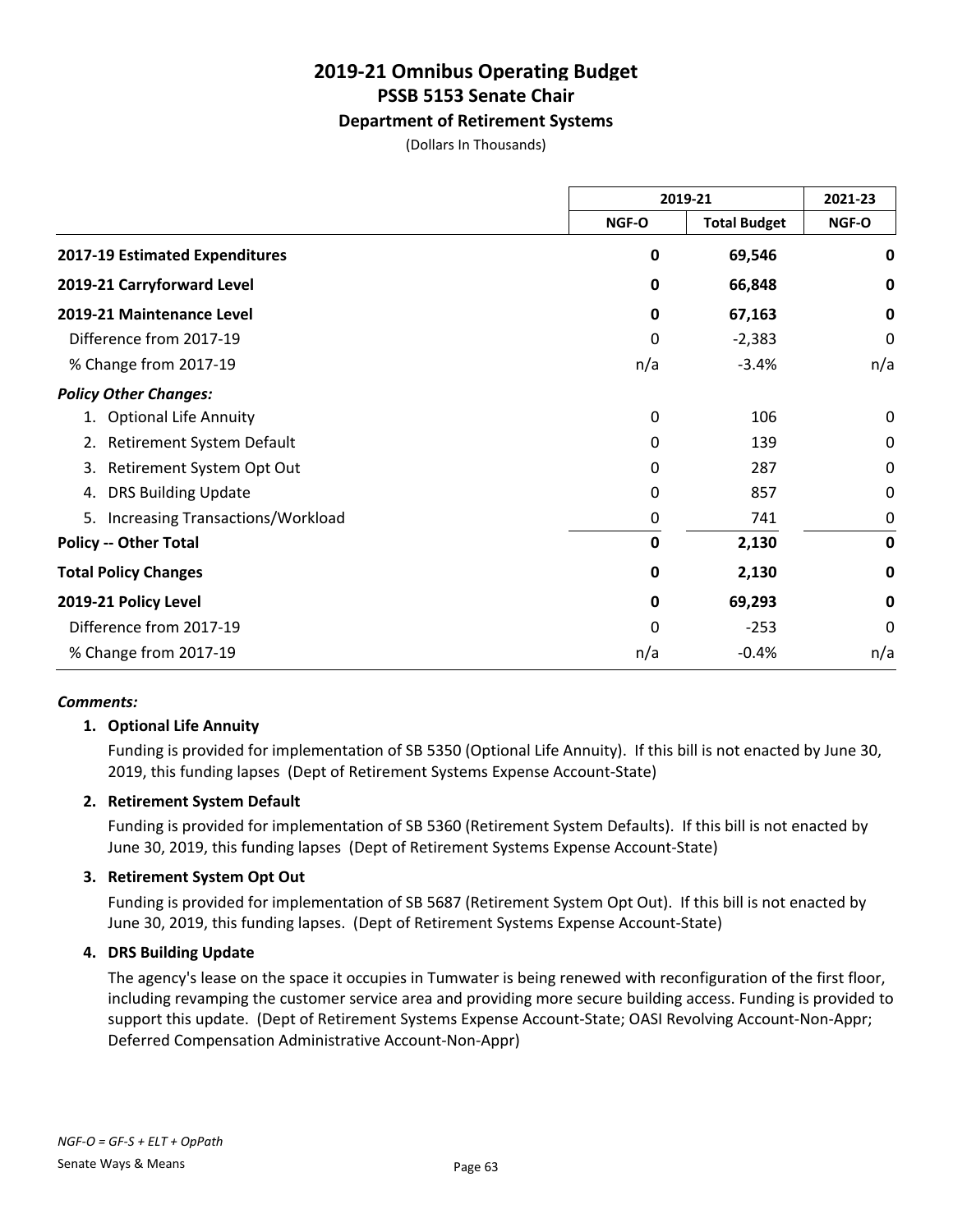**Department of Retirement Systems**

(Dollars In Thousands)

# **5. Increasing Transactions/Workload**

Funding is provided for additional staff for increased workload due to the increased number of clients and customer transactions. (Dept of Retirement Systems Expense Account-State)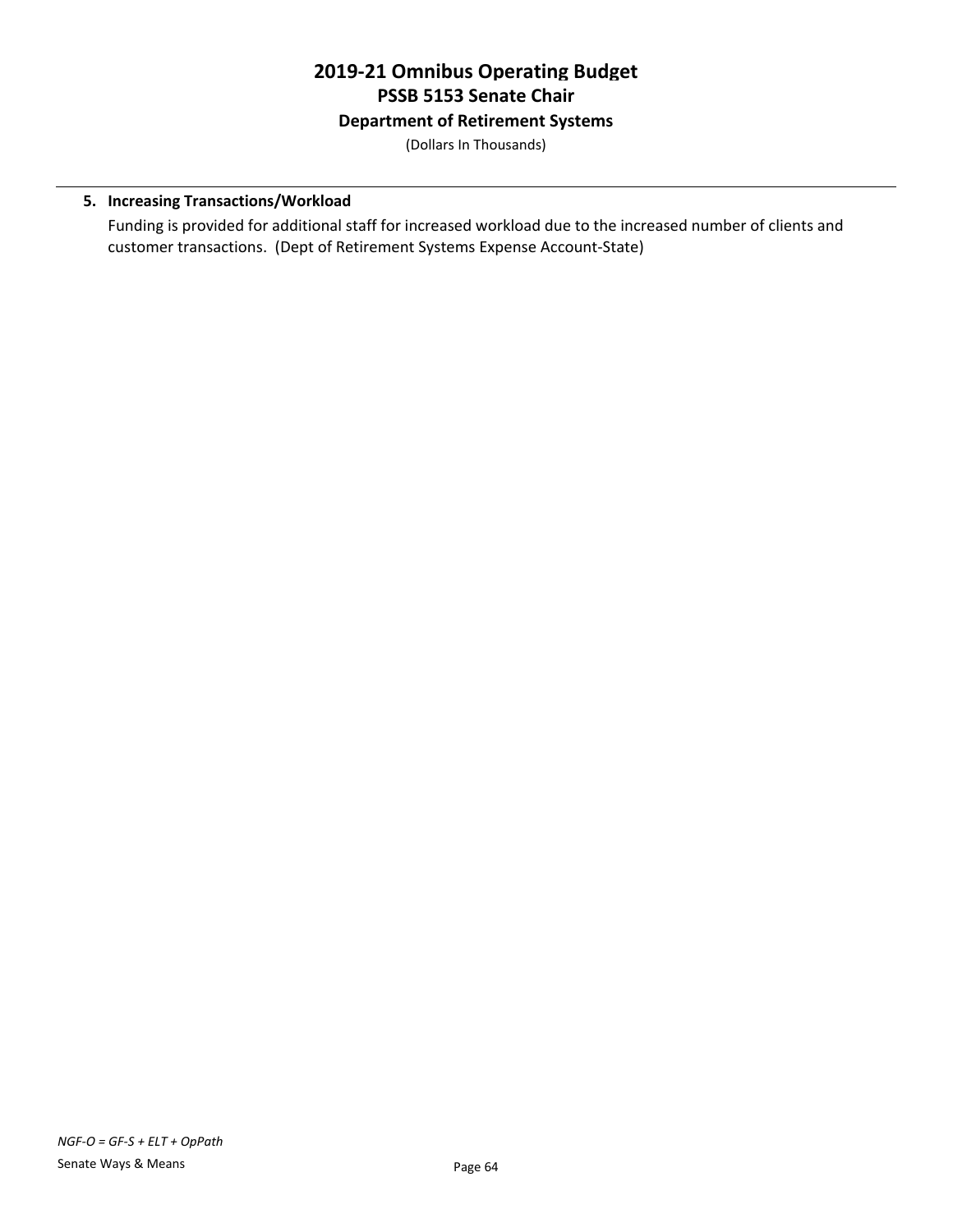**State Investment Board**

(Dollars In Thousands)

|                                        | 2019-21      |                     | 2021-23     |
|----------------------------------------|--------------|---------------------|-------------|
|                                        | NGF-O        | <b>Total Budget</b> | NGF-O       |
| 2017-19 Estimated Expenditures         | 0            | 48,907              | 0           |
| 2019-21 Carryforward Level             | 0            | 50,355              | 0           |
| 2019-21 Maintenance Level              | $\mathbf 0$  | 50,464              | 0           |
| Difference from 2017-19                | 0            | 1,557               | 0           |
| % Change from 2017-19                  | n/a          | 3.2%                | n/a         |
| <b>Policy Other Changes:</b>           |              |                     |             |
| 1. Improve Performance & Data Delivery | 0            | 2,609               | 0           |
| <b>Policy -- Other Total</b>           | $\mathbf{0}$ | 2,609               | $\mathbf 0$ |
| Policy -- Comp Total                   | 0            | 1,401               | 0           |
| <b>Total Policy Changes</b>            | $\mathbf 0$  | 4,010               | $\mathbf 0$ |
| 2019-21 Policy Level                   | 0            | 54,474              | $\mathbf 0$ |
| Difference from 2017-19                | 0            | 5,567               | 0           |
| % Change from 2017-19                  | n/a          | 11.4%               | n/a         |

#### *Comments:*

### **1. Improve Performance & Data Delivery**

Funding is provided for additional investment officers to improve performance and for data analytics. (State Investment Board Expense Account-State)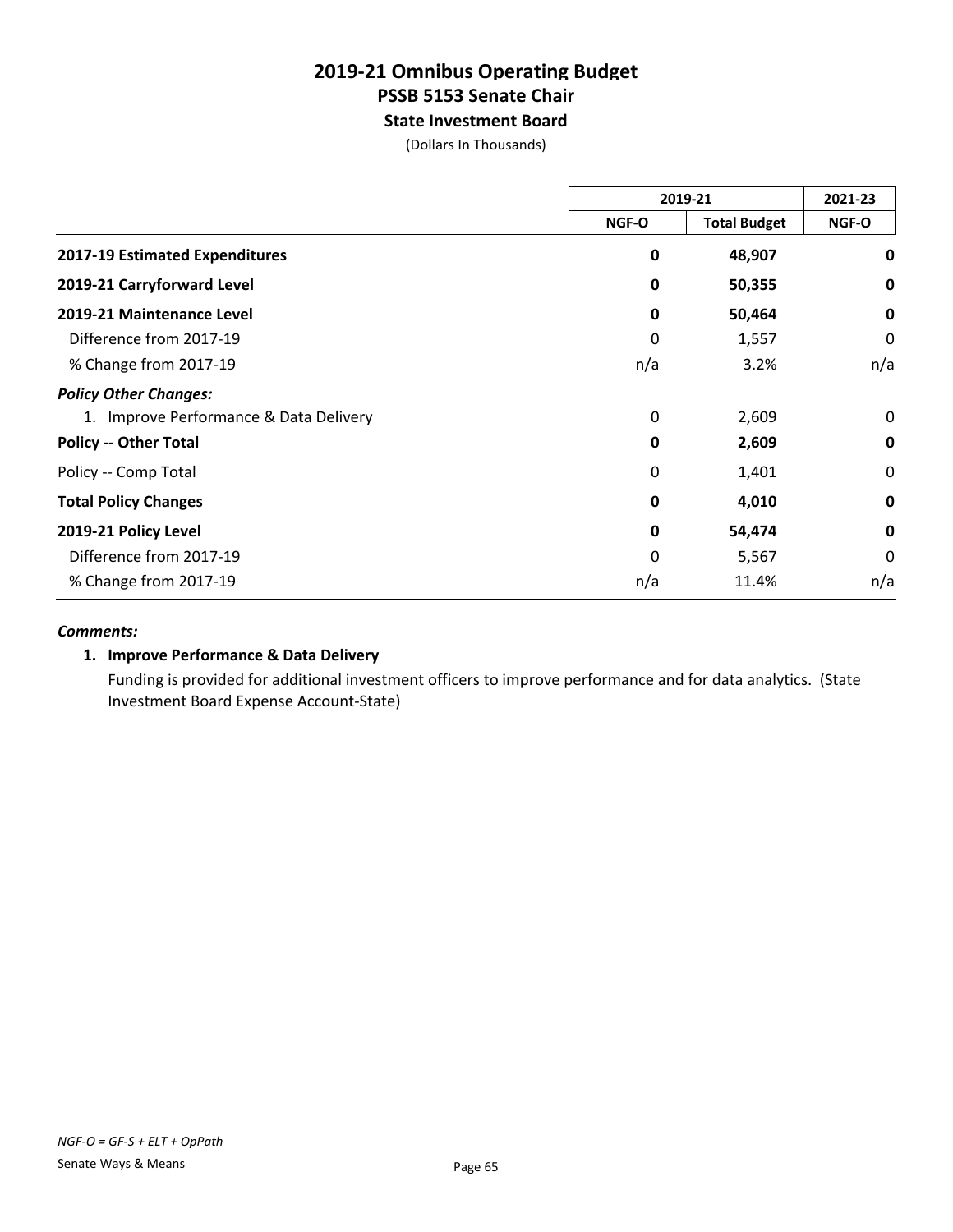**Department of Revenue**

(Dollars In Thousands)

|                                           |         | 2019-21             |          |
|-------------------------------------------|---------|---------------------|----------|
|                                           | NGF-O   | <b>Total Budget</b> | NGF-O    |
| 2017-19 Estimated Expenditures            | 265,095 | 321,305             | 272,106  |
| 2019-21 Carryforward Level                | 272,059 | 327,209             | 265,979  |
| 2019-21 Maintenance Level                 | 274,751 | 330,248             | 267,749  |
| Difference from 2017-19                   | 9,656   | 8,943               | $-4,357$ |
| % Change from 2017-19                     | 3.6%    | 2.8%                | n/a      |
| <b>Policy Other Changes:</b>              |         |                     |          |
| Limited Cooperative Assocs.<br>1.         | 70      | 70                  | 0        |
| Clean Energy<br>2.                        | 111     | 111                 | 0        |
| Sr's, disab. vets/prop tx ex<br>3.        | 597     | 597                 | 580      |
| Lodging Special Excise Taxes<br>4.        | 84      | 84                  | 16       |
| <b>Plastic Bags</b><br>5.                 | 174     | 174                 | 6        |
| Immigrants in the Workplace<br>6.         | 70      | 70                  | 8        |
| Wayfair<br>7.                             | 740     | 740                 | 169      |
| Transfer MTCA to MTO Thru Maint Lvl<br>8. | 0       | 0                   | 0        |
| <b>Policy -- Other Total</b>              | 1,846   | 1,846               | 779      |
| <b>Total Policy Changes</b>               | 1,846   | 1,846               | 779      |
| 2019-21 Policy Level                      | 276,597 | 332,094             | 268,528  |
| Difference from 2017-19                   | 11,502  | 10,789              | $-3,578$ |
| % Change from 2017-19                     | 4.3%    | 3.4%                | n/a      |

#### *Comments:*

#### **1. Limited Cooperative Assocs.**

Funding is provided to implement Senate Bill 5002 (limited cooperative associations). (General Fund-State)

#### **2. Clean Energy**

Funding is provided for implementing the provisions of Engrossed Second Substitute Senate Bill 5116. (General Fund-State)

#### **3. Sr's, disab. vets/prop tx ex**

Funding is provided to implement Engrossed Substitute Senate Bill 5160 (senior citizen, veterans, and disabled persons property tax exemption). (General Fund-State)

#### **4. Lodging Special Excise Taxes**

Funding is provided to implement Engrossed Substitute Senate Bill 5228 (lodging special excise taxes). (General Fund-State)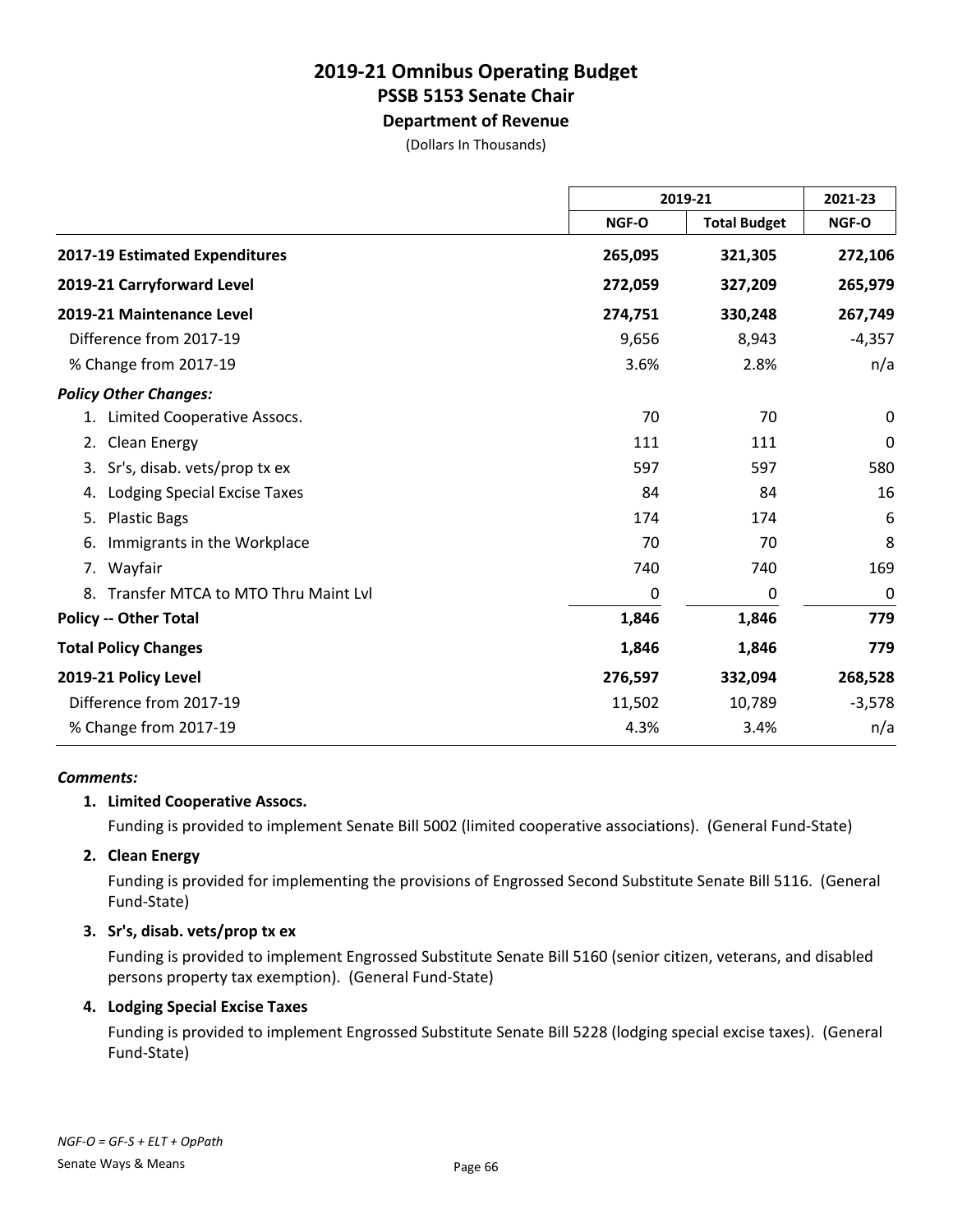**Department of Revenue**

(Dollars In Thousands)

#### **5. Plastic Bags**

Funding is provided for implementing the provisions of Substitute Senate Bill 5323. (General Fund-State)

#### **6. Immigrants in the Workplace**

Funding is provided to implement Engrossed Second Substitute Senate Bill 5497 (immigrants in the workplace) for legal services to review confidentiality policies and to develop model policies related to immigration enforcement at public schools, state health facilities, courthouses, and shelters. (General Fund-State)

#### **7. Wayfair**

Funding is provided to implement chapter 8, Laws of 2019 (SSB 5581) (Wayfair). (General Fund-State)

#### **8. Transfer MTCA to MTO Thru Maint Lvl**

Funding is transferred to a new account to align with Substitute Senate Bill 5993 (model toxics control program). (State Toxics Control Account-State; Model Toxics Control Operating Account-State)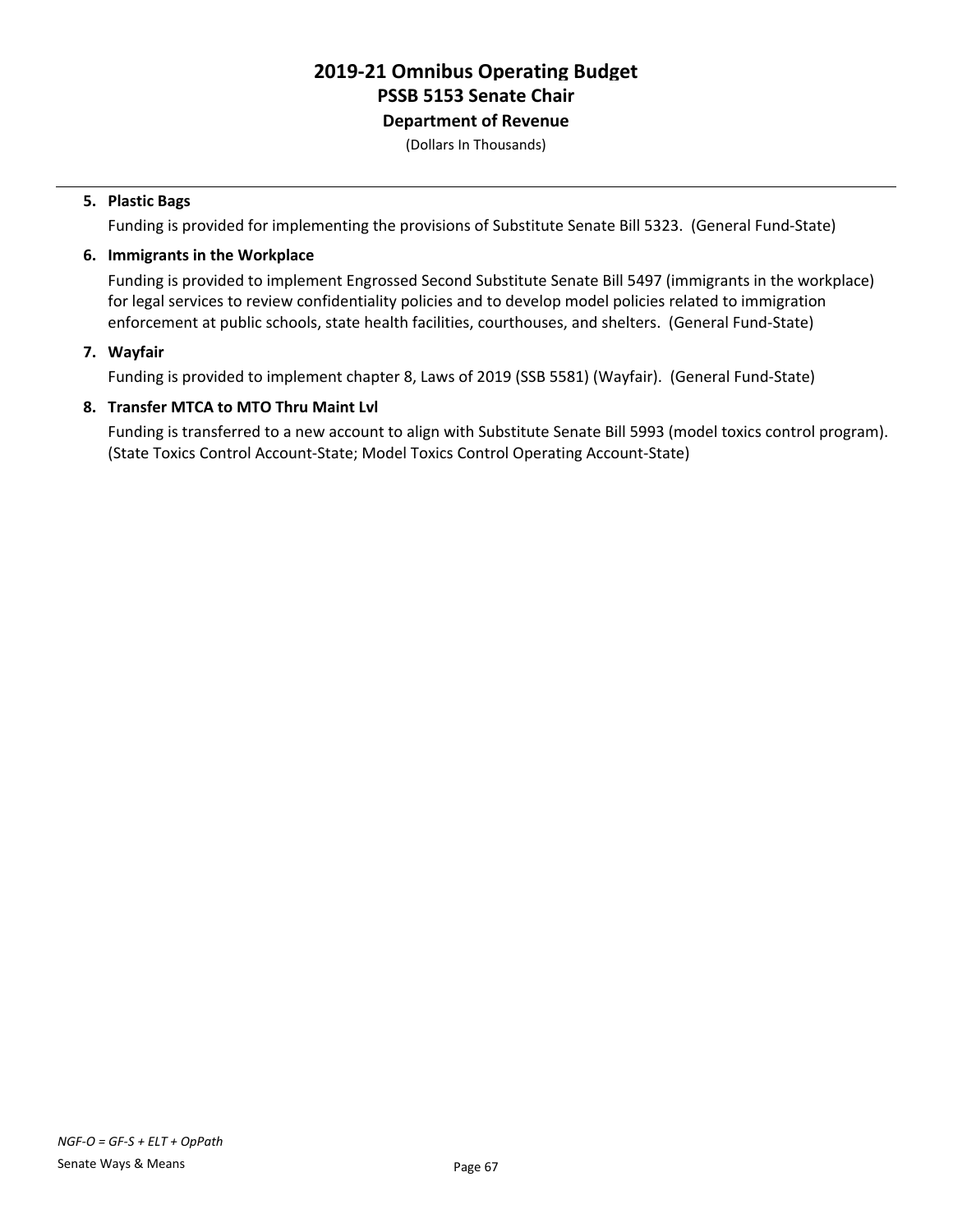### **2019-21 Omnibus Operating Budget PSSB 5153 Senate Chair Board of Tax Appeals**

(Dollars In Thousands)

|                                | 2019-21 |                     | 2021-23     |
|--------------------------------|---------|---------------------|-------------|
|                                | NGF-O   | <b>Total Budget</b> | NGF-O       |
| 2017-19 Estimated Expenditures | 3,819   | 3,981               | 4,536       |
| 2019-21 Carryforward Level     | 4,198   | 4,360               | 4,220       |
| 2019-21 Maintenance Level      | 4,231   | 4,393               | 4,257       |
| Difference from 2017-19        | 412     | 412                 | $-280$      |
| % Change from 2017-19          | 10.8%   | 10.3%               | n/a         |
| <b>Policy Other Changes:</b>   |         |                     |             |
| 1. Case Management Software    | 39      | 39                  | 0           |
| <b>Policy -- Other Total</b>   | 39      | 39                  | $\mathbf 0$ |
| Policy -- Comp Total           | 145     | 145                 | 144         |
| <b>Total Policy Changes</b>    | 184     | 184                 | 144         |
| 2019-21 Policy Level           | 4,415   | 4,577               | 4,401       |
| Difference from 2017-19        | 596     | 596                 | -136        |
| % Change from 2017-19          | 15.6%   | 15.0%               | n/a         |

#### *Comments:*

#### **1. Case Management Software**

Funding is provided for agency platforms through WaTech and to conduct a feasibility study on replacing their central operations program. (General Fund-State)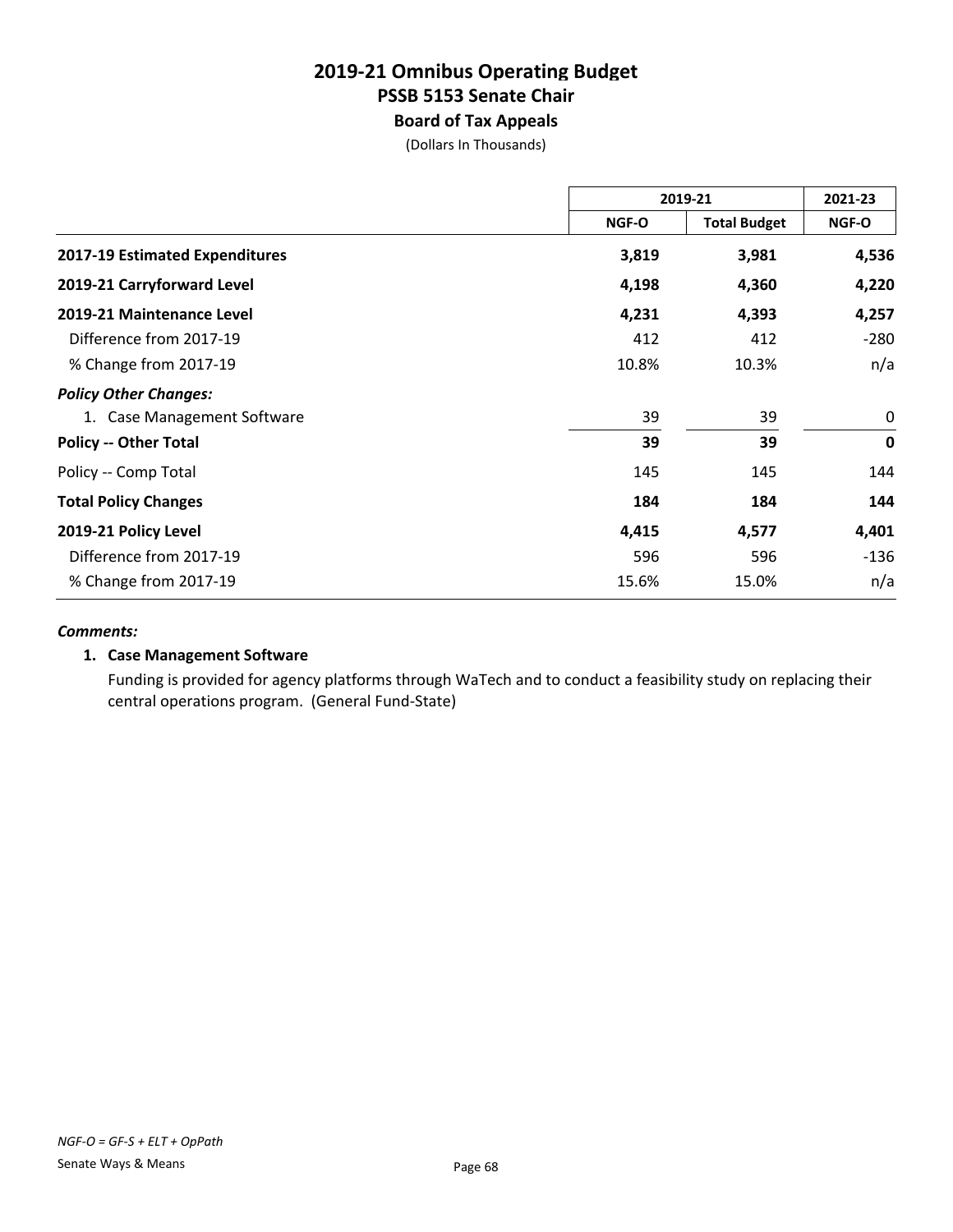### **Office of Minority & Women's Business Enterprises**

(Dollars In Thousands)

|                                | 2019-21      |                     | 2021-23     |
|--------------------------------|--------------|---------------------|-------------|
|                                | <b>NGF-O</b> | <b>Total Budget</b> | NGF-O       |
| 2017-19 Estimated Expenditures | 0            | 4,926               | $\mathbf 0$ |
| 2019-21 Carryforward Level     | 0            | 4,962               | $\mathbf 0$ |
| 2019-21 Maintenance Level      | 0            | 4,904               | $\mathbf 0$ |
| Difference from 2017-19        | 0            | $-22$               | 0           |
| % Change from 2017-19          | n/a          | $-0.4%$             | n/a         |
| 2019-21 Policy Level           | 0            | 4,904               | $\mathbf 0$ |
| Difference from 2017-19        | 0            | $-22$               | 0           |
| % Change from 2017-19          | n/a          | $-0.4%$             | n/a         |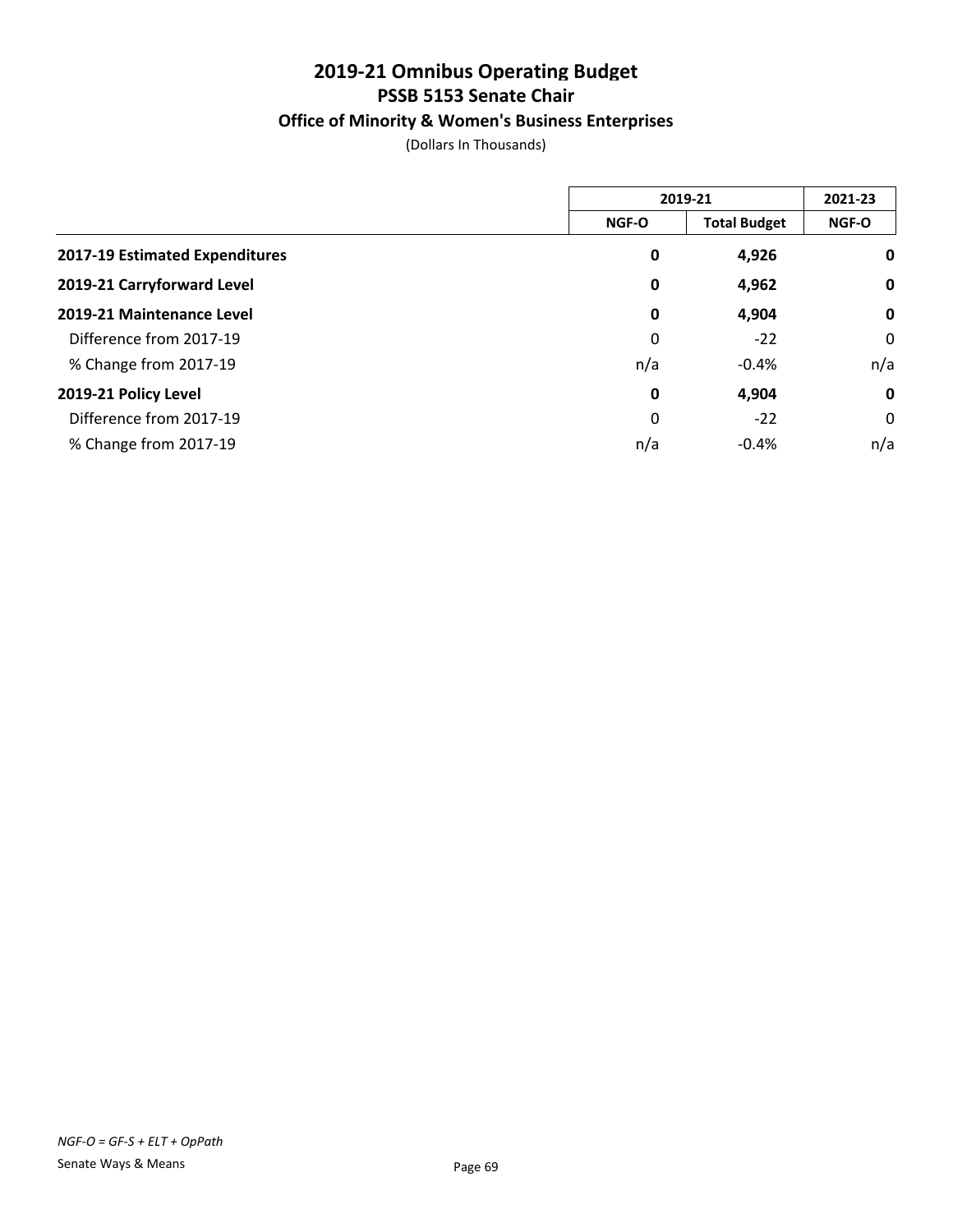#### **Office of Insurance Commissioner**

(Dollars In Thousands)

|                                           | 2019-21 |                     | 2021-23     |  |
|-------------------------------------------|---------|---------------------|-------------|--|
|                                           | NGF-O   | <b>Total Budget</b> | NGF-O       |  |
| 2017-19 Estimated Expenditures            | 0       | 64,923              | 0           |  |
| 2019-21 Carryforward Level                | 0       | 65,478              | 0           |  |
| 2019-21 Maintenance Level                 | 0       | 66,057              | $\mathbf 0$ |  |
| Difference from 2017-19                   | 0       | 1,134               | 0           |  |
| % Change from 2017-19                     | n/a     | 1.7%                | n/a         |  |
| <b>Policy Other Changes:</b>              |         |                     |             |  |
| 1. Service Contract Providers             | 0       | 60                  | 0           |  |
| <b>Telemedicine Payment Parity</b><br>2.  | 0       | 477                 | 0           |  |
| Individual Health Insurance Market<br>3.  | 0       | 536                 | 0           |  |
| Reproductive Health Care<br>4.            | 0       | 125                 | 0           |  |
| <b>Insurance Communications</b><br>5.     | 0       | 84                  | 0           |  |
| <b>Consumer Access to Providers</b><br>6. | 0       | 1,177               | 0           |  |
| Criminal Insurance Fraud Expansion<br>7.  | 0       | 853                 | 0           |  |
| 8. Actuarial Staffing                     | 0       | 486                 | 0           |  |
| <b>Policy -- Other Total</b>              | 0       | 3,798               | 0           |  |
| <b>Total Policy Changes</b>               | 0       | 3,798               | 0           |  |
| 2019-21 Policy Level                      | 0       | 69,855              | 0           |  |
| Difference from 2017-19                   | 0       | 4,932               | $\Omega$    |  |
| % Change from 2017-19                     | n/a     | 7.6%                | n/a         |  |

#### *Comments:*

#### **1. Service Contract Providers**

Funding is provided for Substitute Senate Bill 5030 (service contract providers) for application review and rulemaking for solvency and reporting requirements for service contract providers. (Insurance Commissioner's Regulatory Account-State)

#### **2. Telemedicine Payment Parity**

Funding is provided for Substitute Senate Bill 5385 (telemedicine payment parity) for compensation exhibit review based on new filing requirements. (Insurance Commissioner's Regulatory Account-State)

#### **3. Individual Health Insurance Market**

Funding is provided for Engrossed Substitute Senate Bill 5526 (individual insurance market) for consultation in establishing standardized health plans. (Insurance Commissioner's Regulatory Account-State)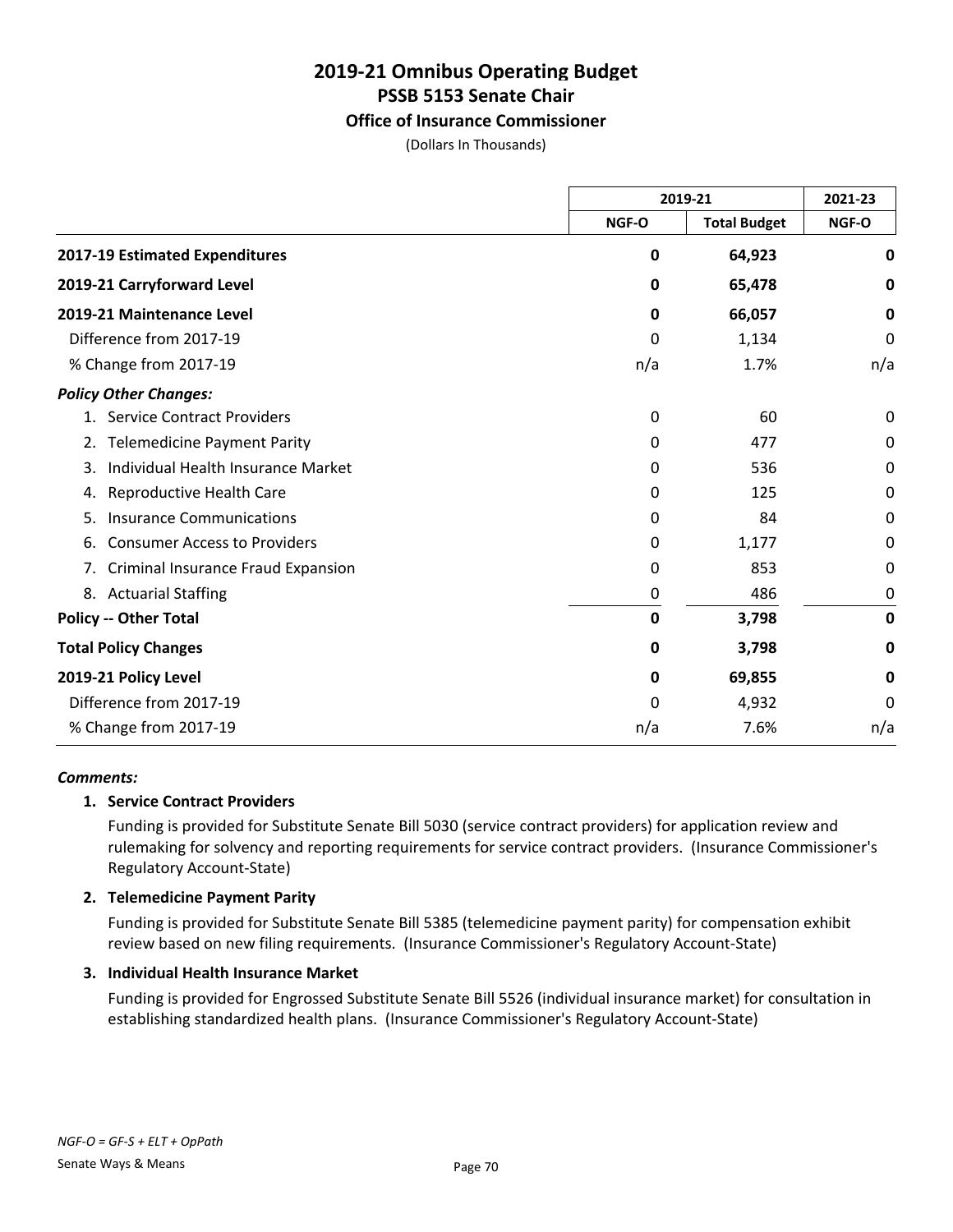#### **Office of Insurance Commissioner**

(Dollars In Thousands)

#### **4. Reproductive Health Care**

Funding is provided for Second Substitute Senate Bill 5602 (reproductive health care) for rule making related to reproductive health care benefits. (Insurance Commissioner's Regulatory Account-State)

#### **5. Insurance Communications**

Funding is provided for Substitute Senate Bill 5889 (insurance communications confidentiality) for form development and rule making activity related to confidential communications requests. (Insurance Commissioner's Regulatory Account-State)

#### **6. Consumer Access to Providers**

Funding is provided for five FTEs to address the increasing volume and complexity of provider contracts, provider networks and consumer complaints, and to provide speed to market for provider contracts and cost-effective networks. (Insurance Commissioner's Regulatory Account-State)

#### **7. Criminal Insurance Fraud Expansion**

Funding is provided for detective and research staff to enhance the work of the agency's criminal investigations unit. (Insurance Commissioner's Regulatory Account-State)

#### **8. Actuarial Staffing**

Funding is provided for two actuarial analyst positions to address this increased workload and increase the speed to market of property and casualty insurance products. (Insurance Commissioner's Regulatory Account-State)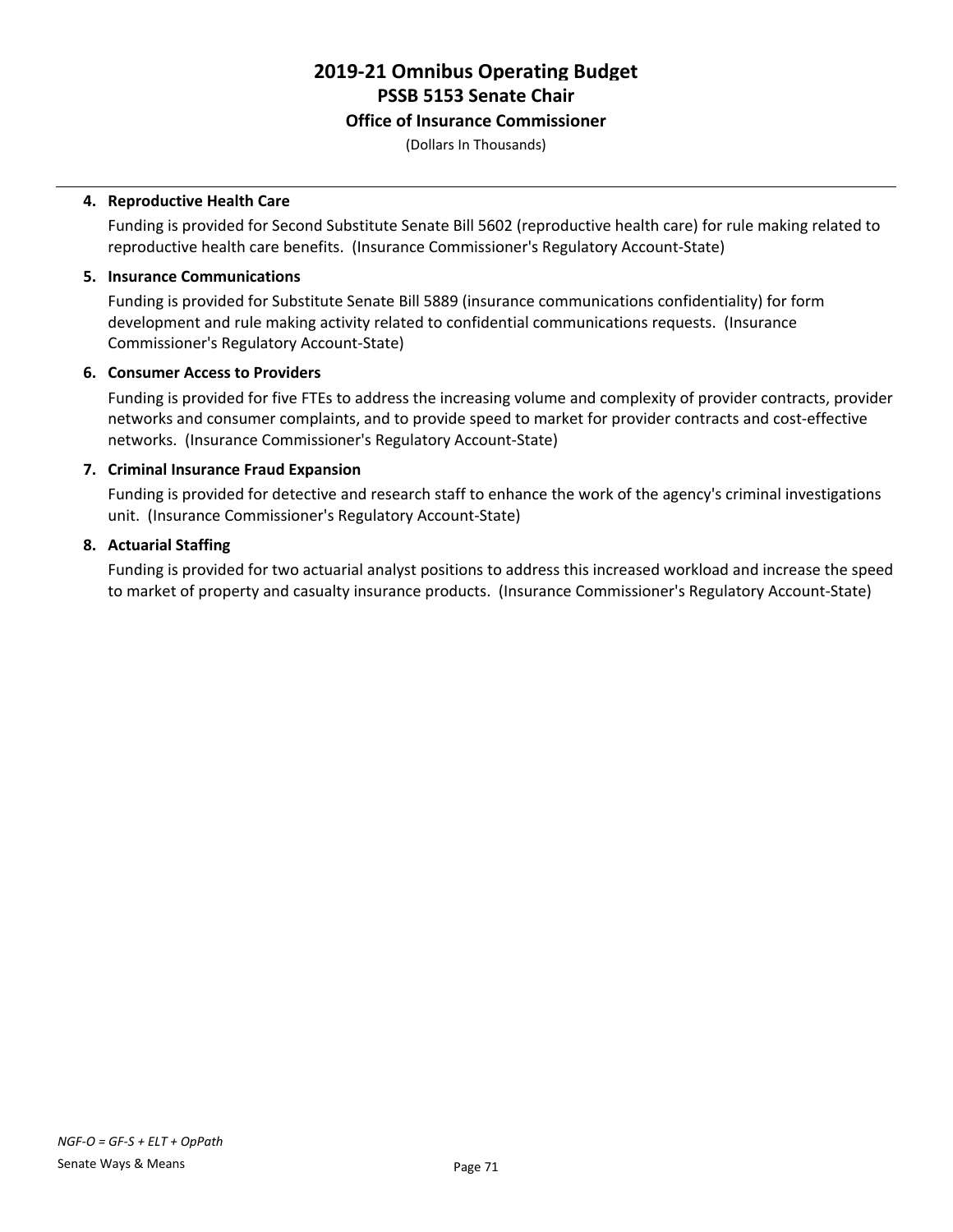#### **Consolidated Technology Services**

(Dollars In Thousands)

|                                                |          | 2019-21             |       |
|------------------------------------------------|----------|---------------------|-------|
|                                                | NGF-O    | <b>Total Budget</b> | NGF-O |
| 2017-19 Estimated Expenditures                 | 375      | 306,704             | 378   |
| 2019-21 Carryforward Level                     | 376      | 306,244             | 378   |
| 2019-21 Maintenance Level                      | 376      | 306,500             | 378   |
| Difference from 2017-19                        | 1        | $-204$              | 0     |
| % Change from 2017-19                          | 0.3%     | $-0.1%$             | n/a   |
| <b>Policy Other Changes:</b>                   |          |                     |       |
| 1. Cloud Computing                             | 0        | 750                 | 0     |
| <b>State Data Center Operations</b><br>2.      | 3,122    | 3,122               | 3,142 |
| <b>Computer Emergency Readiness Team</b><br>3. | 0        | 800                 | 0     |
| <b>Enterprise Apps Transfer Backfill</b><br>4. | 3,000    | 3,000               | 0     |
| SAW - IBM Passport License Increase<br>5.      | 0        | 424                 | 0     |
| <b>Small Agency IT Services</b><br>6.          | 0        | 1,598               | 0     |
| 1500 Jefferson<br>7.                           | 2,412    | 2,412               | 2,427 |
| Logging and Monitoring<br>8.                   | 0        | 1,524               | 0     |
| <b>Encrypted State Network Threats</b><br>9.   | 0        | 768                 | 0     |
| 10. OCS Security Design Reviews                | 0        | 608                 | 0     |
| 11. Statewide IT Project Dashboard             | 0        | 250                 | 0     |
| 12. IT Project Team                            | 0        | 2,000               | 0     |
| 13. Vulnerability Assessment Program           | 0        | 1,000               | 0     |
| <b>Policy -- Other Total</b>                   | 8,534    | 18,256              | 5,569 |
| Policy -- Transfer Total                       | 0        | $-74,014$           | 0     |
| <b>Total Policy Changes</b>                    | 8,534    | $-55,758$           | 5,569 |
| 2019-21 Policy Level                           | 8,910    | 250,742             | 5,947 |
| Difference from 2017-19                        | 8,535    | $-55,962$           | 5,569 |
| % Change from 2017-19                          | 2,276.0% | $-18.2%$            | n/a   |

#### *Comments:*

#### **1. Cloud Computing**

Funding is provided to implement the provisions of Engrossed Second Substitute Senate Bill 5662 (cloud computing). The OCIO must complete a cloud readiness assessment. (Consolidated Technology Services Revolving Account-State)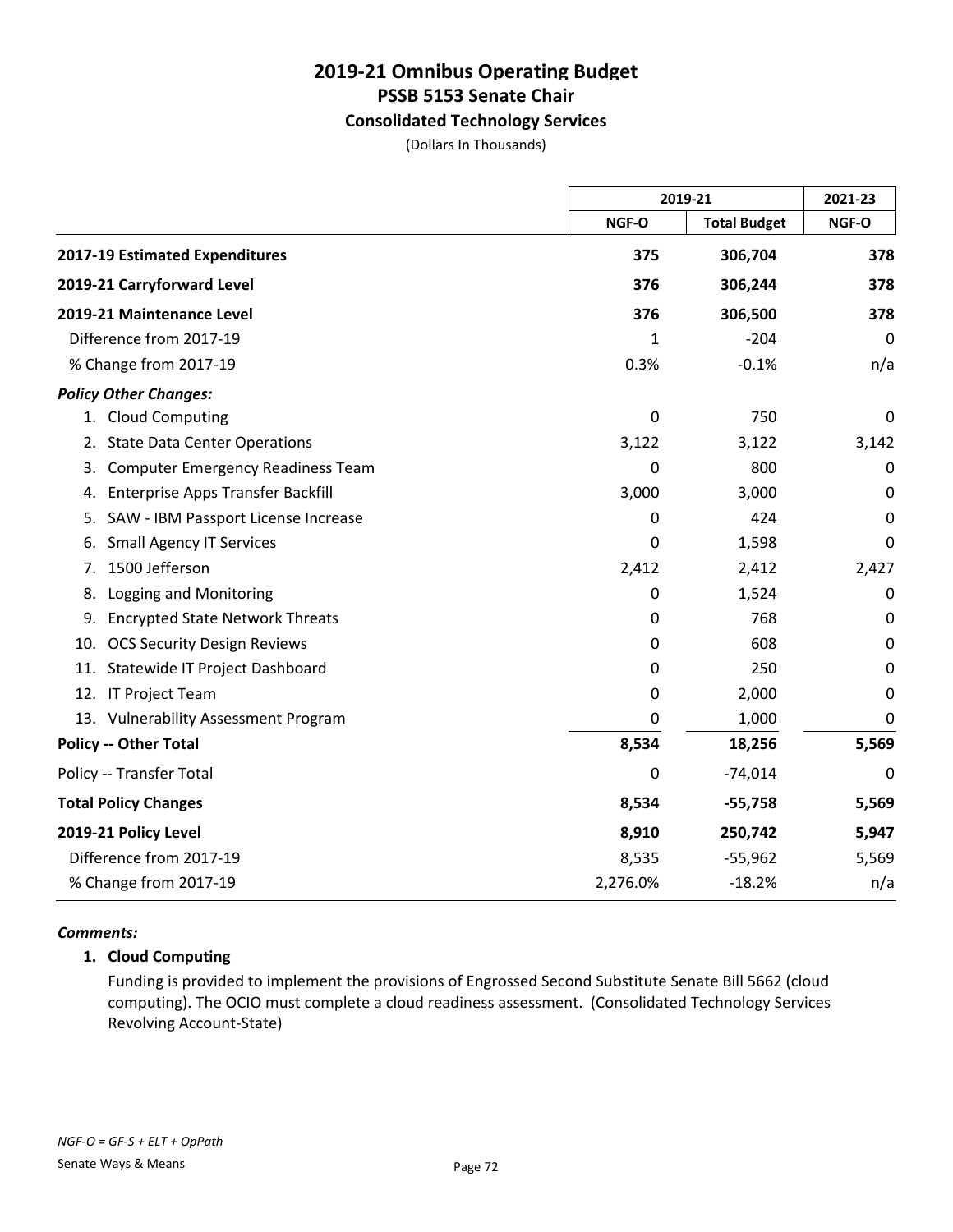#### **Consolidated Technology Services**

(Dollars In Thousands)

#### **2. State Data Center Operations**

Funding is provided to cover the cost of the Consolidated Technology Services' (WaTech) operation of the state data center (SDC). Agency migrations to the SDC have been significantly slower than anticipated when the building was constructed and revenues from current agency customers do not cover the cost of operations. (General Fund-State)

#### **3. Computer Emergency Readiness Team**

Funding is provided for the Computer Emergency Readiness Team (CERT) to meet ongoing demand and resolve a workload backlog concerning independent third party cybersecurity risk assessments of state agency systems and applications to identify vulnerabilities, opportunities for system hardening, and other issues. CERT is the state's central cyber defense, incident response, and security operations center. (Consolidated Technology Services Revolving Account-State)

#### **4. Enterprise Apps Transfer Backfill**

Funding is provided to cover the budget gaps incurred due to the transfer of funding from the enterprise service fee from WaTech to the Office of Financial Management. This will give the agency time to evaluate rate adjustments necessary to cover overhead and other costs. Funding is one-time. (General Fund-State)

#### **5. SAW - IBM Passport License Increase**

Funding is provided in the security gateway allocation to cover increased costs of IBM passport licenses under contract for the Secure Access Washington (SAW) program. (Consolidated Technology Services Revolving Account-Non-Appr)

#### **6. Small Agency IT Services**

Funding is provided through a new allocation for the creation of a service tailored to meet the IT needs of small agencies. Services include full service desktop support, server assistance, security, and consultation. The initial roll-out assumes a client base of 14 small agencies. (Consolidated Technology Services Revolving Account-Non-Appr)

#### **7. 1500 Jefferson**

Funding is provided, in addition to the refinancing of the 1500 Jefferson Building, to align the cost per square foot amount paid by tenants to the Helen Sommers Building. (General Fund-State)

#### **8. Logging and Monitoring**

Funding is provided through the network allocation for expansion of the current logging and monitoring service to improve network, system, application, and security log visibility. It will also enable additional report and alert capabilities for agencies, Consolidated Technology Services (WaTech), and the Office of Cyber Security on abnormal traffic detection in near real-time. (Consolidated Technology Services Revolving Account-Non-Appr)

#### **9. Encrypted State Network Threats**

Funding is provided to the Office of Cyber Security to procure and install an appliance to decrypt network traffic to identify and evaluate payloads for malicious activity and threats before they can cause harm to state IT assets and/or extract confidential and personal information. (Consolidated Technology Services Revolving Account-State)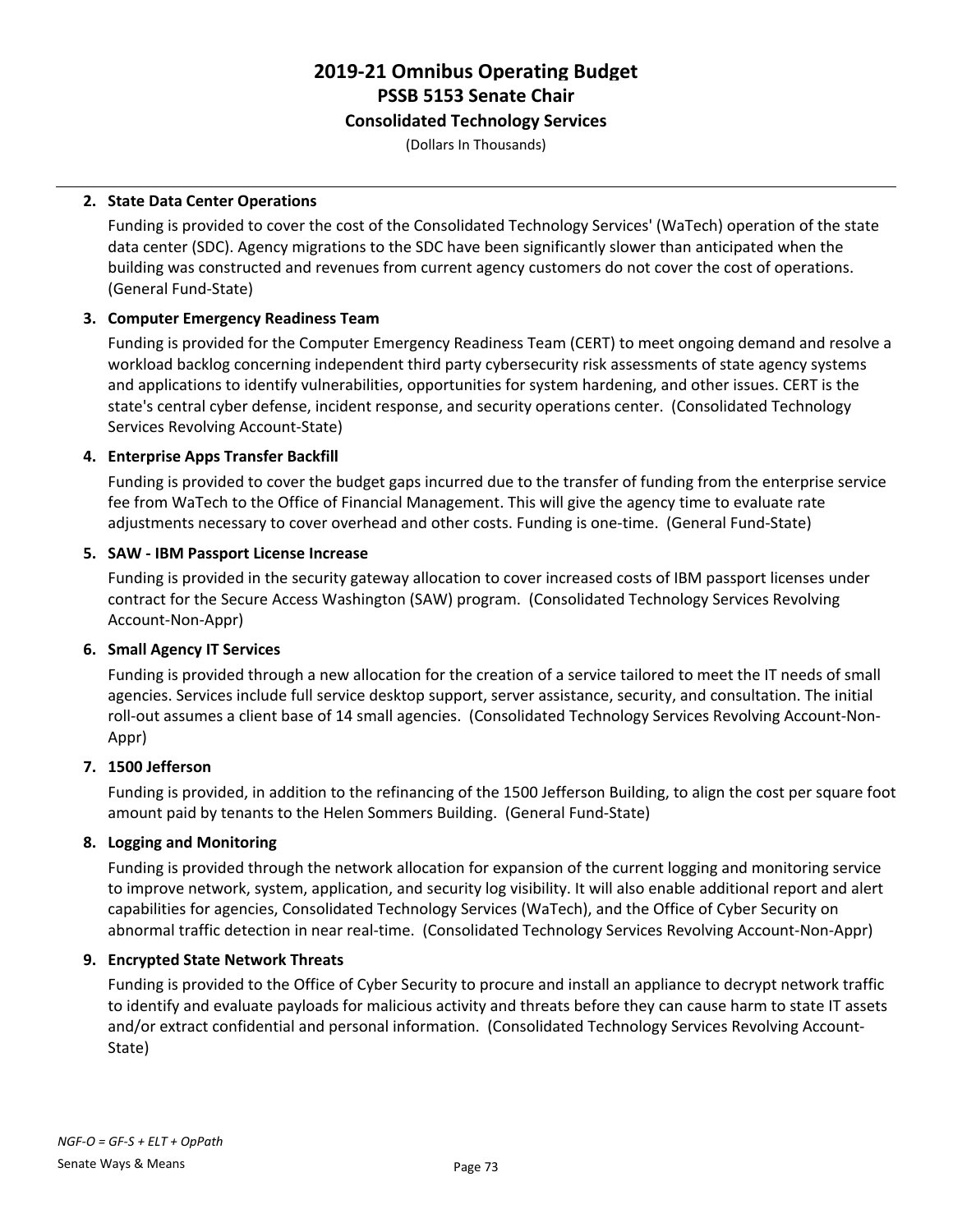#### **Consolidated Technology Services**

(Dollars In Thousands)

#### **10. OCS Security Design Reviews**

Funding is provided to the Office of Cyber Security to expedite review and resolve backlog issues for cyber security designs for new platforms, databases, and applications to ensure they are secure and less vulnerable to malicious cyber activities. Security design reviews provide recommendations for agencies to harden systems, meet state cyber policy, implement best practices, and comply with applicable laws and regulations. (Consolidated Technology Services Revolving Account-State)

#### **11. Statewide IT Project Dashboard**

Funding is provided to create a more extensible and nimble statewide information technology (IT) project dashboard. (Consolidated Technology Services Revolving Account-State)

#### **12. IT Project Team**

Funding is provided for experienced information technology (IT) subject matter experts to provide oversight and guidance to agencies with IT projects. (Consolidated Technology Services Revolving Account-State)

#### **13. Vulnerability Assessment Program**

Funding is provided to expand vulnerability assessment services and improve network analysis to continually identify security breaches, issues, and misconfigured/unpatched devices through the use of a hardware and software scanning platform service. This service is a cybersecurity complement to the Computer Emergency Readiness Team (CERT). (Consolidated Technology Services Revolving Account-Non-Appr)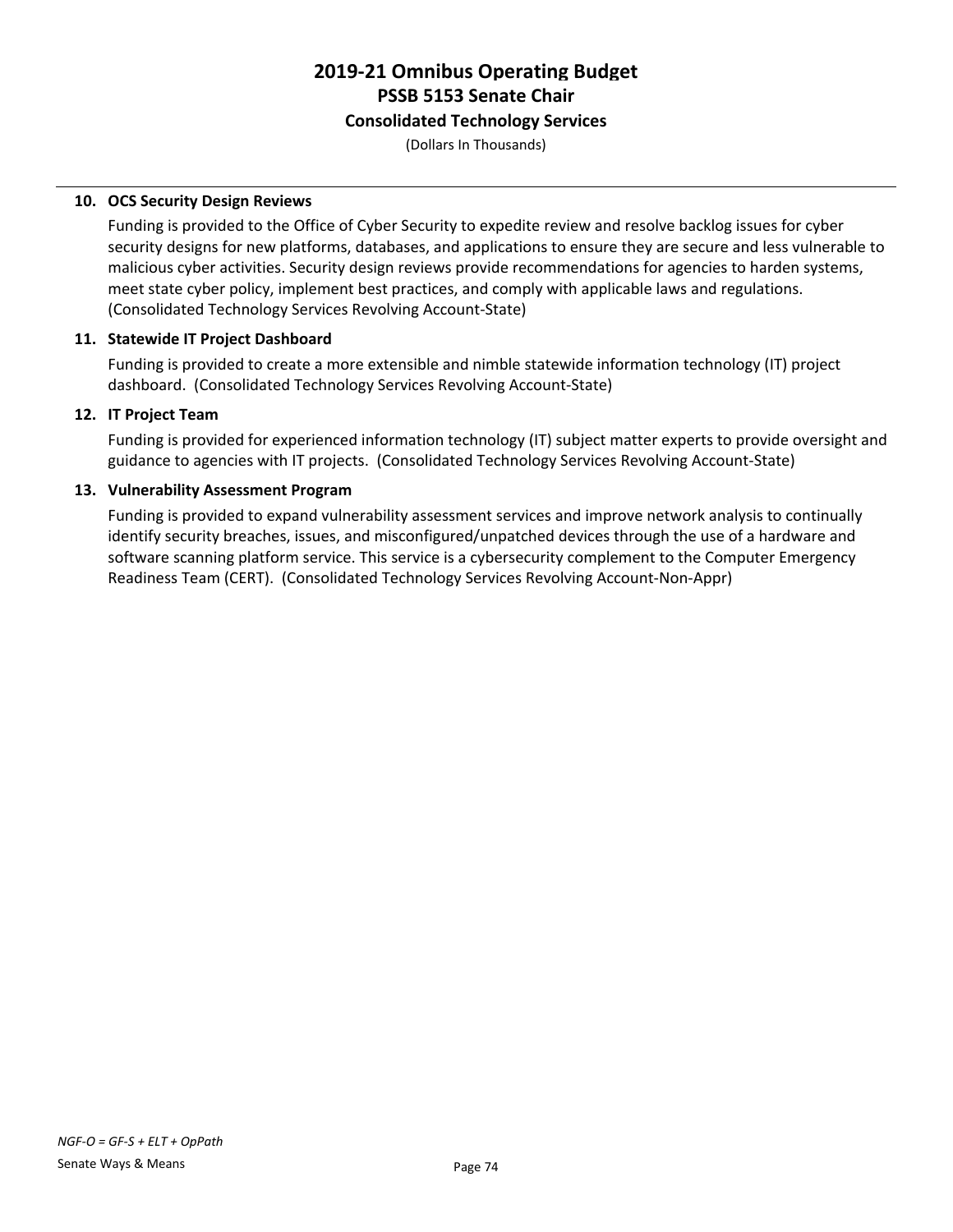**State Board of Accountancy**

(Dollars In Thousands)

|                                | 2019-21      |                     | 2021-23     |
|--------------------------------|--------------|---------------------|-------------|
|                                | <b>NGF-O</b> | <b>Total Budget</b> | NGF-O       |
| 2017-19 Estimated Expenditures | 0            | 3,244               | $\mathbf 0$ |
| 2019-21 Carryforward Level     | 0            | 3,316               | $\mathbf 0$ |
| 2019-21 Maintenance Level      | 0            | 3,323               | $\mathbf 0$ |
| Difference from 2017-19        | 0            | 79                  | 0           |
| % Change from 2017-19          | n/a          | 2.4%                | n/a         |
| 2019-21 Policy Level           | $\mathbf 0$  | 3,323               | $\mathbf 0$ |
| Difference from 2017-19        | 0            | 79                  | $\mathbf 0$ |
| % Change from 2017-19          | n/a          | 2.4%                | n/a         |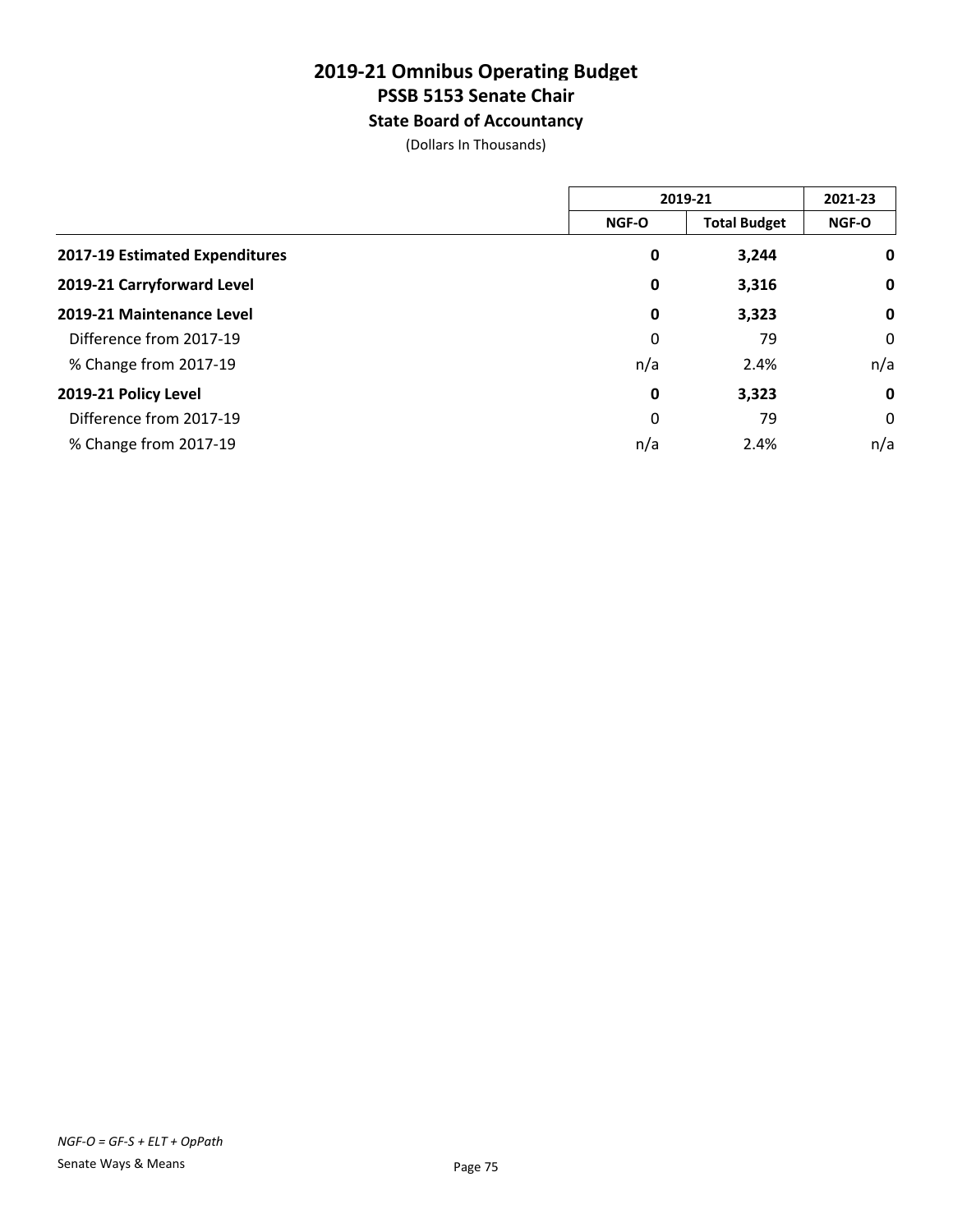### **Forensic Investigations Council**

(Dollars In Thousands)

|                                | 2019-21      |                     | 2021-23     |
|--------------------------------|--------------|---------------------|-------------|
|                                | <b>NGF-O</b> | <b>Total Budget</b> | NGF-O       |
| 2017-19 Estimated Expenditures | 0            | 633                 | $\mathbf 0$ |
| 2019-21 Carryforward Level     | 0            | 632                 | $\mathbf 0$ |
| 2019-21 Maintenance Level      | 0            | 691                 | $\mathbf 0$ |
| Difference from 2017-19        | 0            | 58                  | 0           |
| % Change from 2017-19          | n/a          | 9.2%                | n/a         |
| 2019-21 Policy Level           | 0            | 691                 | $\mathbf 0$ |
| Difference from 2017-19        | 0            | 58                  | $\mathbf 0$ |
| % Change from 2017-19          | n/a          | 9.2%                | n/a         |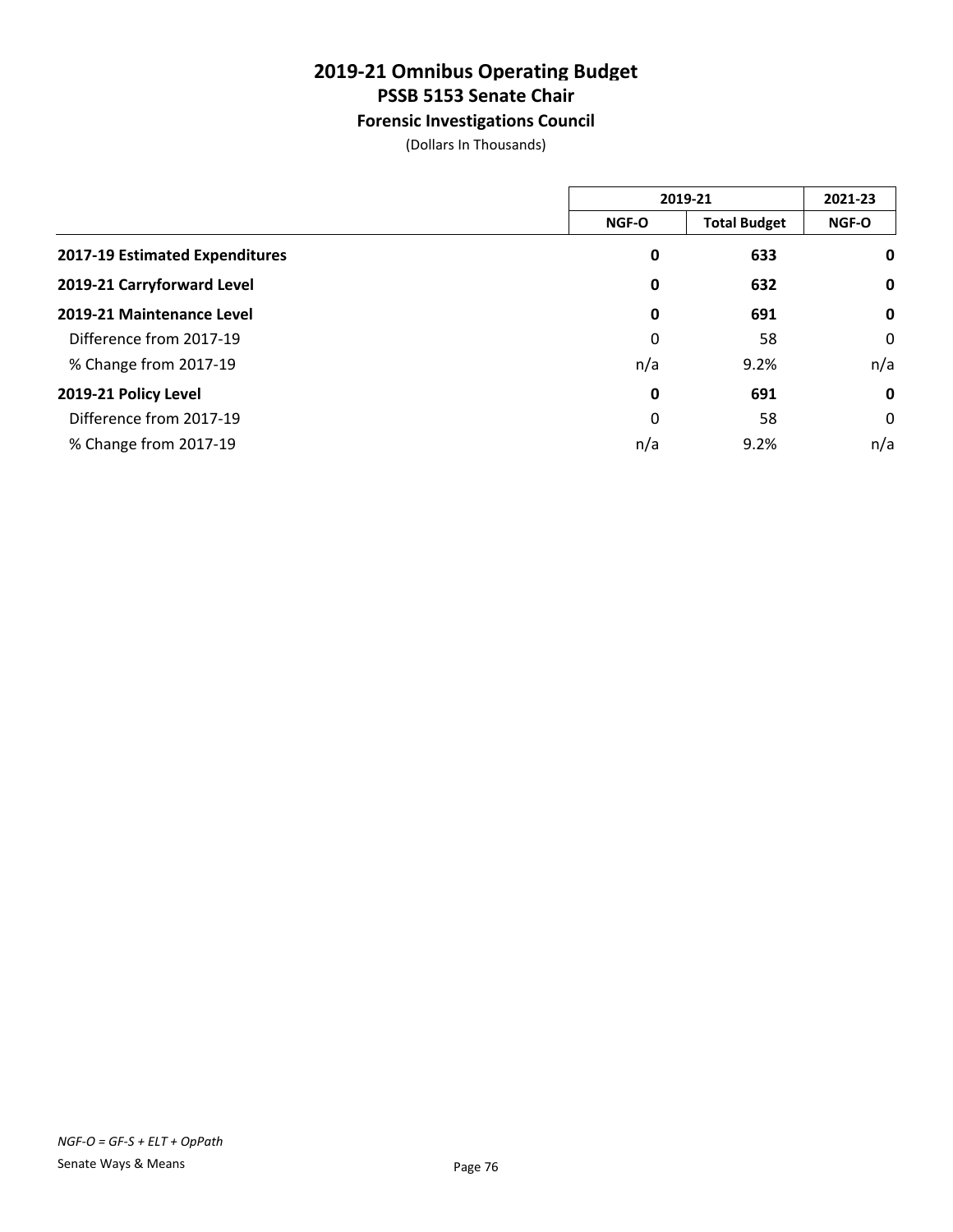#### **Department of Enterprise Services**

(Dollars In Thousands)

|                                           | 2019-21 |                     | 2021-23     |  |
|-------------------------------------------|---------|---------------------|-------------|--|
|                                           | NGF-O   | <b>Total Budget</b> | NGF-O       |  |
| 2017-19 Estimated Expenditures            | 8,879   | 370,545             | 9,085       |  |
| 2019-21 Carryforward Level                | 8,756   | 375,589             | 8,811       |  |
| 2019-21 Maintenance Level                 | 8,876   | 376,674             | 8,918       |  |
| Difference from 2017-19                   | $-3$    | 6,129               | $-167$      |  |
| % Change from 2017-19                     | 0.0%    | 1.7%                | n/a         |  |
| <b>Policy Other Changes:</b>              |         |                     |             |  |
| Wrongful injury or death<br>1.            | 0       | 6,767               | 0           |  |
| <b>CMS Rate Adjustment</b><br>2.          | 0       | 2,298               | 0           |  |
| <b>Campus Contracts</b><br>3.             | 0       | 1,848               | $\mathbf 0$ |  |
| Small Agency Cyber Insurance<br>4.        | 200     | 200                 | 201         |  |
| <b>DES Motor Pool Fleet Rates</b><br>5.   | 0       | 10,220              | 0           |  |
| <b>Glyphosate Usage Reporting</b><br>6.   | 10      | 10                  | 0           |  |
| <b>Small Agency Human Resources</b><br>7. | 0       | 374                 | $\mathbf 0$ |  |
| <b>Policy -- Other Total</b>              | 210     | 21,717              | 201         |  |
| <b>Total Policy Changes</b>               | 210     | 21,717              | 201         |  |
| 2019-21 Policy Level                      | 9,086   | 398,391             | 9,119       |  |
| Difference from 2017-19                   | 207     | 27,846              | 34          |  |
| % Change from 2017-19                     | 2.3%    | 7.5%                | n/a         |  |

#### *Comments:*

#### **1. Wrongful injury or death**

Funding is provided to implement the provisions of Substitute Senate Bill 5163 (wrongful injury or death). (Liability Account-Non-Appr)

#### **2. CMS Rate Adjustment**

Funding is provided to realign the existing fee structure to match the cost of providing centralized mail services to state agencies. Decreasing mail volumes and increasing costs have contributed to a significant imbalance in cost recovery. (Enterprise Services Account-Non-Appr)

#### **3. Campus Contracts**

Funding is provided to cover increased contracted costs for the Capitol campus, including the Washington State Patrol (WSP), Olympia Fire Department, and the elevator contractor. WSP increases include adjustments for higher compensation paid to troopers, new vehicles, and a part-time detective to perform investigations on campus. (Enterprise Services Account-Non-Appr)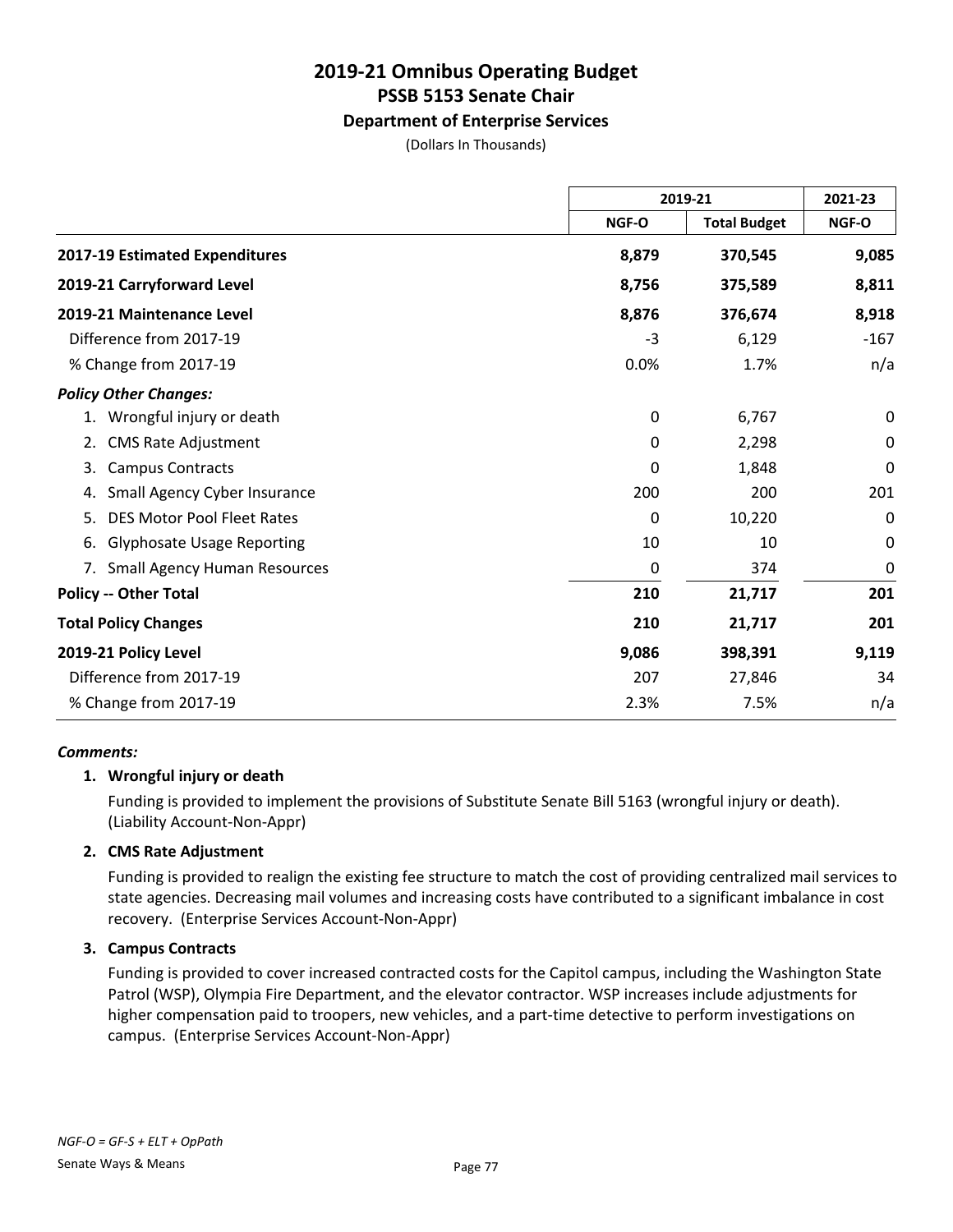#### **Department of Enterprise Services**

(Dollars In Thousands)

#### **4. Small Agency Cyber Insurance**

Funding is provided to buy cyber incident insurance for 43 small and medium-sized agencies currently without insurance to mitigate the impact of potential cyber risks. (General Fund-State)

#### **5. DES Motor Pool Fleet Rates**

Funding is provided to align available funding to the costs of providing the state fleet motor pool program. This step is largely attributable to increased vehicle costs and a change in cost methodology concerning the handling of depreciation to ensure proper cost recovery for fleet assets. (Enterprise Services Account-Non-Appr)

#### **6. Glyphosate Usage Reporting**

Funding is provided to identify each agency that uses glyphosate for vegetation control, and report to the legislature. (General Fund-State)

#### **7. Small Agency Human Resources**

Funding is provided for additional human resource staff to small agencies. (Enterprise Services Account-Non-Appr)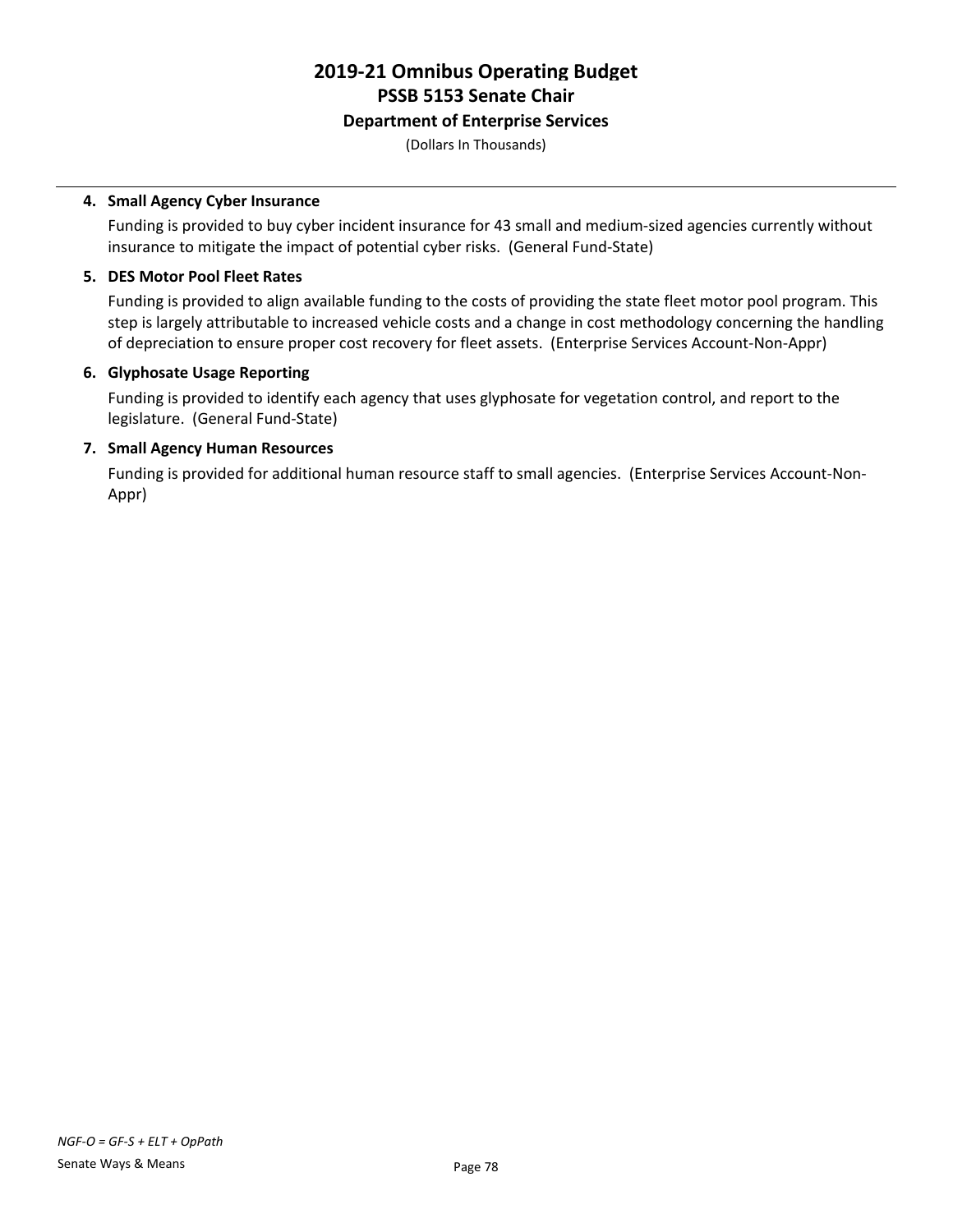### **Washington Horse Racing Commission**

(Dollars In Thousands)

|                                | 2019-21      |                     | 2021-23     |
|--------------------------------|--------------|---------------------|-------------|
|                                | <b>NGF-O</b> | <b>Total Budget</b> | NGF-O       |
| 2017-19 Estimated Expenditures | 0            | 6,034               | $\mathbf 0$ |
| 2019-21 Carryforward Level     | 0            | 6,089               | $\mathbf 0$ |
| 2019-21 Maintenance Level      | 0            | 5,662               | $\mathbf 0$ |
| Difference from 2017-19        | 0            | $-372$              | $\mathbf 0$ |
| % Change from 2017-19          | n/a          | $-6.2%$             | n/a         |
| 2019-21 Policy Level           | 0            | 5,662               | $\mathbf 0$ |
| Difference from 2017-19        | 0            | $-372$              | $\mathbf 0$ |
| % Change from 2017-19          | n/a          | $-6.2%$             | n/a         |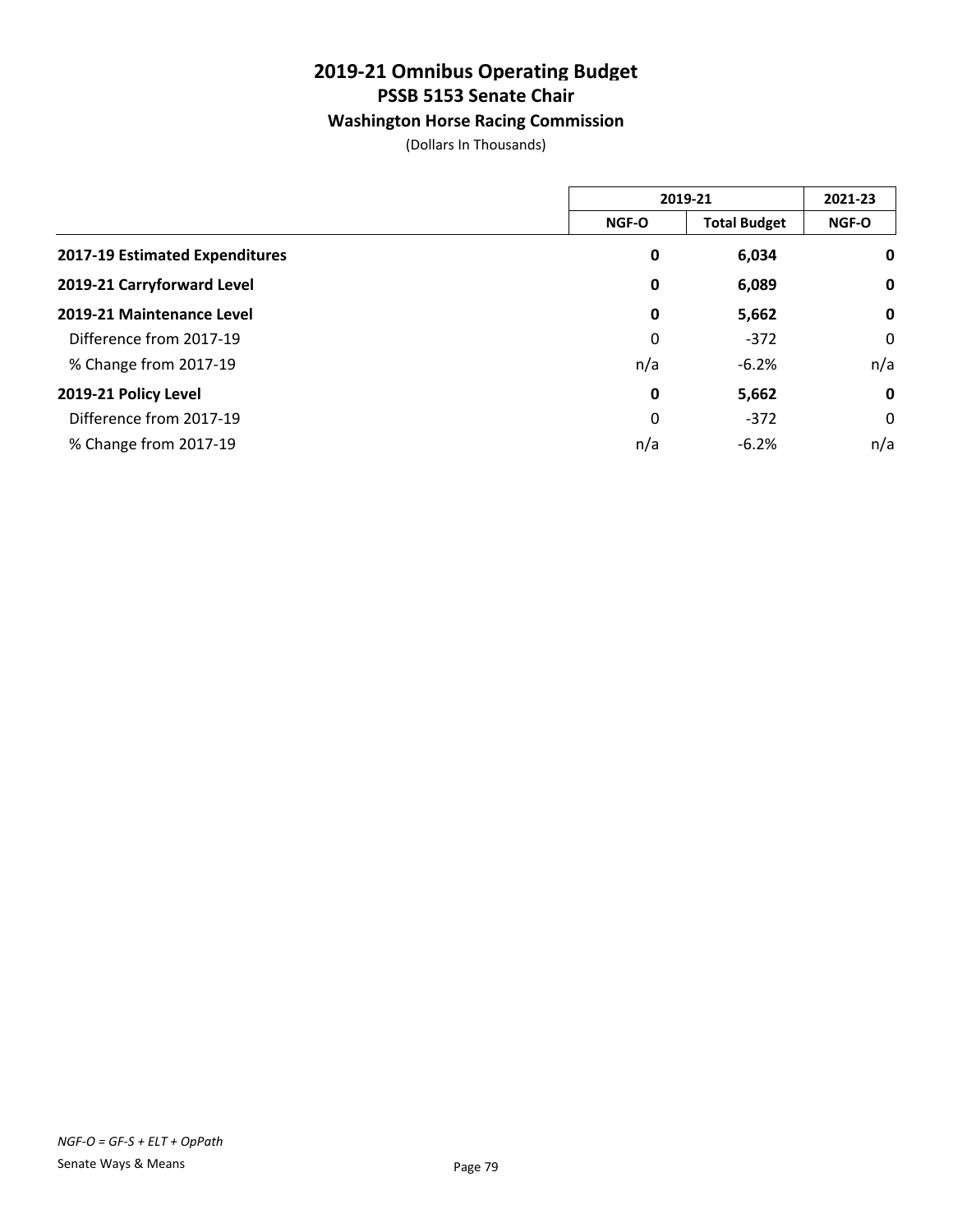**Liquor and Cannabis Board**

(Dollars In Thousands)

|                                           | 2019-21                      |          | 2021-23     |
|-------------------------------------------|------------------------------|----------|-------------|
|                                           | NGF-O<br><b>Total Budget</b> | NGF-O    |             |
| 2017-19 Estimated Expenditures            | 683                          | 96,622   | 702         |
| 2019-21 Carryforward Level                | 689                          | 96,621   | 716         |
| 2019-21 Maintenance Level                 | 698                          | 96,981   | 724         |
| Difference from 2017-19                   | 15                           | 359      | 22          |
| % Change from 2017-19                     | 2.2%                         | 0.4%     | n/a         |
| <b>Policy Other Changes:</b>              |                              |          |             |
| <b>Cannabis Enforcement and Licensing</b> | 0                            | 700      | 0           |
| Marijuana License Compliance<br>2.        | 0                            | 1,313    | 0           |
| <b>System Modernization Project</b><br>3. | 0                            | 1,200    | 0           |
| <b>Policy -- Other Total</b>              | $\mathbf 0$                  | 3,213    | $\mathbf 0$ |
| Policy -- Transfer Total                  | 0                            | $-1,270$ | $\mathbf 0$ |
| <b>Total Policy Changes</b>               | 0                            | 1,943    | $\mathbf 0$ |
| 2019-21 Policy Level                      | 698                          | 98,924   | 724         |
| Difference from 2017-19                   | 15                           | 2,302    | 22          |
| % Change from 2017-19                     | 2.2%                         | 2.4%     | n/a         |

#### *Comments:*

#### **1. Cannabis Enforcement and Licensing**

Funding is provided for the agency to hire additional staff for cannabis enforcement and licensing activities due to the continued growth in cannabis licensees. (Dedicated Marijuana Account-State)

#### **2. Marijuana License Compliance**

Funding is provided to implement ESB 5318 (marijuana license compliance). (Dedicated Marijuana Account-State)

#### **3. System Modernization Project**

One-time expenditure authority is provided for the remaining balance from the Licensing and Enforcement System Modernization Project Account. (Licensing & Enforcement System Modern Proj Account-Non-Appr)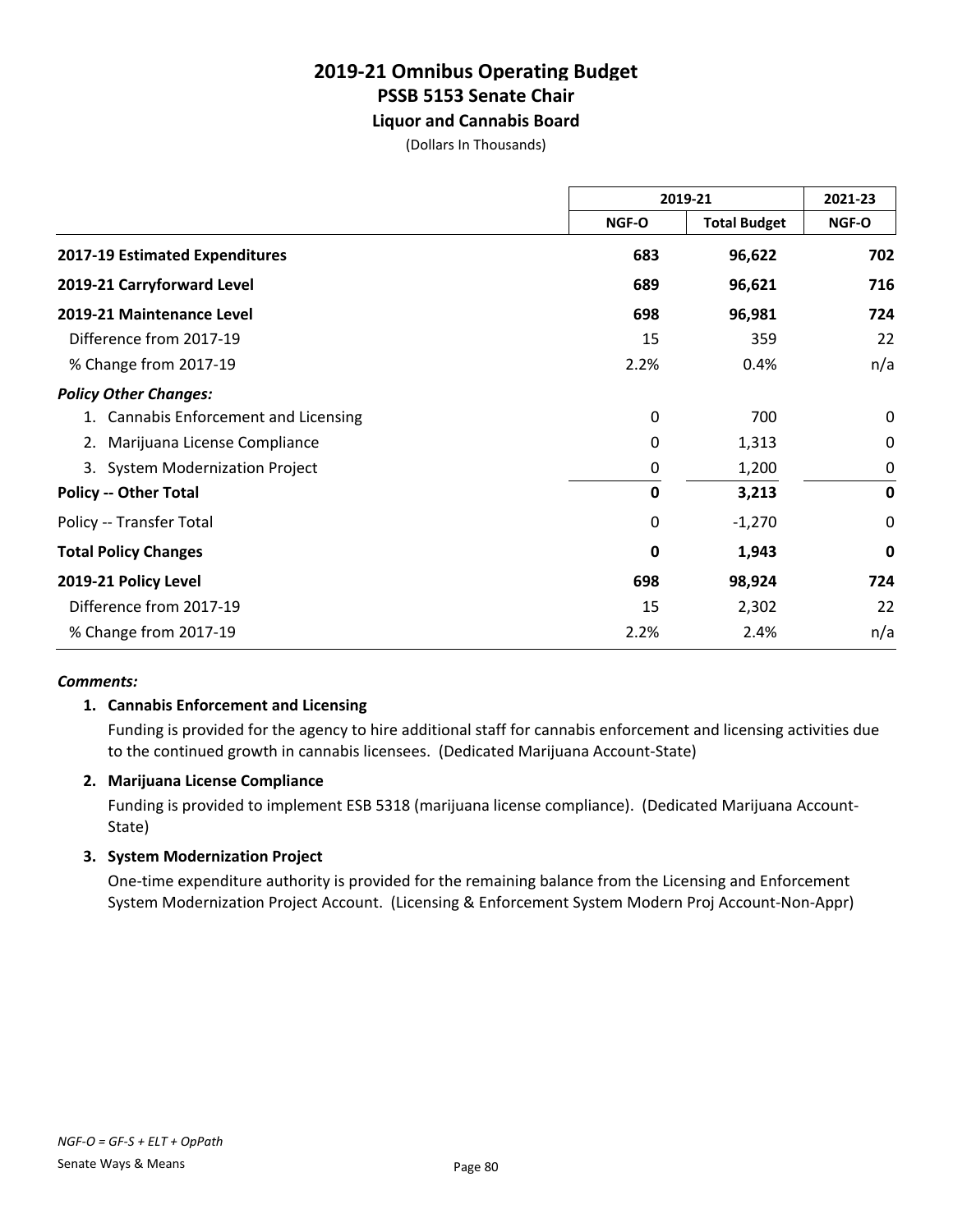#### **Utilities and Transportation Commission**

(Dollars In Thousands)

|                                      | 2019-21      |                     | 2021-23     |
|--------------------------------------|--------------|---------------------|-------------|
|                                      | <b>NGF-O</b> | <b>Total Budget</b> | NGF-O       |
| 2017-19 Estimated Expenditures       | $\mathbf 0$  | 73,075              | 0           |
| 2019-21 Carryforward Level           | $\mathbf 0$  | 71,635              | 0           |
| 2019-21 Maintenance Level            | $\mathbf 0$  | 61,514              | $\mathbf 0$ |
| Difference from 2017-19              | 0            | $-11,561$           | 0           |
| % Change from 2017-19                | n/a          | $-15.8%$            | n/a         |
| <b>Policy Other Changes:</b>         |              |                     |             |
| 1. Clean Energy                      | 0            | 966                 | 0           |
| <b>Broadband Office</b><br>2.        | 0            | 3,948               | 0           |
| 3. Reduce Hydroflurocarbon Emissions | 0            | 14                  | 0           |
| <b>Policy -- Other Total</b>         | $\mathbf 0$  | 4,928               | $\mathbf 0$ |
| <b>Total Policy Changes</b>          | $\mathbf 0$  | 4,928               | $\mathbf 0$ |
| 2019-21 Policy Level                 | 0            | 66,442              | $\mathbf 0$ |
| Difference from 2017-19              | 0            | $-6,633$            | 0           |
| % Change from 2017-19                | n/a          | $-9.1%$             | n/a         |

#### *Comments:*

#### **1. Clean Energy**

Funding is provided for implementing the provisions of Engrossed Second Substitute Senate Bill 5116 (clean energy). (General Fund-Local; Public Service Revolving Account-State)

#### **2. Broadband Office**

Funding is provided for implementing the provisions of Second Substitute Senate Bill 5511 (broadband office). (Public Service Revolving Account-State)

#### **3. Reduce Hydroflurocarbon Emissions**

Hydrofluorocarbons (HFCs) are greenhouse gases commonly used in refrigeration, air-conditioning and other applications. Funding is provided to implement Engrossed Second Substitute House Bill 1112 (hydrofluorocarbon emissions). (Public Service Revolving Account-State)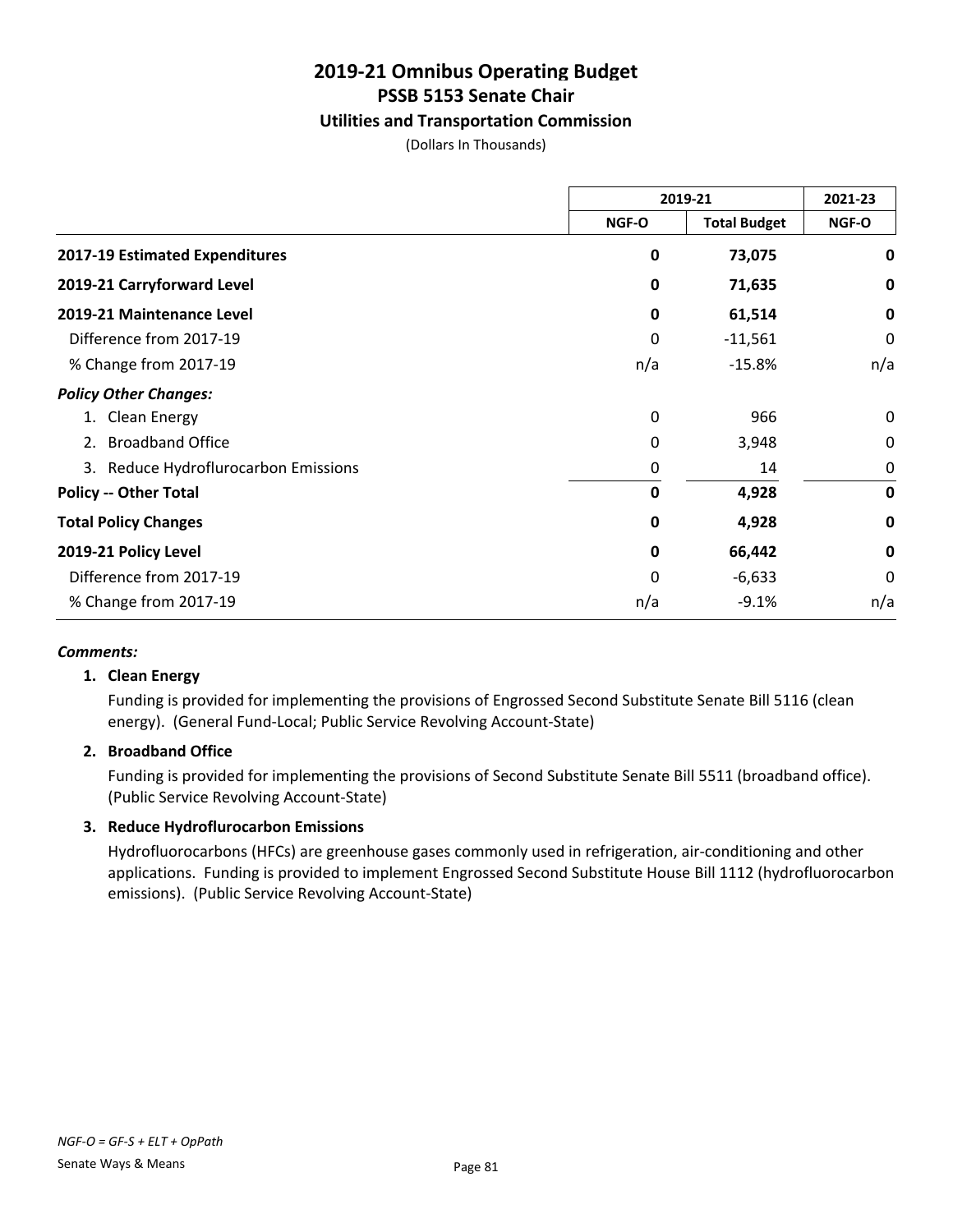### **Board for Volunteer Firefighters**

(Dollars In Thousands)

|                                | 2019-21      |                     | 2021-23     |
|--------------------------------|--------------|---------------------|-------------|
|                                | <b>NGF-O</b> | <b>Total Budget</b> | NGF-O       |
| 2017-19 Estimated Expenditures | 0            | 1,217               | 0           |
| 2019-21 Carryforward Level     | 0            | 976                 | $\mathbf 0$ |
| 2019-21 Maintenance Level      | 0            | 963                 | $\mathbf 0$ |
| Difference from 2017-19        | 0            | $-254$              | 0           |
| % Change from 2017-19          | n/a          | $-20.9%$            | n/a         |
| 2019-21 Policy Level           | 0            | 963                 | $\mathbf 0$ |
| Difference from 2017-19        | 0            | $-254$              | 0           |
| % Change from 2017-19          | n/a          | $-20.9%$            | n/a         |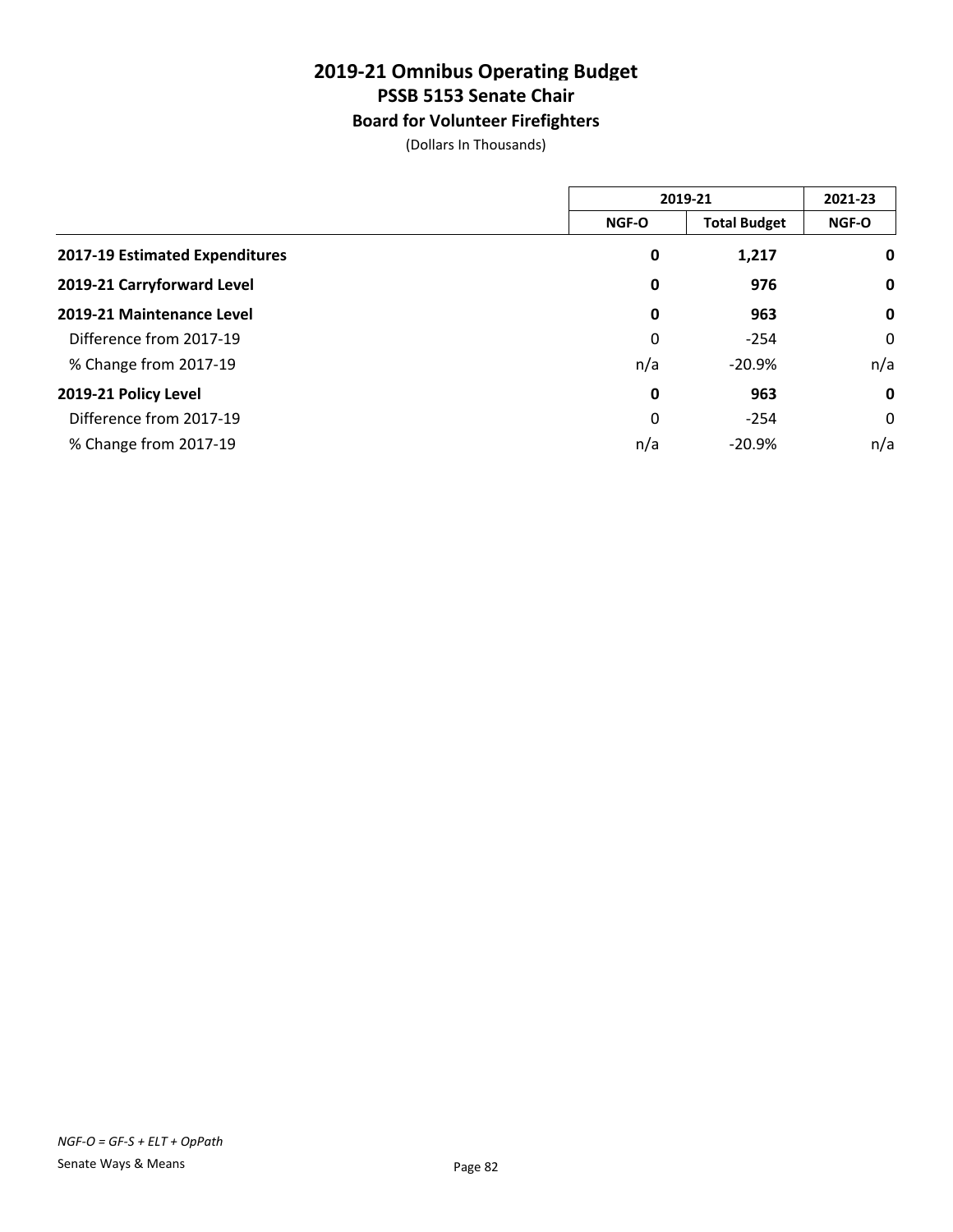# **Military Department**

(Dollars In Thousands)

|                                                |          | 2019-21             |          |
|------------------------------------------------|----------|---------------------|----------|
|                                                | NGF-O    | <b>Total Budget</b> | NGF-O    |
| 2017-19 Estimated Expenditures                 | 16,032   | 352,674             | 18,097   |
| 2019-21 Carryforward Level                     | 14,718   | 186,941             | 14,763   |
| 2019-21 Maintenance Level                      | 14,947   | 187,494             | 14,987   |
| Difference from 2017-19                        | $-1,085$ | $-165,180$          | $-3,111$ |
| % Change from 2017-19                          | $-6.8%$  | $-46.8%$            | n/a      |
| <b>Policy Other Changes:</b>                   |          |                     |          |
| 1. Governmental Continuity                     | 236      | 236                 | 237      |
| <b>Natural Disaster Mitigation</b><br>2.       | 103      | 103                 | 0        |
| <b>Catastrophic Incident Plans</b><br>3.       | 1,040    | 1,040               | 1,047    |
| <b>Tsunami Sirens for Coastal Cities</b><br>4. | 928      | 928                 | 0        |
| <b>ShakeAlert Monitoring Stations</b><br>5.    | 5,000    | 5,000               | 0        |
| Disaster Response Account<br>6.                | 0        | 118,215             | 0        |
| ShakeAlert Public Outreach<br>7.               | 240      | 240                 | 242      |
| Hazardous Materials Program<br>8.              | 0        | 0                   | 0        |
| <b>Policy -- Other Total</b>                   | 7,547    | 125,762             | 1,526    |
| Policy -- Transfer Total                       | $-200$   | $-200$              | $-200$   |
| <b>Total Policy Changes</b>                    | 7,347    | 125,562             | 1,326    |
| 2019-21 Policy Level                           | 22,294   | 313,056             | 16,312   |
| Difference from 2017-19                        | 6,262    | $-39,618$           | $-1,785$ |
| % Change from 2017-19                          | 39.1%    | $-11.2%$            | n/a      |

#### *Comments:*

#### **1. Governmental Continuity**

Funding is provided to implement the provisions of Substitute Senate Bill No. 5012 (governmental continuity). (General Fund-State)

#### **2. Natural Disaster Mitigation**

Funding is provided to implement the provisions of Substitute Sentate Bill No. 5106 (natural disaster mitigation). (General Fund-State)

#### **3. Catastrophic Incident Plans**

Funding is provided to implement the provisions of Substitute Senate Bill 5247 (catastrophic incident plans). (General Fund-State)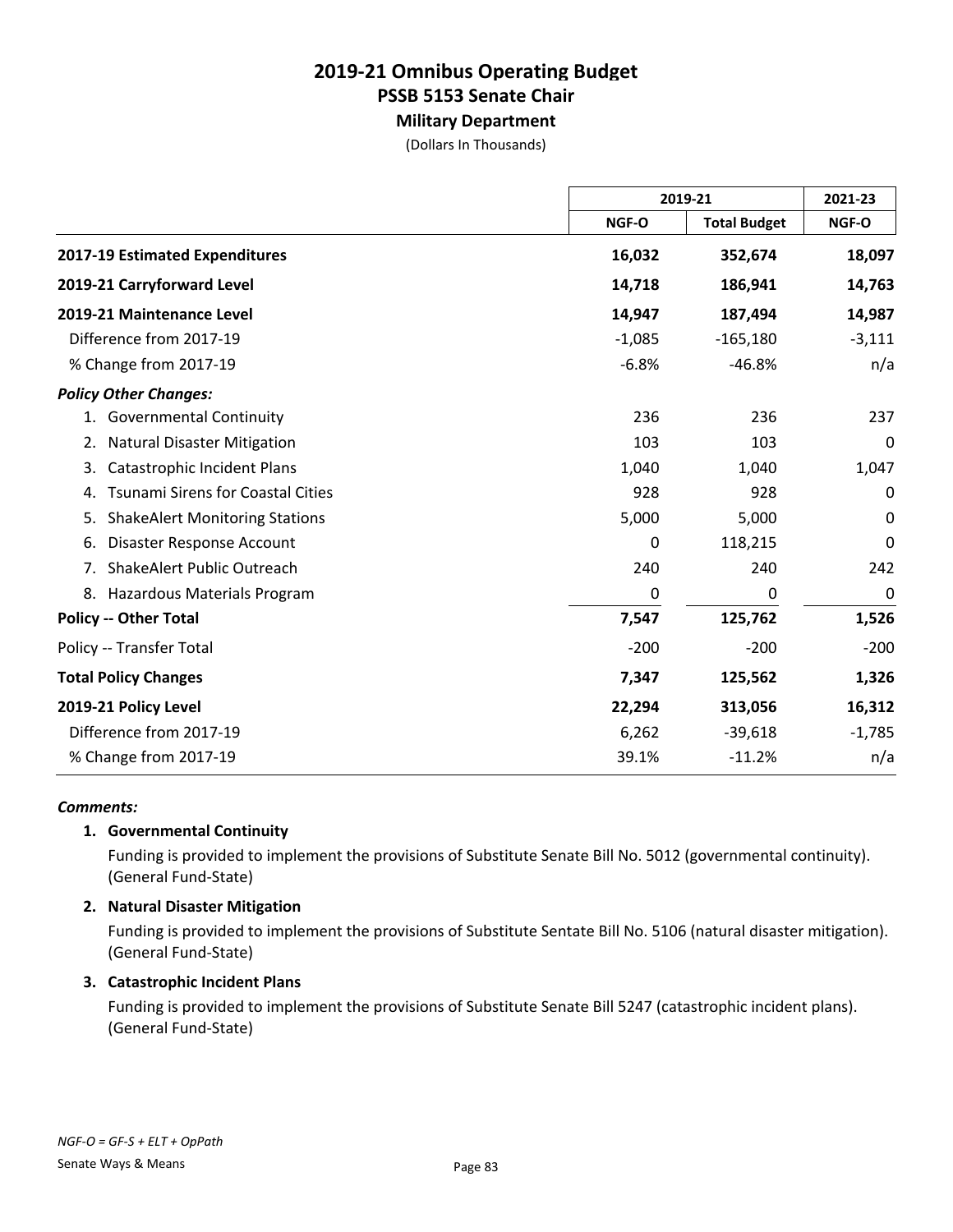**Military Department**

(Dollars In Thousands)

#### **4. Tsunami Sirens for Coastal Cities**

Funding is provided to procure and install 16 all-hazard alert broadcast (AHAB) sirens to increase inundation zone coverage. AHAB sirens will alert individuals of an impending tsunami or other disaster within a 1.5 mile radius. (General Fund-State)

#### **5. ShakeAlert Monitoring Stations**

Funding is provided for the procurement and installation of seismic monitoring stations and global navigation satellite systems that integrate with the early warning system known as ShakeAlert. (General Fund-State)

#### **6. Disaster Response Account**

Funding is provided to continue recovery efforts for seven open presidentially declared disasters, including completion of ongoing state, local and tribal infrastructure projects. (Disaster Response Account-State; Disaster Response Account-Federal; Wildfire Prevention and Suppression Account-State)

#### **7. ShakeAlert Public Outreach**

Funding is provided to support an education and public outreach program in advance of the new early earthquake warning system known as "ShakeAlert." (General Fund-State)

#### **8. Hazardous Materials Program**

Funding is transferred between accounts to continue assisting local emergency planning committees statewide with hazardous materials plans that meet minimum federal requirements. (Oil Spill Prevention Account-State; Model Toxics Control Operating Account-State)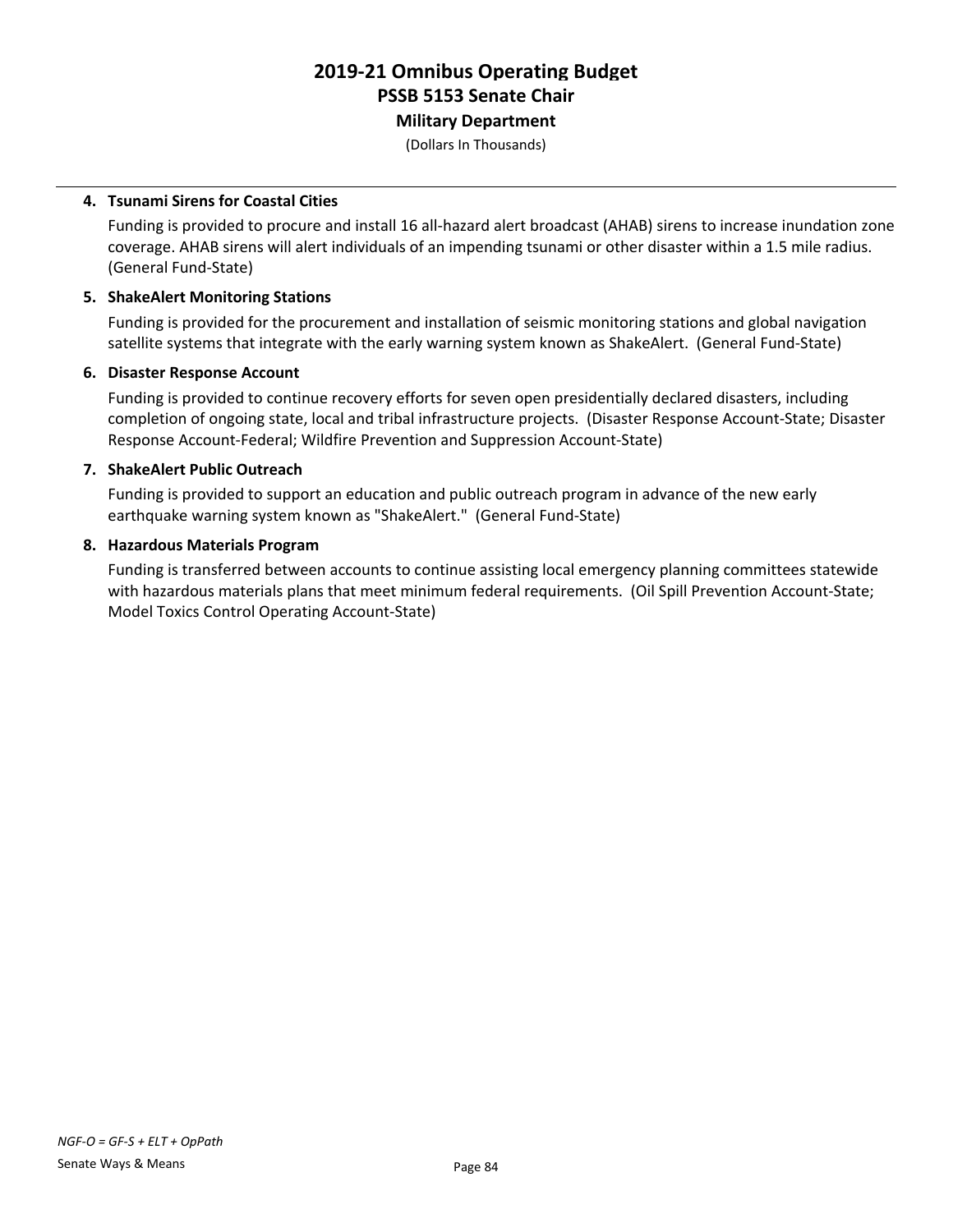#### **Public Employment Relations Commission**

(Dollars In Thousands)

|                                | 2019-21      |                     | 2021-23 |
|--------------------------------|--------------|---------------------|---------|
|                                | <b>NGF-O</b> | <b>Total Budget</b> | NGF-O   |
| 2017-19 Estimated Expenditures | 4,101        | 9,685               | 4,305   |
| 2019-21 Carryforward Level     | 4,175        | 9,855               | 4,194   |
| 2019-21 Maintenance Level      | 4,149        | 9,811               | 4,168   |
| Difference from 2017-19        | 48           | 126                 | $-137$  |
| % Change from 2017-19          | 1.2%         | 1.3%                | n/a     |
| <b>Policy Other Changes:</b>   |              |                     |         |
| 1. AAG Bargaining              | 86           | 86                  | 76      |
| <b>Policy -- Other Total</b>   | 86           | 86                  | 76      |
| <b>Total Policy Changes</b>    | 86           | 86                  | 76      |
| 2019-21 Policy Level           | 4,235        | 9,897               | 4,244   |
| Difference from 2017-19        | 134          | 212                 | $-60$   |
| % Change from 2017-19          | 3.3%         | 2.2%                | n/a     |

#### *Comments:*

#### **1. AAG Bargaining**

Funding is provided for implementation of SB 5297 (AAG Bargaining). If this bill is not enacted by June 30, 2019, this funding lapses (General Fund-State)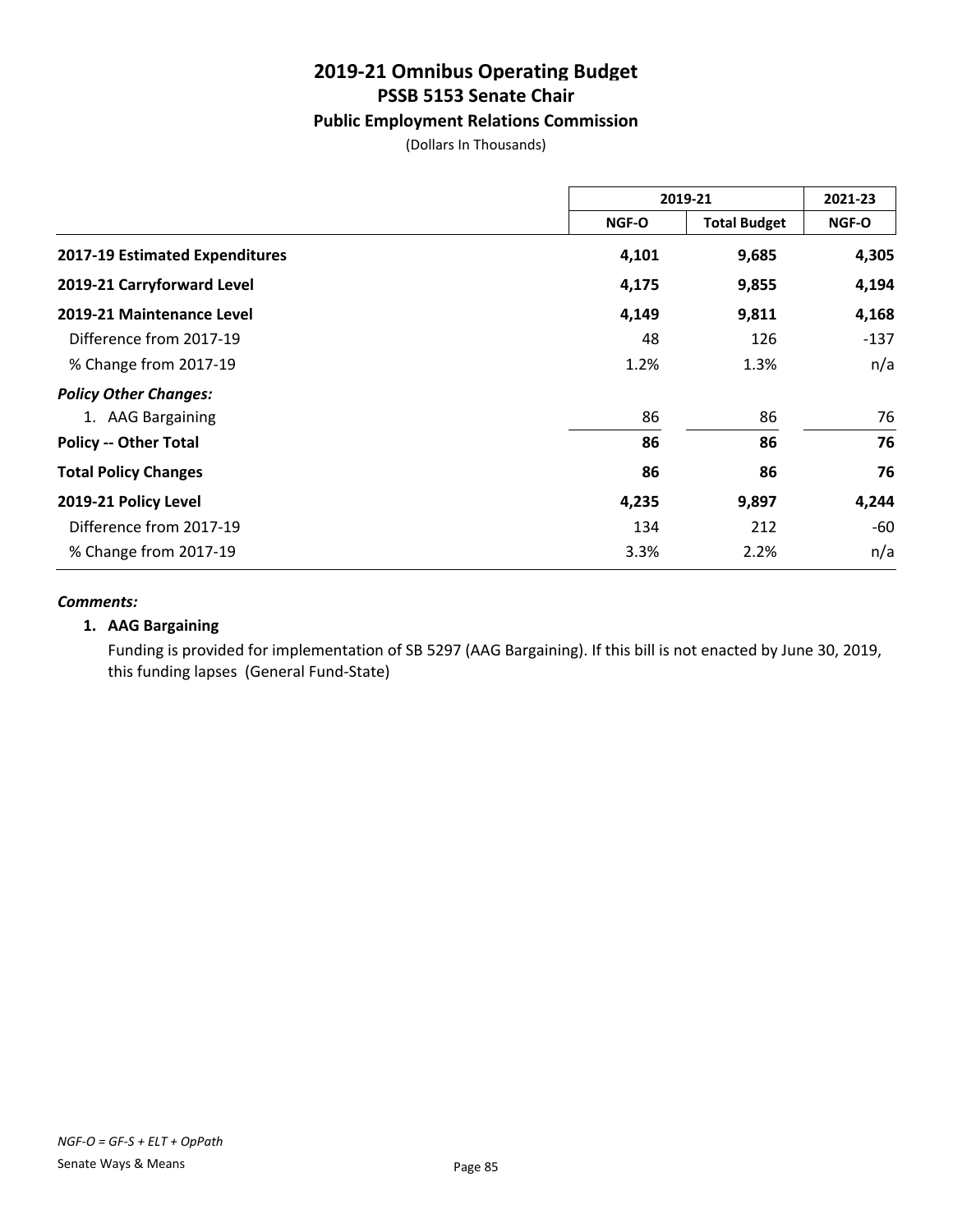### **2019-21 Omnibus Operating Budget PSSB 5153 Senate Chair LEOFF 2 Retirement Board**

(Dollars In Thousands)

|                                | 2019-21      |                     | 2021-23      |
|--------------------------------|--------------|---------------------|--------------|
|                                | <b>NGF-O</b> | <b>Total Budget</b> | <b>NGF-O</b> |
| 2017-19 Estimated Expenditures | 0            | 2,460               | 0            |
| 2019-21 Carryforward Level     | 0            | 2,473               | $\mathbf 0$  |
| 2019-21 Maintenance Level      | 0            | 2,469               | $\mathbf 0$  |
| Difference from 2017-19        | 0            | 9                   | 0            |
| % Change from 2017-19          | n/a          | 0.4%                | n/a          |
| 2019-21 Policy Level           | $\mathbf 0$  | 2,469               | $\mathbf 0$  |
| Difference from 2017-19        | 0            | 9                   | 0            |
| % Change from 2017-19          | n/a          | 0.4%                | n/a          |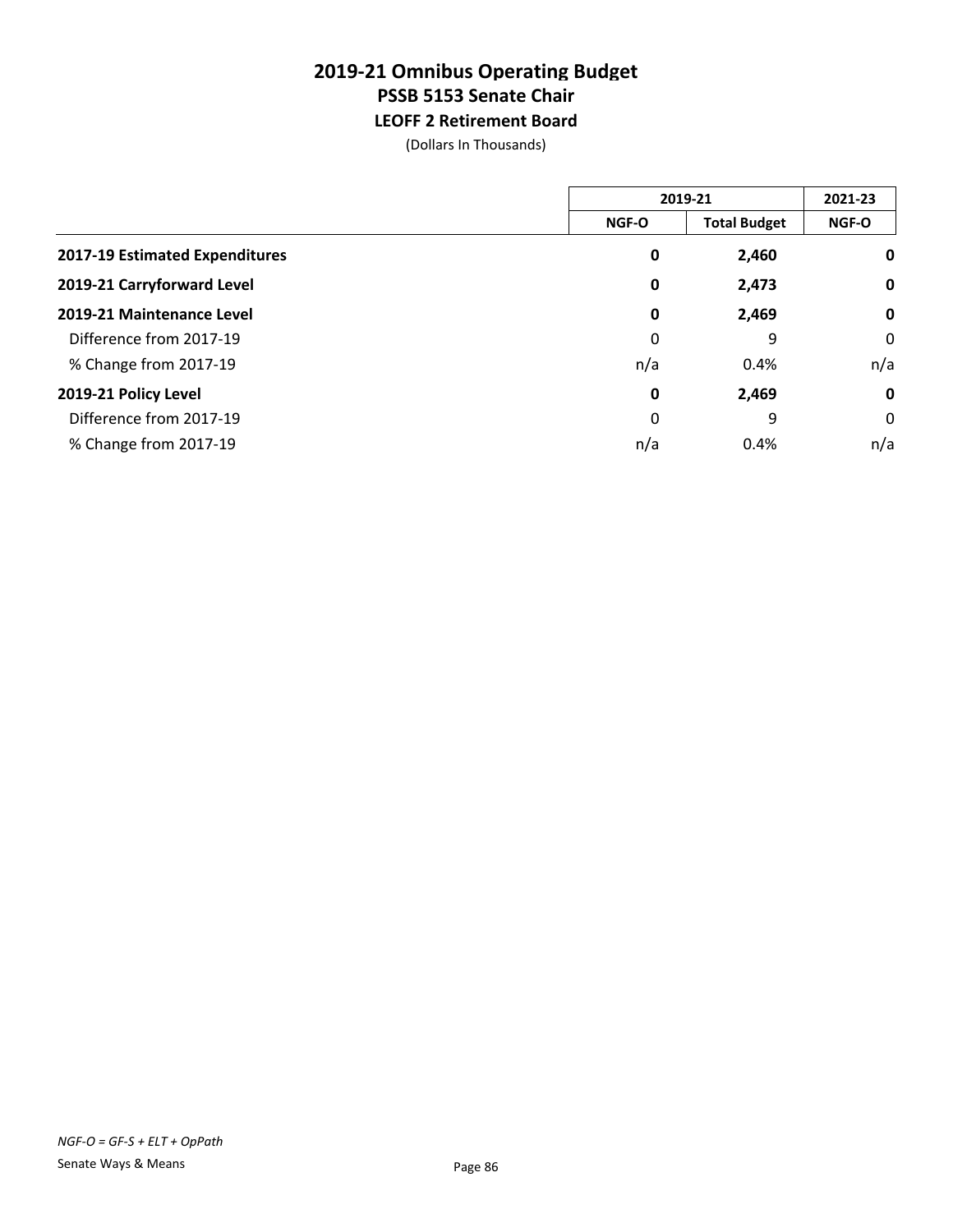#### **Department of Archaeology & Historic Preservation**

(Dollars In Thousands)

|                                  | 2019-21                      |         | 2021-23<br>NGF-O |
|----------------------------------|------------------------------|---------|------------------|
|                                  | <b>Total Budget</b><br>NGF-O |         |                  |
| 2017-19 Estimated Expenditures   | 3,217                        | 5,983   | 3,313            |
| 2019-21 Carryforward Level       | 3,143                        | 5,692   | 3,172            |
| 2019-21 Maintenance Level        | 3,167                        | 5,722   | 3,194            |
| Difference from 2017-19          | -50                          | $-261$  | $-119$           |
| % Change from 2017-19            | $-1.6%$                      | $-4.4%$ | n/a              |
| <b>Policy Other Changes:</b>     |                              |         |                  |
| Disaster Recovery                | 41                           | 41      | 0                |
| <b>GIS and Lease Costs</b><br>2. | 85                           | $-12$   | 87               |
| 3.<br>Main Street Program        | 240                          | 240     | 242              |
| <b>Policy -- Other Total</b>     | 366                          | 269     | 328              |
| <b>Total Policy Changes</b>      | 366                          | 269     | 328              |
| 2019-21 Policy Level             | 3,533                        | 5,991   | 3,522            |
| Difference from 2017-19          | 316                          | 8       | 209              |
| % Change from 2017-19            | 9.8%                         | 0.1%    | n/a              |

#### *Comments:*

#### **1. Disaster Recovery**

Funding is provided for the agency to mirror its digital repository for architectural and archaeological resources in the Quincy Data Center for disaster recovery operations. This will allow federal, state, and tribal agencies to use real-time data to see where Washington's cultural assets are located during a catastrophic event. (General Fund-State)

#### **2. GIS and Lease Costs**

Funding is provided for geographic information system (GIS) repairs and for increased lease costs. (General Fund-State; General Fund-Federal)

#### **3. Main Street Program**

Funding is provided for additional resources for the Washington State Main Street Program, which helps rural communities develop strategies for economic growth. (General Fund-State)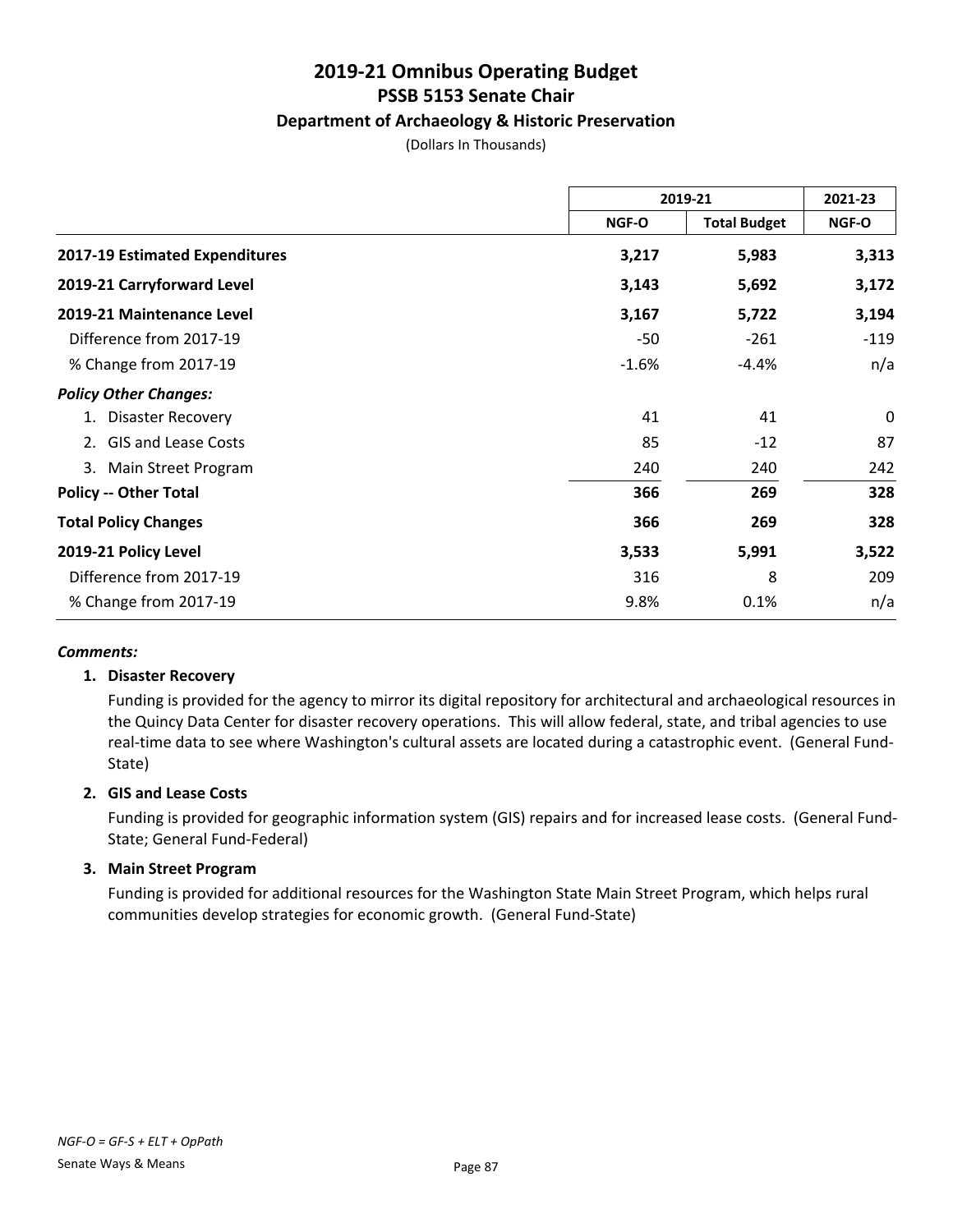### **Washington State Health Care Authority**

(Dollars In Thousands)

|                                                  |           | 2019-21             |            |
|--------------------------------------------------|-----------|---------------------|------------|
|                                                  | NGF-O     | <b>Total Budget</b> | NGF-O      |
| 2017-19 Estimated Expenditures                   | 4,662,347 | 19,160,021          | 5,494,798  |
| 2019-21 Carryforward Level                       | 5,260,974 | 20,556,813          | 5,540,095  |
| 2019-21 Maintenance Level                        | 5,782,531 | 21,051,652          | 6,548,789  |
| Difference from 2017-19                          | 1,120,184 | 1,891,631           | 1,053,992  |
| % Change from 2017-19                            | 24.0%     | 9.9%                | n/a        |
| <b>Policy Other Changes:</b>                     |           |                     |            |
| 1. Maintain Hospital Safety Net                  | 0         | $\mathbf 0$         | $-292,000$ |
| TB Misd. Diversion<br>2.                         | 5,000     | 5,000               | 10,496     |
| TB Outpatient Comp Restoration<br>3.             | 3,148     | 3,148               | 6,611      |
| TB Housing Vouchers & Supports<br>4.             | 3,962     | 3,962               | 8,321      |
| TB Headquarters Staffing<br>5.                   | 1,063     | 1,063               | 1,056      |
| <b>TB Crisis Services</b><br>6.                  | 8,451     | 12,153              | 17,741     |
| TB Intensive Case Managers<br>7.                 | 4,742     | 4,742               | 9,954      |
| TB Workforce Peer Supports<br>8.                 | 404       | 404                 | 423        |
| <b>Benefit Education and Communication</b><br>9. | 0         | 150                 | 0          |
| <b>Managed Care Dental</b><br>10.                | $-2,068$  | $-5,202$            | $-2,384$   |
| <b>Suicide Prevention</b><br>11.                 | 1,614     | 3,080               | 1,679      |
| Newborn Screening Pompe and MPS-1<br>12.         | 300       | 818                 | 342        |
| 13. Newborn screening X-ALD                      | 60        | 162                 | 63         |
| Benefits Staff - Employee & Retiree<br>14.       | 0         | 1,899               | 0          |
| 15. SEBB Dependent Verification                  | 0         | 512                 | 0          |
| 16. Centers of Excellence                        | 0         | 2,368               | 0          |
| <b>SEBB TPA Payments</b><br>17.                  | 0         | 17,286              | 0          |
| 18. PEBB Administrative Fees                     | 0         | 6,035               | 0          |
| 19. Low Income Health Care/I-502                 | $-10,323$ | 0                   | $-36,668$  |
| <b>Trafficking Victims Assistance</b><br>20.     | 72        | 72                  | $\pmb{0}$  |
| <b>Involuntary Treatment Procedures</b><br>21.   | 36        | 72                  | 38         |
| <b>COFA Dental</b><br>22.                        | 1,756     | 1,756               | 1,432      |
| <b>Prescription Drug Transparency</b><br>23.     | 455       | 455                 | 344        |
| Opioid Use Disorder<br>24.                       | 1,003     | 5,826               | 250        |
| Indian Health Improvement<br>25.                 | $-426$    | 1,744               | $-5,862$   |
| <b>Developmental Disability Services</b><br>26.  | 700       | 700                 | 0          |
| Immigrants in the Workplace<br>27.               | 27        | 119                 | 6          |
| Individual Health Insurance Market<br>28.        | 100       | 1,148               | 0          |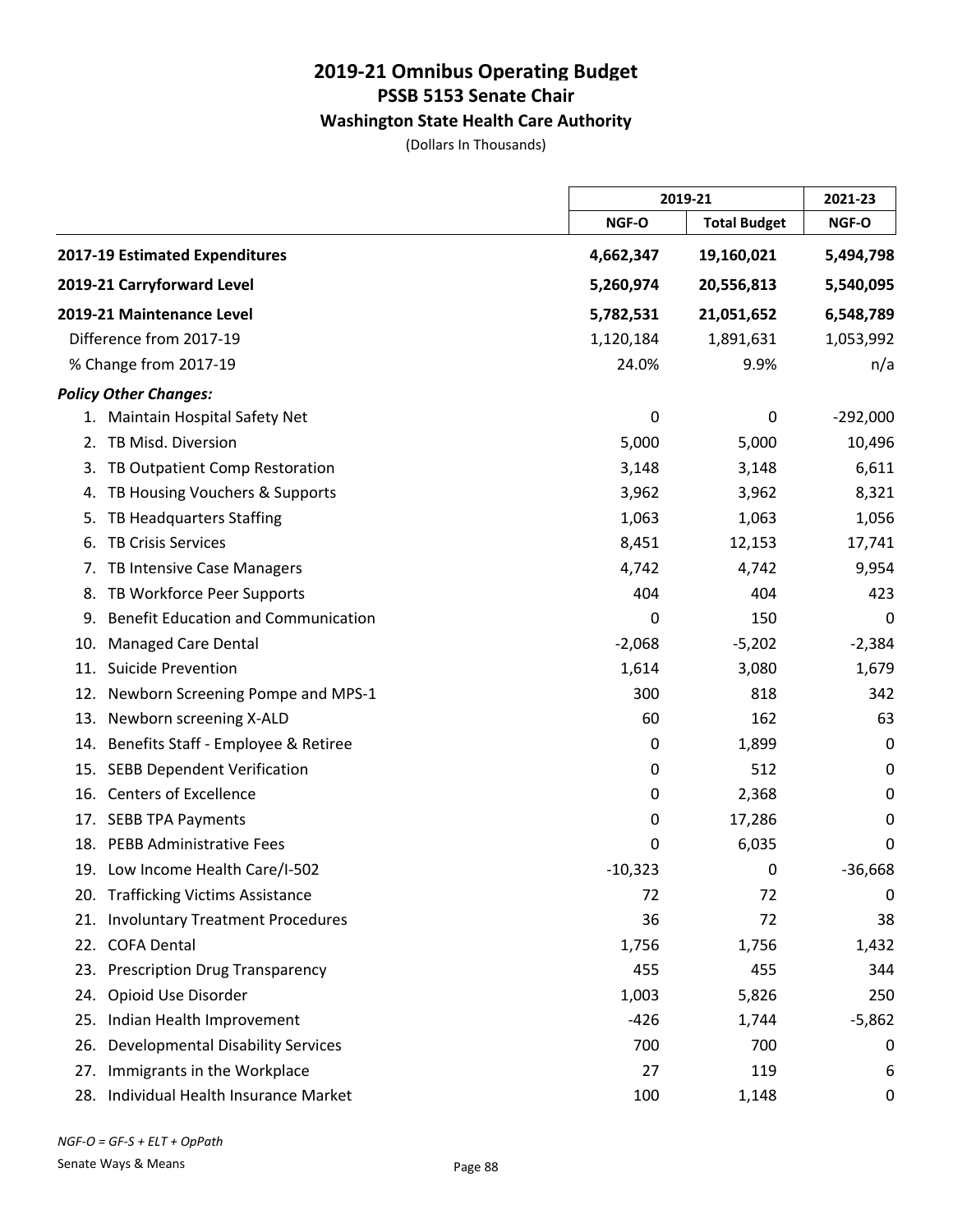### **Washington State Health Care Authority**

(Dollars In Thousands)

|     |                                           |            | 2019-21             | 2021-23    |
|-----|-------------------------------------------|------------|---------------------|------------|
|     |                                           | NGF-O      | <b>Total Budget</b> | NGF-O      |
| 29. | Reproductive Health Care                  | 1,588      | 1,588               | 5,335      |
|     | 30. All Payer Claims Database             | 3,538      | 3,538               | 4,908      |
| 31. | <b>Universal Health Care</b>              | 500        | 500                 | 0          |
| 32. | <b>Children's Mental Health</b>           | 300        | 300                 | 315        |
| 33. | <b>Behavioral Health Grants</b>           | 0          | 45,111              | 0          |
| 34. | Clubhouses                                | 3,658      | 15,808              | 5,886      |
| 35. | <b>Dental Savings Restoration</b>         | 11,262     | 29,353              | 10,765     |
| 36. | <b>DSH Delay</b>                          | $-46,134$  | 118,972             | $-86,703$  |
| 37. | <b>Intensive BH Treatment Facilities</b>  | 2,856      | 6,066               | 5,884      |
| 38. | <b>Finance Staffing</b>                   | 622        | 1,502               | 626        |
| 39. | <b>Family Planning Clinic Rates</b>       | 916        | 916                 | 956        |
| 40. | <b>Assertive Community Treatment</b>      | 6,021      | 18,598              | 8,048      |
| 41. | <b>Community Long-Term Inpatient Beds</b> | 57,978     | 86,337              | 100,725    |
| 42. | <b>Community Health Centers I-502</b>     | $-1,032$   | 0                   | $-3,666$   |
| 43. | Mental Health Drop-In Facilities          | 708        | 1,507               | 3,208      |
| 44. | <b>Intensive Outpatient Treatment</b>     | 4,473      | 12,089              | 9,390      |
| 45. | <b>BHO Reserve Savings</b>                | $-35,000$  | $-61,000$           | 0          |
| 46. | <b>Secure Detoxification Facitilities</b> | 4,443      | 10,080              | 6,743      |
| 47. | <b>Discharge Wraparound Services</b>      | 2,816      | 8,754               | 2,987      |
| 48. | Federal IV&V Requirements                 | 0          | 558                 | 0          |
| 49. | Language Access Providers CBA             | 531        | 1,328               | 524        |
| 50. | <b>IMD Federal Waiver</b>                 | $-16,238$  | $\mathbf 0$         | $-34,086$  |
| 51. | Managed Care Performance Withhold         | $-48,981$  | $-166,342$          | $-69,949$  |
| 52. | <b>MCS Dental</b>                         | 395        | 395                 | 938        |
| 53. | <b>Medicaid Fraud Penalty Account</b>     | 16,000     | $\mathbf 0$         | 16,700     |
|     | 54. PPW Residential Treatment Start Up    | 1,256      | 2,942               | 2,637      |
| 55. | <b>Tort Recovery FTEs</b>                 | $-1,376$   | $-4,760$            | $-1,436$   |
|     | 56. Assisted Outpatient Tx Pilot          | 450        | 450                 | 472        |
| 57. | Sole Community Hospital                   | 2,800      | 9,800               | 0          |
| 58. | Chiropractic Care for Spinal Pain         | 5,063      | 10,153              | 7,045      |
|     | 59. Program Integrity                     | $-101,796$ | $-351,572$          | $-145,639$ |
|     | <b>Policy -- Other Total</b>              | $-102,307$ | $-127,557$          | $-425,542$ |
|     | Policy -- Transfer Total                  | $-4,064$   | $-4,064$            | $-4,064$   |
|     | <b>Total Policy Changes</b>               | $-106,371$ | $-131,621$          | $-429,606$ |

 $\overline{a}$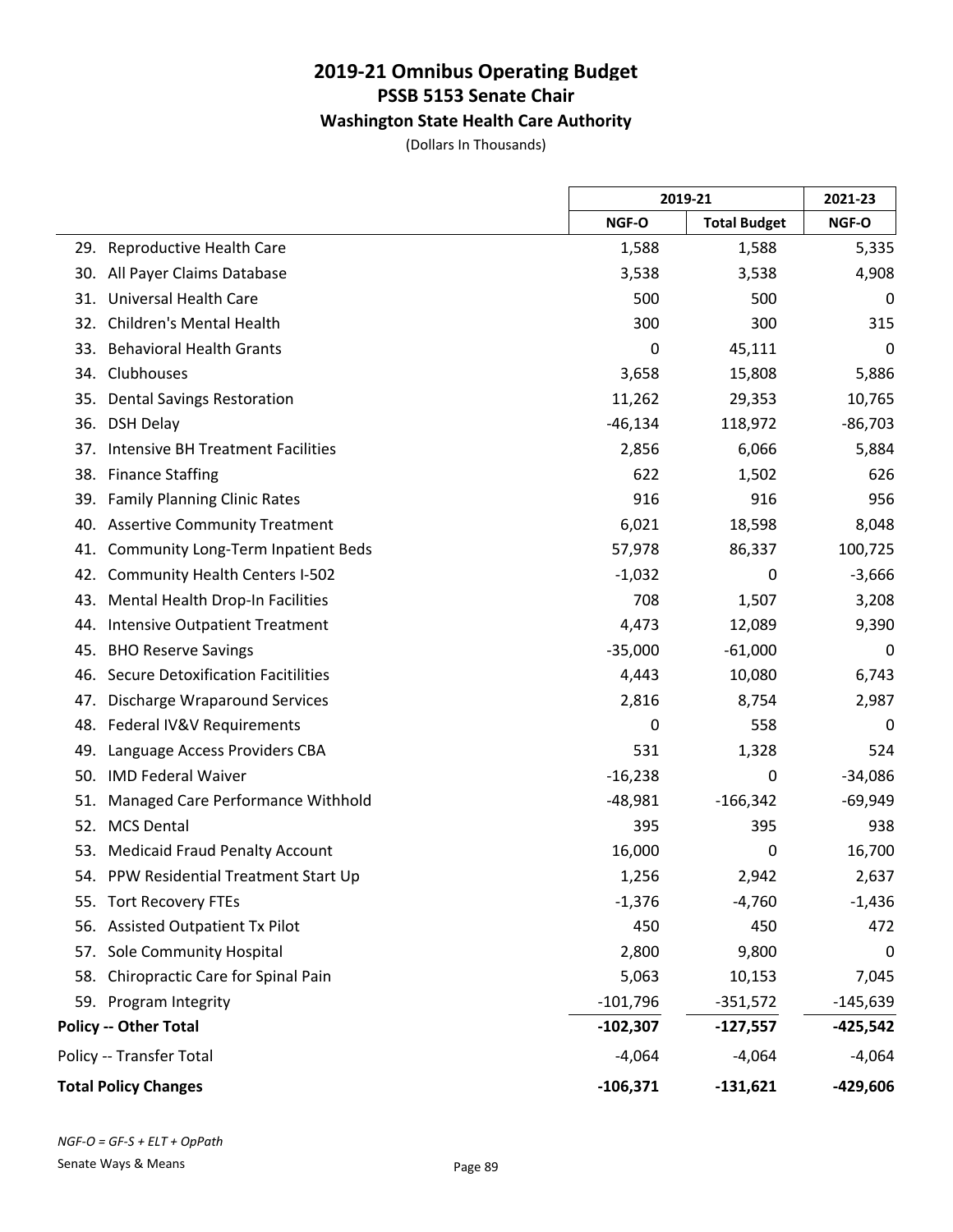#### **Washington State Health Care Authority**

(Dollars In Thousands)

|                         |           | 2019-21             |              |
|-------------------------|-----------|---------------------|--------------|
|                         | NGF-O     | <b>Total Budget</b> | <b>NGF-O</b> |
| 2019-21 Policy Level    | 5,676,160 | 20,920,031          | 6,119,183    |
| Difference from 2017-19 | 1,013,813 | 1,760,010           | 624,386      |
| % Change from 2017-19   | 21.7%     | 9.2%                | n/a          |

#### *Comments:*

#### **1. Maintain Hospital Safety Net**

The Hospital Safety Net Assessment program (HSNA) allows the Health Care Authority (HCA) to collect assessments from Washington State hospitals and use the proceeds for payments to hospitals. Under current law, the HSNA would sunset in July 2021 resulting in reduced payments. Funding is adjusted to maintain the HSNA through June 30, 2023. (General Fund-State; Medical Aid Account-State)

#### **2. TB Misd. Diversion**

Funding is provided for efforts to divert individuals with behavioral health issues arrested for misdemeanor crimes from the forensic system in the phase I regions under the settlement filed in the case of Trueblood et. al. v. DSHS. The budget outlook assumes funding for the phase II region. (General Fund-State)

#### **3. TB Outpatient Comp Restoration**

Funding is provided for four outpatient restoration teams in the phase I regions identified in the settlement filed in the case of Trueblood et. al. v. DSHS. The budget outlook assumes funding for the phase II region. (General Fund-State)

#### **4. TB Housing Vouchers & Supports**

Funding is provided for four forensic HARPs teams in the phase I regions under the settlement filed in the case of Trueblood et. al. v. DSHS. The budget outlook assumes funding for the phase II region. (General Fund-State)

#### **5. TB Headquarters Staffing**

Funding is provided for four FTE to ensure the programs required under the settlement agreement in the case Trueblood et. al. v. DSHS are implemented. (General Fund-State)

#### **6. TB Crisis Services**

Funding is provided to enhance crisis services in the phase I regions identified in the settlement filed in the case of Trueblood et. al. v. DSHS. This includes funding for a new 16 bed crisis triage facility in Spokane, funding to enhance crisis triage rates in the Pierce and Southwest regions, and funding for three new mobile crisis teams in the regions. The budget outlook assumes funding for the phase II region. (General Fund-State; General Fund-Medicaid)

#### **7. TB Intensive Case Managers**

Funding is provided to enhance supports for high utilizers in the phase I regions as identified in the settlement filed in the case of Trueblood et. al. v. DSHS. The budget outlook assumes funding for the phase II region. (General Fund-State)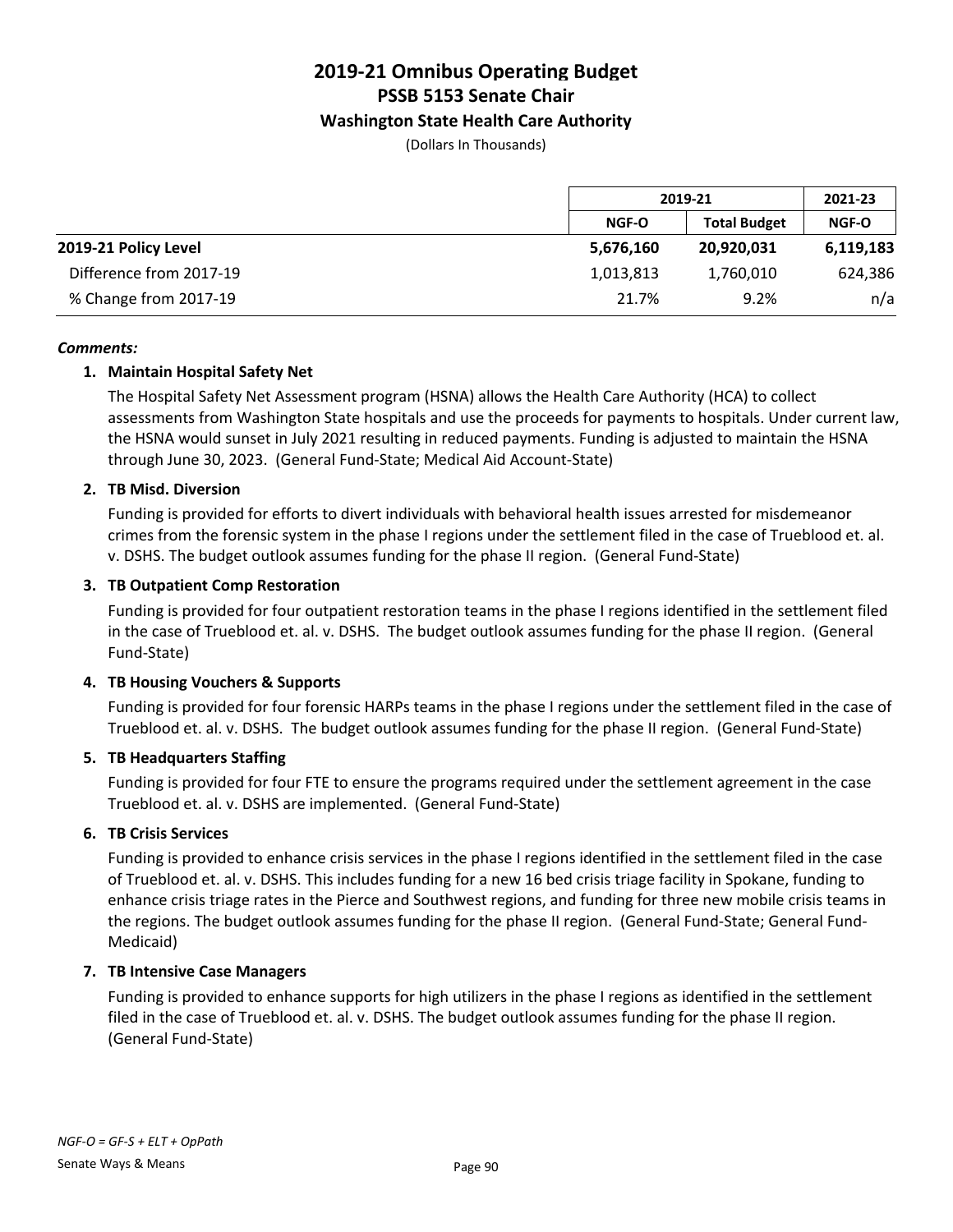#### **Washington State Health Care Authority**

(Dollars In Thousands)

#### **8. TB Workforce Peer Supports**

Funding is provided for 1 FTE and the cost of training materials to develop a forensic peer support certification process as identified in the settlement filed in the case of Trueblood et. al. v. DSHS. (General Fund-State)

#### **9. Benefit Education and Communication**

Funding is provided for the preparation and distribution of information to assist school employees enrolling in the School Employees' Benefits Board (SEBB) program. (School Employees' Insurance Admin Account-State)

#### **10. Managed Care Dental**

Funding is provided to support the move of Medicaid dental from fee-for-service to managed care as required in Substitute Senate Bill (SSB) 5883. (General Fund-State; General Fund-Medicaid)

#### **11. Suicide Prevention**

Funding is proposed to implement the State Action Alliance for Suicide Prevention recommendations for the performance and administration of clinical services for suicide assessment, treatment, and management of suicide prevention grants to community groups and coalitions throughout Washington State. (General Fund-State; General Fund-Medicaid)

#### **12. Newborn Screening Pompe and MPS-1**

The Washington State Board of Health added Pompe Disease (PD) and Mucopolysaccharidosis Type - I (MPS-I), both genetic disorders, to the mandatory newborn screening panel in 2017. The Department of Health has requested a fee increase to cover costs related to inclusion of these tests. Funding is provided for the fee increase for the mandatory newborn screening panels for all covered medical births. (General Fund-State; General Fund-Medicaid)

#### **13. Newborn screening X-ALD**

The Washington State Board of Health added X-linked adrenoleukodystrophy (X-ALD), a genetic disorder, to the mandatory newborn screening panel in 2018. The Department of Health has requested a fee increase to cover costs related to inclusion of this test. Funding is provided for the fee increase for the mandatory newborn screening panels for all covered medical births. (General Fund-State; General Fund-Medicaid)

#### **14. Benefits Staff - Employee & Retiree**

Funding is provided for additional staffing for customer service, contract management, and program and benefit support, due to increasing enrollment and complexity in employee and retiree insurance programs. (St Health Care Authority Admin Account-State; School Employees' Insurance Admin Account-State)

#### **15. SEBB Dependent Verification**

Funding is provided for the dependent verification of approximately 150,000 dependents of school employees prior to enrollment in the School Employees' Benefits Board program. (School Employees' Insurance Admin Account-State)

#### **16. Centers of Excellence**

Funding is provided for three components in the Centers of Excellence bundled payment program, including an increase in the administrative rate for the total joint replacement, establishment of an ongoing administrative rate for a lumbar fusion bundle, and evaluation of a possible third bundle for bariatric surgeries. (Uniform Medical Plan Benefits Administration Account-Non-Appr; SEBB Medical Benefits Admin Account-Non-Appr)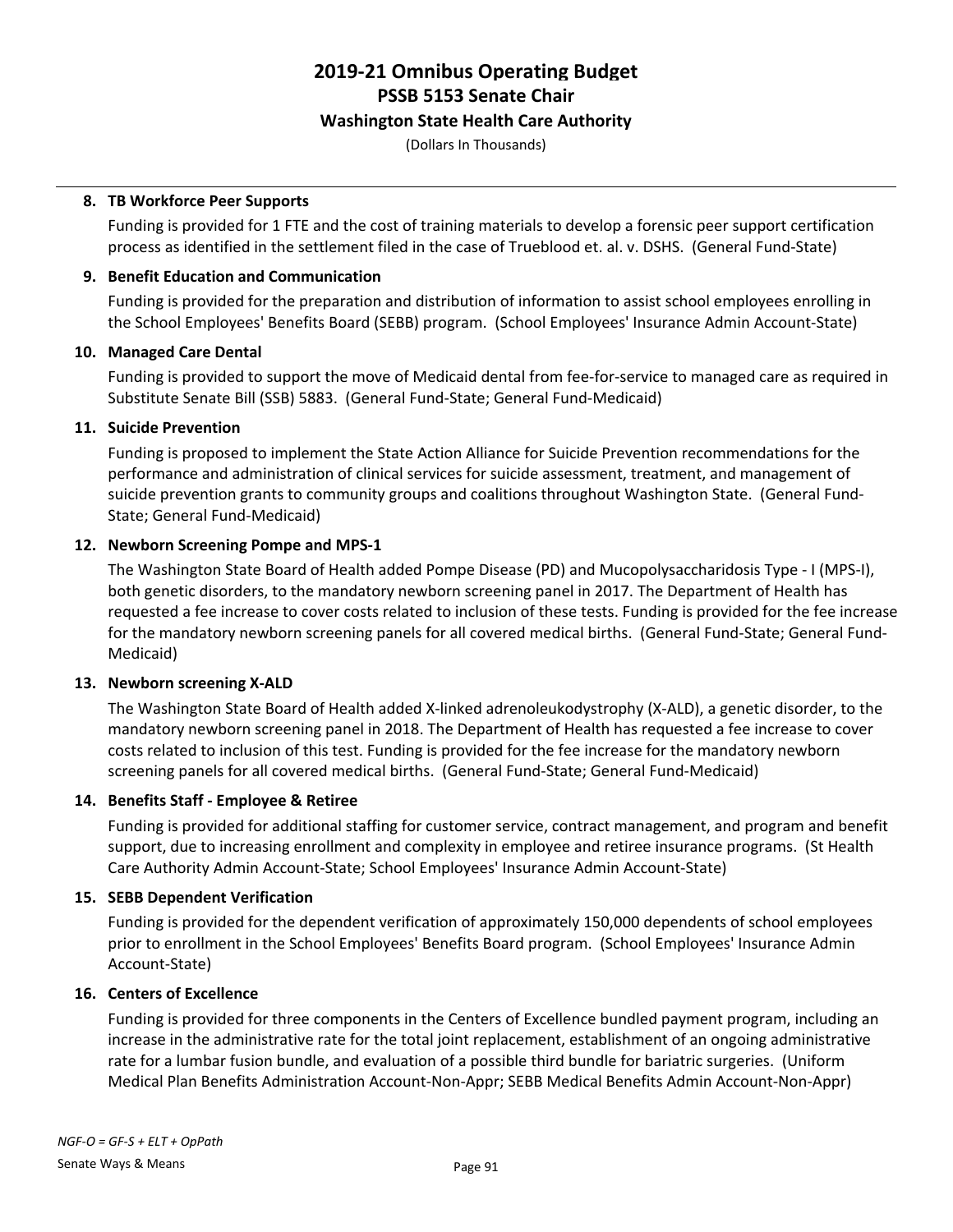#### **Washington State Health Care Authority**

(Dollars In Thousands)

#### **17. SEBB TPA Payments**

Funding is provided for third party administrator fees for the new SEBB Program. (SEBB Flex Spend Dep Care Admin Account-Non-Appr; SEBB Dental Benefits Admin Account-Non-Appr; SEBB Medical Benefits Admin Account-Non-Appr)

#### **18. PEBB Administrative Fees**

Funding is provided for cost increases in the third party administrator fees and administrator charges for the Uniform Medical Plan, Uniform Dental Plan, Flexible Spending Arrangement, and Dependent Care Assistance Program. (Flexible Spending Administrative Account-Non-Appr; Uniform Dental Plan Benefits Administration Account-Non-Appr; Uniform Medical Plan Benefits Administration Account-Non-Appr)

#### **19. Low Income Health Care/I-502**

Initiative 502 directed a portion of the revenue from taxes on the sale of marijuana into the Basic Health Trust Account. Those dollars are used in lieu of General Fund-State dollars for capitation payments for Medicaid clients enrolled in managed care plans. Funding is adjusted to reflect updated estimates of marijuana-related revenue. (General Fund-State; Basic Health Plan Trust Account-Non-Appr)

#### **20. Trafficking Victims Assistance**

Funding is provided for Substitute Senate Bill 5164 (trafficking victims assistance) for one-time IT costs necessary to implement this program, which will provide state funded public assistance to certain victims of human trafficking while that person is in the process of applying for a T or U Visa or seeking asylum (General Fund-State)

#### **21. Involuntary Treatment Procedures**

Funding is provided to implement Substitute Senate Bill No. 5181 (involuntary treatment procedures). (General Fund-State; General Fund-Medicaid)

#### **22. COFA Dental**

Funding is provided for Engrossed Senate Bill 5274 (pacific islander dental) for premium payments for dental insurance purchased through the Health Benefit Exchange (HBE) for pacific islanders who meet the requirements of the premium assistance payment program. One-time funding is provided for HBE to make systems changes needed to implement this program. (General Fund-State)

#### **23. Prescription Drug Transparency**

Funding is provided for Second Substitute Senate bill 5292 (prescription drug transparency) for staff costs related to data collection and reporting on prescription drug transparency. (General Fund-State)

#### **24. Opioid Use Disorder**

Funding is provided to implement Substitute Senate Bill No. 5380 (opioid use disorder) to include diversion grants for establishing new Law Enforcement Assisted Diversion programs outside King County. (General Fund-State; General Fund-Federal)

#### **25. Indian Health Improvement**

Funding is provided for Senate Bill 5415 (indian health improvement) for the creation of the Indian Health Improvement Reinvestment Account. Funds in this account, which are dervied from savings in based on recent federal legislation, are to be used to fund programs, projects and activities that are identified in the Indian Health Improvement Advisory Plan. (General Fund-State; General Fund-Medicaid; Indian Health Account-Non-Appr)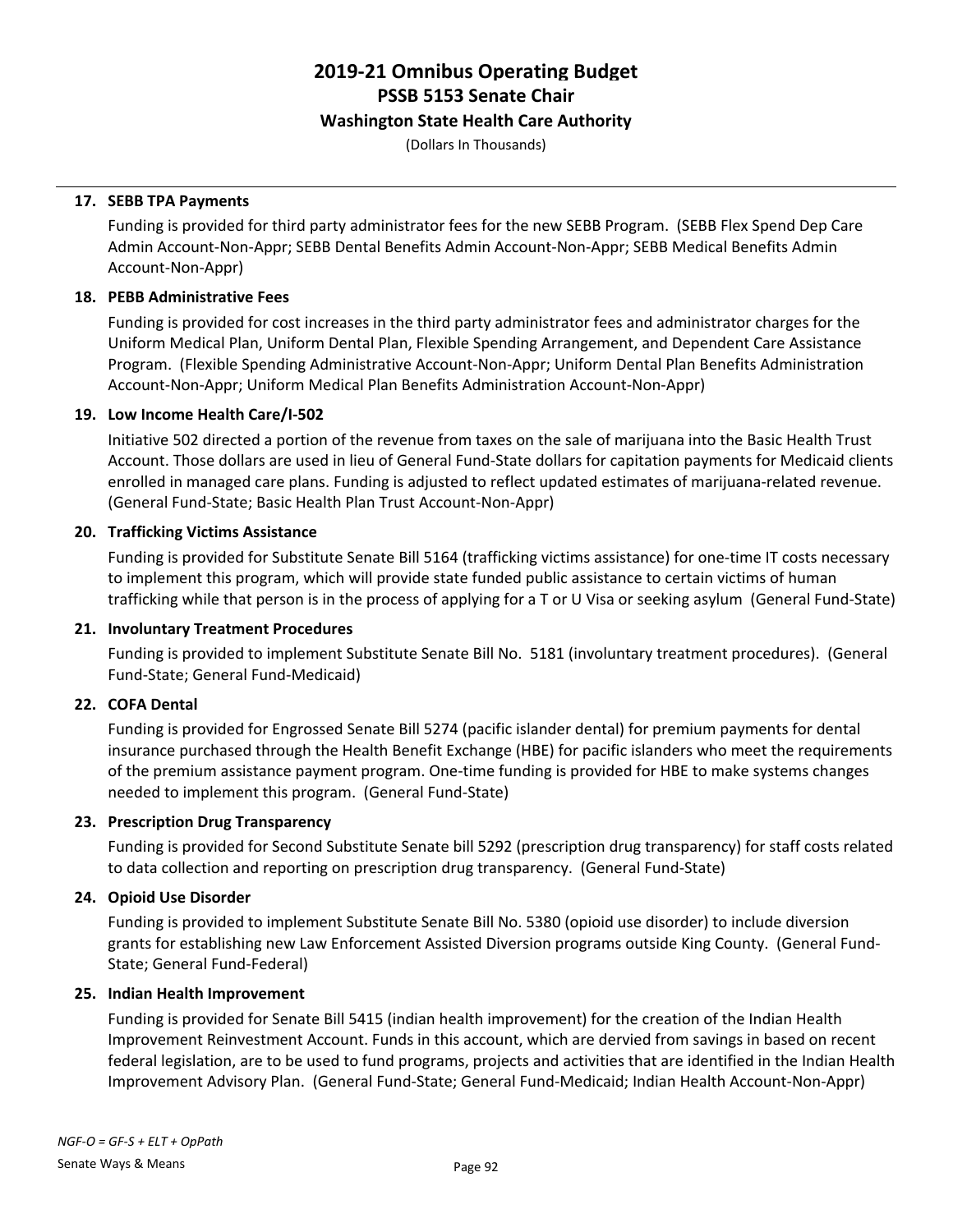#### **Washington State Health Care Authority**

(Dollars In Thousands)

#### **26. Developmental Disability Services**

Funding is provided to the HCA to provide behavioral health services and supports for individuals with developmental disabilities who are offered crisis stabilization services, pursuant to Engrossed Second Substitute Senate Bill 5483 (developmental disability services). (General Fund-State)

#### **27. Immigrants in the Workplace**

Funding is provided for Engrossed Second Substitute Senate Bill 5497 (immigrants in the workplace) for legal fees associated with implementing this program. If this bill is not enacted by June 30, 2019, this funding lapses. (General Fund-State; General Fund-Federal; St Health Care Authority Admin Account-State)

#### **28. Individual Health Insurance Market**

Funding is provided for Engrossed Substitute Senate Bill 5526 (individual insurance market) for the Health Benefit Exchange to develop standardized health benefit plans. (General Fund-State; Health Benefit Exchange Account-State)

#### **29. Reproductive Health Care**

Funding is provided for Second Substitute Senate Bill 5602 (reproductive health care) for Health Care Authority to implement a Take Charge-like program for individuals who would be eligible for this program except for their immigration status. (General Fund-State)

#### **30. All Payer Claims Database**

Funding is provided for Engrossed Substitute Senate Bill 5741 (all payer claims data base) to transition the All Payer Claims Database from the Office of Financial Management to the Health Care Authority. (General Fund-State)

#### **31. Universal Health Care**

Funding is provided for Second Substitute Senate Bill 5822 (universal health care) for actuarial and financial analysis for the workgroup on universal health care in Washington State. A report is due to the Legislature by November 15, 2020. (General Fund-State)

#### **32. Children's Mental Health**

Funding is provided for one FTE to implement and manage an online training on parent initiated treatment for providers and to conduct an annual survey on the implementation of House Bill No. 1874 should it be enacted, pursuant to Second Substitute Senate Bill No. 5903 (children's mental Health). (General Fund-State)

#### **33. Behavioral Health Grants**

Federal expenditure authority is provided for multiple federal grant awards to address and combat substance use disorder. (General Fund-Federal)

#### **34. Clubhouses**

Funding is provided for 18 clubhouse programs statewide based on the Clubhouse International model and as part of the Medicaid State Plan. (General Fund-State; General Fund-Medicaid)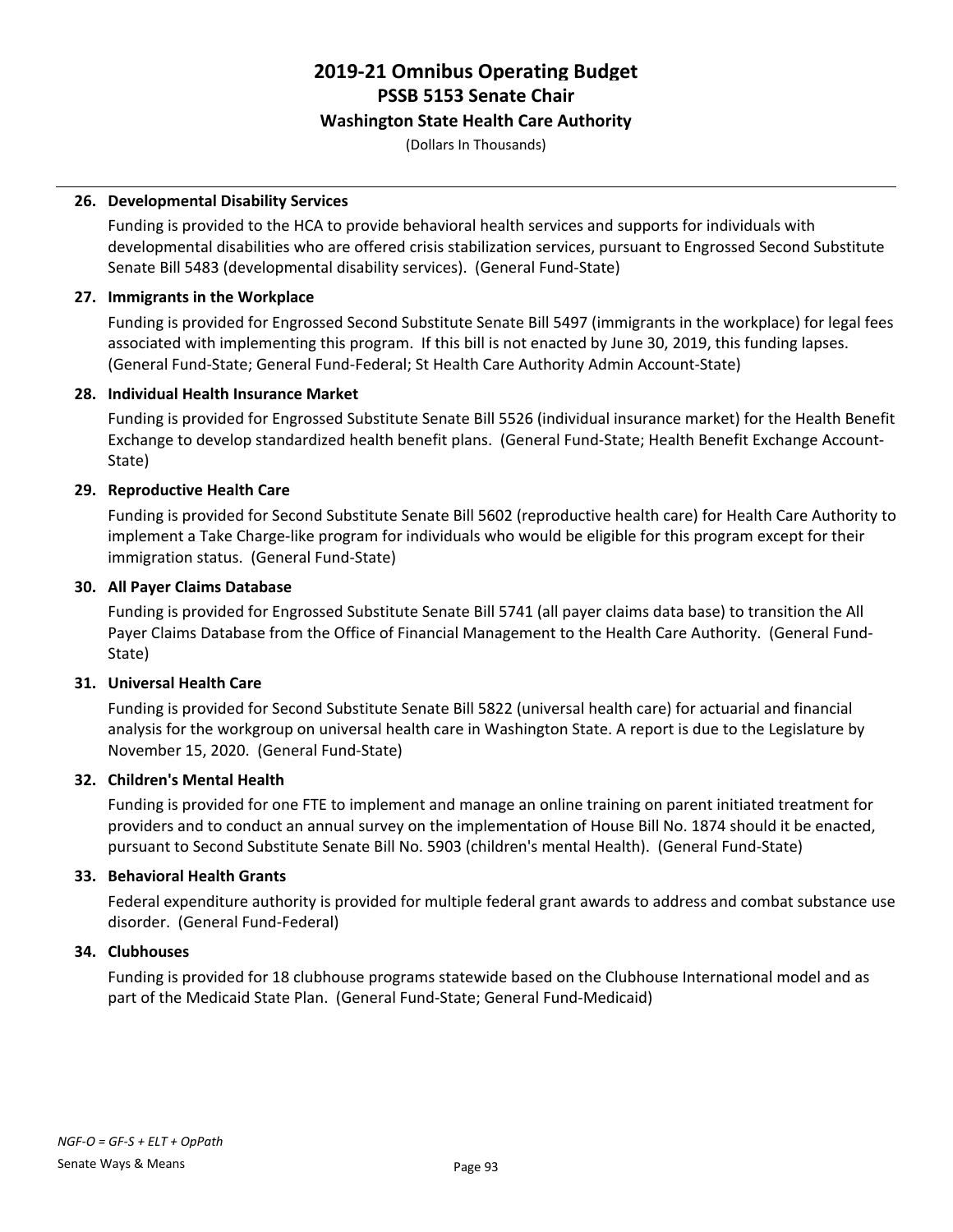#### **Washington State Health Care Authority**

(Dollars In Thousands)

#### **35. Dental Savings Restoration**

The Health Care Authority has named apparently successful bidders to transition services from fee for service to managed care. Savings from reduced emergency department utilization as a result were assumed in the current budget; however, the savings assumptions in the current budget will not be achieved at the level or within the timeline originally anticipated. Funding is provided to restore a portion of the assumed savings. (General Fund-State; General Fund-Medicaid)

#### **36. DSH Delay**

Under the Affordable Care Act, disproportionate share hospital (DSH) funding was scheduled to be reduced beginning in 2014. The federal government has extended this reduction to federal fiscal year 2020. Funding is adjusted for both the certified public expenditure hold harmless payment and federal DSH appropriation in anticipation of another federal extension. (General Fund-State; General Fund-Medicaid)

#### **37. Intensive BH Treatment Facilities**

Funding is provided for a new community facility type to address the need for additional discharge placements for individuals leaving the state psychiatric hospitals. Intensive behavioral health (BH) treatment facilities serve individuals who possess higher levels of behavioral challenges that existing alternative behavioral health facilities cannot accommodate. (General Fund-State; General Fund-Medicaid)

#### **38. Finance Staffing**

Funding is provided for additional staff to address skill shortfalls in the financial services division. (General Fund-State; General Fund-Medicaid; St Health Care Authority Admin Account-State; other accounts)

#### **39. Family Planning Clinic Rates**

Funding is provided to increase reimbursement rates for reproductive health services ineligible for federal matching funds. (General Fund-State)

#### **40. Assertive Community Treatment**

Funding is provided for eight additional Assertive Community Treatment (ACT) teams statewide, three full teams and two half teams in FY 2020 and for an additional three full teams in FY 2021. (General Fund-State; General Fund-Medicaid)

#### **41. Community Long-Term Inpatient Beds**

Funding is provided for 140 community beds in the 2019-21 biennium to provide inpatient services for individuals on a 90 or 180 day commitment. It is assumed that these beds will be a mix of community hospital and evaluation and treatment center settings. (General Fund-State; General Fund-Medicaid)

#### **42. Community Health Centers I-502**

Initiative 502, passed by voters in 2012, authorizes the regulation, sale, and taxation of marijuana for adults over the age of 21. The initiative directed a portion of the tax revenue to fund primary, dental, migrant, and maternity health care services through contracts with community health centers. The Health Care Authority (HCA) will use the tax revenue in lieu of state general fund payments to community health centers for services provided to medical assistance clients. (General Fund-State; Dedicated Marijuana Account-State)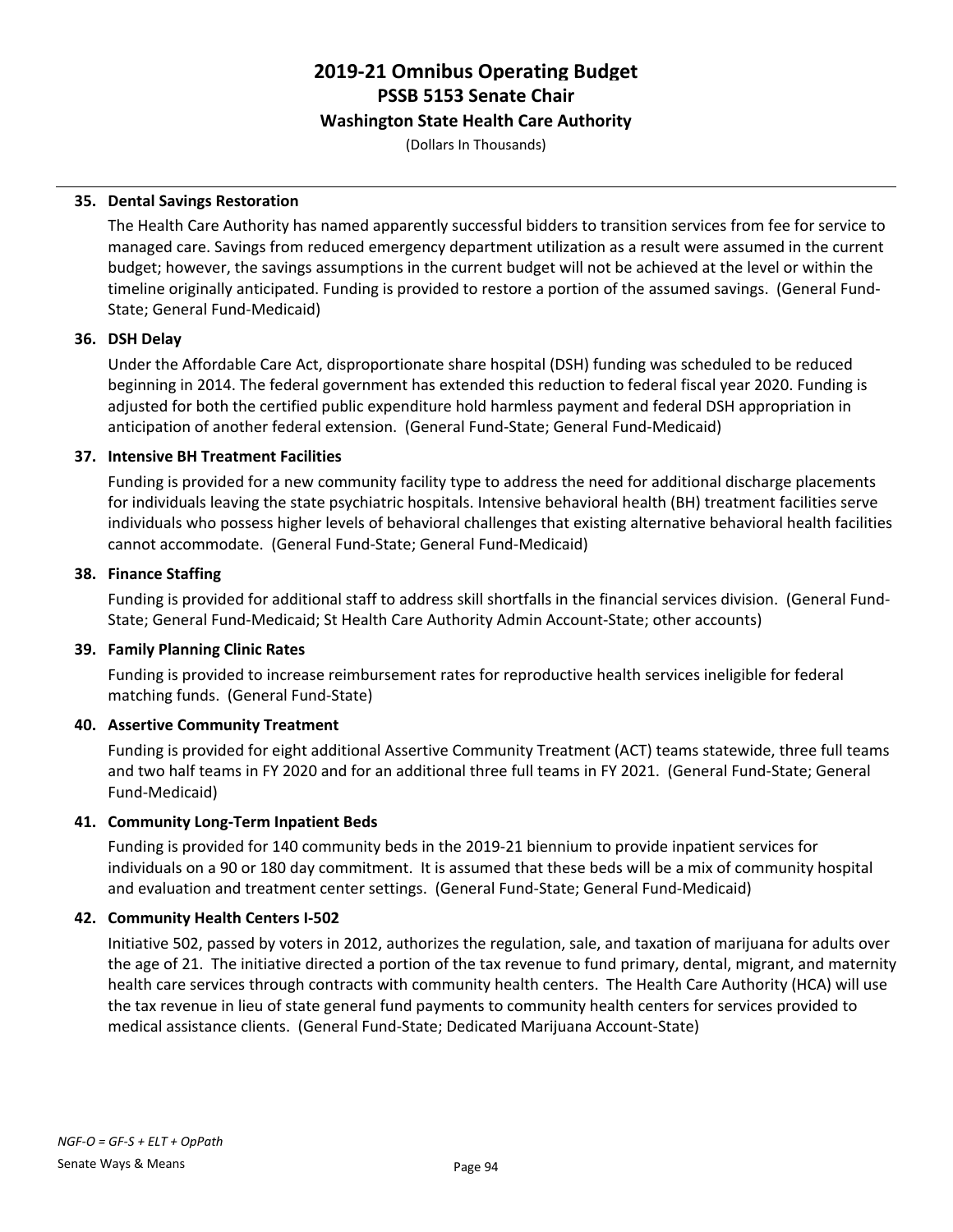#### **Washington State Health Care Authority**

(Dollars In Thousands)

#### **43. Mental Health Drop-In Facilities**

Funding is provided for five mental health peer service centers across the state to divert individuals from crisis services and an inpatient level of care (General Fund-State; General Fund-Medicaid)

#### **44. Intensive Outpatient Treatment**

Funding is provided for intensive outpatient treatment programs (IOPs). The services are assumed to be provided by acute or psychiatric hospitals and tailored to individual patient treatment needs once they are discharged from inpatient psychiatric facilities. (General Fund-State; General Fund-Medicaid)

#### **45. BHO Reserve Savings**

Effective January 1, 2020, all regions of the state are required to transition to fully integrated physical and behavioral health care, meaning funding for these services will shift from Behavioral Health Organizations (BHOs) to fully integrated managed care contracts. The current BHOs are required to return state and federal Medicaid reserves remaining after termination of their contract, resulting in a one-time savings. (General Fund-State; General Fund-Medicaid)

#### **46. Secure Detoxification Facitilities**

Funding is provided for one 16-bed facility and to increase the rates for current secure detoxification beds in the system. (General Fund-State; General Fund-Medicaid)

#### **47. Discharge Wraparound Services**

Funding is provided for wraparound services for adults discharging from the state psychiatric hospitals into alternative community placements. (General Fund-State; General Fund-Medicaid)

#### **48. Federal IV&V Requirements**

The Health Care Authority (HCA) must meet new federal requirements for enterprise-wide Independent Validation and Verification (IV&V) contracted services. Funding is added to the Health Benefit Exchange to support the enterprise-wide IV&V processes, independent contractor quality and risk mitigation services. (General Fund-Medicaid; Health Benefit Exchange Account-State)

#### **49. Language Access Providers CBA**

Funding is adjusted for interpreter services based upon the language access providers' collective bargaining agreement for the 2019-21 biennium. (General Fund-State; General Fund-Medicaid)

#### **50. IMD Federal Waiver**

The Health Care Authority is assumed to obtain a federal waiver through the CMS to allow up to 30 days of inpatient care to be reimbursed by Medicaid beginning July 1, 2020. (General Fund-State; General Fund-Medicaid)

#### **51. Managed Care Performance Withhold**

Beginning January 1, 2020, funding is reduced to reflect savings from Substitute Senate Bill 5523 (managed care performance) equal to 2 percent of managed care premiums (General Fund-State; General Fund-Medicaid)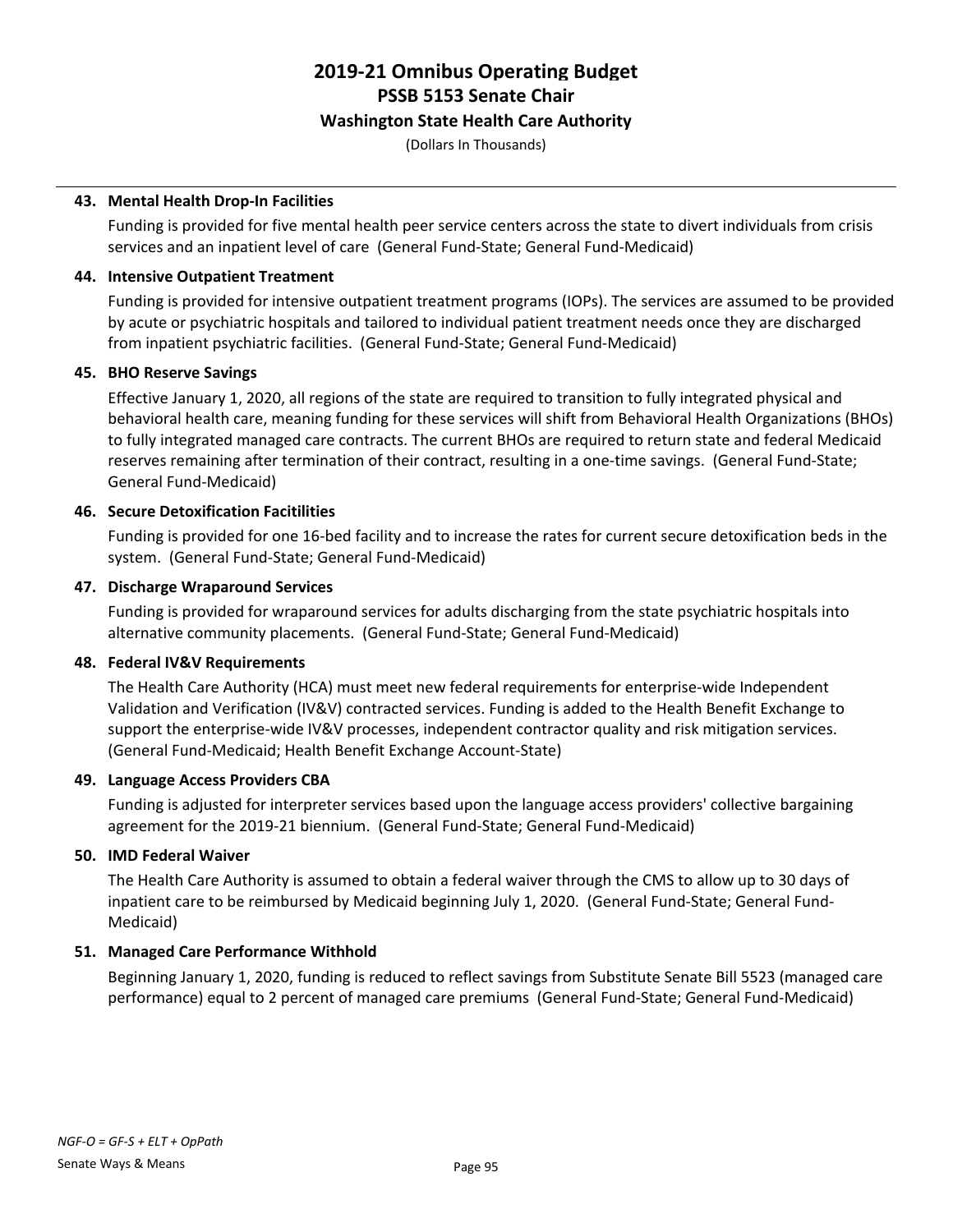#### **Washington State Health Care Authority**

(Dollars In Thousands)

#### **52. MCS Dental**

Funding is provided to implement a full dental benefit for clients in the Medical Care Services Program. This assumes a January 1, 2020 start date. (General Fund-State)

#### **53. Medicaid Fraud Penalty Account**

Funding is shifted from the Medicaid Fraud Penalty Account to the state general fund on a one-time basis. (General Fund-State; Medicaid Fraud Penalty Account-State)

#### **54. PPW Residential Treatment Start Up**

Funding is provided for two 16-bed pregnant and parenting women (PPW) Residential Treatment sites. (General Fund-State; General Fund-Federal; General Fund-Medicaid)

#### **55. Tort Recovery FTEs**

Staffing is provided for tort recovery work, which will produce General Fund-State savings. (General Fund-State; General Fund-Medicaid)

#### **56. Assisted Outpatient Tx Pilot**

Funding is provided to continue one pilot project in Pierce County to promote increased utilization of assisted outpatient treatment programs through the Behavioral Helath Administrative Services Organization. (General Fund-State)

#### **57. Sole Community Hospital**

One-time funding is provided to increase the rates paid to rural hospitals that were certified by the Centers for Medicare and Medicaid Services as sole community hospitals as of January 1, 2013, with less than one hundred fifty acute care licensed beds in FY 2011 to 150 percent of the hospitals fee-for-service rate. (General Fund-State; General Fund-Medicaid)

#### **58. Chiropractic Care for Spinal Pain**

Funding is provided for an adult chiropractic care benefit, effective January 1, 2020. (General Fund-State; General Fund-Medicaid)

#### **59. Program Integrity**

Beginning January 1, 2020, funding is reduced to reflect savings from program integrity activity recoveries from managed care plans in accordance with recommendations from the Centers for Medicare and Medicaid Services. (General Fund-State; General Fund-Medicaid; Medicaid Fraud Penalty Account-State)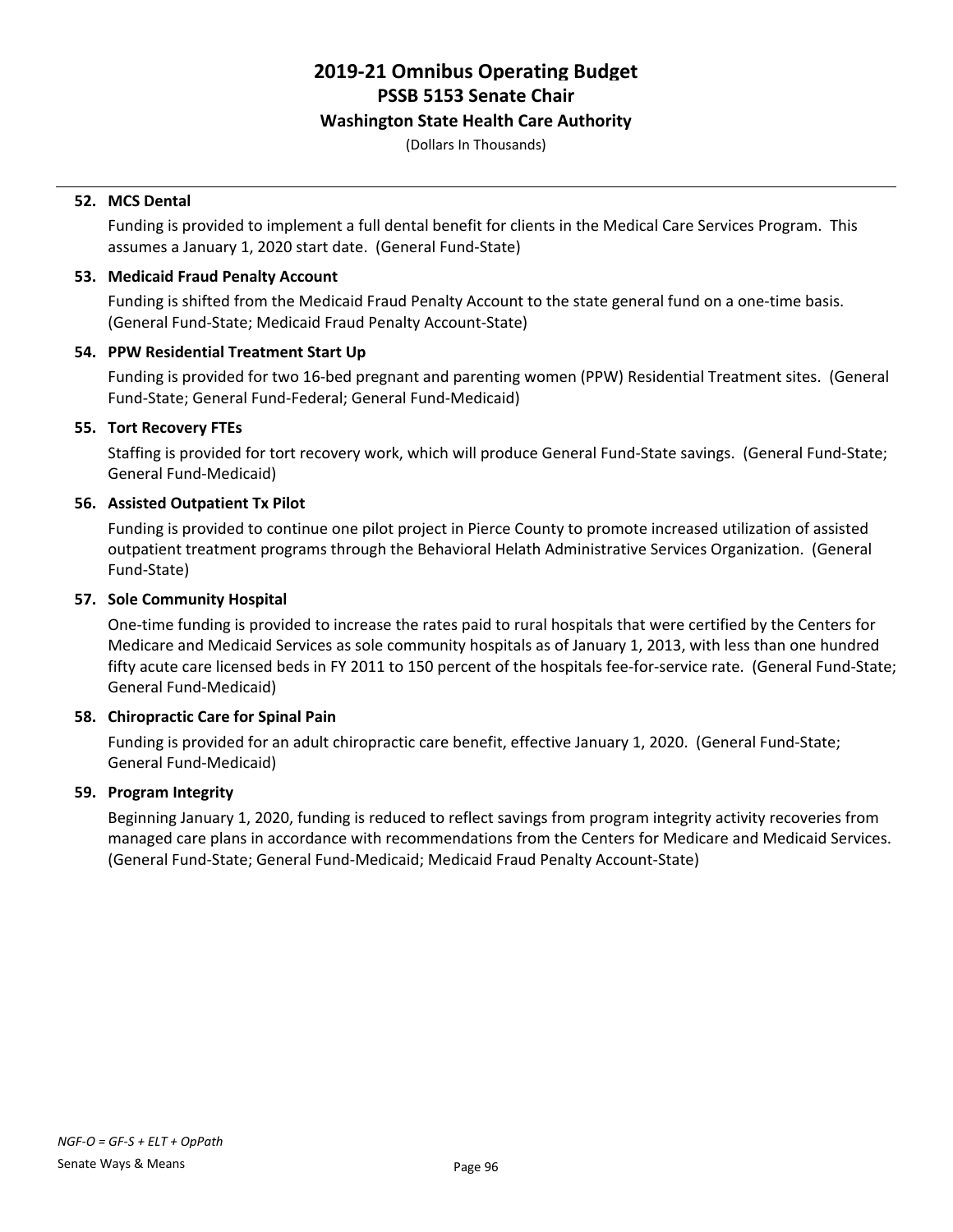**Human Rights Commission**

(Dollars In Thousands)

|                                | 2019-21                      |         | 2021-23 |
|--------------------------------|------------------------------|---------|---------|
|                                | <b>Total Budget</b><br>NGF-O |         | NGF-O   |
| 2017-19 Estimated Expenditures | 4,517                        | 7,129   | 4,615   |
| 2019-21 Carryforward Level     | 4,579                        | 7,231   | 4,607   |
| 2019-21 Maintenance Level      | 4,395                        | 7,067   | 4,428   |
| Difference from 2017-19        | $-122$                       | $-62$   | $-187$  |
| % Change from 2017-19          | $-2.7%$                      | $-0.9%$ | n/a     |
| <b>Policy Other Changes:</b>   |                              |         |         |
| 1. Reproductive Health Care    | 200                          | 200     | 195     |
| 2. Administrative Support      | 169                          | 169     | 165     |
| <b>Policy -- Other Total</b>   | 369                          | 369     | 360     |
| <b>Total Policy Changes</b>    | 369                          | 369     | 360     |
| 2019-21 Policy Level           | 4,764                        | 7,436   | 4,788   |
| Difference from 2017-19        | 247                          | 307     | 173     |
| % Change from 2017-19          | 5.5%                         | 4.3%    | n/a     |

#### *Comments:*

#### **1. Reproductive Health Care**

Funding is provided to implement 2SSB 5602 (reproductive health care) for investigation of reproductive health care-related discrimination complaints. (General Fund-State)

#### **2. Administrative Support**

Funding is provided for an administrative services manager to oversee human resources, state reports, budgeting matters, and public records. (General Fund-State)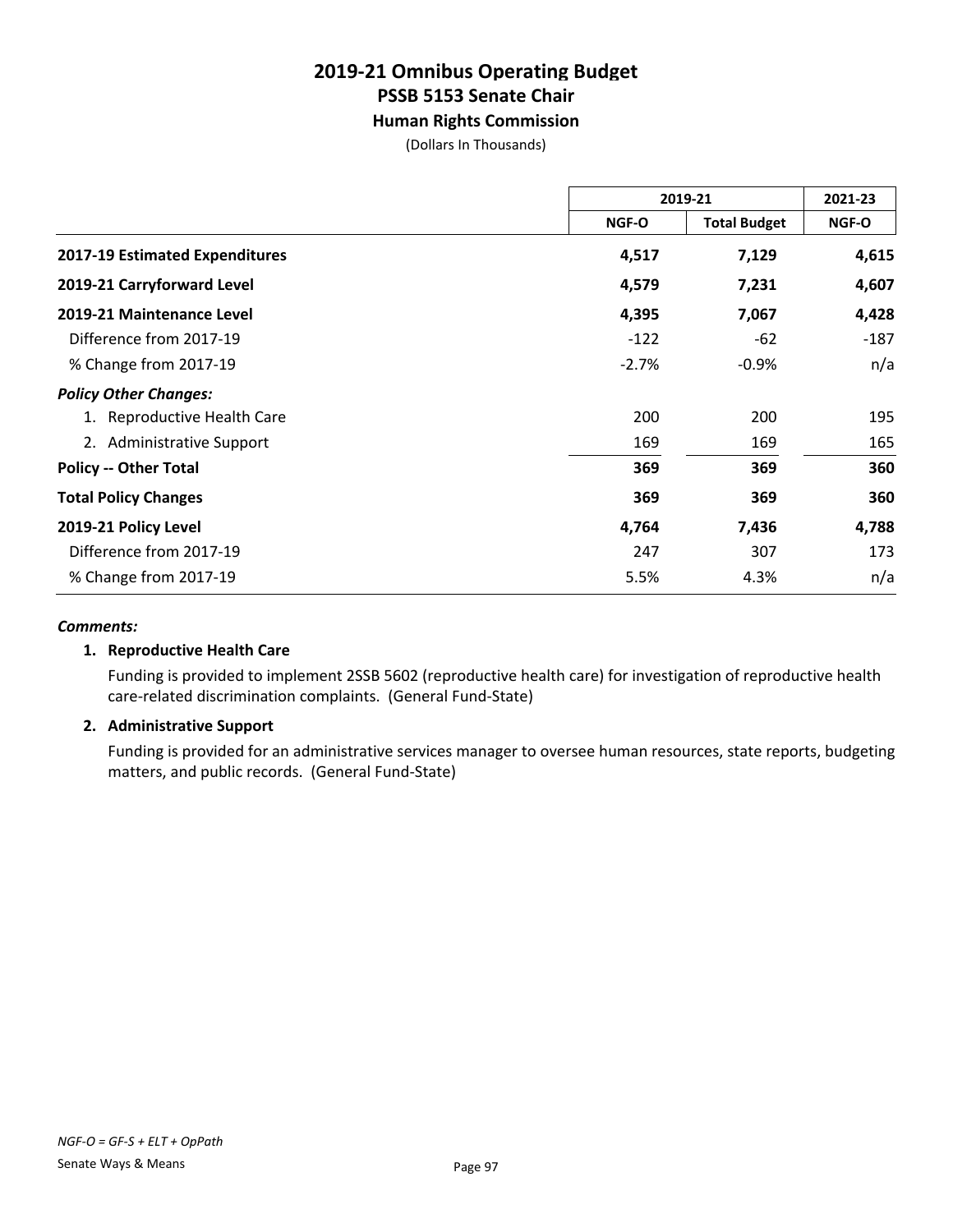#### **Board of Industrial Insurance Appeals**

(Dollars In Thousands)

|                                     | 2019-21 |                     | 2021-23     |
|-------------------------------------|---------|---------------------|-------------|
|                                     | NGF-O   | <b>Total Budget</b> | NGF-O       |
| 2017-19 Estimated Expenditures      | 0       | 45,141              | 0           |
| 2019-21 Carryforward Level          | 0       | 46,062              | 0           |
| 2019-21 Maintenance Level           | 0       | 46,608              | 0           |
| Difference from 2017-19             | 0       | 1,467               | 0           |
| % Change from 2017-19               | n/a     | 3.2%                | n/a         |
| <b>Policy Other Changes:</b>        |         |                     |             |
| 1. One-Time Lease Adjustments/Moves | 0       | 40                  | 0           |
| <b>Policy -- Other Total</b>        | 0       | 40                  | $\mathbf 0$ |
| <b>Total Policy Changes</b>         | 0       | 40                  | $\mathbf 0$ |
| 2019-21 Policy Level                | 0       | 46,648              | 0           |
| Difference from 2017-19             | 0       | 1,507               | $\Omega$    |
| % Change from 2017-19               | n/a     | 3.3%                | n/a         |

#### *Comments:*

#### **1. One-Time Lease Adjustments/Moves**

Funding is provided for one-time relocation and project costs for the Moses Lake and Bellingham office locations. (Accident Account-State; Medical Aid Account-State)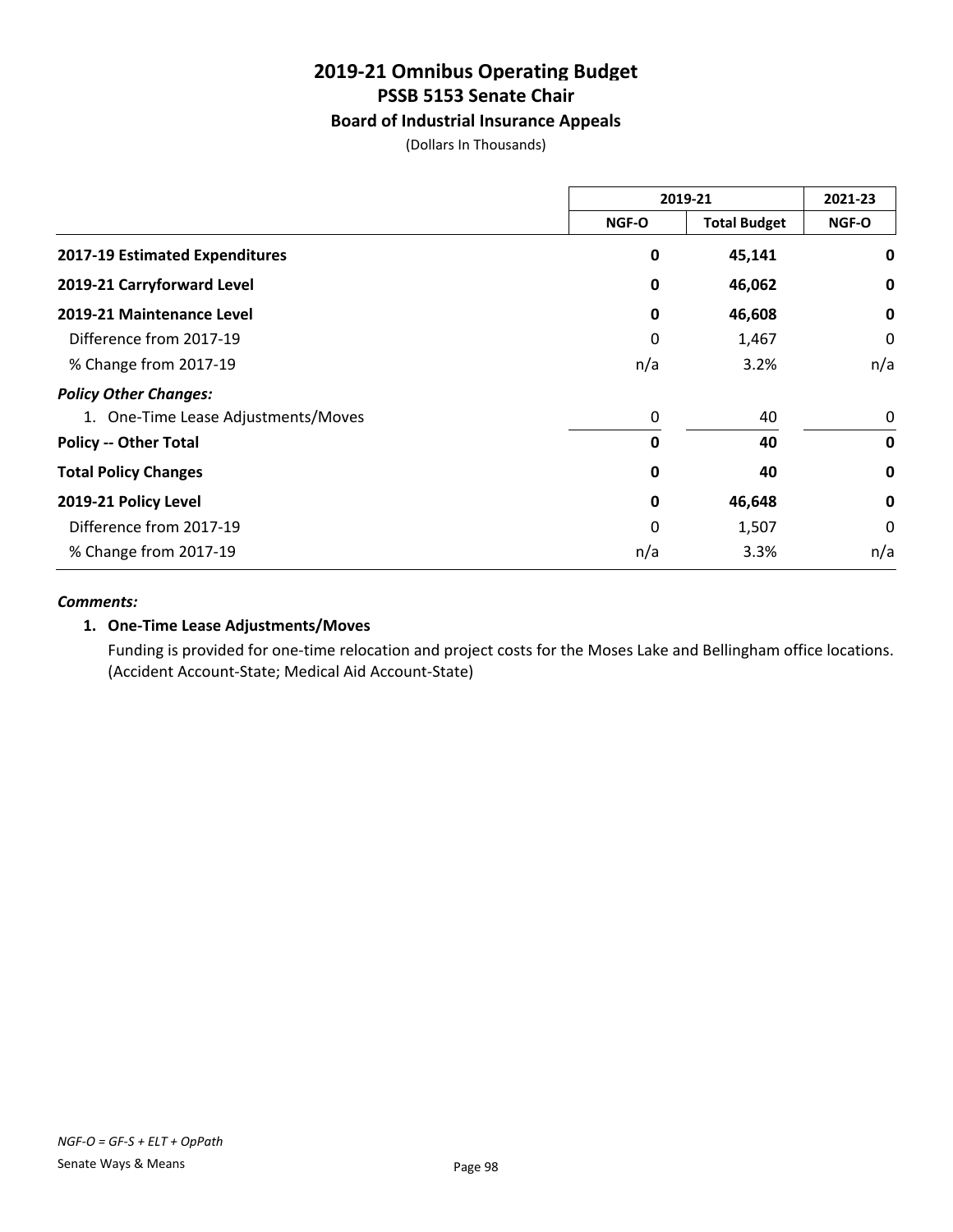#### **WA State Criminal Justice Training Commission**

(Dollars In Thousands)

|                                            | 2019-21      |                     | 2021-23  |
|--------------------------------------------|--------------|---------------------|----------|
|                                            | <b>NGF-O</b> | <b>Total Budget</b> | NGF-O    |
| 2017-19 Estimated Expenditures             | 44,807       | 60,735              | 46,570   |
| 2019-21 Carryforward Level                 | 40,458       | 54,288              | 40,597   |
| 2019-21 Maintenance Level                  | 40,482       | 54,338              | 40,644   |
| Difference from 2017-19                    | $-4,325$     | $-6,397$            | $-5,926$ |
| % Change from 2017-19                      | $-9.7%$      | $-10.5%$            | n/a      |
| <b>Policy Other Changes:</b>               |              |                     |          |
| Death Investigation Curriculum             | 0            | 534                 | 0        |
| <b>Basic Law Enforcement Academy</b><br>2. | 4,517        | 6,442               | 0        |
| Food Vendor Rate Increase<br>3.            | 32           | 42                  | 44       |
| <b>Trueblood CIT Training</b><br>4.        | 899          | 899                 | 1,887    |
| Trueblood Mental Health Response<br>5.     | 4,000        | 4,000               | 8,397    |
| <b>Policy -- Other Total</b>               | 9,448        | 11,917              | 10,328   |
| <b>Total Policy Changes</b>                | 9,448        | 11,917              | 10,328   |
| 2019-21 Policy Level                       | 49,930       | 66,255              | 50,972   |
| Difference from 2017-19                    | 5,123        | 5,520               | 4,402    |
| % Change from 2017-19                      | 11.4%        | 9.1%                | n/a      |

#### *Comments:*

#### **1. Death Investigation Curriculum**

Funding is provided to update and expand the medicolegal forensic investigation training currently provided to coroners and medical examiners from 80 hours to 240 hours to meet the recommendations of the National Commission on Forensic Science for certification and accreditation. Funding is provided as a result of the passage of ESSB 5332 (vital statistics) which increased the vital records certificate fee by \$5. (Death Investigations Account-State)

#### **2. Basic Law Enforcement Academy**

Funding is provided for nine additional Basic Law Enforcement Academy classes each fiscal year of the 2019-21 biennium increasing the number of classes from 10 to 19. (General Fund-State; General Fund-Local)

#### **3. Food Vendor Rate Increase**

Funding is provided for a vendor rate increase on the daily meals provided to Basic Law Enforcement Academy recruits during their training. (General Fund-State; General Fund-Local)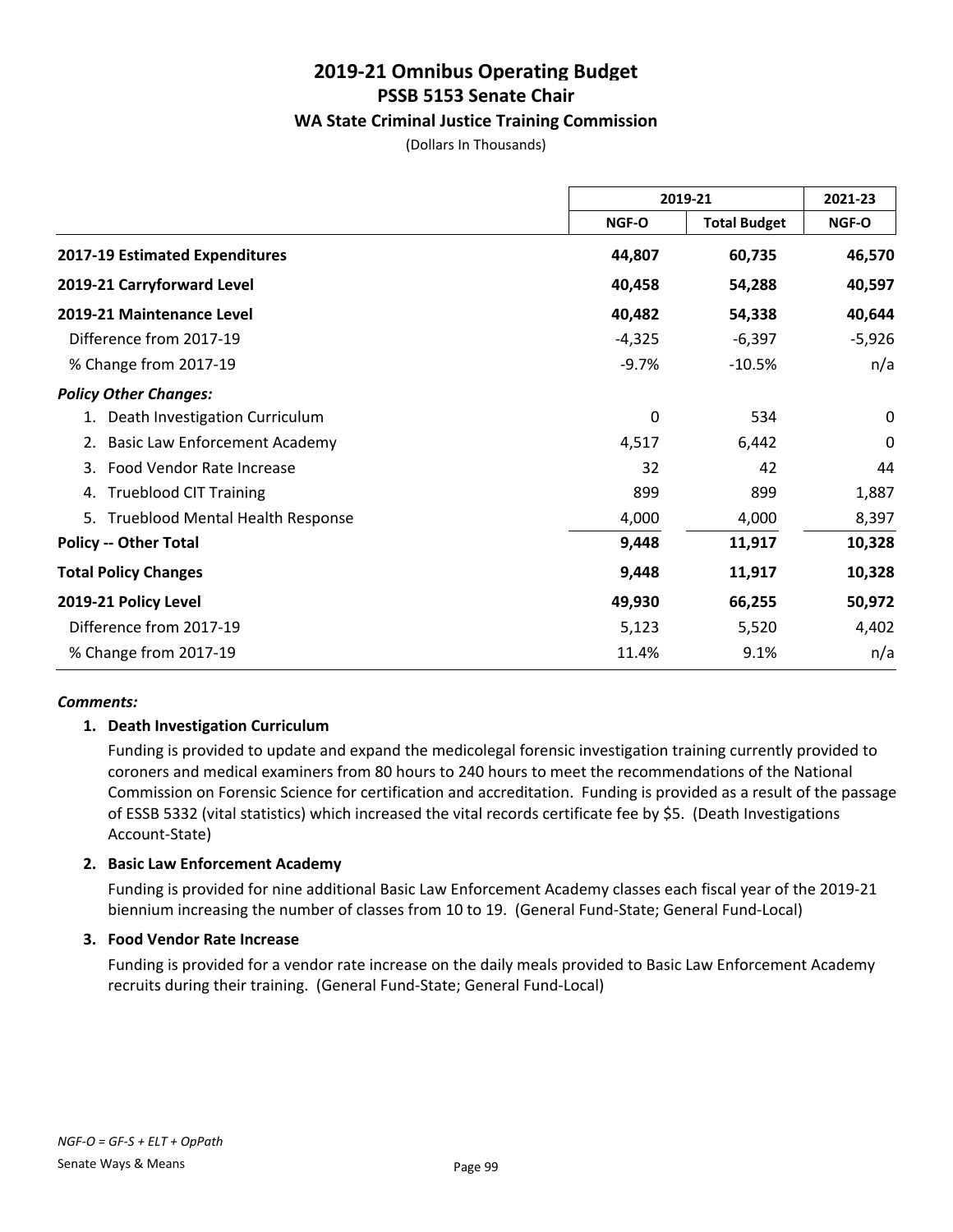#### **WA State Criminal Justice Training Commission**

(Dollars In Thousands)

#### **4. Trueblood CIT Training**

Funding is provided for crisis intervention training (CIT) under the Trueblood v. Department of Social and Health Services settlement agreement. (General Fund-State)

#### **5. Trueblood Mental Health Response**

Funding is provided for the Mental Health Field Response program, administered by the Washington Association of Sheriffs and Police Chiefs, for grants to the phase one regions as outlined in the settlement agreement under Trueblood v. Department of Social and Health Services, as well as an annual report that includes best practice recommendations on field response and shall include outcome measures on awarded grants. (General Fund-State)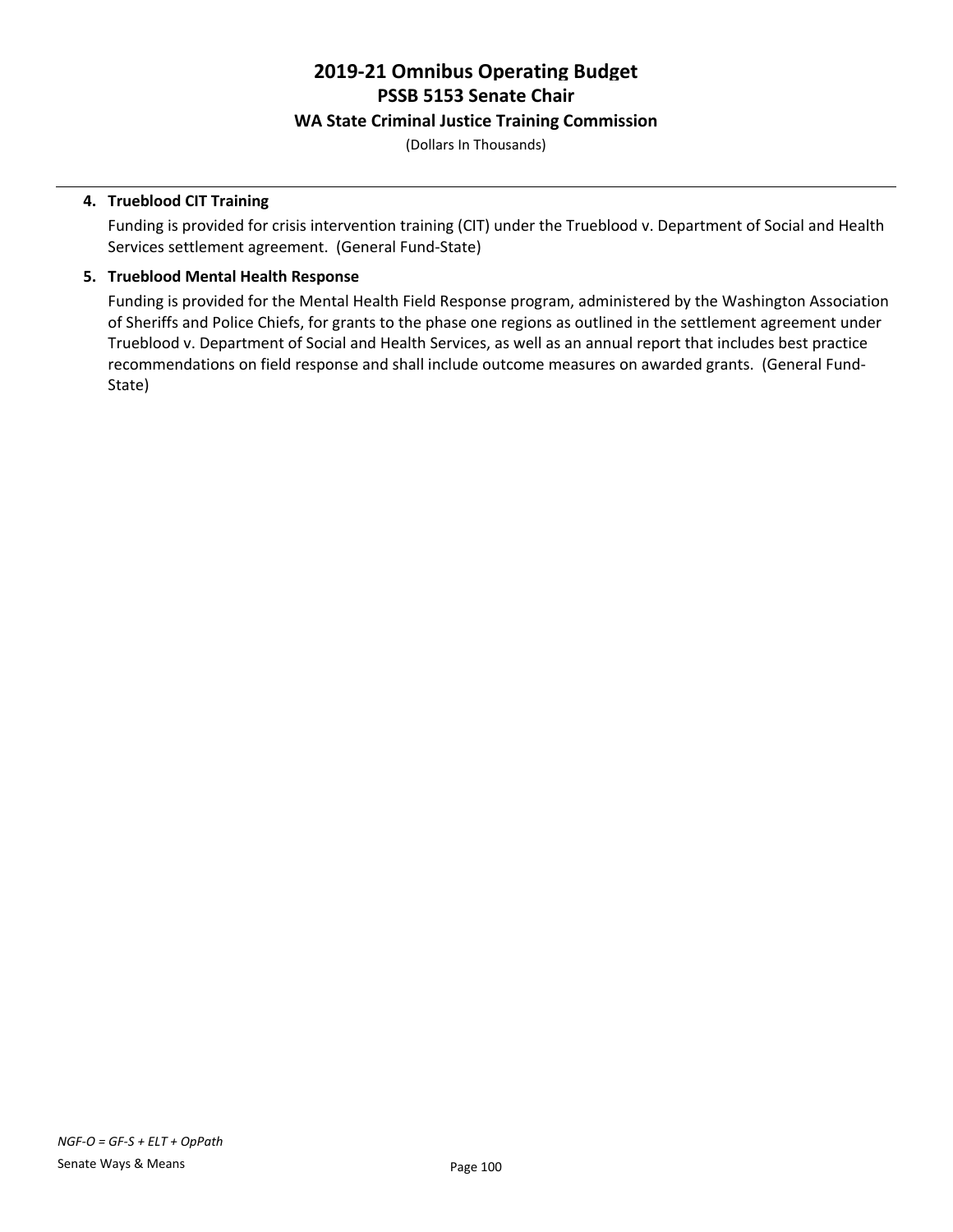#### **Department of Labor and Industries**

(Dollars In Thousands)

|                                                 |           | 2019-21             |             |
|-------------------------------------------------|-----------|---------------------|-------------|
|                                                 | NGF-O     | <b>Total Budget</b> | NGF-O       |
| 2017-19 Estimated Expenditures                  | 15,798    | 807,634             | 18,687      |
| 2019-21 Carryforward Level                      | 17,725    | 800,820             | 18,884      |
| 2019-21 Maintenance Level                       | 17,755    | 808,456             | 18,946      |
| Difference from 2017-19                         | 1,957     | 822                 | 259         |
| % Change from 2017-19                           | 12.4%     | 0.1%                | n/a         |
| <b>Policy Other Changes:</b>                    |           |                     |             |
| 1. Prevailing wage laws                         | 0         | 2,497               | $\mathbf 0$ |
| Firefighter safety<br>2.                        | 0         | 909                 | 0           |
| Apprenticeships<br>3.                           | 0         | 237                 | 0           |
| Immigrants in the workplace<br>4.               | 0         | 70                  | 0           |
| Workers' Comp System Replacement<br>5.          | 0         | 81,974              | 0           |
| <b>Customer Service Workload</b><br>6.          | 0         | 1,488               | 0           |
| <b>Crime Victims Provider Rates</b><br>7.       | 6,768     | 6,768               | 4,210       |
| Company-wide Wage Investigations<br>8.          | $\pmb{0}$ | 1,260               | $\mathbf 0$ |
| <b>Custodial and Maintenance Staffing</b><br>9. | 0         | 298                 | 0           |
| <b>Health Care Apprenticeships</b><br>10.       | 0         | 1,600               | $\mathbf 0$ |
| 11. Office Moves                                | 0         | 1,298               | 0           |
| 12. Worker Hospitalizations Research            | 0         | 546                 | $\mathbf 0$ |
| 13. Prevailing Wage Improvements                | 0         | 1,672               | 0           |
| <b>Small Business Outreach</b><br>14.           | 0         | 1,700               | 0           |
| 15. Technology Apprenticeship                   | 0         | 2,000               | 0           |
| 16. Workplace Safety and Health                 | 0         | 4,038               | 0           |
| <b>Policy -- Other Total</b>                    | 6,768     | 108,355             | 4,210       |
| <b>Total Policy Changes</b>                     | 6,768     | 108,355             | 4,210       |
| 2019-21 Policy Level                            | 24,523    | 916,811             | 23,157      |
| Difference from 2017-19                         | 8,725     | 109,177             | 4,470       |
| % Change from 2017-19                           | 55.2%     | 13.5%               | n/a         |

#### *Comments:*

#### **1. Prevailing wage laws**

Funding is provided to implement the provisions of Engrossed Substitute Senate Bill 5035 (prevailing wage laws). (Public Works Administration Account-State)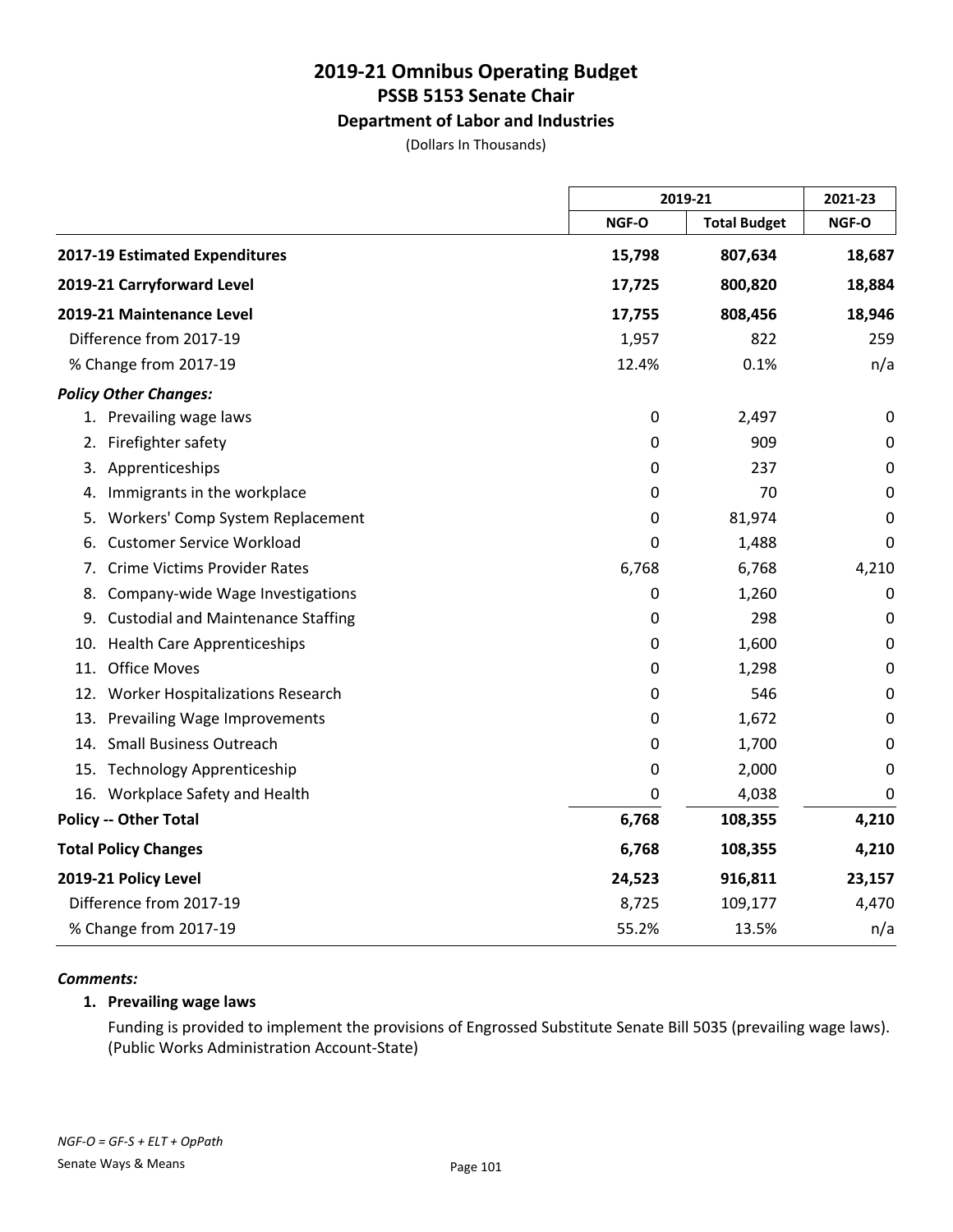### **Department of Labor and Industries**

(Dollars In Thousands)

### **2. Firefighter safety**

Funding is provided to implement the provisions of Substitute Senate Bill 5175 (firefighter safety). (Accident Account-State; Medical Aid Account-State)

### **3. Apprenticeships**

Funding is provided to implement the provisions of Second Substitute Senate Bill 5236 (apprenticeships). This allows for LNI to hire an apprenticeship coordinator. (Accident Account-State; Medical Aid Account-State)

### **4. Immigrants in the workplace**

Funding is provided to implement Engrossed Second Substitute Senate Bill 5497 (immigrants in the workforce). This pays for legal services to review confidentiality policies and to develop model policies related to immigration enforcement at public schools, state health facilities, courthouses, and shelters. (Accident Account-State; Medical Aid Account-State)

### **5. Workers' Comp System Replacement**

Funding and staff are provided to begin the Workers' Compensation System replacement project, including foundational work and the implementation of systems that support employer accounts. This funding covers costs associated with staffing, contracting, lease and one-time facility costs. (Accident Account-State; Medical Aid Account-State)

### **6. Customer Service Workload**

Funding is provided for staffing at six field offices. (Accident Account-State; Medical Aid Account-State)

### **7. Crime Victims Provider Rates**

Funding is provided to increase rates for crime victim compensation payments to providers of medical and health care services. (General Fund-State)

### **8. Company-wide Wage Investigations**

Funding is provided for staffing to increase capacity to conduct company-wide investigations where it appears workers are not receiving the wages, breaks and/or paid sick leave they are owed. Funding is also provided for contract services needed to add a new complaint type to the Complaint Activity Tracking System so companywide investigations can be tracked electronically. (Accident Account-State; Medical Aid Account-State)

### **9. Custodial and Maintenance Staffing**

Funding is provided for maintenance and custodial staffing, which was previously provided by DES as a service agreement. (Accident Account-State; Medical Aid Account-State)

### **10. Health Care Apprenticeships**

Funding is provided to create a new health care apprenticeships program. (Accident Account-State; Medical Aid Account-State)

### **11. Office Moves**

Funding is provided for relocation and project costs for the Yakima and Seattle field offices. Funding is one-time. (Electrical License Account-State; Public Works Administration Account-State; Accident Account-State; other accounts)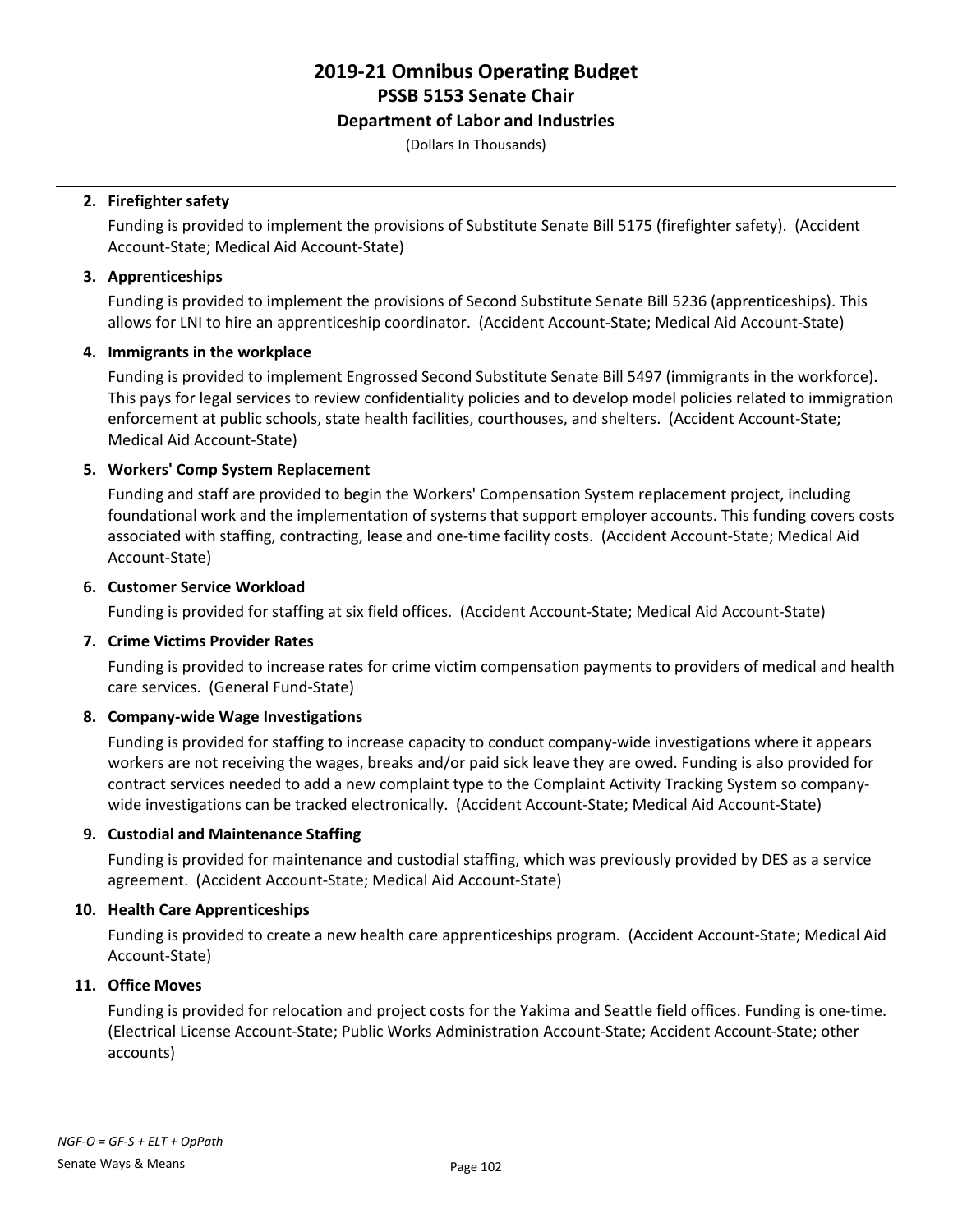### **Department of Labor and Industries**

(Dollars In Thousands)

### **12. Worker Hospitalizations Research**

Funding is provided to conduct research aimed at preventing the types of work-related injuries that require immediate hospitalization. (Accident Account-State; Medical Aid Account-State)

### **13. Prevailing Wage Improvements**

Funding is provided for additional staffing, training, and agency and contractor outreach for the Prevailing Wage Program. Funding is also provided for updating the Prevailing Wage IT system. (Public Works Administration Account-State)

### **14. Small Business Outreach**

Funding is provided to issue and manage contracts with customer-trusted groups to develop and deliver information to small businesses and their workers about workplace rights, regulations and services administered by the agency. (Accident Account-State; Medical Aid Account-State)

### **15. Technology Apprenticeship**

Funding is provided to contract with a technology industry entity for required supplemental instruction for information technology apprentices. The contractor will collaborate with the State Board for Community and Technical Colleges to offer and integrate this required supplemental instruction through one or more Washington community or technical colleges by the 2020-21 academic year. Funding is one-time. (Accident Account-State; Medical Aid Account-State)

### **16. Workplace Safety and Health**

Funding is provided to phase-in additional workplace safety and health consultants, inspectors and investigators. The additional staff will investigate workplace accidents and to reverse a steep decline in the number of inspections and consultations aimed at preventing workplace injuries and deaths. (Accident Account-State; Medical Aid Account-State)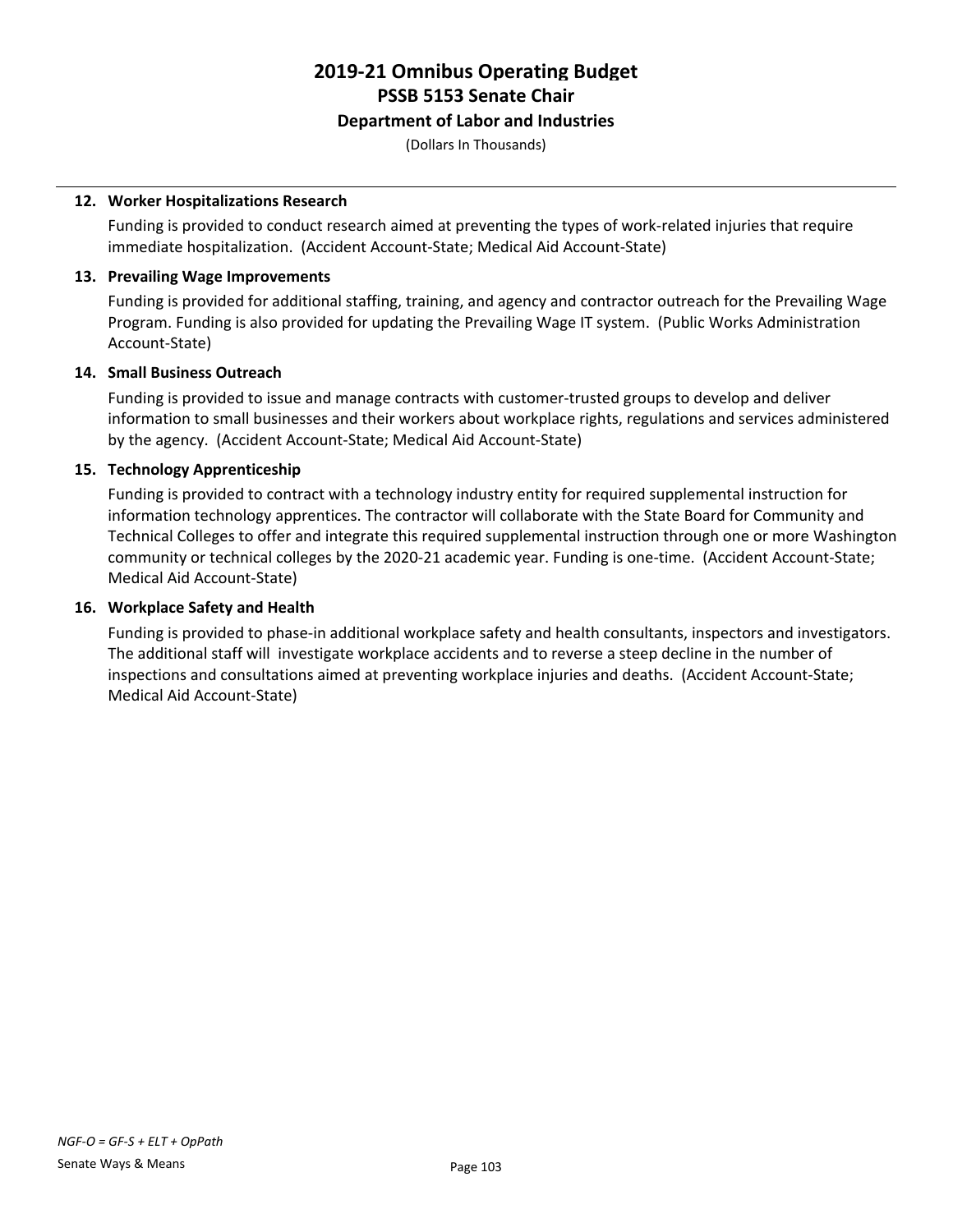|     |                                           |           | 2019-21             |             |
|-----|-------------------------------------------|-----------|---------------------|-------------|
|     |                                           | NGF-O     | <b>Total Budget</b> | NGF-O       |
|     | 2017-19 Estimated Expenditures            | 149,285   | 1,246,682           | 158,228     |
|     | 2019-21 Carryforward Level                | 130,543   | 1,222,587           | 131,247     |
|     | 2019-21 Maintenance Level                 | 132,277   | 1,214,621           | 132,941     |
|     | Difference from 2017-19                   | $-17,008$ | $-32,061$           | $-25,287$   |
|     | % Change from 2017-19                     | $-11.4%$  | $-2.6%$             | n/a         |
|     | <b>Policy Other Changes:</b>              |           |                     |             |
|     | 1. Foundational Public Health/DOH         | 2,000     | 2,000               | 2,013       |
| 2.  | Foundational Public Health/Local          | 9,000     | 9,000               | 10,063      |
|     | 3. FPH: Youth Tobacco/Vapor Prevention    | 0         | 1,000               | 0           |
| 4.  | Monitor Group B Water Systems             | 1,012     | 1,012               | 1,018       |
| 5.  | <b>Maternity Mortality Review</b>         | 344       | 344                 | 346         |
| 6.  | Newborn Screening/Pompe/MPS-1             | 0         | 1,606               | 0           |
| 7.  | Modernize Vital Records Law               | 0         | 399                 | 0           |
| 8.  | <b>AIDS/Community Services</b>            | 0         | 18,000              | $\mathbf 0$ |
| 9.  | Align Drinking Water Funding              | 0         | 834                 | 0           |
| 10. | Improve License Processing Times          | 0         | 2,010               | $\mathbf 0$ |
| 11. | Newborn Screening/X-ALD                   | 0         | 332                 | $\mathbf 0$ |
| 12. | <b>WMC Increased AG Costs</b>             | 0         | 1,123               | 0           |
|     | 13. WMC Clinical Investigator Costs       | 0         | 1,310               | $\mathbf 0$ |
| 14. | <b>NCQAC Increased Legal Costs</b>        | 0         | 3,210               | $\pmb{0}$   |
| 15. | <b>CQAC Increased Legal Costs</b>         | 0         | 500                 | 0           |
|     | 16. Public Health Supplemental Account    | 0         | 350                 | 0           |
| 17. | <b>Prescription Monitoring Program</b>    | 0         | 330                 | $\mathbf 0$ |
| 18. | Clean Energy                              | 94        | 94                  | 0           |
|     | 19. Opioid Use Disorder                   | 74        | 219                 | 44          |
| 20. | <b>Environmental Health Disparities</b>   | 500       | 500                 | 0           |
| 21. | Immigrants in the Workplace               | 87        | 119                 | 14          |
| 22. | <b>Pesticide Application Safety Wkgrp</b> | 0         | 414                 | 0           |
| 23. | <b>International Medical Graduates</b>    | 14        | 14                  | 0           |
| 24. | FPH: Vapor/Heated Tobacco Tax             | 0         | 3,058               | 0           |
| 25. | <b>SEATAC Comm Health Impact Study</b>    | 125       | 125                 | 0           |
| 26. | DAC: Public Health Education              | 300       | 300                 | 302         |
| 27. | Transfer MTCA to MTO Thru Maint Lvl       | 0         | 0                   | 0           |
| 28. | Midwifery Licensure Supplement            | 300       | 300                 | 302         |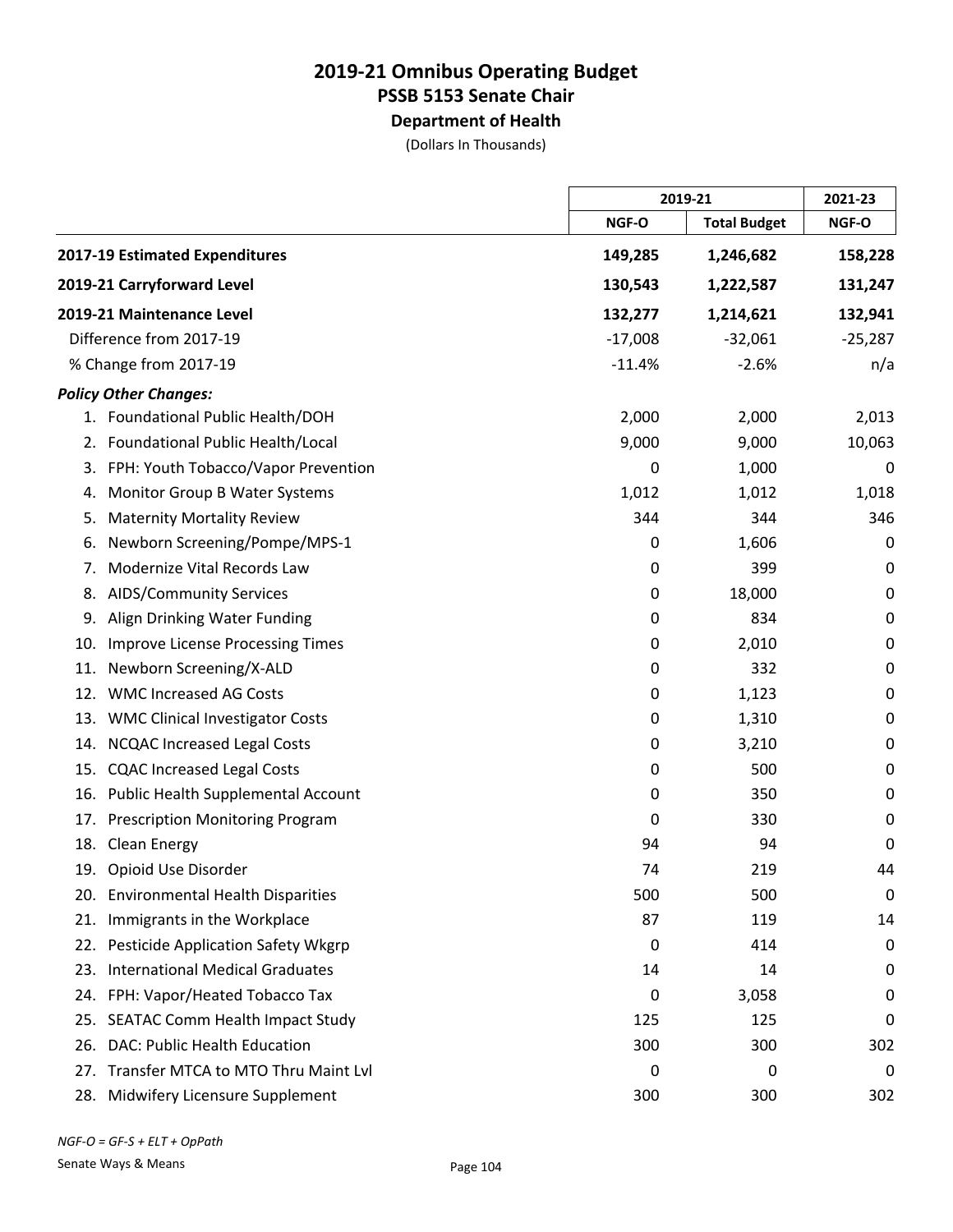(Dollars In Thousands)

|                                | 2019-21      |                     | 2021-23      |
|--------------------------------|--------------|---------------------|--------------|
|                                | <b>NGF-O</b> | <b>Total Budget</b> | <b>NGF-O</b> |
| 29. Safer Homes, Suicide Aware | 500          | 500                 | 503          |
| <b>Policy -- Other Total</b>   | 14,350       | 49,003              | 14,606       |
| <b>Total Policy Changes</b>    | 14,350       | 49.003              | 14,606       |
| 2019-21 Policy Level           | 146,627      | 1,263,624           | 147,546      |
| Difference from 2017-19        | $-2,658$     | 16,942              | $-10,682$    |
| % Change from 2017-19          | $-1.8%$      | 1.4%                | n/a          |

### *Comments:*

### **1. Foundational Public Health/DOH**

Funding is provided to the Department of Health (DOH) as part of foundational public health services, to implement strategies to control the spread of communicable diseases and other health threats. This step continues the funding from the 2017-19 biennium. DOH and representatives of local health jurisdictions must work together to arrive at a mutually acceptable allocation and distribution of funds and to determine the best accountability measures to ensure efficient and effective use of funds, emphasizing use of shared services. (General Fund-State)

### **2. Foundational Public Health/Local**

Funding is provided to the Department of Health (DOH) to support the local health jurisdictions to improve their ability to address communicable disease monitoring and prevention and chronic disease and injury and prevention. This step continues the funding from the 2017-19 biennium. (General Fund-State)

### **3. FPH: Youth Tobacco/Vapor Prevention**

One-time funding is provided, as part of foundational public health services, to support local health jurisdictions provide youth tobacco and vapor prevention programs, including the necessary outreach and education for T-21 (Engrossed House Bill 1074). (Youth Tobacco & Vapor Products Prevention Account-State)

### **4. Monitor Group B Water Systems**

Funding is provided for the Department of Health to provide grants to local health jurisdictions for better monitoring of Group B public water systems, which are systems that have fewer than 15 connections and serve fewer than 25 persons. (General Fund-State)

### **5. Maternity Mortality Review**

Funding is provided for the Maternity Mortality Review Panel, pursuant to Substitute Senate Bill 5425 (maternal mortality reviews). (General Fund-State)

### **6. Newborn Screening/Pompe/MPS-1**

Funding is provided for staff, equipment, testing supplies, and materials necessary to add Pompe disease and MPS-I to the mandatory newborn screening panel. The department is authorized to increase the newborn screening fee by \$10.50. (General Fund-Local)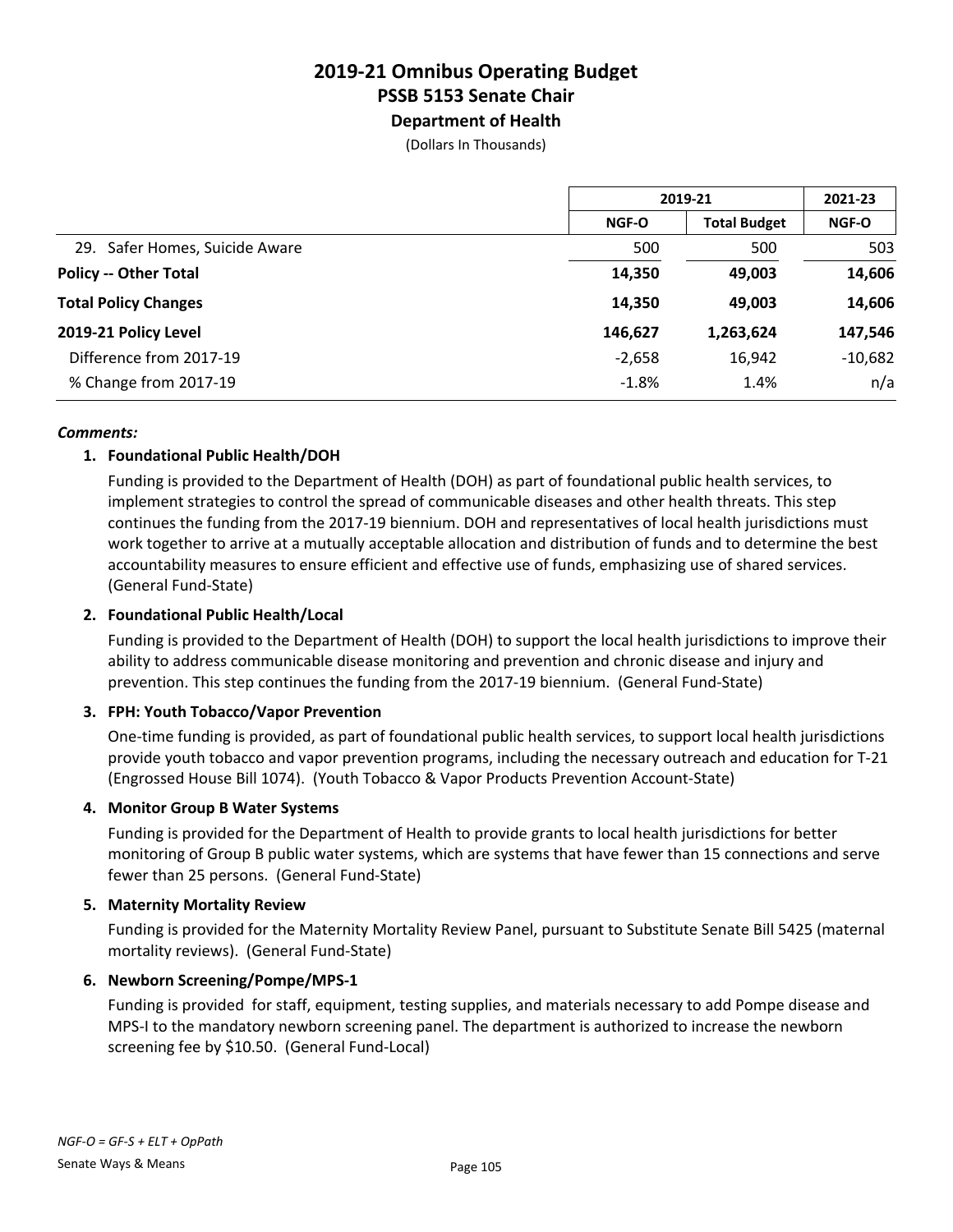(Dollars In Thousands)

### **7. Modernize Vital Records Law**

Funding is provided for the provisions of Engrossed Substitute Senate Bill 5332 (vital statistics). (General Fund-Local)

### **8. AIDS/Community Services**

Funding is provided for increased program costs for community services for individuals living with Human Immunodeficiency Virus (HIV), including core medical services, case management, and support services. (General Fund-Local)

### **9. Align Drinking Water Funding**

Expenditure authority is provided from the Drinking Water Assistance Administrative Account to align funding with staffing costs and to provide consolidation grants to water utilities to study the feasibility of owning, operating, and maintaining smaller failing water systems within their service areas. (Drinking Water Assistance Administrative Account-State)

### **10. Improve License Processing Times**

Expenditure authority is provided to continue increased staffing levels funded as one-time in the 2018 Supplemental Operating Budget for credentialing staff in the Health Systems Quality Assurance (HSQA) unit at the Department of Health. These staff reduce wait times and accelerate the licensing process for 85 health professions throughout the state. (Health Professions Account-State)

### **11. Newborn Screening/X-ALD**

Additional funding is provided for testing supplies necessary to perform x-linked adrenoleukodystrophy newborn screening panel testing. The department is authorized to increase the newborn screening fee by \$1.90. (General Fund-Local)

### **12. WMC Increased AG Costs**

Funding is provided to the Washington Medical Commission for increased litigation costs. (Health Professions Account-State)

### **13. WMC Clinical Investigator Costs**

Funding is provided to the Washington Medical Commission for a new investigator class, the Clinical Health Care Investigator. The new investigator class was included in the 2017-19 collective bargaining agreement, however, additional funding was not include for the additional staff. (Health Professions Account-State)

### **14. NCQAC Increased Legal Costs**

Funding is provided to the Nursing Care Quality Assurance Commission (NCQAC) to address the complaint backlog and to investigate the growing number of complaints received. (Health Professions Account-State)

### **15. CQAC Increased Legal Costs**

Funding is provided to the Chiropractic Quality Assurance Commission (CQAC) for a projected increase in costs for legal services. (Health Professions Account-State)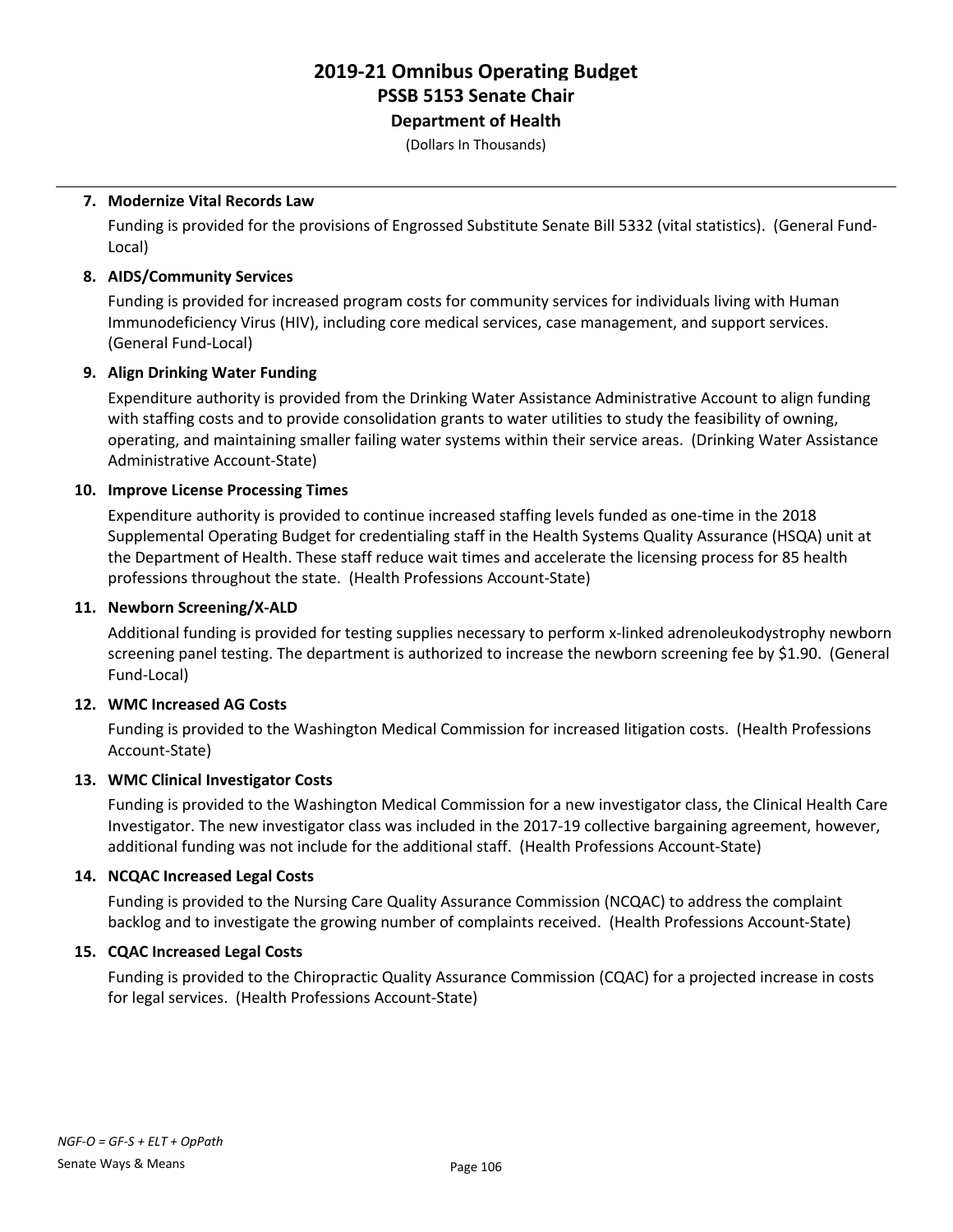**Department of Health**

(Dollars In Thousands)

### **16. Public Health Supplemental Account**

Expenditure authority is provided to the Department of Health to use funds from the Public Health Supplemental Account for a behavioral health risk factor surveillance system, a grant to integrate palliative care into rural community settings, to continue the Telehealth Case Consultation pilot, and for the x-ray inspection program in Environmental Public Health. (Public Health Supplemental Account-Local)

### **17. Prescription Monitoring Program**

Funding is provided to continue the additional staff, funded as one-time in the 2018 Supplemental Operating Budget, needed to coordinate the integration of the Prescription Monitoring Program (PMP) data into the federally-certified electronic health systems statewide. (Medicaid Fraud Penalty Account-State)

### **18. Clean Energy**

Funding is provided for implementing the provisions of Engrossed Second Substitute Senate Bill 5116 (clean energy). (General Fund-State)

### **19. Opioid Use Disorder**

Funding is provided to implement the provisions of Substitute Senate Bill No. 5380 (opioid use disorder). (General Fund-State; General Fund-Local; Health Professions Account-State; other accounts)

### **20. Environmental Health Disparities**

Funding is provided to implement the provisions of Second Substitute Senate Bill No. 5489 (environmental health disparities). (General Fund-State)

### **21. Immigrants in the Workplace**

Funding is provided to implement Engrossed Second Substitute Senate Bill 5497 (immigrants in the workplace) for legal services to review confidentiality policies and to develop model policies related to immigration enforcement at public schools, state health facilities, courthouses, and shelters. (General Fund-State; Health Professions Account-State)

### **22. Pesticide Application Safety Wkgrp**

Funding is provided for the pesticide application safety workgroup, pursuant to Substitute Senate Bill 5550 (pesticide application safety). (Accident Account-State; Medical Aid Account-State)

### **23. International Medical Graduates**

Funding is provided for the international medical graduates workgroup, pursuant to Second Substitute Senate Bill 5486 (international medical graduates). (General Fund-State)

### **24. FPH: Vapor/Heated Tobacco Tax**

Funding is provided for foundational public health services, pursuant to Senate Bill 5896 (vapor/heated tobacco tax). (Foundational Public Health Services-State)

### **25. SEATAC Comm Health Impact Study**

Funding is provided for the Seattle and King County local health jurisdiction to conduct a study of the potential health effects of the SEATAC International Airport on surrounding communities. A report is due to the Legislature by December 1, 2020. (General Fund-State)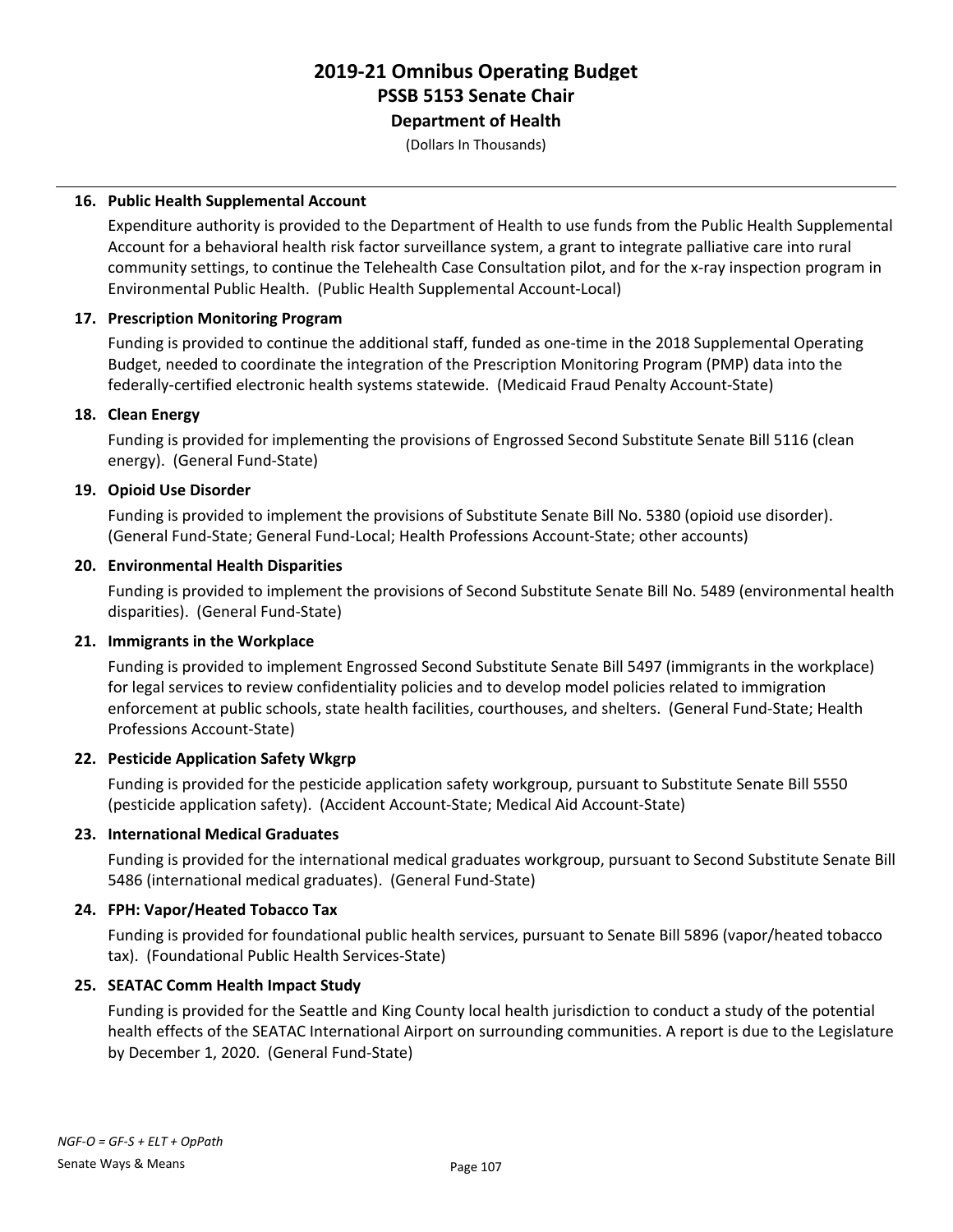(Dollars In Thousands)

### **26. DAC: Public Health Education**

Funding is provided to expand dementia public health education for racial and ethnic groups at an increased risk for dementia. (General Fund-State)

### **27. Transfer MTCA to MTO Thru Maint Lvl**

Funding is transferred from the State Toxics Control Account to the Model Toxics Control Operating Account, pursuant to Senate Bill 5993. (State Toxics Control Account-State; Model Toxics Control Operating Account-State)

### **28. Midwifery Licensure Supplement**

Funding is provided for the midwifery licensure and regulatory program to supplement revenue from fees. (General Fund-State)

### **29. Safer Homes, Suicide Aware**

Funding is provided for the expansion of the Safer Homes, Suicide Aware program to support industries and professions with the highest suicide rates. The program is to provide online resources, trainings for industries with the highest suicide rates who are unable to pay for trainings, and a workplace suicide prevention summit. (General Fund-State)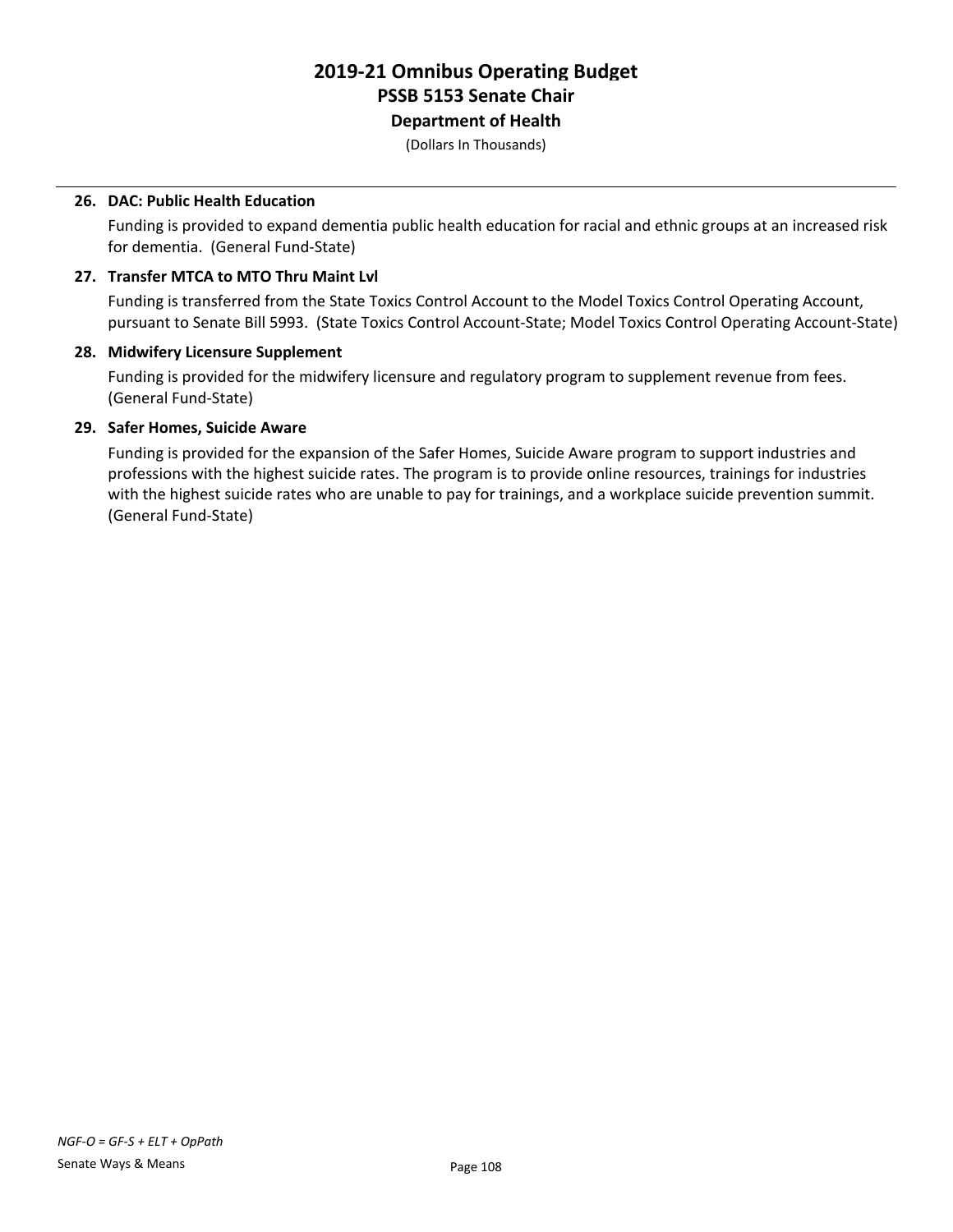### **Department of Veterans' Affairs**

(Dollars In Thousands)

|                                                 |         | 2019-21             | 2021-23 |
|-------------------------------------------------|---------|---------------------|---------|
|                                                 | NGF-O   | <b>Total Budget</b> | NGF-O   |
| 2017-19 Estimated Expenditures                  | 33,779  | 157,664             | 27,903  |
| 2019-21 Carryforward Level                      | 27,879  | 158,549             | 27,969  |
| 2019-21 Maintenance Level                       | 33,023  | 164,733             | 33,178  |
| Difference from 2017-19                         | $-756$  | 7,069               | 5,275   |
| % Change from 2017-19                           | $-2.2%$ | 4.5%                | n/a     |
| <b>Policy Other Changes:</b>                    |         |                     |         |
| <b>Revenue Shortfall/Orting</b>                 | 1,136   | 1,136               | 763     |
| Revenue Shortfall/Walla Walla<br>2.             | 780     | 780                 | 523     |
| <b>Homeless Veterans Grants</b><br>3.           | 0       | 2,000               | 0       |
| <b>Increase Transitional Housing</b><br>4.      | 0       | 1,458               | 0       |
| <b>Veterans Innovation Program Grants</b><br>5. | 0       | 100                 | 0       |
| 6. Veterans TBI Program                         | 300     | 300                 | 302     |
| <b>Policy -- Other Total</b>                    | 2,216   | 5,774               | 1,588   |
| <b>Total Policy Changes</b>                     | 2,216   | 5,774               | 1,588   |
| 2019-21 Policy Level                            | 35,239  | 170,507             | 34,766  |
| Difference from 2017-19                         | 1,460   | 12,843              | 6,863   |
| % Change from 2017-19                           | 4.3%    | 8.1%                | n/a     |

### *Comments:*

### **1. Revenue Shortfall/Orting**

Funding is provided for a General Fund-State backfill at the Washington Soldiers Home (WSH) in Orting for decreased revenue collections. Historically, the census at WSH has hovered between 95 percent and 100 percent. In FY 2017, due in part to quality of care issues discovered during a survey conducted by the Department of Social and Health Services, the census dipped to approximately 50 percent. It is assumed that the census will improve in the 2019-21 biennium. (General Fund-State)

### **2. Revenue Shortfall/Walla Walla**

Funding is provided for a General Fund-State backfill at the Walla Walla Veterans Home due to a delayed phase-in of clients during FY 2018. It is assumed that the phase-in will continue, and the census will improve, in the 2019- 21 biennium. (General Fund-State)

### **3. Homeless Veterans Grants**

One-time funding is provided for homeless veterans grants. (Veterans Stewardship Account-State)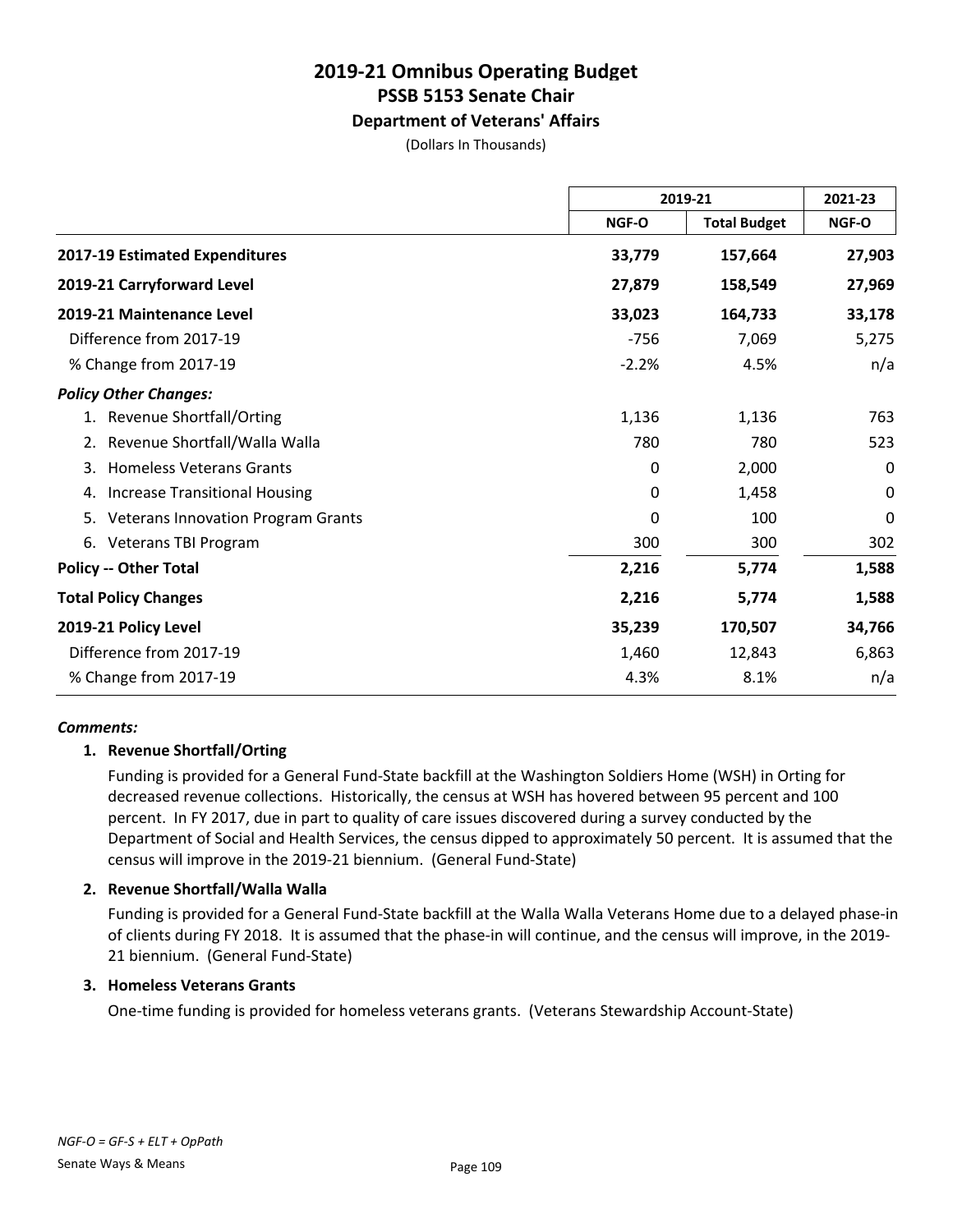### **Department of Veterans' Affairs**

(Dollars In Thousands)

### **4. Increase Transitional Housing**

Expenditure authority is provided for a federal grant awarded by the U.S. Department of Veterans Affairs to expand the transitional housing program by 40 beds at the Roosevelt Barracks at the Washington Soldiers Home in Orting. (General Fund-Federal; General Fund-Local)

### **5. Veterans Innovation Program Grants**

One-time funding is provided to expand the veterans' innovation program to provide grants for crisis and emergency relief and education, training, and employment assistance to veterans and their families in their communities. (Veterans' Innovations Program Account-State)

### **6. Veterans TBI Program**

Funding is provided for the Veteran's Traumatic Brain Injury program for a program coordinator and outreach coordinator for Eastern Washington. (General Fund-State)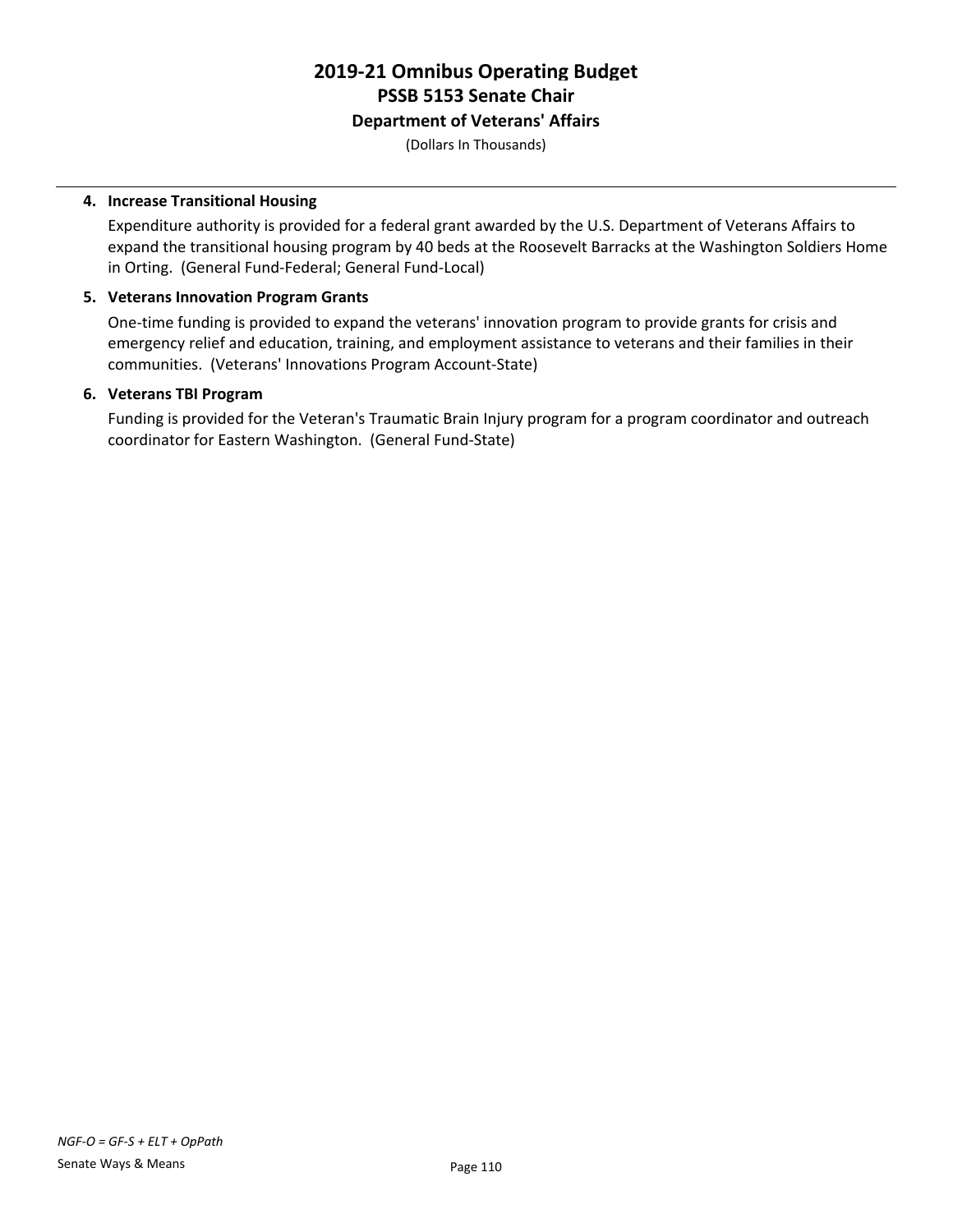### **Department of Children, Youth, and Families**

(Dollars In Thousands)

|                                                |           | 2019-21             |           |
|------------------------------------------------|-----------|---------------------|-----------|
|                                                | NGF-O     | <b>Total Budget</b> | NGF-O     |
| 2017-19 Estimated Expenditures                 | 594,501   | 1,040,733           | 1,196,503 |
| 2019-21 Carryforward Level                     | 1,199,144 | 2,105,602           | 1,202,543 |
| 2019-21 Maintenance Level                      | 1,579,244 | 2,609,725           | 1,616,389 |
| Difference from 2017-19                        | 984,743   | 1,568,992           | 419,885   |
| % Change from 2017-19                          | 165.6%    | 150.8%              | n/a       |
| <b>Policy Other Changes:</b>                   |           |                     |           |
| 1. Family Child Care CBA                       | 52,849    | 52,849              | 62,296    |
| Federal Funding for Legal Services<br>2.       | 0         | 10,202              | 0         |
| Immigrants in the Workplace<br>3.              | 70        | 70                  | 14        |
| <b>Child Welfare Housing Assistance</b><br>4.  | 1,533     | 1,533               | 766       |
| <b>WCCC-Homeless Child Care</b><br>5.          | 4,104     | 4,104               | 4,130     |
| <b>Children Mental Health</b><br>6.            | 2,053     | 2,053               | 5,967     |
| <b>Equipment Replacement Costs</b><br>7.       | 308       | 308                 | 0         |
| Auto Theft Prevention Account<br>8.            | 196       | 0                   | 197       |
| <b>Increase BRS Rates</b><br>9.                | 16,049    | 26,667              | 16,256    |
| Child Care Rate Increase<br>10.                | 28,035    | 28,035              | 37,570    |
| One-time Fund Swap<br>11.                      | $-42,967$ | 0                   | 0         |
| <b>Early Achievers</b><br>12.                  | 0         | 5,795               | 0         |
| <b>ECEAP Expansion</b><br>13.                  | 12,726    | 12,726              | 10,876    |
| <b>ECEAP Rate Increase</b><br>14.              | 12,967    | 12,967              | 13,304    |
| 15. Acute Mental Health Staffing               | 1,197     | 1,197               | 1,206     |
| <b>Expand Home Visiting</b><br>16.             | 0         | 9,956               | 0         |
| <b>ECLIPSE Program</b><br>17.                  | 3,228     | 4,304               | 0         |
| 18. Family First Prevention Services           | 0         | 7,586               | 0         |
| 19. Wendy's Wonderful Kids                     | $-667$    | $-667$              | $-805$    |
| 20. Language Access Providers CBA              | 10        | 26                  | 10        |
| Preschool Development Grant<br>21.             | 0         | 3,689               | 0         |
| Increase Staff at JR Facilities<br>22.         | 9,418     | 9,418               | 9,477     |
| <b>Alternative Detention Facilities</b><br>23. | 100       | 100                 | 101       |
| Child Advocacy Center<br>24.                   | 510       | 510                 | 513       |
| 25. Facilitated Play Groups                    | 1,000     | 1,000               | 1,006     |
| <b>Family Reconciliation Services</b><br>26.   | 200       | 400                 | 201       |
| <b>Supportive Visitation Model</b><br>27.      | 1,000     | 1,000               | 1,006     |
| 28. Treehouse                                  | 3,500     | 3,500               | 4,025     |

*NGF-O = GF-S + ELT + OpPath*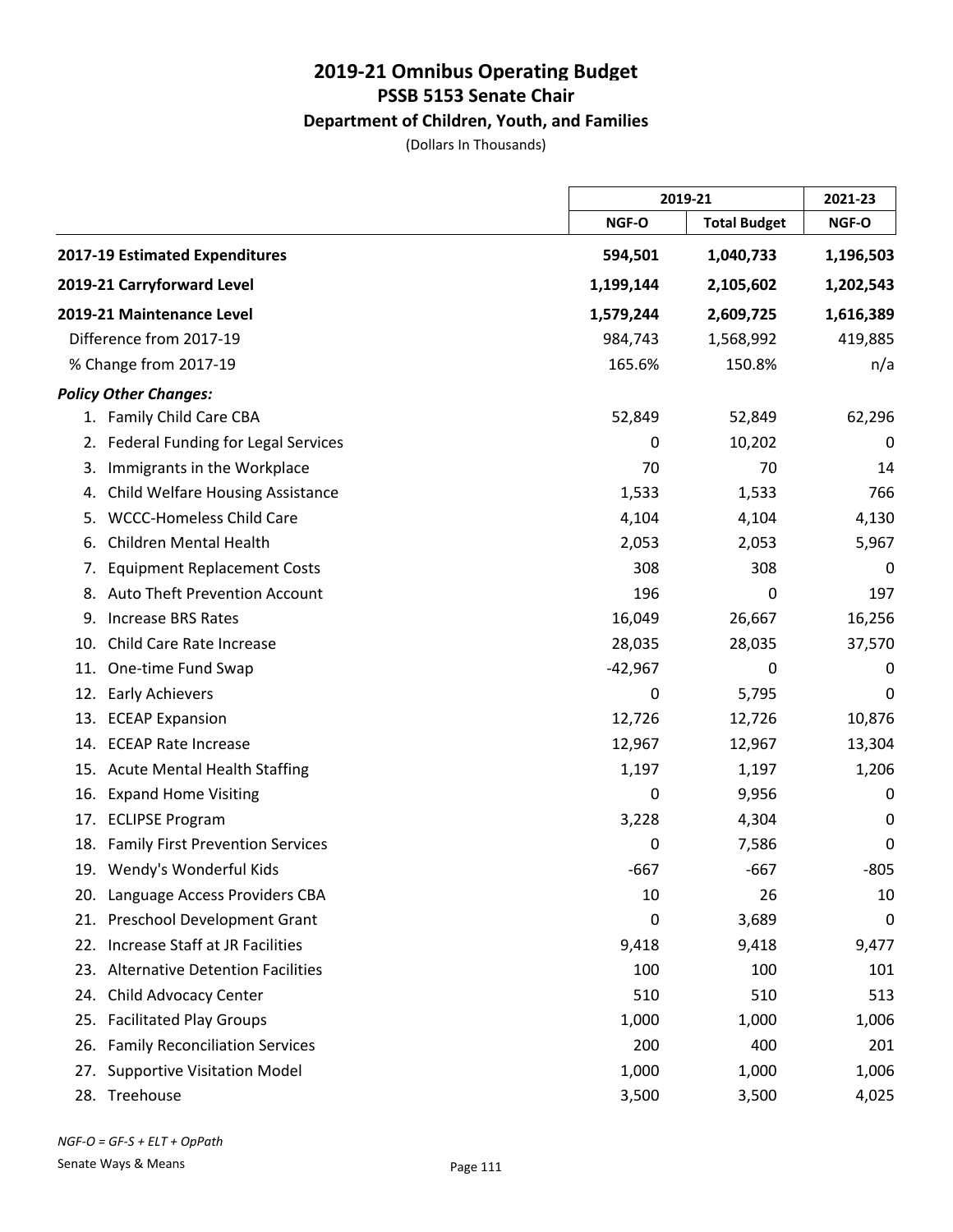### **Department of Children, Youth, and Families**

(Dollars In Thousands)

|                              | 2019-21      |                     | 2021-23   |
|------------------------------|--------------|---------------------|-----------|
|                              | <b>NGF-O</b> | <b>Total Budget</b> | NGF-O     |
| <b>Policy -- Other Total</b> | 107,419      | 199,328             | 168,117   |
| Policy -- Transfer Total     | $-12,262$    | $-18,652$           | $-12,262$ |
| <b>Total Policy Changes</b>  | 95,157       | 180,676             | 155,855   |
| 2019-21 Policy Level         | 1,674,401    | 2,790,401           | 1,772,244 |
| Difference from 2017-19      | 1,079,900    | 1,749,668           | 575,741   |
| % Change from 2017-19        | 181.6%       | 168.1%              | n/a       |

### *Comments:*

### **1. Family Child Care CBA**

Consistent with the 2019-21 Collective Bargaining Agreement with the Service Employees International Union Local 925, funding is provided for base rate and tiered reimbursement rate increases for licensed family home providers; hourly wage rate increases for Family, Friend and Neighbor providers; removing the cap on the nonstandard hours bonus; a \$500 per provider increase to the quality improvement awards; increased access to the substitute pool; additional training needs; and increased health care premium coverage. (General Fund-State)

### **2. Federal Funding for Legal Services**

Federal funding is provided in response to recent federal guidance that allows the use of Title IV-E funding for legal representation services of eligible parents and children involved in the child welfare system. A corresponding reduction to General Fund-State is assumed in the Office of Public Defense (OPD) and the Office of Civil Legal Aid (OCLA). The department must implement an interagency agreement with OPD and OCLA for the use of these federal funds. (General Fund-Fam Supt)

### **3. Immigrants in the Workplace**

Funding is provided pursuant to 2SSB 5497 (immigrants in the workplace) for legal services to review confidentiality policies and to develop model policies related to immigration enforcement at public schools, state health facilities, courthouses, and shelters. (General Fund-State)

### **4. Child Welfare Housing Assistance**

Pursuant to 2SSB 5718 (child welfare housing assistance), funding is provided to implement a Child Welfare Housing Assistance Pilot Program to provide housing vouchers, rental assistance, navigation, and other support services to eligible families. The pilot program expires on June 30, 2022. (General Fund-State)

### **5. WCCC-Homeless Child Care**

Funding is provided for 2SSB 5820 (Vulnerable children/care), which designates homeless children as a vulnerable population for the Working Connections Child Care program making them eligible to be authorized for 12 months of subsidized child care. (General Fund-State)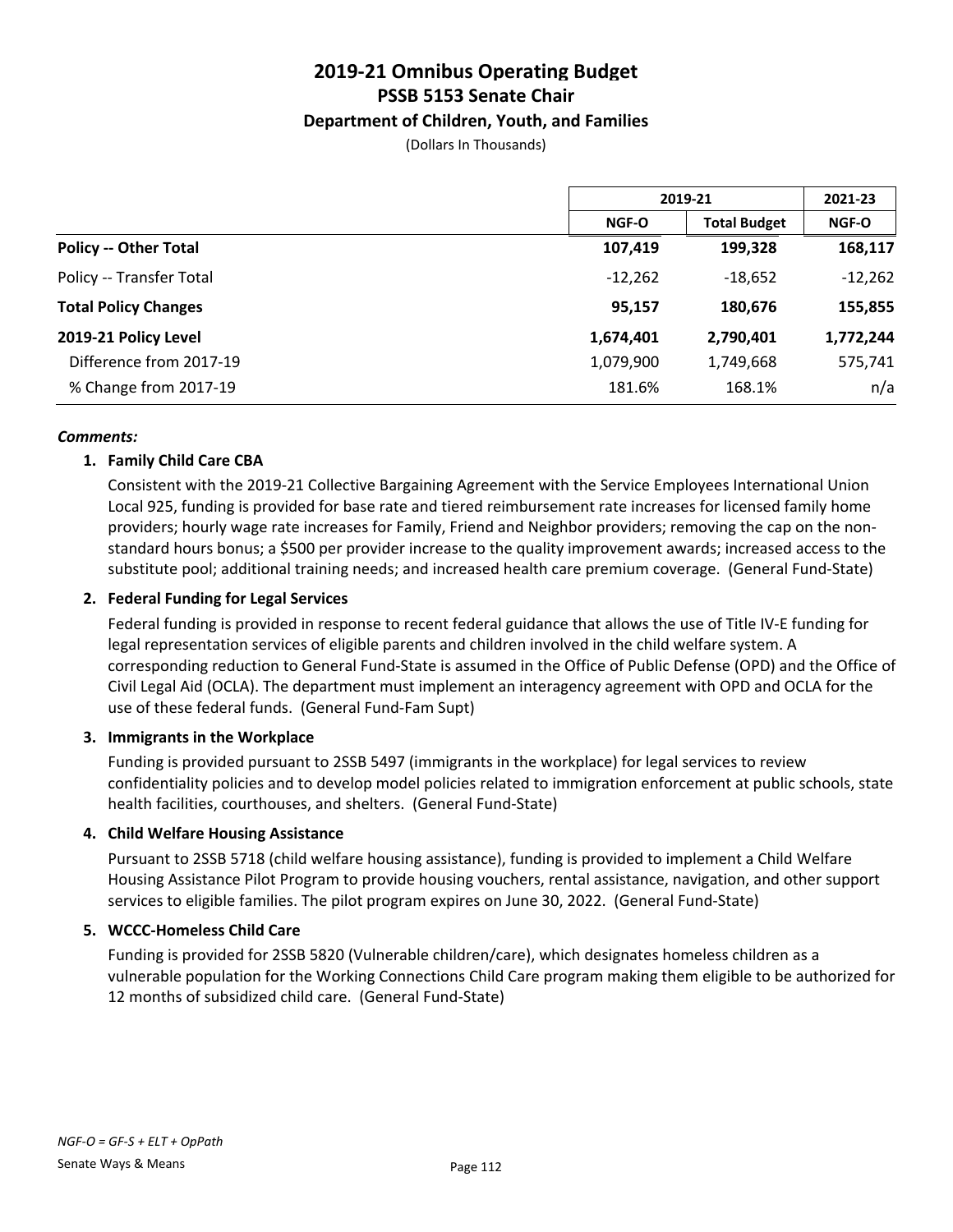### **Department of Children, Youth, and Families**

(Dollars In Thousands)

### **6. Children Mental Health**

Funding is provided pursuant to 2SSB 5903 (children's mental health) for the department to develop an infant and early childhood mental health consultation model for children ages birth to five years old. The model must include a workforce development plan that addresses initial training and ongoing professional development for infant and early childhood mental health consultants. The department is required to provide the model to the Governor and the Legislature by November 1, 2019 and to implement the model in at least two regions by July 1, 2020, with statewide implementation by December 31, 2023. (General Fund-State)

### **7. Equipment Replacement Costs**

One-time funding is provided for new equipment at juvenile rehabilitation facilities. (General Fund-State)

### **8. Auto Theft Prevention Account**

This item replaces Washington Auto Theft Prevention Authority Account funds with General Fund-State funds due to a projected shortfall in revenue. (General Fund-State; Washington Auto Theft Prevention Authority-State)

### **9. Increase BRS Rates**

A rate increase is provided to Behavioral Rehabilitation Services providers and the rate structure is changed from one based on acuity level to placement setting. The department shall implement this new rate structure in accordance with the methodology outlined in the December 2018 rate study and shall establish appropriate utlization percentages, caseload ratios, training allowances, and make any other necessary adjustments in order to stay within these appropriation levels. (General Fund-State; General Fund-Fam Supt; General Fund-Medicaid)

### **10. Child Care Rate Increase**

Funding is provided for subsidy rate increases to Working Connections Child Care providers to achieve at a level 3 standard of quality: 1) the 55th percentile of their corresponding markets in FY 2020, and 2) the 60th percentile of their corresponding markets in FY 2021. For licensed family home providers, this funding is additive to the Collective Bargaining Agreement with Service Employees International Union Local 925. (General Fund-State)

### **11. One-time Fund Swap**

A one-time reduction of General Fund-State is offset by using available federal Child Care Development Funds. (General Fund-State; General Fund-Federal)

### **12. Early Achievers**

Available federal funding is utilized to increase coaching support and needs-based grants in the Early Achievers program. In addition, \$100,000 in grant funding is utilized for the re-launch of coaching companaion and for a contract with Child Care Aware to embed expanded learning opportunities into Early Achievers. (General Fund-Federal; General Fund-Local)

### **13. ECEAP Expansion**

Funding is provided for 380 Early Childhood Education and Assistance Program (ECEAP) full day slots in FY 2020 and 380 ECEAP full day slots in FY 2021, for a total of 760 new slots. (General Fund-State)

### **14. ECEAP Rate Increase**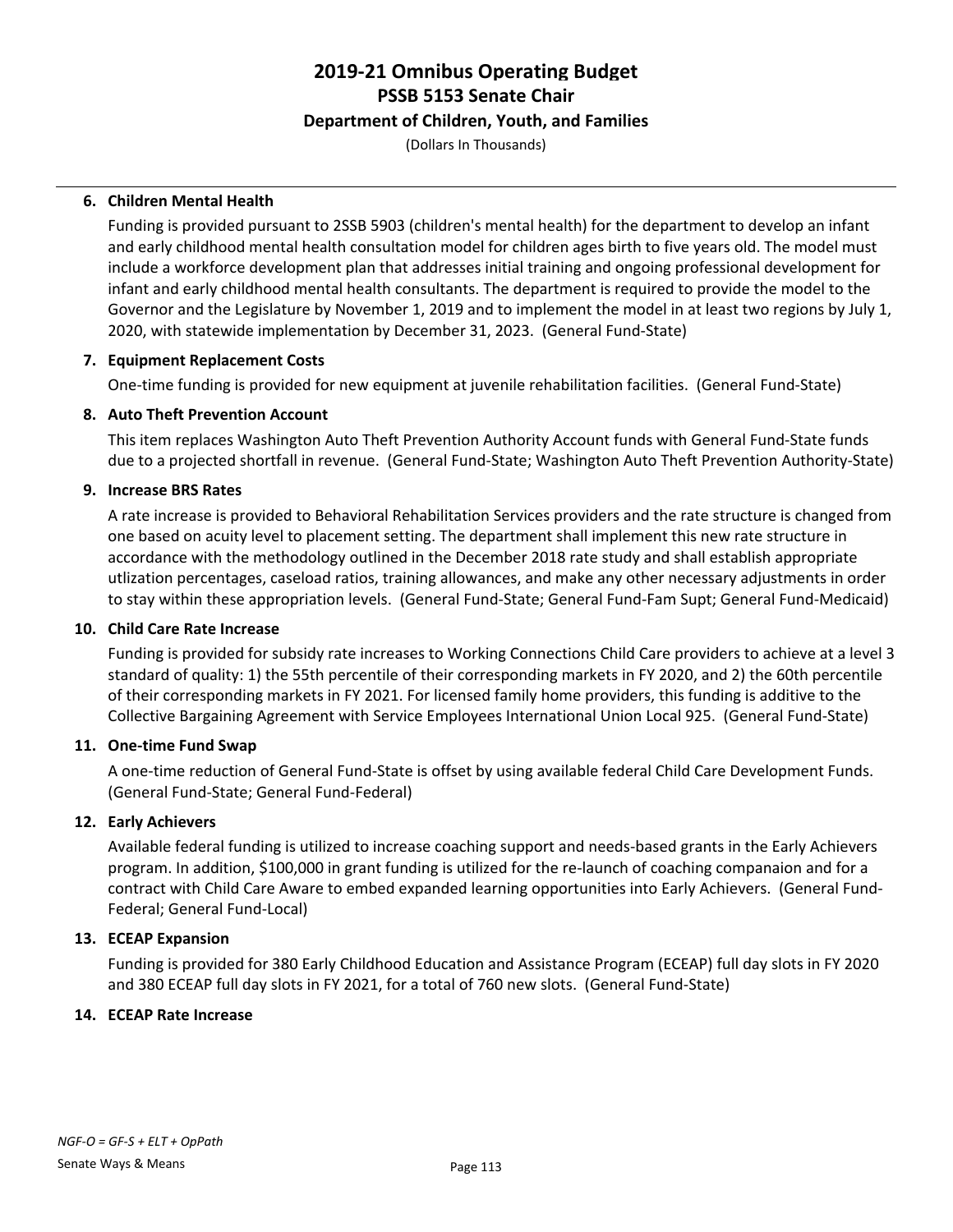### **Department of Children, Youth, and Families**

(Dollars In Thousands)

Funding is provided: 1) for a three percent ECEAP rate increase effective July 1, 2019, and 2) to cover costs to full and extended day ECEAP slots associated with child care center rate increases that went into effect in February 2019. Beginning in school year 2019-20, slot rates will be delinked from Working Connections Child Care and, as a statewide average, will be \$8,004 for partial day slots, \$11,557 for full day slots, and \$19,130 for extended day slots. (General Fund-State)

### **15. Acute Mental Health Staffing**

The acute mental health pod for female youth at Echo Glen Children's Center was recently remodeled, per the Legislature's direction in the 2015-17 capital budget. Funding is provided to hire 5.6 counselor assistants and 2.0 security officers to operate the new pod and to provide mental health treatment programs to the youth housed within. (General Fund-State)

### **16. Expand Home Visiting**

Funding is provided for an additional 830 home visiting slots beginning in FY 2020. (General Fund-Federal; Home Visiting Services Account-State)

### **17. ECLIPSE Program**

Additional one-time state funding is provided to continue delivering the Early Childhood Intervention Prevention Services (ECLIPSE) program (formerly known as the Medicaid Treatment Child Care Program). Use of federal Medicaid dollars to support this program was disallowed in 2014. The ECLIPSE program provides early intervention and treatment for children exposed to environmental, familial and biological risk factors that impact development, behavior and mental health. (General Fund-State; General Fund-Federal)

### **18. Family First Prevention Services**

Federal appropriation authority is provided to expand prevention services for families with children at risk of foster care placement by leveraging federal Title IV-E reimbursement that may be available under the Family First Prevention Services Act, effective October 1, 2019. (General Fund-Fam Supt)

### **19. Wendy's Wonderful Kids**

Funding for a contract with Wendy's Wonderful Kids, an organization that aims to find adoptive placements for legally-free children, is eliminated when the current contract ends on October 31, 2019. (General Fund-State)

### **20. Language Access Providers CBA**

Funding is adjusted for interpreter services based upon the language access providers collective bargaining agreement for the 2019-21 biennium. (General Fund-State; General Fund-Fam Supt)

### **21. Preschool Development Grant**

Funding made available from receipt of a federal Preschool Development Grant is utilized to develop a statewide birth through five years old needs assessment and to develop and implement a strategic plan that facilitates increased collaboration and coordination among existing programs. (General Fund-Federal)

### **22. Increase Staff at JR Facilities**

The interim Prison Rape Elimination Act (PREA) audit conducted in October 2018 found that Juvenile Rehabilitation (JR) failed to meet PREA standard 115.313 (c), which requires each secure juvenile facility to maintain staffing ratios of a minimum of 1:8 during waking hours and 1:16 during sleeping hours. FTEs are provided to bring all three JR facilities into compliance with this standard. (General Fund-State)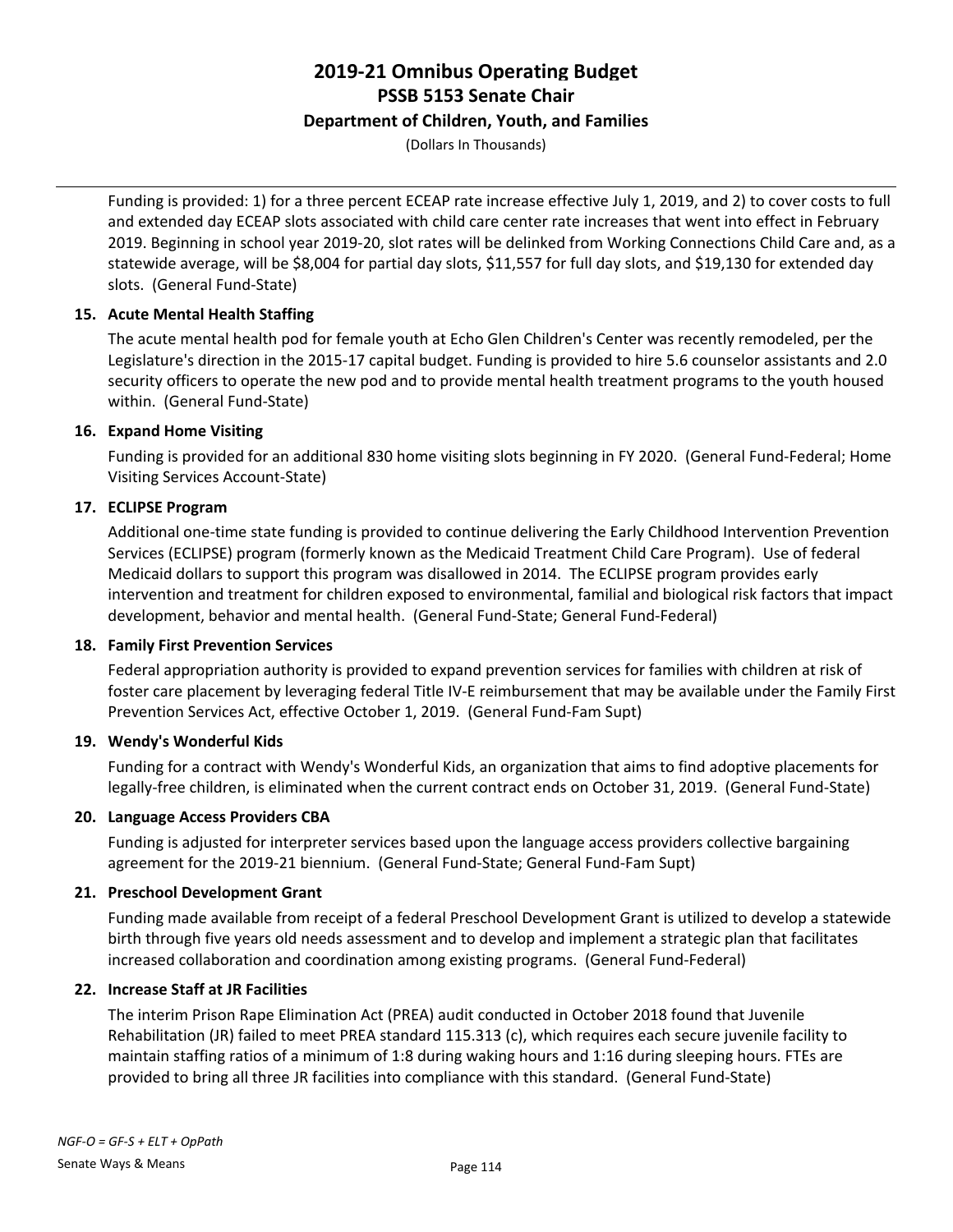### **Department of Children, Youth, and Families**

(Dollars In Thousands)

### **23. Alternative Detention Facilities**

Funding is provided for grants to county juvenile courts to establish alternative detention facilities that will provide less restrictive confinement alternatives to youth in their local communities. (General Fund-State)

### **24. Child Advocacy Center**

Funding is provided to expand access to Child Advocacy Center services and supports for child victims of abuse in Washington state. (General Fund-State)

### **25. Facilitated Play Groups**

Funding is provided to increase the number of facilitated play groups offered statewide to Family, Friend, and Neighbor child care providers to support early brain development and kindergarten readiness. These groups meet weekly, are led by trained facilitators, and are offered in multiple languages. (General Fund-State)

### **26. Family Reconciliation Services**

Funding is provided to expand Family Reconciliation Services for at-risk youth, children in need of services, or other youth who are in confict with their families. (General Fund-State; General Fund-Fam Supt)

### **27. Supportive Visitation Model**

Funding is provided to implement the supportive visitation model jointly developed by the University of Washington and the department for children in foster care. This model uses a manualized curriculum and incorporates trained visit navigators to provide a structured and positive visitation experience for children and their parents. (General Fund-State)

### **28. Treehouse**

Funding is provided to expand the Treehouse Graduation Success Program to help increase foster youth graduation rates. (General Fund-State)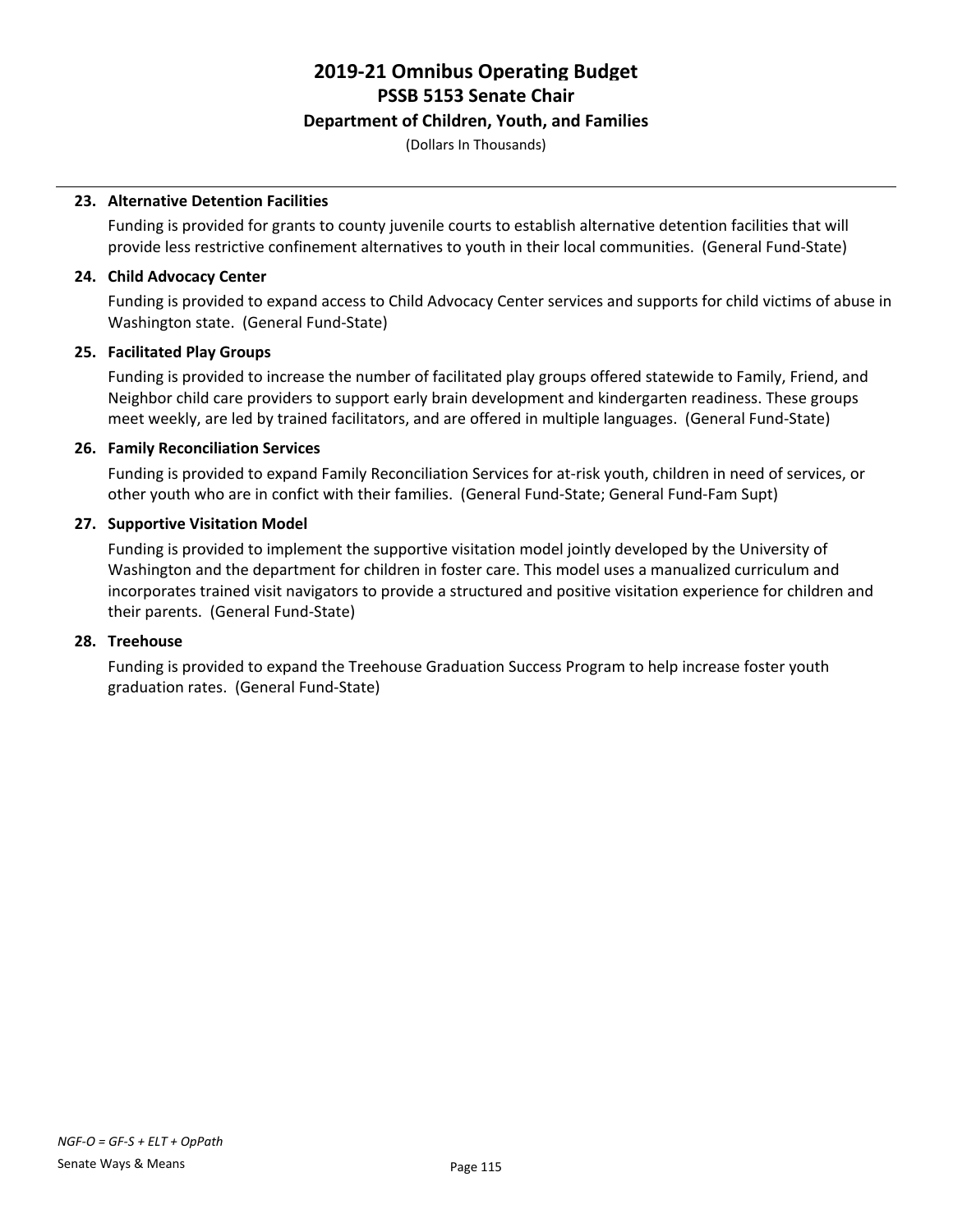**Department of Corrections**

|                                                   | 2019-21   |                     | 2021-23   |
|---------------------------------------------------|-----------|---------------------|-----------|
|                                                   | NGF-O     | <b>Total Budget</b> | NGF-O     |
| 2017-19 Estimated Expenditures                    | 2,005,579 | 2,108,138           | 2,076,570 |
| 2019-21 Carryforward Level                        | 2,042,578 | 2,146,054           | 2,080,095 |
| 2019-21 Maintenance Level                         | 2,130,686 | 2,234,185           | 2,171,674 |
| Difference from 2017-19                           | 125,107   | 126,047             | 95,104    |
| % Change from 2017-19                             | 6.2%      | 6.0%                | n/a       |
| <b>Policy Other Changes:</b>                      |           |                     |           |
| 1. Persistent Offenders                           | $-1,331$  | $-1,331$            | $-1,932$  |
| DOC Post Secondary Education<br>2.                | 9         | 9                   | 0         |
| <b>Rental Vouchers</b><br>3.                      | 1,000     | 1,000               | 1,020     |
| <b>DOC Women's Division</b><br>4.                 | 200       | 200                 | 204       |
| <b>Facility Maintenance</b><br>5.                 | 914       | 914                 | 0         |
| Lease Adjustments < 20,000 sq. ft.<br>6.          | 131       | 131                 | 211       |
| <b>Capital Project Operating Costs</b><br>7.      | 20,592    | 20,592              | 23,663    |
| Direct Patient Care: DVC Adjustment<br>8.         | 4,000     | 4,000               | 4,080     |
| <b>Custody Staff: Health Care Delivery</b><br>9.  | 7,715     | 7,715               | 7,503     |
| <b>Nursing Relief</b><br>10.                      | 2,447     | 2,447               | 1,049     |
| <b>CRCC Safety and Security Electronic</b><br>11. | 1,427     | 1,427               | 1,353     |
| 12. Yakima Jail Women's TC                        | 2,066     | 2,066               | 2,107     |
| <b>BAR</b> unit staffing<br>13.                   | 3,679     | 3,679               | 3,429     |
| 14. Work Release Expansion                        | 6,213     | 6,213               | 10,349    |
| 15. Food & Staff Safety Improvements              | 1,400     | 1,400               | 1,428     |
| Violator Bed Rate Increase<br>16.                 | 7,869     | 7,869               | 10,592    |
| Equipment and Vehicle Replacement<br>17.          | $-2,358$  | $-2,358$            | $-2,336$  |
| 18.<br><b>SUD Assessment</b>                      | 406       | 406                 | 404       |
| 19. Discharge Planners                            | 640       | 640                 | 643       |
| 20. Concurrent Supervision                        | $-9,158$  | $-9,158$            | $-14,629$ |
| <b>Policy -- Other Total</b>                      | 47,861    | 47,861              | 49,138    |
| Policy -- Comp Total                              | 3,814     | 3,814               | 3,968     |
| <b>Total Policy Changes</b>                       | 51,675    | 51,675              | 53,106    |
| 2019-21 Policy Level                              | 2,182,361 | 2,285,860           | 2,224,780 |
| Difference from 2017-19                           | 176,782   | 177,722             | 148,210   |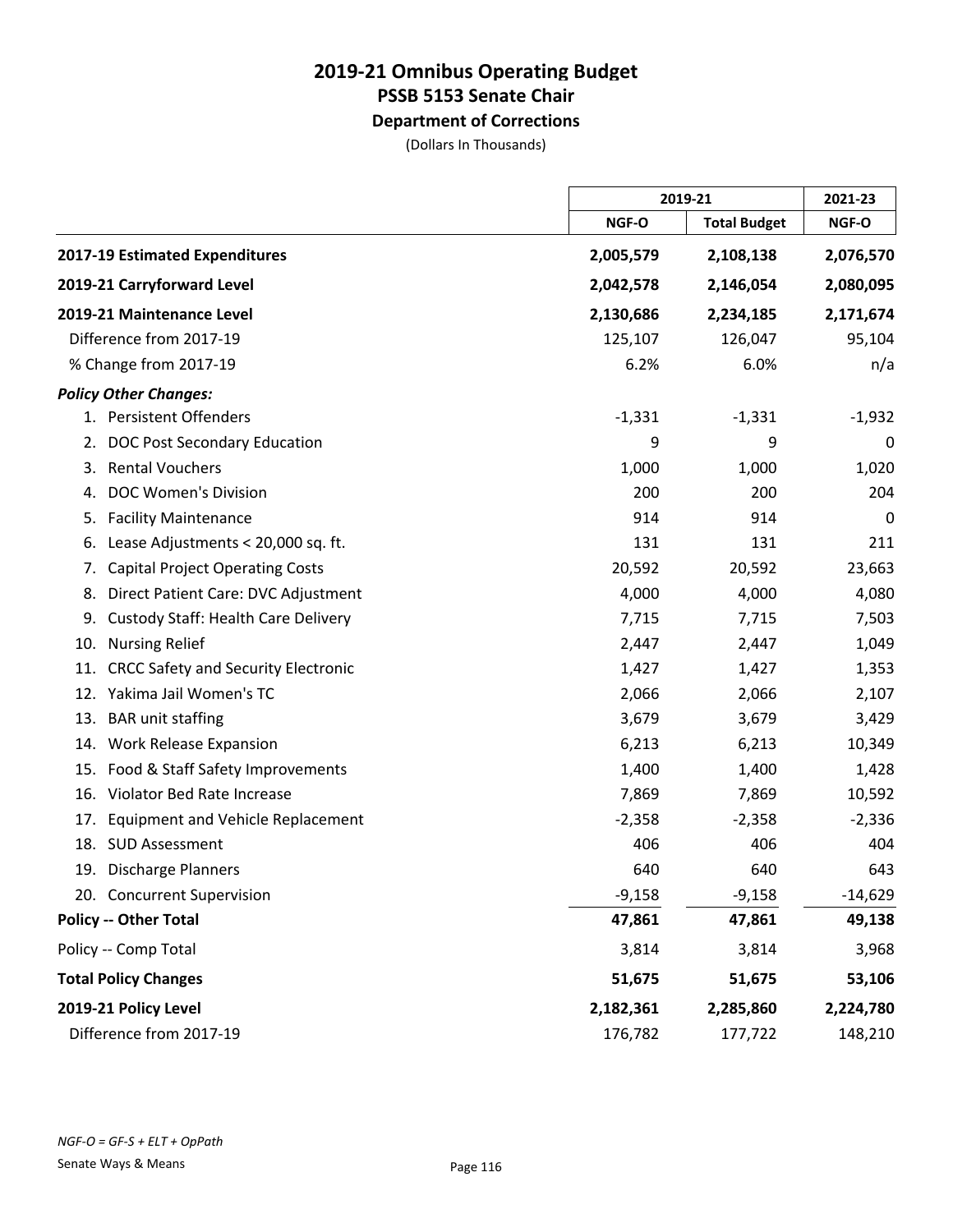**Department of Corrections**

(Dollars In Thousands)

|                       | 2019-21      |                     | 2021-23 |
|-----------------------|--------------|---------------------|---------|
|                       | <b>NGF-O</b> | <b>Total Budget</b> | NGF-O   |
| % Change from 2017-19 | 8.8%         | 8.4%                | n/a     |

### *Comments:*

### **1. Persistent Offenders**

Funding is adjusted to account for sentencing changes made pursuant to Substitute Senate Bill No. 5288 (persistent offenders). (General Fund-State)

### **2. DOC Post Secondary Education**

Funding is provided to implement Second Substitute Senate Bill No. 5433 (post secondary education) which requires a report back to the legislature on secure internet connections for the prisons to allow for increased postsecondary opportunites. (General Fund-State)

### **3. Rental Vouchers**

Funding is provided to allow up to six months of rental vouchers for indviduals leaving the department's custody when deemed necessary for successful reentry. (General Fund-State)

### **4. DOC Women's Division**

Funding is provided for an FTE to staff a workgroup tasked with making recommendations on implementing women specific programs and gender-responsive and trauma-informed practices for specified operations pursuant to Substitute Senate Bill No. 5876 (DOC women's division). (General Fund-State)

### **5. Facility Maintenance**

Funding is provided for facility maintenance projects for new items rather than repair. (General Fund-State)

### **6. Lease Adjustments < 20,000 sq. ft.**

Funding is provided for new leases within the department. (General Fund-State)

### **7. Capital Project Operating Costs**

Funding is provided for the operating costs related to several capital projects that were funded in the 2017-19 capital budget and are anticipated to be completed before or during the 2019-21 biennium. These are critical capacity projects needed to reduce overcrowding in prisons and include the addition of programming space at the Washington State Penitentiary (#30001101), a 128-bed minimum security prison at Maple Lane (#30001168) and the Ahtanum View work release 41-bed expansion (#30001166). (General Fund-State)

### **8. Direct Patient Care: DVC Adjustment**

Funding is provided to revise the current model for funding direct patient health care for incarcerated individuals, and to adjust DOC's base budget for health services up to actual expenditure levels. (General Fund-State)

### **9. Custody Staff: Health Care Delivery**

Funding is provided for security positions in prison facilities to address the medical and mental health needs of incarcerated individuals. (General Fund-State)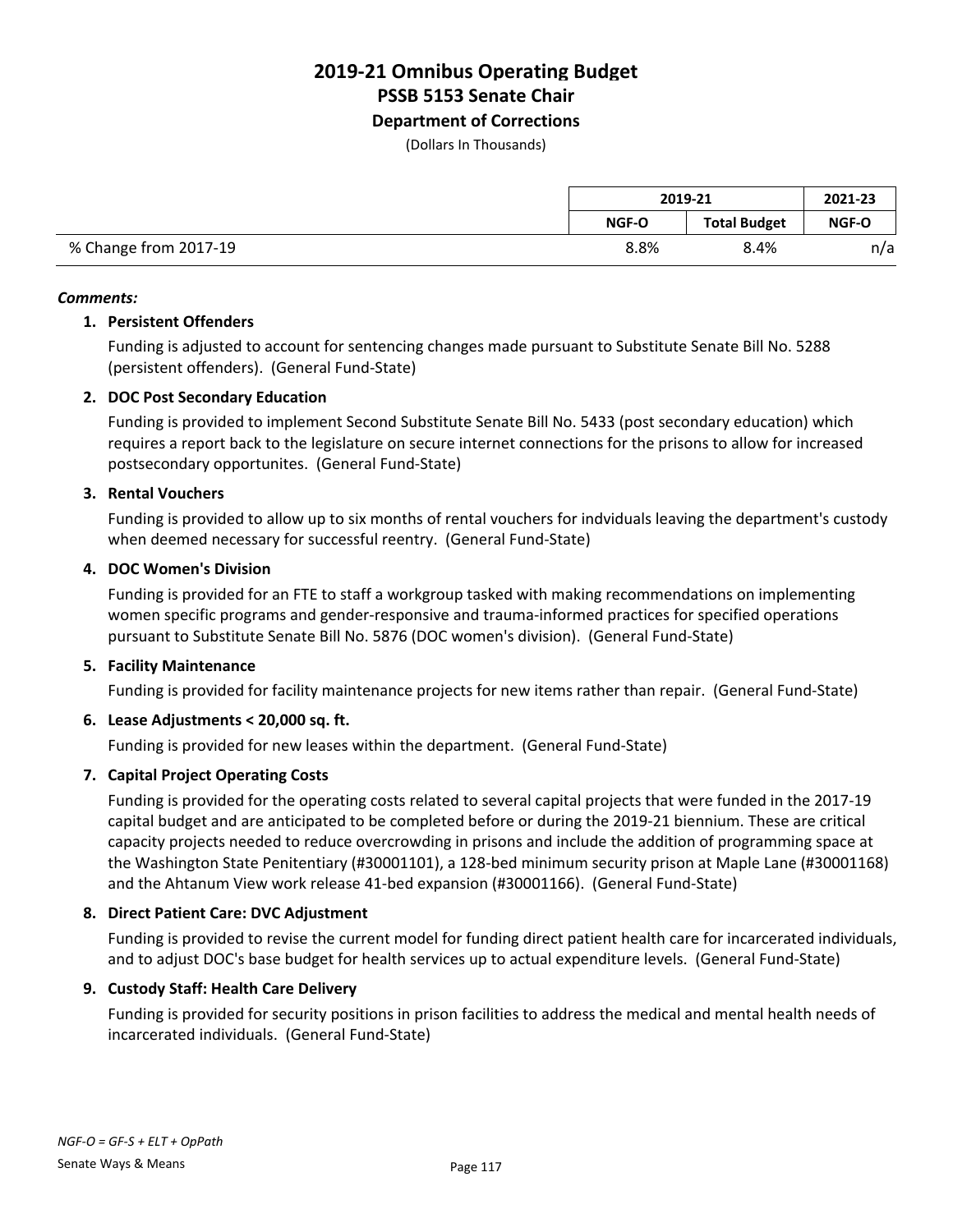### **Department of Corrections**

(Dollars In Thousands)

### **10. Nursing Relief**

Funding is provided for additional on-call and overtime staff to cover required nursing posts and to provide health care to incarcerated individuals. (General Fund-State)

### **11. CRCC Safety and Security Electronic**

Funding is provided for the debt service associated with a certificate of participation (COP) for the equipment associated with the Coyote Ridge Corrections Center (CRCC) security electronics network (SEN) project funded in the 2017-19 capital budget. (General Fund-State)

### **12. Yakima Jail Women's TC**

Funding is provided to cover the increased contract costs and to establish a substance abuse recovery therapeutic community (TC) with on-site case management as the incarcerated female population move from the older Yakima County Jail to the newer facility. (General Fund-State)

### **13. BAR unit staffing**

Funding is provided for additional staff necessary to supervise individuals with greater out-of-cell time and to facilitate access to programming, treatment, and other required activities at the Washington State Penitentiary. (General Fund-State)

### **14. Work Release Expansion**

Funding is provided for 150-bed work release expansion through facilities sited around the state by the end of fiscal year 2021. (General Fund-State)

### **15. Food & Staff Safety Improvements**

Funding is provided to reinstate traditional hot breakfast at the five facilities under Correctional Industries (CI) management and to provide additional food options. (General Fund-State)

### **16. Violator Bed Rate Increase**

Funding is provided for increased jail bed rates for local jails that house individuals who have violated the conditions of their community supervision. (General Fund-State)

### **17. Equipment and Vehicle Replacement**

Funding for replacement of equipment and vehicles provided at maintenane level is reduced. (General Fund-State)

### **18. SUD Assessment**

Funding is provided to hire two chemical dependency professionals to complete approximately 2,000 more substance use disorder (SUD) assessments per year at the Department of Corrections' reception centers. (General Fund-State)

### **19. Discharge Planners**

Funding is provided to hire four registered nurses to help support releasing individuals who have medication needs and will require behavioral health services or substance use disorder treatment upon release. (General Fund-State)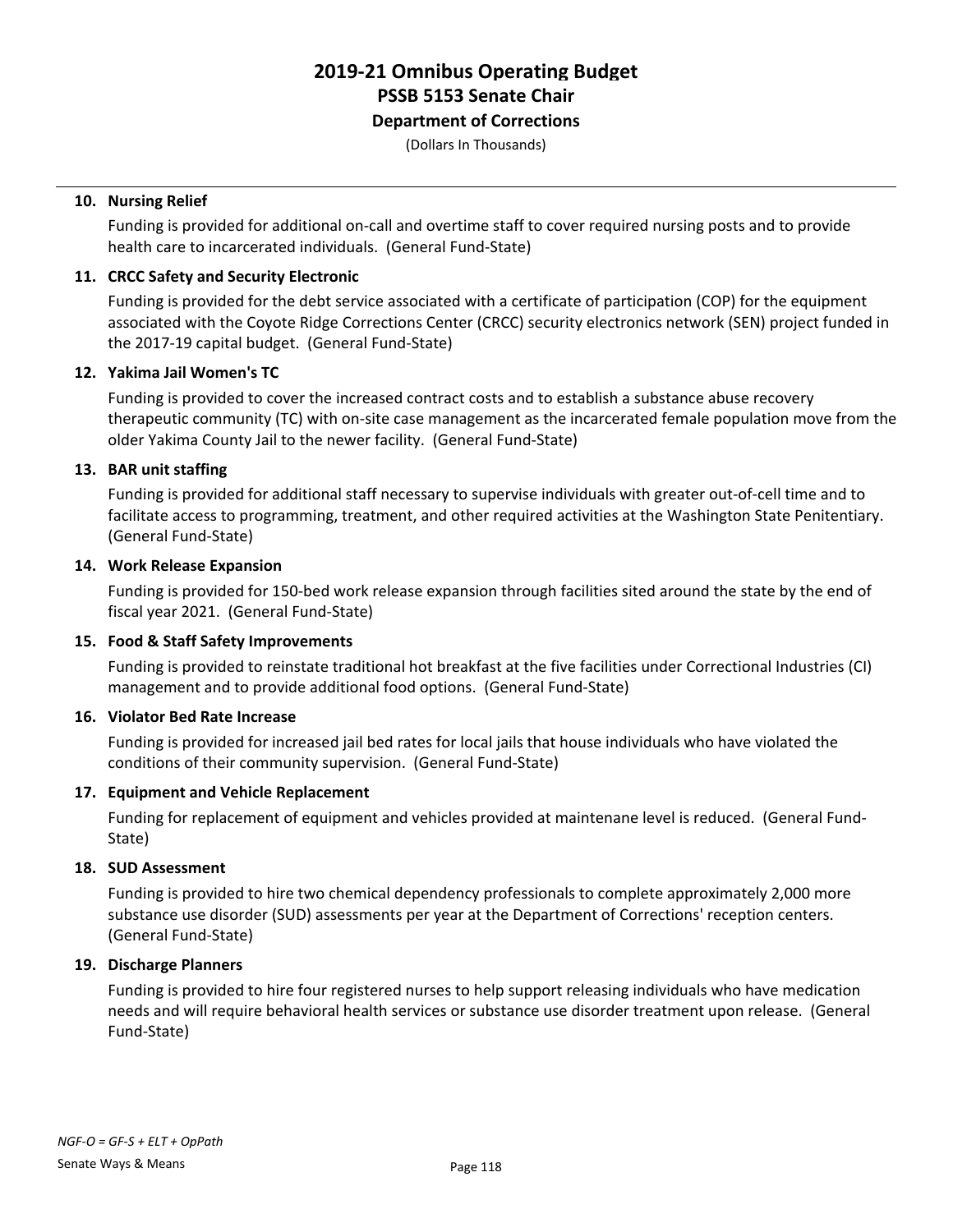**Department of Corrections**

(Dollars In Thousands)

### **20. Concurrent Supervision**

The community supervision population is reduced by presuming supervision terms run concurrently, unless expressly ordered by the court to run consecutively. Current sentences that have confinement terms that are run consecutively must also have the supervision terms run consecutively. This change would be applied both retrospectively to those offenders currently on supervision and prospectively to those releasing into supervision. (General Fund-State)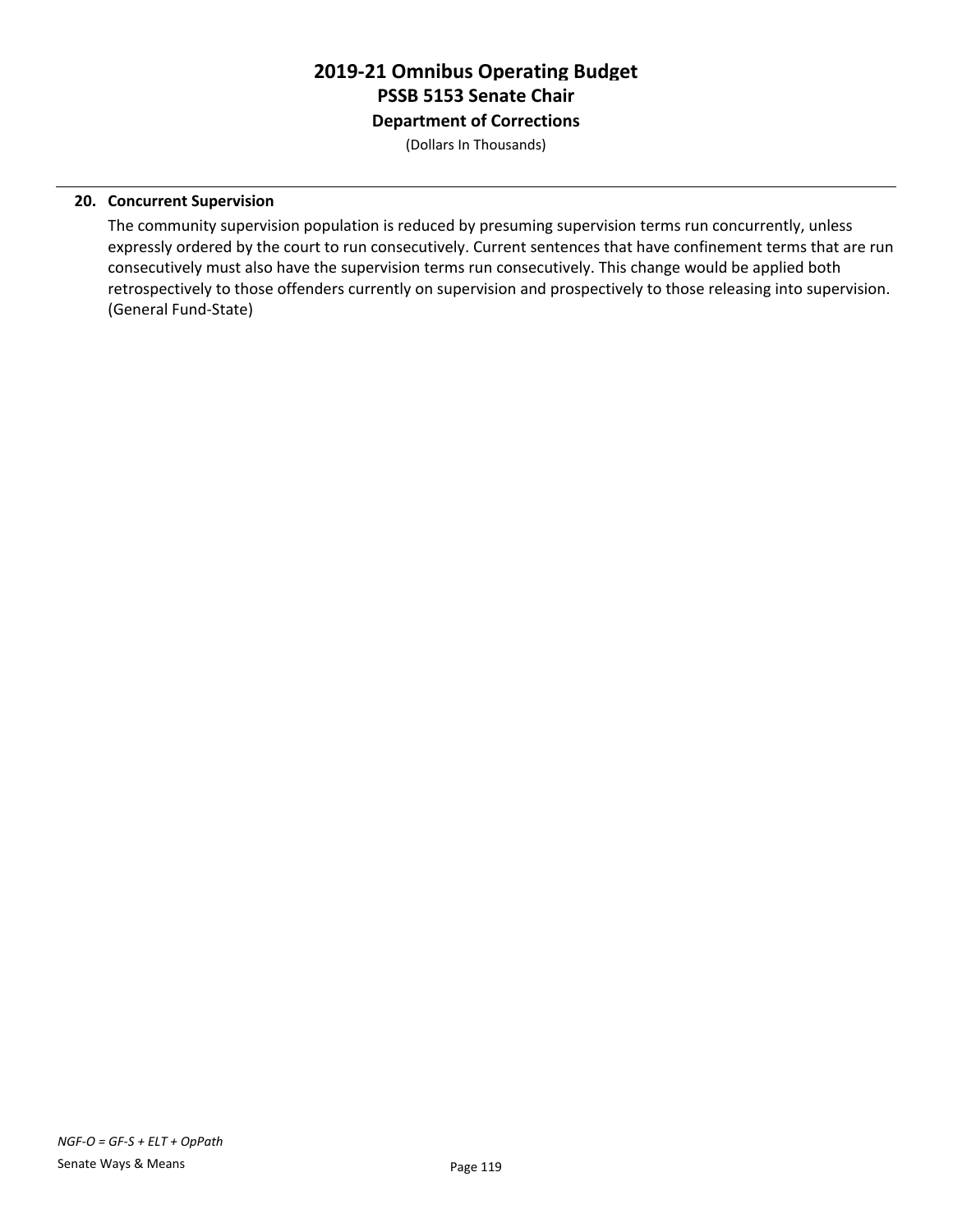### **Department of Services for the Blind**

(Dollars In Thousands)

|                                |              | 2019-21             | 2021-23 |
|--------------------------------|--------------|---------------------|---------|
|                                | <b>NGF-O</b> | <b>Total Budget</b> | NGF-O   |
| 2017-19 Estimated Expenditures | 5,019        | 32,511              | 5,162   |
| 2019-21 Carryforward Level     | 4,877        | 32,590              | 4,927   |
| 2019-21 Maintenance Level      | 5,405        | 33,118              | 5,125   |
| Difference from 2017-19        | 386          | 607                 | $-37$   |
| % Change from 2017-19          | 7.7%         | 1.9%                | n/a     |
| <b>Policy Other Changes:</b>   |              |                     |         |
| 1. VR Employment Services      | 1,100        | 1,100               | 1,107   |
| 2. Independent Living Services | 460          | 460                 | 463     |
| <b>Policy -- Other Total</b>   | 1,560        | 1,560               | 1,570   |
| <b>Total Policy Changes</b>    | 1,560        | 1,560               | 1,570   |
| 2019-21 Policy Level           | 6,965        | 34,678              | 6,695   |
| Difference from 2017-19        | 1,946        | 2,167               | 1,533   |
| % Change from 2017-19          | 38.8%        | 6.7%                | n/a     |

### *Comments:*

### **1. VR Employment Services**

Funding is provided to maintain vocational rehabilitation supported employment services for approximately 175 eligible clients with visual disabilities annually, who would otherwise be placed on the federally required orderof-selection waiting list. (General Fund-State)

### **2. Independent Living Services**

Funding is provided to serve an additional 300 individuals annually in the independent living program. (General Fund-State)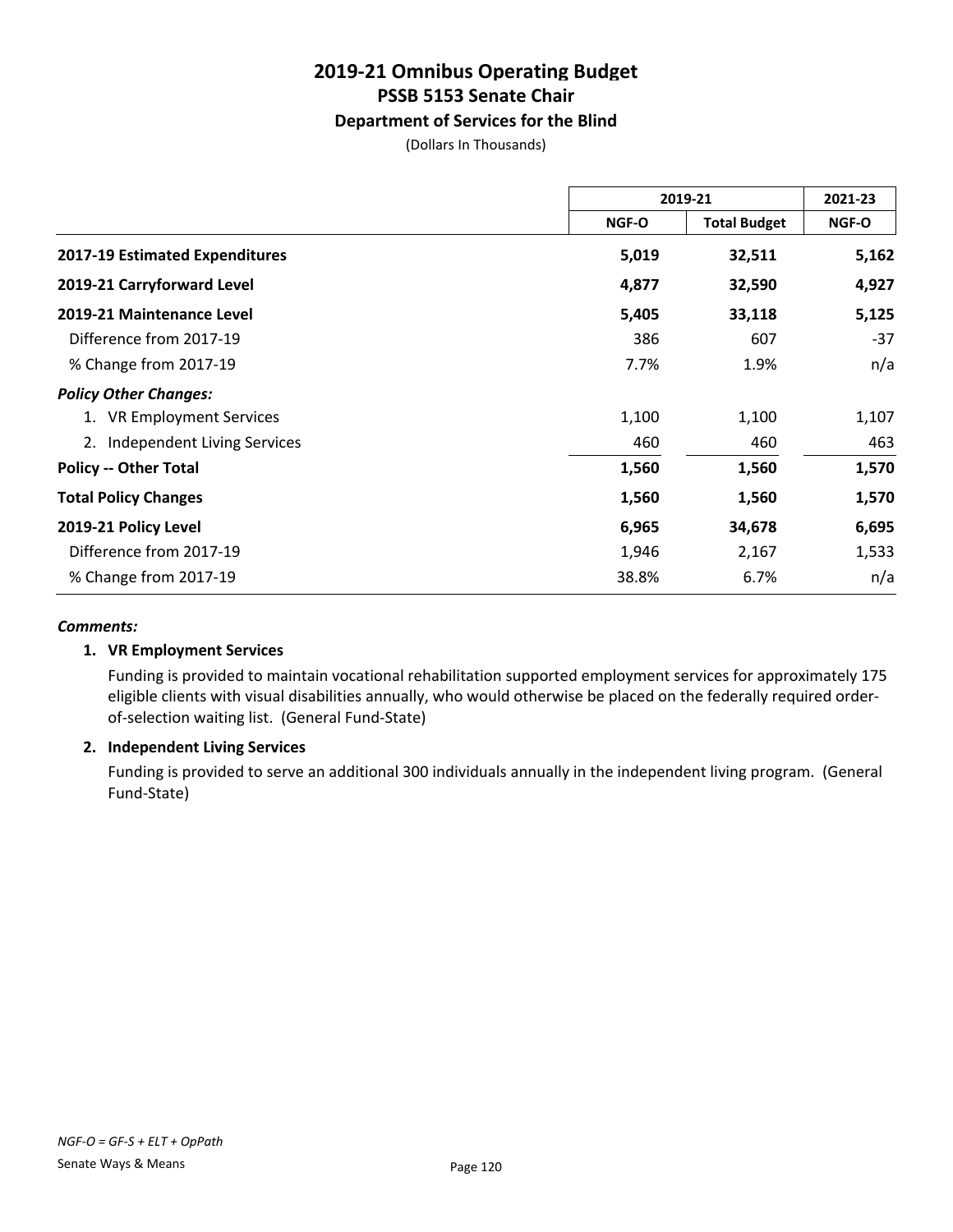### **Employment Security Department**

(Dollars In Thousands)

|                                           |             | 2019-21             |             |
|-------------------------------------------|-------------|---------------------|-------------|
|                                           | NGF-O       | <b>Total Budget</b> | NGF-O       |
| 2017-19 Estimated Expenditures            | 35          | 670,759             | 70          |
| 2019-21 Carryforward Level                | 70          | 665,310             | 70          |
| 2019-21 Maintenance Level                 | 70          | 693,370             | 70          |
| Difference from 2017-19                   | 35          | 22,611              | 0           |
| % Change from 2017-19                     | 100.0%      | 3.4%                | n/a         |
| <b>Policy Other Changes:</b>              |             |                     |             |
| <b>H2A Program</b>                        | 0           | 4,116               | 0           |
| Immigrants in the workplace<br>2.         | 0           | 70                  | $\mathbf 0$ |
| <b>PFML Adjustments</b><br>3.             | 0           | 162                 | 0           |
| <b>Statewide Reentry Initiative</b><br>4. | 0           | 4,636               | $\mathbf 0$ |
| <b>Policy -- Other Total</b>              | $\mathbf 0$ | 8,984               | $\mathbf 0$ |
| <b>Total Policy Changes</b>               | 0           | 8,984               | $\mathbf 0$ |
| 2019-21 Policy Level                      | 70          | 702,354             | 70          |
| Difference from 2017-19                   | 35          | 31,595              | 0           |
| % Change from 2017-19                     | 100.0%      | 4.7%                | n/a         |

### *Comments:*

### **1. H2A Program**

Funding is provided to implement the provisions of Engrossed Second Substitute Senate Bill 5438 (agricultural and seasonal workforce services). (Employment Services Administrative Account-State)

### **2. Immigrants in the workplace**

Funding is provided to implement Engrossed Second Substitute Senate Bill 5497 (immigrants in the workforce). This pays for legal services to review confidentiality policies and to develop model policies related to immigration enforcement at public schools, state health facilities, courthouses, and shelters. (Employment Services Administrative Account-State)

### **3. PFML Adjustments**

Funding is provided for ESD agency request legislation that amends the Paid Family Medical Leave program, RCW 50A.04. The purpose of the technical corrections is to improve the customer experience, avoid unnecessary adverse impacts on employees and implement the law. Funding is provided for legal services in anticipation of an increase in appeals. (Family and Medical Leave Insurance Account-State)

### **4. Statewide Reentry Initiative**

Funding is provided to continue and increase staffing to connect incarcerated individuals to employment resources before release. (Employment Services Administrative Account-State)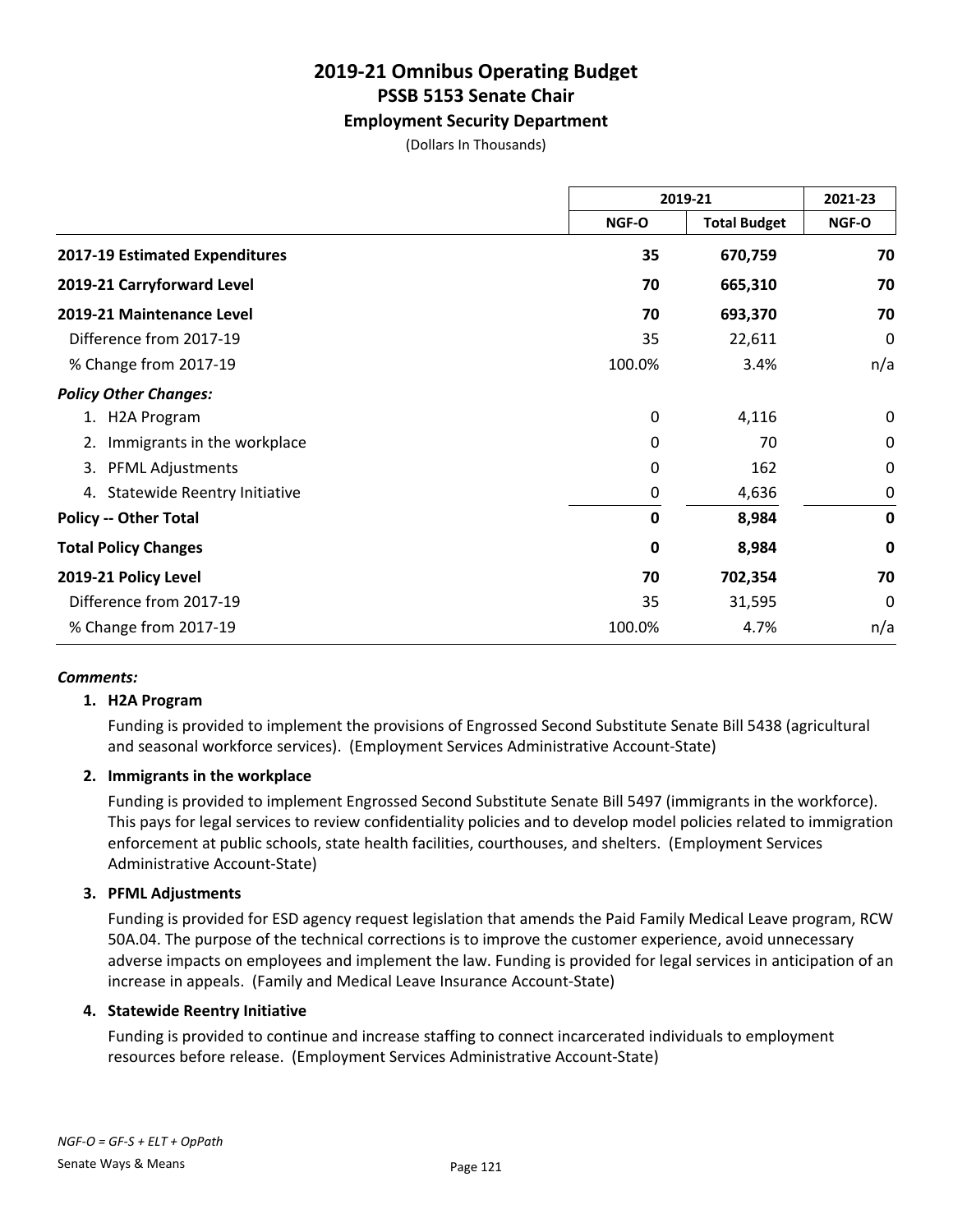### **Children and Family Services**

|                                |            | 2019-21             |              |
|--------------------------------|------------|---------------------|--------------|
|                                | NGF-O      | <b>Total Budget</b> | <b>NGF-O</b> |
| 2017-19 Estimated Expenditures | 345,901    | 636,643             | $\mathbf 0$  |
| 2019-21 Carryforward Level     | 0          | 0                   | $\mathbf 0$  |
| 2019-21 Maintenance Level      | 0          | 0                   | $\mathbf 0$  |
| Difference from 2017-19        | $-345,901$ | $-636,643$          | 0            |
| % Change from 2017-19          | $-100.0\%$ | $-100.0\%$          | n/a          |
| 2019-21 Policy Level           | 0          | 0                   | $\mathbf 0$  |
| Difference from 2017-19        | $-345.901$ | $-636,643$          | 0            |
| % Change from 2017-19          | $-100.0\%$ | $-100.0\%$          | n/a          |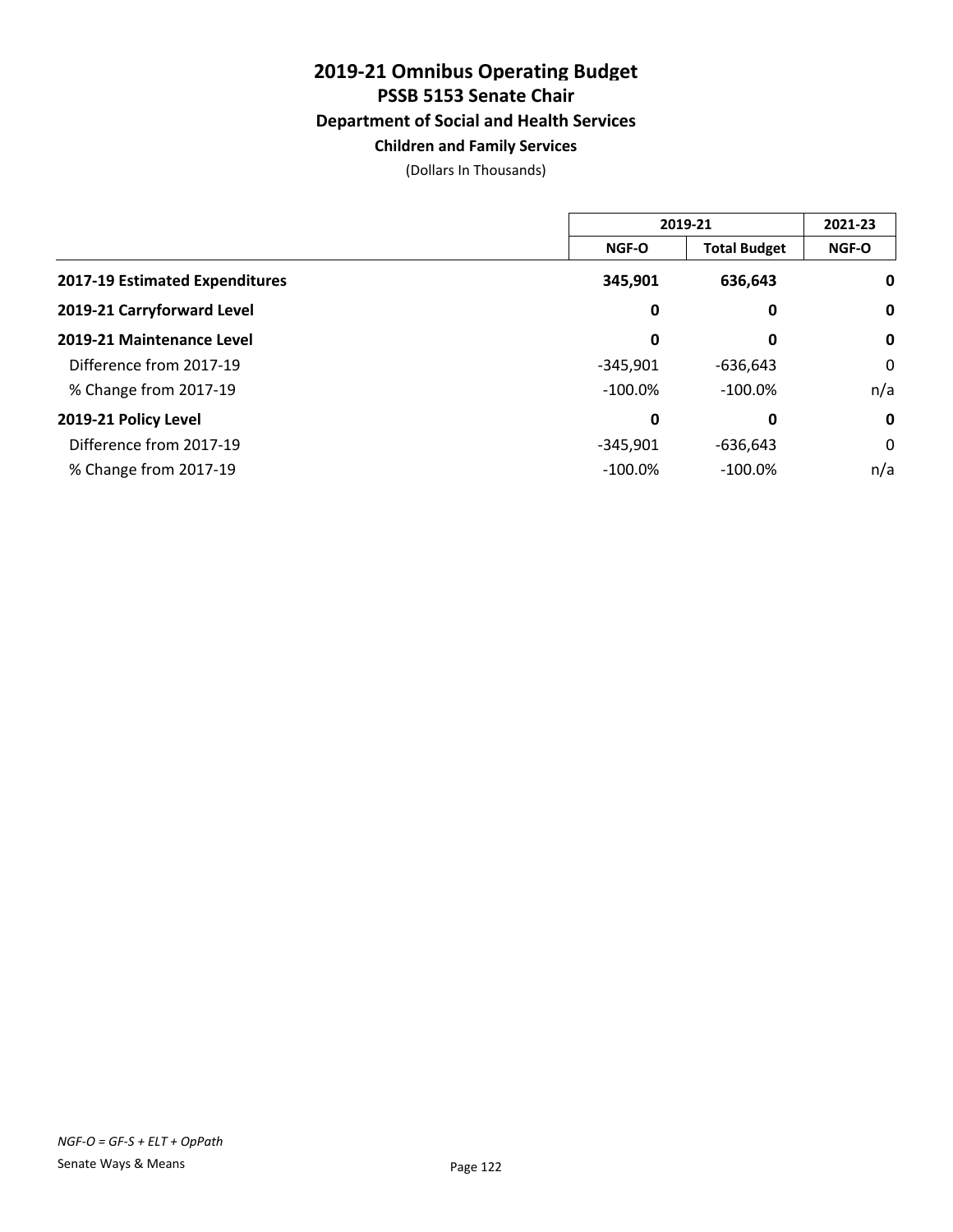### **Juvenile Rehabilitation**

|                                | 2019-21      |                     | 2021-23    |
|--------------------------------|--------------|---------------------|------------|
|                                | <b>NGF-O</b> | <b>Total Budget</b> | NGF-O      |
| 2017-19 Estimated Expenditures | 184,907      | 199,273             | 188,502    |
| 2019-21 Carryforward Level     | 186,513      | 200,520             | 187,506    |
| 2019-21 Maintenance Level      | 0            | 0                   | 1,176      |
| Difference from 2017-19        | $-184,907$   | $-199,273$          | $-187,326$ |
| % Change from 2017-19          | $-100.0\%$   | $-100.0\%$          | n/a        |
| 2019-21 Policy Level           | 0            | 0                   | 1,176      |
| Difference from 2017-19        | $-184,907$   | $-199,273$          | $-187,326$ |
| % Change from 2017-19          | $-100.0\%$   | $-100.0\%$          | n/a        |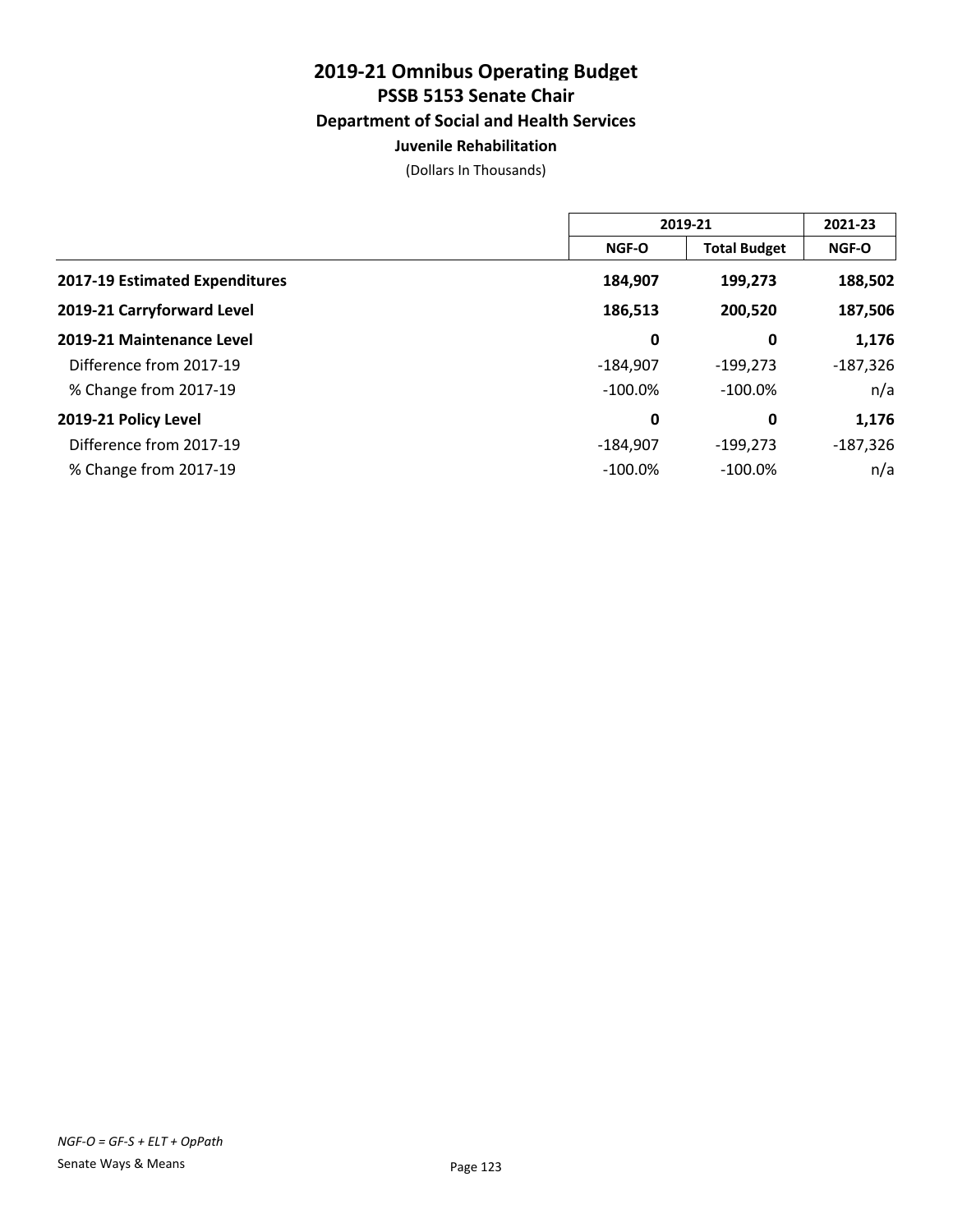**Mental Health**

|     |                                          |            | 2019-21             |           |
|-----|------------------------------------------|------------|---------------------|-----------|
|     |                                          | NGF-O      | <b>Total Budget</b> | NGF-O     |
|     | 2017-19 Estimated Expenditures           | 984,017    | 1,768,195           | 550,595   |
|     | 2019-21 Carryforward Level               | 527,072    | 808,589             | 552,361   |
|     | 2019-21 Maintenance Level                | 763,861    | 910,021             | 820,231   |
|     | Difference from 2017-19                  | $-220,156$ | $-858,174$          | 269,636   |
|     | % Change from 2017-19                    | $-22.4%$   | $-48.5%$            | n/a       |
|     | <b>Policy Other Changes:</b>             |            |                     |           |
|     | 1. Competency Restoration - BLDG 27      | 6,080      | 6,080               | 6,381     |
| 2.  | <b>BHA Administration Support</b>        | 2,618      | 2,618               | 2,742     |
| 3.  | Competency Restoration - Unit 1N3        | 8,452      | 12,678              | 8,871     |
| 4.  | <b>State Hospital Operations</b>         | 55,000     | 55,000              | 41,983    |
| 5.  | Competency Restoration 60 Bed Unit       | 0          | 0                   | 17,259    |
| 6.  | <b>Competency Restoration - Unit 3N3</b> | 7,748      | 11,974              | 8,871     |
| 7.  | <b>DSH Delay</b>                         | $-28,621$  | 0                   | $-60,080$ |
| 8.  | <b>Community Policing Program</b>        | 29         | 29                  | 42        |
| 9.  | <b>Trueblood Fines</b>                   | $-96,000$  | $-96,000$           | $-96,000$ |
| 10. | <b>WSH Enclose Nurses Stations</b>       | 910        | 910                 | 882       |
|     | 11. WSH STAR & Step Up Wards             | 19,106     | 19,106              | 19,388    |
|     | 12. WSH Security Guards                  | 896        | 896                 | 940       |
| 13. | <b>WSH Safety Training</b>               | 954        | 954                 | 1,001     |
| 14. | TB Competency Evaluators                 | 5,439      | 5,439               | 6,552     |
| 15. | TB Headquarters Staff                    | 2,978      | 2,978               | 2,372     |
| 16. | <b>TB Navigators</b>                     | 2,667      | 2,667               | 10,038    |
| 17. | TB Technical Assistance to Jails         | 633        | 633                 | 665       |
|     | 18. TB Forensic Workforce Deveopment     | 653        | 653                 | 686       |
|     | 19. TB Yakima Program Closure            | 0          | $\mathbf 0$         | $-15,038$ |
|     | 20. Consolidated Maintenance/Operations  | 2,296      | 2,296               | 2,410     |
|     | 21. CSTC - New Cottage Operating Costs   | 4,262      | 6,406               | 8,073     |
|     | 22. Ross Lawsuit                         | 6,188      | 6,188               | 6,507     |
|     | 23. Contracted Forensic Beds             | 3,124      | 3,124               | 3,279     |
|     | 24. Western Civil Ward Closure           | 0          | 0                   | $-31,110$ |
|     | <b>Policy -- Other Total</b>             | 5,412      | 44,629              | $-53,287$ |
|     | Policy -- Transfer Total                 | 4,064      | 0                   | 4,064     |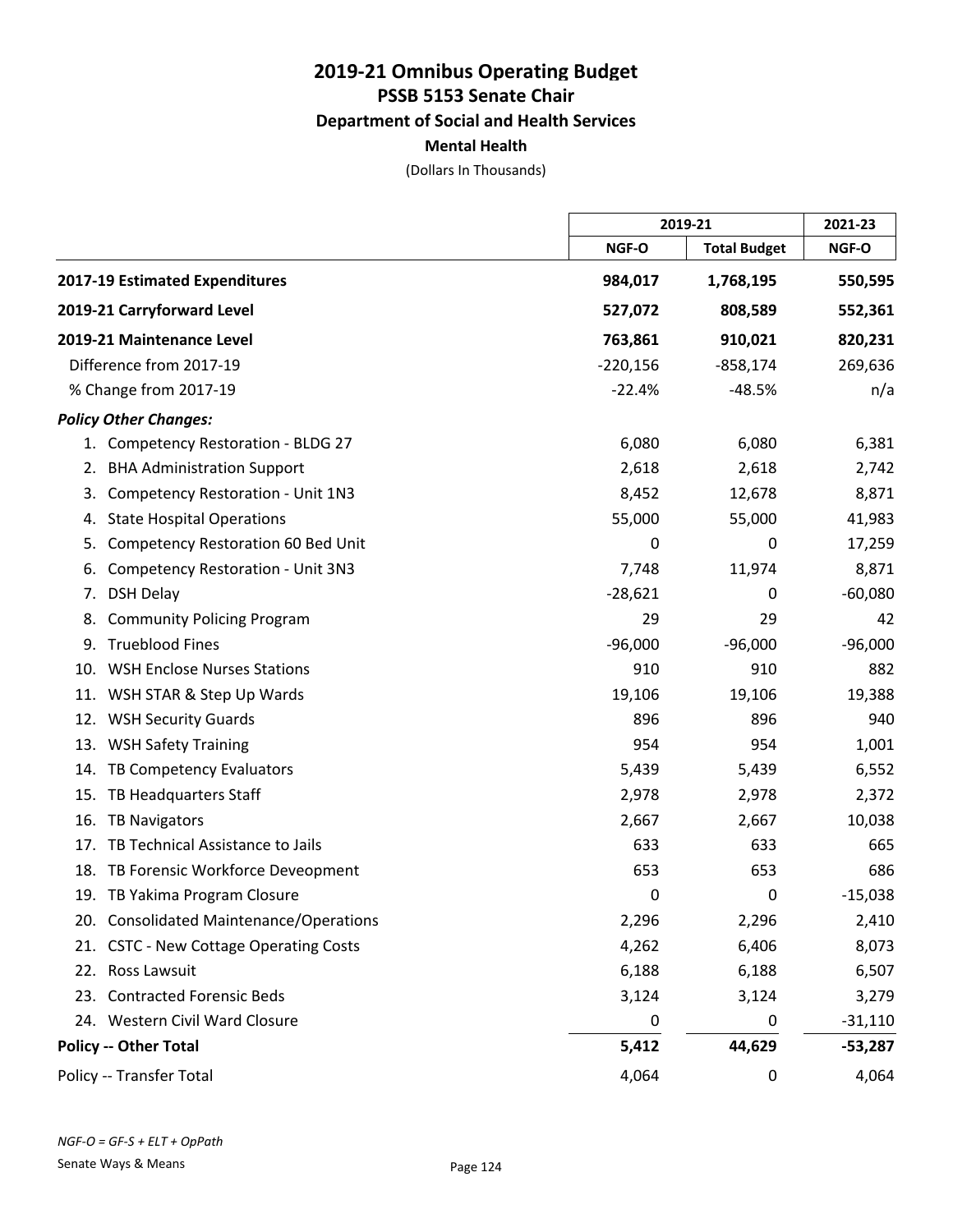### **Mental Health**

(Dollars In Thousands)

|                             |              | 2019-21             |              |
|-----------------------------|--------------|---------------------|--------------|
|                             | <b>NGF-O</b> | <b>Total Budget</b> | <b>NGF-O</b> |
| <b>Total Policy Changes</b> | 9,476        | 44.629              | $-49,223$    |
| 2019-21 Policy Level        | 773,337      | 954,650             | 771,008      |
| Difference from 2017-19     | $-210,680$   | $-813,545$          | 220,413      |
| % Change from 2017-19       | $-21.4%$     | $-46.0%$            | n/a          |

### *Comments:*

### **1. Competency Restoration - BLDG 27**

Funding is increased above the 2018 supplemental operating budget level to open 30 beds in building 27 on the grounds of Western State Hospital. (General Fund-State)

### **2. BHA Administration Support**

Funding is provided to adequately staff the core business functions and processes of the Behavioral Health Administration (BHA). This includes oversight of daily operations, tribal relations, policy development and analysis, and records management. (General Fund-State)

### **3. Competency Restoration - Unit 1N3**

Funding is provided to open a 25 bed competency restoration unit at Eastern State Hospital. (General Fund-State; General Fund-Local; General Fund-Medicaid)

### **4. State Hospital Operations**

Funding is provided to cover costs for increased staffing at Western State Hospital and Eastern State Hospital. (General Fund-State)

### **5. Competency Restoration 60 Bed Unit**

Funds for the operating cost of one 30 bed unit is provided in the outlook only. (General Fund-State)

### **6. Competency Restoration - Unit 3N3**

Funding is provided to open a 25 bed competency restoration unit at Eastern State Hospital. (General Fund-State; General Fund-Local; General Fund-Medicaid)

### **7. DSH Delay**

Federal funding is restored under the assumption that the federal Affordable Care Act delays any action on changes in federal grants to states for Disproportionate Share Hospitals (DSH) (General Fund-State; General Fund-Medicaid)

### **8. Community Policing Program**

Funding is provided for a 3% increase to cover the costs of inflation for the Lakewood Community Policing program. (General Fund-State)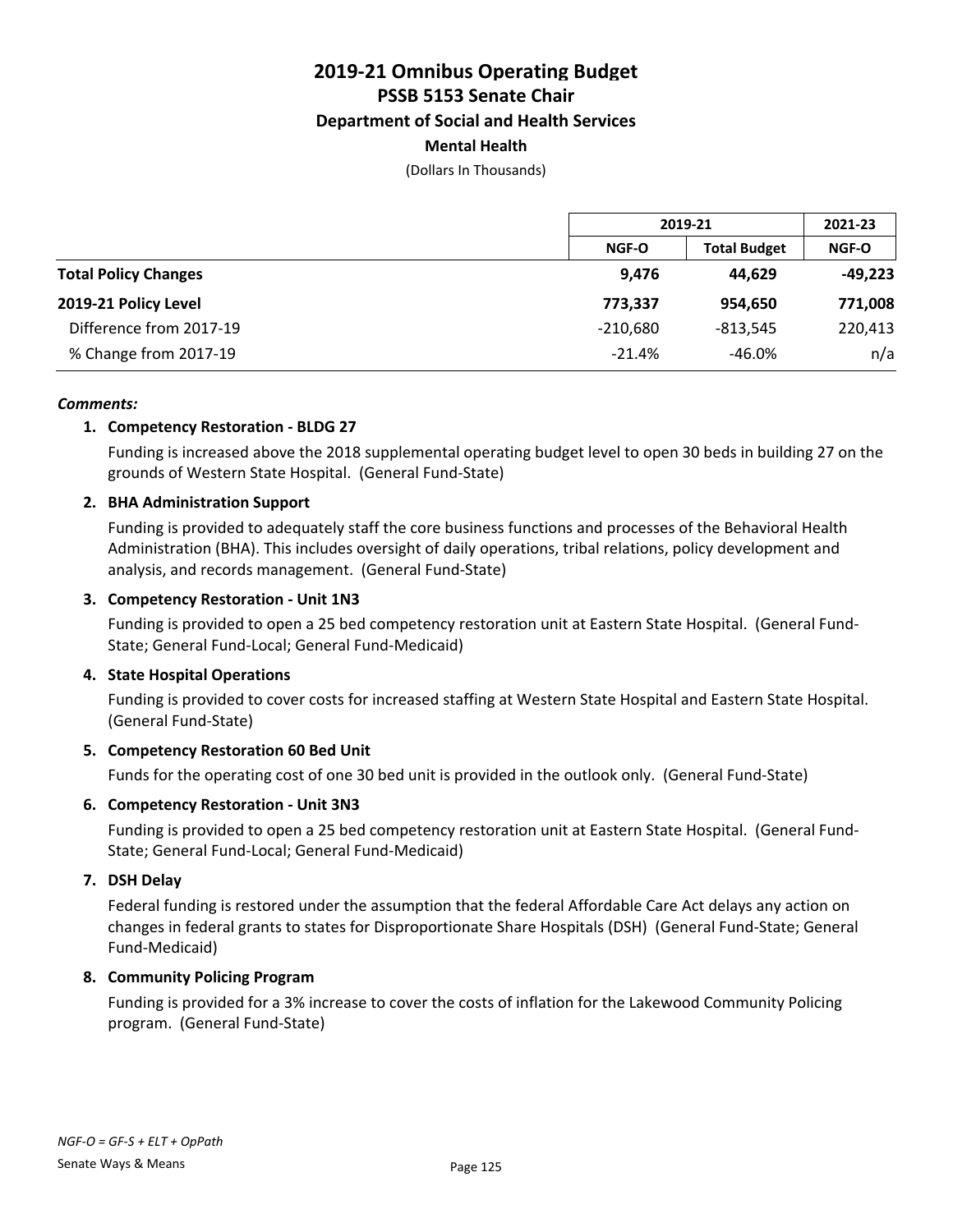(Dollars In Thousands)

### **9. Trueblood Fines**

A settlement agreement was reached between the parties of the Trueblood et. al v. DSHS lawsuit in August 2018 which proposes the suspension of fines beginning December 2018, provided the state maintains substantial compliance with the terms laid out in the settlement agreement. The settlement agreement was approved by the U.S. District Court - Western District on December 11, 2018. Appropriations are adjusted to reflect the suspension of fines beginning in December 2018. (General Fund-State)

### **10. WSH Enclose Nurses Stations**

Funding is provided to enclose nurses stations at Western State Hospital. (General Fund-State)

### **11. WSH STAR & Step Up Wards**

Funding is provided to create the STAR/STEP up program to serve assaultive patients on civil wards at WSH. (General Fund-State)

### **12. WSH Security Guards**

Funding is provided for 5.4 FTE security guards at Western State Hospital. (General Fund-State)

### **13. WSH Safety Training**

Funding is provided for 5 FTEs to provide enhanced safety training at Western State Hospital. (General Fund-State)

### **14. TB Competency Evaluators**

Funding is provided for 18 additional competency evaluators pursuant to the Trueblood settlement agreement. (General Fund-State)

### **15. TB Headquarters Staff**

Funding is provided for staff at department headquarters to manage the programs implemented through the Trueblood settlement agreement. (General Fund-State)

### **16. TB Navigators**

Funding is provided for 11 forensic navigators to serve the phase I regions, which is a new role established under the settlement agreement filed in the case of Trueblood et. al v. DSHS. (General Fund-State)

### **17. TB Technical Assistance to Jails**

Funding is provided to provide technical assistance to jails regarding diversion and stabilization utilizing peer specialists. (General Fund-State)

### **18. TB Forensic Workforce Deveopment**

Funding is provided to develop an enhanced peer support program specializing in the criminal justice system and to assess need for training, degrees and training programs. (General Fund-State)

### **19. TB Yakima Program Closure**

Funding is reduced in the outlook to account for the closure of competency restoration beds in the contracted Yakima program. (General Fund-State)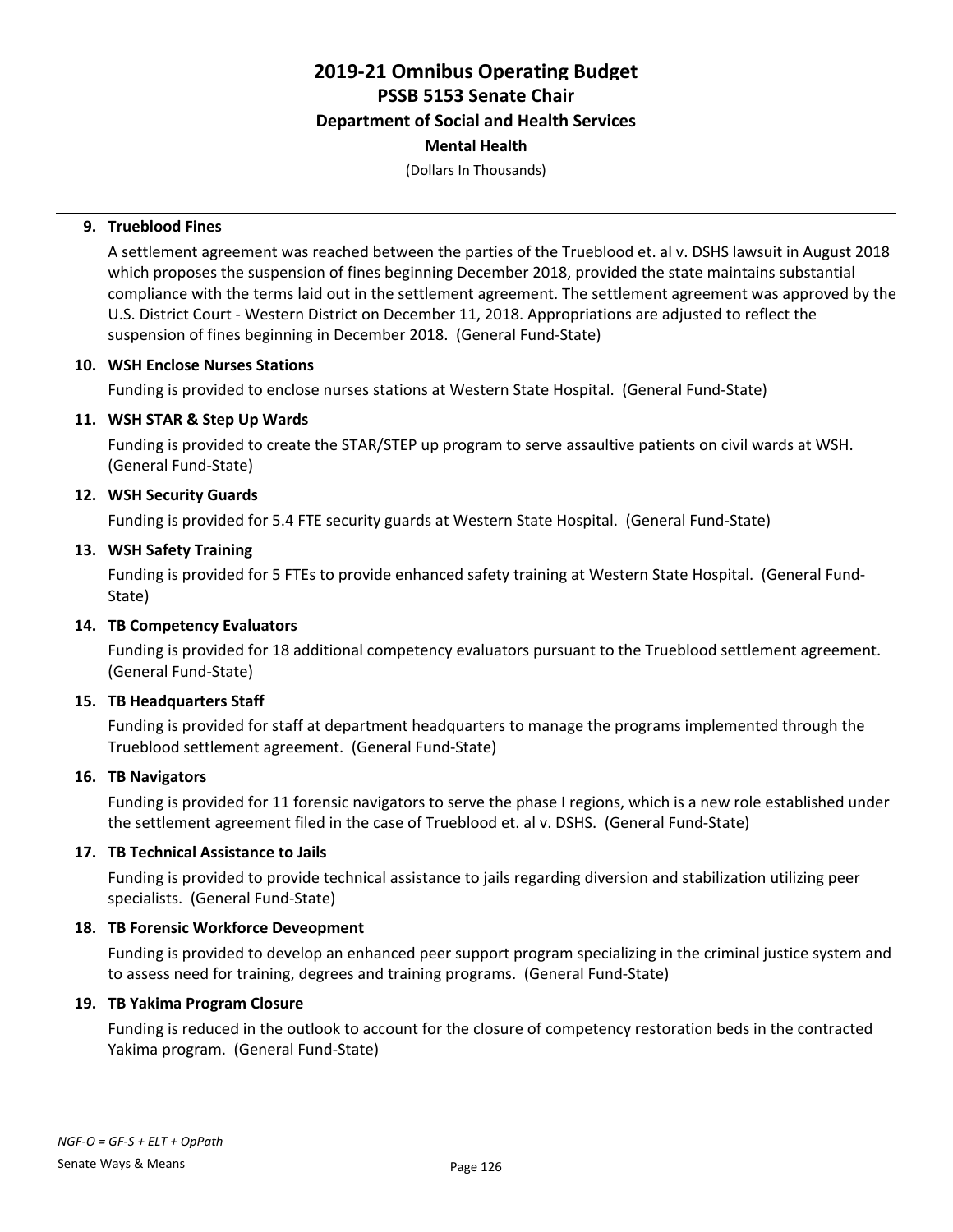### **Mental Health**

(Dollars In Thousands)

### **20. Consolidated Maintenance/Operations**

Funding is provided for Consolidated Maintenance and Operations staff to perform preventative maintenance at Western State Hospital and Eastern State Hospital. (General Fund-State)

### **21. CSTC - New Cottage Operating Costs**

Funding is provided for staff to operate a new 18-bed cottage at the Child Study and Treatment Center (CSTC). CSTC serves the most acute children in the state in the Children's Long-term Inpatient Program (CLIP). (General Fund-State; General Fund-Medicaid)

### **22. Ross Lawsuit**

Funding is provided to staff the agreement with plaintiffs in the litigation Ross v. Lashway, related to patients who are found not guilty by reason of insanity, residing at the state hospitals. (General Fund-State)

### **23. Contracted Forensic Beds**

Funding is provided for increased costs at the contracted forensic mental health programs in Yakima and at the Maple Lane facility. (General Fund-State)

### **24. Western Civil Ward Closure**

Funding is adjusted in the four-year outlook to account for the closure of civil wards as individuals move into community long-term inpatient settings. (General Fund-State)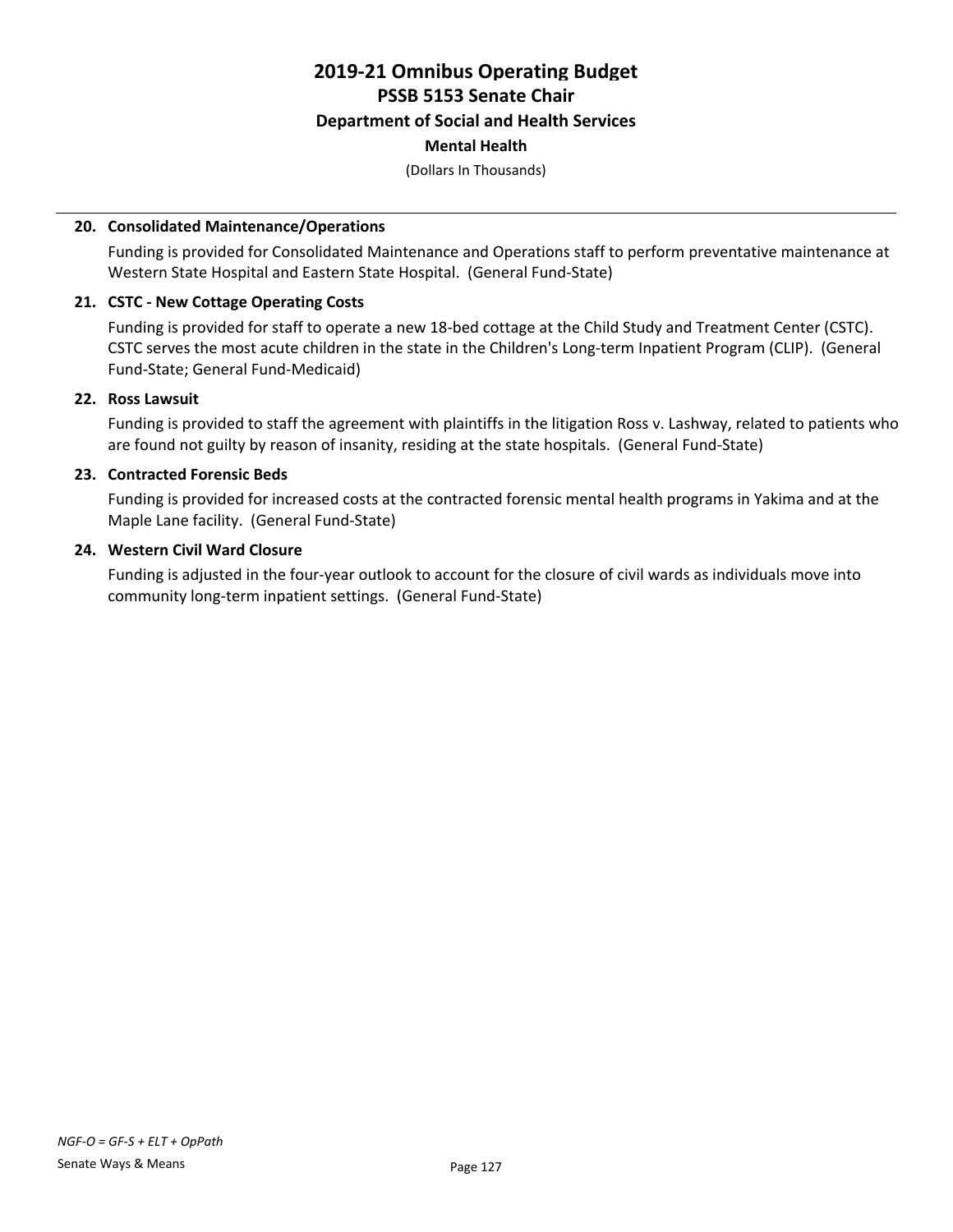### **Developmental Disabilities**

|                                                  |             | 2019-21             |           |
|--------------------------------------------------|-------------|---------------------|-----------|
|                                                  | NGF-O       | <b>Total Budget</b> | NGF-O     |
| 2017-19 Estimated Expenditures                   | 1,475,427   | 3,029,727           | 1,620,160 |
| 2019-21 Carryforward Level                       | 1,557,454   | 3,194,147           | 1,635,807 |
| 2019-21 Maintenance Level                        | 1,626,816   | 3,340,104           | 1,731,405 |
| Difference from 2017-19                          | 151,389     | 310,377             | 111,245   |
| % Change from 2017-19                            | 10.3%       | 10.2%               | n/a       |
| <b>Policy Other Changes:</b>                     |             |                     |           |
| 1. Community Transition - SOLAs                  | 0           | 0                   | $-7,477$  |
| <b>Community Respite Beds</b><br>2.              | 4,393       | 5,191               | 4,559     |
| <b>Community Respite Rate Increase</b><br>3.     | 903         | 1,081               | 947       |
| <b>Developmental Disability Services</b><br>4.   | 6,316       | 12,404              | 10,270    |
| Complete 47 SOLA Placements<br>5.                | 6,388       | 12,634              | 10,517    |
| <b>High School Transition Students</b><br>6.     | 2,232       | 4,029               | 4,284     |
| Supported Living Investigators<br>7.             | $\mathbf 0$ | 6,980               | 0         |
| RHC ICF Medicaid Compliance<br>8.                | 12,574      | 25,148              | 10,559    |
| Rainier PAT A<br>9.                              | 1,123       | 406                 | $-563$    |
| Rainier PAT A: SOLA Transition<br>10.            | 165         | 165                 | 0         |
| <b>Electronic Visit Verification</b><br>11.      | 932         | 2,109               | 1,006     |
| 12. Assisted Living Facility Rates               | 502         | 1,142               | 527       |
| 13. Adult Family Homes Award/Agreement           | 8,383       | 18,827              | 9,401     |
| In-Home Care Providers Agreement<br>14.          | 23,619      | 53,608              | 38,417    |
| <b>Agency Provider Parity</b><br>15.             | 3,303       | 7,506               | 5,443     |
| <b>Enhance Community Residential Rate</b><br>16. | 17,724      | 75,237              | 28,561    |
| <b>Remove Indirect Staff Funding</b><br>17.      | $-2,207$    | $-3,828$            | $-2,439$  |
| 18. Parent to Parent Program                     | 100         | 100                 | 105       |
| 19. Supp Living Safety Net Assessment            | 0           | 40,600              | 0         |
| <b>Policy -- Other Total</b>                     | 86,450      | 263,339             | 114,117   |
| <b>Total Policy Changes</b>                      | 86,450      | 263,339             | 114,117   |
| 2019-21 Policy Level                             | 1,713,266   | 3,603,443           | 1,845,522 |
| Difference from 2017-19                          | 237,839     | 573,716             | 225,362   |
| % Change from 2017-19                            | 16.1%       | 18.9%               | n/a       |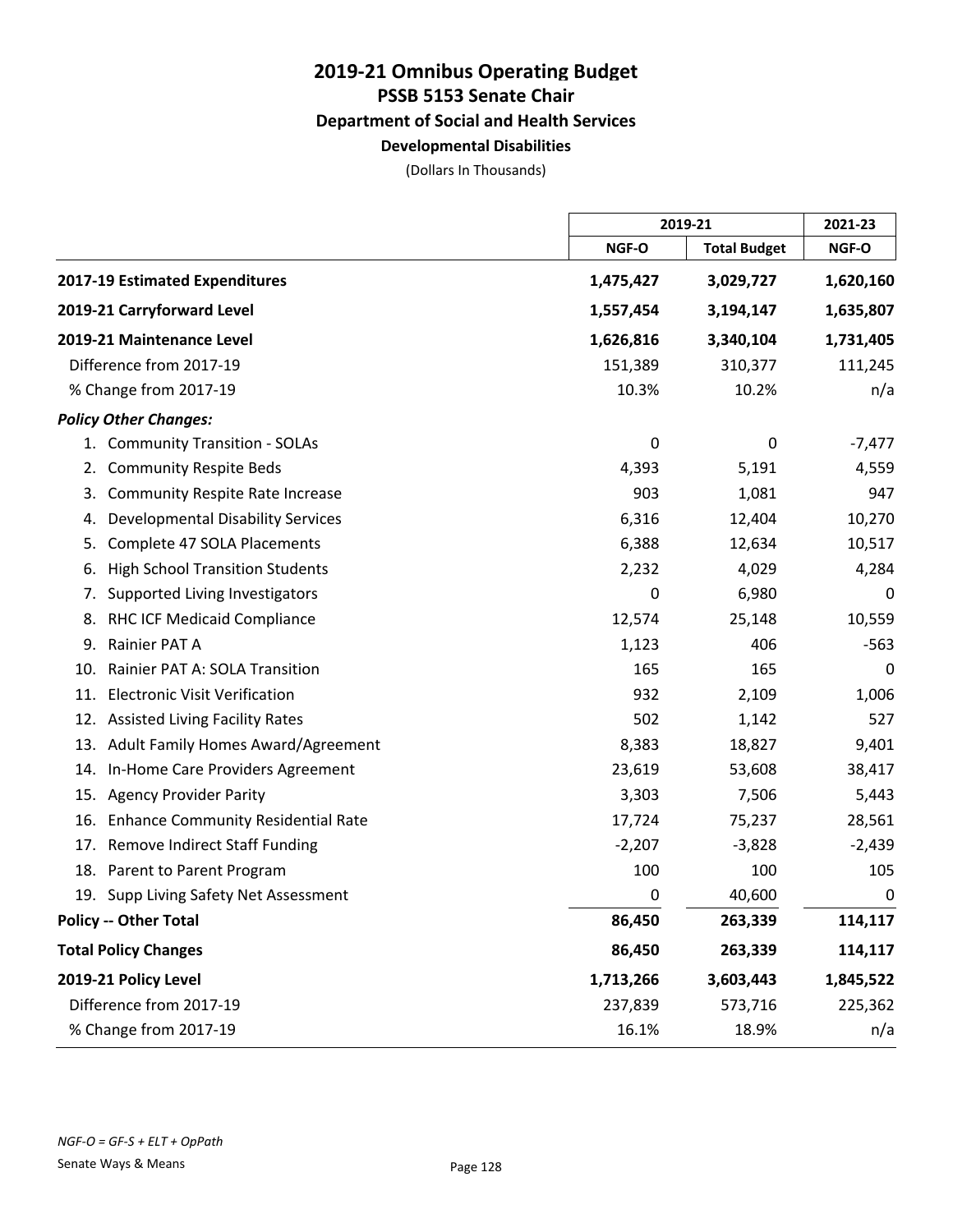# **Developmental Disabilities**

(Dollars In Thousands)

### *Comments:*

### **1. Community Transition - SOLAs**

In Developmental Disabilities (DD) Community Services, funding is provided for the transition of over 40 Residential Habilitation Centers (RHCs) residents to State-Operated Living Alternative (SOLA) homes in the community over a two-year period. A cost offset in the 2021-23 biennium is assumed for RHC beds that will no longer be used when residents move to the community. (General Fund-State)

### **2. Community Respite Beds**

Funding is provided to expand beds for Overnight Planned Respite Services (OPRS) for adults and Enhanced Respite Services (ERS) for children by six beds each. The increase in the daily rate is included for the new beds. (General Fund-State; General Fund-Medicaid)

### **3. Community Respite Rate Increase**

Funding is provided to increase the daily rate for existing beds for OPRS and ERS. Rates are increased from \$350- \$448 to \$400-\$510 for OPRS for adults and from \$374 to \$450-\$550 for ERS for children. (General Fund-State; General Fund-Medicaid)

### **4. Developmental Disability Services**

Funding is provided for 25 State Operated Living Alternatives (SOLAs) placements for the transition of clients to an alternative community setting, when a provider is unable to manage the client's care after crisis stabilization services have been offered, pursuant to Engrossed Second Substitute Senate Bill 5483 (developmental disability services ). (General Fund-State; General Fund-Medicaid)

### **5. Complete 47 SOLA Placements**

Funding is provided to complete the move of 47 clients from the Residential Habilitation Centers (RHCs) into community settings. Clients will phase into SOLA placements over a three-year period, ending in FY 2021. (General Fund-State; General Fund-Medicaid)

### **6. High School Transition Students**

Funding is provided for Developmental Disabilities Administration (DDA) clients who will be leaving high school, but are not currently receiving services authorized under a Medicaid waiver, to participate in employment programs in the 2019-21 biennium. Approximately 350 clients will receive employment services through this funding. At maintenance level, funding is assumed for an additional 570 existing Medicaid waiver clients who will be leaving high school to participate in employment programs in the 2019-21 biennium. (General Fund-State; General Fund-Medicaid)

### **7. Supported Living Investigators**

Pursuant to Senate Bill 5359 (supported living/investigate), fee authority is provided for supported living providers to cover oversight and investigation costs for clients residing in supported living settings. Provider rates are increased to cover the cost of the fee, which is eligible for federal matching funds, resulting in a net General Fund-State savings when combining the Developmental Disabilities Administration and Aging and Long-Term Support Administration. (General Fund-Local; General Fund-Medicaid)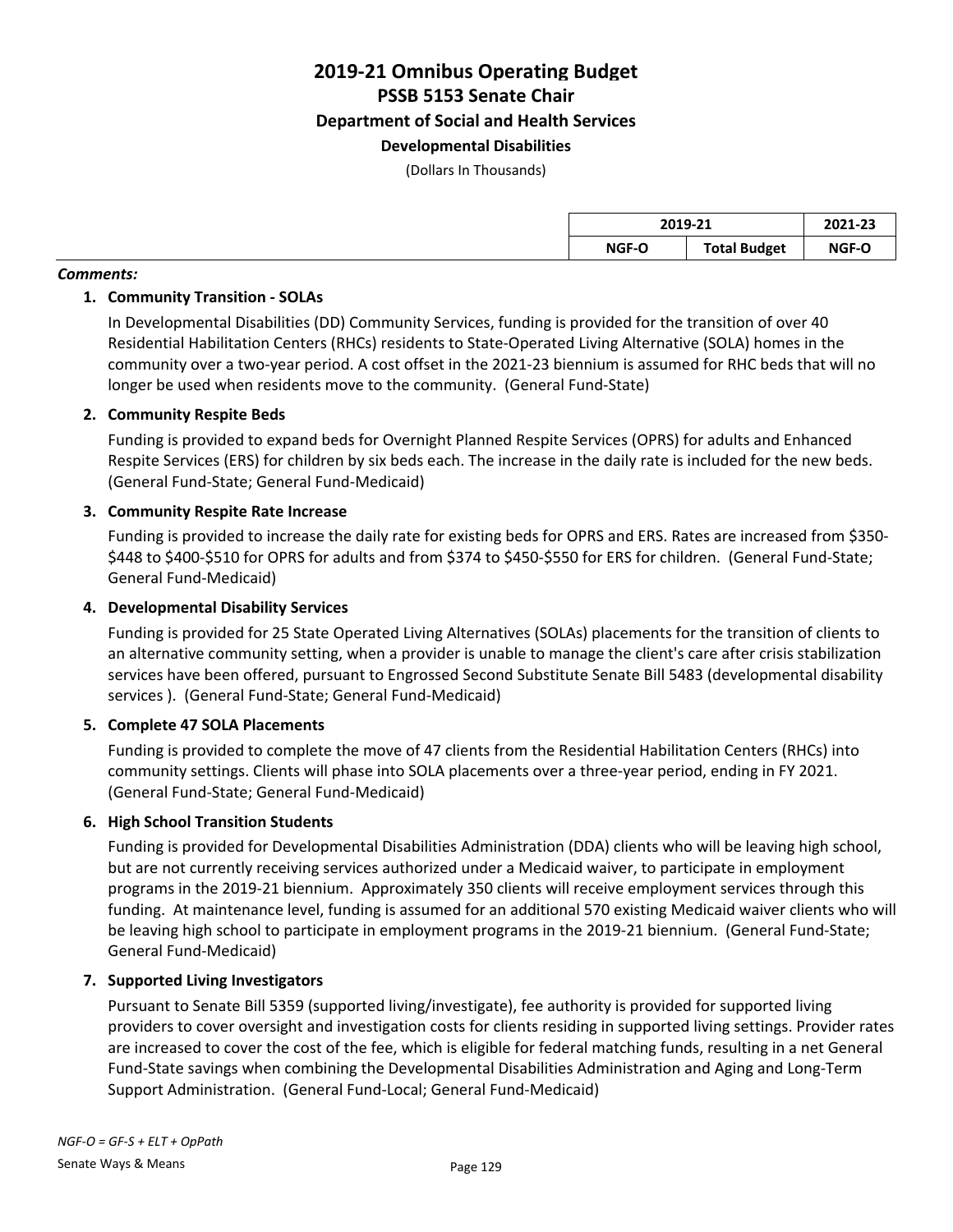### **2019-21 Omnibus Operating Budget PSSB 5153 Senate Chair Department of Social and Health Services Developmental Disabilities**

(Dollars In Thousands)

### **8. RHC ICF Medicaid Compliance**

Funding is provided for additional staff at the Residential Habilitation Centers (RHCs) and State Operated Living Alternatives (SOLAs) during the 2019-21 biennium to comply with active treatment, health and safety, client rights, and other Centers for Medicare and Medicaid Services (CMS) requirements for Intermediate Care Facilities (ICFs). (General Fund-State; General Fund-Medicaid)

### **9. Rainier PAT A**

Funding is provided for the loss of federal revenue and the transition of residents due to the decertification of Rainier School PAT A ICF by CMS in calendar year 2019. (General Fund-State; General Fund-Medicaid)

### **10. Rainier PAT A: SOLA Transition**

In DD Community Services, funding is provided for the transition of 15 Rainier School Pat A residents to SOLA homes. A cost offset is assumed for RHC beds that will no longer be used when residents move to the community. (General Fund-State; General Fund-Medicaid)

### **11. Electronic Visit Verification**

Funding is provided to assist home care agencies to implement the Electronic Visit Verification (EVV) system in compliance with the federal 21st Century Cures Act. The Act requires the system to be in effect by January 1, 2020 or states will receive a federal Medicaid match rate reduction from 0.25 percent in 2020 up to 1 percent by 2024. (General Fund-State; General Fund-Medicaid)

### **12. Assisted Living Facility Rates**

Funding is provided for a contracted provider rate increase for employees in assisted living facilities (ALFs). The funding is equivalent to a 6 percent increase in the FY 2019 weighted daily rate. Adult Residential Care (ARC) facilities and Enhanced Adult Residential Care (EARC) facilities that serve DDA clients and are licensed as ALFs are included in the rate increase. (General Fund-State; General Fund-Medicaid)

### **13. Adult Family Homes Award/Agreement**

Funding is provided to implement the 2019-21 collective-bargaining agreement with adult family homes (AFHs). (General Fund-State; General Fund-Medicaid)

### **14. In-Home Care Providers Agreement**

Funding is provided to implement the 2019-21 collective bargaining agreement with individual providers (IPs) of in-home personal care services. (General Fund-State; General Fund-Medicaid)

### **15. Agency Provider Parity**

Funding is provided for increases in the home care agency rate that corresponds to the tentative agreement between the Service Employees International Union Healthcare 775NW and the state of Washington. RCW 74.39A.310 requires that home care agency providers receive wage and benefit parity with individual home care providers. (General Fund-State; General Fund-Medicaid)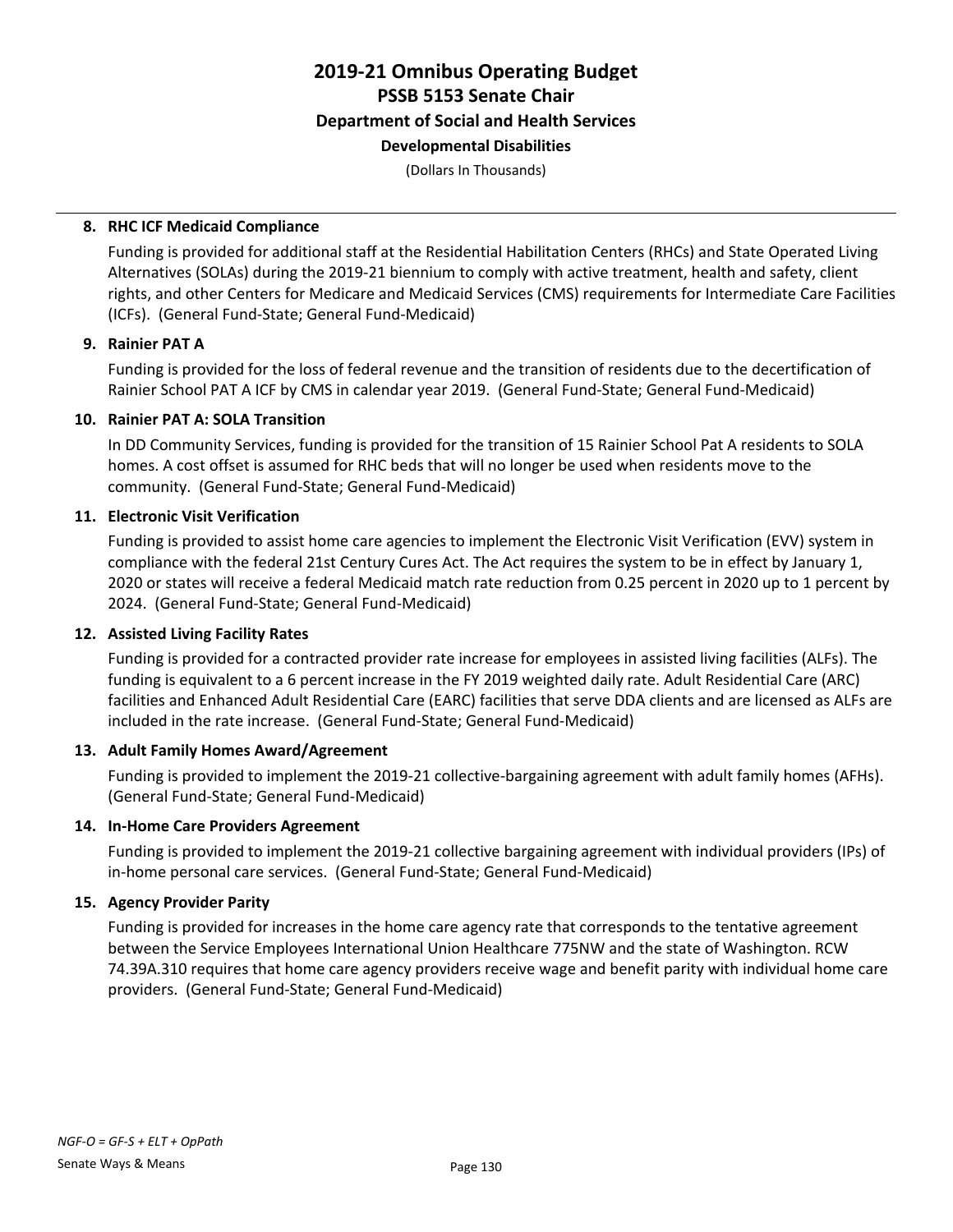### **2019-21 Omnibus Operating Budget PSSB 5153 Senate Chair Department of Social and Health Services Developmental Disabilities**

(Dollars In Thousands)

### **16. Enhance Community Residential Rate**

Funding is provided to increase the rate for community residential service providers in supported living, group homes, and licensed staffed residential homes. Funding is sufficient for the statewide minimum wage adjustments established in Initiative 1433. (General Fund-State; General Fund-Medicaid; DD Community Residential Investment Account-State)

### **17. Remove Indirect Staff Funding**

Savings is captured as a result of removing funding added at maintenance level for additional indirect staff for workload growth associated with anticipated caseload growth in development disabilities settings. (General Fund-State; General Fund-Medicaid)

### **18. Parent to Parent Program**

Funding is provided to establish Parent-to-Parent programs that serve parents of children with developmental disabilities in Ferry County, Pend Oreille County, Stevens County, San Juan County, and Wahkiakum County. (General Fund-State)

### **19. Supp Living Safety Net Assessment**

Funding is provided for payments to community residential service businesses, including supported living providers, to reimburse the public utility tax assessed on community residential service businesses, pursuant to Senate Bill 5990 (safety net assessment). (General Fund-Medicaid; DD Community Residential Investment Account-State)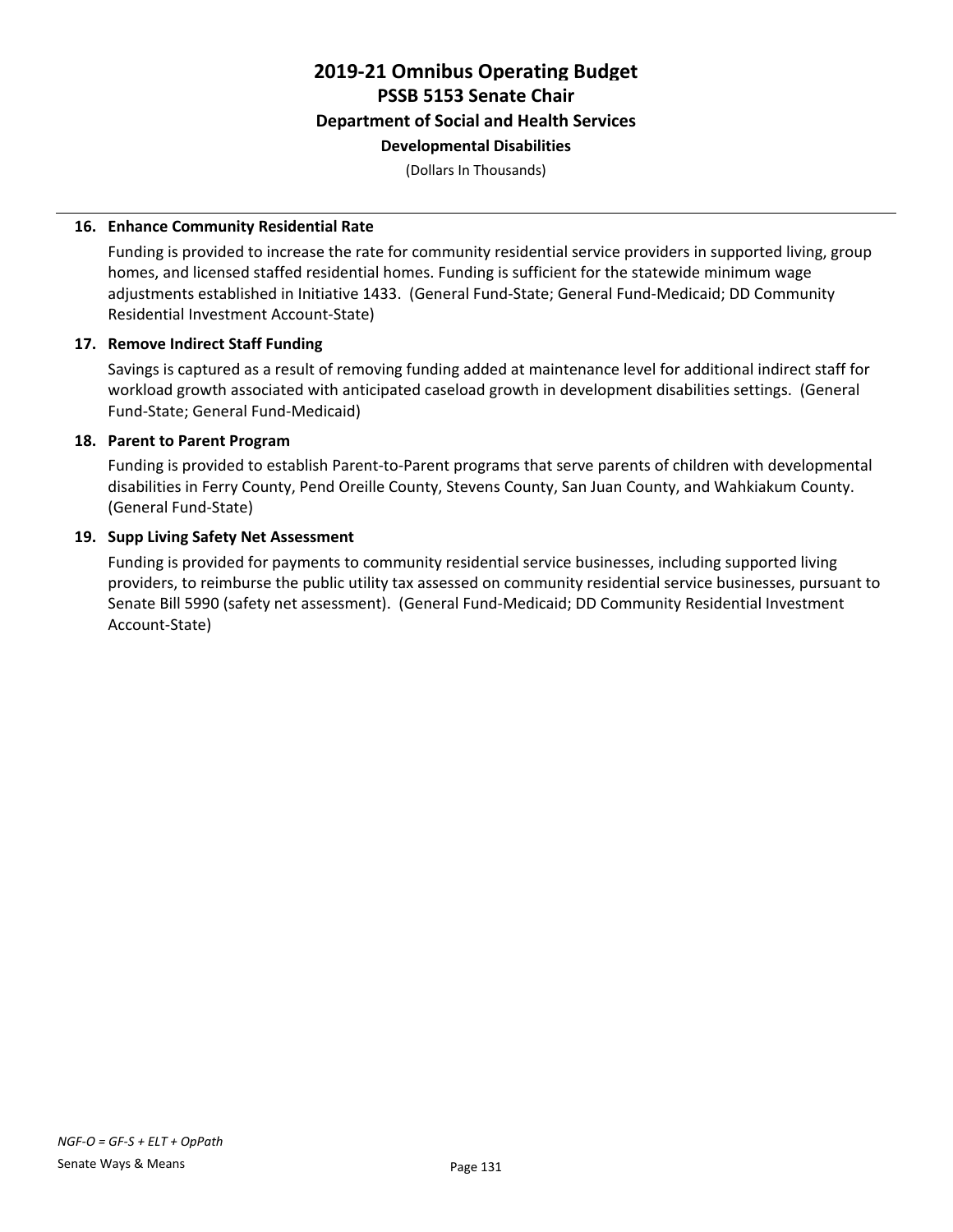**Department of Social and Health Services**

**Long-Term Care**

|                                               |           | 2019-21             |           |
|-----------------------------------------------|-----------|---------------------|-----------|
|                                               | NGF-O     | <b>Total Budget</b> | NGF-O     |
| 2017-19 Estimated Expenditures                | 2,285,528 | 5,314,827           | 2,536,468 |
| 2019-21 Carryforward Level                    | 2,442,199 | 5,674,731           | 2,562,353 |
| 2019-21 Maintenance Level                     | 2,642,853 | 6,095,615           | 2,897,843 |
| Difference from 2017-19                       | 357,325   | 780,788             | 361,374   |
| % Change from 2017-19                         | 15.6%     | 14.7%               | n/a       |
| <b>Policy Other Changes:</b>                  |           |                     |           |
| 1. Brain Injury Fee Increase                  | 0         | 3,573               | 0         |
| <b>Adult Day Rate</b><br>2.                   | 573       | 1,146               | 567       |
| <b>Update Facility Definition - APS</b><br>3. | $-10,714$ | $-15,641$           | $-10,962$ |
| DAC: Dementia Care Direct Services<br>4.      | 3,000     | 3,000               | 3,149     |
| Dementia Beds<br>5.                           | 5,554     | 11,109              | 17,218    |
| Supported Living Investigators<br>6.          | $-2,330$  | 2,078               | $-2,446$  |
| <b>Electronic Visit Verification</b><br>7.    | 5,451     | 12,463              | 5,823     |
| IT Systems Modernization<br>8.                | 200       | 400                 | 0         |
| 9. Assisted Living Facility Rates             | 9,450     | 21,480              | 9,919     |
| 10. ESF Bed Capacity                          | 9,353     | 18,461              | 21,024    |
| 11. Adult Family Homes Award/Agreement        | 29,194    | 65,584              | 34,379    |
| In-Home Care Providers Agreement<br>12.       | 48,772    | 111,070             | 73,818    |
| 13. Agency Provider Parity                    | 19,462    | 44,230              | 30,910    |
| 14. BH: Additional Enhanced Discharge         | 7,844     | 15,688              | 22,907    |
| Kinship Care Support Program<br>15.           | 500       | 500                 | 525       |
| <b>ADRC Business Case Grant</b><br>16.        | 0         | 128                 | 0         |
| 17. Remove Indirect Staff Funding             | $-12,063$ | $-18,827$           | $-21,892$ |
| 18. Kinship Navigator Programs                | $-680$    | $\pmb{0}$           | $-1,904$  |
| 19. Nursing Home Discharge                    | $-15,830$ | $-29,479$           | $-34,762$ |
| 20. Assisted Living Quality                   | 241       | 481                 | 128       |
| <b>Policy -- Other Total</b>                  | 97,977    | 247,444             | 148,400   |
| <b>Total Policy Changes</b>                   | 97,977    | 247,444             | 148,400   |
| 2019-21 Policy Level                          | 2,740,830 | 6,343,059           | 3,046,243 |
| Difference from 2017-19                       | 455,302   | 1,028,232           | 509,775   |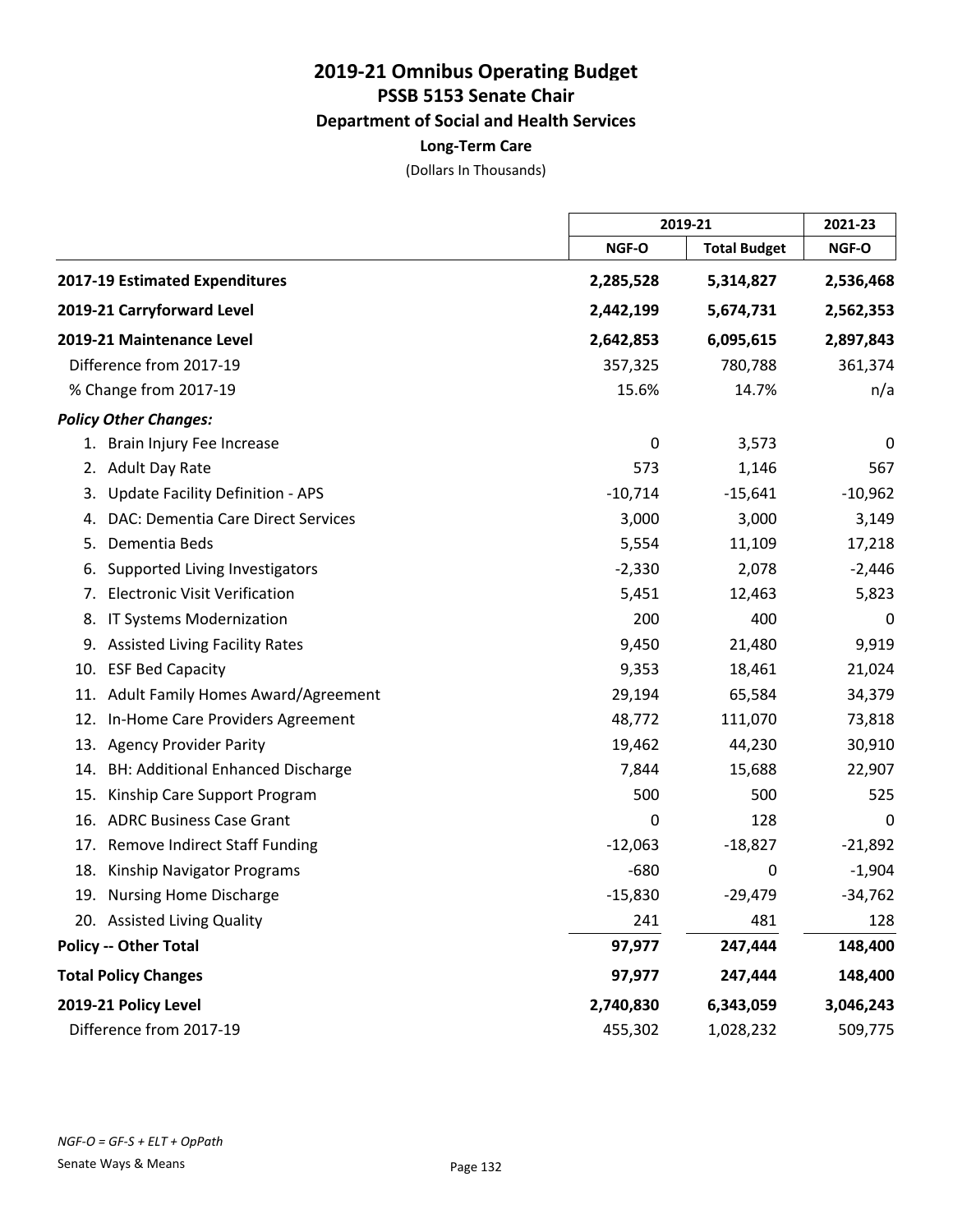**Department of Social and Health Services**

### **Long-Term Care**

(Dollars In Thousands)

|                       | 2019-21      |                     | 2021-23      |
|-----------------------|--------------|---------------------|--------------|
|                       | <b>NGF-O</b> | <b>Total Budget</b> | <b>NGF-O</b> |
| % Change from 2017-19 | 19.9%        | 19.3%               | n/a          |

### *Comments:*

### **1. Brain Injury Fee Increase**

Expenditure authority is increased as a result of Engrossed Substitute Senate Bill 5127 (brain injury fee increase) to provide a variety of services for individuals with a traumatic brain injury and for prevention and screening efforts. (Traumatic Brain Injury Account-State)

### **2. Adult Day Rate**

Funding is provided for a vendor rate increase for Adult Day Health services. (General Fund-State; General Fund-Medicaid)

### **3. Update Facility Definition - APS**

Cost avoidance is captured as a result of removing Department of Health licensed or certified facilities from the definition of "facility," pursuant to Engrossed Second Substitute Senate Bill 5432 (behavioral health/integrate). This step is a reversal of a maintenance level step that adds funding for the expanded definition of "facility," pursuant to Chapter 201, Laws of 2018. (General Fund-State; General Fund-Medicaid)

### **4. DAC: Dementia Care Direct Services**

Funding is provided for local dementia care direct services that address the early stage needs of individuals with dementia. (General Fund-State)

### **5. Dementia Beds**

Funding is provided for up to 150 additional community placement beds for individuals with specialized dementia needs to be utilized for discharging patients out of the state psychiatric hospitals. (General Fund-State; General Fund-Medicaid)

### **6. Supported Living Investigators**

Pursuant to Senate Bill 5359 (supported living/investigate), fee authority is provided for supported living providers to cover oversight and investigation costs for clients residing in supported living settings. Provider rates are increased to cover the cost of the fee, which is eligible for federal matching funds, resulting in a net General Fund-State savings when combining the Developmental Disabilities Administration and Aging and Long-Term Support Administration. (General Fund-State; General Fund-Local; General Fund-Medicaid)

### **7. Electronic Visit Verification**

Funding is provided to assist home care agencies to implement the Electronic Visit Verification (EVV) system in compliance with the federal 21st Century Cures Act. The Act requires the system to be in effect by January 1, 2020 or states will receive a federal Medicaid match rate reduction from 0.25 percent in 2020 up to 1 percent by 2024. (General Fund-State; General Fund-Medicaid)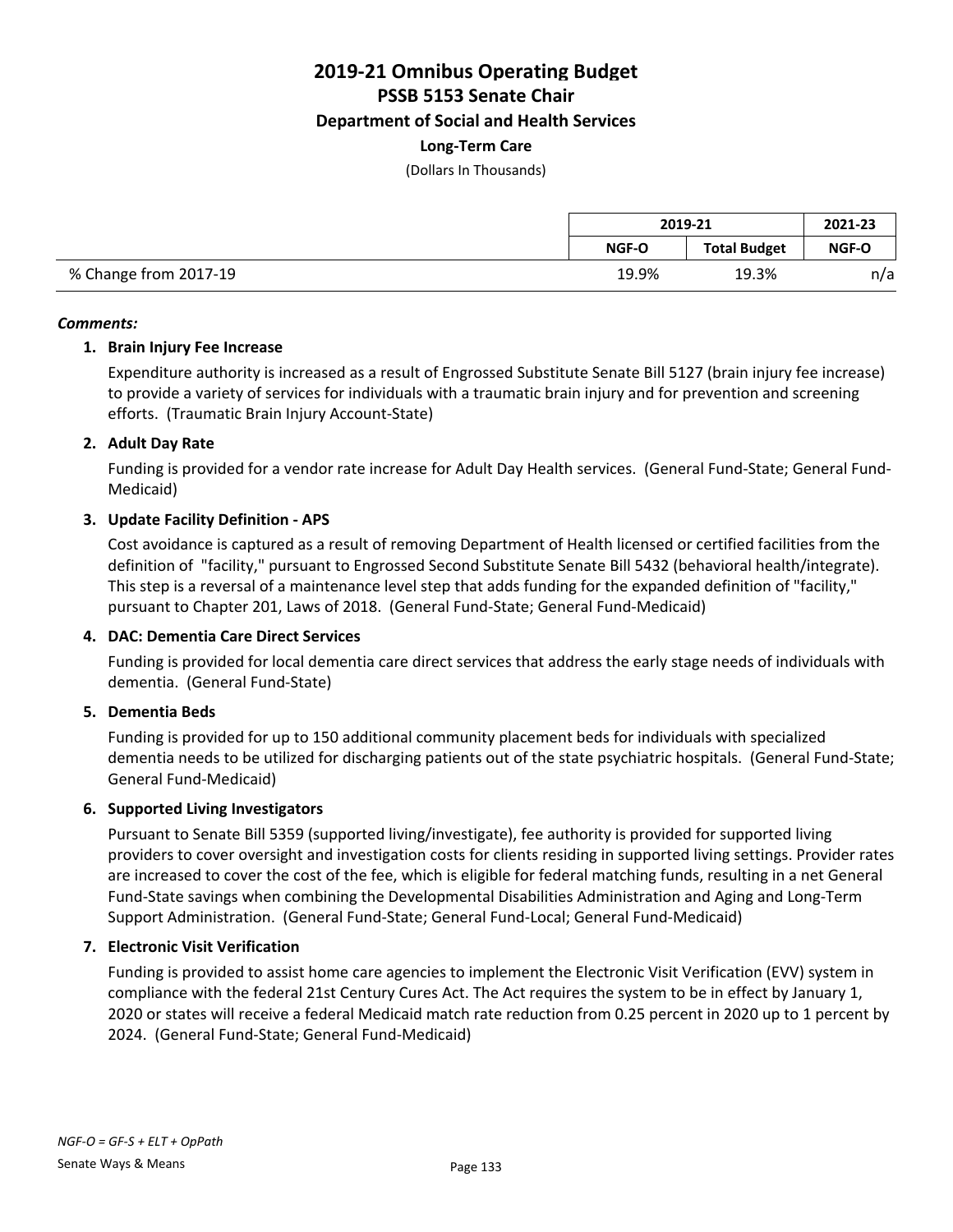### **Long-Term Care**

(Dollars In Thousands)

### **8. IT Systems Modernization**

Funding is provided to replace outdated network switches in Aging and Long Term Support Administration (ALTSA) offices throughout the state. (General Fund-State; General Fund-Medicaid)

### **9. Assisted Living Facility Rates**

Funding is provided for a contracted provider rate increase for employees in assisted living facilities (ALFs). The funding is equivalent to a 6 percent increase in the FY 2019 weighted daily rate. (General Fund-State; General Fund-Medicaid)

### **10. ESF Bed Capacity**

Funding is provided for increased payment rates and capacity of up to 94 beds for long-term care services provided in Enhanced Services Facilities (ESF). (General Fund-State; General Fund-Medicaid)

### **11. Adult Family Homes Award/Agreement**

Funding is provided to implement the 2019-21 collective-bargaining agreement with adult family homes (AFHs). (General Fund-State; General Fund-Medicaid)

### **12. In-Home Care Providers Agreement**

Funding is provided to implement the 2019-21 collective bargaining agreement with individual providers (IPs) of in-home personal care services. (General Fund-State; General Fund-Medicaid)

### **13. Agency Provider Parity**

Funding is provided for increases in the home care agency rate that corresponds to the tentative agreement between the Service Employees International Union Healthcare 775NW and the state of Washington. RCW 74.39A.310 requires that home care agency providers receive wage and benefit parity with individual home care providers. (General Fund-State; General Fund-Medicaid)

### **14. BH: Additional Enhanced Discharge**

Funding is provided for additional community placement beds for discharging patients out of the state psychiatric hospitals, including placement options such as adult family homes, skilled nursing facilities, shared supportive housing, assisted living facilities. (General Fund-State; General Fund-Medicaid)

### **15. Kinship Care Support Program**

Funding is provided for the Kinship Care Support Program, which assists low-income caregivers with short-term financial support. (General Fund-State)

### **16. ADRC Business Case Grant**

Increased federal authority is provided for the Aging and Disability Resource Center (ADRC) No Wrong Door (NWD) business case development grant awarded for the period of September 2018 through August 2019. (General Fund-Federal)

### **17. Remove Indirect Staff Funding**

Savings is captured as a result of removing funding added at maintenance level for additional indirect staff for workload growth associated with anticipated caseload growth in long term care settings. (General Fund-State; General Fund-Medicaid)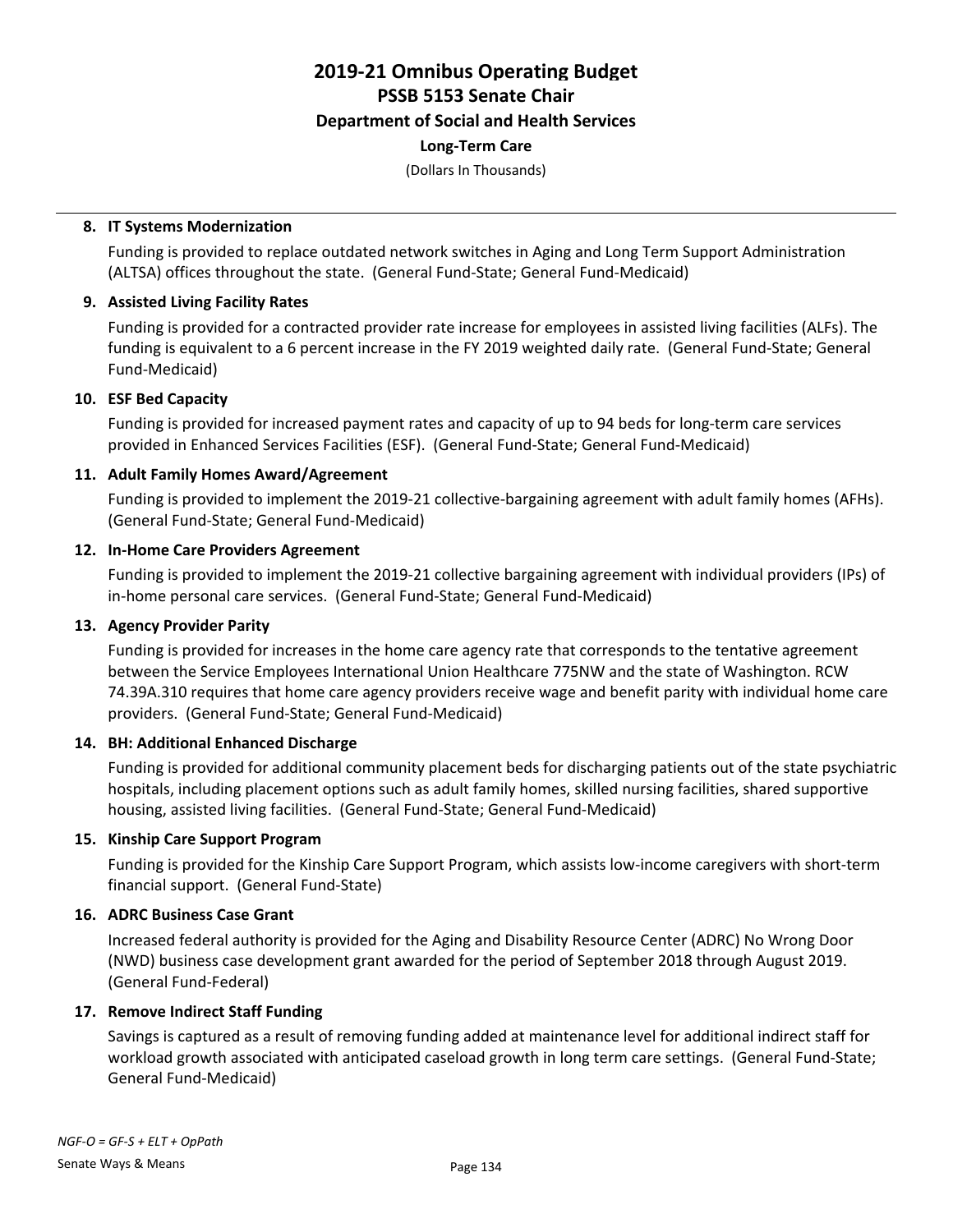### **Long-Term Care**

(Dollars In Thousands)

### **18. Kinship Navigator Programs**

General Fund-State savings are captured as a result of federal IV-E match funding for kinship navigator programs made available with passage of the federal Families First Prevention Services Act. (General Fund-State; General Fund-Federal)

### **19. Nursing Home Discharge**

Savings is assumed from the addition of staff who will facilitate the discharge of clients from nursing homes into community settings. (General Fund-State; General Fund-Medicaid)

### **20. Assisted Living Quality**

Funding is provided to implement Chapter 173, Laws of 2018 (Engrossed House Bill 2750), regarding Assisted Living Facility Quality Assurance. (General Fund-State; General Fund-Medicaid)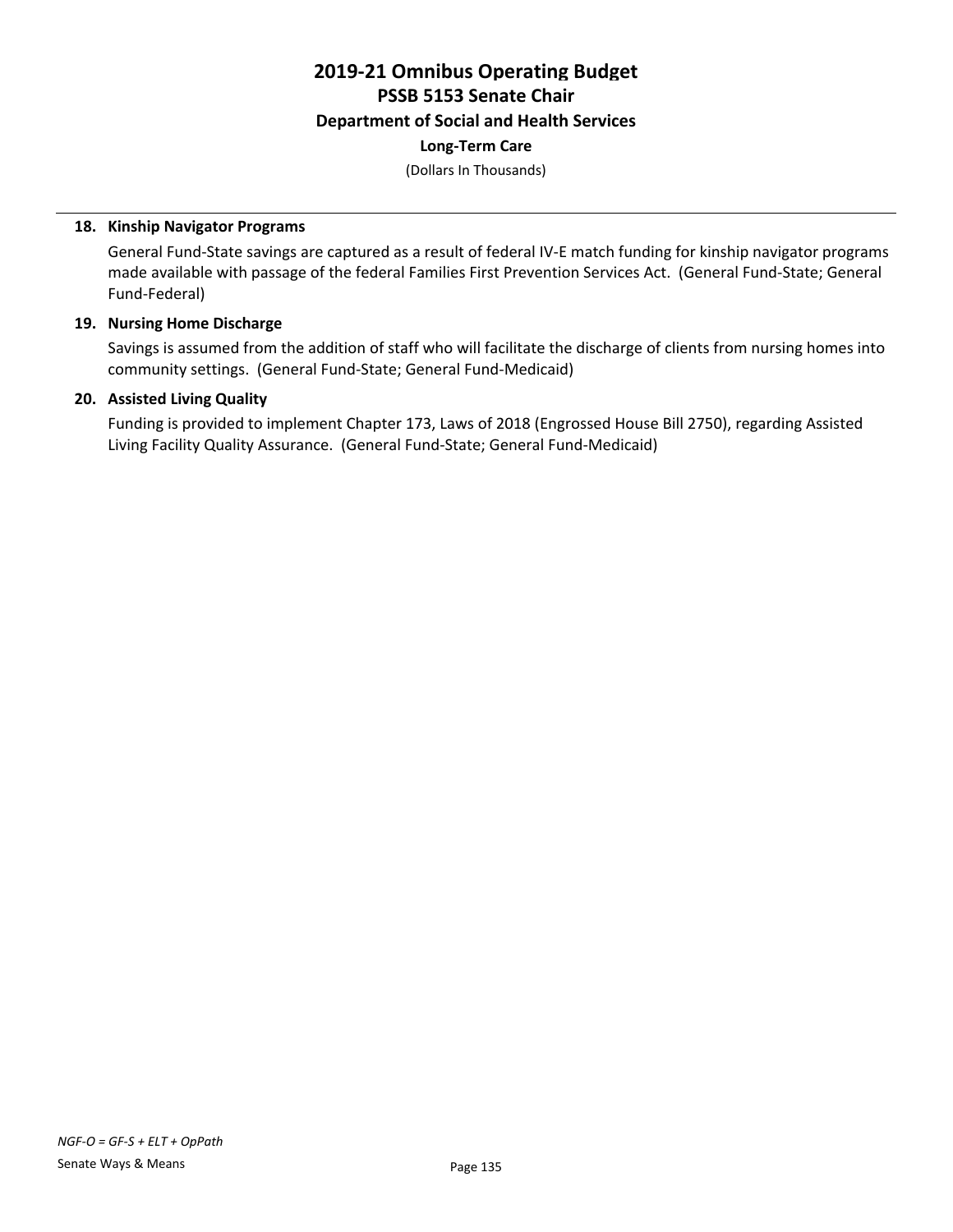**Economic Services Administration**

(Dollars In Thousands)

|                                                  | 2019-21   |                     | 2021-23   |
|--------------------------------------------------|-----------|---------------------|-----------|
|                                                  | NGF-O     | <b>Total Budget</b> | NGF-O     |
| 2017-19 Estimated Expenditures                   | 735,666   | 2,219,185           | 783,106   |
| 2019-21 Carryforward Level                       | 787,468   | 2,236,368           | 825,309   |
| 2019-21 Maintenance Level                        | 678,691   | 2,137,610           | 729,317   |
| Difference from 2017-19                          | $-56,975$ | $-81,575$           | $-53,788$ |
| % Change from 2017-19                            | $-7.7%$   | $-3.7%$             | n/a       |
| <b>Policy Other Changes:</b>                     |           |                     |           |
| <b>Trafficking Victims Assistance</b><br>1.      | 226       | 226                 | 148       |
| <b>Automatic Voter Registration</b><br>2.        | 459       | 647                 | 191       |
| TANF/WorkFirst: Employment Services<br>3.        | $-4,000$  | 0                   | $\Omega$  |
| Families Forward Washington Grant<br>4.          | 0         | 481                 | 0         |
| Child Support Annual Fee Increase<br>5.          | $-251$    | $-738$              | $-382$    |
| <b>Naturalization Services Increase</b><br>6.    | 1,777     | 1,777               | 1,866     |
| <b>PWA Grant Increase</b><br>7.                  | 300       | 300                 | 327       |
| <b>Reallocation to Diversion Cash Asst</b><br>8. | 3,441     | 3,441               | 3,611     |
| <b>Reduction to WF Partner Contracts</b><br>9.   | $-4,128$  | $-4,128$            | $-4,333$  |
| 10. Reallocation to Other WF Services            | 687       | 687                 | 722       |
| <b>Policy -- Other Total</b>                     | $-1,489$  | 2,693               | 2,151     |
| Policy -- Transfer Total                         | 12,262    | 18,652              | 12,262    |
| <b>Total Policy Changes</b>                      | 10,773    | 21,345              | 14,413    |
| 2019-21 Policy Level                             | 689,464   | 2,158,955           | 743,730   |
| Difference from 2017-19                          | $-46,202$ | $-60,230$           | $-39,376$ |
| % Change from 2017-19                            | $-6.3%$   | $-2.7%$             | n/a       |

### *Comments:*

### **1. Trafficking Victims Assistance**

Pursuant to SSB 5164 (trafficking victims assistance), funding is provided for expanding eligibility of the State Food Assistance for legal immigrants and State Family Assistance Programs to include certain victims of human trafficking. (General Fund-State)

### **2. Automatic Voter Registration**

Funding is provided for staffing and information technology impacts associated with the implementation of automatic voter registration, consistent with Chapter 110, Laws of 2018. (General Fund-State; General Fund-Federal)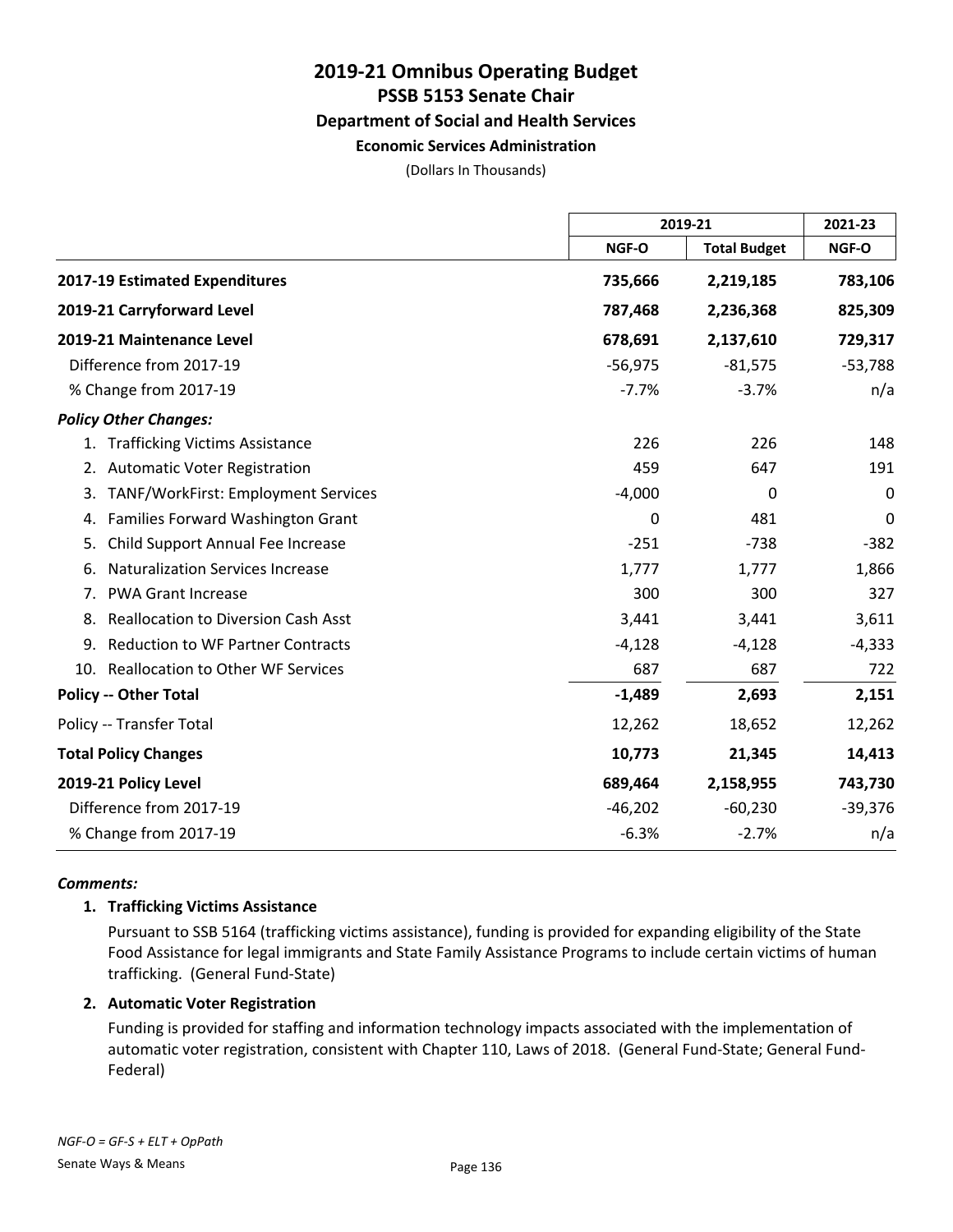### **Economic Services Administration**

(Dollars In Thousands)

### **3. TANF/WorkFirst: Employment Services**

Administrative Contingency Account funding is provided to replace General Fund-State for WorkFirst activities on a one-time basis. (General Fund-State; Administrative Contingency Account-State)

### **4. Families Forward Washington Grant**

One-time federal expenditure authority is increased to implement the Families Forward Washington grant, a multi-year grant that the Division of Child Support (DCS) received through the W.K. Kellogg Foundation. This demonstration project allows DCS to test strategies through contracting with local partners to provide occupational skills training, financial education and asset building, and case management services to noncustodial parents in Benton and Franklin counties who owe child support and have difficulty meeting their obligations due to low earnings. (General Fund-Local; General Fund-Fam Supt)

### **5. Child Support Annual Fee Increase**

Funding is adjusted for staffing, system modifications, and client communications needed to implement a federal policy requiring the Division of Child Support to increase the annual non-assistance user fee from \$25 to \$35, and to increase the threshold level of support collections that trigger the annual fee from \$500 to \$550 in any federal fiscal year. (General Fund-State; General Fund-Fam Supt)

### **6. Naturalization Services Increase**

Funding is provided for the Naturalization Services Program to assist an additional 1,600 individuals per year to become United States citizens. (General Fund-State)

### **7. PWA Grant Increase**

Funding is provided to increase the Pregnant Women Assistance program grant standard from a maximum of \$197 per month to a maximum of \$363 per month (General Fund-State)

### **8. Reallocation to Diversion Cash Asst**

Part of the underspending in the WorkFirst partner contracts is reallocated to the Diversion Cash Assistance program to provide temporary cash assistance to approximately 131 additional families per month to prevent them from having to participate in the Temporary Assistance for Needy Families program. (General Fund-State)

### **9. Reduction to WF Partner Contracts**

As a result of underspending in the WorkFirst partner contracts, funding is reduced and reallocated to other services. (General Fund-State)

### **10. Reallocation to Other WF Services**

Part of the underspending in the WorkFirst partner contracts is reallocated to expand the transportation pilot, which provides assistance to TANF participants to reduce barriers to their participation in the workforce. (General Fund-State)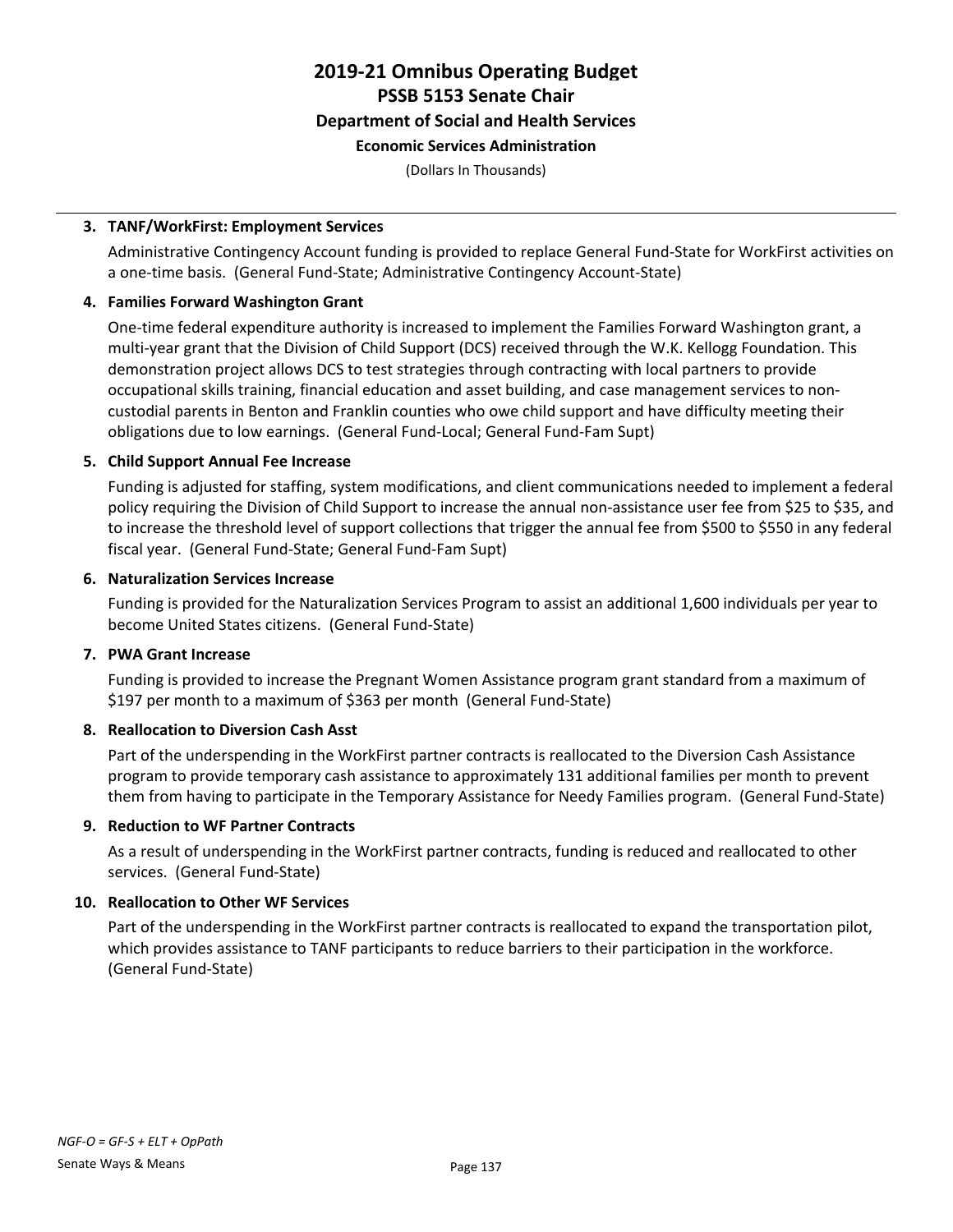### **Alcohol and Substance Abuse**

(Dollars In Thousands)

|                                |            | 2019-21             |              |
|--------------------------------|------------|---------------------|--------------|
|                                | NGF-O      | <b>Total Budget</b> | <b>NGF-O</b> |
| 2017-19 Estimated Expenditures | 96,763     | 440,383             | $\mathbf 0$  |
| 2019-21 Carryforward Level     | 0          | 0                   | $\mathbf 0$  |
| 2019-21 Maintenance Level      | 0          | 0                   | $\mathbf 0$  |
| Difference from 2017-19        | $-96,763$  | -440,383            | 0            |
| % Change from 2017-19          | $-100.0\%$ | $-100.0%$           | n/a          |
| 2019-21 Policy Level           | 0          | 0                   | $\mathbf 0$  |
| Difference from 2017-19        | $-96,763$  | $-440,383$          | 0            |
| % Change from 2017-19          | $-100.0%$  | $-100.0%$           | n/a          |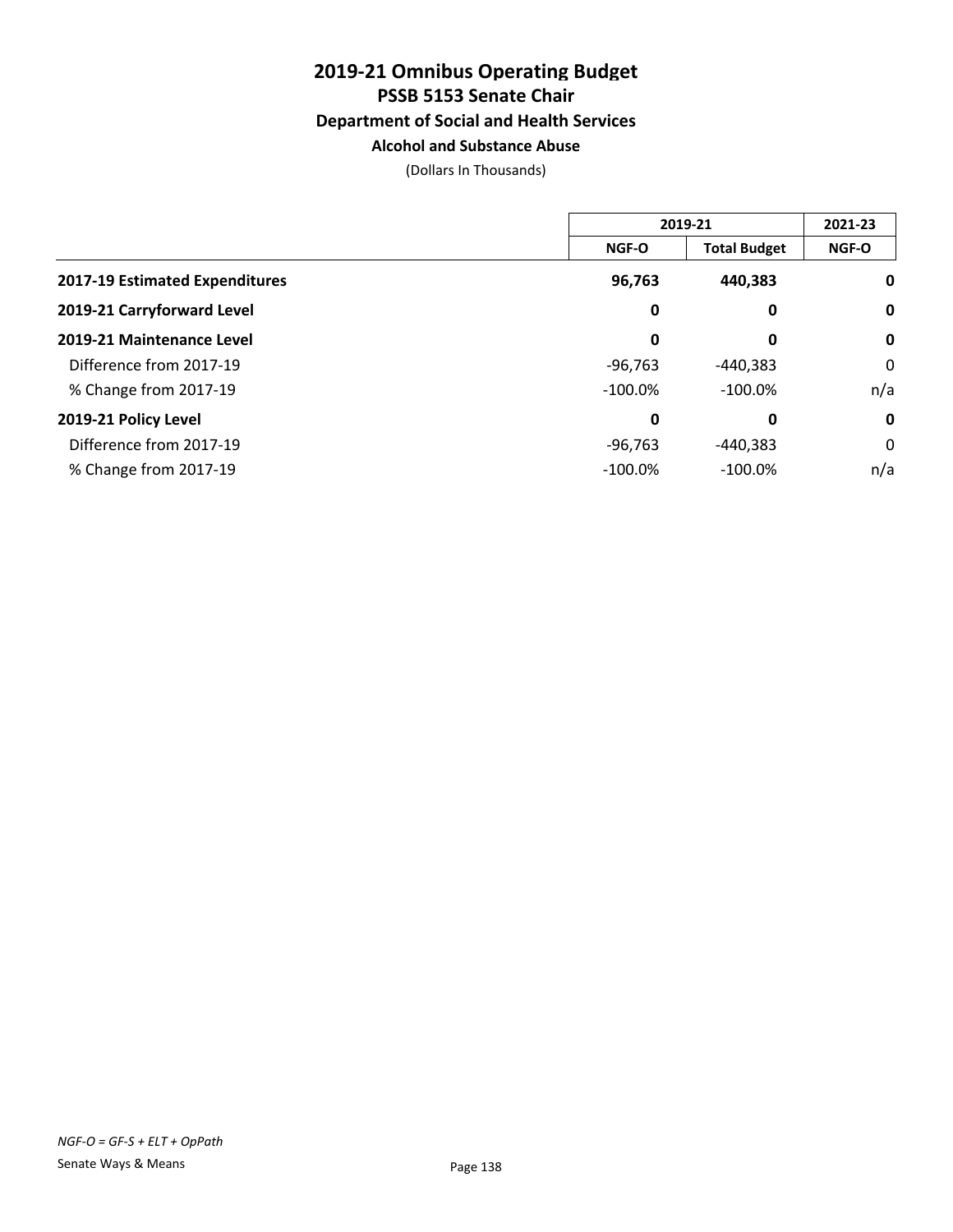#### **Vocational Rehabilitation**

(Dollars In Thousands)

|                                       | 2019-21      |                     | 2021-23      |
|---------------------------------------|--------------|---------------------|--------------|
|                                       | <b>NGF-O</b> | <b>Total Budget</b> | <b>NGF-O</b> |
| <b>2017-19 Estimated Expenditures</b> | 28,333       | 140,087             | 30,318       |
| 2019-21 Carryforward Level            | 29,412       | 141,007             | 30,820       |
| 2019-21 Maintenance Level             | 30,089       | 141,684             | 31,610       |
| Difference from 2017-19               | 1,756        | 1,597               | 1,292        |
| % Change from 2017-19                 | 6.2%         | 1.1%                | n/a          |
| <b>Policy Other Changes:</b>          |              |                     |              |
| 1. Supported Employment Services      | 2,000        | 2,000               | 2,099        |
| <b>Policy -- Other Total</b>          | 2,000        | 2,000               | 2,099        |
| <b>Total Policy Changes</b>           | 2,000        | 2,000               | 2,099        |
| 2019-21 Policy Level                  | 32,089       | 143,684             | 33,710       |
| Difference from 2017-19               | 3,756        | 3,597               | 3,391        |
| % Change from 2017-19                 | 13.3%        | 2.6%                | n/a          |

#### *Comments:*

#### **1. Supported Employment Services**

Funding is provided to maintain supported employment services for approximately 430 eligible clients with the most significant disabilities annually, who would otherwise be placed on the federally required order-of-selection waiting list. (General Fund-State)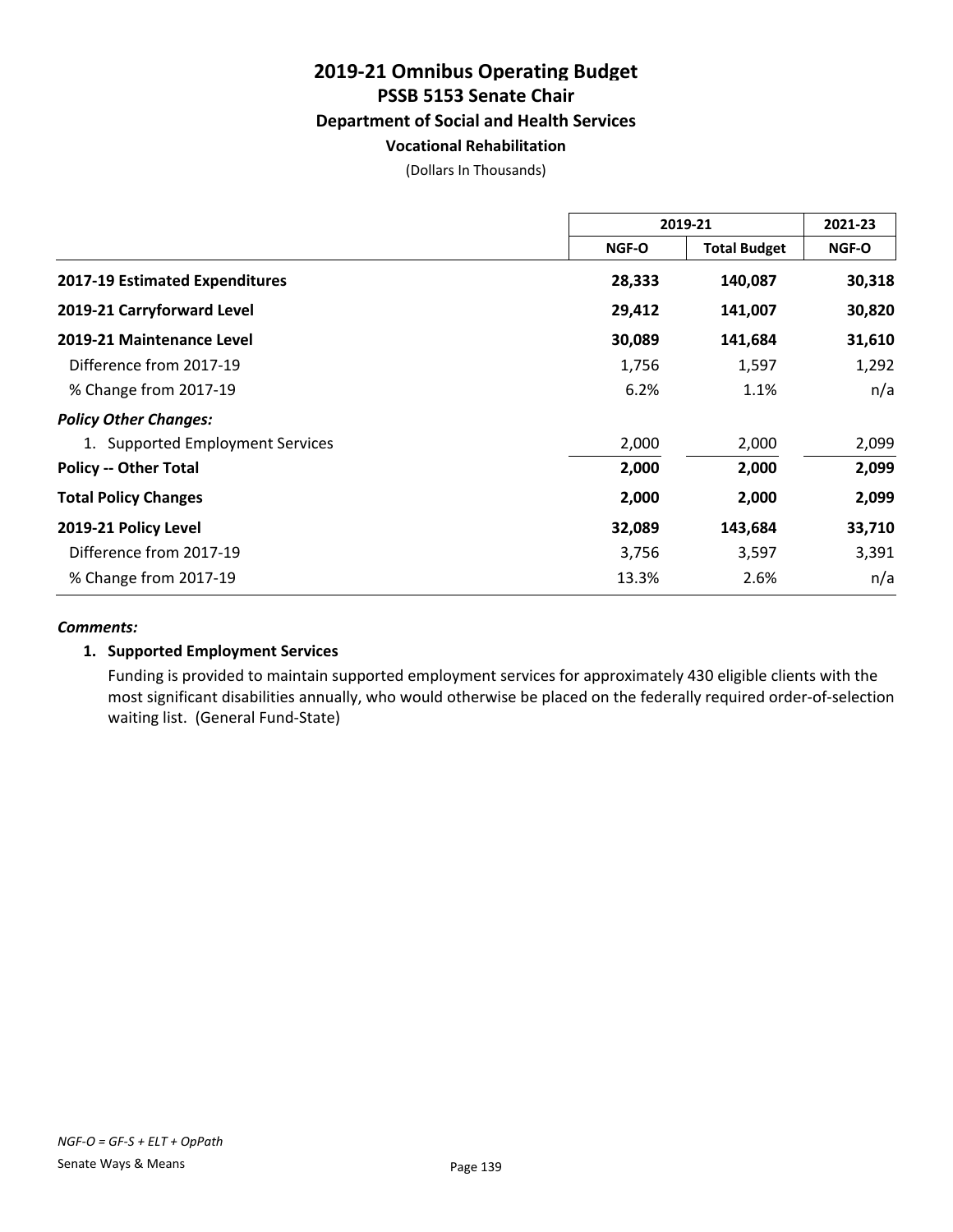### **Administration and Supporting Services**

(Dollars In Thousands)

|                                  | 2019-21  |                     | 2021-23      |
|----------------------------------|----------|---------------------|--------------|
|                                  | NGF-O    | <b>Total Budget</b> | <b>NGF-O</b> |
| 2017-19 Estimated Expenditures   | 63,076   | 113,154             | 61,640       |
| 2019-21 Carryforward Level       | 58,484   | 106,979             | 60,861       |
| 2019-21 Maintenance Level        | 59,113   | 108,350             | 61,619       |
| Difference from 2017-19          | $-3,963$ | $-4,804$            | $-21$        |
| % Change from 2017-19            | $-6.3%$  | $-4.2%$             | n/a          |
| <b>Policy Other Changes:</b>     |          |                     |              |
| 1. Language Access Providers CBA | 94       | 236                 | 94           |
| <b>Policy -- Other Total</b>     | 94       | 236                 | 94           |
| <b>Total Policy Changes</b>      | 94       | 236                 | 94           |
| 2019-21 Policy Level             | 59,207   | 108,586             | 61,713       |
| Difference from 2017-19          | $-3,869$ | $-4,568$            | 73           |
| % Change from 2017-19            | $-6.1%$  | $-4.0%$             | n/a          |

#### *Comments:*

#### **1. Language Access Providers CBA**

Funding is adjusted for interpreter services based upon the language access providers collective bargaining agreement (CBA) for the 2019-21 biennium. (General Fund-State; General Fund-Federal)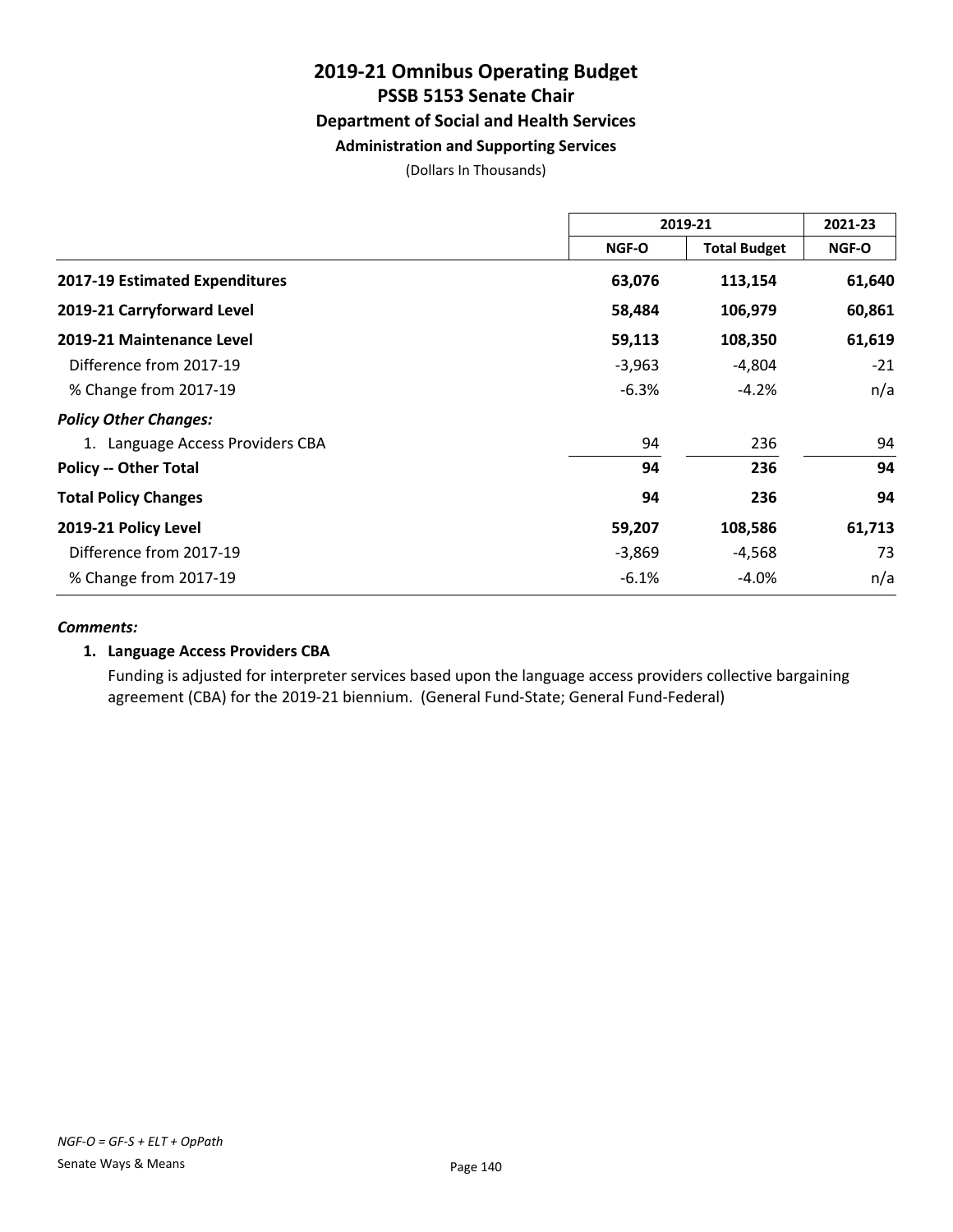### **Special Commitment Center**

(Dollars In Thousands)

|                                                 | 2019-21 |                     | 2021-23 |
|-------------------------------------------------|---------|---------------------|---------|
|                                                 | NGF-O   | <b>Total Budget</b> | NGF-O   |
| 2017-19 Estimated Expenditures                  | 93,359  | 98,217              | 98,991  |
| 2019-21 Carryforward Level                      | 94,566  | 99,146              | 99,064  |
| 2019-21 Maintenance Level                       | 99,814  | 104,394             | 104,204 |
| Difference from 2017-19                         | 6,455   | 6,177               | 5,214   |
| % Change from 2017-19                           | 6.9%    | 6.3%                | n/a     |
| <b>Policy Other Changes:</b>                    |         |                     |         |
| <b>Community Transition Administrator</b>       | 310     | 310                 | 325     |
| King County Expansion<br>2.                     | 1,359   | 1,359               | 1,646   |
| <b>Transport and Hospital Watch Staff</b><br>3. | 435     | 435                 | 441     |
| <b>Policy -- Other Total</b>                    | 2,104   | 2,104               | 2,412   |
| <b>Total Policy Changes</b>                     | 2,104   | 2,104               | 2,412   |
| 2019-21 Policy Level                            | 101,918 | 106,498             | 106,616 |
| Difference from 2017-19                         | 8,559   | 8,281               | 7,626   |
| % Change from 2017-19                           | 9.2%    | 8.4%                | n/a     |

#### *Comments:*

#### **1. Community Transition Administrator**

Funding is provided for one FTE to manage the siting process for new secure community transition facilities. (General Fund-State)

#### **2. King County Expansion**

Funding is provided to open the King County secure community transition facility (SCTF) six-bed expansion project funded in the 2017-19 capital budget. (General Fund-State)

#### **3. Transport and Hospital Watch Staff**

Funding is provided for 2.5 FTE for security guards to assist the Special Commitment Center transport teams in performing hospital watches for residents who are admitted into local area hospitals as required by state law. (General Fund-State)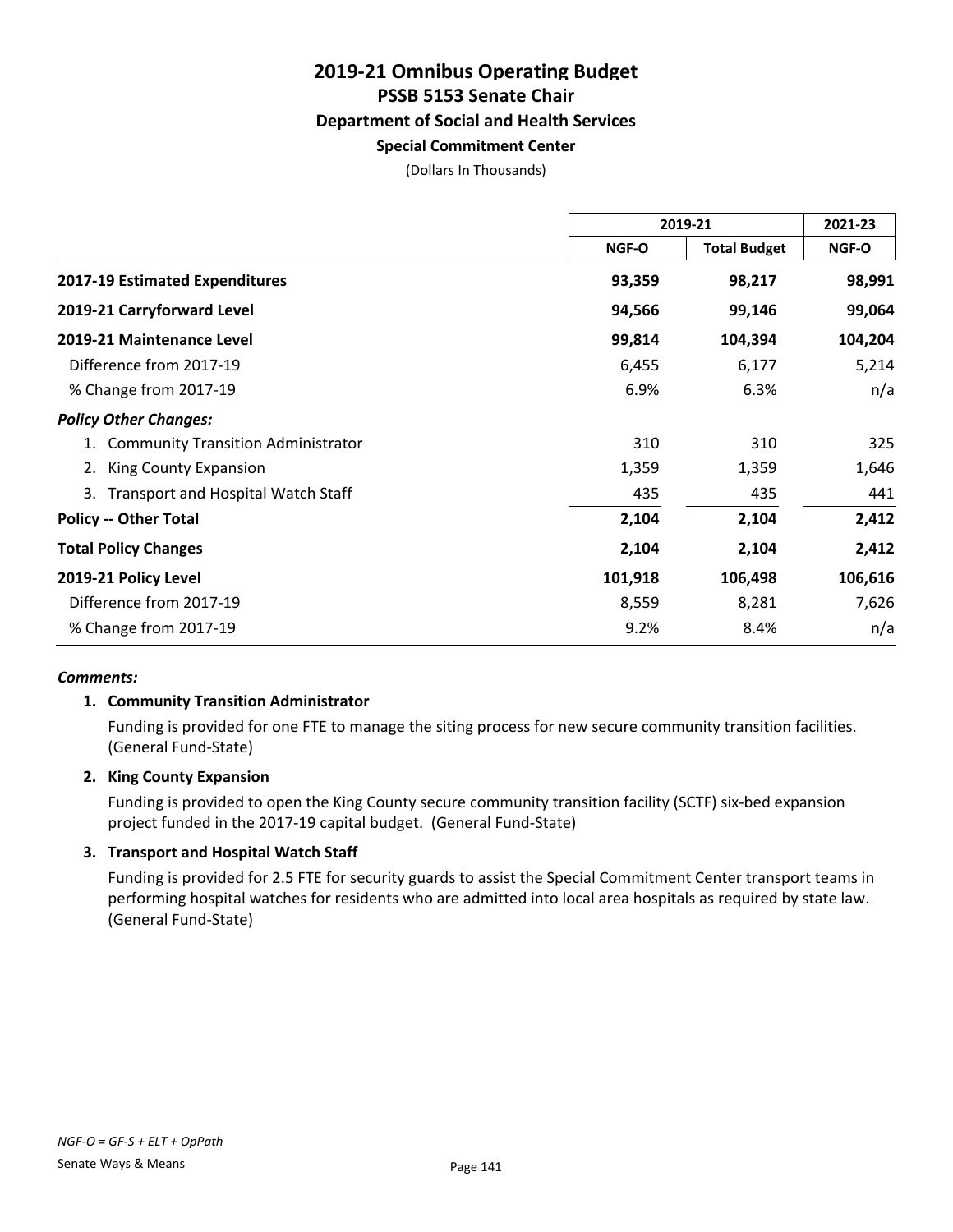#### **Payments to Other Agencies**

(Dollars In Thousands)

|                                   | 2019-21   |                     | 2021-23      |
|-----------------------------------|-----------|---------------------|--------------|
|                                   | NGF-O     | <b>Total Budget</b> | <b>NGF-O</b> |
| 2017-19 Estimated Expenditures    | 125,028   | 182,109             | 89,809       |
| 2019-21 Carryforward Level        | 79,982    | 121,894             | 85,484       |
| 2019-21 Maintenance Level         | 64,033    | 101,494             | 68,778       |
| Difference from 2017-19           | $-60,995$ | $-80,615$           | $-21,031$    |
| % Change from 2017-19             | -48.8%    | -44.3%              | n/a          |
| <b>Policy Other Changes:</b>      |           |                     |              |
| Immigrants in the Workplace<br>1. | 70        | 70                  | 15           |
| <b>Policy -- Other Total</b>      | 70        | 70                  | 15           |
| <b>Total Policy Changes</b>       | 70        | 70                  | 15           |
| 2019-21 Policy Level              | 64,103    | 101,564             | 68,792       |
| Difference from 2017-19           | $-60,925$ | $-80,545$           | $-21,017$    |
| % Change from 2017-19             | -48.7%    | $-44.2%$            | n/a          |

#### *Comments:*

#### **1. Immigrants in the Workplace**

Funding is provided to implement Engrossed Second Substitute Senate Bill 5497 (immigrants in the workplace) for legal services to review confidentiality policies and to develop model policies related to immigration enforcement at public schools, state health facilities, courthouses, and shelters. (General Fund-State)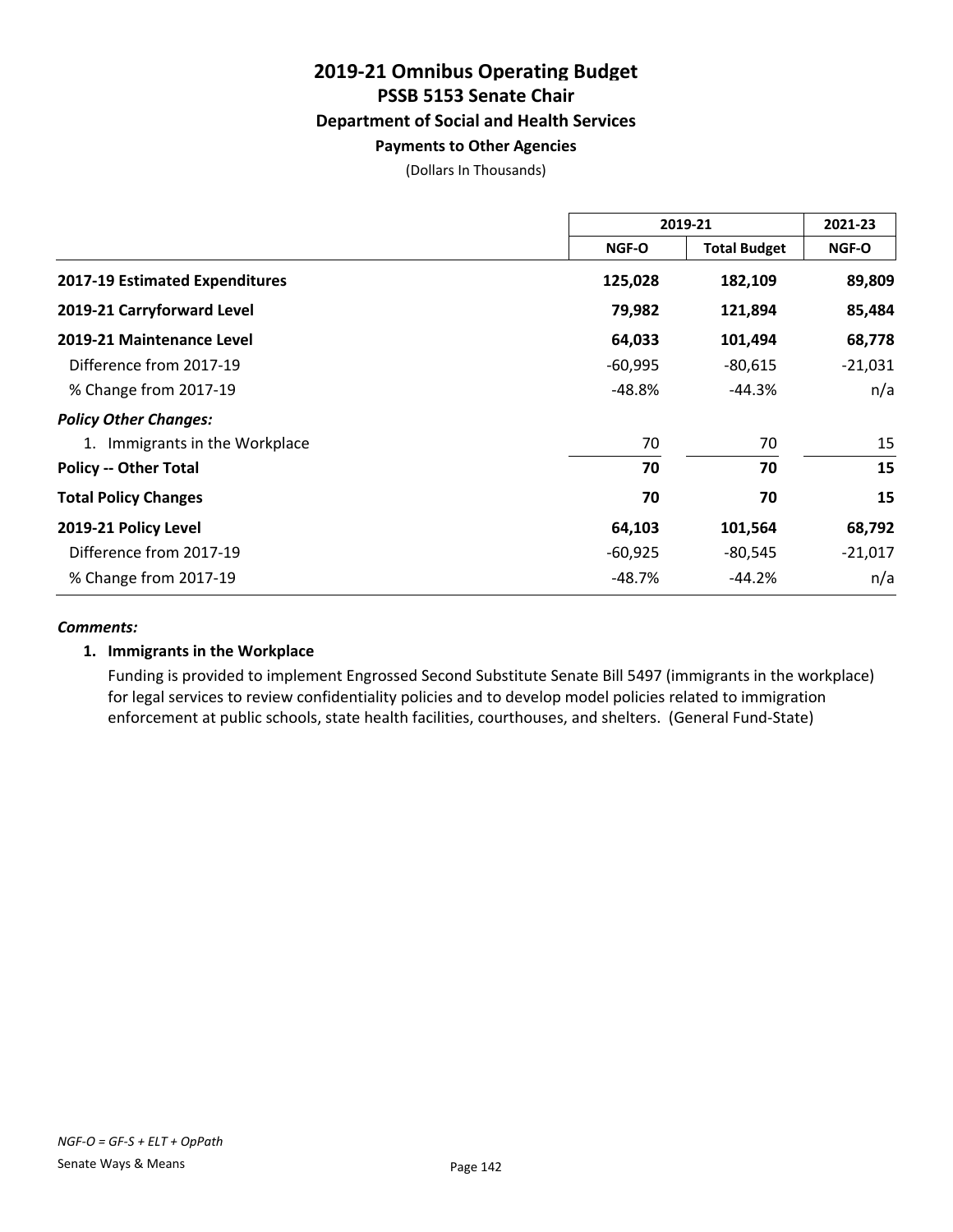#### **Columbia River Gorge Commission**

(Dollars In Thousands)

|                                          | 2019-21      |                     | 2021-23      |
|------------------------------------------|--------------|---------------------|--------------|
|                                          | <b>NGF-O</b> | <b>Total Budget</b> | <b>NGF-O</b> |
| 2017-19 Estimated Expenditures           | 964          | 2,020               | 998          |
| 2019-21 Carryforward Level               | 1,007        | 2,106               | 1,032        |
| 2019-21 Maintenance Level                | 988          | 2,069               | 1,002        |
| Difference from 2017-19                  | 24           | 49                  | 4            |
| % Change from 2017-19                    | 2.5%         | 2.4%                | n/a          |
| <b>Policy Other Changes:</b>             |              |                     |              |
| Land Use Planning Support                | 90           | 180                 | 91           |
| Donated Funds - Landowner Outreach<br>2. | 0            | 10                  | 0            |
| 3. Match Oregon Funding Level            | $-2$         | -4                  | $-2$         |
| <b>Policy -- Other Total</b>             | 88           | 186                 | 89           |
| <b>Total Policy Changes</b>              | 88           | 186                 | 89           |
| 2019-21 Policy Level                     | 1,076        | 2,255               | 1,091        |
| Difference from 2017-19                  | 112          | 235                 | 93           |
| % Change from 2017-19                    | 11.6%        | 11.6%               | n/a          |

#### *Comments:*

#### **1. Land Use Planning Support**

Ongoing funding is provided for a land use planner to conduct compliance monitoring on approved development projects, develop and track measures on the commission's effectiveness in implementing the National Scenic Area Management Plan. (General Fund-State; General Fund-Local)

#### **2. Donated Funds - Landowner Outreach**

One-time funding is provided for the commission to partner with the Underwood Conservation District to provide outreach to landowners in Skamania and Klickitat counties regarding National Scenic Area (NSA) requirements and advice on resource-protective approaches regarding development of their lands. (General Fund-Local)

#### **3. Match Oregon Funding Level**

Ongoing funding is reduced to match an anticipated reduction in Oregon state government service charges. The reductions are included in Governor Kate Brown's 2019-21 biennial budget recommendation to the Oregon State Legislature. (General Fund-State; General Fund-Local)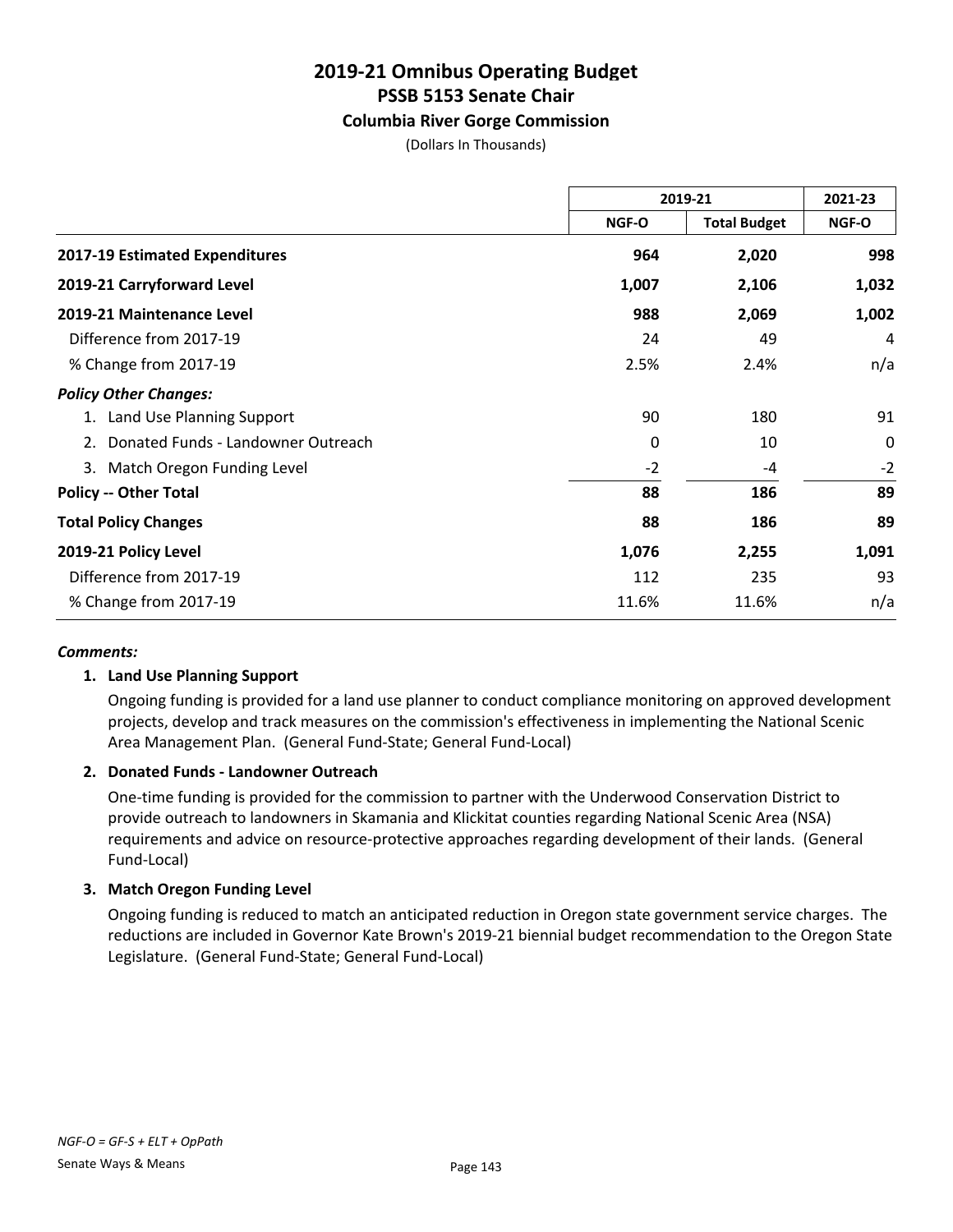**Department of Ecology**

(Dollars In Thousands)

|     |                                         |        | 2019-21             |             |
|-----|-----------------------------------------|--------|---------------------|-------------|
|     |                                         | NGF-O  | <b>Total Budget</b> | NGF-O       |
|     | 2017-19 Estimated Expenditures          | 42,240 | 505,209             | 45,294      |
|     | 2019-21 Carryforward Level              | 47,320 | 527,128             | 46,801      |
|     | 2019-21 Maintenance Level               | 49,654 | 532,814             | 47,480      |
|     | Difference from 2017-19                 | 7,414  | 27,605              | 2,186       |
|     | % Change from 2017-19                   | 17.6%  | 5.5%                | n/a         |
|     | <b>Policy Other Changes:</b>            |        |                     |             |
|     | 1. Clean Energy                         | 187    | 187                 | 167         |
| 2.  | <b>Toxic Pollution</b>                  | 0      | 807                 | 0           |
| 3.  | <b>Plastic Bags</b>                     | 0      | 540                 | 0           |
| 4.  | <b>Plastic Packaging</b>                | 0      | 392                 | $\mathbf 0$ |
| 5.  | Crude Oil Volatility/Rail               | 0      | 244                 | 0           |
| 6.  | Clean Car Standards & Program           | 0      | 254                 | 0           |
| 7.  | Sustainable Farms and Fields            | 14     | 14                  | 14          |
| 8.  | Hanford Air Permit and Compliance       | 0      | 168                 | 0           |
| 9.  | <b>Emergency Flood Assistance</b>       | 0      | 250                 | 0           |
| 10. | <b>Biosolids Permitting</b>             | 0      | 334                 | $\mathbf 0$ |
| 11. | <b>GHG Reporting Workload Changes</b>   | 0      | 184                 | 0           |
| 12. | Air Operating Permit                    | 0      | 624                 | 0           |
| 13. | Office of Chehalis Basin                | 1,464  | 1,464               | 1,473       |
| 14. | <b>Washington Conservation Corps</b>    | 0      | 1,259               | 0           |
| 15. | <b>Expanded Cleanup Site Capacity</b>   | 0      | 2,094               | 0           |
| 16. | <b>Puget Sound Observation Network</b>  | 682    | 682                 | 875         |
| 17. | <b>Woodstove Standards and Fees</b>     | 0      | 192                 | 0           |
|     | 18. Chemical Action Plan Implementation | 0      | 4,482               | 0           |
|     | 19. Water Right Adjudication Options    | 0      | 592                 | 0           |
|     | 20. Support Voluntary Cleanups          | 0      | 432                 | 0           |
| 21. | Litter Control and Waste Reduction      | 0      | 4,056               | 0           |
|     | 22. Recycling Markets                   | 0      | 1,944               | 0           |
|     | 23. HFC Emissions Reduction             | 0      | 961                 | 0           |
| 24. | <b>Tug Escort Rule</b>                  | 0      | 1,374               | 0           |
|     | 25. Shoreline Armor Assistance          | 638    | 638                 | 642         |
|     | 26. Low Carbon Fuels                    | 1,827  | 1,827               | 716         |
| 27. | Pharmaceuticals & Wastewater            | 236    | 236                 | 237         |
|     | 28. Dissolved Gas Rulemaking            | 580    | 580                 | 292         |

*NGF-O = GF-S + ELT + OpPath*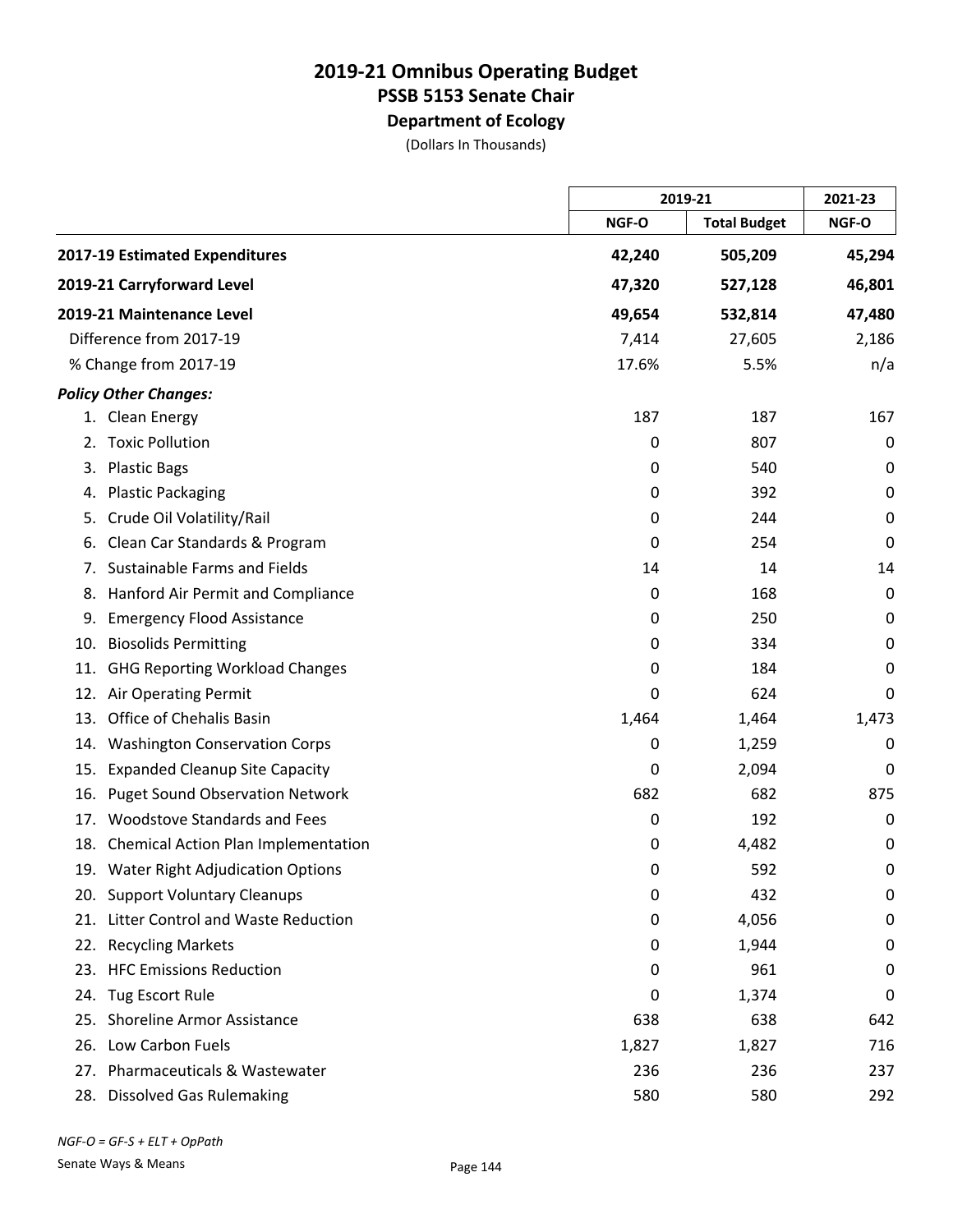### **2019-21 Omnibus Operating Budget PSSB 5153 Senate Chair Department of Ecology**

(Dollars In Thousands)

|                                            | 2019-21      |                     | 2021-23      |
|--------------------------------------------|--------------|---------------------|--------------|
|                                            | <b>NGF-O</b> | <b>Total Budget</b> | <b>NGF-O</b> |
| Balance to Available Revenue<br>29.        | 0            | $-532$              | 0            |
| 30. Transfer MTCA to MTO Thru Maint Lvl    | 0            | 0                   | 0            |
| <b>Northwest Straits Commission</b><br>31. | 910          | 910                 | 916          |
| 32. Dedge Port of Bellingham               | 250          | 250                 | 0            |
| Spokane River Task Force<br>33.            | 0            | 500                 | 0            |
| 34. Walla Walla Watershed                  | 514          | 514                 | 0            |
| <b>Policy -- Other Total</b>               | 7,302        | 28,453              | 5,334        |
| <b>Total Policy Changes</b>                | 7,302        | 28,453              | 5,334        |
| 2019-21 Policy Level                       | 56,956       | 561,267             | 52,814       |
| Difference from 2017-19                    | 14,716       | 56,058              | 7,520        |
| % Change from 2017-19                      | 34.8%        | 11.1%               | n/a          |

#### *Comments:*

#### **1. Clean Energy**

Funding is provided for implementing the provisions of Engrossed Second Substitute Senate Bill 5116 (clean energy). (General Fund-State)

#### **2. Toxic Pollution**

Funding is provided for implementing the provisions of Substitute Senate Bill 5135 (toxic pollution). (Model Toxics Control Operating Account-State)

#### **3. Plastic Bags**

Funding is provided for implementing the provisions of Substitute Senate Bill 5323 (plastic bags). (Waste Reduction/Recycling/Litter Control-State)

#### **4. Plastic Packaging**

Funding is provided for implementing the provisions of Second Substitute Senate Bill 5397 (plastic packaging). (Waste Reduction/Recycling/Litter Control-State)

#### **5. Crude Oil Volatility/Rail**

Funding is provided for implementing the provisions of Engrossed Substitute Senate Bill 5579 (crude oil volatility/rail). (Model Toxics Control Operating Account-State)

#### **6. Clean Car Standards & Program**

Funding is provided for implementing the provisions of Senate Bill 5811 (clean car standards and program). (Model Toxics Control Operating Account-State)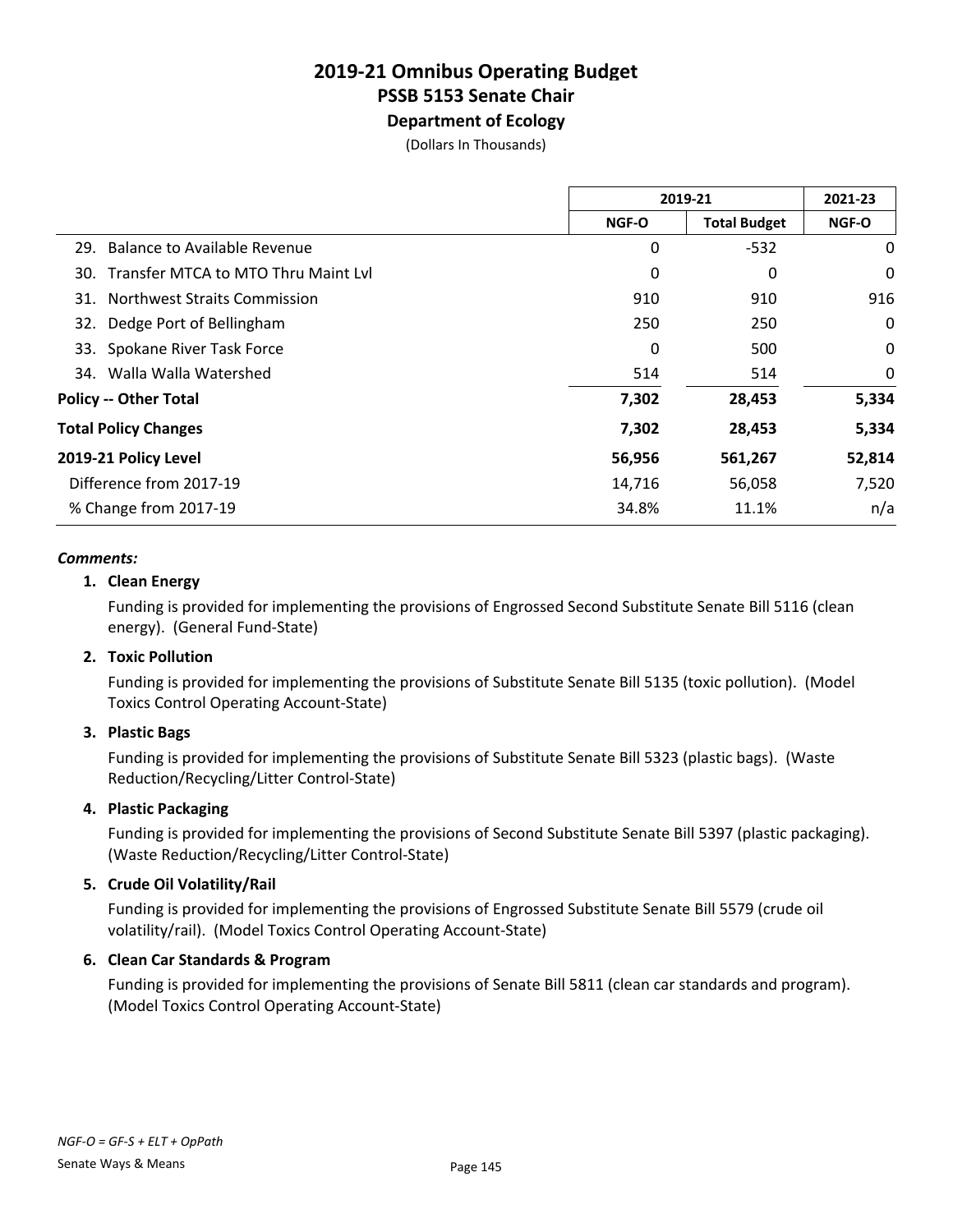**Department of Ecology**

(Dollars In Thousands)

#### **7. Sustainable Farms and Fields**

Funding is provided for implementing the provisions of Substitute Senate Bill 5947 (sustainable farms and fields). (General Fund-State)

#### **8. Hanford Air Permit and Compliance**

Funding is provided to develop and manage permits for new air emissions sources for the U.S. Department of Energy's construction and operation of the tank waste treatment complex at the Hanford site, as well as implementing new controls over tank vapor emissions. (Air Pollution Control Account-State)

#### **9. Emergency Flood Assistance**

Funding is provided for the Washington Conservation Corps to carry out emergency activities to respond to flooding by repairing levees, preventing or mitigating an impending flood hazard or filling and stacking sandbags. It also will provide for grants to local governments for emergency response needs, including the removal of structures and repair of small-scale levees and tidegates. (Flood Control Assistance Account-State)

#### **10. Biosolids Permitting**

Funding is provided to issue new general perimits to remove the backlog of permit issues for 227 sewage treatment facilities. (Biosolids Permit Account-State)

#### **11. GHG Reporting Workload Changes**

Funding is provided for the department to cure errors in reported green house gas (GHG) emissions from GHG emitters, by increasing compliance work in data verification, quality assurance, emmissions tracking, and data analysis. (Air Pollution Control Account-State)

#### **12. Air Operating Permit**

Funding is provided to match the workload of the Air Operating Permit (AOP) program as it sets air pollution limits for large industrial facilities. Regulated entities are required by law to pay the full costs of the program. Each biennium, the department prepares a workload model to determine the budget and fees necessary to operate the program. (Air Operating Permit Account-State)

#### **13. Office of Chehalis Basin**

Funding is provided to support the Office of the Chehalis Basin. The Office is charged with the implementation of an integrated strategy to reduce long-term damage from floods and restore aquatic species habitat in the basin. (General Fund-State)

#### **14. Washington Conservation Corps**

Funding is provided to cover increased costs for WCC member living allowances, vehicles used to transport crews to worksites and costs unsupported by static federal AmeriCorps grant reimbursement. This funding will allow Ecology to field 380 WCC members while holding project sponsor costs at 75 percent of crew costs. (Model Toxics Control Operating Account-State)

#### **15. Expanded Cleanup Site Capacity**

Funding is provided for six additional toxic clean up managers to help address a backlog of 5,900 contaminated sites. (Model Toxics Control Operating Account-State)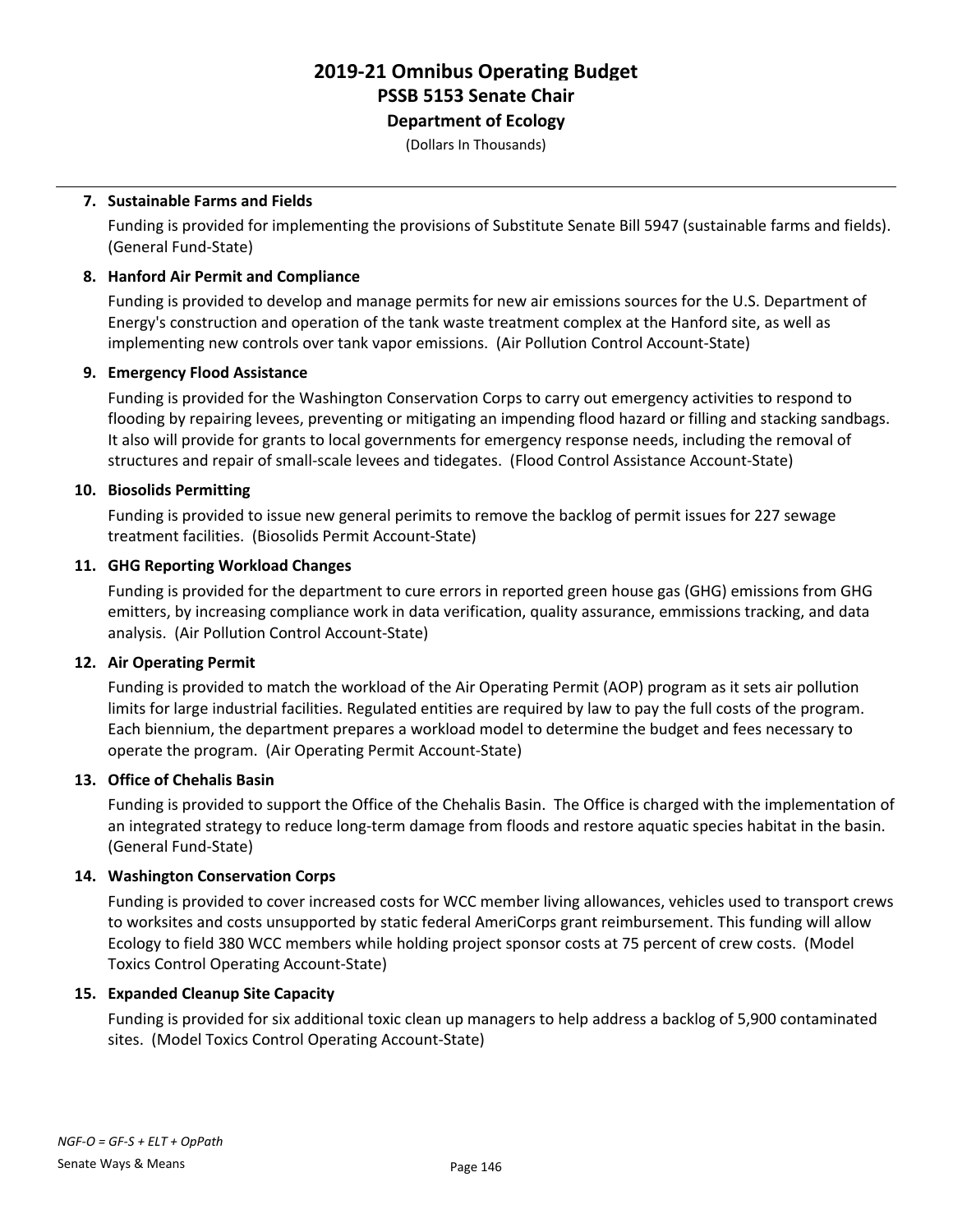**Department of Ecology**

(Dollars In Thousands)

#### **16. Puget Sound Observation Network**

Funding is provided to monitor nutrient cycling and ocean acidification parameters at 20 marine stations in Puget Sound and Hood Canal. (General Fund-State)

#### **17. Woodstove Standards and Fees**

Funding is provided to implement the provisions of Substitute Senate Bill 5697 (solid fuel burning devices). (Wood Stove Education & Enforcement Account-State)

#### **18. Chemical Action Plan Implementation**

Funding is provided to implement recommendations that come from department lead chemical action plans (CAP), such as the interim recommendations addressing PFAS (per- and polyfluorinated alkyl substances) contamination in drinking water and sources of that contamination. (Model Toxics Control Operating Account-State)

#### **19. Water Right Adjudication Options**

Funding is provided to assess and explore opportunities to resolve water rights uncertainties and disputes through adjudications in selected basins where tribal senior water rights, unquantified claims, and similar uncertainties about the seniority, quantity, and validity of water rights exist. (Reclamation Account-State)

#### **20. Support Voluntary Cleanups**

Funding is provided to implement the provisions of Substitute House Bill No. 1290 (voluntary cleanups/hazardouse waste). (Model Toxics Control Operating Account-State)

#### **21. Litter Control and Waste Reduction**

Expenditure authority in the Waste Reduction Recycling and Litter Control Account (WRRLCA) is increased to address litter prevention and recycling programs, and in response to new China-imposed restrictions on the import of recyclable materials. Activities funded from this increase include litter pickup by Ecology youth crews, local governments and other state agencies, and litter prevention public education campaigns. (Waste Reduction/Recycling/Litter Control-State)

#### **22. Recycling Markets**

Ongoing funding is provided to implement Engrossed Second Substitute House Bill 1543 (recycling). Specific costs include operating a Recycling Development Center and creating a statewide Contamination Reduction and Outreach Plan. The funding also includes pass-through funds for the Department of Commerce for recycling market development work and grants to local governments. (Waste Reduction/Recycling/Litter Control-State)

#### **23. HFC Emissions Reduction**

Hydrofluorocarbons (HFCs) are greenhouse gases commonly used in refrigeration, air-conditioning and other applications. A combination of one-time and ongoing funding is provided to implement Engrossed Second Substitute House Bill 1112 (Hydrofluorocarbon emissions), including adopting rules governing a new HFC regulatory program, carrying out related monitoring and compliance work, and contributing to a legislative report. (Air Pollution Control Account-State; Model Toxics Control Operating Account-State)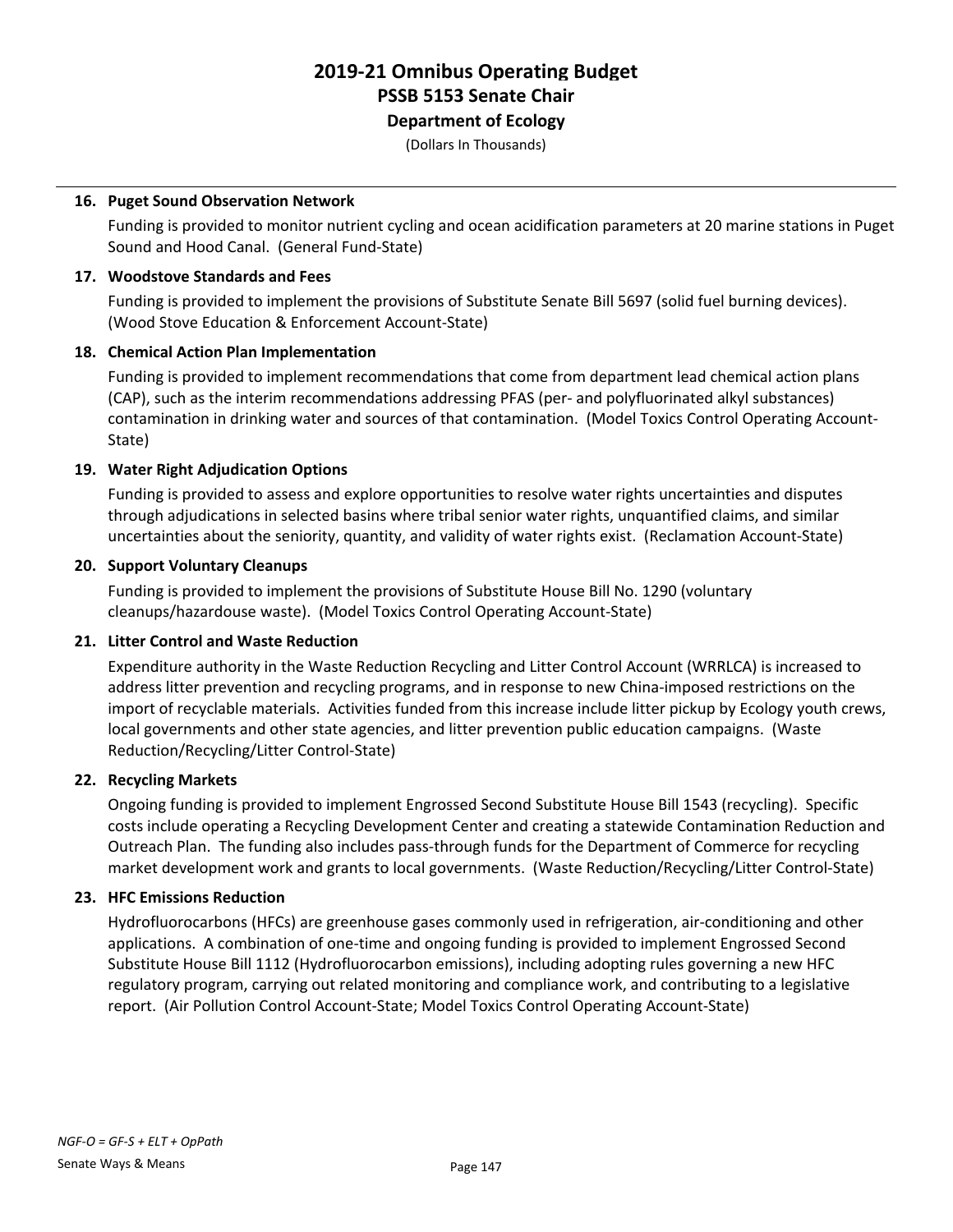**Department of Ecology**

(Dollars In Thousands)

#### **24. Tug Escort Rule**

Funding is provided to implement the provisions of Engrossed Substitute House Bill No. 1578 (oil transportation emissions). (Model Toxics Control Operating Account-State)

#### **25. Shoreline Armor Assistance**

Funding is provided to increase coordination in reviewing shoreline armoring proposals to better protect forage fish. (General Fund-State)

#### **26. Low Carbon Fuels**

Funding is provided to implement Engrossed Second Substitute House Bill 1110 (greenhouse gas/transportation fuels), including rulemaking, tracking and monitoring compliance for a low-carbon fuel standard, and development of a registration system for affected fuel producers and importers. (General Fund-State)

#### **27. Pharmaceuticals & Wastewater**

Funding is provided for the agency to convene a stakeholder workgroup to identify actions to decrease loading of priority pharmaceuticals into Puget Sound; contract for technical experts to provide literature review, analysis and best practices for addressing pharmaceutical discharges; and carry out laboratory testing and analysis. (General Fund-State)

#### **28. Dissolved Gas Rulemaking**

Funding is provided for rulemaking to change standards to allow for a higher volume of water to be spilled over Columbia River and Snake River dams to increase total dissolved gas for the benefit of Chinook salmon and other salmonids. (General Fund-State)

#### **29. Balance to Available Revenue**

Funding is reduced in the Underground Storage Tank Account and Coastal Protection Account to align expenditures with available revenue. (Underground Storage Tank Account-State; Coastal Protection Account-Non-Appr)

#### **30. Transfer MTCA to MTO Thru Maint Lvl**

Funding is transferred to a new account to align with Senate Bill 5993 (model toxics contol program). (State Toxics Control Account-State; State Toxics Control Account-Local; Local Toxics Control Account-State; other accounts)

#### **31. Northwest Straits Commission**

Funding is provided for the Department of Ecology to provide funding to the Northwest Straits Commission. The funding must be distributed equally among the seven Marine Resource Committees. (General Fund-State)

#### **32. Dedge Port of Bellingham**

Funding is provided to assist in a dredging project at the Port of Bellingham. (General Fund-State)

#### **33. Spokane River Task Force**

The Spokane River Toxics Task Force is a group of governmental agencies, private industries, and environmental organizations that has been developing a plan to bring the Spokane River into compliance with water quality standards for polychlorindated biphenyls (PCBs). One-time funding is provided for the Task Force to identify and remove sources of PCBs in the Spokane River. (Model Toxics Control Operating Account-Local)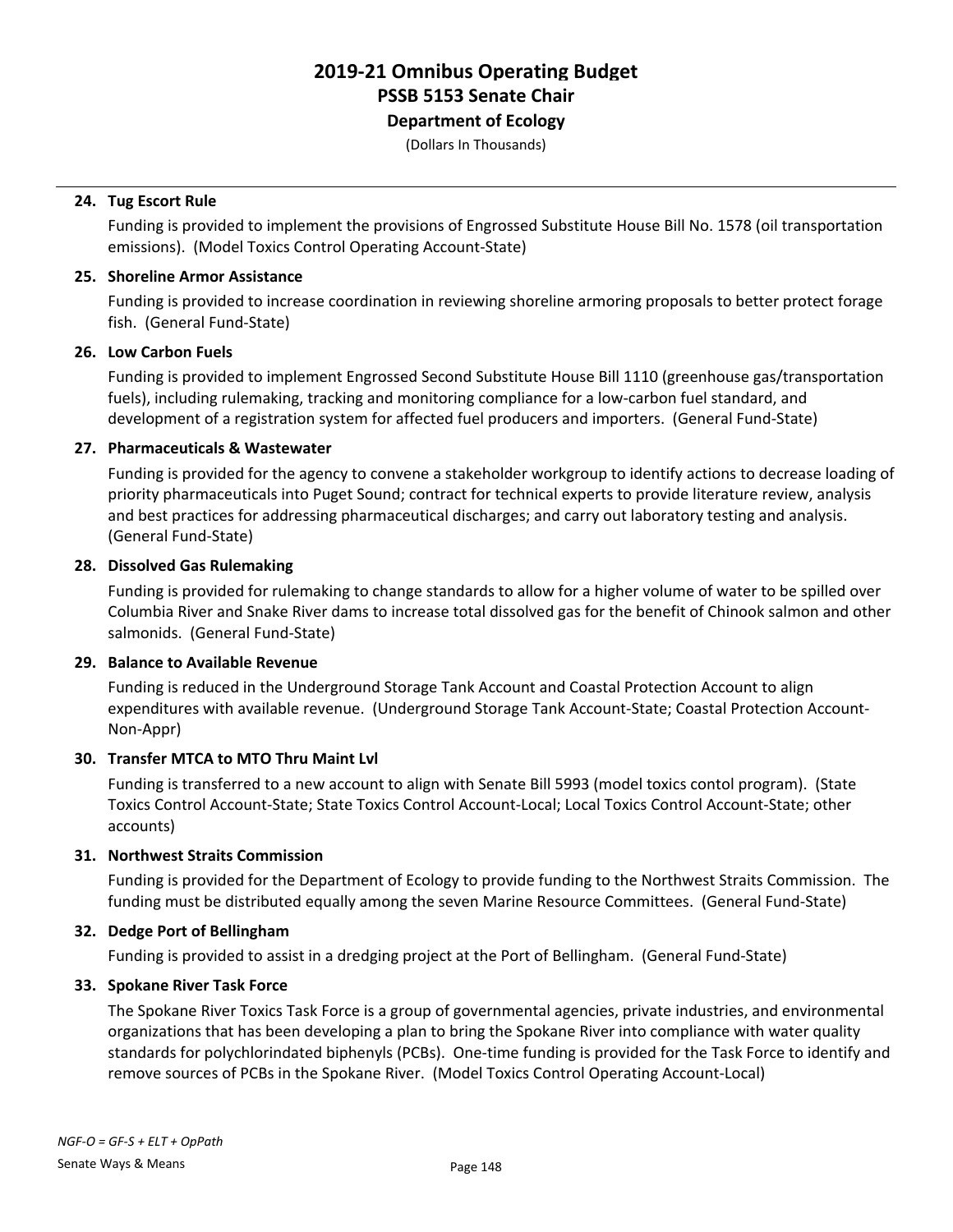**Department of Ecology**

(Dollars In Thousands)

#### **34. Walla Walla Watershed**

Funding is provided for the department to pass-through to the Walla Walla Water Management Partnership, to develop water banking, implement the local water plan process, support the integrated flow enhancement study and develop a thirty-year integrated water resource management plan consistent with Engrossed Substitute Senate Bill No. 5352 (walla walla watershed pilot). (General Fund-State)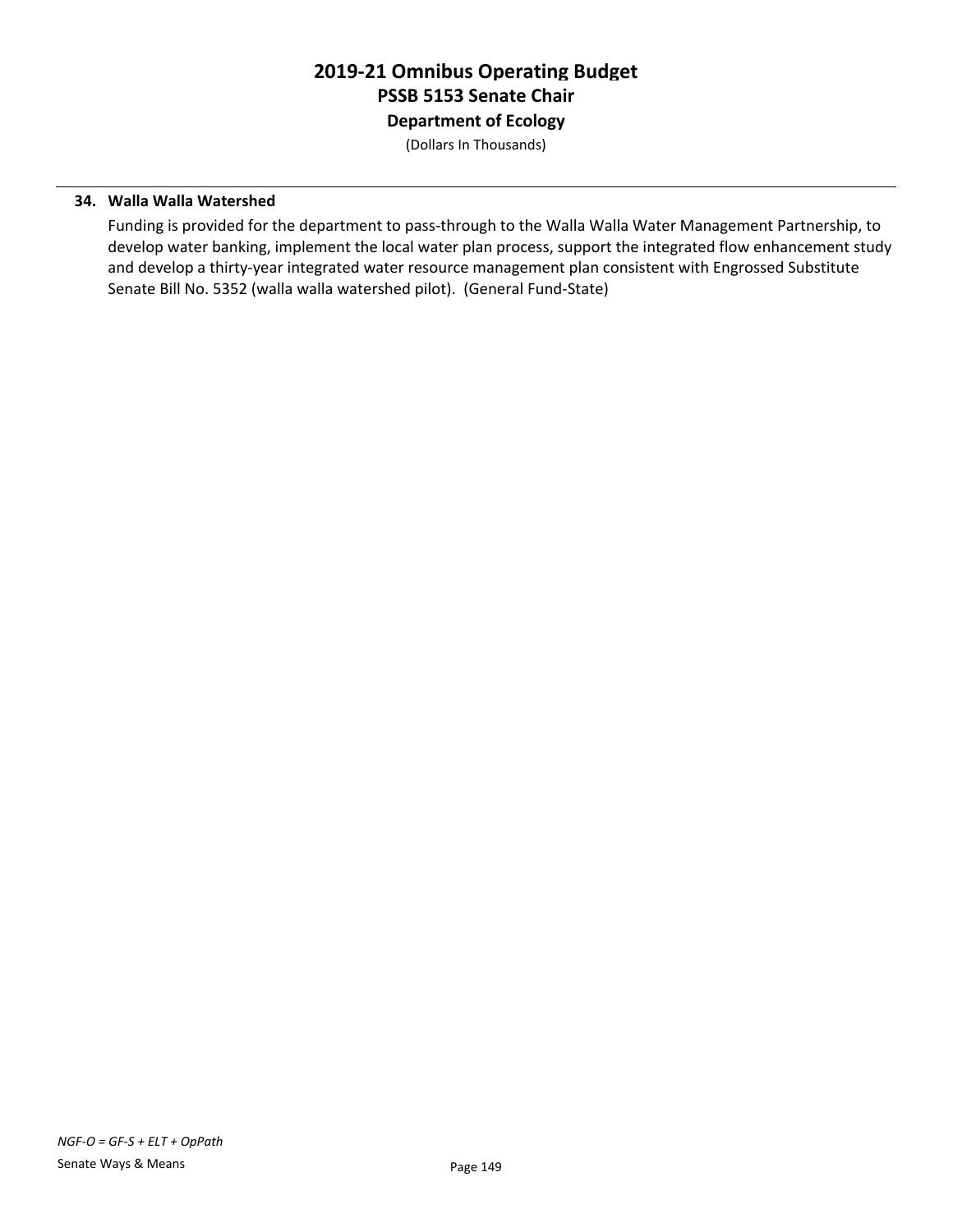#### **Washington Pollution Liability Insurance Program**

(Dollars In Thousands)

|                                  | 2019-21 |                     | 2021-23     |
|----------------------------------|---------|---------------------|-------------|
|                                  | NGF-O   | <b>Total Budget</b> | NGF-O       |
| 2017-19 Estimated Expenditures   | 0       | 2,565               | 0           |
| 2019-21 Carryforward Level       | 0       | 2,875               | 0           |
| 2019-21 Maintenance Level        | 0       | 3,036               | 0           |
| Difference from 2017-19          | 0       | 471                 | 0           |
| % Change from 2017-19            | n/a     | 18.4%               | n/a         |
| <b>Policy Other Changes:</b>     |         |                     |             |
| 1. Tank Insurance Programs Study | 0       | 100                 | 0           |
| <b>Policy -- Other Total</b>     | 0       | 100                 | $\mathbf 0$ |
| <b>Total Policy Changes</b>      | 0       | 100                 | $\mathbf 0$ |
| 2019-21 Policy Level             | 0       | 3,136               | 0           |
| Difference from 2017-19          | 0       | 571                 | 0           |
| % Change from 2017-19            | n/a     | 22.3%               | n/a         |

#### *Comments:*

#### **1. Tank Insurance Programs Study**

Funding is provided to complete a performance evaluation of the commercial underground storage tank reinsurance and heating oil insurance programs. The purpose of the study is to assess performance, compare outcomes to peer programs in other states and provide recommendations on steps to improve the programs. (Pollution Liab Insurance Prog Trust Account-State)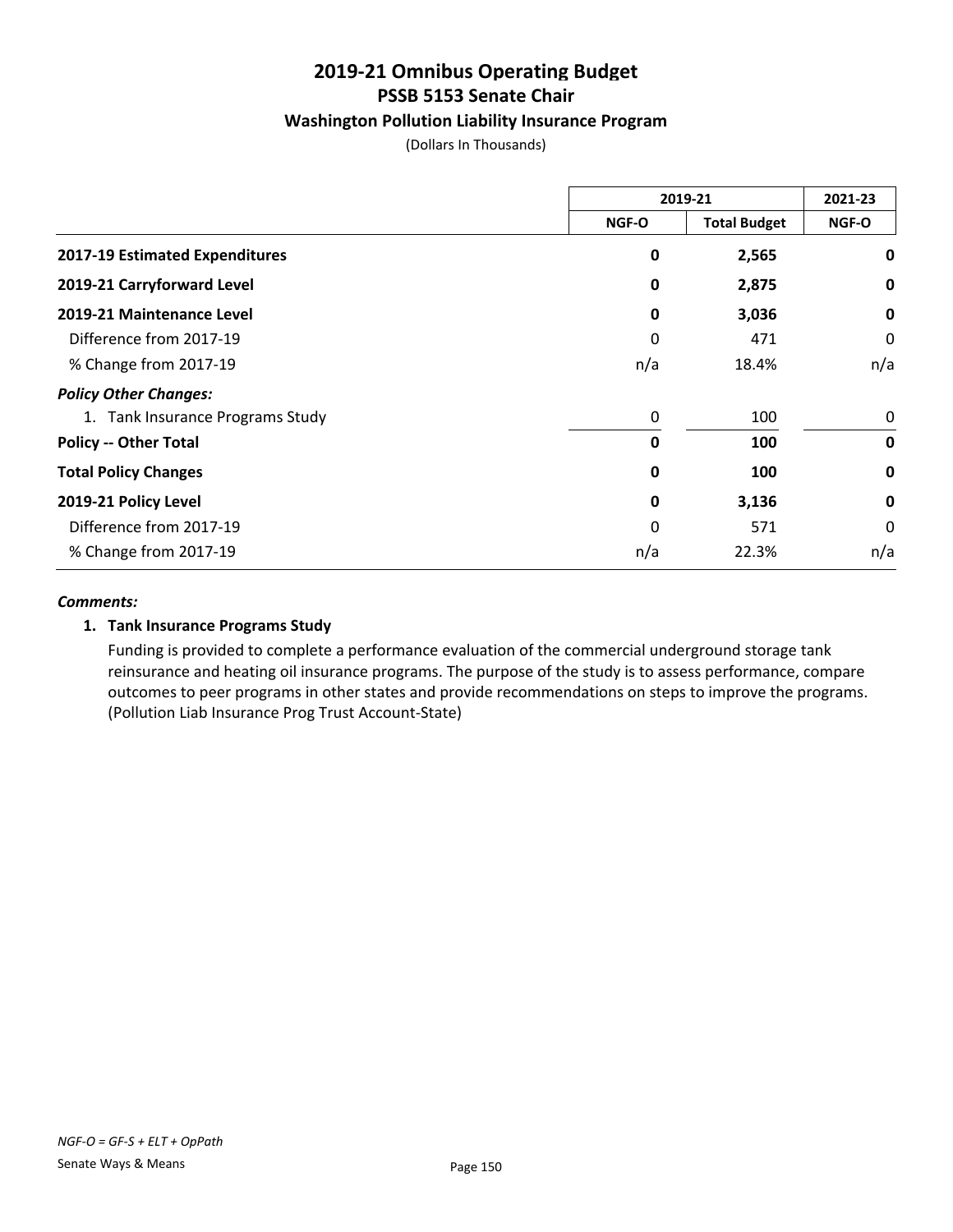#### **State Parks and Recreation Commission**

(Dollars In Thousands)

|                                              |              | 2019-21             |             |
|----------------------------------------------|--------------|---------------------|-------------|
|                                              | <b>NGF-O</b> | <b>Total Budget</b> | NGF-O       |
| 2017-19 Estimated Expenditures               | 19,321       | 165,454             | 20,786      |
| 2019-21 Carryforward Level                   | 18,679       | 156,726             | 18,798      |
| 2019-21 Maintenance Level                    | 18,857       | 158,269             | 18,976      |
| Difference from 2017-19                      | $-464$       | $-7,185$            | $-1,810$    |
| % Change from 2017-19                        | $-2.4%$      | $-4.3%$             | n/a         |
| <b>Policy Other Changes:</b>                 |              |                     |             |
| 1. Whale Watching Guidelines                 | 0            | 250                 | 81          |
| <b>Equipment Replacement Costs</b><br>2.     | 1,831        | 2,000               | $\mathbf 0$ |
| <b>Capital Project Operating Costs</b><br>3. | 468          | 790                 | 435         |
| <b>Customer Service</b><br>4.                | 598          | 598                 | 586         |
| <b>Vacation Leave Costs</b><br>5.            | 0            | 308                 | 0           |
| <b>Maintain Park Services</b><br>6.          | 5,000        | 10,000              | 10,063      |
| Land Management<br>7.                        | 0            | 949                 | 0           |
| <b>Preventative Maintenance</b><br>8.        | 2,500        | 4,500               | 4,224       |
| <b>Technology Costs</b><br>9.                | 0            | 428                 | 0           |
| <b>Technology Systems Maintenance</b><br>10. | 0            | 204                 | 0           |
| 11. No Child Left Inside                     | 0            | 500                 | 0           |
| <b>Policy -- Other Total</b>                 | 10,397       | 20,527              | 15,388      |
| <b>Total Policy Changes</b>                  | 10,397       | 20,527              | 15,388      |
| 2019-21 Policy Level                         | 29,254       | 178,796             | 34,364      |
| Difference from 2017-19                      | 9,933        | 13,342              | 13,578      |
| % Change from 2017-19                        | 51.4%        | 8.1%                | n/a         |

#### *Comments:*

#### **1. Whale Watching Guidelines**

Funding is provided for implementing the provisions of Senate Bill 5918 (whale watching guidelines). (General Fund-State; State Parks Education & Enhancement Account-State)

#### **2. Equipment Replacement Costs**

Funding is provided for the commission to replace major equipment with an emphasis on fire response equipment and law enforcement vehicles that have over 15 years in useful life. (General Fund-State; Parks Renewal and Stewardship Account-State)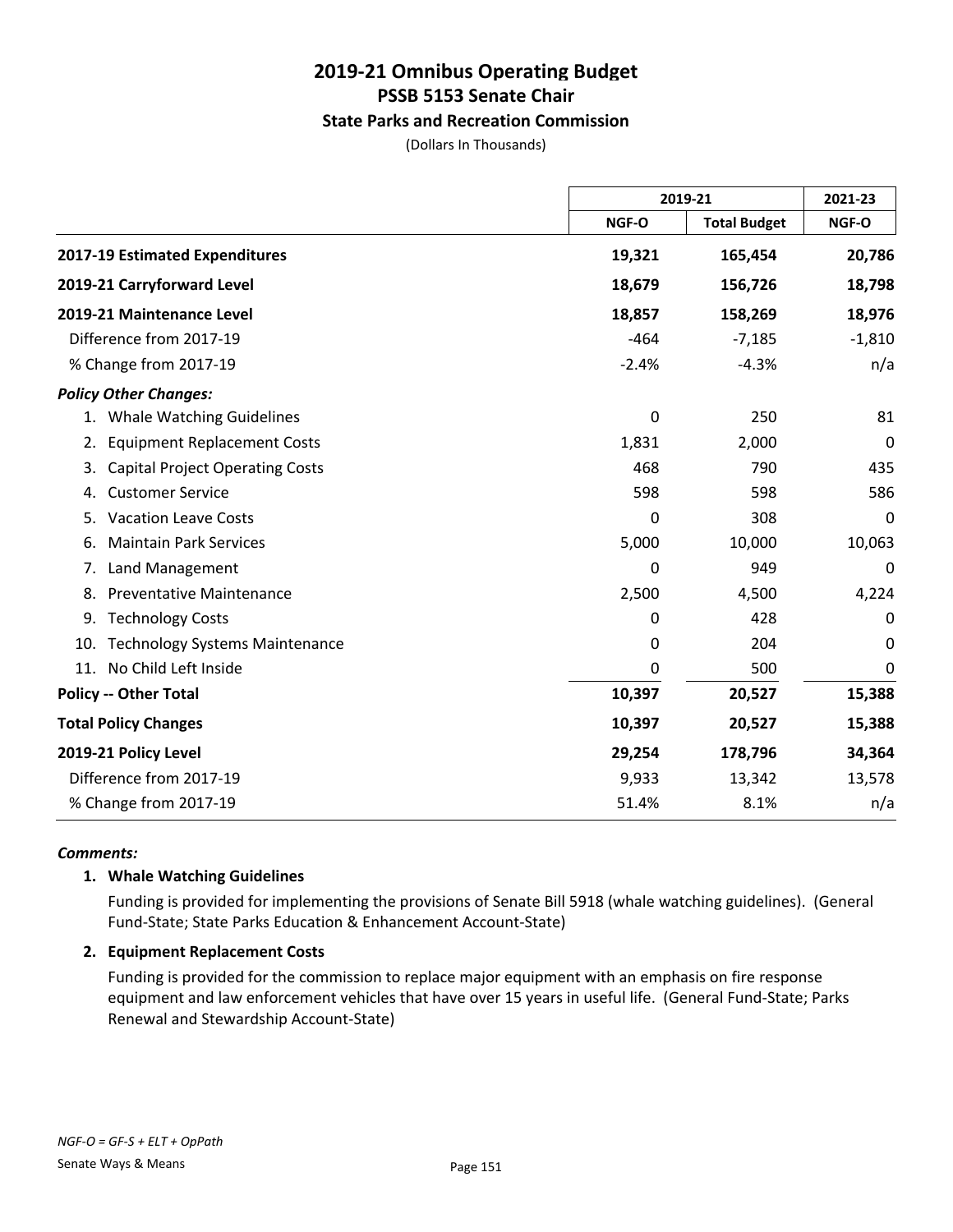#### **State Parks and Recreation Commission**

(Dollars In Thousands)

#### **3. Capital Project Operating Costs**

Ongoing funding is provided for operating budget impacts from capital budget projects funded in the 2017-19 biennium. (General Fund-State; Parks Renewal and Stewardship Account-State)

#### **4. Customer Service**

Funding is provided to hire 11 additional park rangers and park aides. (General Fund-State)

#### **5. Vacation Leave Costs**

Due to changes in vacation leave accrual and use, ongoing funding is provided to the State Parks and Recreation Commission to backfill for seasonal employees that use their vacation leave during employment and to cash out vacation leave when the seasonal employment ends. (Parks Renewal and Stewardship Account-State)

#### **6. Maintain Park Services**

Funding is provided to maintain current service levels for park functions such as customer service, facility maintenance, and law enforcement. (General Fund-State; Parks Renewal and Stewardship Account-State)

#### **7. Land Management**

Funding is provided to conduct forest health treatments on 500 acres of forestland each year, add stewardship staff capacity in the northwest region, and conduct vegetation surveys to identify rare and sensitive plants. Onetime funding is also provided to replace a fire truck in the eastern region. (Wildfire Prevention and Suppression Account-State)

#### **8. Preventative Maintenance**

Funding is provided to hire 15 construction and maintenance staff to address the backlog of preventative maintenance at state parks. (General Fund-State; Snowmobile Account-State)

#### **9. Technology Costs**

Ongoing funding is provided for increased technology costs associated with providing field staff with access to the state government network, providing law enforcement personnel remote access to law enforcement records, and providing public Wi-Fi services at Dry Falls, Pacific Beach and Potholes State Parks. (Parks Renewal and Stewardship Account-State)

#### **10. Technology Systems Maintenance**

Funding is provided for increased costs to maintain State Parks' central reservation system, law enforcement records management system, and Discover Pass automated pay stations. (Parks Renewal and Stewardship Account-State)

#### **11. No Child Left Inside**

Funding is increased for a total of \$2,000,000 for the no child left inside program. (Outdoor Education & Recreation Account-Non-Appr)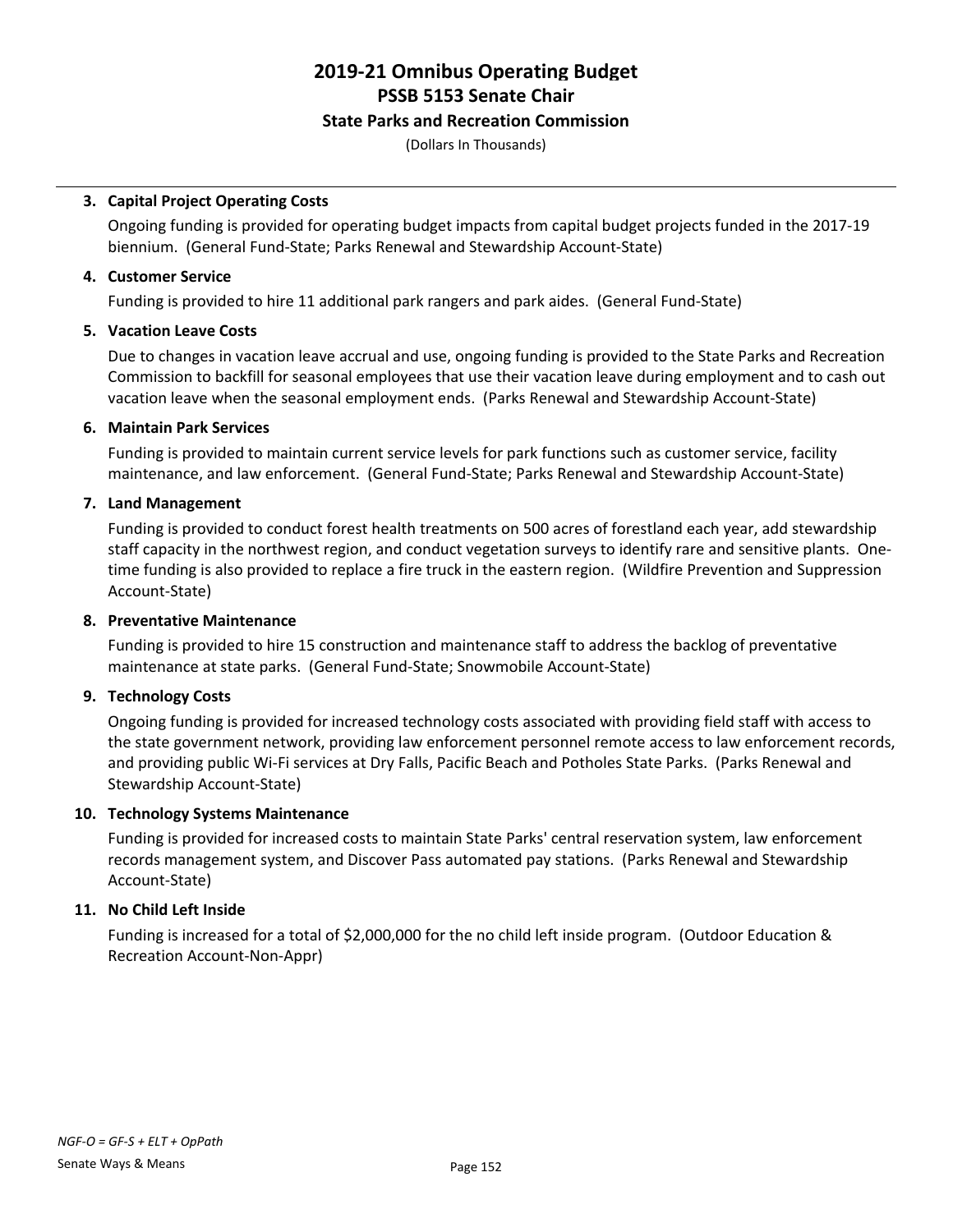#### **Recreation and Conservation Funding Board**

(Dollars In Thousands)

|                                           | 2019-21  |                     | 2021-23  |
|-------------------------------------------|----------|---------------------|----------|
|                                           | NGF-O    | <b>Total Budget</b> | NGF-O    |
| 2017-19 Estimated Expenditures            | 2,884    | 11,829              | 2,985    |
| 2019-21 Carryforward Level                | 1,699    | 10,773              | 1,672    |
| 2019-21 Maintenance Level                 | 1,751    | 10,960              | 1,723    |
| Difference from 2017-19                   | $-1,133$ | -869                | $-1,262$ |
| % Change from 2017-19                     | $-39.3%$ | $-7.3%$             | n/a      |
| <b>Policy Other Changes:</b>              |          |                     |          |
| 1. ALEA Grant Management Adjustment       | 0        | $-175$              | 0        |
| <b>Lead Entities</b><br>2.                | 2,400    | 2,400               | 2,413    |
| Nisqually Watershed Stewardship Pln<br>3. | 418      | 418                 | 421      |
| <b>Policy -- Other Total</b>              | 2,818    | 2,643               | 2,834    |
| <b>Total Policy Changes</b>               | 2,818    | 2,643               | 2,834    |
| 2019-21 Policy Level                      | 4,569    | 13,603              | 4,557    |
| Difference from 2017-19                   | 1,685    | 1,774               | 1,572    |
| % Change from 2017-19                     | 58.4%    | 15.0%               | n/a      |

#### *Comments:*

#### **1. ALEA Grant Management Adjustment**

Expenditure authority is reduced to reflect the administrative needs of managing the capital appropriation from the Aquatic Lands Enhancement Account (ALEA). Funding is provided at 4.12 percent of the capital reappropriation in the 2019-21 proposed budget. (Aquatic Lands Enhancement Account-State)

#### **2. Lead Entities**

Funding is provided to maintain the lead entity program as described in Chapter 77.85 RCW. Funding previously supported in the capital budget is shifted to the operating budget. (General Fund-State)

#### **3. Nisqually Watershed Stewardship Pln**

One-time funding is provided for the Nisqually River Foundation for implementation of the Nisqually Watershed Stewardship Plan. (General Fund-State)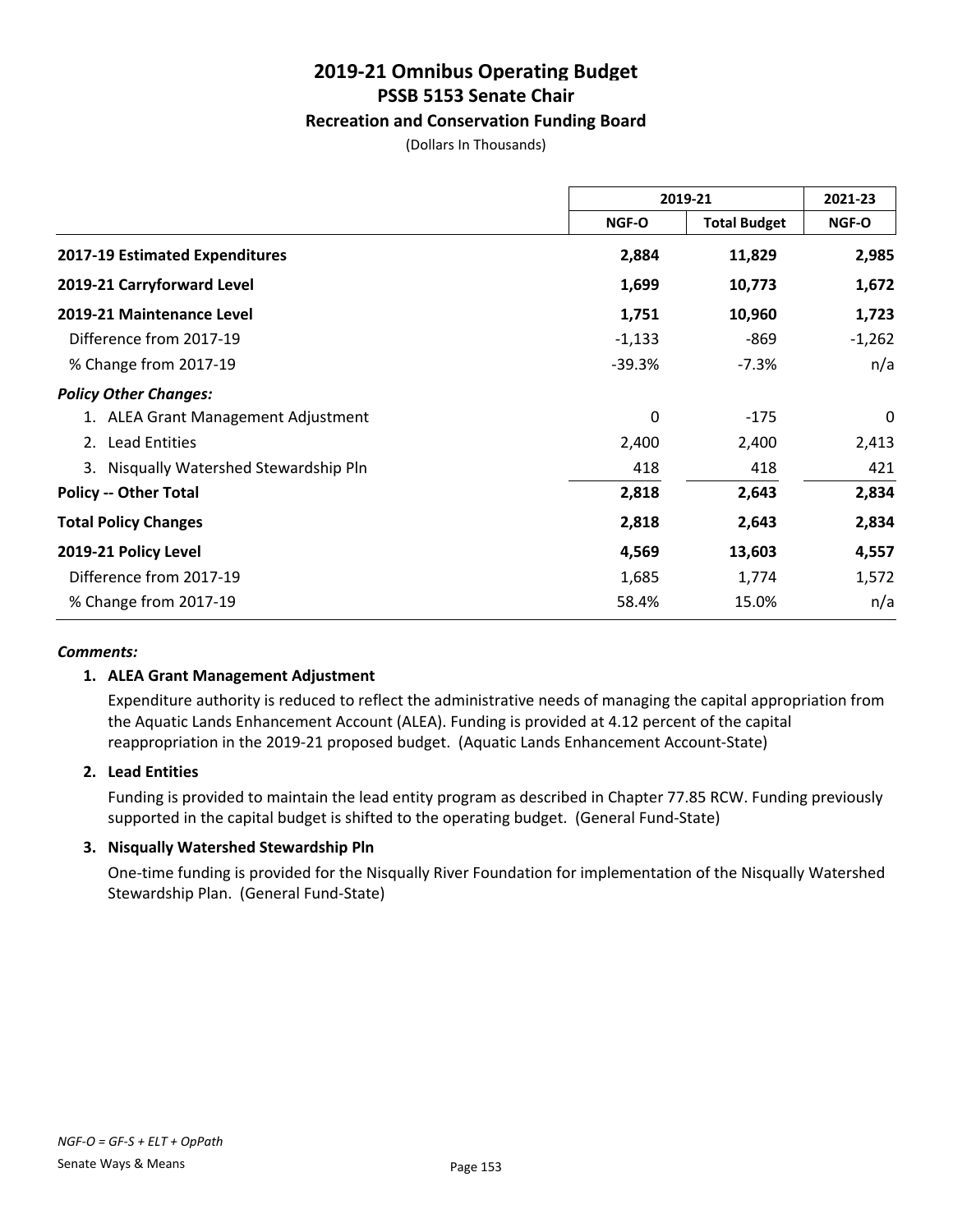#### **Environmental and Land Use Hearings Office**

(Dollars In Thousands)

|                                | 2019-21 |                     | 2021-23 |
|--------------------------------|---------|---------------------|---------|
|                                | NGF-O   | <b>Total Budget</b> | NGF-O   |
| 2017-19 Estimated Expenditures | 4,435   | 4,690               | 4,518   |
| 2019-21 Carryforward Level     | 4,513   | 4,767               | 4,555   |
| 2019-21 Maintenance Level      | 4,410   | 4,664               | 4,450   |
| Difference from 2017-19        | $-25$   | $-26$               | -69     |
| % Change from 2017-19          | $-0.6%$ | $-0.6%$             | n/a     |
| <b>Policy Other Changes:</b>   |         |                     |         |
| 1. Indexing Decisions          | 170     | 170                 | 171     |
| <b>Policy -- Other Total</b>   | 170     | 170                 | 171     |
| <b>Total Policy Changes</b>    | 170     | 170                 | 171     |
| 2019-21 Policy Level           | 4,580   | 4,834               | 4,621   |
| Difference from 2017-19        | 145     | 144                 | 103     |
| % Change from 2017-19          | 3.3%    | 3.1%                | n/a     |

#### *Comments:*

#### **1. Indexing Decisions**

Funding is provided for the office to index the rulings of their boards on the web. (General Fund-State)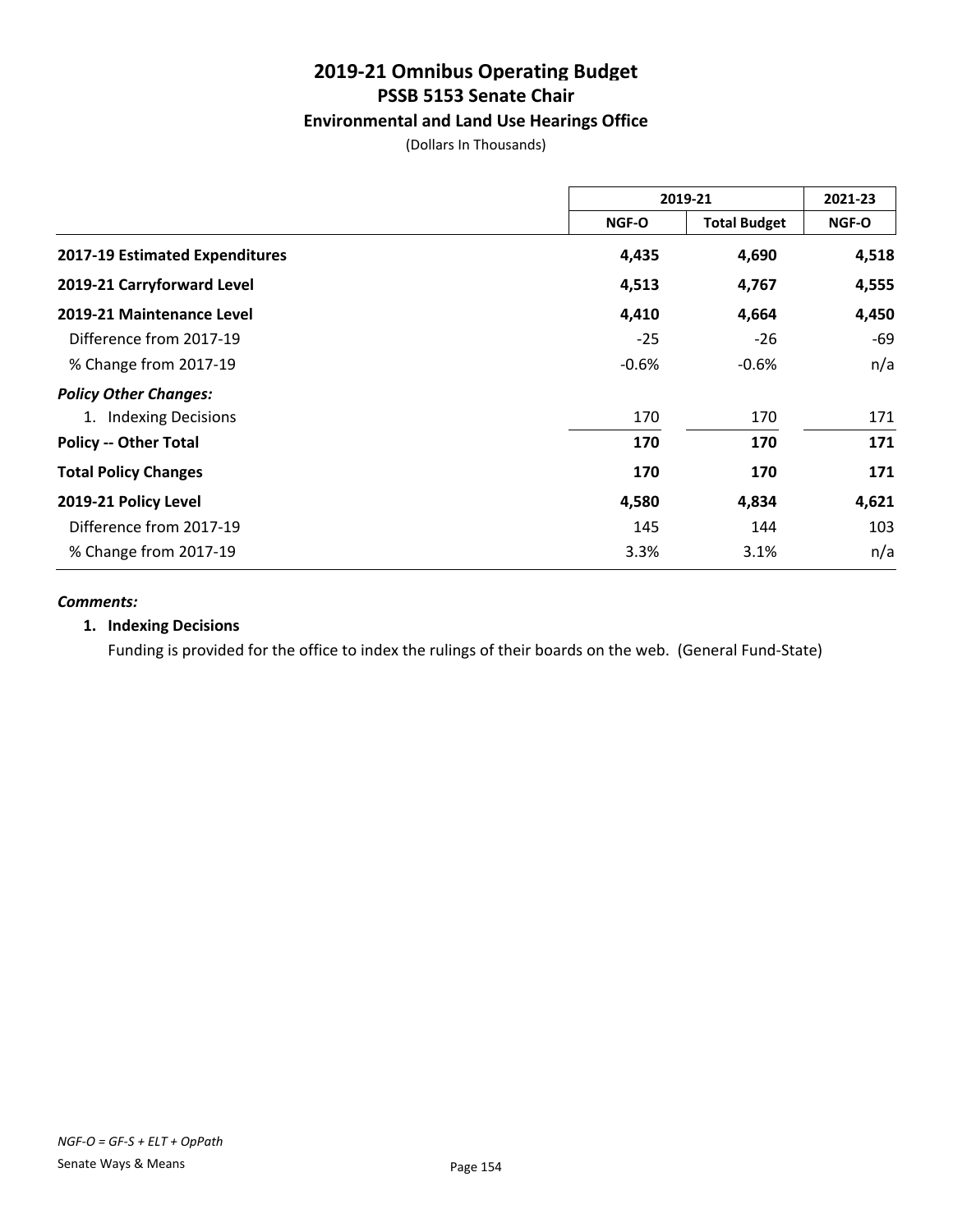#### **State Conservation Commission**

(Dollars In Thousands)

|                                                | 2019-21      |                     | 2021-23      |
|------------------------------------------------|--------------|---------------------|--------------|
|                                                | <b>NGF-O</b> | <b>Total Budget</b> | <b>NGF-O</b> |
| 2017-19 Estimated Expenditures                 | 14,403       | 25,577              | 14,750       |
| 2019-21 Carryforward Level                     | 14,378       | 25,557              | 14,457       |
| 2019-21 Maintenance Level                      | 14,359       | 25,540              | 14,430       |
| Difference from 2017-19                        | -44          | $-37$               | $-320$       |
| % Change from 2017-19                          | $-0.3%$      | $-0.1%$             | n/a          |
| <b>Policy Other Changes:</b>                   |              |                     |              |
| Transfer MTCA to MTO Thru Maint Lyl            | 0            | 0                   | 0            |
| 2. Voluntary Stewardship Program               | 0            | 801                 | 0            |
| <b>Conservation Technical Assistance</b><br>3. | 1,000        | 1,000               | 1,006        |
| <b>Policy -- Other Total</b>                   | 1,000        | 1,801               | 1,006        |
| <b>Total Policy Changes</b>                    | 1,000        | 1,801               | 1,006        |
| 2019-21 Policy Level                           | 15,359       | 27,341              | 15,437       |
| Difference from 2017-19                        | 956          | 1,764               | 686          |
| % Change from 2017-19                          | 6.6%         | 6.9%                | n/a          |

#### *Comments:*

#### **1. Transfer MTCA to MTO Thru Maint Lvl**

Funding is transferred to a new account to align with Senate Bill 5993 (model toxics contol program). (State Toxics Control Account-State; Model Toxics Control Operating Account-State)

#### **2. Voluntary Stewardship Program**

Funding is provided to expand a pilot project to monitor the Voluntary Stewardship Program by the Department of Fish and Wildlife by conducting a high resolution aerial imagery change detection analysis of the landscape within the counties in the program. By knowing the size, nature and location of land use changes, counties will be able to assess whether voluntary measures are protecting critical areas identified in the local plans. (Public Works Assistance Account-State)

#### **3. Conservation Technical Assistance**

Funding is provided to increase conservation district capacity and increase landowner participation in voluntary actions that protect habitat to benefit salmon and Southern Resident orcas. (General Fund-State)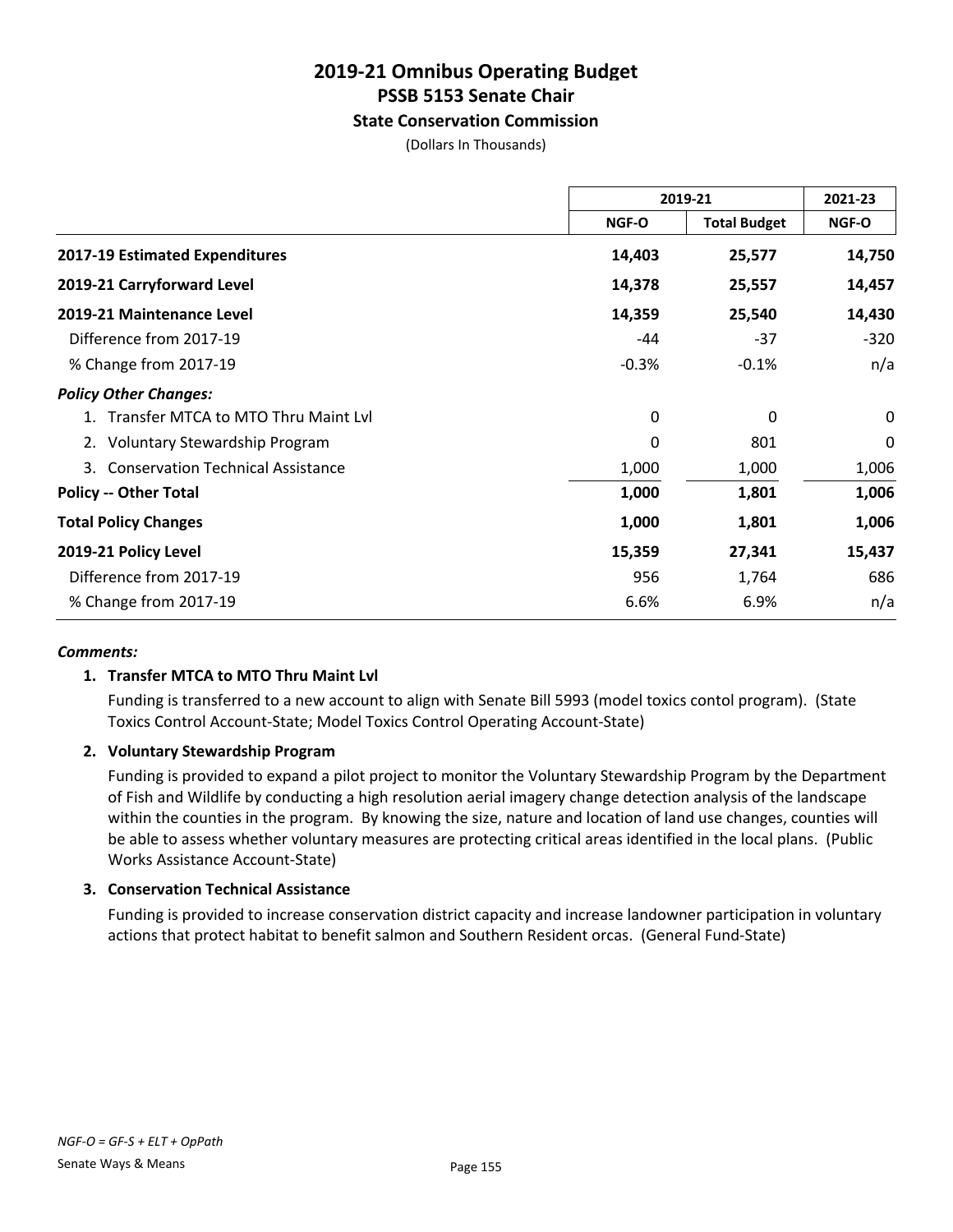### **Department of Fish and Wildlife**

(Dollars In Thousands)

|                                                 |          | 2019-21             |           |
|-------------------------------------------------|----------|---------------------|-----------|
|                                                 | NGF-O    | <b>Total Budget</b> | NGF-O     |
| 2017-19 Estimated Expenditures                  | 94,429   | 457,577             | 95,738    |
| 2019-21 Carryforward Level                      | 86,307   | 458,458             | 83,632    |
| 2019-21 Maintenance Level                       | 88,352   | 460,428             | 84,635    |
| Difference from 2017-19                         | $-6,077$ | 2,851               | $-11,103$ |
| % Change from 2017-19                           | $-6.4%$  | 0.6%                | n/a       |
| <b>Policy Other Changes:</b>                    |          |                     |           |
| 1. Whitetail Deer Population                    | 0        | 33                  | 0         |
| Orca Whales and Vessels<br>2.                   | 1,342    | 1,366               | 1,198     |
| <b>Capital Project Operating Costs</b><br>3.    | 311      | 311                 | 312       |
| Authority Adjustment to Revenue<br>4.           | 0        | $-13,400$           | 0         |
| Maintain Wildlife Conflict Response<br>5.       | 4,360    | 4,360               | 4,388     |
| Maintain Shellfish & Public Safety<br>6.        | 2,524    | 2,524               | 2,540     |
| <b>Maintain Land Management</b><br>7.           | 2,640    | 2,640               | 2,657     |
| Maintain Fishing and Hatcheries<br>8.           | 3,732    | 3,732               | 3,756     |
| <b>Maintain Conservation</b><br>9.              | 3,392    | 3,392               | 3,413     |
| <b>Maintain Customer Service</b><br>10.         | 1,872    | 1,872               | 1,886     |
| <b>Enhance RFEGs</b><br>11.                     | 700      | 1,471               | 704       |
| <b>Conflict Transformation and LDPAs</b><br>12. | 870      | 870                 | 0         |
| Network Upgrades<br>13.                         | 1,114    | 1,224               | 1,121     |
| <b>Maintain Technology Access</b><br>14.        | 331      | 826                 | 0         |
| Transfer MTCA to MTO Thru Maint Lvl<br>15.      | 0        | 0                   | 0         |
| <b>Global Wildlife Trafficking</b><br>16.       | 0        | 298                 | 300       |
| Skagit Elk Fencing<br>17.                       | 400      | 400                 | 0         |
| 18. PILT Payments                               | $-3,232$ | $-3,232$            | 0         |
| 19. Native Shellfish Restoration                | 900      | 900                 | 906       |
| 20. Transfer GFS to Fire thru ML                | $-338$   | 0                   | $-469$    |
| 21. Increase Salmon Populations                 | 10,530   | 10,530              | 10,596    |
| <b>Policy -- Other Total</b>                    | 31,448   | 20,117              | 33,307    |
| <b>Total Policy Changes</b>                     | 31,448   | 20,117              | 33,307    |
| 2019-21 Policy Level                            | 119,800  | 480,545             | 117,942   |
| Difference from 2017-19                         | 25,371   | 22,968              | 22,204    |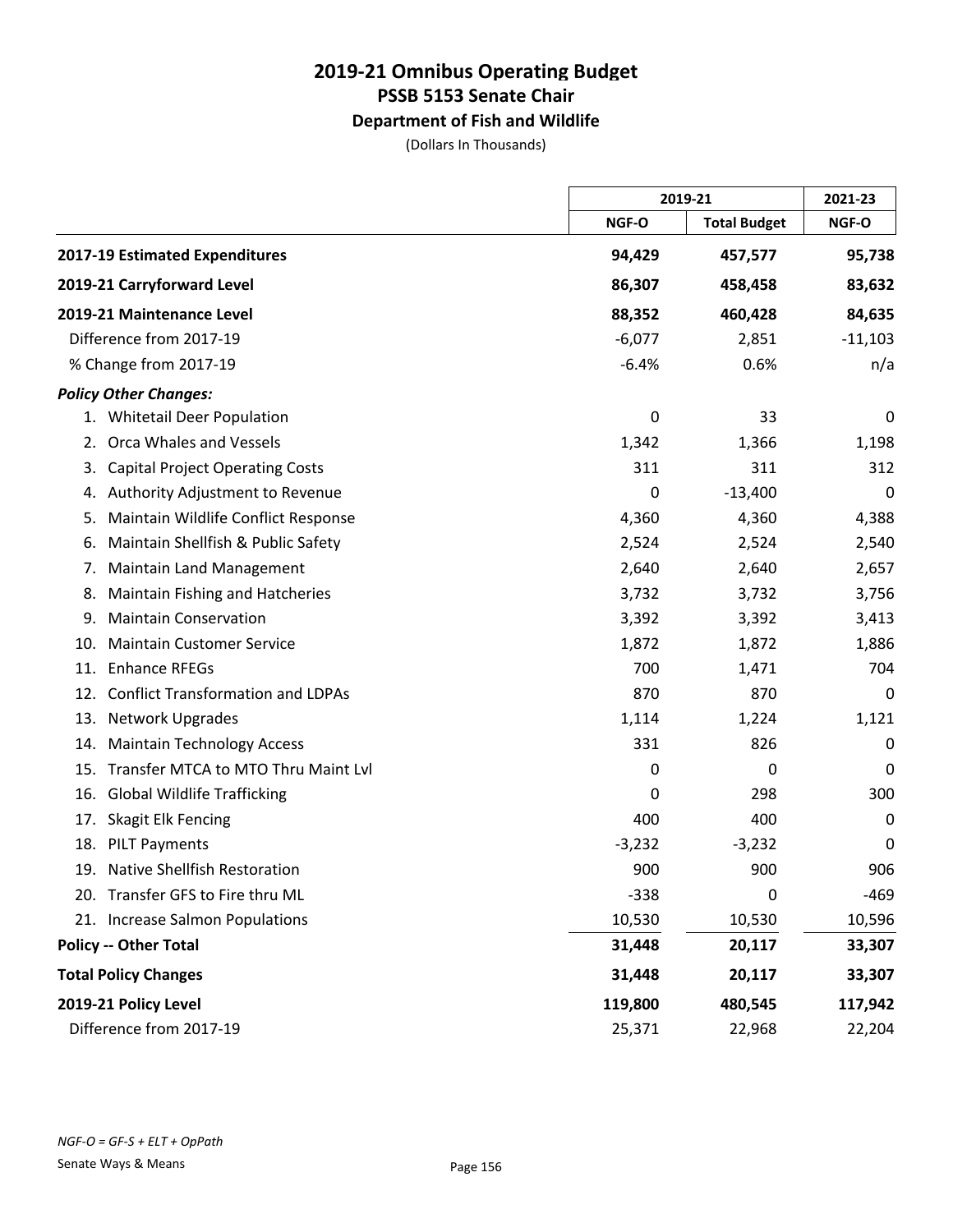#### **Department of Fish and Wildlife**

(Dollars In Thousands)

|                       | 2019-21 |                     | 2021-23 |
|-----------------------|---------|---------------------|---------|
|                       | NGF-O   | <b>Total Budget</b> | NGF-O   |
| % Change from 2017-19 | 26.9%   | 5.0%                | n/a     |

#### *Comments:*

#### **1. Whitetail Deer Population**

Funding is provided for implementing the provisions of Substitute Senate Bill 5525 (whitetail deer population). (State Wildlife Account-State)

#### **2. Orca Whales and Vessels**

Funding is provided for implementing the provisions of Substitue Senate Bill 5577 (orca whales/vessels). (General Fund-State; State Wildlife Account-State)

#### **3. Capital Project Operating Costs**

Ongoing funding is provided for operating budget impacts from capital budget projects funded in the 2017-19 biennium. (General Fund-State)

#### **4. Authority Adjustment to Revenue**

Expenditure authority in the State Wildlife Account is reduced to align expenditures with current projected revenues. (State Wildlife Account-State)

#### **5. Maintain Wildlife Conflict Response**

Funding is provided to preserve current levels of service provided by the department's law enforcement officers and wildlife conflict specialists. (General Fund-State)

#### **6. Maintain Shellfish & Public Safety**

Funding is provided to preserve current staffing levels to conduct shellfish bed patrols. (General Fund-State)

#### **7. Maintain Land Management**

Funding is provided to preserve current land management practices. (General Fund-State)

#### **8. Maintain Fishing and Hatcheries**

Funding is provided to help maintain services in the fish programs and protect wild fish species. (General Fund-State)

#### **9. Maintain Conservation**

Funding is provided to preserve current levels of service provided by the department's habitat program, including applying science to land use decisions, conducting large-scale restoration activities, integrating climate science into wildlife and land management, evaluating the status of species of concern, managing aquatic invasive species, and removing derelict fishing gear and shellfish pots. (General Fund-State)

#### **10. Maintain Customer Service**

Funding is provided to answer and respond to calls from the public during weekend and non-business hours regarding information about wildlife, commercial fishing licenses, recreational fishing and hunting licenses, Discover Passes, and outdoor recreation opportunities. (General Fund-State)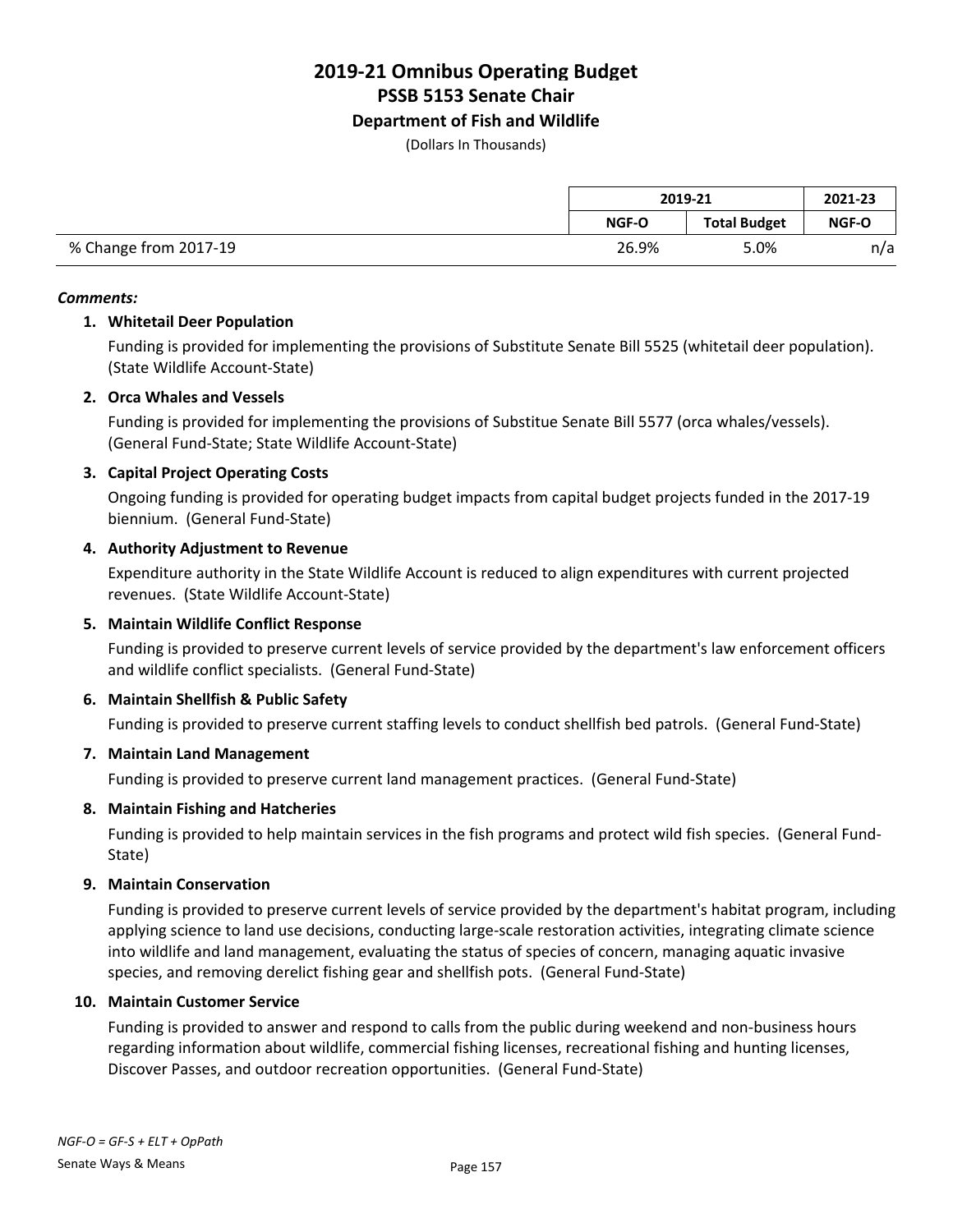#### **Department of Fish and Wildlife**

(Dollars In Thousands)

#### **11. Enhance RFEGs**

Funding is provided for the department to increase the work of regional fisheries enhancement groups (RFEGs) which are non-profit organizations that implement salmon recovery and wildlife habitat restoration projects across the entire state. Base funding comes from a portion of commercial and recreational fishing license fees and the sale of salmon carcasses and eggs. (General Fund-State; Regional Fisheries Enhancement Group Account-Non-Appr)

#### **12. Conflict Transformation and LDPAs**

Funding is provided for non-lethal deterrents to mitigate wolf-livestock conflicts, staffing to respond to increased wolf conflicts, and SEPA timeline extension for evaluating translocation of wolves. (General Fund-State)

#### **13. Network Upgrades**

In the 2017-2019 biennium, the department will complete its information technology project to rebuild its network infrastructure. Ongoing funding is provided to pay for costs to maintain the upgraded network and pay the debt service on purchased equipment. (General Fund-State; State Wildlife Account-State)

#### **14. Maintain Technology Access**

Funding is provided for new service or vendor costs, including PC leases, mobile devices, a Remote Management System, IT issue tracking technology, and Virtual Private Network (VPN) services. (General Fund-State; State Wildlife Account-State)

#### **15. Transfer MTCA to MTO Thru Maint Lvl**

Funding is transferred to a new account to align with Senate Bill 5993 (model toxics contol program). (Environmental Legacy Stewardship Account-State; Model Toxics Control Operating Account-State)

#### **16. Global Wildlife Trafficking**

Funding is provided for the department to increase enforcement actions to prohibit global trafficking in nonnative endangered species parts and products. These prohibitions were enacted by Initiative No. 1401 in November 2015. Activities include outreach and education, coordination with federal and other state enforcement agencies, inspections, and investigation and staff training. (General Fund-State; Fish & Wildlife Enforcement Reward Account-Non-Appr)

#### **17. Skagit Elk Fencing**

Funding is provided to pilot new styles of elk fencing at two locations in Skagit County. (General Fund-State)

#### **18. PILT Payments**

Authority for making payment-in-lieu-of-taxes is transfered from the department to the state treasurer. (General Fund-State)

#### **19. Native Shellfish Restoration**

Funding is provided for the department to develop a pinto abalone recovery plan, expand field work, conduct genetics and disease assessments, and establish three satellite grow-out facilities. \$300,000 is for competitive grants to non-profit organizations to assist in recovery and restoration work of native shellfish. (General Fund-State)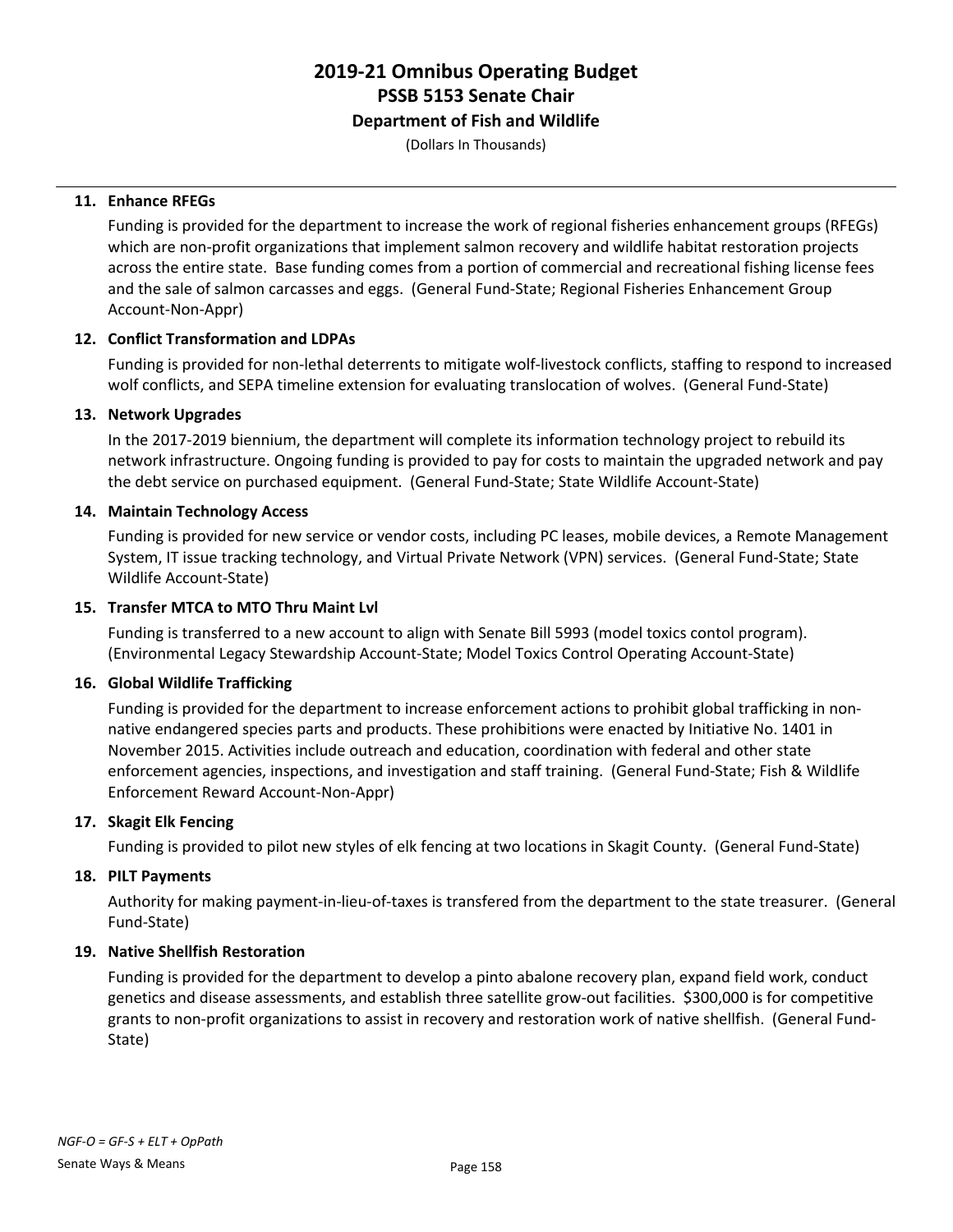### **Department of Fish and Wildlife**

(Dollars In Thousands)

#### **20. Transfer GFS to Fire thru ML**

Funding is transferred to a new account to align with the new wildfire funding bill. (General Fund-State; Wildfire Prevention and Suppression Account-State)

#### **21. Increase Salmon Populations**

Funding is provided to the department to increase the availability of salmon for Southern Resident orcas. Actions include increases in salmon hatchery production, prioritization of fish barrier removals, reduced salmon predation, management of forage fish populations, and protection of wild salmon stocks. (General Fund-State)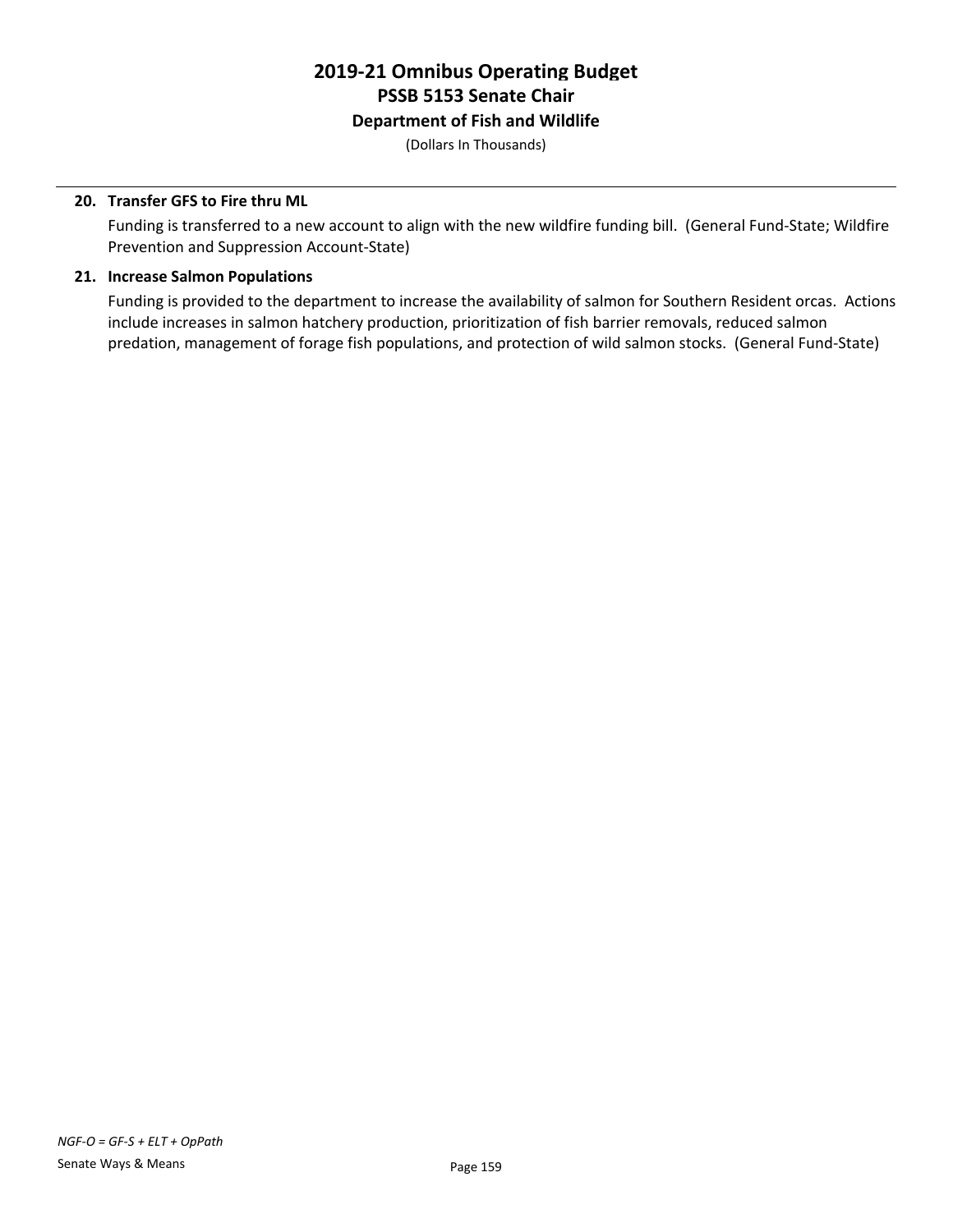### **2019-21 Omnibus Operating Budget PSSB 5153 Senate Chair Puget Sound Partnership**

(Dollars In Thousands)

|                                              |         | 2019-21             |       |
|----------------------------------------------|---------|---------------------|-------|
|                                              | NGF-O   | <b>Total Budget</b> | NGF-O |
| 2017-19 Estimated Expenditures               | 5,309   | 18,060              | 5,084 |
| 2019-21 Carryforward Level                   | 5,160   | 20,107              | 5,140 |
| 2019-21 Maintenance Level                    | 5,077   | 20,022              | 5,058 |
| Difference from 2017-19                      | $-232$  | 1,962               | $-26$ |
| % Change from 2017-19                        | $-4.4%$ | 10.9%               | n/a   |
| <b>Policy Other Changes:</b>                 |         |                     |       |
| 1. Accountability Measures                   | 0       | 834                 | 839   |
| <b>Update Salmon Recovery Plans</b>          | 977     | 977                 | 0     |
| <b>Monitor Recovery Efforts</b><br>3.        | 1,296   | 1,296               | 1,304 |
| <b>Puget Sound Scientific Research</b><br>4. | 2,222   | 2,222               | 2,236 |
| Transfer MTCA to MTO Thru Maint Lvl<br>5.    | 0       | 0                   | 0     |
| <b>Policy -- Other Total</b>                 | 4,495   | 5,329               | 4,379 |
| <b>Total Policy Changes</b>                  | 4,495   | 5,329               | 4,379 |
| 2019-21 Policy Level                         | 9,572   | 25,351              | 9,437 |
| Difference from 2017-19                      | 4,263   | 7,291               | 4,353 |
| % Change from 2017-19                        | 80.3%   | 40.4%               | n/a   |

#### *Comments:*

#### **1. Accountability Measures**

Funding is provided for the agency to evaluate the programs, actions and investments made by the various organizations related to Puget Sound recovery. This evaluation is based on the recommendations of the Joint Legislative Audit and Review Committee (JLARC) to increase accountability and effectiveness across the network of recovery partners. (General Fund-State; Performance Audits of Government Account-State)

#### **2. Update Salmon Recovery Plans**

Funding is provided to coordinate updates to the outdated Puget Sound Chinook Salmon Recovery Plan, provide support for adaptive management of local watershed chapters, and advance regional work on salmon and ecosystem recovery through local integrating organizations. (General Fund-State)

#### **3. Monitor Recovery Efforts**

Funding is provided for evaluating ongoing monitoring and assessment of recovery actions, as well as solicitations and awards designed to fill monitoring gaps to evaluate progress toward recovery goals. (General Fund-State)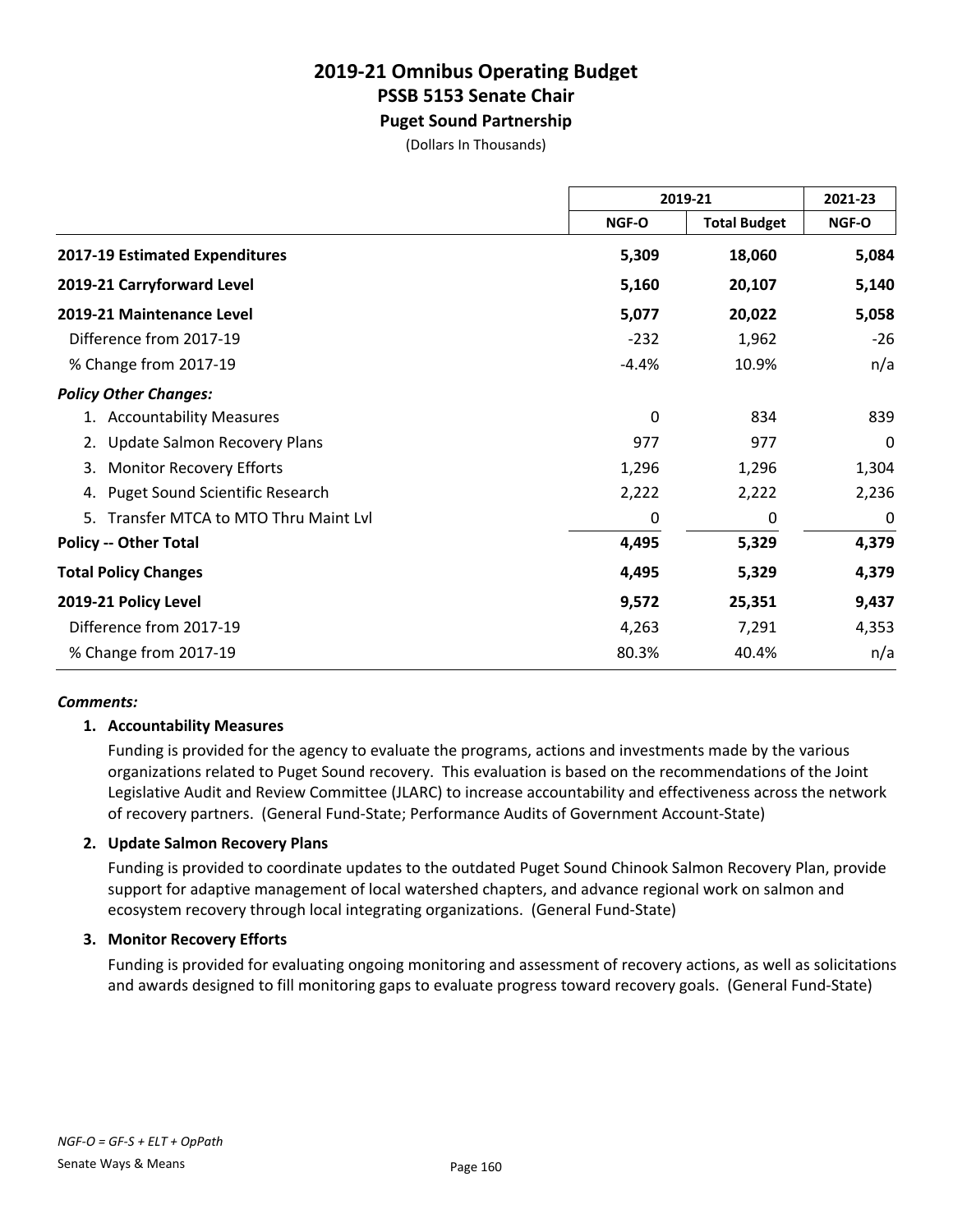### **2019-21 Omnibus Operating Budget PSSB 5153 Senate Chair Puget Sound Partnership**

(Dollars In Thousands)

#### **4. Puget Sound Scientific Research**

Funding is provided for a competitive, peer-reviewed process for soliciting, prioritizing and funding research projects designed to advance scientific understanding of Puget Sound recovery. (General Fund-State)

#### **5. Transfer MTCA to MTO Thru Maint Lvl**

Funding is transferred to a new account to align with Senate Bill 5993 (model toxics contol program). (State Toxics Control Account-State; Model Toxics Control Operating Account-State)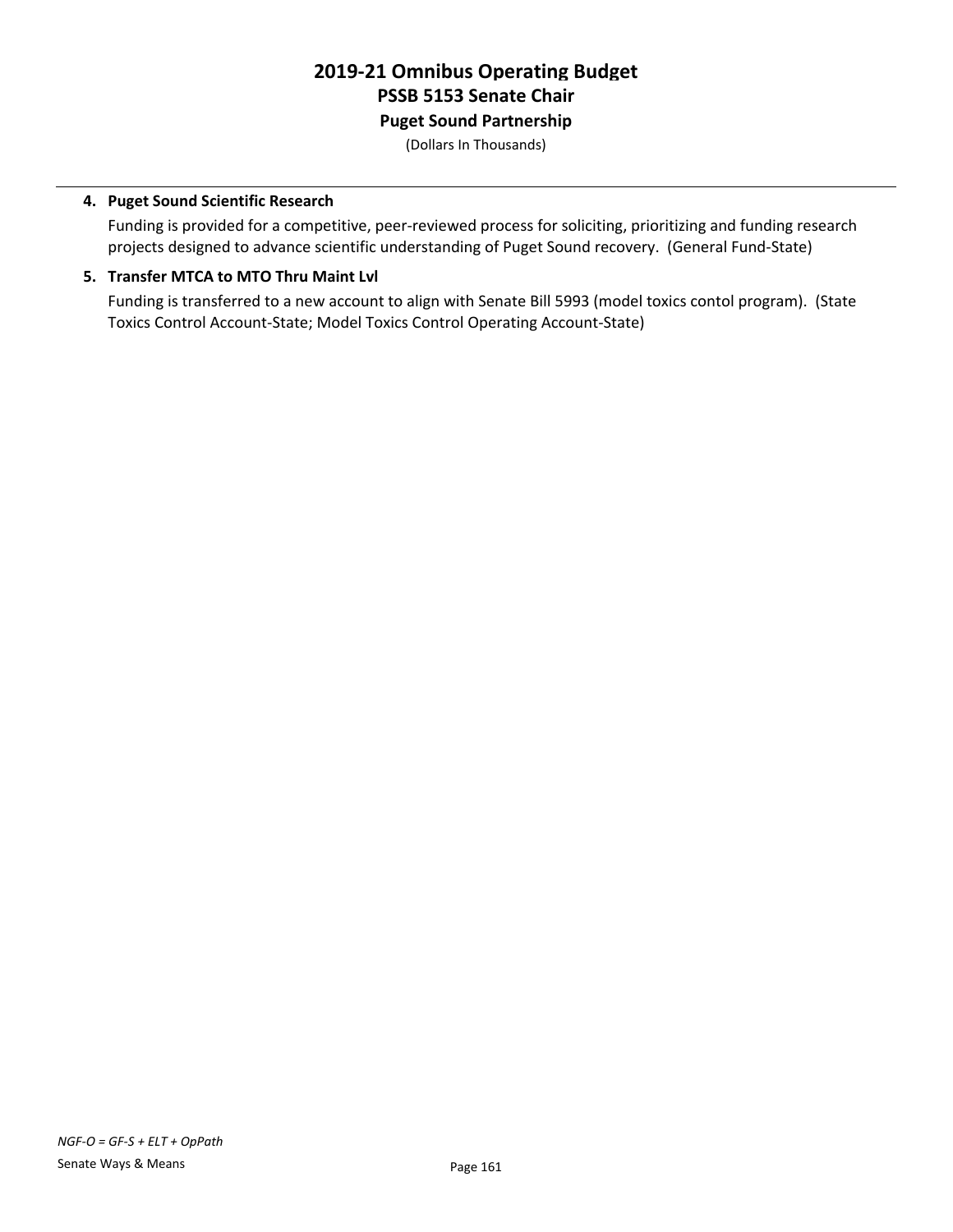### **Department of Natural Resources**

(Dollars In Thousands)

|     |                                        | 2019-21   |                     | 2021-23     |
|-----|----------------------------------------|-----------|---------------------|-------------|
|     |                                        | NGF-O     | <b>Total Budget</b> | NGF-O       |
|     | 2017-19 Estimated Expenditures         | 123,171   | 545,143             | 97,497      |
|     | 2019-21 Carryforward Level             | 97,538    | 481,360             | 97,109      |
|     | 2019-21 Maintenance Level              | 110,714   | 517,957             | 110,374     |
|     | Difference from 2017-19                | $-12,457$ | $-27,186$           | 12,877      |
|     | % Change from 2017-19                  | $-10.1%$  | $-5.0%$             | n/a         |
|     | <b>Policy Other Changes:</b>           |           |                     |             |
|     | 1. Virtual Private Network             | 66        | 97                  | 0           |
| 2.  | <b>Natural Disaster Mitigation</b>     | 63        | 63                  | 0           |
| 3.  | Clean Energy                           | 53        | 53                  | $\mathbf 0$ |
| 4.  | Pesticide Application Safety Wkgrp     | 0         | 24                  | 0           |
| 5.  | Aerial Herbicide Application           | 52        | 52                  | 0           |
| 6.  | Sustainable Farms and Fields           | 53        | 53                  | 54          |
| 7.  | <b>Capital Project Operating Costs</b> | 96        | 503                 | 87          |
| 8.  | Agricultural College Trust Mgmt.       | 326       | 263                 | 328         |
| 9.  | <b>Adaptive Management Program</b>     | $-1,066$  | $-1,066$            | $-1,073$    |
| 10. | <b>Amateur Radio Lease Rates</b>       | 371       | 371                 | 372         |
| 11. | <b>Balance to Available Revenue</b>    | 0         | $-1,242$            | 0           |
|     | 12. Environmental Resilience           | 0         | 7,986               | 0           |
| 13. | <b>Forest Lands Management</b>         | 0         | $-5,700$            | 0           |
| 14. | <b>Fairview Remediation</b>            | 0         | 304                 | 0           |
| 15. | <b>Coastal Marine Advisory Council</b> | 0         | $-33$               | 0           |
| 16. | Transfer MTCA to MTO Thru Maint Lyl    | 0         | $\mathbf 0$         | 0           |
| 17. | Post Wildfire Landslide Team           | 220       | 220                 | 221         |
|     | 18. Forest Practices Fund Swap         | 0         | 0                   | 0           |
|     | 19. Bull Kelp Restoration              | 150       | 150                 | 0           |
|     | 20. Leader Lake Recreation             | 325       | 325                 | 0           |
| 21. | Swiss Needle Cast Mitigation Plan      | 375       | 375                 | 376         |
|     | 22. Fund Shift Park Land Rev for GFund | $-1,000$  | 0                   | 0           |
|     | 23. Increase Fire Response Capability  | 0         | 21,003              | 4,025       |
|     | 24. Forest Health                      | 0         | 7,797               | 0           |
|     | 25. Transfer GFS to Fire thru ML       | $-29,357$ | 0                   | $-46,874$   |
|     | <b>Policy -- Other Total</b>           | $-29,273$ | 31,598              | $-42,482$   |
|     | <b>Total Policy Changes</b>            | $-29,273$ | 31,598              | $-42,482$   |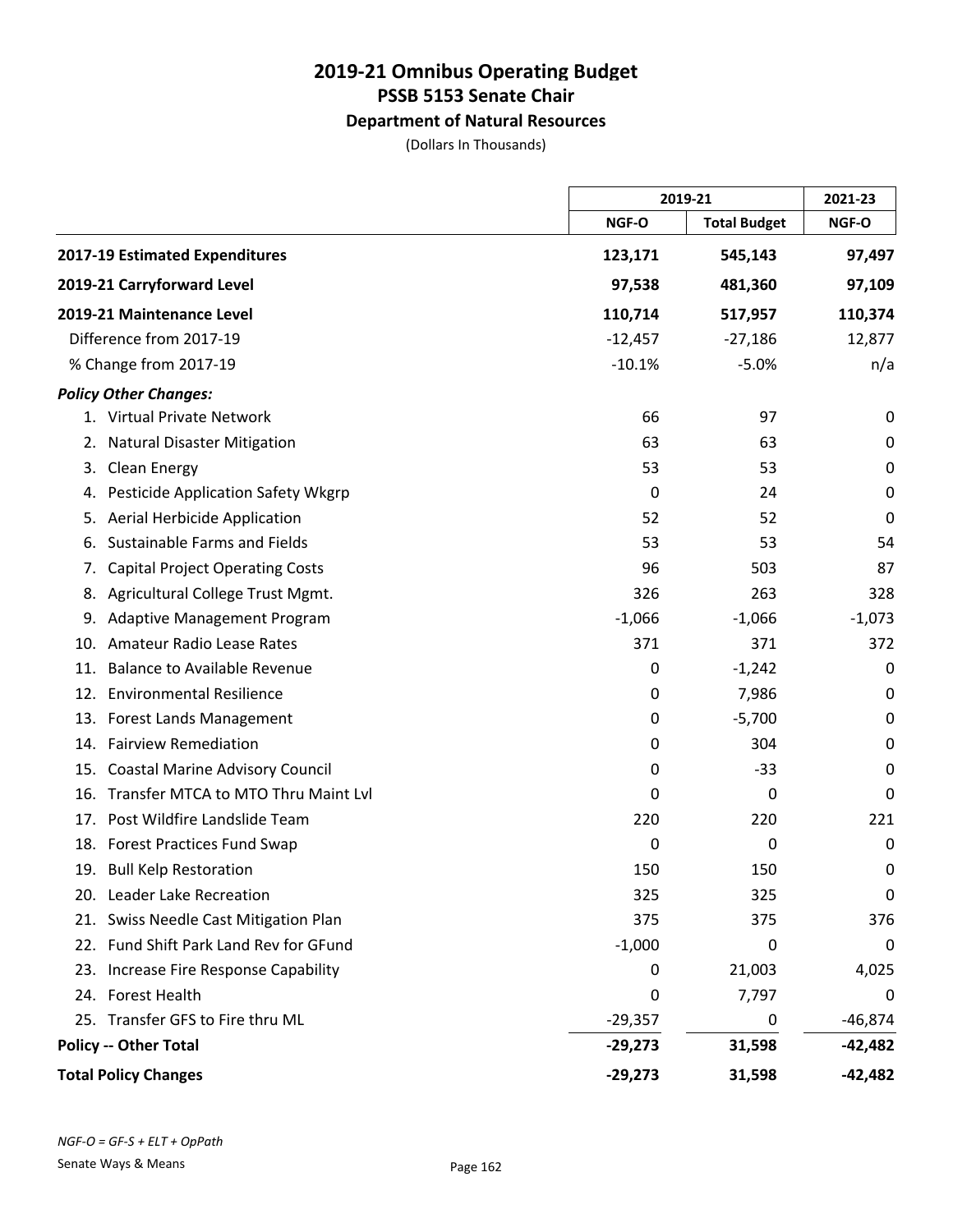#### **Department of Natural Resources**

(Dollars In Thousands)

|                         |              | 2019-21             |              |
|-------------------------|--------------|---------------------|--------------|
|                         | <b>NGF-O</b> | <b>Total Budget</b> | <b>NGF-O</b> |
| 2019-21 Policy Level    | 81.441       | 549.555             | 67,892       |
| Difference from 2017-19 | -41.730      | 4.412               | $-29,606$    |
| % Change from 2017-19   | $-33.9%$     | 0.8%                | n/a          |

#### *Comments:*

#### **1. Virtual Private Network**

Funding is provided to pay for the increased costs of virtual private network access. (General Fund-State; Forest Development Account-State; Aquatic Lands Enhancement Account-State; other accounts)

#### **2. Natural Disaster Mitigation**

Funding is provided for implementing the provisions of Substitute Senate Bill 5106 (natural disaster mitigation). (General Fund-State)

#### **3. Clean Energy**

Funding is provided for implementing the provisions of Engrossed Second Substitute Senate Bill 5116 (clean energy). (General Fund-State)

#### **4. Pesticide Application Safety Wkgrp**

Funding is provided for implementing the provisions of Senate Bill 5550 (pesticide application safety). (Accident Account-State; Medical Aid Account-State)

#### **5. Aerial Herbicide Application**

Funding is provided for implementing the provisions of Substitute Senate Bill 5597 (aerial herbicide application). (General Fund-State)

#### **6. Sustainable Farms and Fields**

Funding is provided for implementing the provisions of Substitute Senate Bill 5947 (sustainable farms and fields). (General Fund-State)

#### **7. Capital Project Operating Costs**

Ongoing funding is provided for operating budget impacts from capital budget projects funded in the 2015-17 and 2017-19 biennium. (General Fund-State; Aquatic Lands Enhancement Account-State; Park Land Trust Revolving Account-Non-Appr; other accounts)

#### **8. Agricultural College Trust Mgmt.**

Funding is provided for expenditure into the Agricultural College Trust Management Account for the increased costs of managing the assets of the Agricultural School Trust per RCW 79.64.090. The costs of managing agricultural trust lands increased due to higher self-insurance premiums, pension and retirement rate changes, employee benefit changes and cost-of-living adjustments. (General Fund-State; Agricultural College Trust Management Account-State)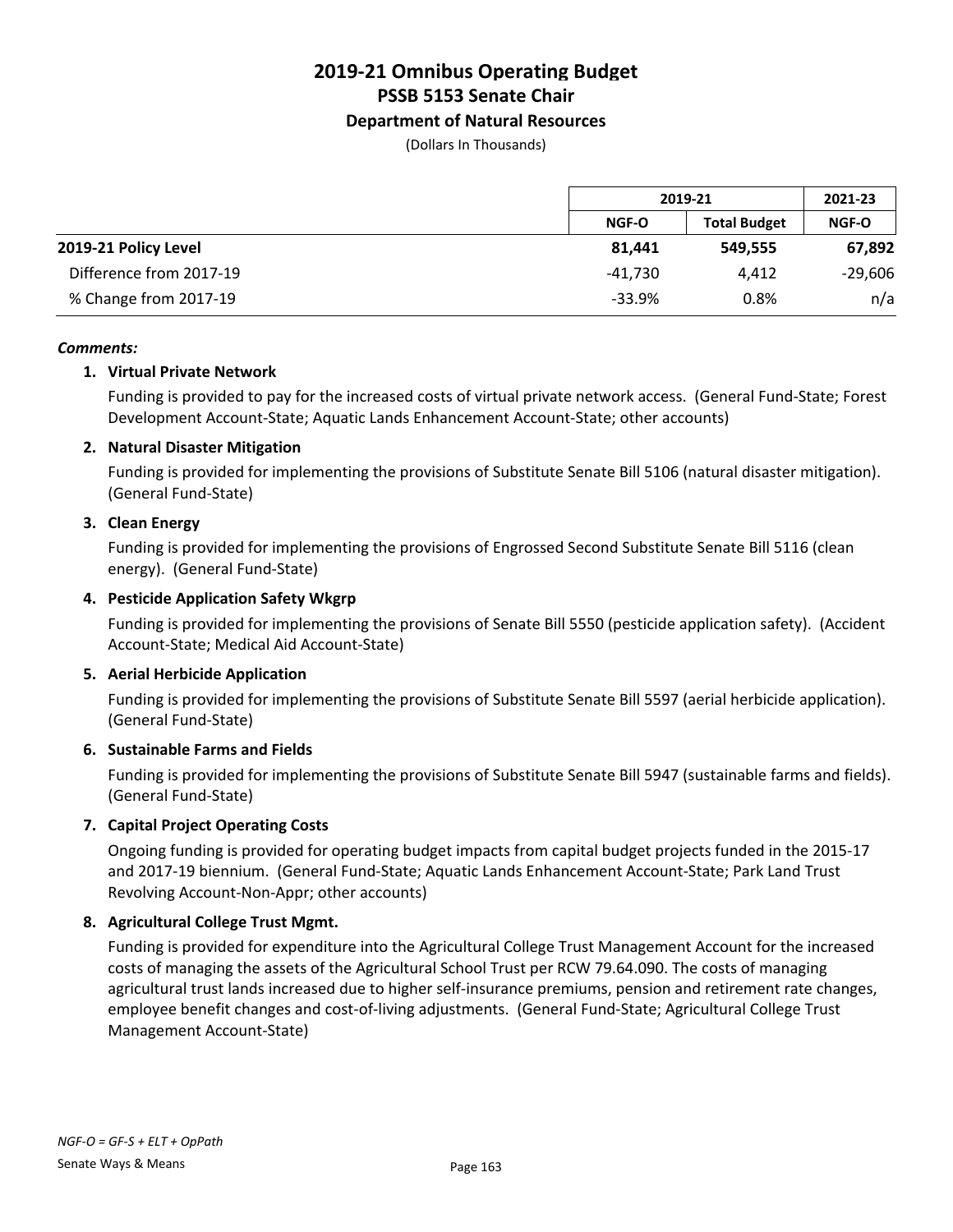#### **Department of Natural Resources**

(Dollars In Thousands)

#### **9. Adaptive Management Program**

The Adaptive Management Program was created to provide science-based recommendations and technical information to assist the Forest Practices Board in achieving the water quality and habitat goals of the forest practice rules. Funding is adjusted to align with the program's work schedule. (General Fund-State)

#### **10. Amateur Radio Lease Rates**

Funding is provided to compensate the Trusts and department for lost revenue from leases to Amateur radio operators who use space on the department's radio towers for their equipment. The department is authorized to lease sites at the rate of up to one hundred dollars per year, per site, per lessee. The Legislature appropriates funds to fulfill the remaining costs of the leases at market rate per RCW 79.13.510 (General Fund-State)

#### **11. Balance to Available Revenue**

Funding is adjusted to align expenditures with available revenue. This will result in a reduced level of work in managing the state's trust lands and regulating surface mining. (Resources Management Cost Account-State; Surface Mining Reclamation Account-State)

#### **12. Environmental Resilience**

Ongoing funding is increased to accelerate the removal of creosote pilings and debris from the marine environment and to continue monitoring zooplankton and eelgrass beds on state-owned aquatic lands managed by the department. (Aquatic Lands Enhancement Account-State; Model Toxics Control Operating Account-State)

#### **13. Forest Lands Management**

The Forest Development Account is used for the Department of Natural Resources' management costs for state forest lands. Spending authority in the account is adjusted based on projected revenue. (Forest Development Account-State)

#### **14. Fairview Remediation**

Funding is provided for increased costs associated with the cleanup of the Fairview Avenue site near Lake Union in Seattle. The aquatic site is contaminated with lead, chromium and arsenic. This will be the department's final payment toward remediation costs. (Model Toxics Control Operating Account-State)

#### **15. Coastal Marine Advisory Council**

Funding for the Washington Coastal Marine Advisory Council is reduced to align with the work planned for the biennium. (Aquatic Lands Enhancement Account-State)

#### **16. Transfer MTCA to MTO Thru Maint Lvl**

Funding is transferred to a new account to align with Senate Bill 5993 (model toxics contol program). (State Toxics Control Account-State; Model Toxics Control Operating Account-State)

#### **17. Post Wildfire Landslide Team**

Funding is provided for the department to conduct post wildfire landslide hazard assessments and reports. (General Fund-State)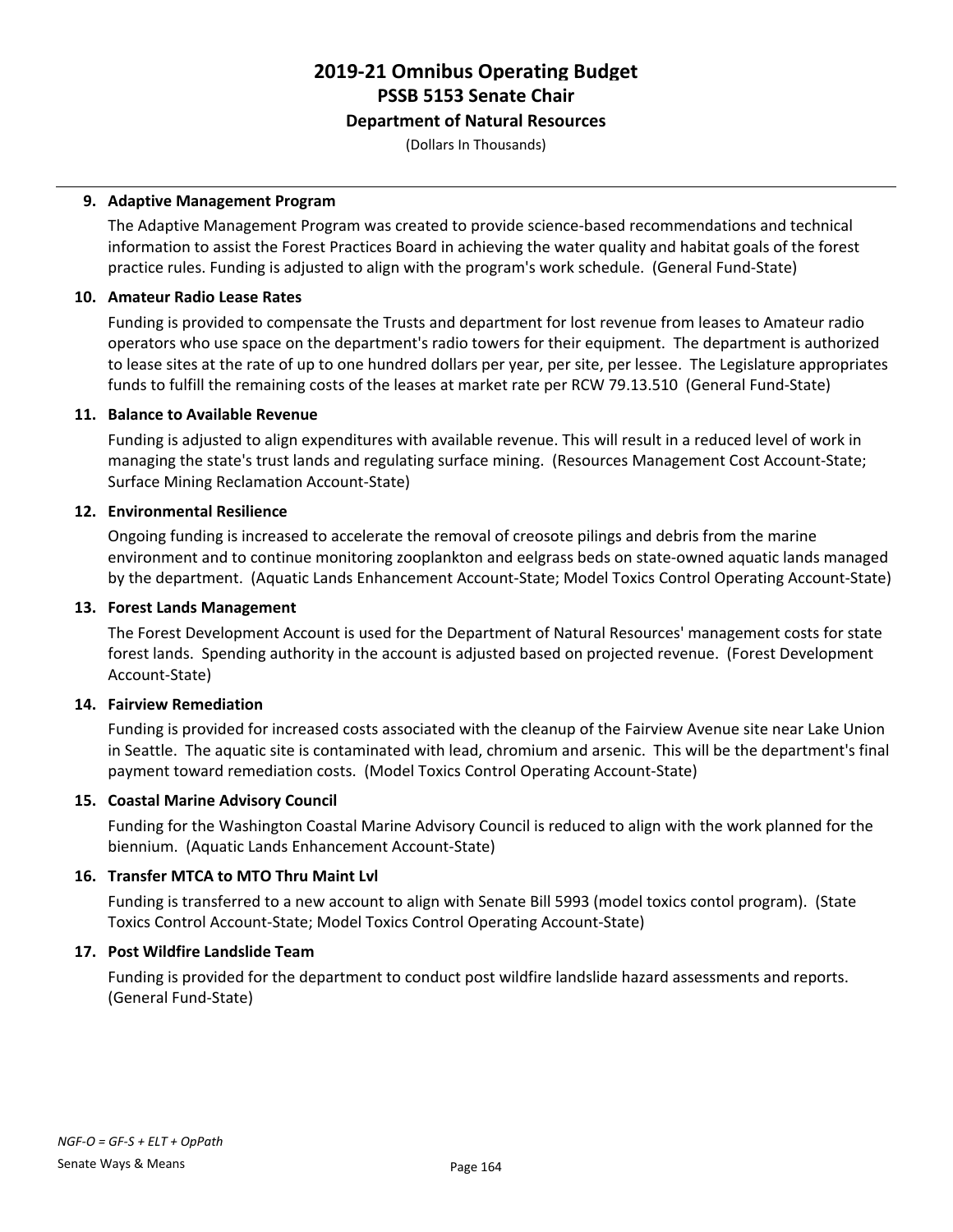#### **Department of Natural Resources**

(Dollars In Thousands)

#### **18. Forest Practices Fund Swap**

Funding amounts are swapped, from the Forest and Fish Support Account for Model Toxics Control Account. (Forest and Fish Support Account-State; Model Toxics Control Operating Account-State)

#### **19. Bull Kelp Restoration**

Funding is provided for the department to identify priority kelp restoration locations in central Puget Sound, based on historic locations, and monitor the role of natural kelp beds in moderating pH conditions in Puget Sound. (General Fund-State)

#### **20. Leader Lake Recreation**

Funding is provided for paving the road access to Leader Lake. (General Fund-State)

#### **21. Swiss Needle Cast Mitigation Plan**

Funding is provided for the department to parnter with the olympic natural resource center to study, survey and develop strategies for emerging ecosystem threats like Swiss needlecast disease. (General Fund-State)

#### **22. Fund Shift Park Land Rev for GFund**

One-time state general fund savings are made by a fund swap for discover pass proceeds in the Park Land Trust Revolving account. (General Fund-State; Park Land Trust Revolving Account-State)

#### **23. Increase Fire Response Capability**

Funding is provided to improve wildfire response, include funding 15 full-time fire engine leaders, increasing the number of correctional camp fire crews in western Washington, purchasing two helicopters, providing dedicated staff to conduct fire response training, and creating a fire prevention outreach program. (General Fund-State; Forest Fire Protection Assessment Account-State; Wildfire Prevention and Suppression Account-State)

#### **24. Forest Health**

Funding is provided for landowner technical assistance, including conducting forest health treatments on federal lands and implementing the department's 20-year forest health strategic plan. The department will also plan forest health treatments as required in RCW 76.06.200. (Wildfire Prevention and Suppression Account-State)

#### **25. Transfer GFS to Fire thru ML**

Funding is transferred to a new account to align with the new wildfire funding bill. (General Fund-State; Disaster Response Account-State; Wildfire Prevention and Suppression Account-State)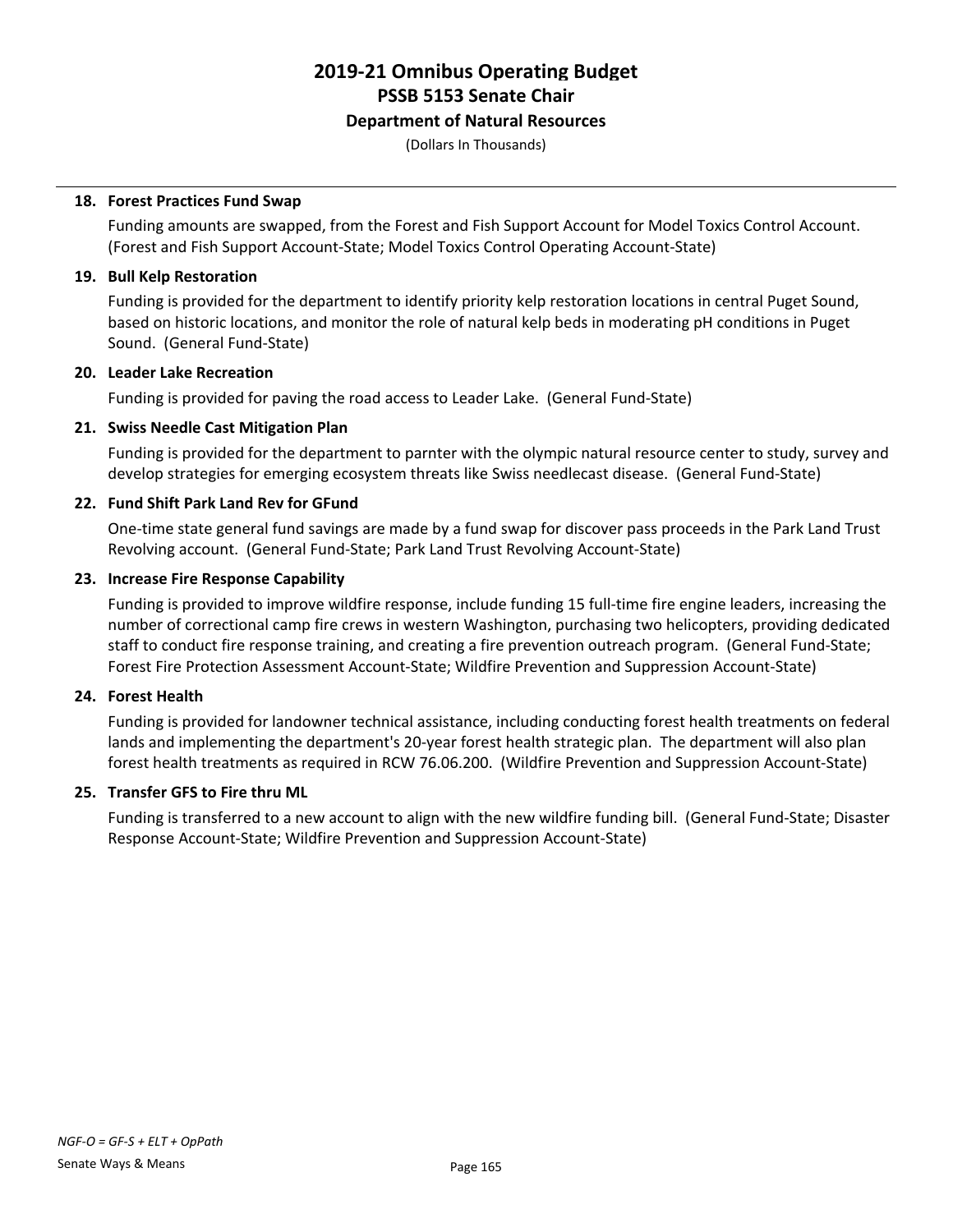**Department of Agriculture**

(Dollars In Thousands)

|                                                  | 2019-21 |                     | 2021-23     |
|--------------------------------------------------|---------|---------------------|-------------|
|                                                  | NGF-O   | <b>Total Budget</b> | NGF-O       |
| 2017-19 Estimated Expenditures                   | 34,353  | 200,305             | 35,150      |
| 2019-21 Carryforward Level                       | 33,961  | 200,566             | 34,120      |
| 2019-21 Maintenance Level                        | 34,245  | 202,124             | 34,409      |
| Difference from 2017-19                          | $-108$  | 1,819               | $-742$      |
| % Change from 2017-19                            | $-0.3%$ | 0.9%                | n/a         |
| <b>Policy Other Changes:</b>                     |         |                     |             |
| <b>Electronic Tracking of Cattle</b><br>1.       | 0       | 698                 | 0           |
| Spartina Program Reduction<br>2.                 | 0       | $-400$              | $\mathbf 0$ |
| <b>Hemp Production</b><br>3.                     | 0       | 418                 | $\pmb{0}$   |
| Dairy Milk Assessment Fee<br>4.                  | 0       | 297                 | 0           |
| <b>Pesticide Application Safety Wrkgrp</b><br>5. | 0       | 206                 | $\pmb{0}$   |
| Aerial Herbicide Application<br>6.               | 36      | 36                  | $\mathbf 0$ |
| <b>Balance to Available Revenue</b><br>7.        | 0       | -36                 | 0           |
| Transfer MTCA to MTO Thru Maint Lvl<br>8.        | 0       | 0                   | $\mathbf 0$ |
| NW Washington Fair - Youth Ed<br>9.              | 500     | 500                 | 0           |
| <b>Regional Markets Program</b><br>10.           | 500     | 500                 | 503         |
| 11. Agreements For Non-Lethal Wolf Mgt           | 0       | 512                 | $\mathbf 0$ |
| <b>Policy -- Other Total</b>                     | 1,036   | 2,731               | 503         |
| Policy -- Transfer Total                         | 0       | 1,270               | 0           |
| <b>Total Policy Changes</b>                      | 1,036   | 4,001               | 503         |
| 2019-21 Policy Level                             | 35,281  | 206,125             | 34,912      |
| Difference from 2017-19                          | 928     | 5,820               | $-238$      |
| % Change from 2017-19                            | 2.7%    | 2.9%                | n/a         |

#### *Comments:*

#### **1. Electronic Tracking of Cattle**

Contingent on passage of agency request legislation Engrossed Substitute Senate Bill 5959 (livestock inspection), expenditure authority is provided to expand the use of electronic tracking of cattle for animal health and disease traceability. The expansion will allow other cattle owners to register with the department and provide electronic reporting of any cattle transactions. (Agricultural Local Account-Non-Appr)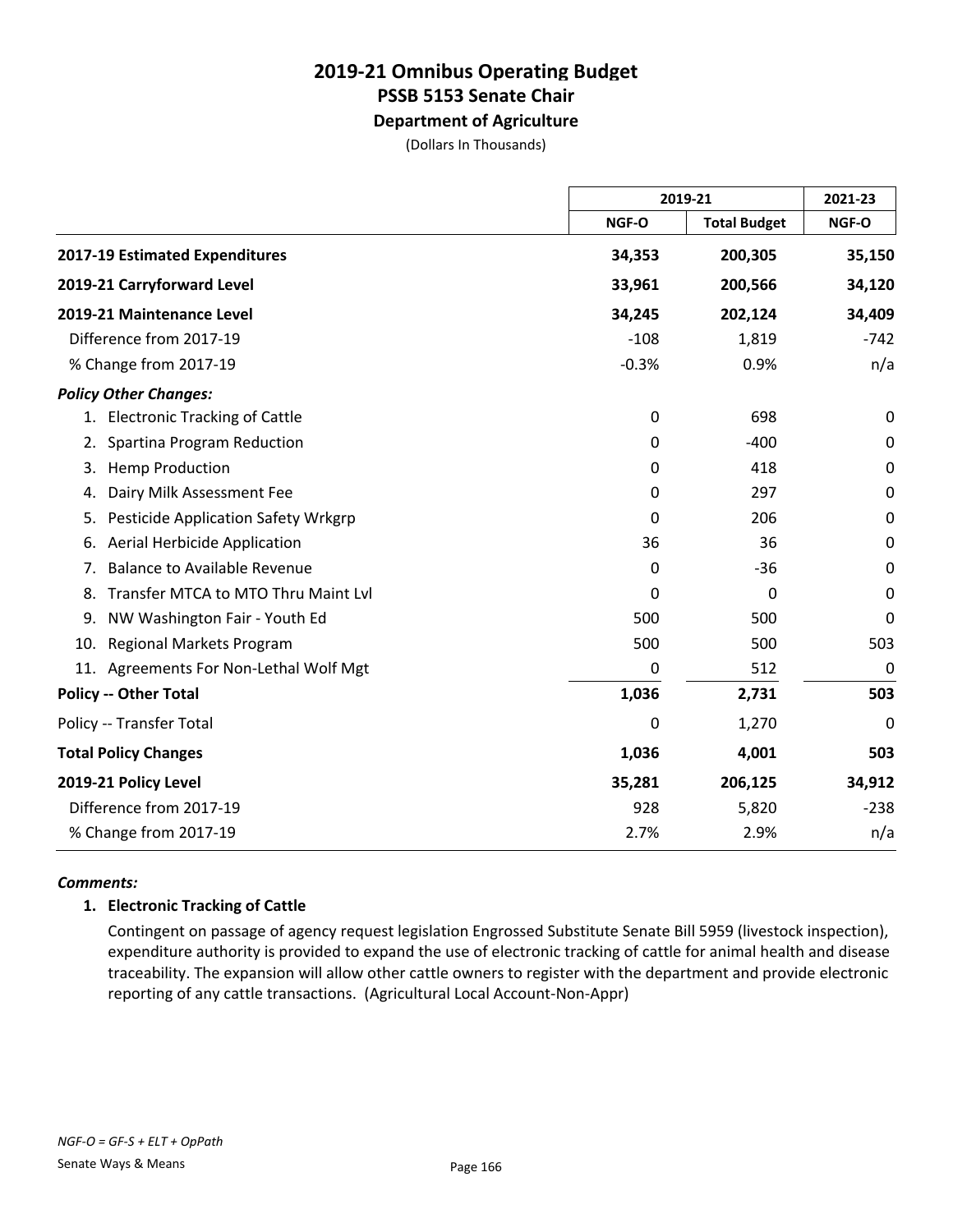**Department of Agriculture**

(Dollars In Thousands)

#### **2. Spartina Program Reduction**

The department coordinates statewide efforts to eradicate spartina and control invasive knotweed and other selected weeds. Funding to control spartina and other noxious weeds are reduced one-time to address a shortfall in the Aquatic Lands Enhancement Account. The results will be a reduced level of work managing aquatic invasive species and noxious weeds. (Aquatic Lands Enhancement Account-State)

#### **3. Hemp Production**

Expenditure authority is provided for implementation of Engrossed Second Substitute Senate Bill 5276 (hemp production), including the creation of a new non-appropriated account. (Hemp Regulatory Account-Non-Appr)

#### **4. Dairy Milk Assessment Fee**

Expenditure authority is provided to implement the provisions of Senate Bill 5447 (dairy milk assessment fee). (Agricultural Local Account-Non-Appr)

#### **5. Pesticide Application Safety Wrkgrp**

Funding is provided for implementing the provisions of Senate Bill 5550 (pesticide application safety). (Accident Account-State; Medical Aid Account-State)

#### **6. Aerial Herbicide Application**

Funding is provided for implementing the provisions of Substitute Senate Bill 5597 (aerial herbicide application). (General Fund-State)

#### **7. Balance to Available Revenue**

Ongoing funding is reduced in the Fair Account to align expenditures with available revenue. This will result in slightly reduced grants to 66 fairs across the state. (Fair Account-Non-Appr)

#### **8. Transfer MTCA to MTO Thru Maint Lvl**

Funding is transferred to a new account to align with Senate Bill 5993 (model toxics contol program). (State Toxics Control Account-State; Model Toxics Control Operating Account-State)

#### **9. NW Washington Fair - Youth Ed**

Funding is provided for youth education programs at the Northwest Washington Fairgrounds. (General Fund-State)

#### **10. Regional Markets Program**

Funding is provided for implementing a regional markets program. (General Fund-State)

#### **11. Agreements For Non-Lethal Wolf Mgt**

One-time funding is provided to the Department of Agriculture to maintain cost-sharing agreements with livestock producers to support non-lethal measures that can be used to minimize livestock loss from wolves and other carnivores. \$80,000 of the provided amounts is for grants to Ferry and Stevens county sheriff's office wolf support. (Northeast Washington Wolf-Livestock Management Acc-Non-Appr)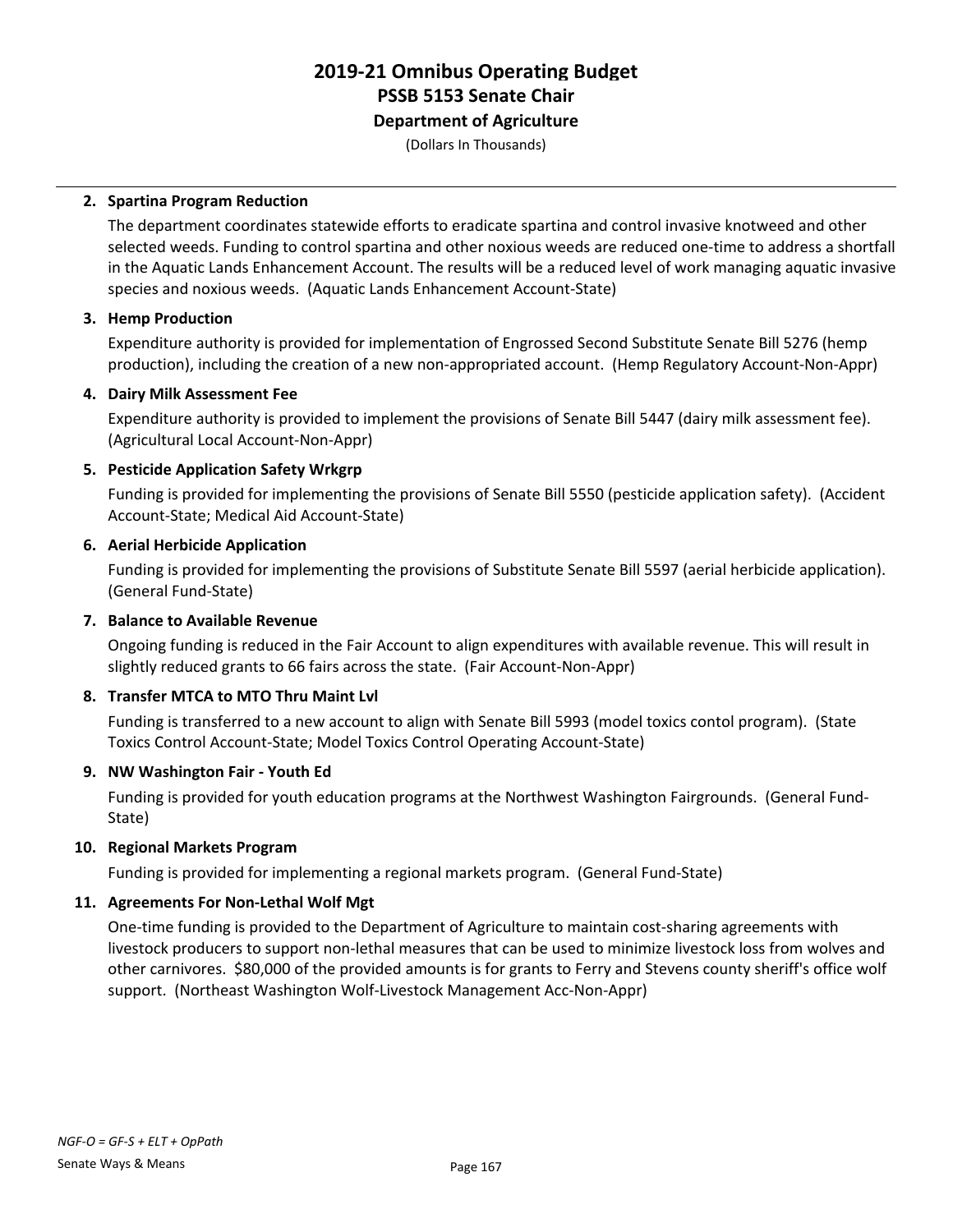### **2019-21 Omnibus Operating Budget PSSB 5153 Senate Chair Washington State Patrol**

(Dollars In Thousands)

|                                                |             | 2019-21             |             |
|------------------------------------------------|-------------|---------------------|-------------|
|                                                | NGF-O       | <b>Total Budget</b> | NGF-O       |
| 2017-19 Estimated Expenditures                 | 90,462      | 179,269             | 93,913      |
| 2019-21 Carryforward Level                     | 91,664      | 174,225             | 93,102      |
| 2019-21 Maintenance Level                      | 94,945      | 175,676             | 96,448      |
| Difference from 2017-19                        | 4,483       | $-3,593$            | 2,535       |
| % Change from 2017-19                          | 5.0%        | $-2.0%$             | n/a         |
| <b>Policy Other Changes:</b>                   |             |                     |             |
| <b>Involuntary Treatment</b><br>1.             | 734         | 734                 | 513         |
| Immigrants in the Workplace<br>2.              | 15          | 15                  | 2           |
| Marijuana Misdemeanors<br>3.                   | 200         | 200                 | 0           |
| <b>Pension Rate Changes</b><br>4.              | $-627$      | $-627$              | $\mathbf 0$ |
| W2 Replacement Project<br>5.                   | $\mathbf 0$ | 2,878               | 0           |
| Forensic Supplies & Equipment Maint<br>6.      | 712         | 1,010               | 716         |
| <b>Criminal Investigation Technology</b><br>7. | 39          | 39                  | $\pmb{0}$   |
| <b>County Criminal Justice Services</b><br>8.  | $\mathbf 0$ | 510                 | $\mathbf 0$ |
| <b>Interagency Bomb Squad Suits</b><br>9.      | 2           | 2                   | $\mathbf 0$ |
| Missing/Exploited Child Task Force<br>10.      | 0           | 1,500               | $\mathbf 0$ |
| <b>Toxicology Laboratory Staffing</b><br>11.   | 2,356       | 2,356               | 2,371       |
| Sexual Assault Kits<br>12.                     | 9,013       | 10,290              | 3,146       |
| Drug and Gang Task Force<br>13.                | 0           | 700                 | 0           |
| 14. I-1639 Gun Violence Protection             | 203         | 203                 | 131         |
| Transfer MTCA to MTO Thru Maint Lvl<br>15.     | 0           | $\mathbf 0$         | $\pmb{0}$   |
| 16. Transfer GFS to Fire thru ML               | $-2,095$    | $\mathbf 0$         | $-2,731$    |
| <b>Policy -- Other Total</b>                   | 10,552      | 19,810              | 4,148       |
| <b>Total Policy Changes</b>                    | 10,552      | 19,810              | 4,148       |
| 2019-21 Policy Level                           | 105,497     | 195,486             | 100,596     |
| Difference from 2017-19                        | 15,035      | 16,217              | 6,683       |
| % Change from 2017-19                          | 16.6%       | 9.0%                | n/a         |

#### *Comments:*

#### **1. Involuntary Treatment**

Funding is provided to implement SSB 5181 (invol. treatment procedures) whereby Washington State Patrol (WSP) will develop a new system to submit information to the National Instant Criminal Background Check System (NICS) and fund additional staff hours. (General Fund-State)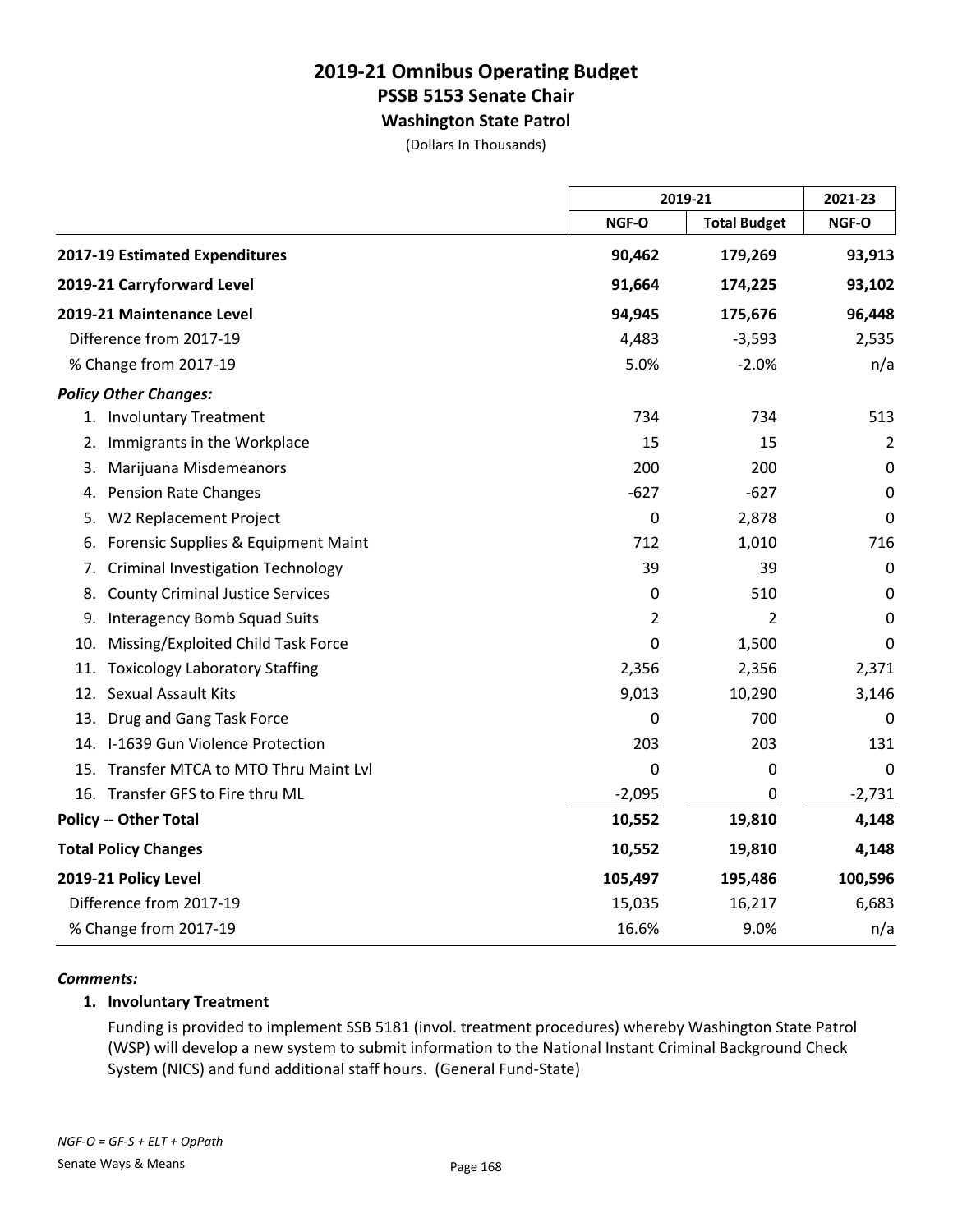**Washington State Patrol**

(Dollars In Thousands)

#### **2. Immigrants in the Workplace**

Funding is provided to implement 2SSB 5497 (immigrants in the workplace) for legal services to review confidentiality policies and to develop model policies related to immigration enforcement at public schools, state health facilities, courthouses, and shelters. (General Fund-State)

#### **3. Marijuana Misdemeanors**

Funding is provided to implement SB 5605 (marijuana misdemeanors) whereby WSP will hire one temporary FTE to remove marijuana misdemeanor conviction records for individuals previously convicted of a marijuana misdemeanor offense who apply for a vacation of the record of conviction of the offense. (General Fund-State)

#### **4. Pension Rate Changes**

In WSP's base budget, \$1.4 million in funding was provided for pension contribution increases, primarily associated with a plan to pay for pension related costs for recent salary increases. Funding is reduced to reflect legislative adoption of a pension funding rate of 17.5 percent for the 2019-21 biennium rather than the rate adopted by the Pension Funding Council of 22.13 percent for the WSP Retirement System. The rate is reduced based on the Legislature's intent to smooth the cost of recent salary increases over a six year period. (General Fund-State)

#### **5. W2 Replacement Project**

Funding is provided to complete the Washington State Identification System and Washington Crime Information Center, collectively known as the W2 system. (Fingerprint Identification Account-State)

#### **6. Forensic Supplies & Equipment Maint**

Funding is provided for increased supply and maintenance costs for the Crime Laboratory Division and Toxicology Laboratory Division. (General Fund-State; Death Investigations Account-State)

#### **7. Criminal Investigation Technology**

Funding is provided for software licensing and maintenance, annual certification, repairs, and replacement of criminal investigation tools. (General Fund-State)

#### **8. County Criminal Justice Services**

Funding is provided for investigative assistance and report services to local police, sheriffs' departments, and multi-agency task forces. (County Criminal Justice Assistance Account-State)

#### **9. Interagency Bomb Squad Suits**

Funding is provided to replace five Explosive Ordinance Disposal (EOD) bomb suits. (General Fund-State)

#### **10. Missing/Exploited Child Task Force**

Funding is provided to the Missing/Exploited Children's Task Force that targets child predators through the internet and makes arrests using undercover operations. (Washington Internet Crimes Against Children Account-State)

#### **11. Toxicology Laboratory Staffing**

Funding is provided for additional staff to address a backlog of drug and alcohol tests for coroners, medical examiners, law enforcement agencies, prosecuting attorneys, and the State Liquor Cannabis Board. (General Fund-State)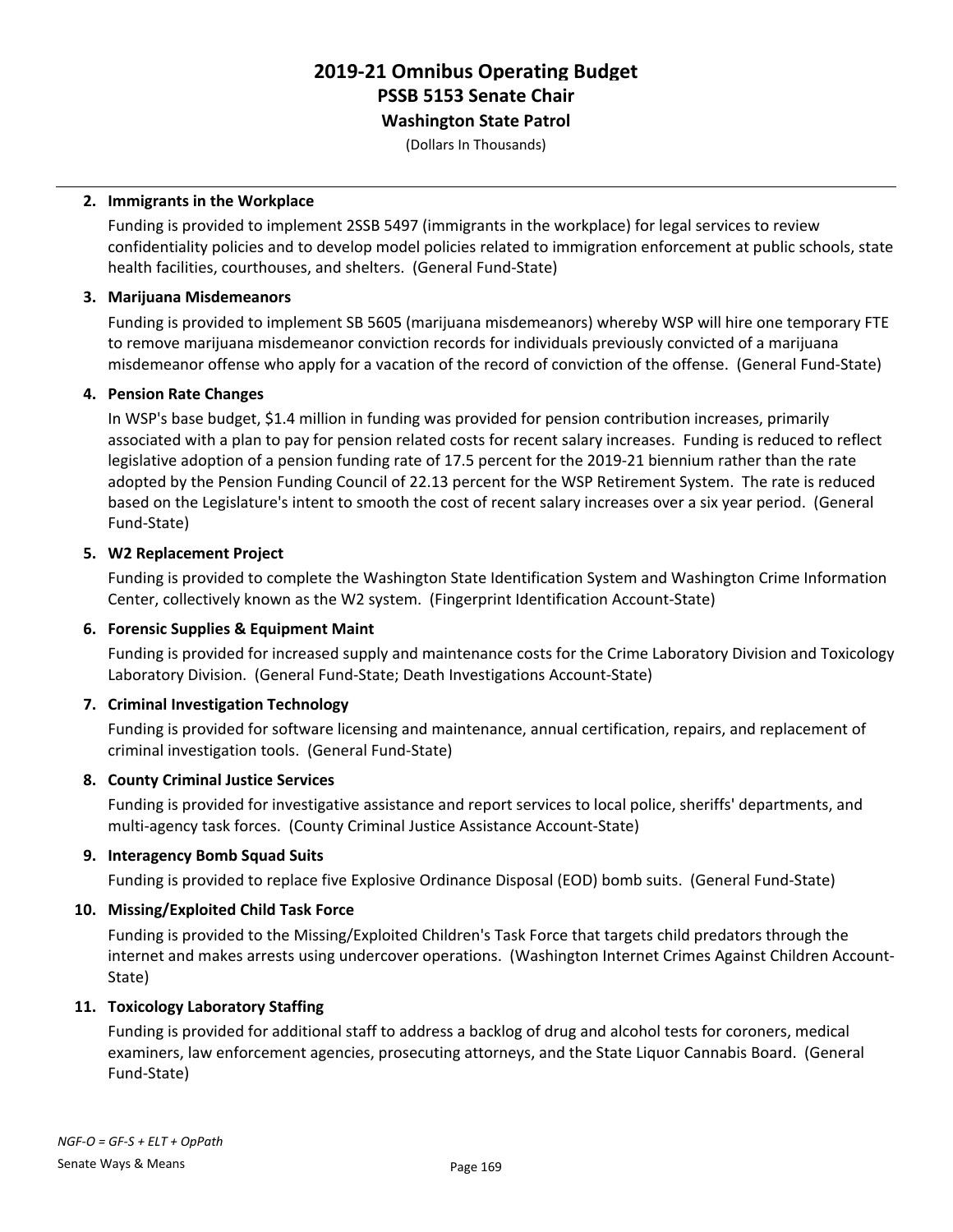**Washington State Patrol**

(Dollars In Thousands)

#### **12. Sexual Assault Kits**

Funding is provided for additional crime laboratory staff, equipment, supplies, and outsourcing to address a backlog of sexual assault kits waiting for testing. (General Fund-State; Death Investigations Account-State)

#### **13. Drug and Gang Task Force**

Funding is provided for a case management system for WSP to enter data to analyze patterns, trends, and links to identify connections on criminal investigations including efforts to dismantle drug trafficking organizations and for one intelligence analyst to focus on gang activity. (Dedicated Marijuana Account-State)

#### **14. I-1639 Gun Violence Protection**

Funding is provided to meet the requirements of the 2018 voter approved Initiative Measure No. 1639, related to firearm safety. (General Fund-State)

#### **15. Transfer MTCA to MTO Thru Maint Lvl**

Funding is transferred to the new Model Toxics Control Operating Account. (State Toxics Control Account-State; Model Toxics Control Operating Account-State)

#### **16. Transfer GFS to Fire thru ML**

Funding is transferred to the new Wildfire Prevention and Suppression Account to align with the new wildfire funding bill. (General Fund-State; Model Toxics Control Operating Account-State; Wildfire Prevention and Suppression Account-State)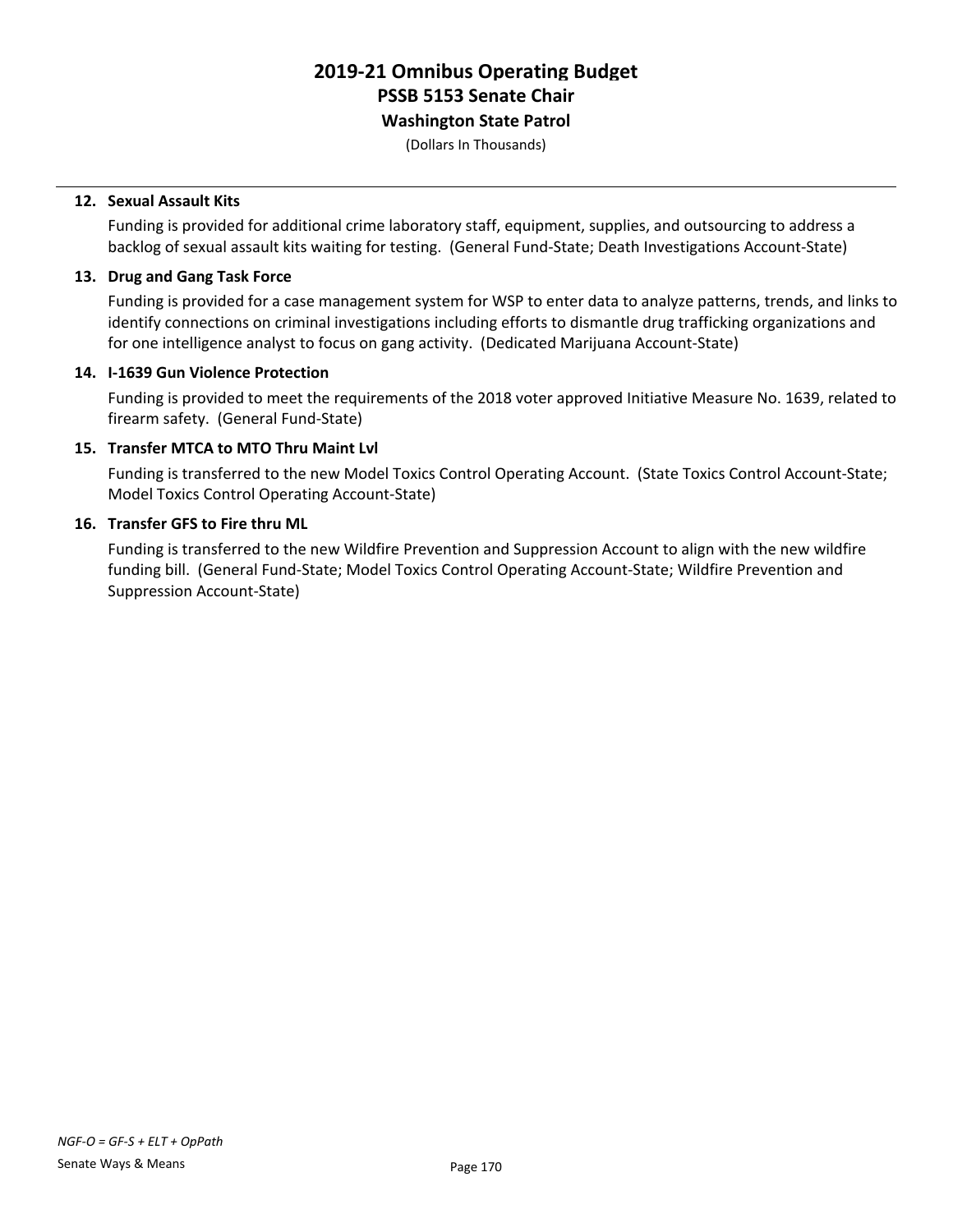**Department of Licensing**

(Dollars In Thousands)

|                                                 |              | 2019-21             |             |
|-------------------------------------------------|--------------|---------------------|-------------|
|                                                 | <b>NGF-O</b> | <b>Total Budget</b> | NGF-O       |
| 2017-19 Estimated Expenditures                  | 3,833        | 51,758              | 4,317       |
| 2019-21 Carryforward Level                      | 3,108        | 49,780              | 3,057       |
| 2019-21 Maintenance Level                       | 3,153        | 49,079              | 3,059       |
| Difference from 2017-19                         | $-680$       | $-2,679$            | $-1,258$    |
| % Change from 2017-19                           | $-17.7%$     | $-5.2%$             | n/a         |
| <b>Policy Other Changes:</b>                    |              |                     |             |
| <b>Real Estate Appraisers</b><br>1.             | 0            | 72                  | 0           |
| <b>Manicuring for Diabetics</b><br>2.           | 0            | 229                 | 0           |
| Uniform Law on Notarial Acts<br>3.              | 0            | 144                 | $\mathbf 0$ |
| <b>Equipment Maintenance and Software</b><br>4. | 7            | 102                 | $\mathbf 0$ |
| <b>BTM3 Adjustments</b><br>5.                   | $\mathbf{0}$ | 4,604               | $\mathbf 0$ |
| <b>Technical Correction</b><br>6.               | 0            | 0                   | $\mathbf 0$ |
| <b>Vessel Renewal Reminders</b><br>7.           | 194          | 194                 | 199         |
| Implementation of I-1639<br>8.                  | 1,691        | 1,691               | 334         |
| 9. Replace Legacy Firearms System               | 4,053        | 4,053               | 342         |
| <b>Policy -- Other Total</b>                    | 5,945        | 11,089              | 875         |
| Policy -- Transfer Total                        | 0            | $-3,992$            | $\mathbf 0$ |
| <b>Total Policy Changes</b>                     | 5,945        | 7,097               | 875         |
| 2019-21 Policy Level                            | 9,098        | 56,176              | 3,935       |
| Difference from 2017-19                         | 5,265        | 4,418               | $-382$      |
| % Change from 2017-19                           | 137.4%       | 8.5%                | n/a         |

#### *Comments:*

#### **1. Real Estate Appraisers**

Funding is provided to implement ESSB 5480 (real estate appraisers) whereby the Department of Licensing (DOL) will hire temporary staff to draft rulemaking, coordinate implementation efforts, and set fees for licensees. (Real Estate Appraiser Commission Account-State)

#### **2. Manicuring for Diabetics**

Funding is provided to implement ESB 5616 (manicuring for diabetics) which requires DOL to develop mandatory training for manicurists regarding the risks associated with performing manicure services for people with diabetes. (Business & Professions Account-State)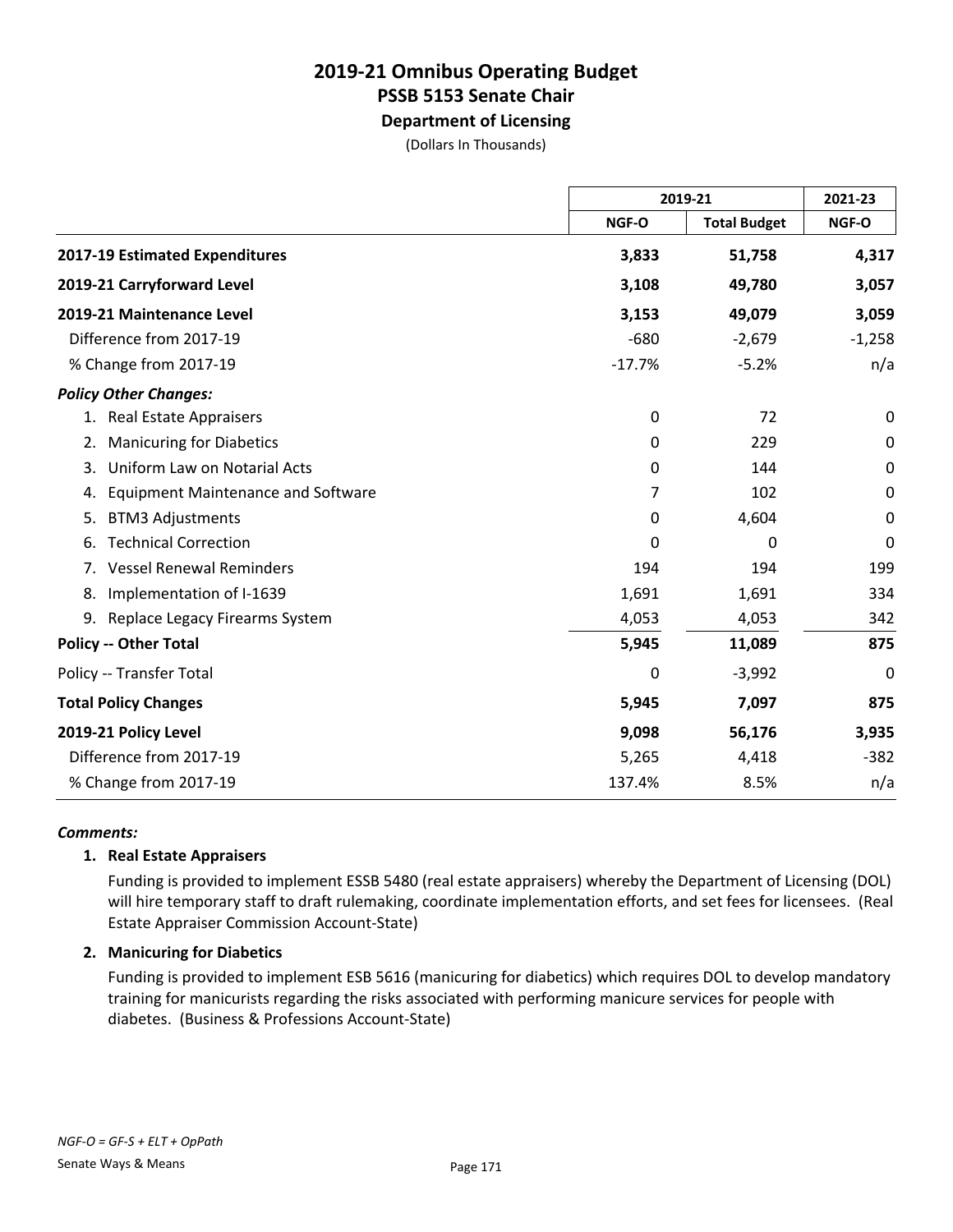**Department of Licensing**

(Dollars In Thousands)

#### **3. Uniform Law on Notarial Acts**

Funding is provided to implement SB 5641 (uniform law on notarial acts) whereby DOL will draft rulemaking, maintain remote notarization software, and manage customer inquiries. (Business & Professions Account-State)

#### **4. Equipment Maintenance and Software**

Funding is provided for software licenses and hardware and software maintenance contracts increases. (General Fund-State; Architects' License Account-State; Real Estate Commission Account-State; other accounts)

#### **5. BTM3 Adjustments**

Funding is provided for increased project costs in FY 2020 for Phase 3 of the Business and Technology Modernization (BTM) project, which will replace the agency's current business and professions IT systems. (Architects' License Account-State; Real Estate Commission Account-State; Real Estate Appraiser Commission Account-State; other accounts)

#### **6. Technical Correction**

Funding is provided to correct a technical issue for several fund sources. (Business & Professions Account-State; Ignition Interlock Device Revolving Account-State)

#### **7. Vessel Renewal Reminders**

Funding is provided for mailing vessel registration renewal reminders. (General Fund-State)

#### **8. Implementation of I-1639**

Funding is provided to meet the requirements of the 2018 voter approved Initiative Measure No. 1639, related to firearm safety. (General Fund-State)

#### **9. Replace Legacy Firearms System**

Funding is provided to procure a commercial off-the-shelf solution to replace the legacy firearms system. (General Fund-State)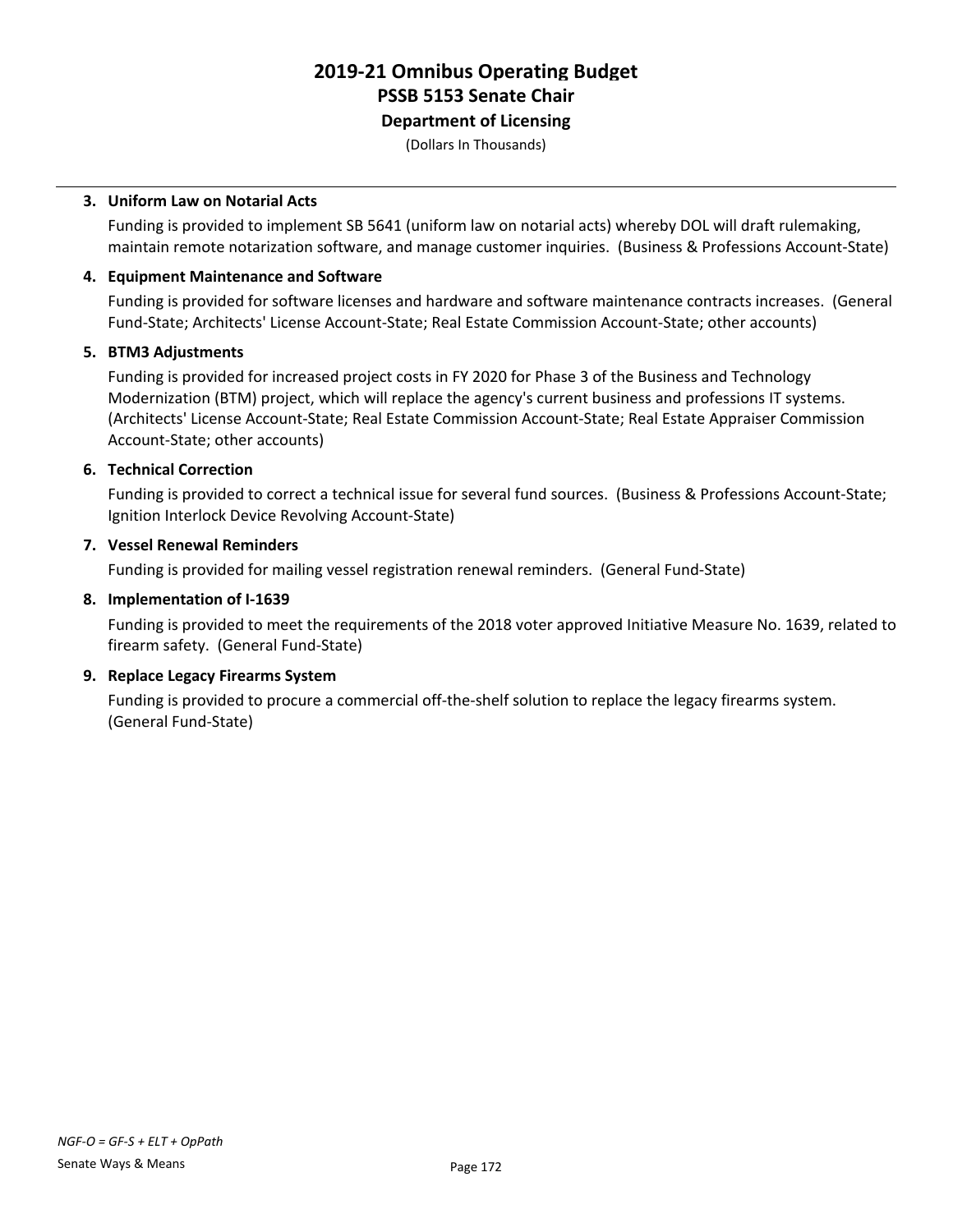### **Bd of Reg for Prof Engineers & Land Surveyors**

(Dollars In Thousands)

|                                | 2019-21      |                     | 2021-23      |
|--------------------------------|--------------|---------------------|--------------|
|                                | <b>NGF-O</b> | <b>Total Budget</b> | <b>NGF-O</b> |
| 2017-19 Estimated Expenditures | 0            | 0                   | 0            |
| 2019-21 Carryforward Level     | 0            | 0                   | 0            |
| 2019-21 Maintenance Level      | 0            | 0                   | $\mathbf 0$  |
| Difference from 2017-19        | 0            | 0                   | 0            |
| % Change from 2017-19          | n/a          | n/a                 | n/a          |
| Policy -- Transfer Total       | 0            | 3,992               | 0            |
| <b>Total Policy Changes</b>    | $\mathbf 0$  | 3,992               | $\mathbf 0$  |
| 2019-21 Policy Level           | $\mathbf 0$  | 3,992               | $\mathbf 0$  |
| Difference from 2017-19        | $\Omega$     | 3,992               | 0            |
| % Change from 2017-19          | n/a          | n/a                 | n/a          |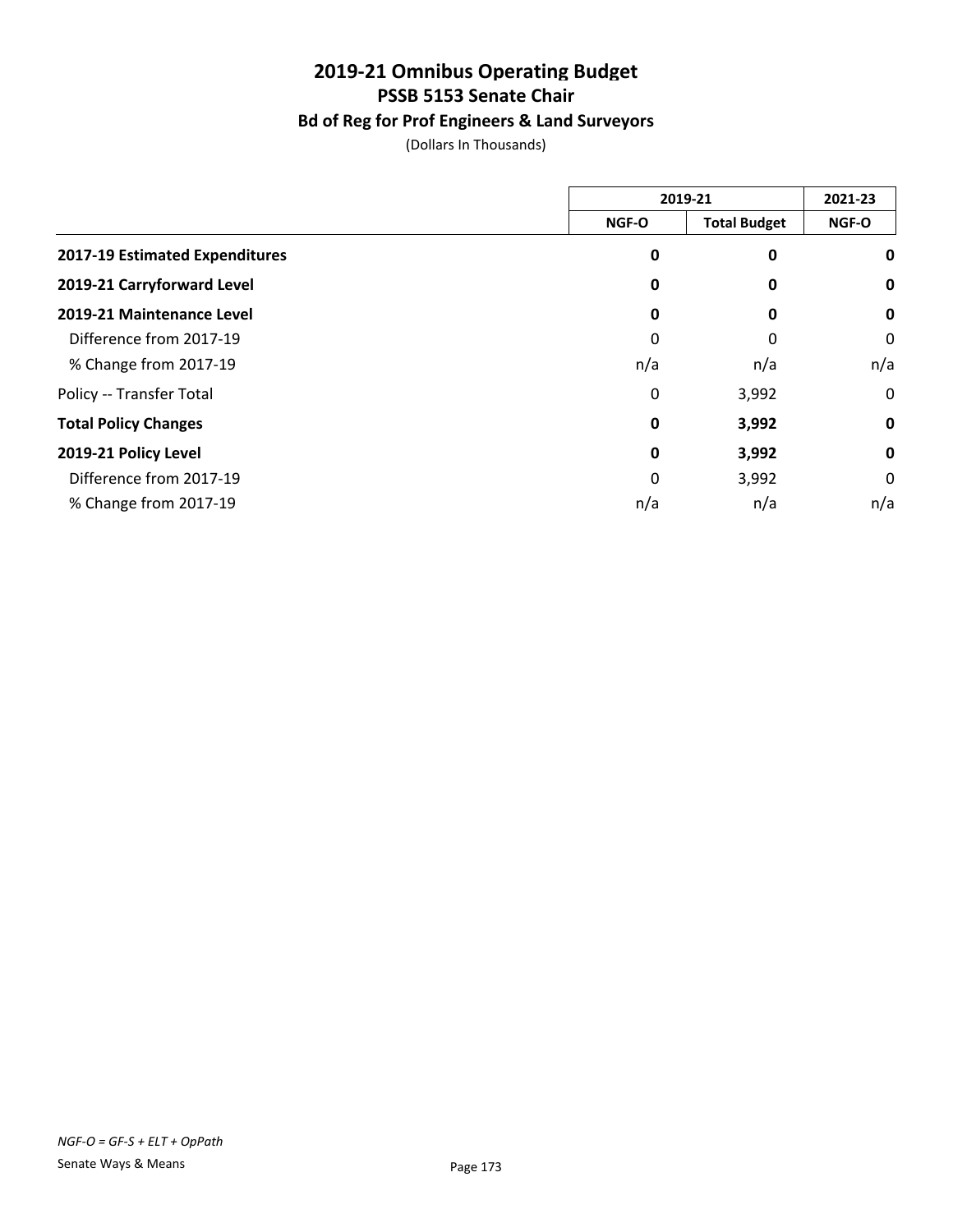### **2019-21 Omnibus Operating Budget PSSB 5153 Senate Chair Public Schools**

(Dollars In Thousands)

|     |                                            |            | 2019-21             |             |
|-----|--------------------------------------------|------------|---------------------|-------------|
|     |                                            | NGF-O      | <b>Total Budget</b> | NGF-O       |
|     | 2017-19 Estimated Expenditures             | 22,703,351 | 24,798,560          | 24,788,712  |
|     | 2019-21 Carryforward Level                 | 25,663,502 | 27,704,295          | 25,642,318  |
|     | 2019-21 Maintenance Level                  | 26,638,580 | 28,679,589          | 28,414,498  |
|     | Difference from 2017-19                    | 3,935,229  | 3,881,029           | 3,625,786   |
|     | % Change from 2017-19                      | 17.3%      | 15.7%               | n/a         |
|     | <b>Policy Other Changes:</b>               |            |                     |             |
|     | 1. Ethnic Studies                          | 61         | 61                  | 0           |
| 2.  | <b>Social Emotional Learning</b>           | 400        | 400                 | 400         |
| 3.  | <b>Special Education Funding</b>           | 29,574     | 29,574              | 29,574      |
| 4.  | <b>School Resource Officers</b>            | 100        | 100                 | 0           |
| 5.  | <b>Catastrophic Incident Plans</b>         | 48         | 48                  | 48          |
| 6.  | Student Safety and Well-being              | 2,928      | 2,928               | 2,928       |
| 7.  | Highly Capable Student Prgs.               | 3,800      | 3,800               | 3,800       |
| 8.  | Immigrants in the Workplace                | 70         | 70                  | 0           |
| 9.  | <b>Special Education</b>                   | 6,300      | 6,300               | 6,700       |
| 10. | <b>Holocaust Education</b>                 | 194        | 194                 | 0           |
| 11. | Children's Mental Health                   | 42         | 42                  | 32          |
| 12. | Equivalencies: Core Plus Staff             | 305        | 305                 | 300         |
| 13. | <b>ESD Regional Leadership</b>             | 2,200      | 2,200               | 2,200       |
| 14. | <b>FIRST Robotics Increase</b>             | $-575$     | $-575$              | $-1,650$    |
| 15. | <b>Align Fund Sources</b>                  | 68         | 0                   | 0           |
| 16. | <b>Graham Kapowsin Secondary Education</b> | 250        | 250                 | 250         |
| 17. | <b>Remove Forest Revenue Deduction</b>     | 13,350     | 13,350              | $\mathbf 0$ |
| 18. | Kitsap Apprenticeship Pathways             | 700        | 700                 | 0           |
|     | 19. Math Improvement Pilot Program         | 510        | 510                 | 0           |
|     | 20. Media Literacy                         | 500        | 500                 | 0           |
| 21. | Next Gen Science Standards                 | 2,000      | 2,000               | $-2,000$    |
| 22. | <b>Performance Based Evaluations</b>       | $-496$     | $-496$              | $-496$      |
| 23. | <b>Biliteracy Seal Adjustment</b>          | $-20$      | $-20$               | $-20$       |
| 24. | <b>Paraeducator Training</b>               | 21,104     | 23,104              | 1,587       |
| 25. | <b>Civic Education Grant</b>               | 20         | 20                  | 21          |
| 26. | <b>Outdoor Education Adjustment</b>        | $-500$     | $-500$              | $-1,000$    |
| 27. | Computer Science Ed Adjst.                 | $-1,000$   | $-1,000$            | $-2,000$    |
| 28. | Computer Science Ed Grant Adjst.           | $-62$      | $-62$               | $-124$      |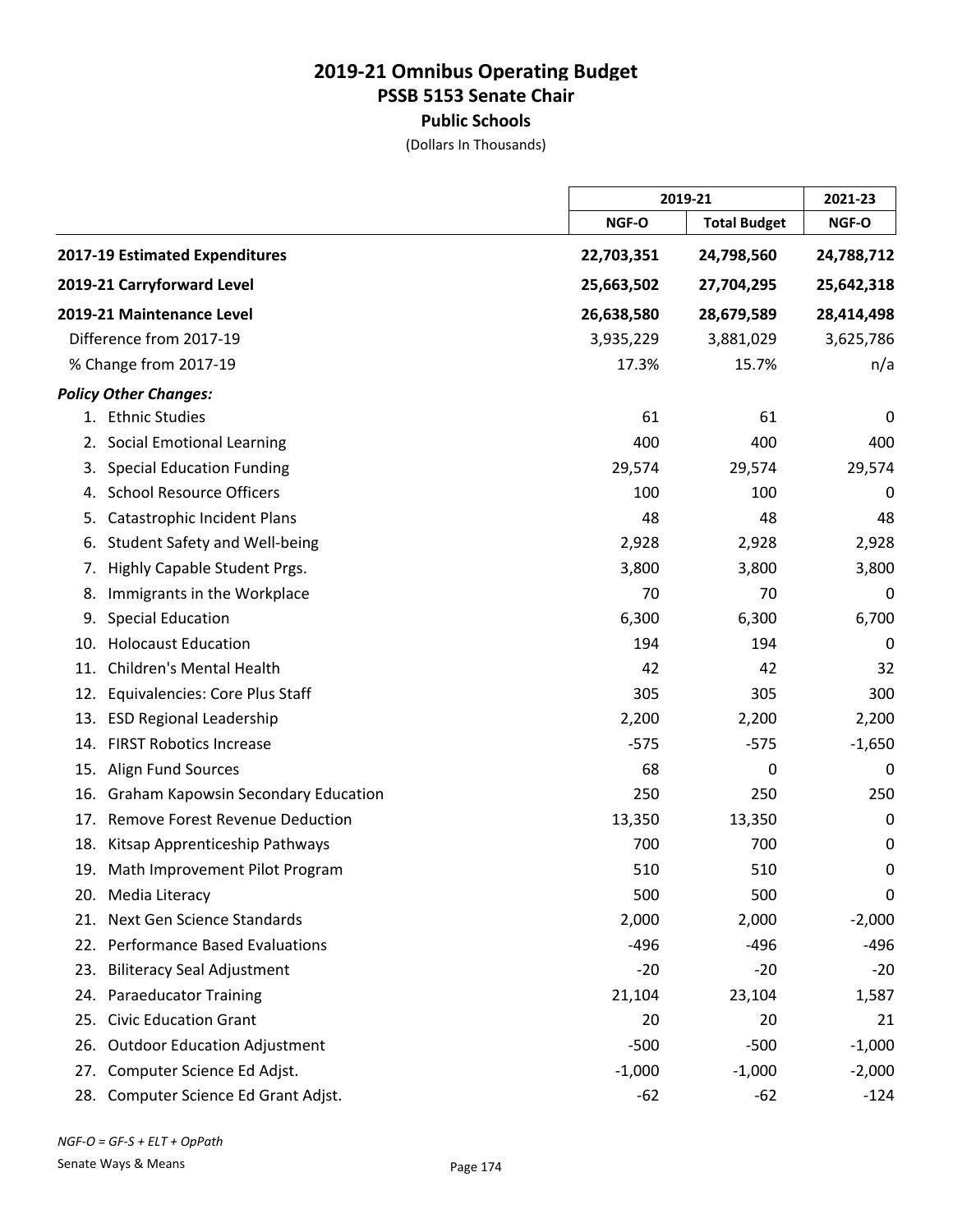### **2019-21 Omnibus Operating Budget PSSB 5153 Senate Chair Public Schools**

(Dollars In Thousands)

|                                                |            | 2019-21             |             |
|------------------------------------------------|------------|---------------------|-------------|
|                                                | NGF-O      | <b>Total Budget</b> | NGF-O       |
| 29. SBE Competency Based Diploma               | 242        | 242                 | $\pmb{0}$   |
| <b>Seattle Education Access</b><br>30.         | 1,000      | 1,000               | 0           |
| 31.<br><b>School Emergencies</b>               | $-458$     | $-458$              | $-458$      |
| <b>Special Education Safety Net</b><br>32.     | 34,310     | 34,310              | $\mathbf 0$ |
| 33.<br><b>School Funding Audits Adjustment</b> | $-500$     | $-500$              | 0           |
| WA Innovation Schools Adjst.<br>34.            | $-20$      | $-20$               | $-20$       |
| 35.<br>Integrated Math Adjustment              | $-125$     | $-125$              | $-250$      |
| <b>Enhanced Institution Funding</b><br>36.     | 4,773      | 4,773               | 5,984       |
| IT Academy Adjustment<br>37.                   | $-3,000$   | $-3,000$            | $-6,000$    |
| 38.<br><b>LASER Adjustment</b>                 | $-356$     | $-356$              | $-712$      |
| Mobius Science Center Adjustment<br>39.        | $-100$     | $-100$              | $-200$      |
| Children's Mental Health Adjustment<br>40.     | $-204$     | $-204$              | $-408$      |
| <b>Special Education Multiplier</b><br>41.     | 85,722     | 85,722              | 102,010     |
| 42.<br>Project Lead the Way Adjustment         | $-250$     | $-250$              | $-500$      |
| State Data Center Backup App.<br>43.           | 46         | 46                  | 0           |
| <b>State Data Center Network</b><br>44.        | 44         | 44                  | 88          |
| 45.<br><b>STEM Grant Program</b>               | 6,600      | 6,600               | 13,200      |
| 46.<br><b>STEM Lighthouses Adjustment</b>      | $-135$     | $-135$              | $-270$      |
| Achievers Scholars Increase<br>47.             | 2,000      | 2,000               | 2,000       |
| <b>OSPI Website Maintenance</b><br>48.         | 55         | 55                  | 110         |
| 49. Project Citizen Increase                   | 120        | 120                 | 120         |
| <b>Policy -- Other Total</b>                   | 211,635    | 213,567             | 155,244     |
| Policy -- Comp Total                           | 318,682    | 318,682             | 508,612     |
| <b>Total Policy Changes</b>                    | 530,317    | 532,249             | 663,856     |
| 2019-21 Policy Level                           | 27,168,897 | 29,211,838          | 29,078,354  |
| Difference from 2017-19                        | 4,465,546  | 4,413,278           | 4,289,642   |
| % Change from 2017-19                          | 19.7%      | 17.8%               | n/a         |

#### *Comments:*

#### **1. Ethnic Studies**

One-time funding is provided for implementation of Substitute Senate Bill No. 5023 (ethnic studies). The office of the superintendent of public instruction (OSPI) will convene a workgroup to develop ethnic studies curriculum to be made available for grades 7-12. (General Fund-State)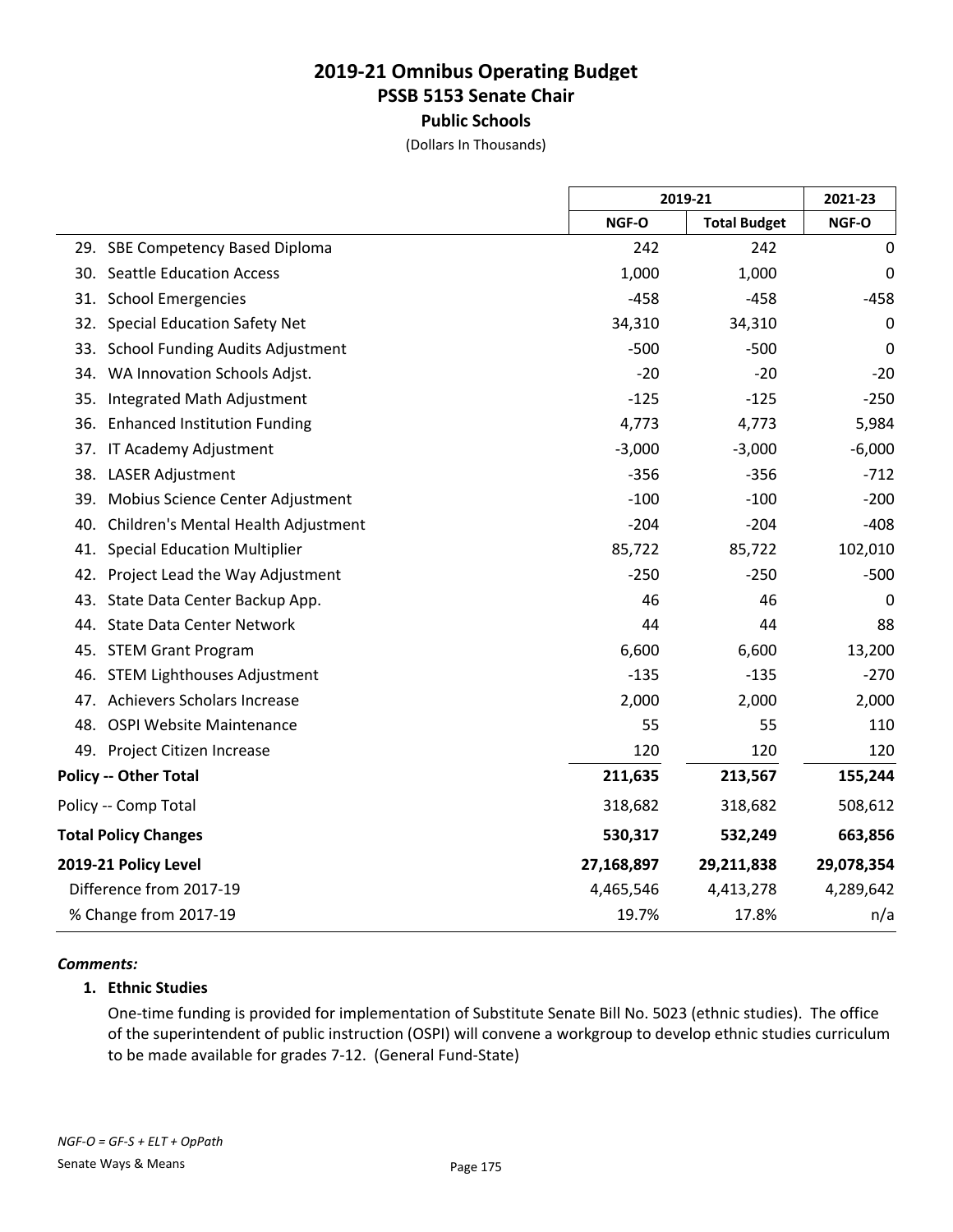**Public Schools**

(Dollars In Thousands)

#### **2. Social Emotional Learning**

Funding is provided for implementation of Substitute Senate Bill No. 5082 (social emotional learning). (General Fund-State)

#### **3. Special Education Funding**

Funding is provided for the implementation of Engrossed Second Substitute Senate Bill 5091 (state and federal special education funding) to remove federal funding from the special education safety net. (General Fund-State)

#### **4. School Resource Officers**

Funding is provided for implementation of Second Substitute Senate Bill No. 5141 (school resource officers). OSPI will administer a grant program to for mandatory training. (General Fund-State)

#### **5. Catastrophic Incident Plans**

Funding is provided for implementation of Substitute Senate Bill No. 5247 (catastrophic incidents). OSPI must consult with the military department to develop guidance to school districts for catastrophic incident plans. (General Fund-State)

#### **6. Student Safety and Well-being**

Funding is provided for student safety and well-being. OSPI will mantain the state school safety center, convene a student safety and well-being committee, and provide funding for 1.0 FTE at each ESD for behavioral health coordination. (General Fund-State)

#### **7. Highly Capable Student Prgs.**

Funding is provided for implementation of Substitute Senate Bill No. 5354 (highly capable student prgms.). Funding is provided for universal highly capable screenings. (General Fund-State)

#### **8. Immigrants in the Workplace**

One-time funding is provided for implementation of Engrossed Second Substitute Senate Bill No.5497 (immigrants in the workplace) for legal services to review confidentiality policies and to develop model policies related to immigration enforcement at public schools. (General Fund-State)

#### **9. Special Education**

Funding is provided for the implementation of Substitute Senate Bill 5532 (special education) which, among other provisions, provides assistance with transitional planning and establishes an advisory committee. (General Fund-State)

#### **10. Holocaust Education**

One-time funding is provided for implementation of Substitute Senate Bill No. 5612 (holocaust education). (General Fund-State)

#### **11. Children's Mental Health**

Funding is provide for implementation of Second Substitute Senate Bill No. 5903 (children's mental health). OSPI will participate in implementation of a two-year pilot program called the Partnership Access Line (PAL) for schools. (General Fund-State)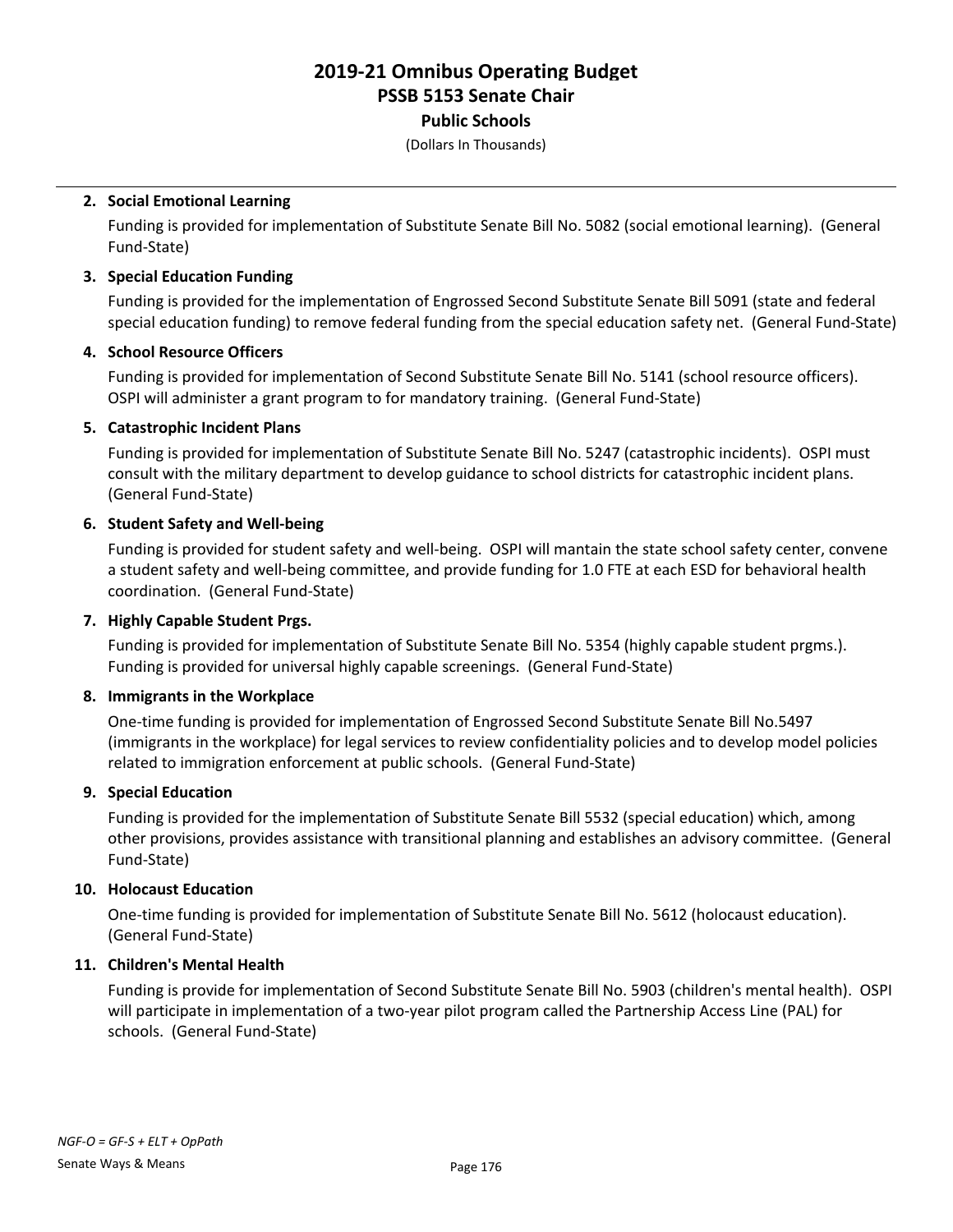**Public Schools**

(Dollars In Thousands)

#### **12. Equivalencies: Core Plus Staff**

Funding is provided for implementation of Engrossed Second Substitute Senate Bill No.5327 (career connected learning). To expand core plus grants for equipment and professional development related to the manufacturing, aerospace, and maritime trades. (General Fund-State)

#### **13. ESD Regional Leadership**

Funding is provided for implementation of Engrossed Second Substitute Senate Bill No. 5327 (career connected learning). Each educational service district must employ one full time employee to convene and manage regional, cross-industry networks. (General Fund-State)

#### **14. FIRST Robotics Increase**

Increased funding is provided for FY 2020 for the FIRST Robotics grant program. Funding is moved into the competitive STEM and outdoor education grant program beginning FY 2021. (General Fund-State)

#### **15. Align Fund Sources**

Funding is adjusted to align fund sources, decreasing appropriations from the Education Legacy Trust Account-State and increasing allocations to the state general fund. (General Fund-State; Education Legacy Trust Account-State; WA Opportunity Pathways Account-State; other accounts)

#### **16. Graham Kapowsin Secondary Education**

Funding is provided for the Bethel School District to expand post-secondary education opportunities at Graham-Kapowsin High School (General Fund-State)

#### **17. Remove Forest Revenue Deduction**

The Office of Superintendent of Public Instruction adopted a rule change in April 2018 allowing districts to retain state forest revenues without incurring a reduction to state allocations. This amount reflects forest payments not deducted in the 2018-19 and 2019-20 school years. (General Fund-State)

#### **18. Kitsap Apprenticeship Pathways**

One-time Funding is provided to the South Kitsap School District to develop pathways for high school diplomas and post-secondary credentials through controls programmer apprenticeships. (General Fund-State)

#### **19. Math Improvement Pilot Program**

Funding is provided for a math improvement pilot program to improve math scores. Equal amounts are appropriated to the Spokane, Bremerton, and Chehalis school districts. (General Fund-State)

#### **20. Media Literacy**

One-time funding is provides for OSPI to administer the media literacy grant program, convene two regional conferences, and create a media literacy and digital citizenship fellows program. (General Fund-State)

#### **21. Next Gen Science Standards**

Funding is provided for professional development in the Next Generation Science standards and to support community-based climate science organizations to partner with educational service districts and school districts. (General Fund-State)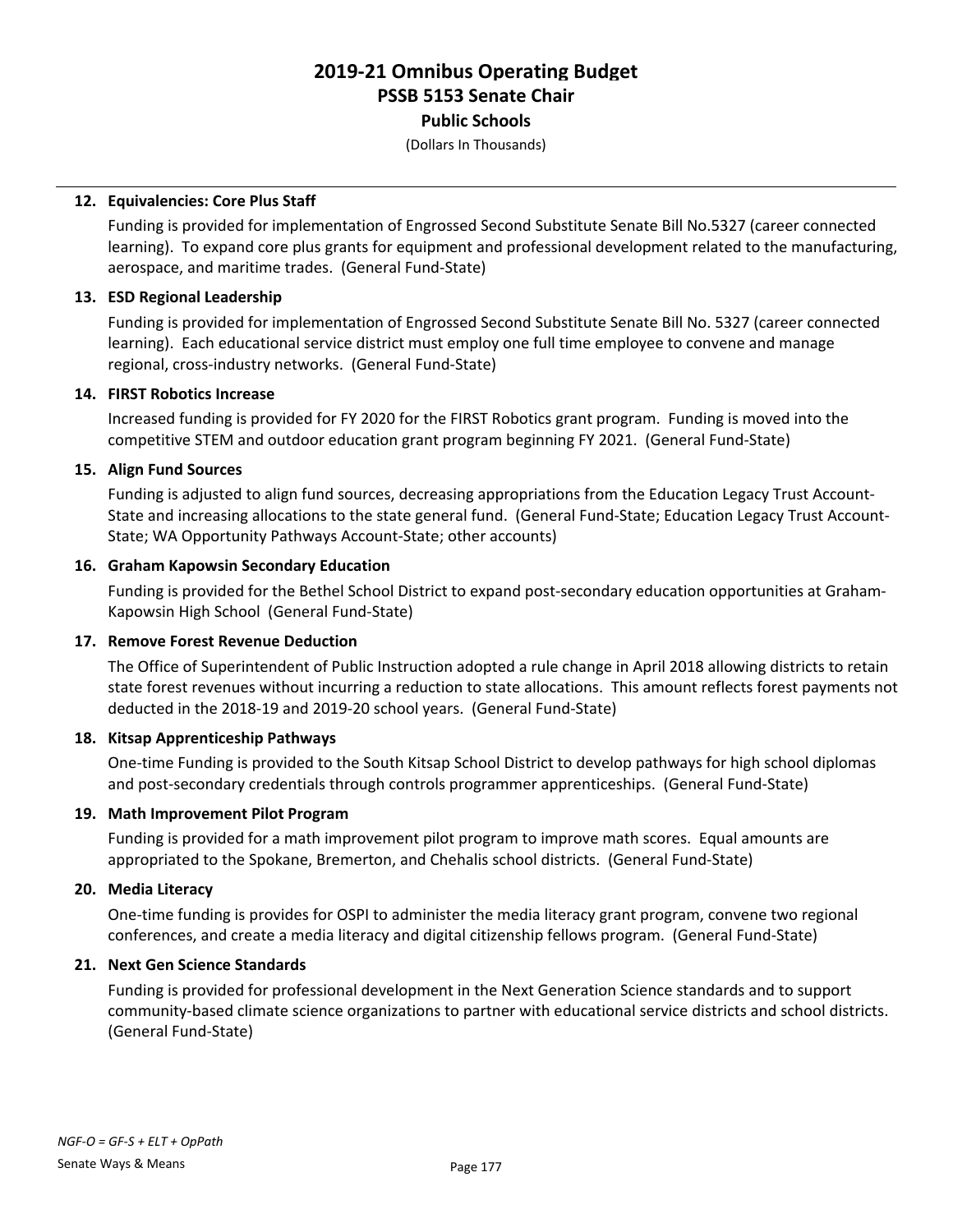#### **Public Schools**

(Dollars In Thousands)

#### **22. Performance Based Evaluations**

Funding is adjusted for underspending in performance based evaluations. (General Fund-State)

#### **23. Biliteracy Seal Adjustment**

Funding is adjusted for the biliteracy seal program. (General Fund-State)

#### **24. Paraeducator Training**

Funding is provided for comprehensive paraeducator training. Chapter 237, Laws of 2017 mandates that, if provided funding, school districts must provide four days of training to all paraeducators in a fundamental course of study on paraeducator standards of practice. (General Fund-State; Educator Certification Proccessing Account-State)

#### **25. Civic Education Grant**

Funding is provided to OSPI to administer a grant program for travel costs associated with civics education competitions. (General Fund-State)

#### **26. Outdoor Education Adjustment**

Funding is moved into the STEM and outdoor education competitive grant program beginning FY 2021 found in Sec. 501 of the budget bill. (General Fund-State)

#### **27. Computer Science Ed Adjst.**

Funding is moved into the STEM and outdoor education competitive grant program beginning FY 2021. (General Fund-State)

#### **28. Computer Science Ed Grant Adjst.**

Funding is moved into the STEM and outdoor education competitive grant program beginning FY 2021. (General Fund-State)

#### **29. SBE Competency Based Diploma**

Funding is provided for the State Board of Education (SBE) to convene a work group to develop a competencybased pathway to a high school diploma. (General Fund-State)

#### **30. Seattle Education Access**

One-time funding is provided to Seattle Education Access (SEA) to ensure students on non-traditional educational pathways have the mentorship and technical assistance needed to navigate higher education and financial aid. (General Fund-State)

#### **31. School Emergencies**

Funding is adjusted due to underspent funds. (General Fund-State)

#### **32. Special Education Safety Net**

Funding is provided for anticipated growth in safety net awards for the 2018-19 and 2019-20 school years. (General Fund-State)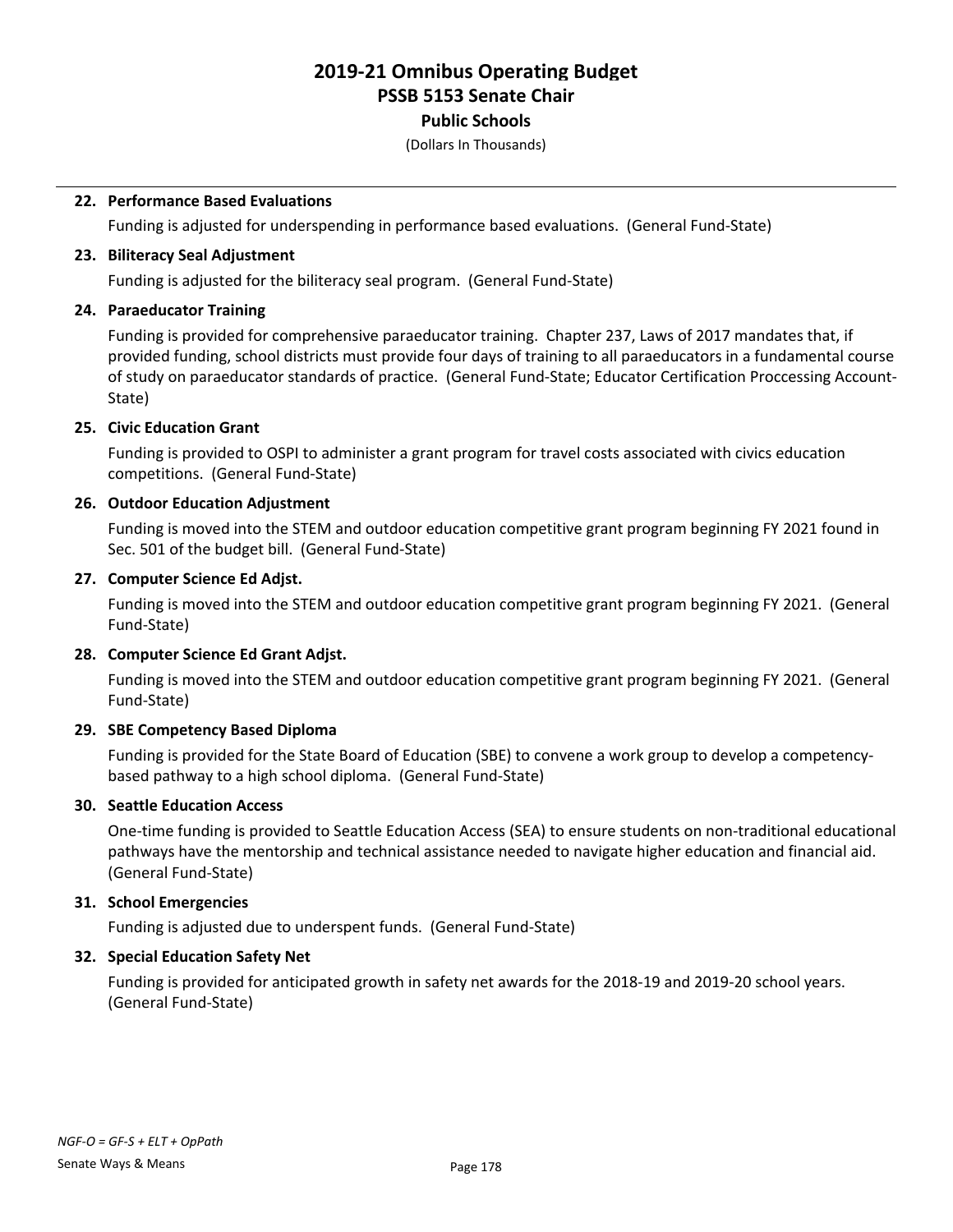#### **Public Schools**

(Dollars In Thousands)

#### **33. School Funding Audits Adjustment**

Funding is adjusted due to underspending. (General Fund-State)

#### **34. WA Innovation Schools Adjst.**

Funding is adjusted due lack of activity since 2017. (General Fund-State)

#### **35. Integrated Math Adjustment**

Funding is moved into the STEM and outdoor education competitive grant program beginning FY 2021 found in Sec. 501 of the budget bill. (General Fund-State)

#### **36. Enhanced Institution Funding**

Funding is provided for the implementation of Engrossed Second Substitute Senate Bill 5091 (state and federal special education funding) to provide excess cost allocations for students with disabilities in institutional education programs. (General Fund-State)

#### **37. IT Academy Adjustment**

Funding is moved into the STEM and outdoor education competitive grant program beginning FY 2021 found in Sec. 501 of the budget bill. (General Fund-State)

#### **38. LASER Adjustment**

Funding is moved into the STEM and outdoor education competitive grant program beginning FY 2021 found in Sec. 501 of the budget bill. (General Fund-State)

#### **39. Mobius Science Center Adjustment**

Funding is moved into the STEM and outdoor education competitive grant program beginning FY 2021. (General Fund-State)

#### **40. Children's Mental Health Adjustment**

Funding is adjusted to reflect the expiration of the pilot program in Chapter 202, Laws of 2017 (children's mental health). (General Fund-State)

#### **41. Special Education Multiplier**

Funding is provided for the implementation of Engrossed Second Substitute Senate Bill 5091 (state and federal special education funding) to increase the special education multiplier from 0.9609 to 1.0. (General Fund-State; WA Opportunity Pathways Account-State)

#### **42. Project Lead the Way Adjustment**

Funding is moved into the STEM and outdoor education competitive grant program beginning FY 2021 found in Sec. 501 of the budget bill. (General Fund-State)

#### **43. State Data Center Backup App.**

One-time Funding is provided to pay for a new server and backup application due to the move to the state data center. (General Fund-State)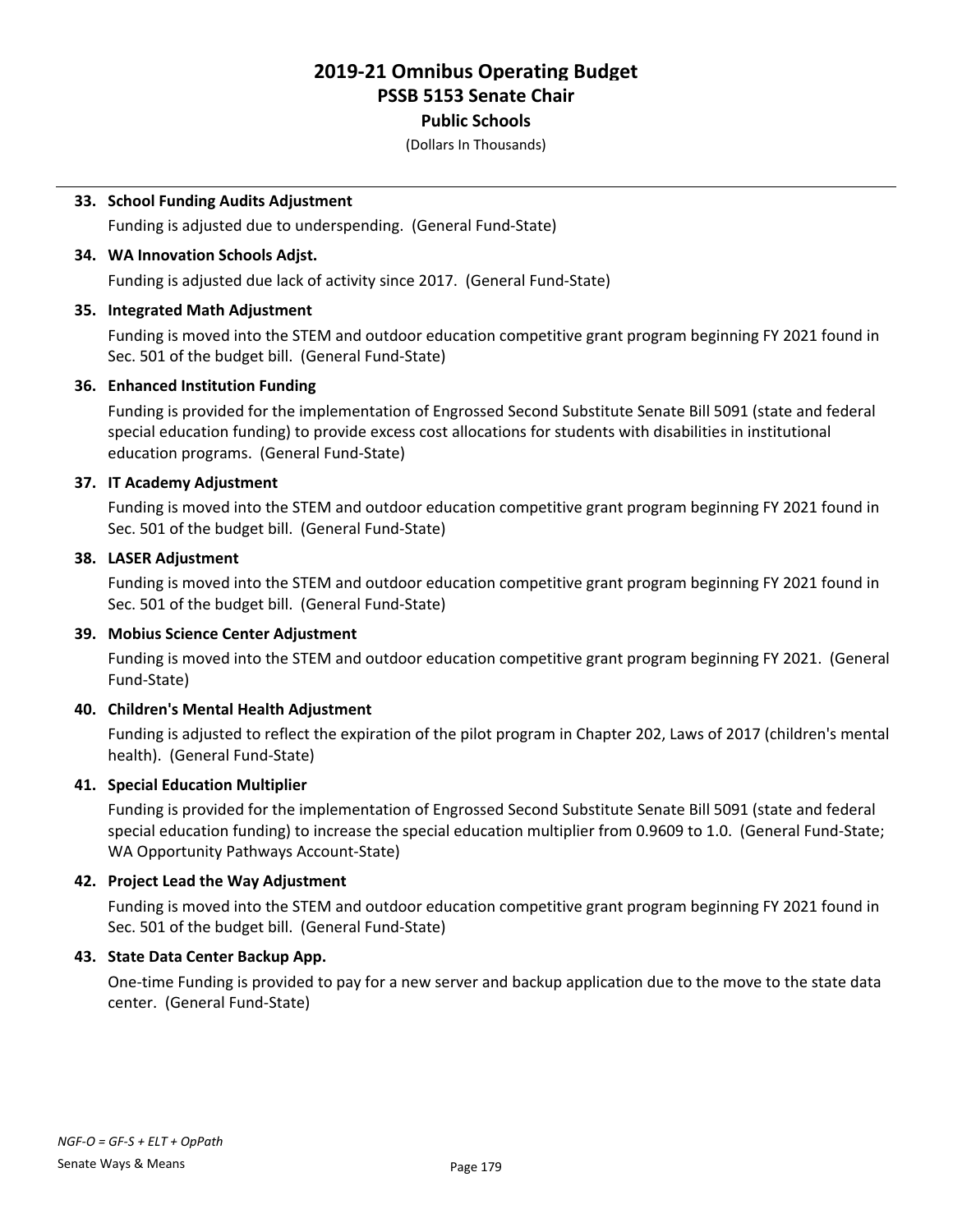#### **Public Schools**

(Dollars In Thousands)

#### **44. State Data Center Network**

Funding is provided to pay consolidated technology services for space in the state data center and networking charges. (General Fund-State)

#### **45. STEM Grant Program**

Funding is provided for a STEM and outdoor education grant program beginning in FY 2021. (General Fund-State)

#### **46. STEM Lighthouses Adjustment**

Funding is moved into the STEM and outdoor education competitive grant program beginning FY 2021 found in Sec. 501 of the budget bill. (General Fund-State)

#### **47. Achievers Scholars Increase**

Funding is increased for the achievers scholars program for the college success foundation to establish programming in four new regions. (General Fund-State)

#### **48. OSPI Website Maintenance**

Funding is provided to pay consolidated technology services to host the OSPI website and for website maintenance and support services. (General Fund-State)

#### **49. Project Citizen Increase**

Increased funding is provided for Project Citizen and We the People programs run through the Center for Civics Education. (General Fund-State)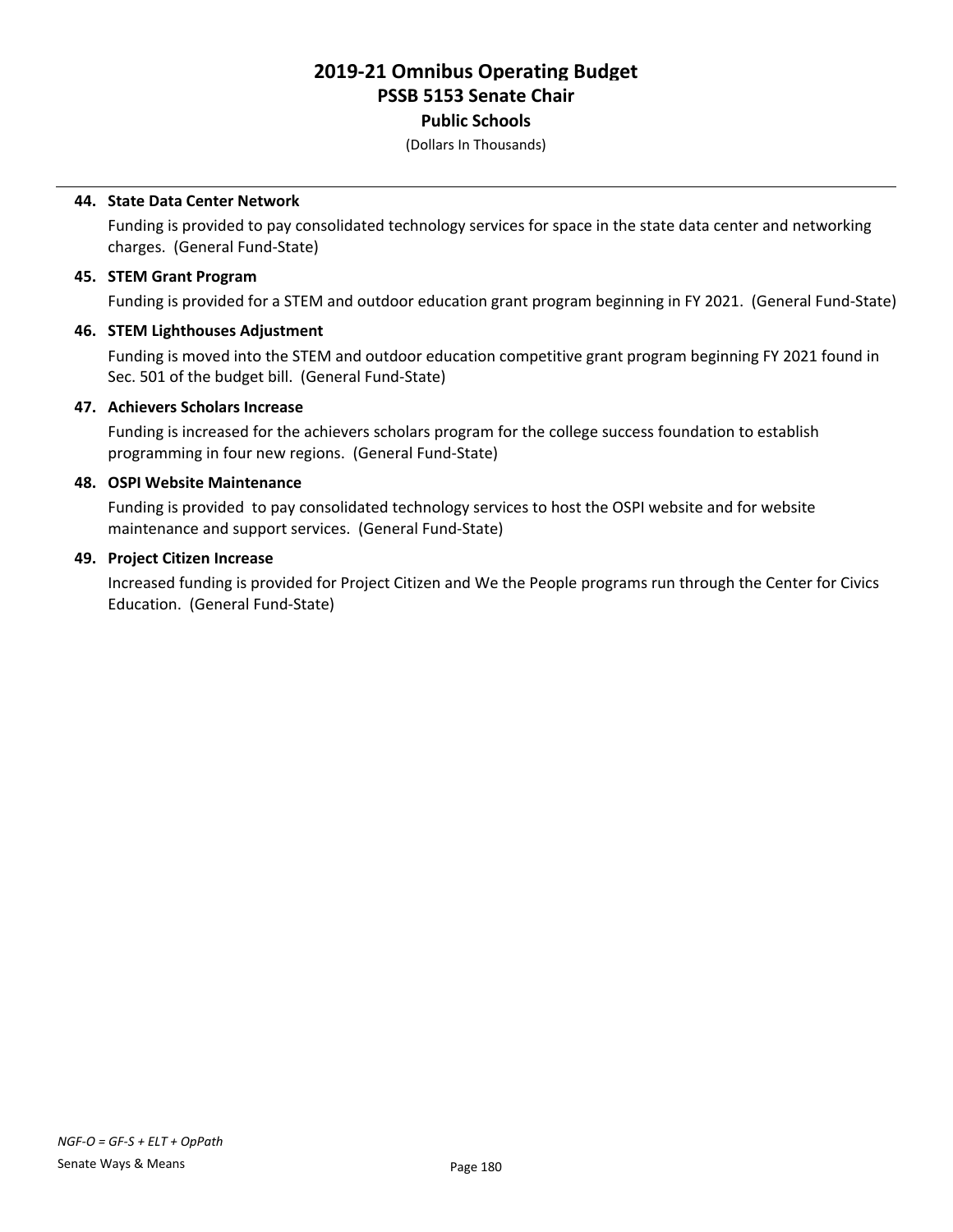#### **Student Achievement Council**

(Dollars In Thousands)

|                                                  |                              | 2019-21 |           |
|--------------------------------------------------|------------------------------|---------|-----------|
|                                                  | NGF-O<br><b>Total Budget</b> | NGF-O   |           |
| 2017-19 Estimated Expenditures                   | 739,981                      | 780,703 | 769,916   |
| 2019-21 Carryforward Level                       | 748,391                      | 786,361 | 751,420   |
| 2019-21 Maintenance Level                        | 746,456                      | 795,134 | 750,358   |
| Difference from 2017-19                          | 6,475                        | 14,431  | $-19,557$ |
| % Change from 2017-19                            | 0.9%                         | 1.8%    | n/a       |
| <b>Policy Other Changes:</b>                     |                              |         |           |
| <b>Opportunity Scholarship State Match</b><br>1. | 7,468                        | 7,468   | 0         |
| <b>Student Debt</b><br>2.                        | 1,195                        | 2,195   | 124       |
| Homeless College Students<br>3.                  | 278                          | 278     | 349       |
| <b>National Guard Grant</b><br>4.                | 800                          | 800     | 801       |
| College Bound WSOS Adjustment<br>5.              | 1,878                        | 1,878   | 1,713     |
| <b>Washington College Promise</b><br>6.          | 277                          | 277     | 40,179    |
| Mental Health Scholarship<br>7.                  | 2,000                        | 2,000   | 2,003     |
| <b>State Need Grant Waiting List</b><br>8.       | 80,500                       | 80,500  | 169,573   |
| <b>Maintain State Need Grant</b><br>9.           | 17,000                       | 23,000  | 48,990    |
| <b>Policy -- Other Total</b>                     | 111,396                      | 118,396 | 263,731   |
| Policy -- Transfer Total                         | 200                          | 200     | 200       |
| <b>Total Policy Changes</b>                      | 111,596                      | 118,596 | 263,931   |
| 2019-21 Policy Level                             | 858,052                      | 913,730 | 1,014,289 |
| Difference from 2017-19                          | 118,071                      | 133,027 | 244,374   |
| % Change from 2017-19                            | 16.0%                        | 17.0%   | n/a       |

#### *Comments:*

#### **1. Opportunity Scholarship State Match**

Funding is provided to match private contributions to the Washington Opportunity Scholarship. A public-private partnership, this program provides scholarships to students who have received their high school diploma or GED in Washington state and are pursuing a four-year degree in science, math, technology, engineering or health care. (General Fund-State)

#### **2. Student Debt**

Pursuant to 2SSB 5774 (Student debt), funding is provided to support the Income Share Agreement Pilot Program and Washington Student Loan Refinancing Program. Additional funding is provided for expenditure into the Income Share Agreement Account created in the bill, and expenditure authority is provided for the account accordingly. (General Fund-State; Income Share Agreement Account-Non-Appr)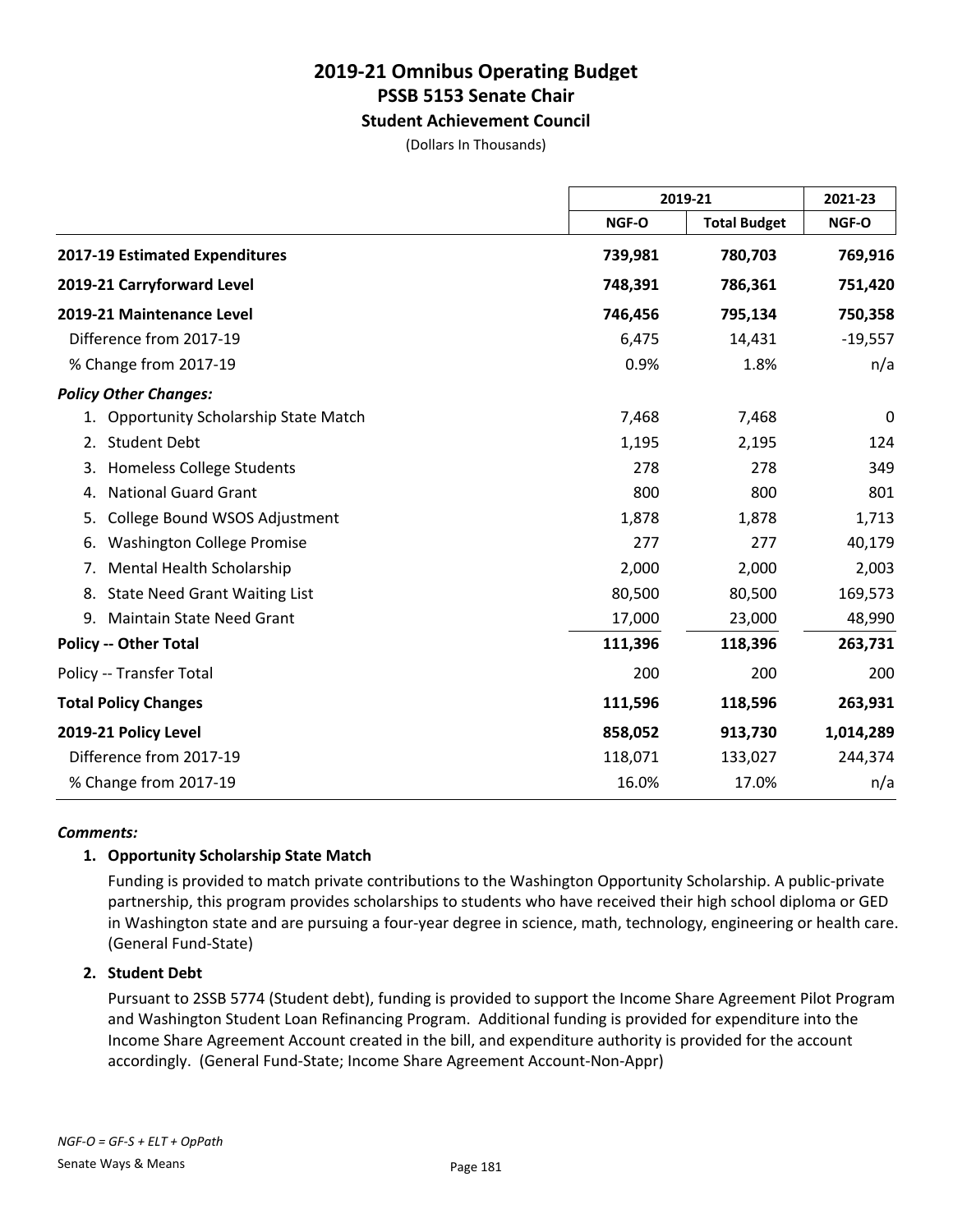#### **Student Achievement Council**

(Dollars In Thousands)

#### **3. Homeless College Students**

Pursuant to 2SSB 5800 (Homeless College Students), funding is provided for a pilot program to provide assistance to students experiencing homelessness or who were in the foster care system when they graduated high school. (General Fund-State)

#### **4. National Guard Grant**

Funding is provided for implementation of SB 5197 (National guard ed. grants). The Washington National Guard Postsecondary Education Grant Program will provide conditional scholarships to members of the Washington National Guard. (General Fund-State)

#### **5. College Bound WSOS Adjustment**

Prior to the 2017-18 academic year, the entire value of the Washington State Opportunity Scholarship (WSOS) was deducted from the College Bound Scholarship award. In the 2017-18 academic year, students who received the WSOS also received a full College Bound award. The 2018 supplemental budget directed student financial assistance offices to deduct the full WSOS from the College Bound award. Funding is provided for College Bound students who also receive the WSOS to receive a full College Bound Scholarship. (General Fund-State)

#### **6. Washington College Promise**

Funding is provided to implement 2SSB 5393 (College promise scholarship), the council will provide support for the program and will expand awards to participants in certain apprenticeship programs. (General Fund-State)

#### **7. Mental Health Scholarship**

Funding is provided for a new behavioral health professional conditional scholarship for students who commit to working in behavioral health fields in state hospitals and state behavioral health community sites. (General Fund-State)

#### **8. State Need Grant Waiting List**

Funding is provided to further reduce the State Need Grant (SNG) waiting list in FY 2020 and in FY 2021 based on the legislative intent included in the 2018 supplemental budget. The outlook assumes funding to eliminate the waiting list beginning in FY 2022. This item accompanies request legislation to make the State Need Grant an entitlement beginning in FY 2022 and change its name to the Washington College Promise. (General Fund-State)

#### **9. Maintain State Need Grant**

Funding is provided to maintain the SNG at current service levels in the 2019-21 biennium. It is intended to hold SNG awards harmless from tuition and fee increases, and changes in college attendance among students served by SNG. Additional funding is also assumed for the 2021-23 biennium in the 4-year outlook. (General Fund-State; State Educational Trust Fund Account-State)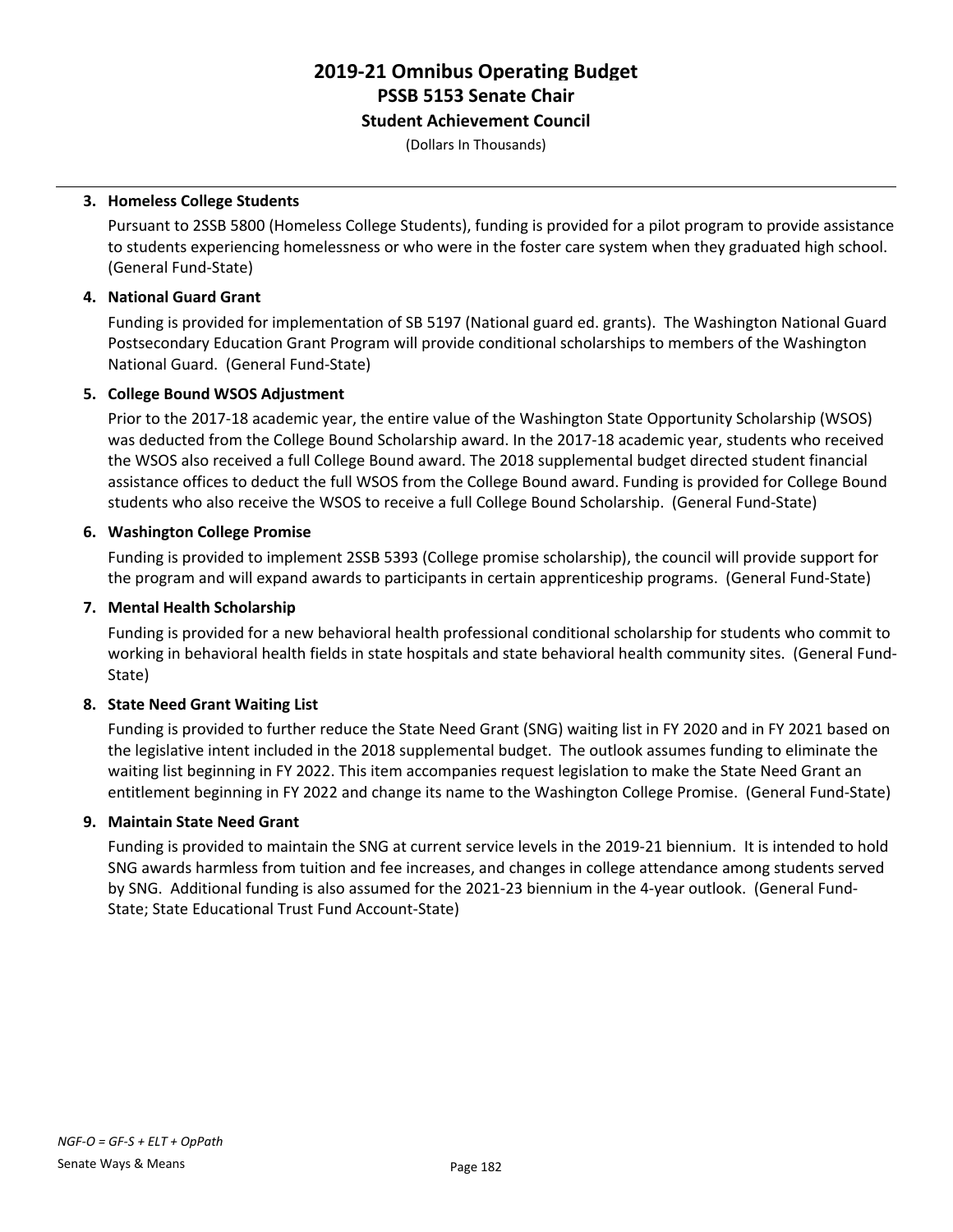### **2019-21 Omnibus Operating Budget PSSB 5153 Senate Chair University of Washington**

(Dollars In Thousands)

|                                            |         | 2019-21             |             |
|--------------------------------------------|---------|---------------------|-------------|
|                                            | NGF-O   | <b>Total Budget</b> | NGF-O       |
| 2017-19 Estimated Expenditures             | 669,752 | 7,789,466           | 688,668     |
| 2019-21 Carryforward Level                 | 679,734 | 7,901,283           | 679,841     |
| 2019-21 Maintenance Level                  | 687,225 | 7,939,328           | 688,594     |
| Difference from 2017-19                    | 17,473  | 149,862             | $-74$       |
| % Change from 2017-19                      | 2.6%    | 1.9%                | n/a         |
| <b>Policy Other Changes:</b>               |         |                     |             |
| 1. Paramedic Training                      | 450     | 450                 | 0           |
| Small forestland owners<br>2.              | 489     | 489                 | 0           |
| Telehealth program/youth<br>3.             | 2,734   | 2,734               | 2,436       |
| Higher ed./veteran health<br>4.            | 255     | 255                 | 254         |
| <b>Children's Mental Health</b><br>5.      | 865     | 865                 | 508         |
| Regenerative Medicine Institute<br>6.      | 750     | 750                 | 751         |
| Resp to Ocean Acidification Study<br>7.    | 501     | 501                 | 0           |
| Ocean Sampling<br>8.                       | 0       | 200                 | $\mathbf 0$ |
| <b>Biorefinery Feasibility study</b><br>9. | 300     | 300                 | 0           |
| <b>Climate Impacts Group</b><br>10.        | 400     | 400                 | 401         |
| <b>Dementia Care Training</b><br>11.       | 500     | 500                 | $\mathbf 0$ |
| Dental Ed/Persons with Disabilities<br>12. | 500     | 500                 | 501         |
| 13.<br>Firearm Policy Research Program     | 1,000   | 1,000               | 1,002       |
| <b>Foundational Support</b><br>14.         | 25,940  | 25,940              | 20,851      |
| Latino Physician Supply Study<br>15.       | 150     | 150                 | 0           |
| 16.<br>Math Improvement Pilot              | 190     | 190                 | 0           |
| 17.<br><b>Mental Health Residency</b>      | 2,000   | 2,000               | 2,003       |
| 18.<br><b>CAMCET Operations</b>            | 2,000   | 2,000               | 2,003       |
| Project ECHO Expansion<br>19.              | 500     | 500                 | 501         |
| 20. State Bank Business Plan               | 100     | 100                 | $\mathbf 0$ |
| <b>Policy -- Other Total</b>               | 39,624  | 39,824              | 31,210      |
| <b>Total Policy Changes</b>                | 39,624  | 39,824              | 31,210      |
| 2019-21 Policy Level                       | 726,849 | 7,979,152           | 719,804     |
| Difference from 2017-19                    | 57,097  | 189,686             | 31,136      |
| % Change from 2017-19                      | 8.5%    | 2.4%                | n/a         |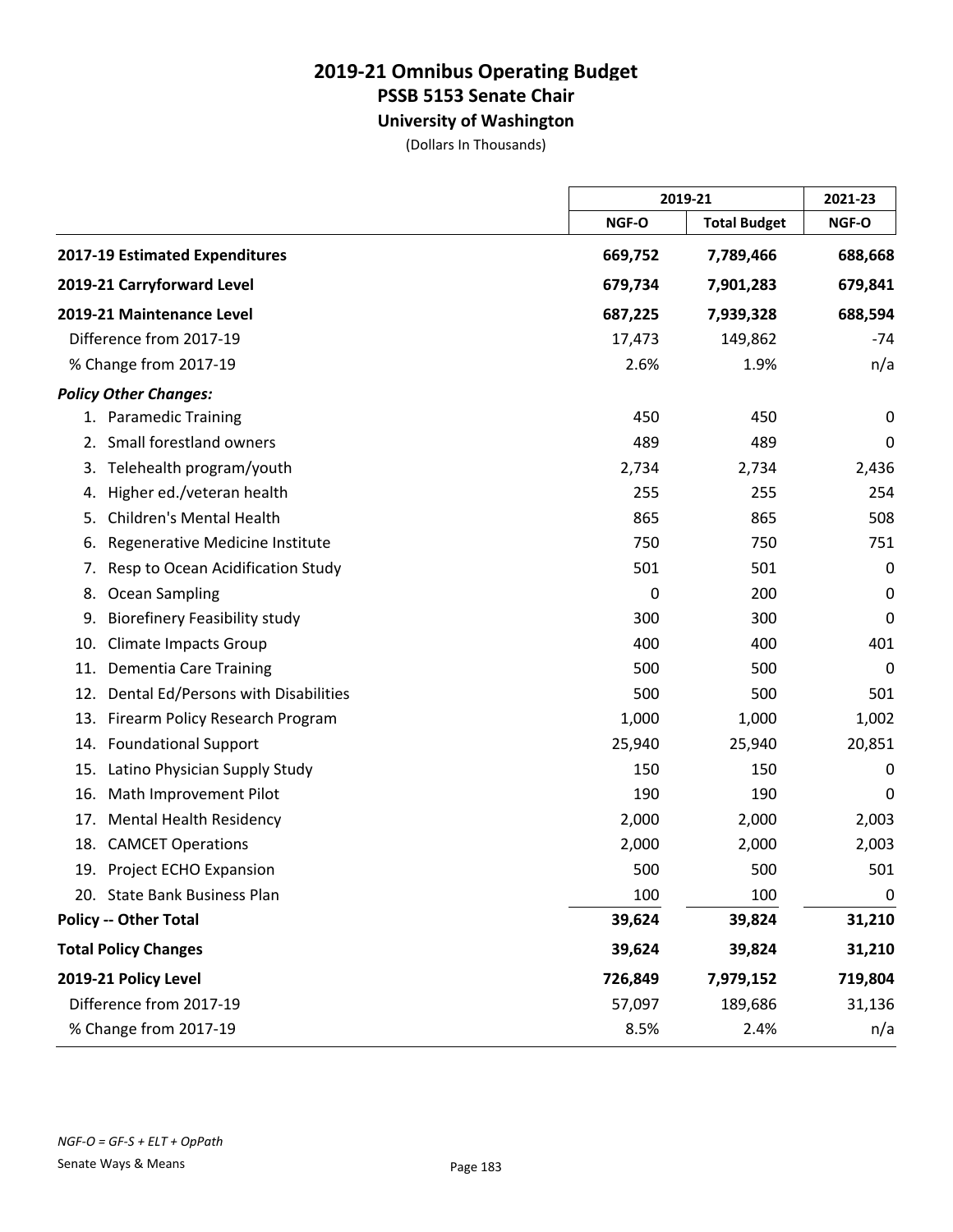**University of Washington**

(Dollars In Thousands)

| 2019-21 |                     | 2021-23 |
|---------|---------------------|---------|
| NGF-O   | <b>Total Budget</b> | NGF-O   |

#### *Comments:*

#### **1. Paramedic Training**

Funding is provided for implementation of SB 5211 (Paramedic Training), including the purchase of six simulators to be used in paramedic training in lieu of live animals. (General Fund-State)

#### **2. Small forestland owners**

Pursuant to ESSB 5330 (Small forestland owners), funding is provided for an analysis of trends in small forestland ownership and policy options, and report the results of the analysis to the legislature and forest practices board by November 1, 2020. (General Fund-State)

#### **3. Telehealth program/youth**

Pursuant to ESSB 5389 (Telehealth program/youth), funding is provided to design a training curriculum and training delivery system for middle, junior high, and high school staff to identify students at risk for substance abuse, violence, or youth suicide in schools. (General Fund-State)

#### **4. Higher ed./veteran health**

Pursuant to SSB 5428 (Higher ed./veteran health), funding is provided to employ at least one full-time mental health counselor with experience and training working with active duty military and veterans. (General Fund-State)

#### **5. Children's Mental Health**

Pursuant to SB 5903 (Children's Mental Health), funding is provided to implement a two-year pilot program called Partnership Access Line (PAL) for schools. (General Fund-State)

#### **6. Regenerative Medicine Institute**

Funding is provided for the Institute for Stem Cell and Regenerative Medicine. (General Fund-State)

#### **7. Resp to Ocean Acidification Study**

One-time funding is provided for the Washington Ocean Acidification Center to conduct biological response studies on the effect of ocean acidification on marine species, such as salmon and forage fish. (General Fund-State)

#### **8. Ocean Sampling**

The Washington Ocean Acidification Center is provided funding for ocean acidification sampling, an existing sampling program that pairs collection of seawater chemistry samples with additional samples of organisms. (Aquatic Lands Enhancement Account-State)

#### **9. Biorefinery Feasibility study**

Funding is provided to match non-state funding contributions for a study of the feasibility of constructing a biorefinery in southwest Washington. The study will result in a comprehensive technical and economic evaluation for southwest Washington biorefineries that will be used by biorefinery technology companies to develop their business plans and to attract potential investors. (General Fund-State)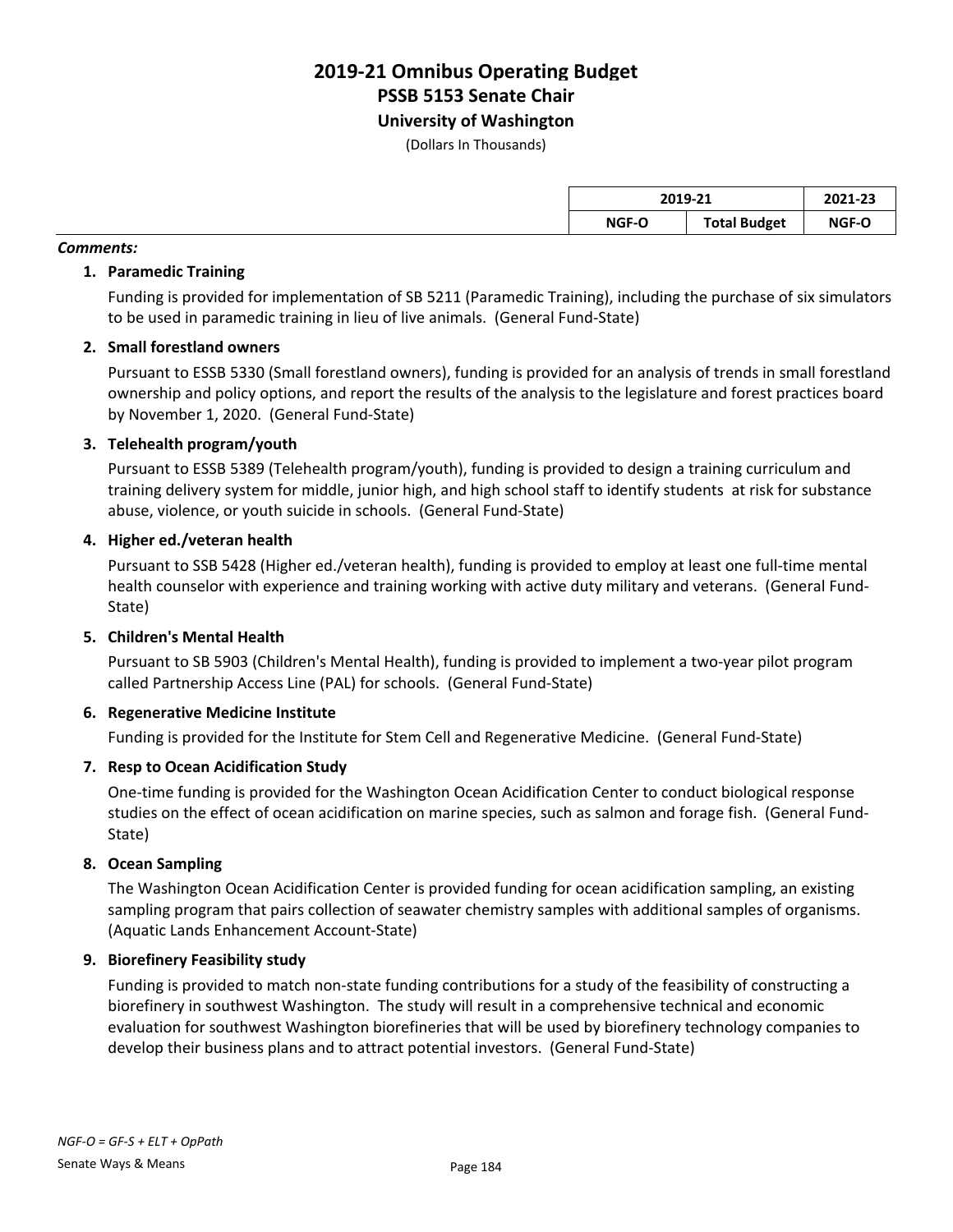### **University of Washington**

(Dollars In Thousands)

#### **10. Climate Impacts Group**

Funding is provided for the Climate Impacts Group. (General Fund-State)

#### **11. Dementia Care Training**

Funding is provided for dementia care best practices training for primary care practitioners using the Project ECHO telehealth model. (General Fund-State)

#### **12. Dental Ed/Persons with Disabilities**

Funding is provided for the Dental Education in the Care of Persons with Disabilities program within the School of Dentistry. (General Fund-State)

#### **13. Firearm Policy Research Program**

Funding is provided for a firearm policy research program. The program will support investigations of firearm death and injury risk factors, evaluate the effectiveness of state firearm laws and policies, assess the consequences of firearm violence, and develop strategies to reduce the toll of firearm violence to citizens of the state. (General Fund-State)

#### **14. Foundational Support**

Additional state funds are provided to the institutions of higher education for employee compensation, academic program enhancements, student support services, and other institutional priorities that maintain a quality academic experience for Washington students. (General Fund-State)

#### **15. Latino Physician Supply Study**

Funding is provided for the School of Social Work to conduct a study of the state's current supply of Latino physicians and provide policy recommendations to meet the state's need for Latino physicians, especially those who are bilingual. (General Fund-State)

#### **16. Math Improvement Pilot**

Funding is provided for the College of Education to partner with school districts on a pilot program to improve the math scores of k12 students. (General Fund-State)

#### **17. Mental Health Residency**

Funding is provided for the psychiatry residency program at the University of Washington to offer additional residency positions that are approved by the Accreditation Council for Graduate Medical Education. (General Fund-State)

#### **18. CAMCET Operations**

Funding is provided for shared clean energy research instrumentation and testbed operations at the Center for Advanced Materials and Clean Energy Technologies (CAMCET) facility. (General Fund-State)

#### **19. Project ECHO Expansion**

Funding is provided for the Extension for Community Healthcare Outcomes project (Project ECHO). (General Fund-State)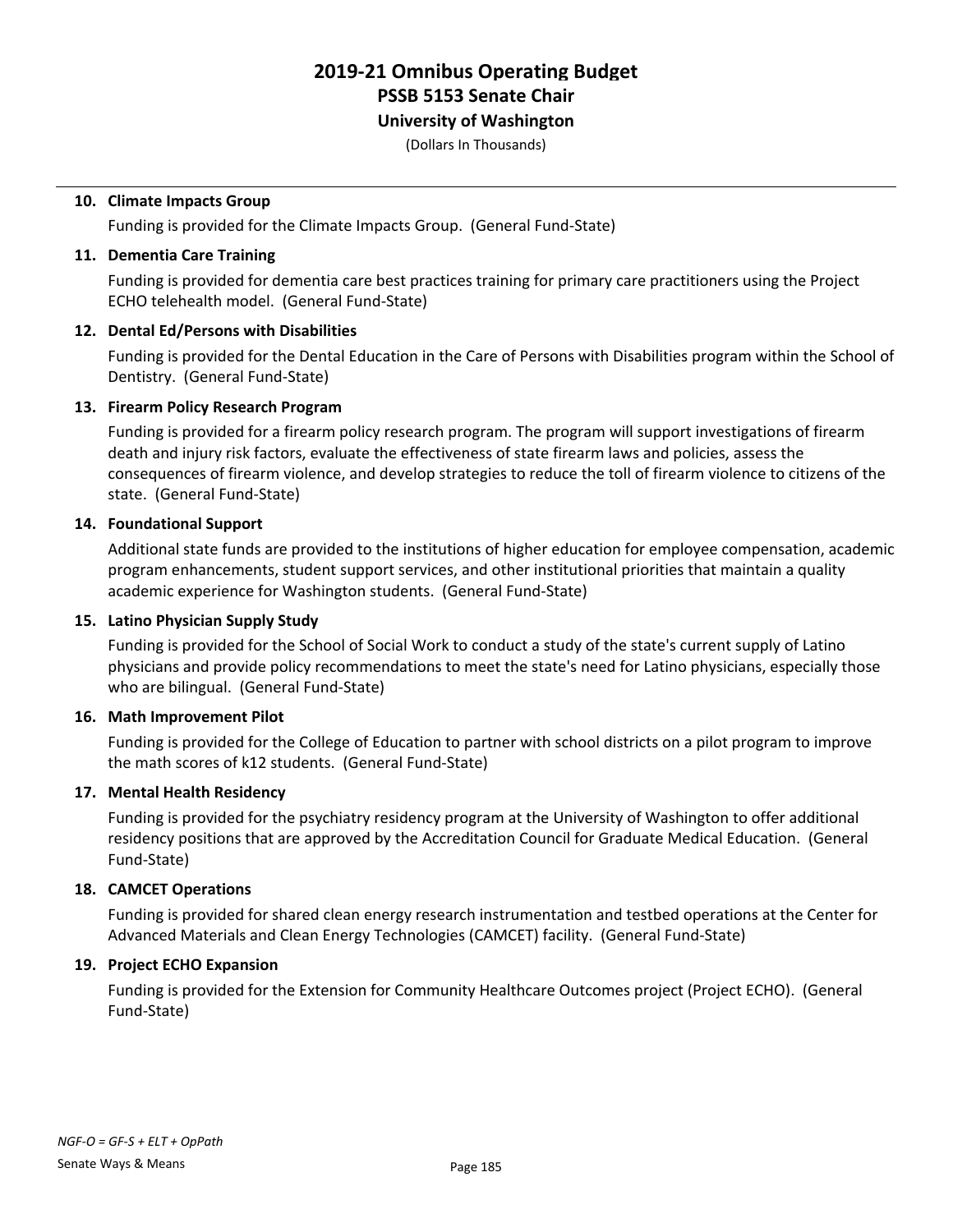### **2019-21 Omnibus Operating Budget PSSB 5153 Senate Chair University of Washington**

(Dollars In Thousands)

#### **20. State Bank Business Plan**

Funding is provided for the Evans School of Public Affairs to complete the business plan for a publicly owned Washington State depository bank initially funded in the 2018 supplemental operating budget. (General Fund-State)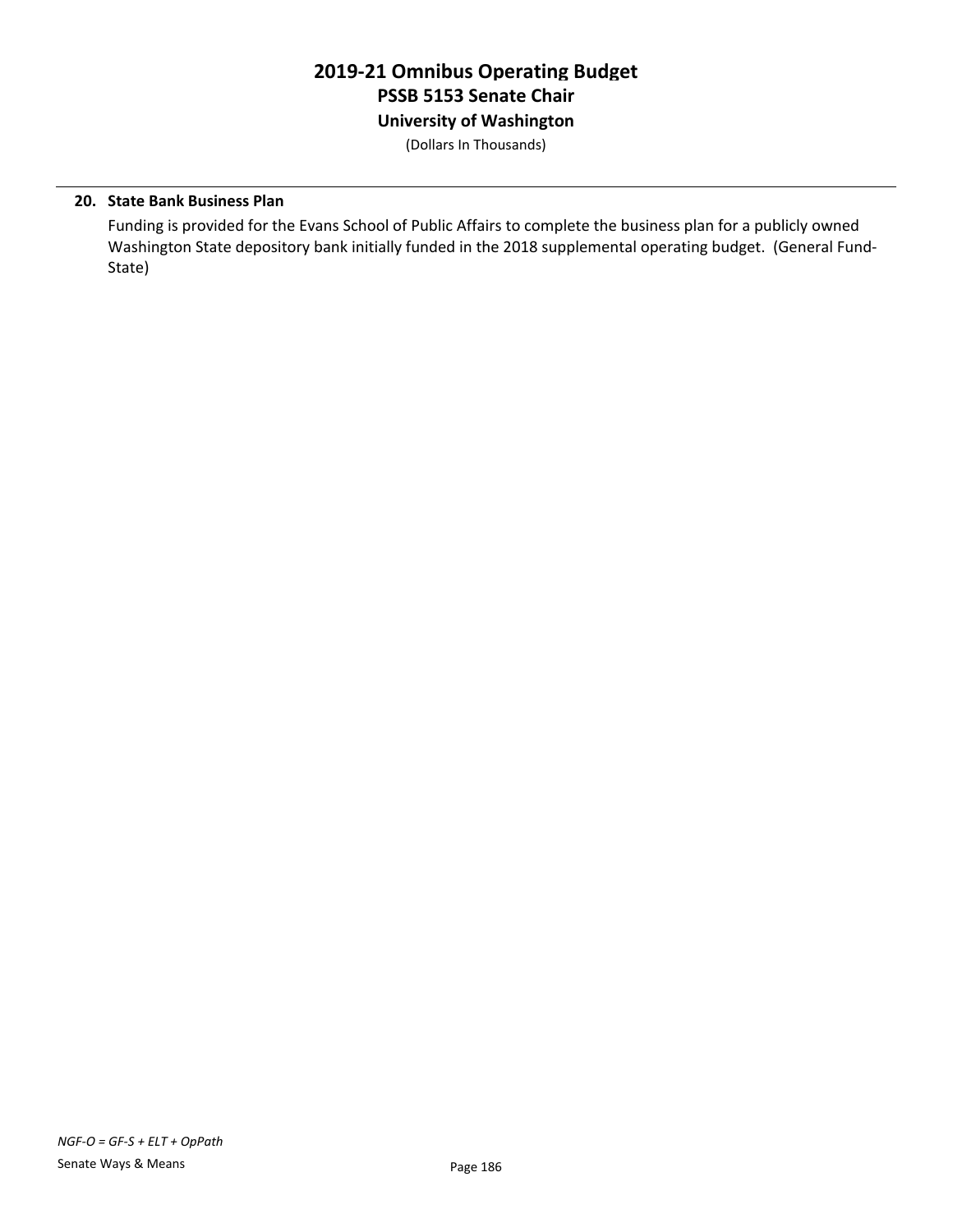#### **Washington State University**

(Dollars In Thousands)

|                                           |         | 2019-21             |          |
|-------------------------------------------|---------|---------------------|----------|
|                                           | NGF-O   | <b>Total Budget</b> | NGF-O    |
| 2017-19 Estimated Expenditures            | 446,943 | 1,640,575           | 459,444  |
| 2019-21 Carryforward Level                | 482,571 | 1,695,370           | 483,761  |
| 2019-21 Maintenance Level                 | 489,129 | 1,773,637           | 491,629  |
| Difference from 2017-19                   | 42,186  | 133,062             | 32,184   |
| % Change from 2017-19                     | 9.4%    | 8.1%                | n/a      |
| <b>Policy Other Changes:</b>              |         |                     |          |
| 1. Higher ed./veteran health              | 168     | 168                 | 168      |
| Sustainable Farms and Fields              | 331     | 331                 | $\Omega$ |
| <b>Foundational Support</b><br>3.         | 830     | 830                 | 0        |
| Postsecondary Data Workgroup<br>4.        | 85      | 85                  | 0        |
| Medical School - Completion Funding<br>5. | 10,800  | 17,358              | 14,422   |
| Raspberry and Blueberry Research<br>6.    | 500     | 500                 | 0        |
| <b>Policy -- Other Total</b>              | 12,714  | 19,272              | 14,590   |
| <b>Total Policy Changes</b>               | 12,714  | 19,272              | 14,590   |
| 2019-21 Policy Level                      | 501,843 | 1,792,909           | 506,219  |
| Difference from 2017-19                   | 54,900  | 152,334             | 46,774   |
| % Change from 2017-19                     | 12.3%   | 9.3%                | n/a      |

#### *Comments:*

#### **1. Higher ed./veteran health**

Pursuant to SSB 5428 (Higher ed./veteran health), funding is provided to employ at least one full-time mental health counselor with experience and training working with active duty military and veterans. (General Fund-State)

#### **2. Sustainable Farms and Fields**

Pursuant to SSB 5947 (Sustainable farms and fields), funding is provided to develop a sustainable farms and fields grant program. (General Fund-State)

#### **3. Foundational Support**

Additional state funds are provided to the institutions of higher education for employee compensation, academic program enhancements, student support services, and other institutional priorities that maintain a quality academic experience for Washington students. (General Fund-State)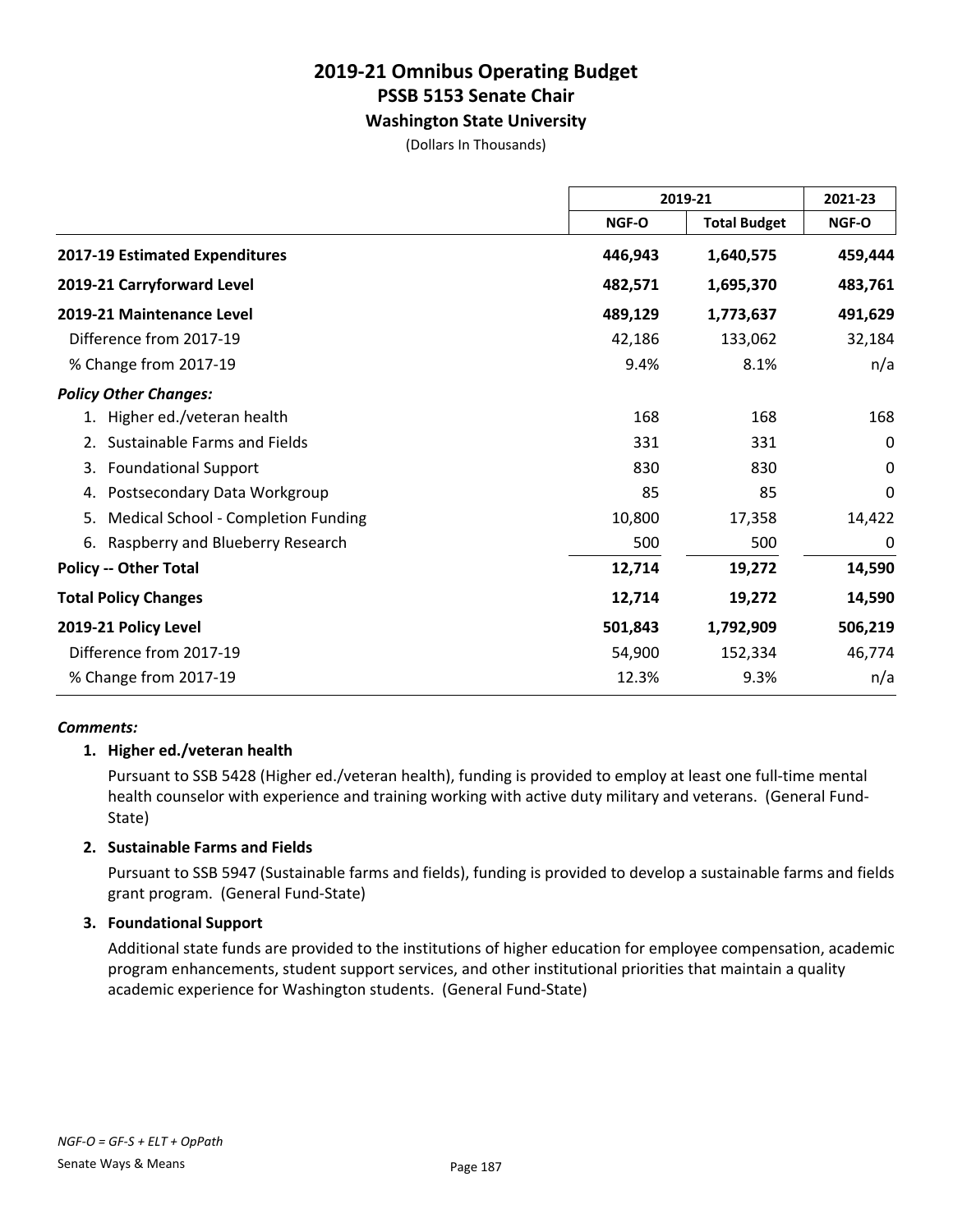#### **Washington State University**

(Dollars In Thousands)

#### **4. Postsecondary Data Workgroup**

Funding is provided for the William D. Ruckelshaus Center to coordinate a workgroup and process to develop options and recommendations to improve consistency, simplicity, transparency, and accountability in higher education data systems. (General Fund-State)

#### **5. Medical School - Completion Funding**

Completes funding for 240 students - four cohorts of 60 students each - at the Elson S. Floyd College of Medicine. (General Fund-State; Inst of Hi Ed-Operating Fees Account-Non-Appr)

#### **6. Raspberry and Blueberry Research**

Funding is provided for raspberry and blueberry research in Whatcom county through Washington State University's Whatcom County Extension program. (General Fund-State)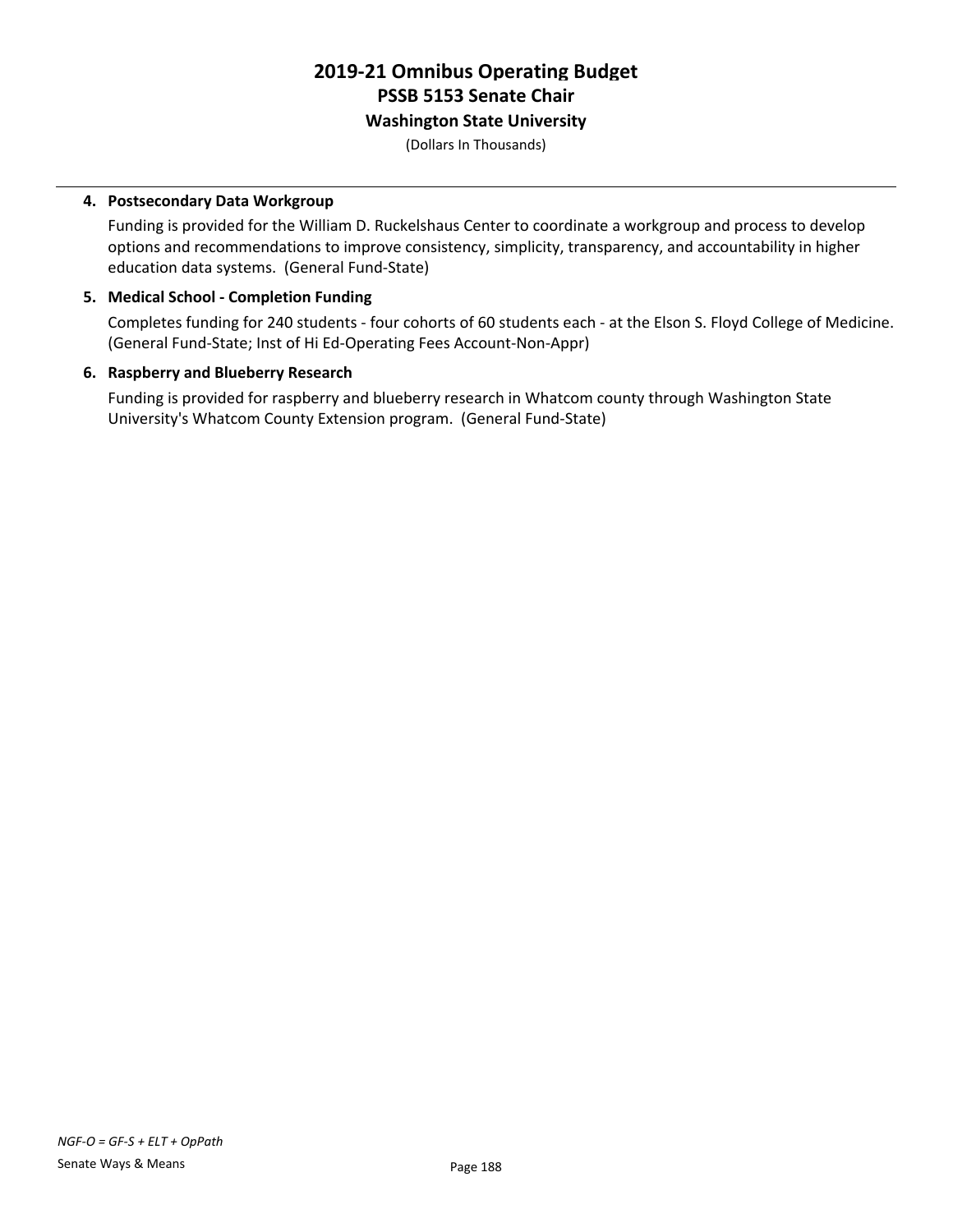#### **Eastern Washington University**

(Dollars In Thousands)

|                                   | 2019-21 |                     | 2021-23 |
|-----------------------------------|---------|---------------------|---------|
|                                   | NGF-O   | <b>Total Budget</b> | NGF-O   |
| 2017-19 Estimated Expenditures    | 118,826 | 318,009             | 120,799 |
| 2019-21 Carryforward Level        | 121,665 | 324,888             | 121,792 |
| 2019-21 Maintenance Level         | 124,013 | 328,350             | 125,239 |
| Difference from 2017-19           | 5,187   | 10,341              | 4,440   |
| % Change from 2017-19             | 4.4%    | 3.3%                | n/a     |
| <b>Policy Other Changes:</b>      |         |                     |         |
| 1. Higher ed./veteran health      | 180     | 180                 | 180     |
| Deep Lake Watershed Study         | 146     | 146                 | 0       |
| <b>Foundational Support</b><br>3. | 1,040   | 1,040               | 1,002   |
| 4. Lucy Covington Center Archive  | 250     | 250                 | 0       |
| <b>Policy -- Other Total</b>      | 1,616   | 1,616               | 1,182   |
| <b>Total Policy Changes</b>       | 1,616   | 1,616               | 1,182   |
| 2019-21 Policy Level              | 125,629 | 329,966             | 126,420 |
| Difference from 2017-19           | 6,803   | 11,957              | 5,622   |
| % Change from 2017-19             | 5.7%    | 3.8%                | n/a     |

#### *Comments:*

#### **1. Higher ed./veteran health**

Pursuant to SSB 5428 (Higher ed./veteran health), funding is provided to employ at least one full-time mental health counselor with experience and training working with active duty military and veterans. (General Fund-State)

#### **2. Deep Lake Watershed Study**

Funding is provided for a comprehensive analysis of the deep lake watershed involving land owners, ranchers, lake owners, one or more conservation districts, the Department of Ecology and the Department of Natural Resources. (General Fund-State)

#### **3. Foundational Support**

Additional state funds are provided to the institutions of higher education for employee compensation, academic program enhancements, student support services, and other institutional priorities that maintain a quality academic experience for Washington students. (General Fund-State)

#### **4. Lucy Covington Center Archive**

Funding is provided to support the gathering and archiving of time-sensitive histories for a Lucy Covington Center on the Cheney campus. (General Fund-State)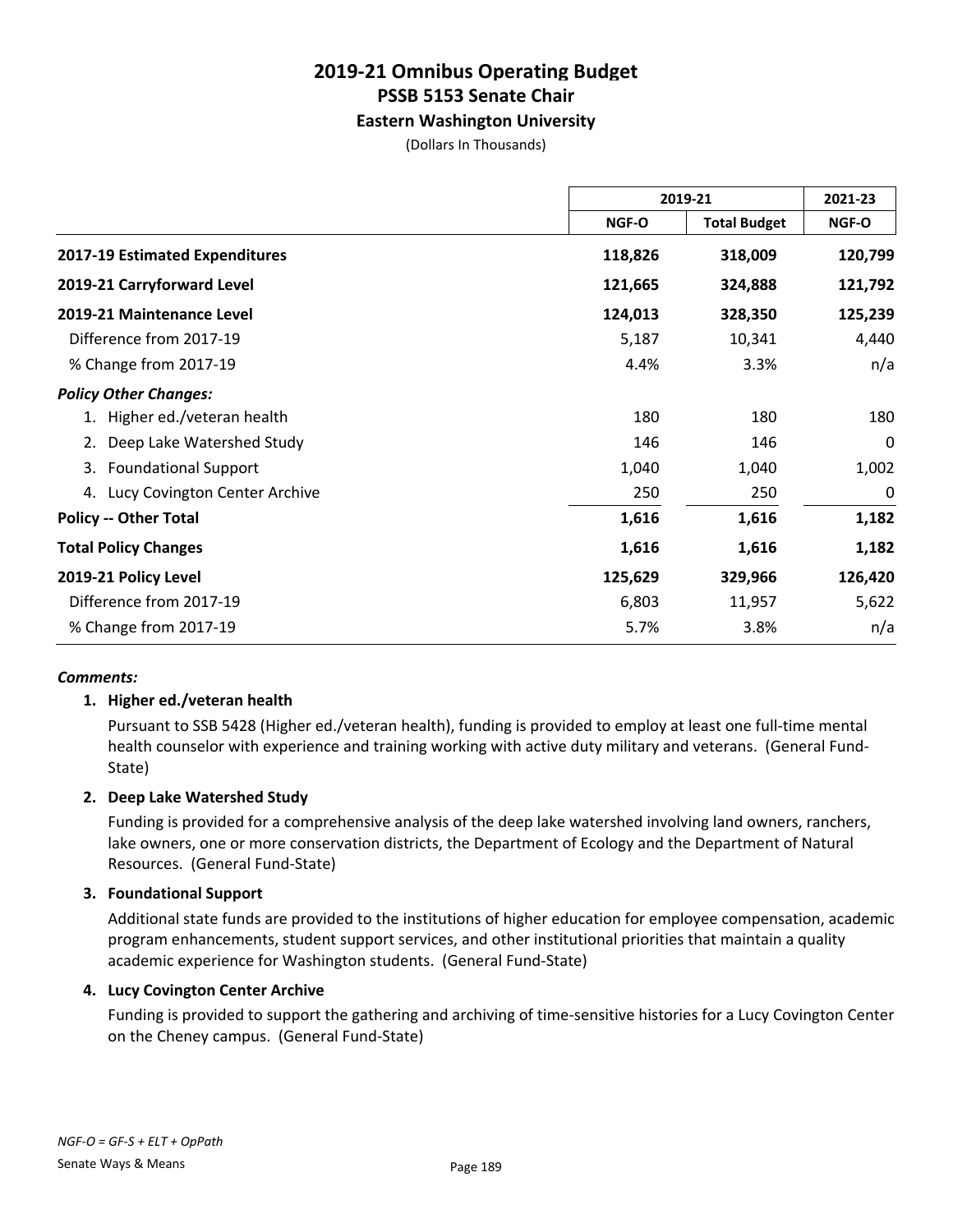#### **Central Washington University**

(Dollars In Thousands)

|                                   | 2019-21 |                     | 2021-23 |
|-----------------------------------|---------|---------------------|---------|
|                                   | NGF-O   | <b>Total Budget</b> | NGF-O   |
| 2017-19 Estimated Expenditures    | 117,858 | 399,177             | 120,549 |
| 2019-21 Carryforward Level        | 120,777 | 406,282             | 120,977 |
| 2019-21 Maintenance Level         | 124,278 | 417,695             | 124,754 |
| Difference from 2017-19           | 6,420   | 18,518              | 4,205   |
| % Change from 2017-19             | 5.4%    | 4.6%                | n/a     |
| <b>Policy Other Changes:</b>      |         |                     |         |
| Higher ed./veteran health         | 207     | 207                 | 206     |
| <b>Foundational Support</b><br>2. | 1,240   | 1,240               | 1,242   |
| Game On Program<br>3.             | 300     | 300                 | 300     |
| <b>Policy -- Other Total</b>      | 1,747   | 1,747               | 1,749   |
| <b>Total Policy Changes</b>       | 1,747   | 1,747               | 1,749   |
| 2019-21 Policy Level              | 126,025 | 419,442             | 126,502 |
| Difference from 2017-19           | 8,167   | 20,265              | 5,954   |
| % Change from 2017-19             | 6.9%    | 5.1%                | n/a     |

#### *Comments:*

#### **1. Higher ed./veteran health**

Pursuant to SSB 5428 (Higher ed./veteran health), funding is provided to employ at least one full-time mental health counselor with experience and training working with active duty military and veterans. (General Fund-State)

#### **2. Foundational Support**

Additional state funds are provided to the institutions of higher education for employee compensation, academic program enhancements, student support services, and other institutional priorities that maintain a quality academic experience for Washington students. (General Fund-State)

#### **3. Game On Program**

Funding is provided for the Game On! Program, which teaches leadership, science, technology, engineering, and math to underserved middle and high school students. (General Fund-State)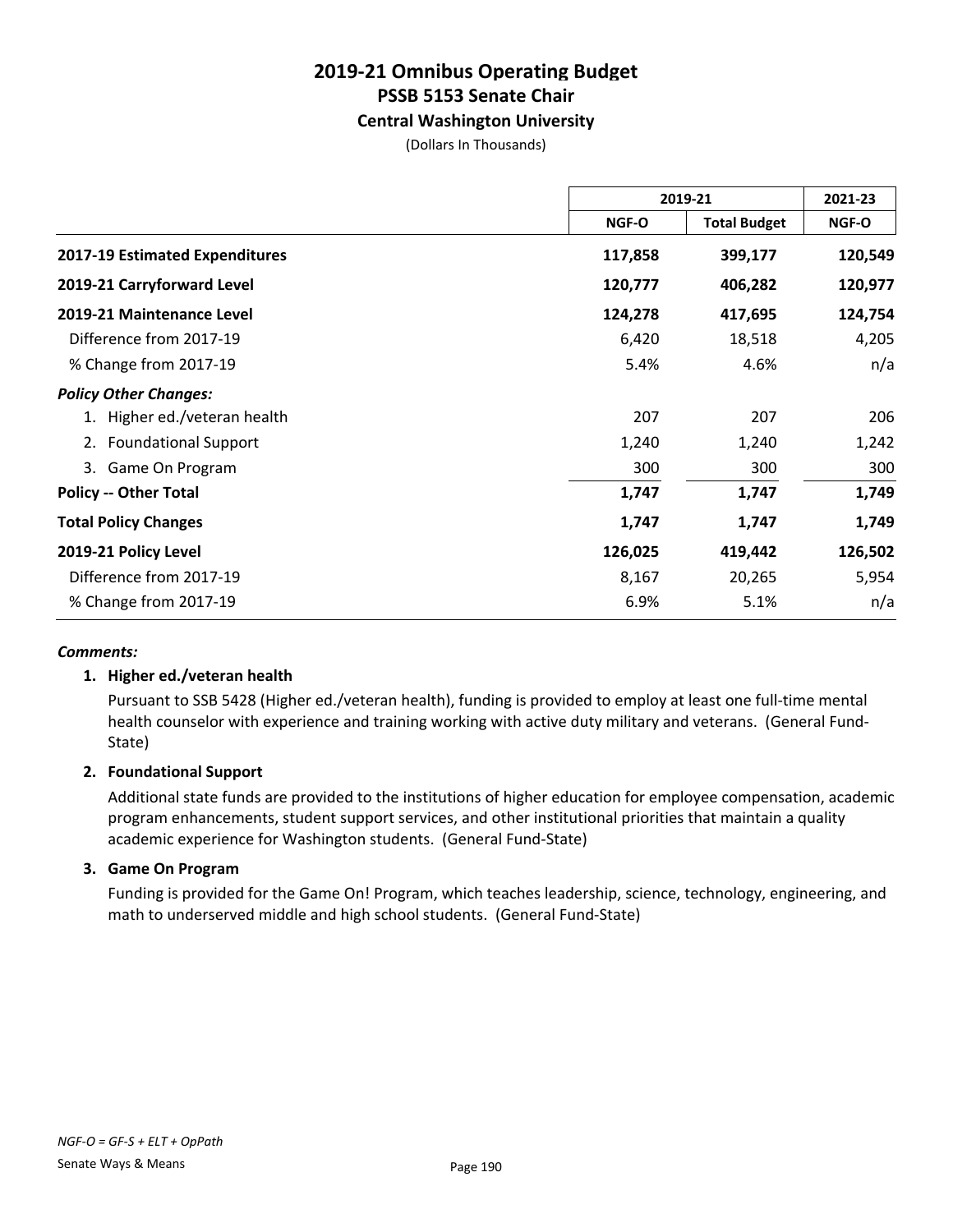### **The Evergreen State College**

(Dollars In Thousands)

|                                     | 2019-21 |                     | 2021-23      |
|-------------------------------------|---------|---------------------|--------------|
|                                     | NGF-O   | <b>Total Budget</b> | <b>NGF-O</b> |
| 2017-19 Estimated Expenditures      | 60,184  | 151,235             | 61,795       |
| 2019-21 Carryforward Level          | 60,802  | 154,430             | 60,473       |
| 2019-21 Maintenance Level           | 62,593  | 157,157             | 61,799       |
| Difference from 2017-19             | 2,409   | 5,922               | 4            |
| % Change from 2017-19               | 4.0%    | 3.9%                | n/a          |
| <b>Policy Other Changes:</b>        |         |                     |              |
| Higher ed./veteran health           | 156     | 156                 | 156          |
| <b>Foundational Support</b><br>2.   | 1,540   | 1,540               | 1,863        |
| <b>Support WSIPP Projects</b><br>3. | 209     | 209                 | 81           |
| <b>Policy -- Other Total</b>        | 1,905   | 1,905               | 2,100        |
| <b>Total Policy Changes</b>         | 1,905   | 1,905               | 2,100        |
| 2019-21 Policy Level                | 64,498  | 159,062             | 63,899       |
| Difference from 2017-19             | 4,314   | 7,827               | 2,105        |
| % Change from 2017-19               | 7.2%    | 5.2%                | n/a          |

#### *Comments:*

#### **1. Higher ed./veteran health**

Pursuant to SSB 5428 (Higher ed./veteran health), funding is provided to employ at least one full-time mental health counselor with experience and training working with active duty military and veterans. (General Fund-State)

#### **2. Foundational Support**

Additional state funds are provided to the institutions of higher education for employee compensation, academic program enhancements, student support services, and other institutional priorities that maintain a quality academic experience for Washington students. (General Fund-State)

#### **3. Support WSIPP Projects**

Funding is provided to support the cost of six research studies conducted by WSIPP that were originally underestimated. (General Fund-State)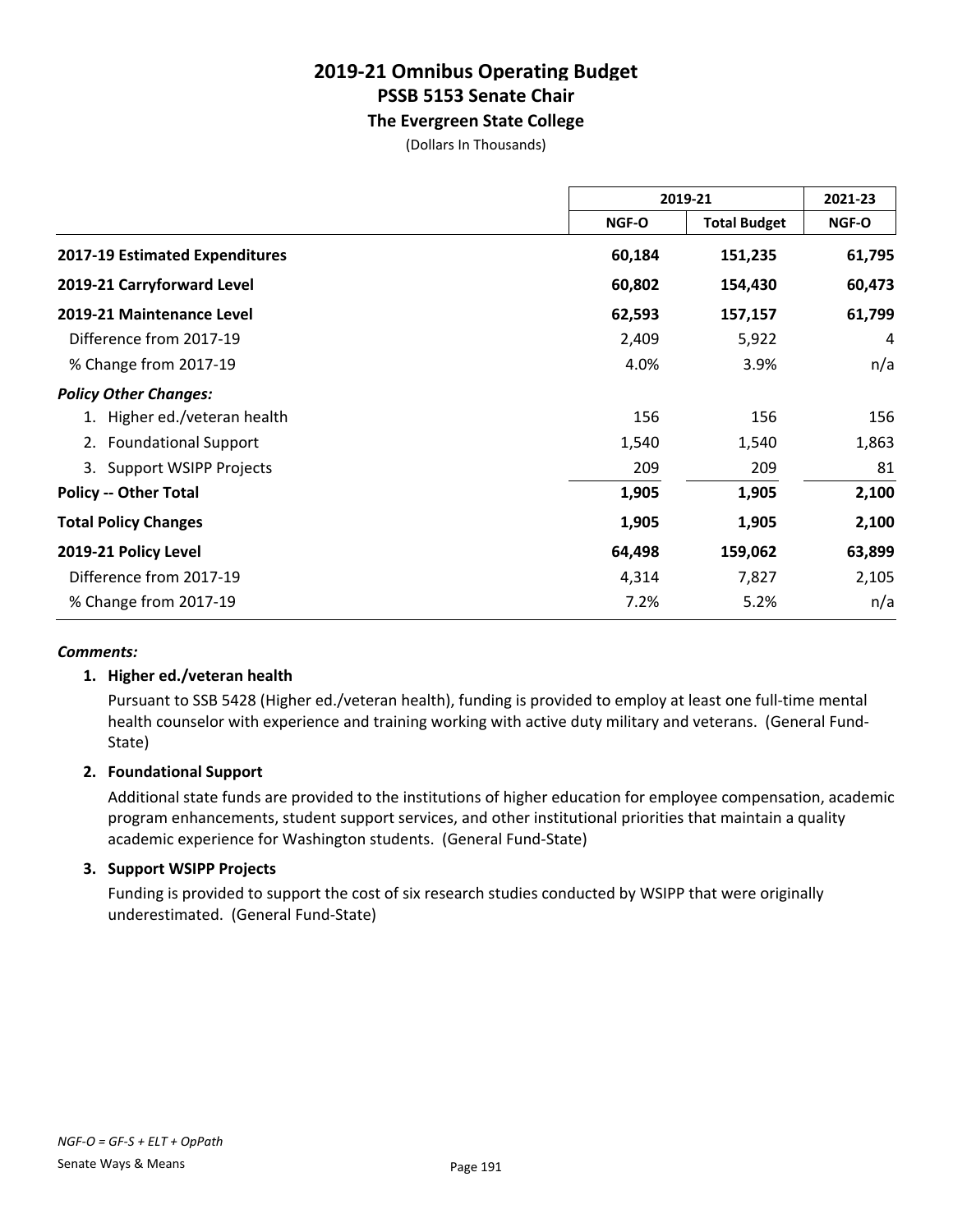#### **Western Washington University**

(Dollars In Thousands)

|                                | 2019-21 |                     | 2021-23 |
|--------------------------------|---------|---------------------|---------|
|                                | NGF-O   | <b>Total Budget</b> | NGF-O   |
| 2017-19 Estimated Expenditures | 159,131 | 394,367             | 163,719 |
| 2019-21 Carryforward Level     | 164,730 | 404,919             | 164,997 |
| 2019-21 Maintenance Level      | 167,025 | 408,728             | 167,666 |
| Difference from 2017-19        | 7,894   | 14,361              | 3,946   |
| % Change from 2017-19          | 5.0%    | 3.6%                | n/a     |
| <b>Policy Other Changes:</b>   |         |                     |         |
| 1. Higher ed./veteran health   | 192     | 192                 | 192     |
| 2. Foundational Support        | 310     | 310                 | 621     |
| <b>Policy -- Other Total</b>   | 502     | 502                 | 813     |
| <b>Total Policy Changes</b>    | 502     | 502                 | 813     |
| 2019-21 Policy Level           | 167,527 | 409,230             | 168,479 |
| Difference from 2017-19        | 8,396   | 14,863              | 4,760   |
| % Change from 2017-19          | 5.3%    | 3.8%                | n/a     |

#### *Comments:*

#### **1. Higher ed./veteran health**

Pursuant to SSB 5428 (Higher ed./veteran health), funding is provided to employ at least one full-time mental health counselor with experience and training working with active duty military and veterans. (General Fund-State)

#### **2. Foundational Support**

Additional state funds are provided to the institutions of higher education for employee compensation, academic program enhancements, student support services, and other institutional priorities that maintain a quality academic experience for Washington students. (General Fund-State)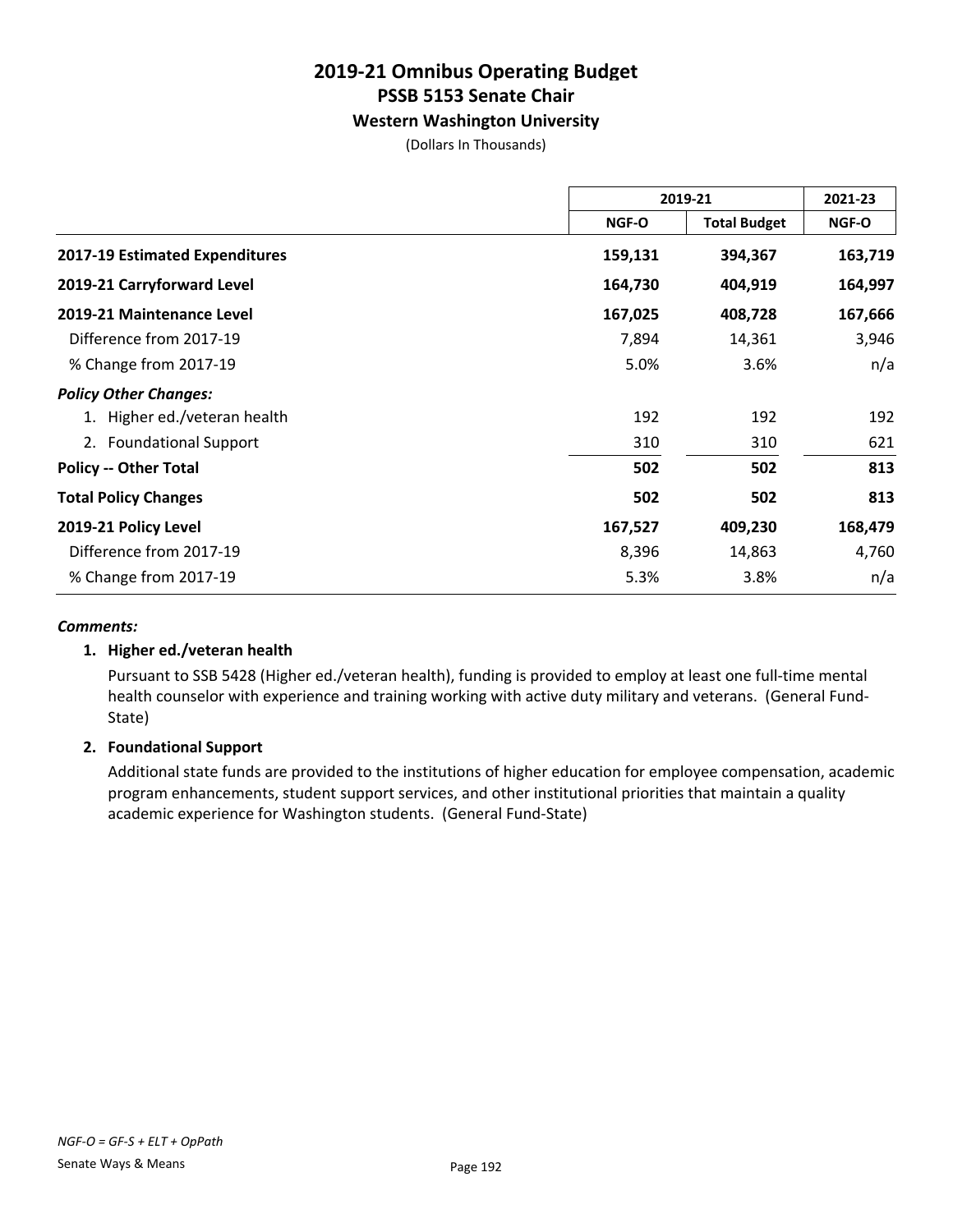#### **Community & Technical College System**

(Dollars In Thousands)

|                                          |              | 2019-21             |              |
|------------------------------------------|--------------|---------------------|--------------|
|                                          | <b>NGF-O</b> | <b>Total Budget</b> | <b>NGF-O</b> |
| 2017-19 Estimated Expenditures           | 1,400,981    | 3,034,316           | 1,425,125    |
| 2019-21 Carryforward Level               | 1,433,680    | 3,098,125           | 1,436,012    |
| 2019-21 Maintenance Level                | 1,488,112    | 3,181,525           | 1,528,661    |
| Difference from 2017-19                  | 87,131       | 147,209             | 103,536      |
| % Change from 2017-19                    | 6.2%         | 4.9%                | n/a          |
| <b>Policy Other Changes:</b>             |              |                     |              |
| 1. Homeless college students             | 548          | 548                 | 697          |
| 2. Youth Civic Ed and Leadership Progr   | 200          | 200                 | 200          |
| <b>Foundational Support</b><br>3.        | 11,900       | 17,900              | 10,335       |
| Simulated Good Manufacturing Pract<br>4. | 500          | 500                 | 0            |
| Southwest WA Center of Excellence<br>5.  | 300          | 300                 | 300          |
| <b>BH Workforce Credentialing</b><br>6.  | 300          | 300                 | 300          |
| <b>Policy -- Other Total</b>             | 13,748       | 19,748              | 11,834       |
| <b>Total Policy Changes</b>              | 13,748       | 19,748              | 11,834       |
| 2019-21 Policy Level                     | 1,501,860    | 3,201,273           | 1,540,495    |
| Difference from 2017-19                  | 100,879      | 166,957             | 115,370      |
| % Change from 2017-19                    | 7.2%         | 5.5%                | n/a          |

#### *Comments:*

#### **1. Homeless college students**

Pursuant to 2SSB 5800 (Homeless College Students), funding is provided for a pilot program to provide assistance to students experiencing homelessness or who were in the foster care system when they graduated high school. (General Fund-State)

#### **2. Youth Civic Ed and Leadership Progr**

Funding is provided for Everett Community College to partner with the Washington State Family and Community Engagement Trust on a youth civic education and leadership program. (General Fund-State)

#### **3. Foundational Support**

Additional state funds are provided to the institutions of higher education for employee compensation, academic program enhancements, student support services, and other institutional priorities that maintain a quality academic experience for Washington students. (General Fund-State; Comm/Tech College Innovation Account-State)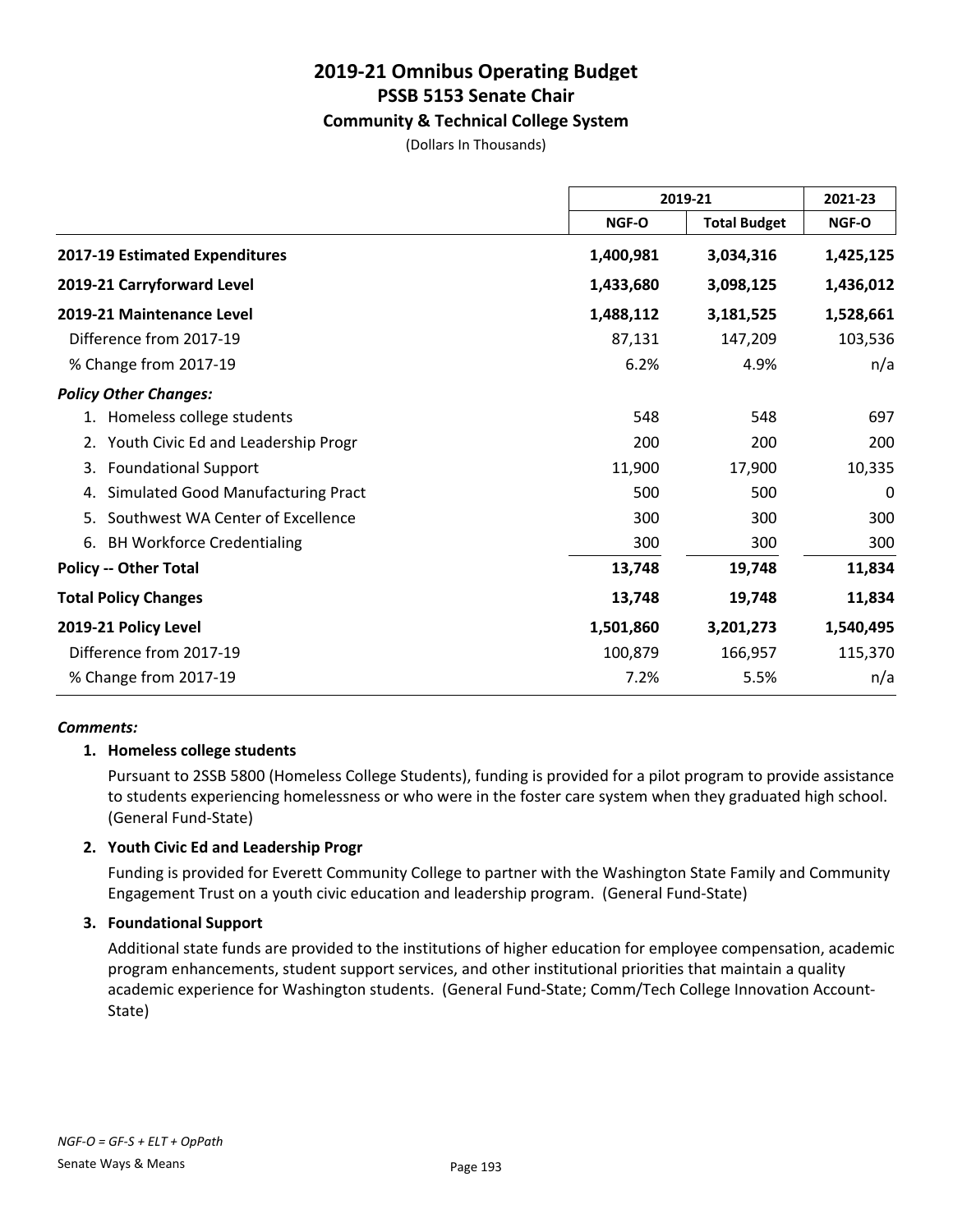#### **Community & Technical College System**

(Dollars In Thousands)

#### **4. Simulated Good Manufacturing Pract**

Funding is provided to purchase equipment for a regional training facility on the campus of AGC Biologics in Bothell to offer a simulated good manufacturing practice (GMP) experience. (General Fund-State)

#### **5. Southwest WA Center of Excellence**

Funding is provided to establish a branch Center of Excellence in Southwest Washington focused on advanced manufacturing. (General Fund-State)

#### **6. BH Workforce Credentialing**

Funding is provided to the Puget Sound Welcome Back Center at Highline College to create a grant program for internationally trained individuals seeking employment in the behavioral health (BH) field in Washington state. (General Fund-State)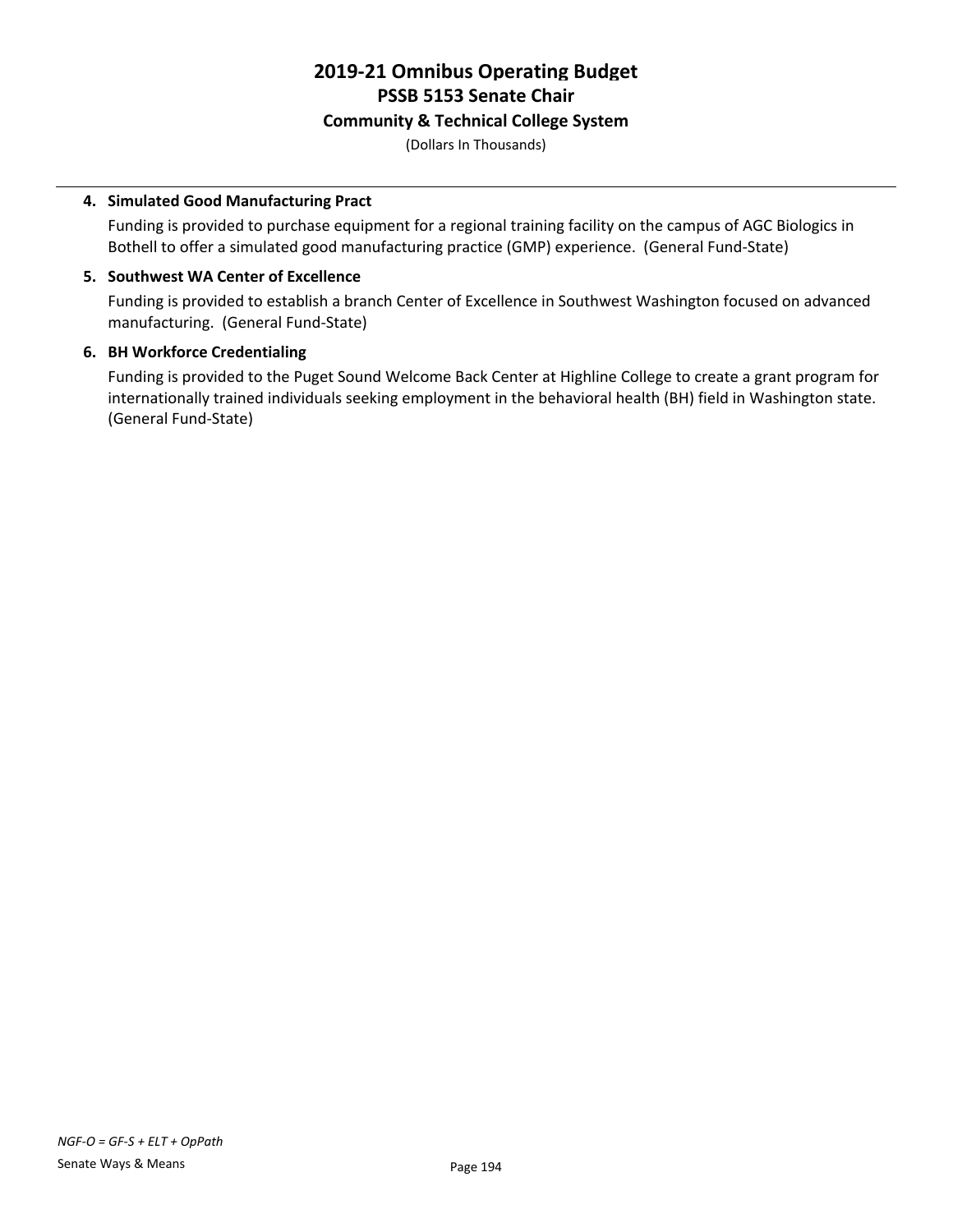### **2019-21 Omnibus Operating Budget PSSB 5153 Senate Chair State School for the Blind**

(Dollars In Thousands)

|                                | 2019-21 |                     | 2021-23 |  |
|--------------------------------|---------|---------------------|---------|--|
|                                | NGF-O   | <b>Total Budget</b> | NGF-O   |  |
| 2017-19 Estimated Expenditures | 14,546  | 19,277              | 15,234  |  |
| 2019-21 Carryforward Level     | 14,677  | 21,270              | 14,773  |  |
| 2019-21 Maintenance Level      | 15,548  | 22,264              | 15,679  |  |
| Difference from 2017-19        | 1,002   | 2,987               | 446     |  |
| % Change from 2017-19          | 6.9%    | 15.5%               | n/a     |  |
| <b>Policy Other Changes:</b>   |         |                     |         |  |
| 1. School Social Worker        | 234     | 234                 | 235     |  |
| <b>Policy -- Other Total</b>   | 234     | 234                 | 235     |  |
| Policy -- Comp Total           | 716     | 716                 | 721     |  |
| <b>Total Policy Changes</b>    | 950     | 950                 | 956     |  |
| 2019-21 Policy Level           | 16,498  | 23,214              | 16,635  |  |
| Difference from 2017-19        | 1,952   | 3,937               | 1,402   |  |
| % Change from 2017-19          | 13.4%   | 20.4%               | n/a     |  |

#### *Comments:*

#### **1. School Social Worker**

Funding is provided for the Washington State School for the Blind (WSSB) to hire a licensed clinical social worker to support student mental health, help students adjust to living with a visual impairment, and provide family education and connections to local and regional resources. (General Fund-State)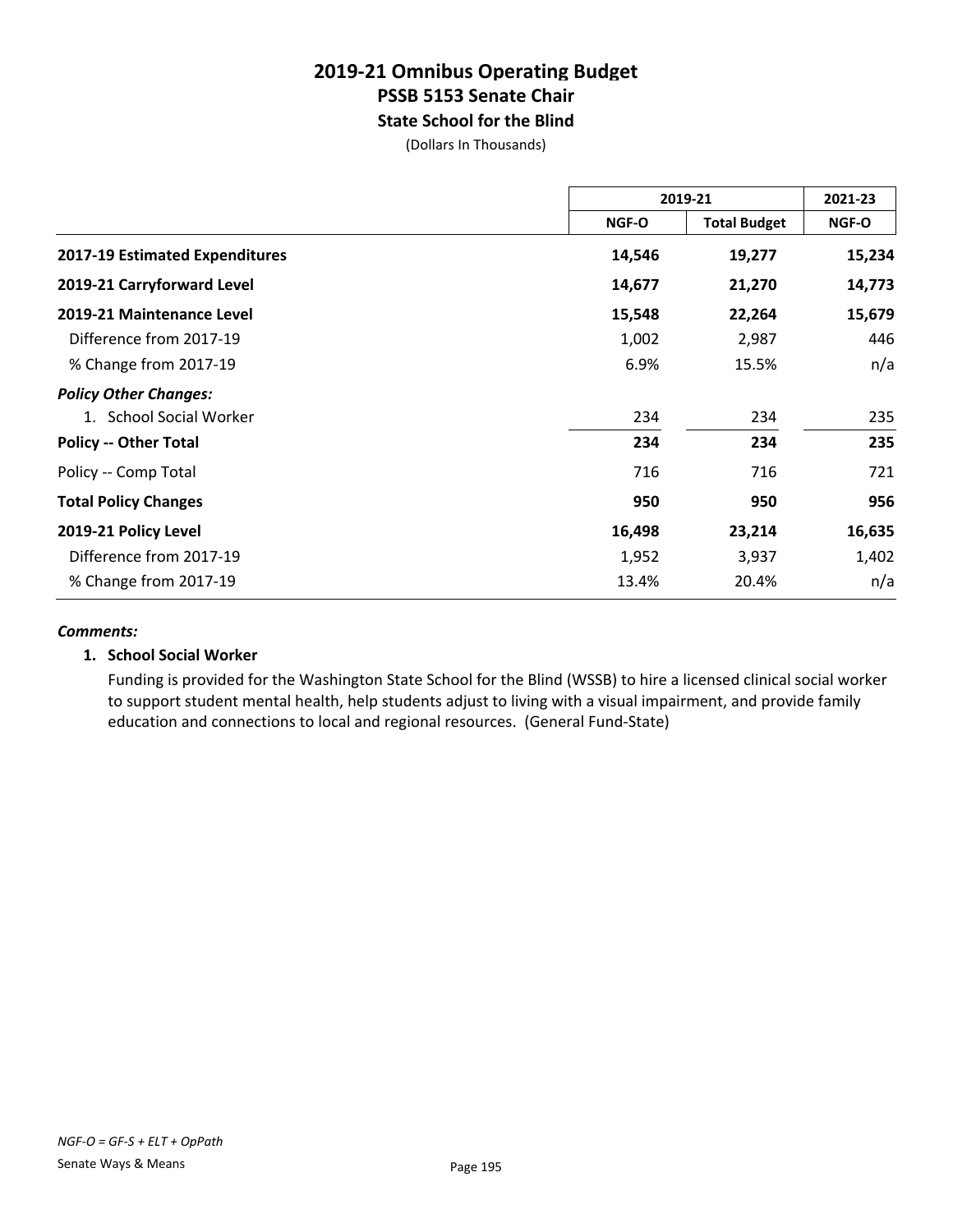#### **Center for Childhood Deafness & Hearing Loss**

(Dollars In Thousands)

|                                        | 2019-21 |                     | 2021-23 |
|----------------------------------------|---------|---------------------|---------|
|                                        | NGF-O   | <b>Total Budget</b> | NGF-O   |
| 2017-19 Estimated Expenditures         | 21,857  | 22,980              | 23,274  |
| 2019-21 Carryforward Level             | 22,689  | 23,813              | 22,845  |
| 2019-21 Maintenance Level              | 24,069  | 25,193              | 24,269  |
| Difference from 2017-19                | 2,212   | 2,213               | 996     |
| % Change from 2017-19                  | 10.1%   | 9.6%                | n/a     |
| <b>Policy Other Changes:</b>           |         |                     |         |
| <b>School Social Worker</b><br>$1_{-}$ | 268     | 268                 | 291     |
| <b>CDHL Nutrition Services</b><br>2.   | 128     | 128                 | 133     |
| <b>CDHL Transportation</b><br>3.       | 526     | 526                 | 506     |
| 4. WA Career Academy for the Deaf      | 221     | 221                 | 209     |
| <b>Policy -- Other Total</b>           | 1,143   | 1,143               | 1,139   |
| Policy -- Comp Total                   | 530     | 530                 | 533     |
| <b>Total Policy Changes</b>            | 1,673   | 1,673               | 1,672   |
| 2019-21 Policy Level                   | 25,742  | 26,866              | 25,942  |
| Difference from 2017-19                | 3,885   | 3,886               | 2,668   |
| % Change from 2017-19                  | 17.8%   | 16.9%               | n/a     |

#### *Comments:*

#### **1. School Social Worker**

Funding is provided to hire a licensed clinical social worker to support student mental health, family education, and connections to local and regional resources. (General Fund-State)

#### **2. CDHL Nutrition Services**

Funding is provided for increased staffing and compensation neccesary to accommodate breakfast meal preparation and services in the cafeteria that were formerly provided in the cottages only. (General Fund-State)

#### **3. CDHL Transportation**

Funding is provided to support increases in contract, salary and goods and services costs for the transportation program. (General Fund-State)

#### **4. WA Career Academy for the Deaf**

Funding is provided for a job coach at the Washington Career Academy, the agency's post-high school program for deaf and hard of hearing individuals between the ages of 18 and 22 who have graduated from high school or hold a GED. (General Fund-State)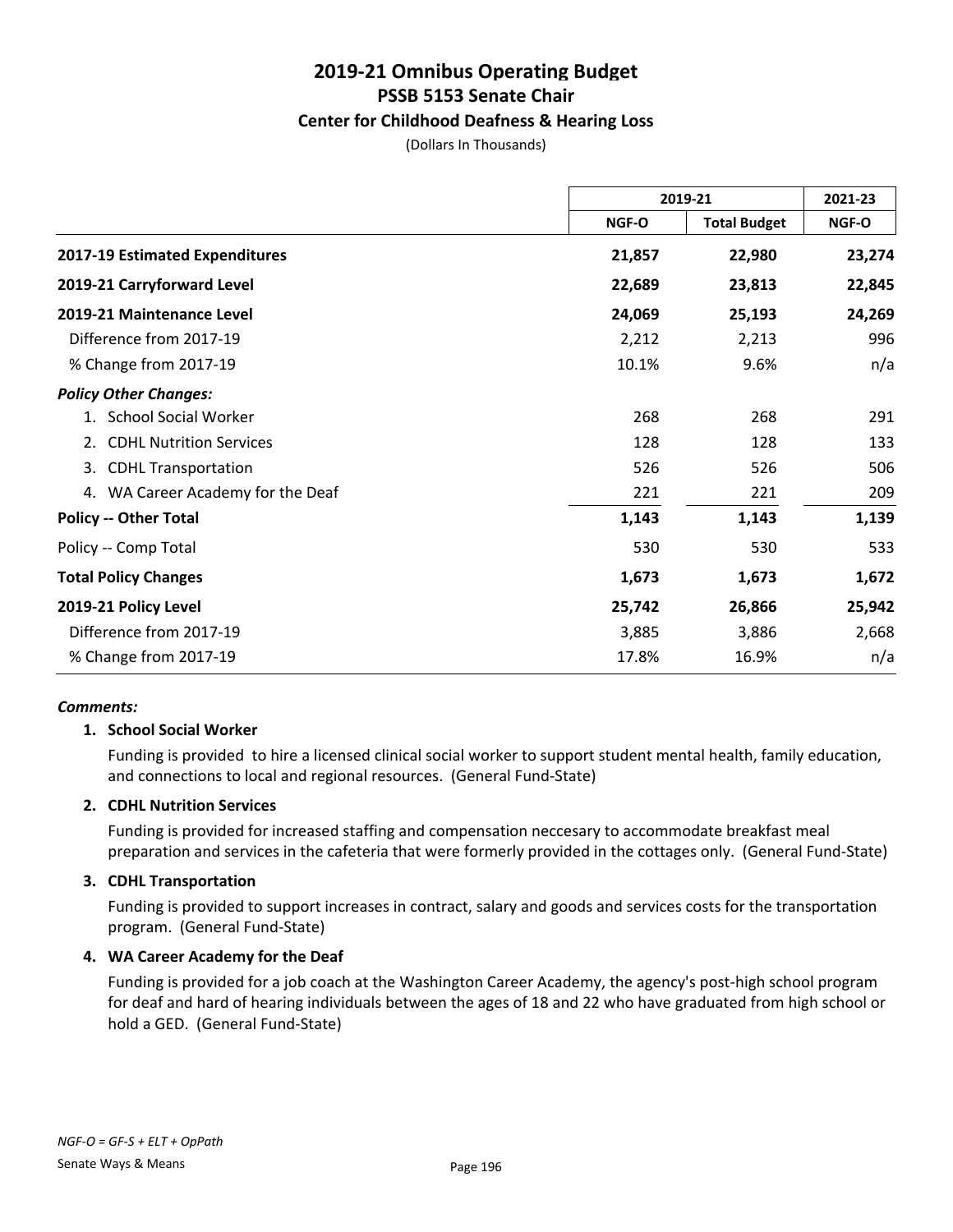#### **Workforce Training & Education Coordinating Board**

(Dollars In Thousands)

|                                  | 2019-21                             |         | 2021-23     |
|----------------------------------|-------------------------------------|---------|-------------|
|                                  | <b>Total Budget</b><br><b>NGF-O</b> | NGF-O   |             |
| 2017-19 Estimated Expenditures   | 3,838                               | 60,031  | 4,013       |
| 2019-21 Carryforward Level       | 3,596                               | 59,821  | 3,337       |
| 2019-21 Maintenance Level        | 3,632                               | 59,902  | 3,369       |
| Difference from 2017-19          | $-206$                              | $-129$  | -644        |
| % Change from 2017-19            | $-5.4%$                             | $-0.2%$ | n/a         |
| <b>Policy Other Changes:</b>     |                                     |         |             |
| 1. Postsecondary religious accs. | 28                                  | 28      | 0           |
| <b>Policy -- Other Total</b>     | 28                                  | 28      | $\mathbf 0$ |
| <b>Total Policy Changes</b>      | 28                                  | 28      | $\mathbf 0$ |
| 2019-21 Policy Level             | 3,660                               | 59,930  | 3,369       |
| Difference from 2017-19          | $-178$                              | $-101$  | -644        |
| % Change from 2017-19            | -4.6%                               | $-0.2%$ | n/a         |

#### *Comments:*

#### **1. Postsecondary religious accs.**

Pursuant to SSB 5166 (Postsecondary religious acc.), funding is provided to develop a policy for private career schools to provide religious accommodation for students to observe and take part in religious holy days or activities. (General Fund-State)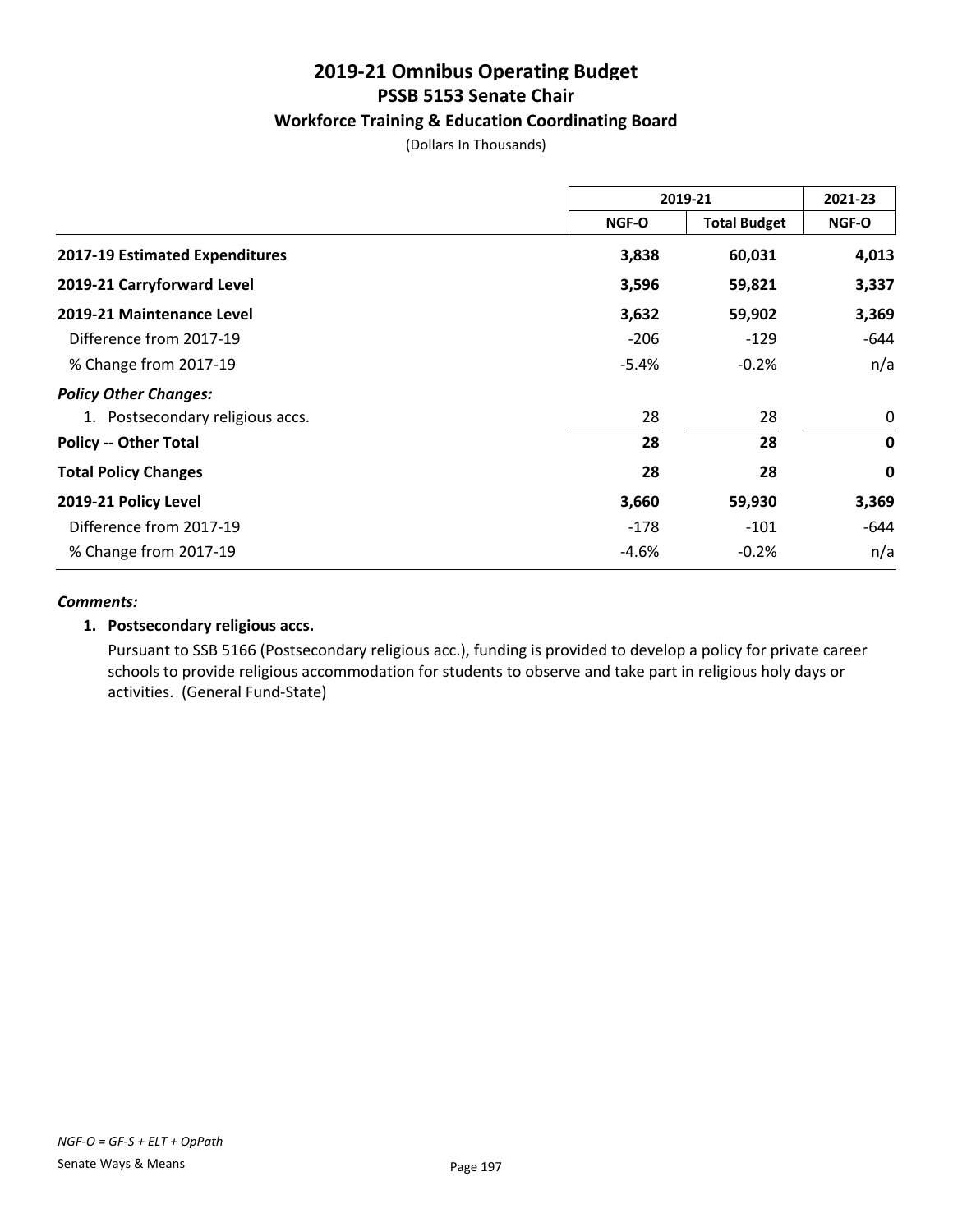### **Department of Early Learning**

(Dollars In Thousands)

|                                | 2019-21      |                     | 2021-23      |
|--------------------------------|--------------|---------------------|--------------|
|                                | <b>NGF-O</b> | <b>Total Budget</b> | <b>NGF-O</b> |
| 2017-19 Estimated Expenditures | 170,852      | 358,818             | $\mathbf 0$  |
| 2019-21 Carryforward Level     | 0            | 0                   | $\mathbf 0$  |
| 2019-21 Maintenance Level      | 0            | 0                   | $\mathbf 0$  |
| Difference from 2017-19        | $-170,852$   | $-358,818$          | 0            |
| % Change from 2017-19          | $-100.0\%$   | $-100.0%$           | n/a          |
| 2019-21 Policy Level           | 0            | 0                   | $\mathbf 0$  |
| Difference from 2017-19        | $-170,852$   | $-358,818$          | 0            |
| % Change from 2017-19          | $-100.0\%$   | $-100.0%$           | n/a          |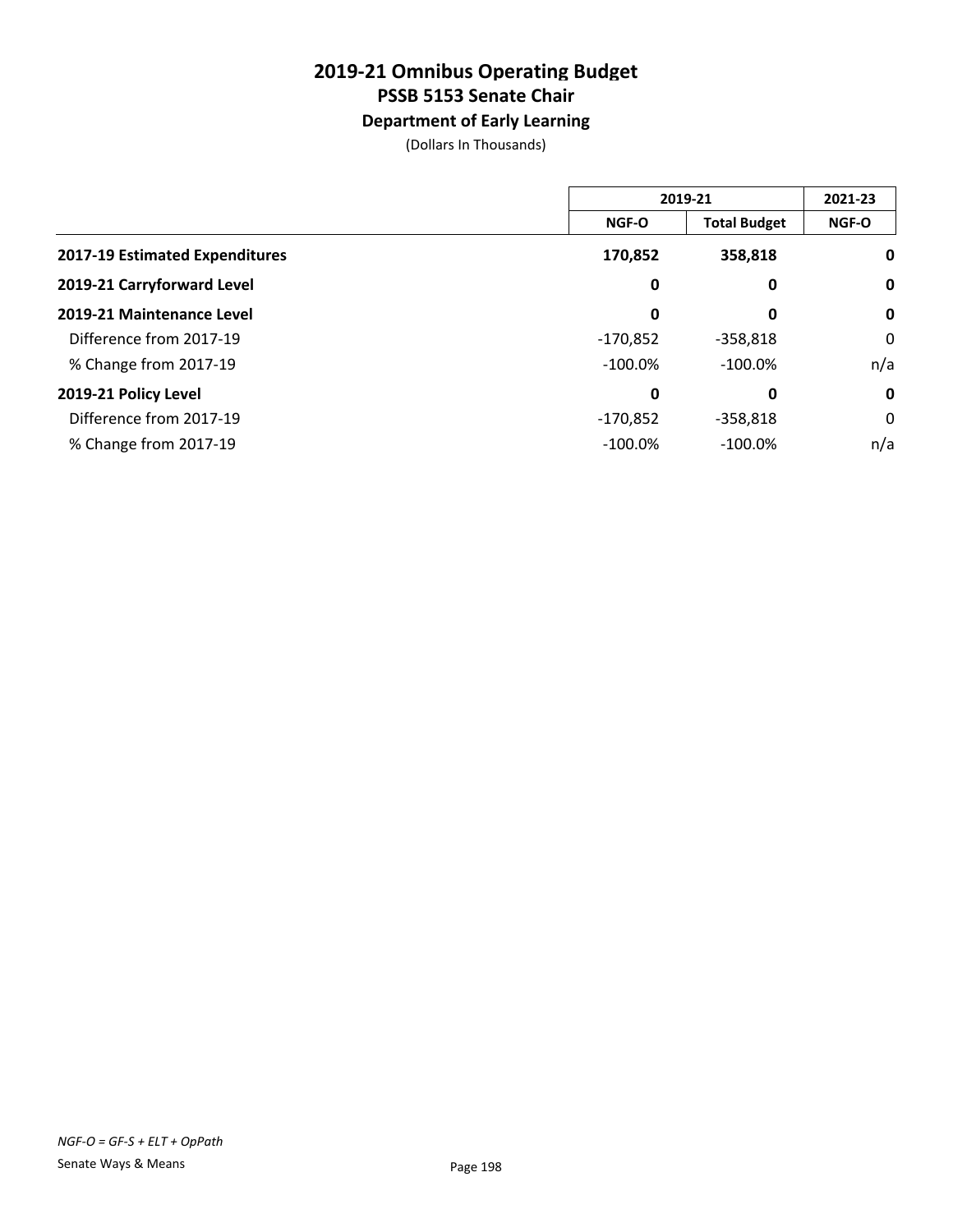#### **Washington State Arts Commission**

(Dollars In Thousands)

|                                        | 2019-21      |                     | 2021-23 |
|----------------------------------------|--------------|---------------------|---------|
|                                        | <b>NGF-O</b> | <b>Total Budget</b> | NGF-O   |
| 2017-19 Estimated Expenditures         | 2,990        | 5,284               | 3,164   |
| 2019-21 Carryforward Level             | 2,789        | 5,088               | 2,824   |
| 2019-21 Maintenance Level              | 2,849        | 5,152               | 2,886   |
| Difference from 2017-19                | $-141$       | $-132$              | $-278$  |
| % Change from 2017-19                  | $-4.7%$      | $-2.5%$             | n/a     |
| <b>Policy Other Changes:</b>           |              |                     |         |
| Maintain Public Art Portal Resource    | 200          | 200                 | 193     |
| Care of State-owned Public Art<br>2.   | 559          | 559                 | 562     |
| 3. Folk Arts Job Stimulation Program   | 200          | 200                 | 201     |
| 4. Early Learning and Arts Integration | 496          | 496                 | 652     |
| <b>Policy -- Other Total</b>           | 1,455        | 1,455               | 1,608   |
| <b>Total Policy Changes</b>            | 1,455        | 1,455               | 1,608   |
| 2019-21 Policy Level                   | 4,304        | 6,607               | 4,494   |
| Difference from 2017-19                | 1,314        | 1,323               | 1,330   |
| % Change from 2017-19                  | 43.9%        | 25.0%               | n/a     |

#### *Comments:*

#### **1. Maintain Public Art Portal Resource**

Funding is provided for maintenance of the My Public Art Portal (arts.wa.gov/my-public-art-portal) that provides access to Washington's state art collection. (General Fund-State)

#### **2. Care of State-owned Public Art**

Funding is provided for two Collections Technicians and support staff to maintain and repair state-owned artworks. (General Fund-State)

#### **3. Folk Arts Job Stimulation Program**

Funding is provided to expand the folk arts job stimulation program, which pairs master practitioners with apprentices to improve their skills and work toward mastery of folk and heritage traditions. (General Fund-State)

#### **4. Early Learning and Arts Integration**

Funding provided for an arts-integration program that encourages kindergarten readiness in partnership with Educational Service Districts (ESDs), the Office of the Superintendent of Public Instruction (OSPI), and the Department of Children, Youth, and Families (DCYF). The arts-integration approach supports the development of early literacy, numeracy, collaboration, and empathy to encourage equal opportunity for all kindergarteners. (General Fund-State)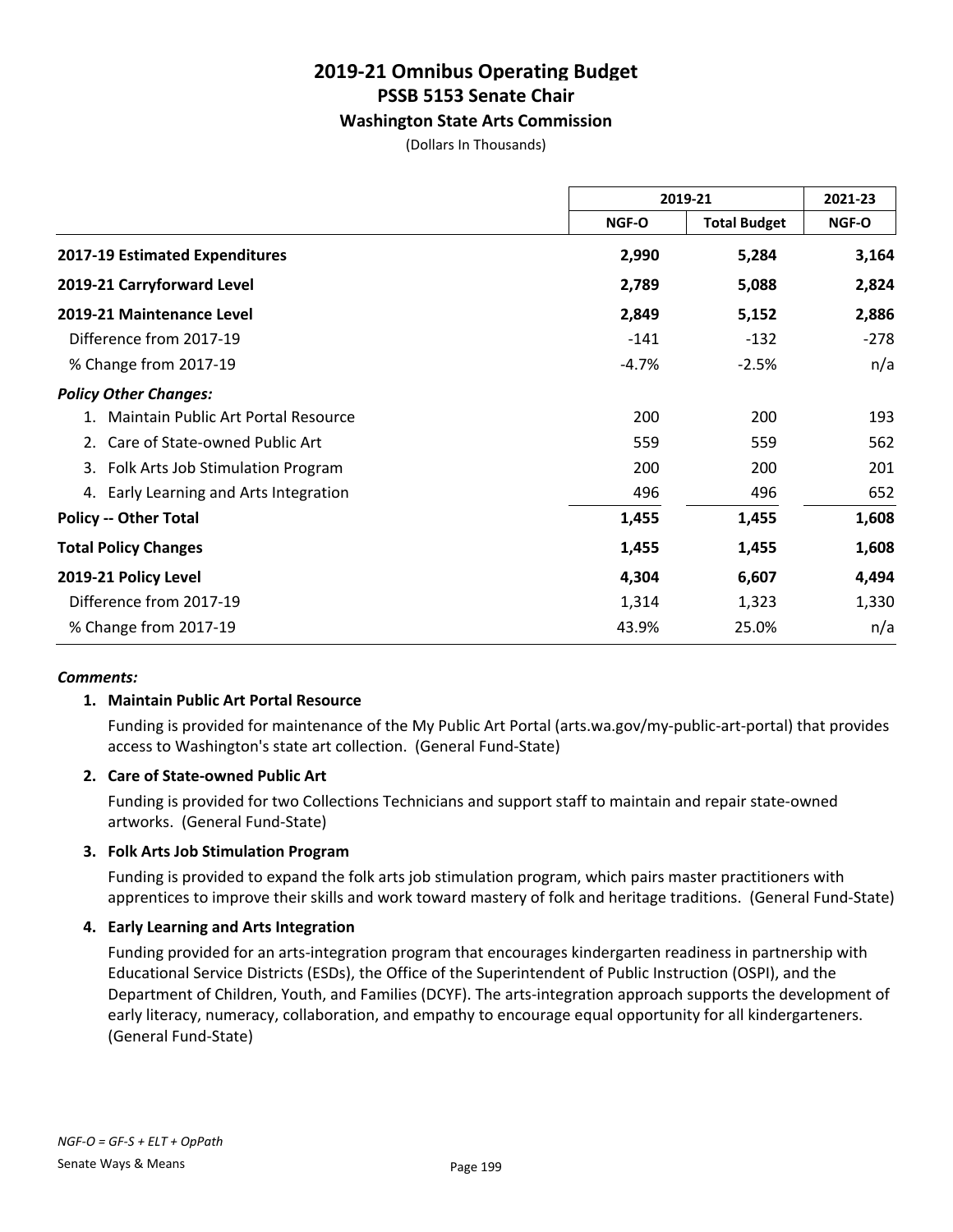#### **Washington State Historical Society**

(Dollars In Thousands)

|                                | 2019-21 |                     | 2021-23 |
|--------------------------------|---------|---------------------|---------|
|                                | NGF-O   | <b>Total Budget</b> | NGF-O   |
| 2017-19 Estimated Expenditures | 5,307   | 8,018               | 5,702   |
| 2019-21 Carryforward Level     | 5,440   | 8,187               | 5,398   |
| 2019-21 Maintenance Level      | 5,469   | 8,222               | 5,428   |
| Difference from 2017-19        | 162     | 204                 | $-274$  |
| % Change from 2017-19          | 3.1%    | 2.5%                | n/a     |
| <b>Policy Other Changes:</b>   |         |                     |         |
| 1. General Operations          | 1,000   | 1,000               | 1,006   |
| <b>Policy -- Other Total</b>   | 1,000   | 1,000               | 1,006   |
| <b>Total Policy Changes</b>    | 1,000   | 1,000               | 1,006   |
| 2019-21 Policy Level           | 6,469   | 9,222               | 6,434   |
| Difference from 2017-19        | 1,162   | 1,204               | 732     |
| % Change from 2017-19          | 21.9%   | 15.0%               | n/a     |

#### *Comments:*

#### **1. General Operations**

Funding is provided for general support and operations of the Washington State Historical Society. (General Fund-State)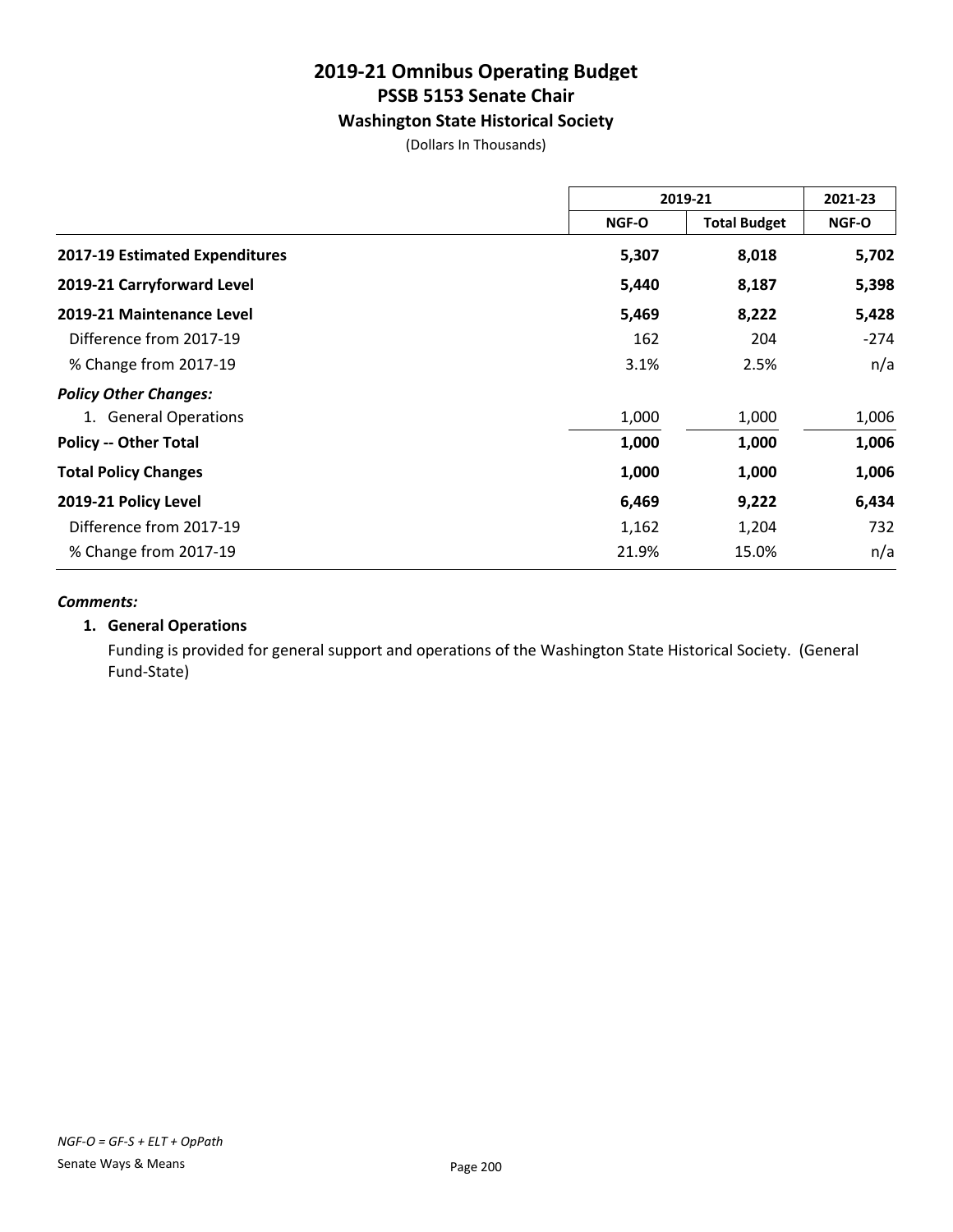#### **Eastern Washington State Historical Society**

(Dollars In Thousands)

|                                       | 2019-21                      |       | 2021-23      |
|---------------------------------------|------------------------------|-------|--------------|
|                                       | <b>Total Budget</b><br>NGF-O |       | <b>NGF-O</b> |
| <b>2017-19 Estimated Expenditures</b> | 4,018                        | 7,617 | 4,210        |
| 2019-21 Carryforward Level            | 4,232                        | 7,864 | 4,267        |
| 2019-21 Maintenance Level             | 4,395                        | 8,041 | 4,434        |
| Difference from 2017-19               | 377                          | 424   | 223          |
| % Change from 2017-19                 | 9.4%                         | 5.6%  | n/a          |
| <b>Policy Other Changes:</b>          |                              |       |              |
| 1. General Operations                 | 1,000                        | 1,000 | 1,006        |
| <b>Policy -- Other Total</b>          | 1,000                        | 1,000 | 1,006        |
| <b>Total Policy Changes</b>           | 1,000                        | 1,000 | 1,006        |
| 2019-21 Policy Level                  | 5,395                        | 9,041 | 5,440        |
| Difference from 2017-19               | 1,377                        | 1,424 | 1,230        |
| % Change from 2017-19                 | 34.3%                        | 18.7% | n/a          |

#### *Comments:*

#### **1. General Operations**

Funding is provided for general support and operations of the Eastern Washington State Historical Society. (General Fund-State)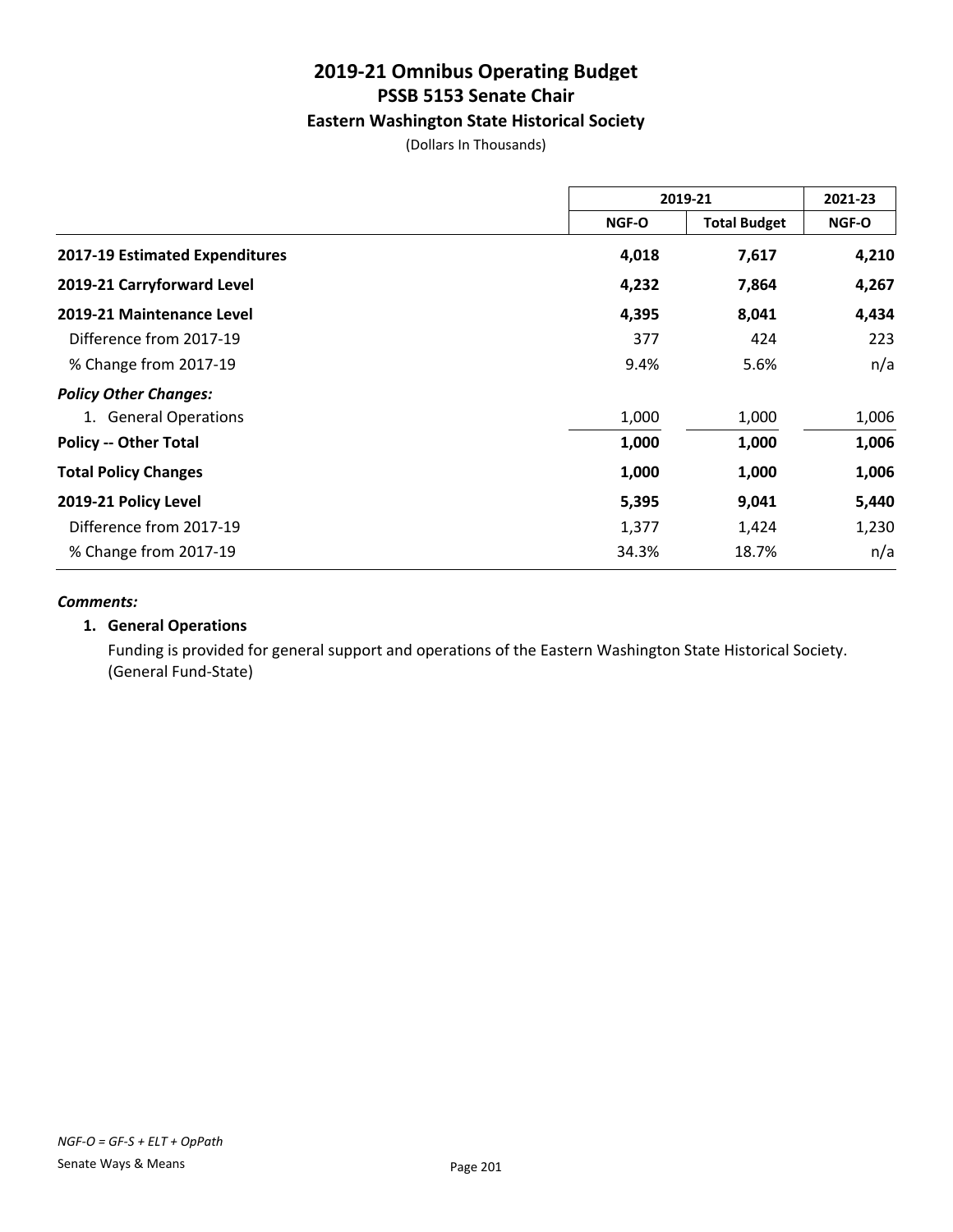#### **Bond Retirement and Interest**

(Dollars In Thousands)

|                                 | 2019-21   |                     | 2021-23      |
|---------------------------------|-----------|---------------------|--------------|
|                                 | NGF-O     | <b>Total Budget</b> | <b>NGF-O</b> |
| 2017-19 Estimated Expenditures  | 2,293,796 | 2,488,239           | 2,335,328    |
| 2019-21 Carryforward Level      | 2,372,707 | 2,564,670           | 2,351,168    |
| 2019-21 Maintenance Level       | 2,421,604 | 2,583,010           | 2,493,731    |
| Difference from 2017-19         | 127,808   | 94,771              | 158,403      |
| % Change from 2017-19           | 5.6%      | 3.8%                | n/a          |
| <b>Policy Other Changes:</b>    |           |                     |              |
| 1. Debt Service on New Projects | 45,724    | 45,724              | 299,817      |
| <b>Policy -- Other Total</b>    | 45,724    | 45,724              | 299,817      |
| <b>Total Policy Changes</b>     | 45,724    | 45,724              | 299,817      |
| 2019-21 Policy Level            | 2,467,328 | 2,628,734           | 2,793,548    |
| Difference from 2017-19         | 173,532   | 140,495             | 458,220      |
| % Change from 2017-19           | 7.6%      | 5.6%                | n/a          |

#### *Comments:*

#### **1. Debt Service on New Projects**

Funding is provided for debt service on new bonds. (General Fund-State)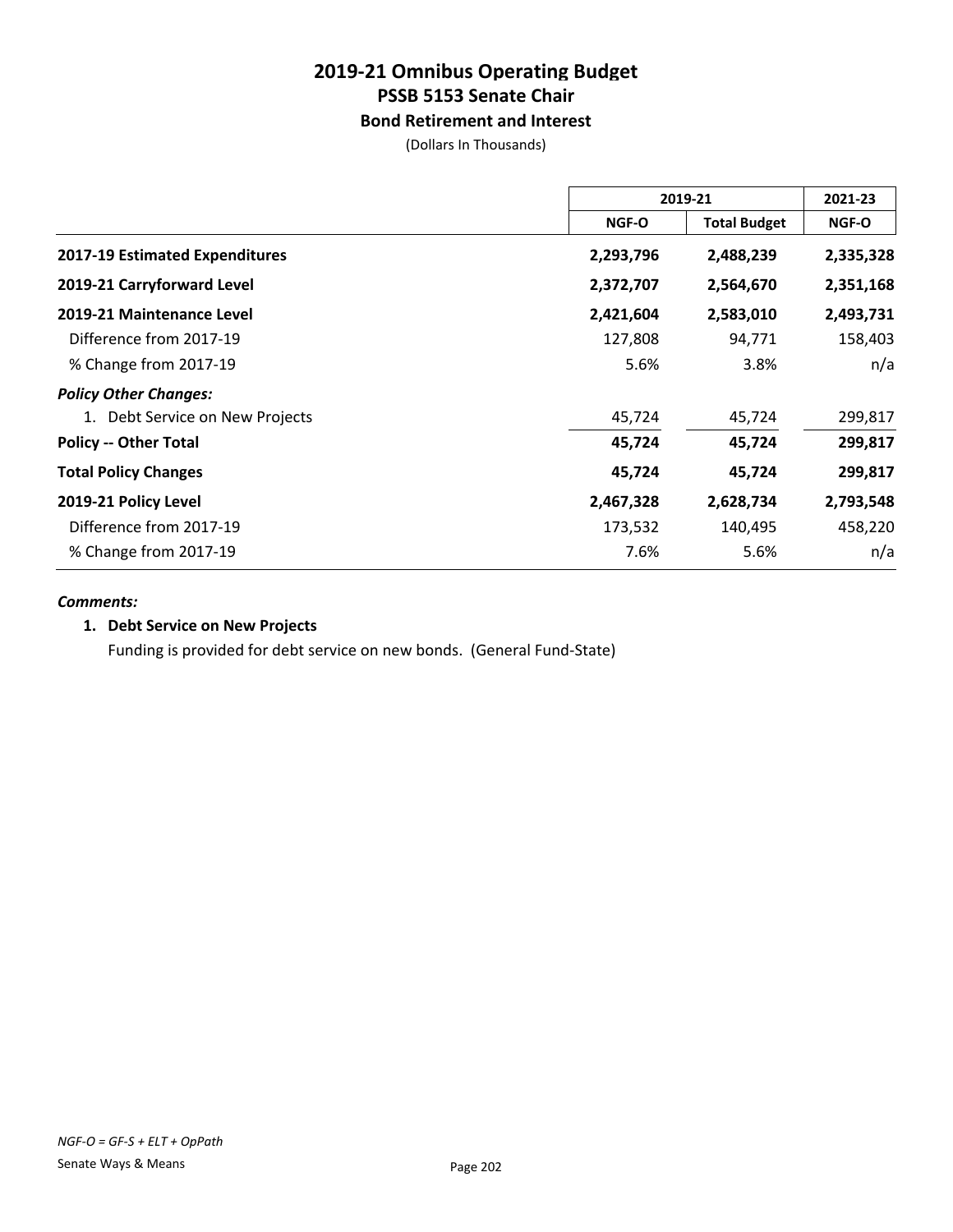#### **Special Appropriations to the Governor**

(Dollars In Thousands)

|                                                  |           | 2019-21             |           |
|--------------------------------------------------|-----------|---------------------|-----------|
|                                                  | NGF-O     | <b>Total Budget</b> | NGF-O     |
| 2017-19 Estimated Expenditures                   | 192,244   | 219,688             | 206,591   |
| 2019-21 Carryforward Level                       | 117,061   | 121,267             | 118,257   |
| 2019-21 Maintenance Level                        | 110,273   | 110,273             | 111,408   |
| Difference from 2017-19                          | $-81,971$ | $-109,415$          | $-95,183$ |
| % Change from 2017-19                            | $-42.6%$  | $-49.8%$            | n/a       |
| <b>Policy Other Changes:</b>                     |           |                     |           |
| 1. Cancer Research Endowment                     | 6,393     | 6,393               | 0         |
| School Employees Benefits Board<br>2.            | 10,000    | 10,000              | 0         |
| Home Visiting Service Account<br>3.              | 4,978     | 4,978               | 5,009     |
| <b>IT Pool</b><br>4.                             | 19,900    | 103,790             | 0         |
| Lease Cost Pool<br>5.                            | 11,489    | 20,535              | 0         |
| No Child Left Inside<br>6.                       | 500       | 500                 | 503       |
| Northeast WA Wolf-Livestock Account<br>7.        | 512       | 512                 | $\Omega$  |
| 8.<br><b>Extraordinary Criminal Justice Cost</b> | 958       | 958                 | 0         |
| <b>Efficiencies in State Spending</b><br>9.      | $-52,441$ | $-237,453$          | $-70,367$ |
| 10.<br><b>Temporary SST Mitigation</b>           | 8,132     | 8,132               | 4,558     |
| <b>Policy -- Other Total</b>                     | 10,421    | $-81,655$           | $-60,297$ |
| Policy -- Central Svcs Total                     | 55,989    | 92,372              | 56,025    |
| <b>Total Policy Changes</b>                      | 66,410    | 10,717              | $-4,272$  |
| 2019-21 Policy Level                             | 176,683   | 120,990             | 107,136   |
| Difference from 2017-19                          | $-15,561$ | $-98,698$           | $-99,455$ |
| % Change from 2017-19                            | $-8.1%$   | $-44.9%$            | n/a       |

#### *Comments:*

#### **1. Cancer Research Endowment**

Pursuant to RCW 43.348.080, moneys are appropriated to be expended into the Andy Hill Cancer Research Endowment Fund Match Transfer Account to provide matching funds for the cancer research endowment program. Senate Bill 5986 (vapor and heated tobacco/tax) will deposit additional moneys into the account that will bring the total amount available for matching funds to four million five hundred thousand dollars each fiscal year. (General Fund-State)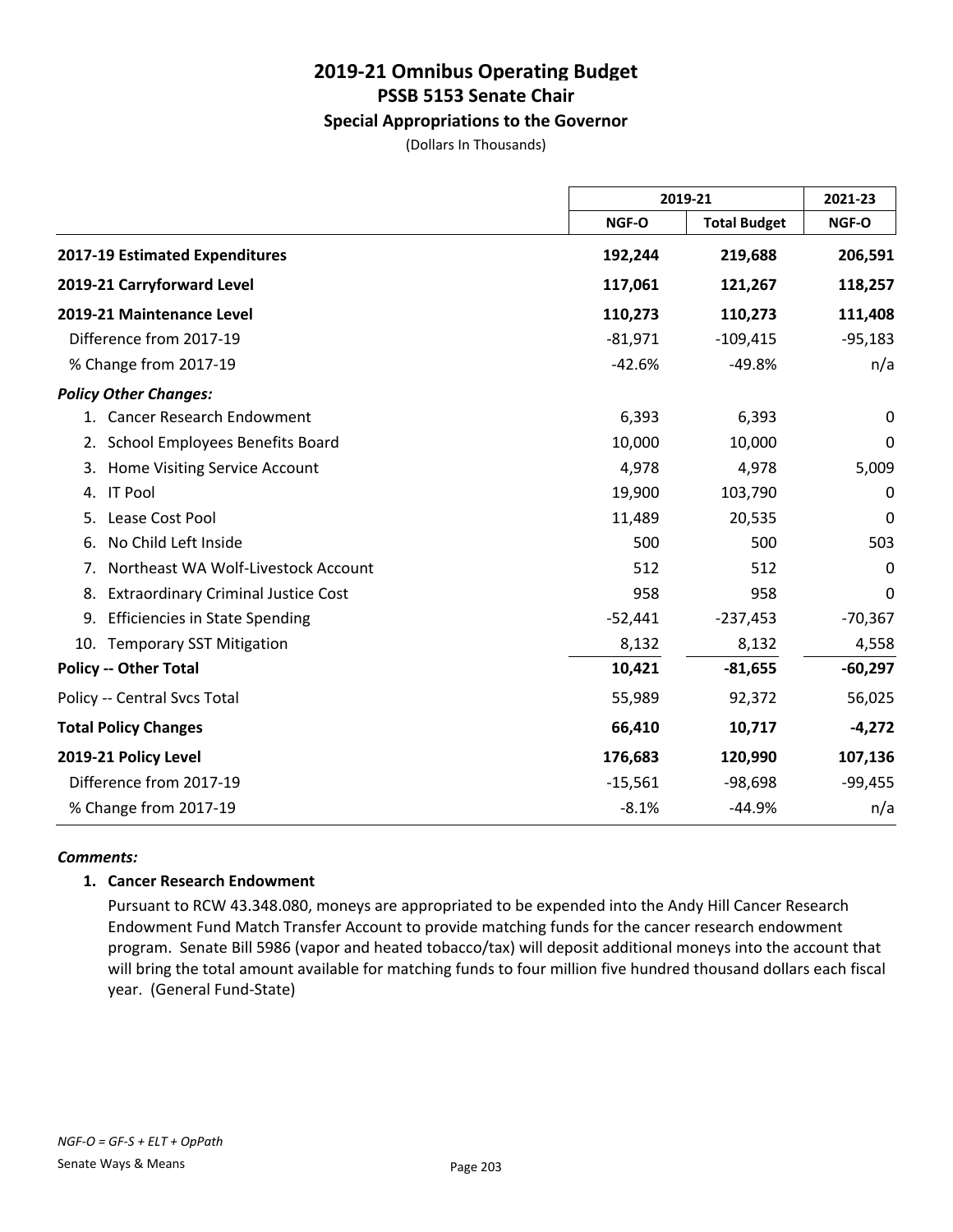#### **Special Appropriations to the Governor**

(Dollars In Thousands)

#### **2. School Employees Benefits Board**

The Health Care Authority (HCA) has been directed to develop a School Employees' Benefits program. Health care premium payments will not begin until January 2020, so the HCA requires continuing start-up funding for the period of July 2019 to January 2020. It is intended that the appropriation be repaid, with interest, during the 2021-23 fiscal biennium. (General Fund-State)

#### **3. Home Visiting Service Account**

General Fund-State moneys are appropriated for expenditure to the Home Visiting Services Account for additional slots. (General Fund-State)

#### **4. IT Pool**

An information technology pool is created. The Office of Financial Management will allocate funds from the pool to state agencies for selected projects, subject to approval by the State Chief Information Officer. (General Fund-State; General Fund-Federal; General Fund-Local; other accounts)

#### **5. Lease Cost Pool**

A lease cost pool is created. The Office of Financial Management will allocate funds from the pool to state agencies for costs related to lease payments, relocation, furniture, equipment and tenant improvements. (General Fund-State; General Fund-Federal; General Fund-Fam Supt; other accounts)

#### **6. No Child Left Inside**

Additional General Fund-State moneys are appropriated to the Outdoor Education and Recreation Program Account for the No Child Left Inside Program that provides grants to public agencies and nonprofit organizations to offer outdoor educational opportunities to schools pursuant to RCW 79A.05.351. (General Fund-State)

#### **7. Northeast WA Wolf-Livestock Account**

General Fund-State moneys are appropriated for expenditure to the Northeast Washington Wolf-Livestock Management Account created in Chapter 257, Laws of 2017 (ESHB 2126) for the deployment of nonlethal wolf deterrence resources. (General Fund-State)

#### **8. Extraordinary Criminal Justice Cost**

In accordance with RCW 43.330.190, funding is provided for the Office of Financial Management to distribute funds to Mason, Thurston and Yakima counties for extraordinary criminal justice costs for aggravated murder cases. (General Fund-State)

#### **9. Efficiencies in State Spending**

Funding is adjusted for agency and institution appropriations to reflect savings from actions taken to lower overtime costs, professional service contracts, travel, goods and services, and capital outlays by one and one-half percent in fiscal year 2020 and three percent in fiscal year 2021. If agency or client service delivery needs require a deviation from the cost centers identified in this section, agencies and institutions may modify spending in an alternate manner to achieve the required savings. (General Fund-State; General Fund-Federal; General Fund-Local; other accounts)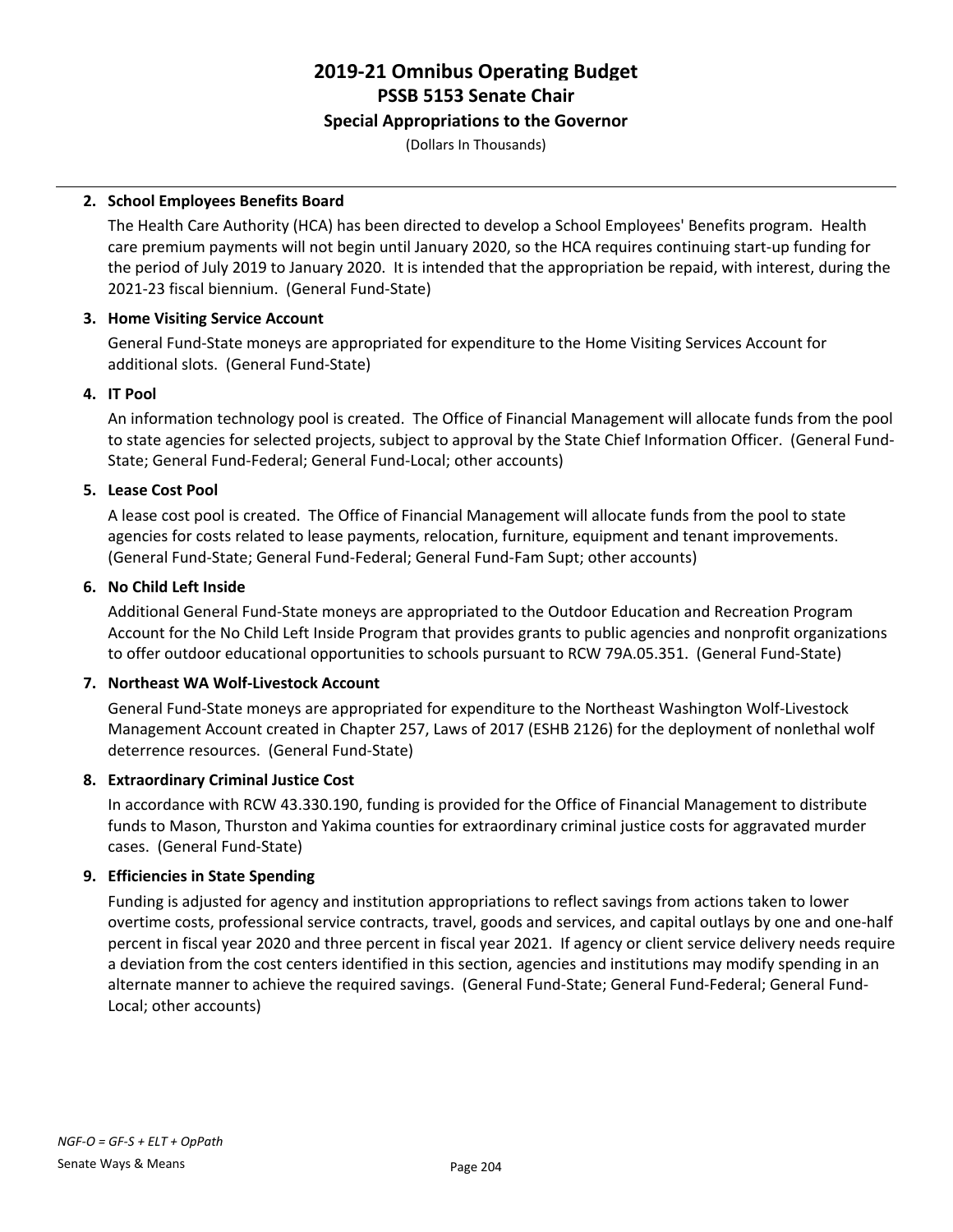#### **Special Appropriations to the Governor**

(Dollars In Thousands)

#### **10. Temporary SST Mitigation**

Funding is provided to cities that are disproportionately impacted when streamlined sales tax mitigation payments are scheduled to end in October, 2019. Temporary funding is provided over a four year period, gradually decreasing each fiscal year. (General Fund-State)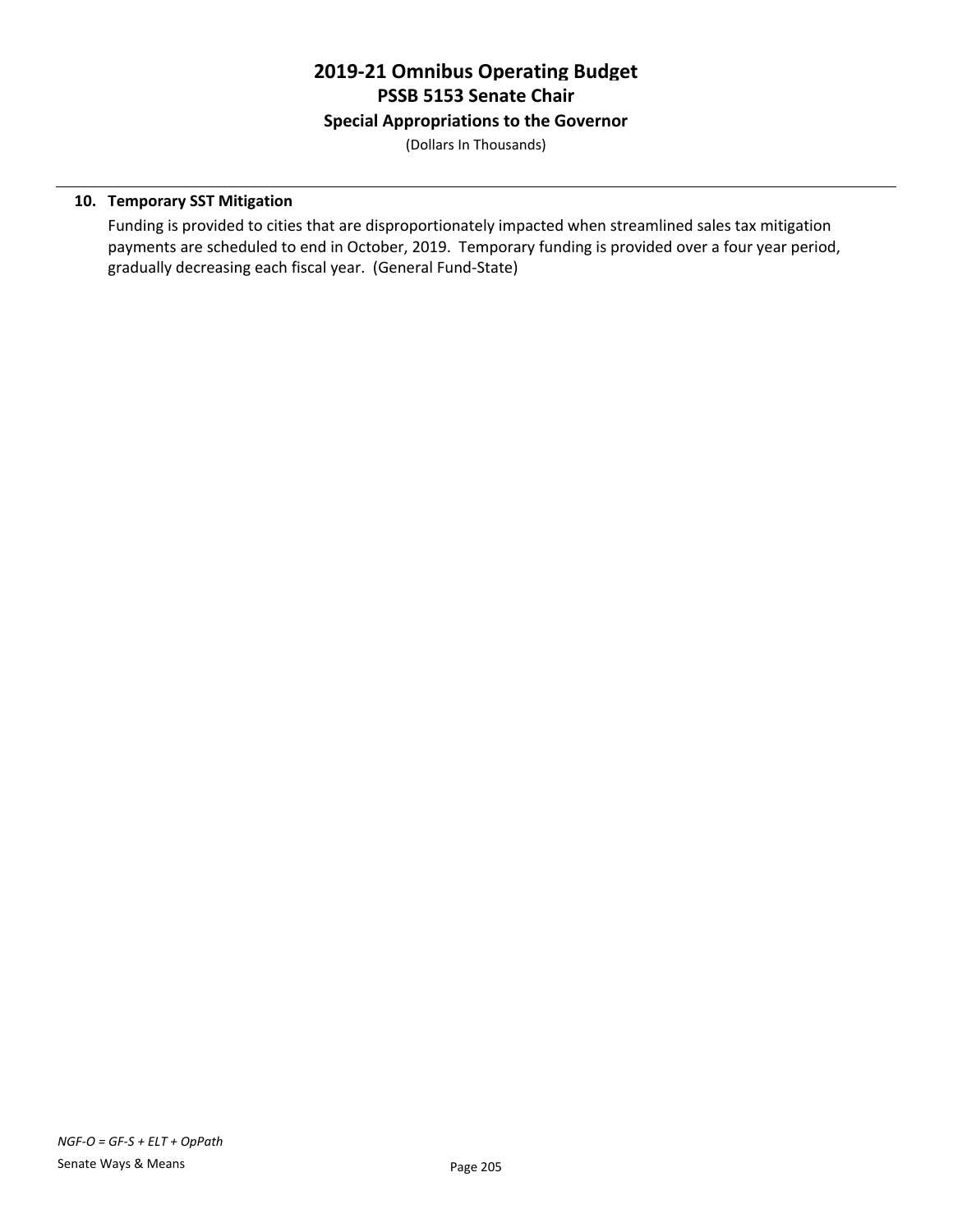### **2019-21 Omnibus Operating Budget PSSB 5153 Senate Chair Sundry Claims**

(Dollars In Thousands)

|                                | 2019-21      |                     | 2021-23      |
|--------------------------------|--------------|---------------------|--------------|
|                                | <b>NGF-O</b> | <b>Total Budget</b> | <b>NGF-O</b> |
| 2017-19 Estimated Expenditures | 159          | 159                 | $\mathbf 0$  |
| 2019-21 Carryforward Level     | 0            | 0                   | $\mathbf 0$  |
| 2019-21 Maintenance Level      | 0            | 0                   | $\mathbf 0$  |
| Difference from 2017-19        | $-159$       | $-159$              | 0            |
| % Change from 2017-19          | $-100.0\%$   | $-100.0%$           | n/a          |
| 2019-21 Policy Level           | 0            | 0                   | $\mathbf 0$  |
| Difference from 2017-19        | $-159$       | $-159$              | 0            |
| % Change from 2017-19          | $-100.0\%$   | $-100.0%$           | n/a          |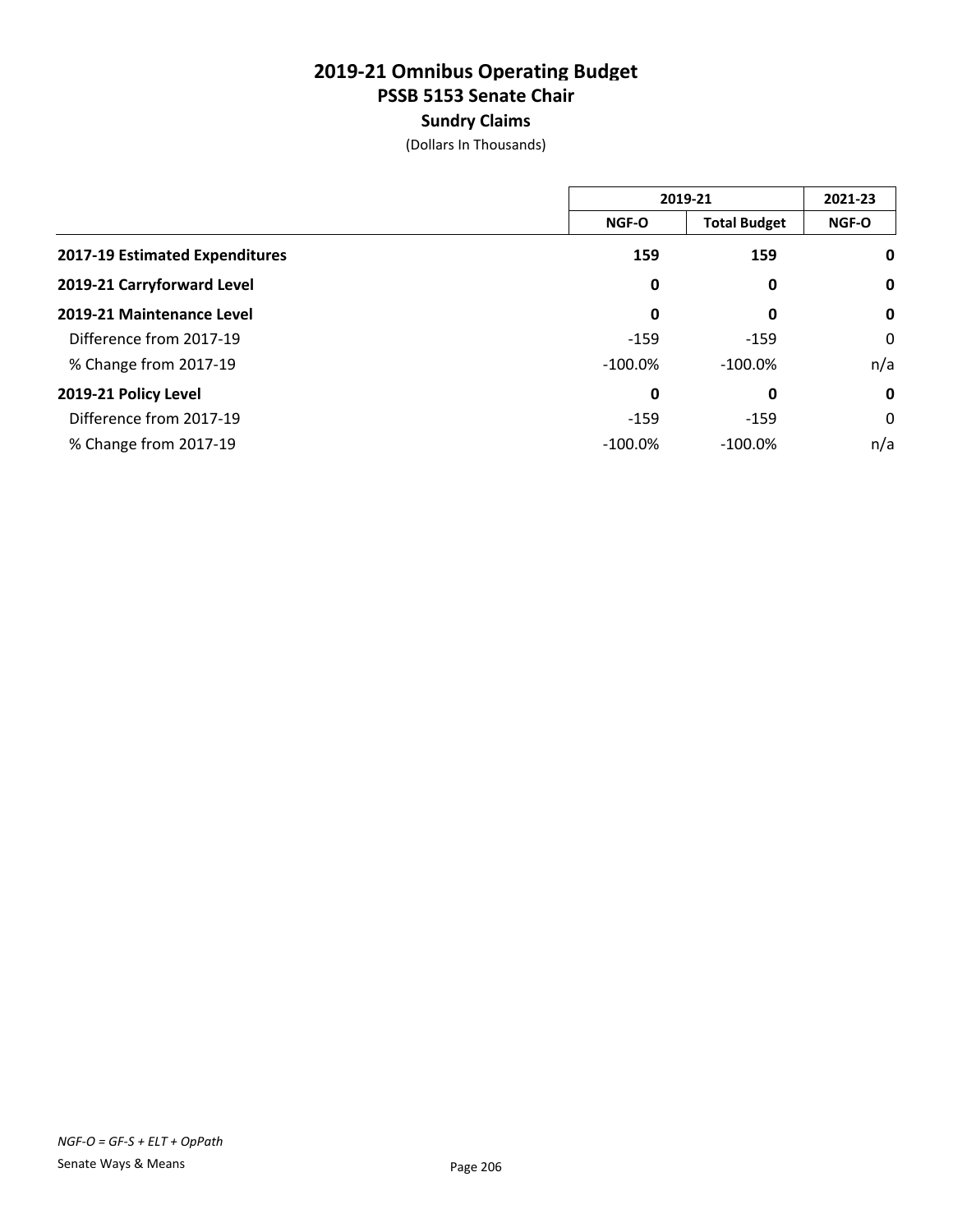#### **State Employee Compensation Adjustments**

(Dollars In Thousands)

|                                | 2019-21      |                     | 2021-23      |
|--------------------------------|--------------|---------------------|--------------|
|                                | <b>NGF-O</b> | <b>Total Budget</b> | <b>NGF-O</b> |
| 2017-19 Estimated Expenditures | 2,900        | 1,000               | 5,837        |
| 2019-21 Carryforward Level     | 5,800        | 2,000               | 5,837        |
| 2019-21 Maintenance Level      | $\mathbf 0$  | 0                   | 462,620      |
| Difference from 2017-19        | $-2,900$     | $-1,000$            | 456,783      |
| % Change from 2017-19          | $-100.0\%$   | $-100.0\%$          | n/a          |
| Policy -- Comp Total           | 462,041      | 1,148,943           | 563,512      |
| <b>Total Policy Changes</b>    | 462,041      | 1,148,943           | 563,512      |
| 2019-21 Policy Level           | 462,041      | 1,148,943           | 1,026,131    |
| Difference from 2017-19        | 459,141      | 1,147,943           | 1,020,295    |
| % Change from 2017-19          | 15,832.4%    | 114,794.3%          | n/a          |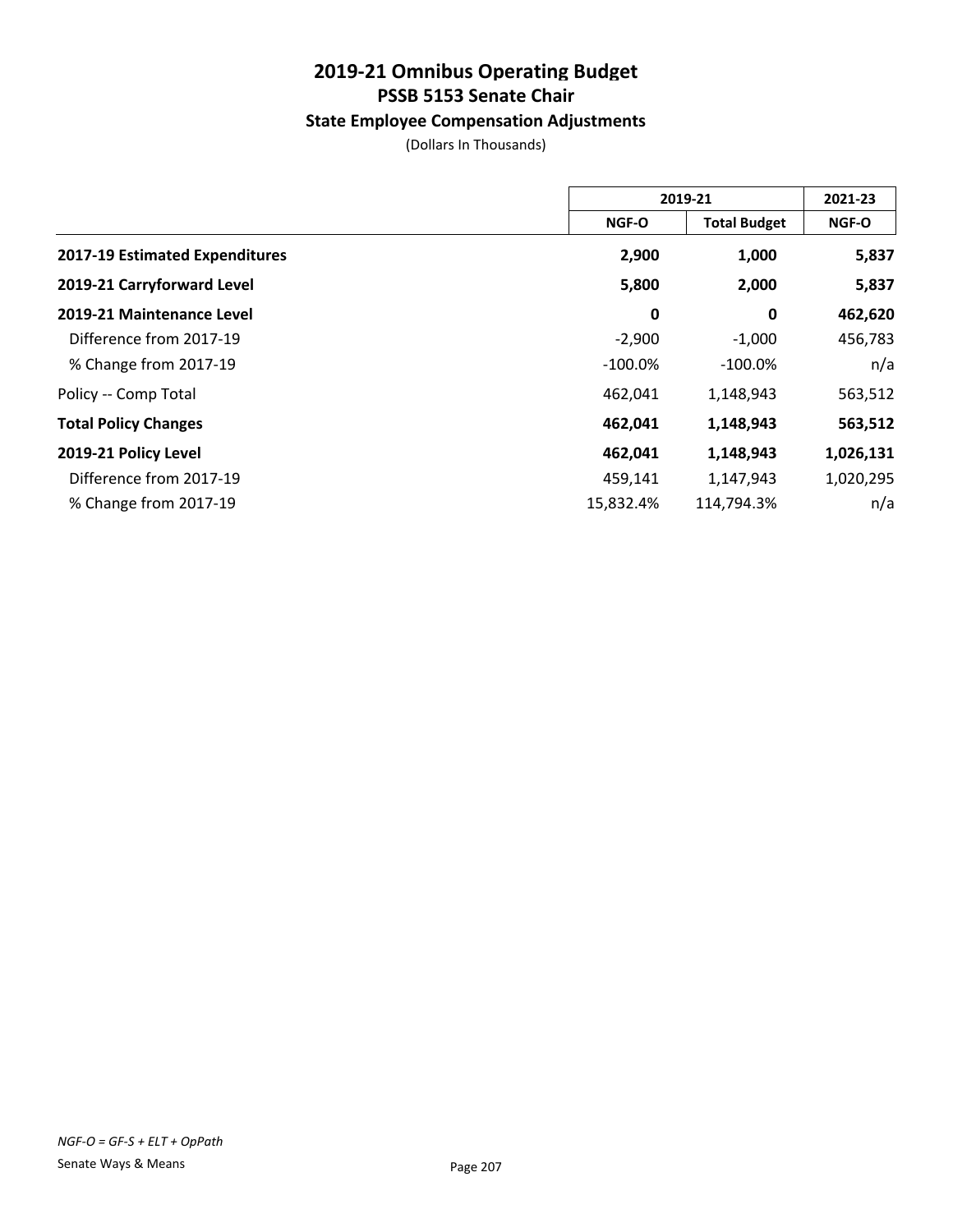#### **Contributions to Retirement Systems**

(Dollars In Thousands)

|                                       | 2019-21      |                     | 2021-23      |
|---------------------------------------|--------------|---------------------|--------------|
|                                       | <b>NGF-O</b> | <b>Total Budget</b> | <b>NGF-O</b> |
| <b>2017-19 Estimated Expenditures</b> | 161,800      | 161,800             | 166,142      |
| 2019-21 Carryforward Level            | 165,302      | 165,302             | 166,343      |
| 2019-21 Maintenance Level             | 214,200      | 214,200             | 217,843      |
| Difference from 2017-19               | 52,400       | 52,400              | 51,701       |
| % Change from 2017-19                 | 32.4%        | 32.4%               | n/a          |
| <b>Policy Other Changes:</b>          |              |                     |              |
| 1. Pension Funding Stabilization Acct | $-13,855$    | 0                   | $\mathbf{0}$ |
| 2. Local Public Safety Account        | $-50,000$    | $-50,000$           | $-50,421$    |
| 3. Vol. Fire Relief & Pension Fund    | 0            | 15,532              | 0            |
| <b>Policy -- Other Total</b>          | $-63,855$    | $-34,468$           | $-50,421$    |
| <b>Total Policy Changes</b>           | $-63,855$    | $-34,468$           | $-50,421$    |
| 2019-21 Policy Level                  | 150,345      | 179,732             | 167,422      |
| Difference from 2017-19               | $-11,455$    | 17,932              | 1,280        |
| % Change from 2017-19                 | $-7.1%$      | 11.1%               | n/a          |

#### *Comments:*

#### **1. Pension Funding Stabilization Acct**

One-time funding is provided for contributions to the Judicial Retirement System from the anticipated fund balance. (General Fund-State; Pension Funding Stabilization Account-State)

#### **2. Local Public Safety Account**

Funding is eliminated for a general fund transfer to the local public safety enhancement account, consistent with the provisions of Senate Bill No. 5983. (General Fund-State)

#### **3. Vol. Fire Relief & Pension Fund**

Funding is provided for transfer from the Volunteer Firefighters and Reserve Officers Administrative Account to the to Pension Fund. (Vol Firefighters' & Reserve Officers' Admin Account-State)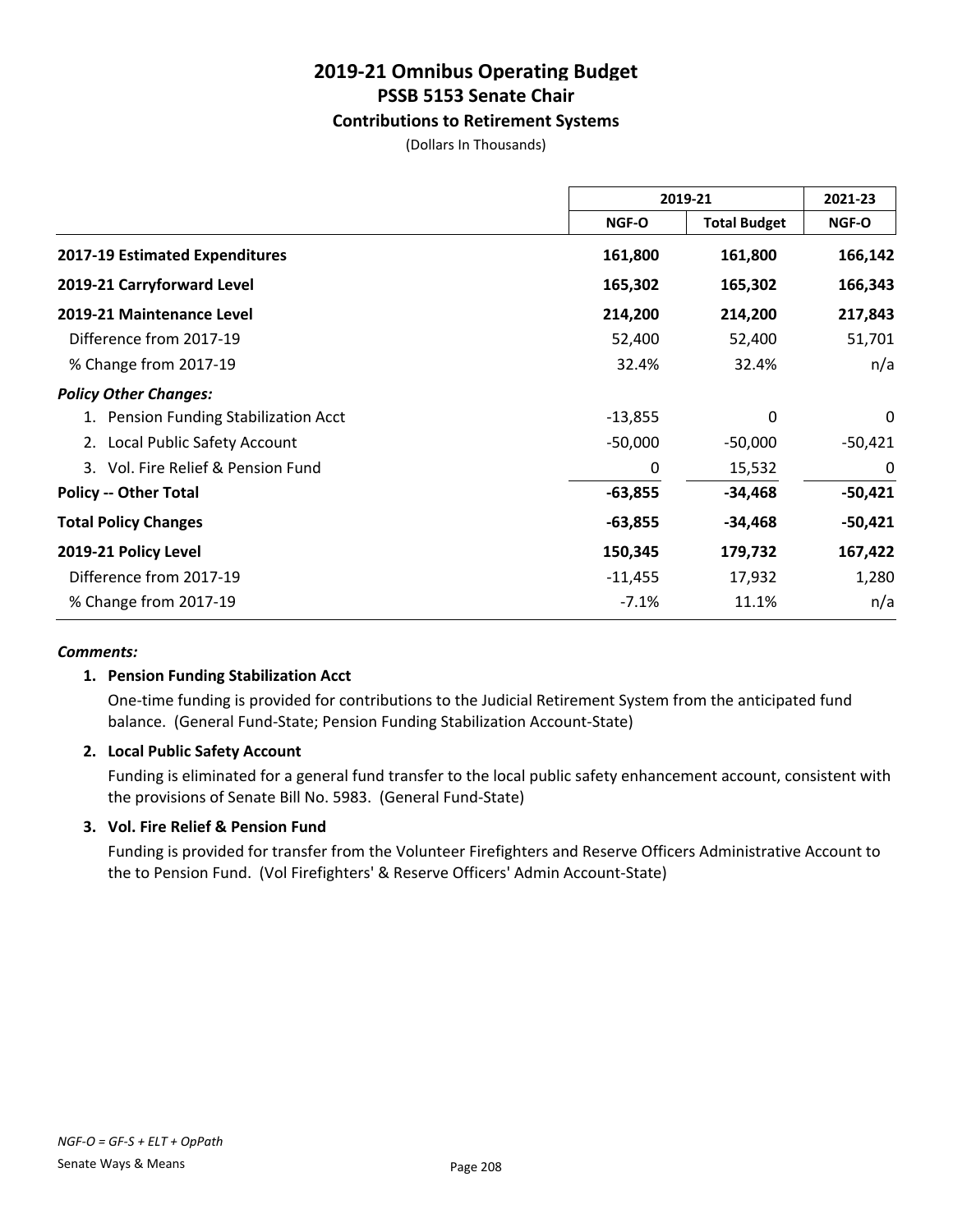**2019 Supplemental Operating Budget PSSB 5153 Senate Chair** 

# **AGENCY DETAIL**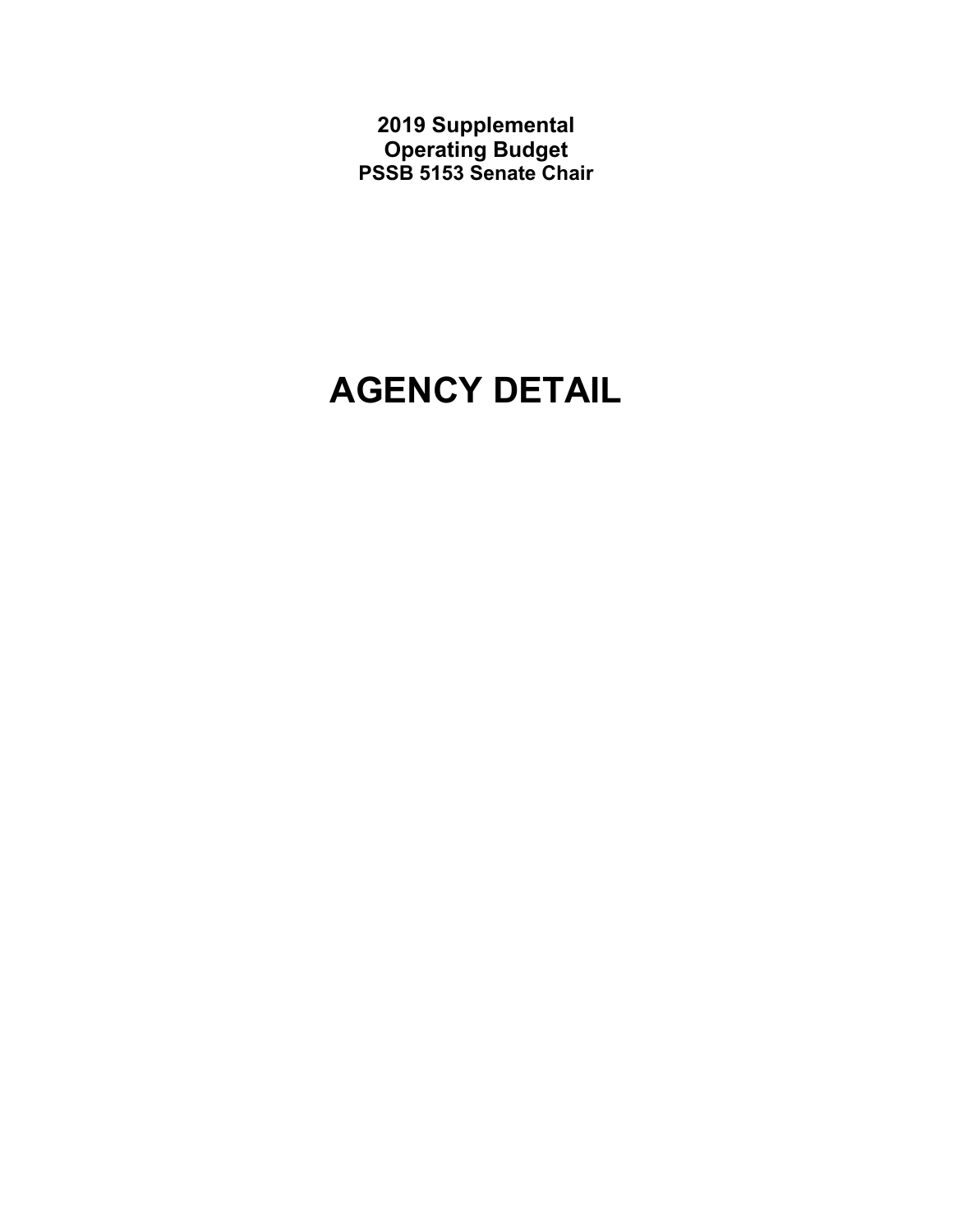### Supreme Court

|                                  | <b>NGF-O</b> | <b>Total</b> |
|----------------------------------|--------------|--------------|
| 2017-19 Original Appropriations  | 15,737       | 16,408       |
| 2017-19 Maintenance Level        | 15,755       | 16,426       |
| Difference from 2017-19 Original | 18           | 18           |
| % Change from 2017-19 Original   | 0.1%         | 0.1%         |
| 2017-19 Policy Level             | 15,755       | 16,426       |
| Difference from 2017-19 Original | 18           | 18           |
| % Change from 2017-19 Original   | 0.1%         | 0.1%         |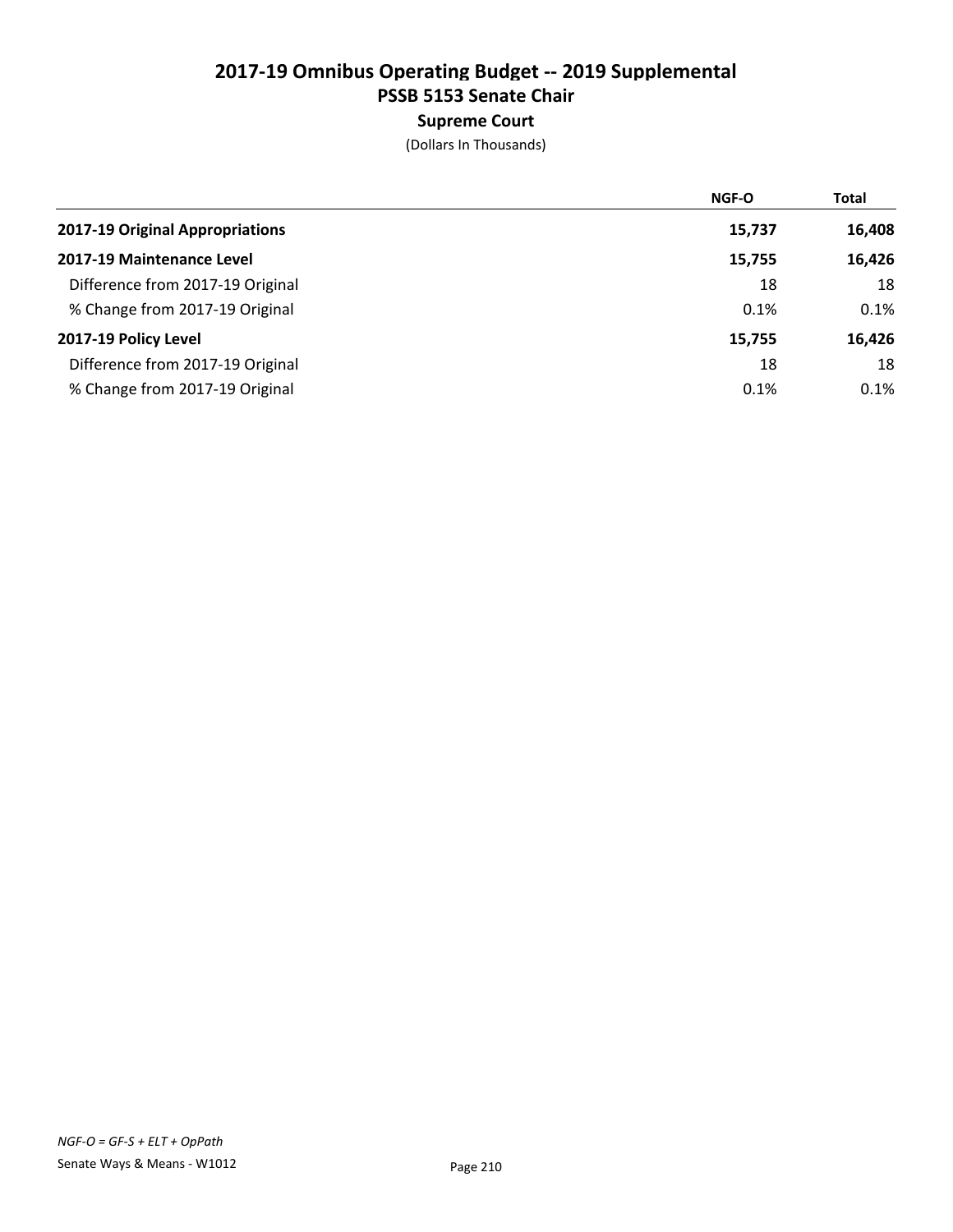### Court of Appeals

|                                  | <b>NGF-O</b> | <b>Total</b> |
|----------------------------------|--------------|--------------|
| 2017-19 Original Appropriations  | 35,408       | 36,885       |
| 2017-19 Maintenance Level        | 35,518       | 36,995       |
| Difference from 2017-19 Original | 110          | 110          |
| % Change from 2017-19 Original   | 0.3%         | 0.3%         |
| 2017-19 Policy Level             | 35,518       | 36,995       |
| Difference from 2017-19 Original | 110          | 110          |
| % Change from 2017-19 Original   | 0.3%         | 0.3%         |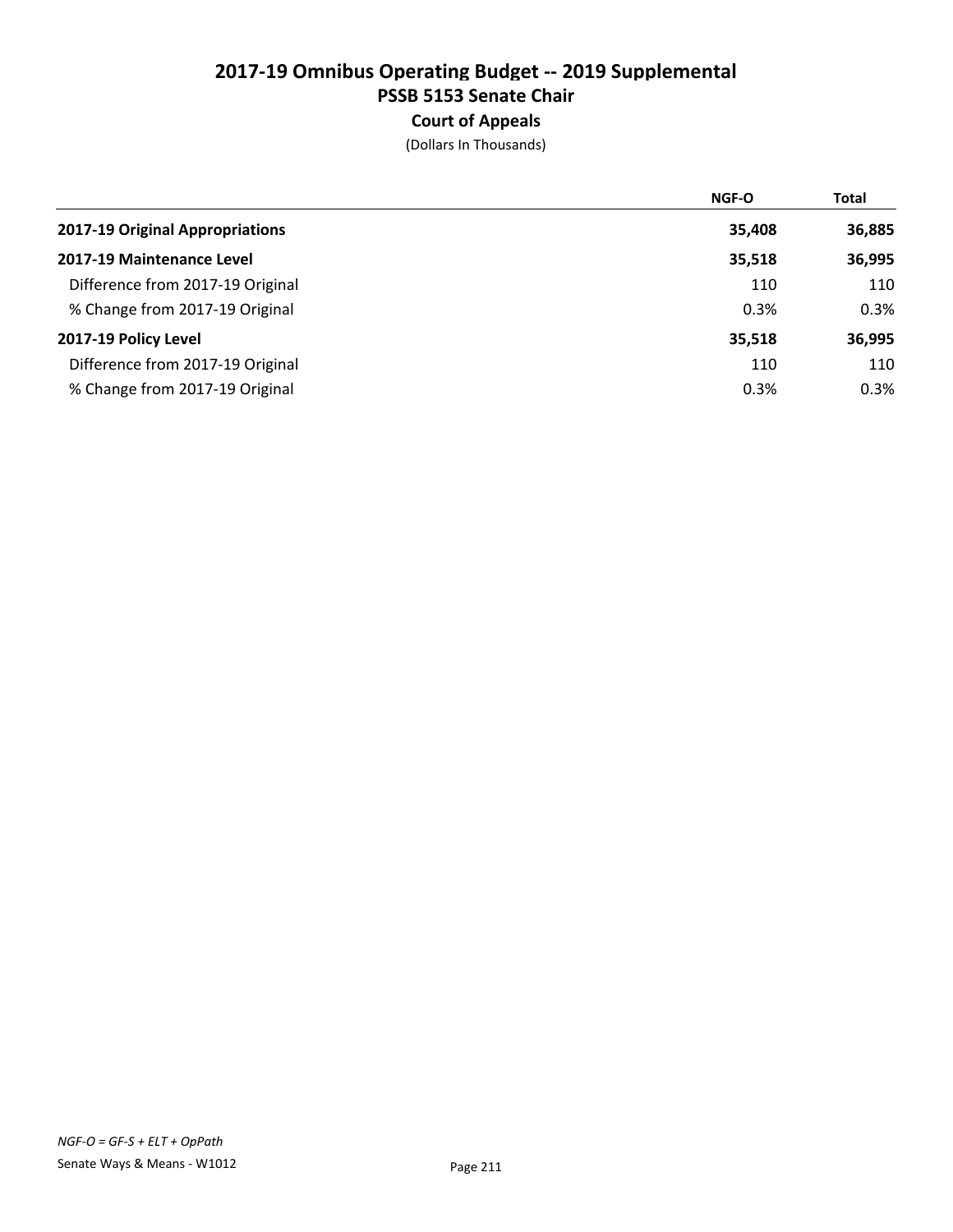### Administrative Office of the Courts

(Dollars In Thousands)

| <b>NGF-O</b> | <b>Total</b> |
|--------------|--------------|
| 113,709      | 188,919      |
| 113,792      | 189,002      |
| 83           | 83           |
| 0.1%         | 0.0%         |
|              |              |
| 750          | 750          |
| 82           | 82           |
| 832          | 832          |
| 832          | 832          |
| 114,624      | 189,834      |
| 915          | 915          |
| 0.8%         | 0.5%         |
|              |              |

#### *Comments:*

### 1. Thurston County Impact Fee

Funding is provided for the statewide fiscal impact of civil filings in Thurston County (General Fund-State)

### 2. Legal Financial Obligations

Additional funding is provided for the production and mailing of Legal Financial Obligations (LFO) for county clerks and for the Department of Corrections. (General Fund-State)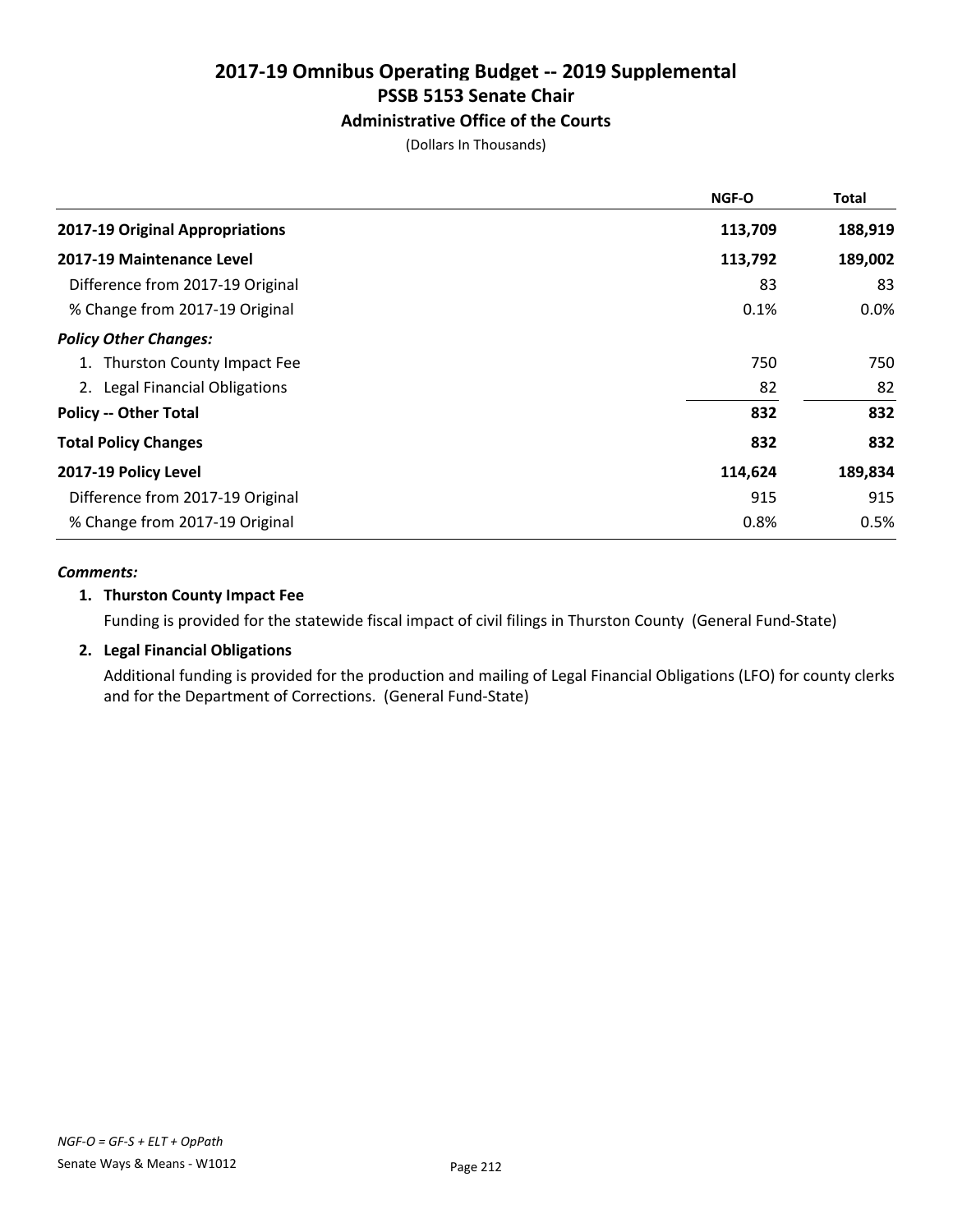## 2017-19 Omnibus Operating Budget -- 2019 Supplemental PSSB 5153 Senate Chair Office of Civil Legal Aid

|                                  | <b>NGF-O</b> | <b>Total</b> |
|----------------------------------|--------------|--------------|
| 2017-19 Original Appropriations  | 32,063       | 33,950       |
| 2017-19 Maintenance Level        | 32,238       | 34,125       |
| Difference from 2017-19 Original | 175          | 175          |
| % Change from 2017-19 Original   | 0.5%         | 0.5%         |
| 2017-19 Policy Level             | 32,238       | 34,125       |
| Difference from 2017-19 Original | 175          | 175          |
| % Change from 2017-19 Original   | 0.5%         | 0.5%         |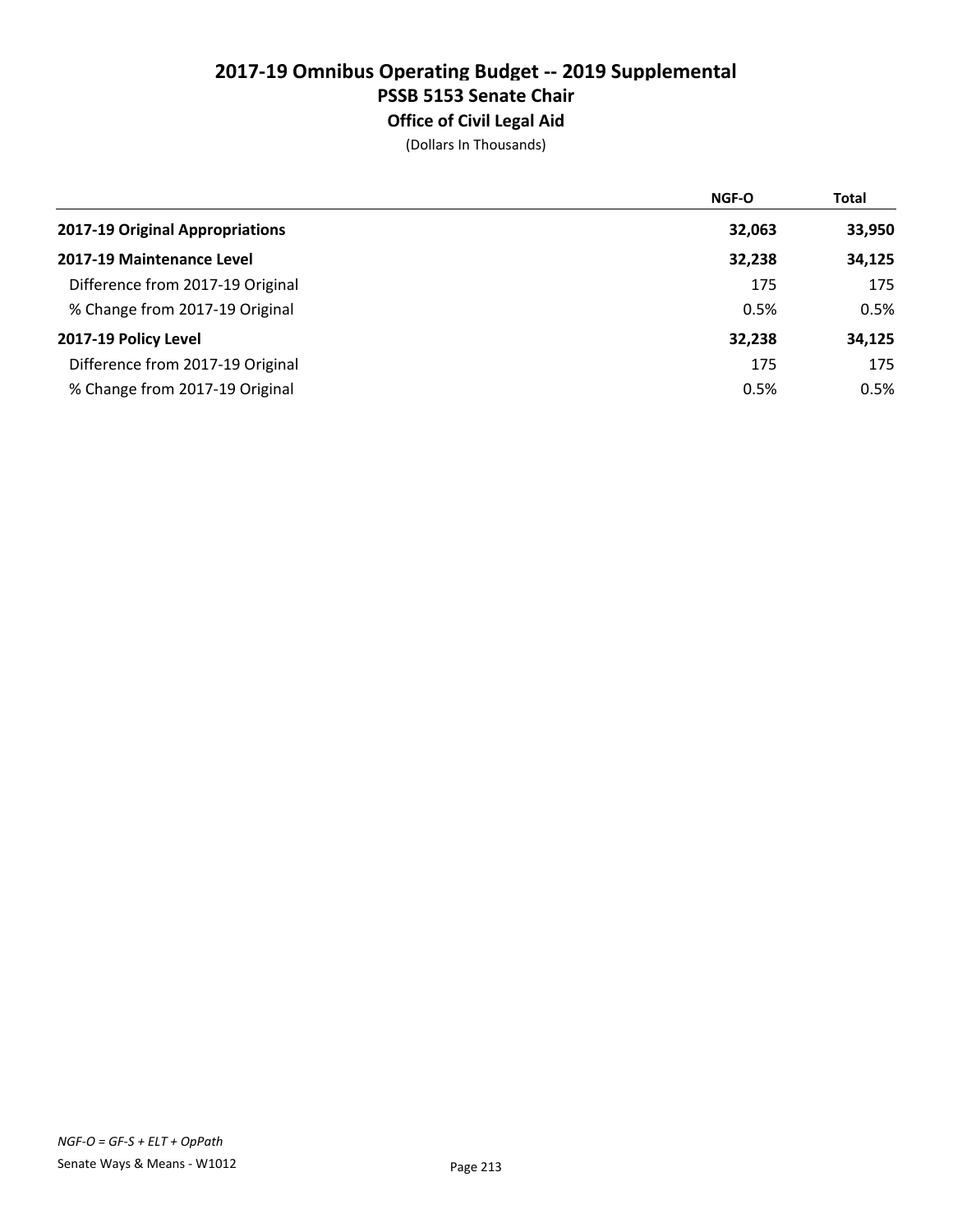# Office of the Governor

(Dollars In Thousands)

|                                  | NGF-O  | <b>Total</b> |
|----------------------------------|--------|--------------|
| 2017-19 Original Appropriations  | 13,549 | 18,225       |
| 2017-19 Maintenance Level        | 13,549 | 18,225       |
| Difference from 2017-19 Original | 0      | $\Omega$     |
| % Change from 2017-19 Original   | 0.0%   | $0.0\%$      |
| <b>Policy Other Changes:</b>     |        |              |
| 1. Executive Protection Funding  | 1,471  | 1,471        |
| <b>Policy -- Other Total</b>     | 1,471  | 1,471        |
| <b>Total Policy Changes</b>      | 1,471  | 1,471        |
| 2017-19 Policy Level             | 15,020 | 19,696       |
| Difference from 2017-19 Original | 1,471  | 1,471        |
| % Change from 2017-19 Original   | 10.9%  | 8.1%         |

### *Comments:*

### 1. Executive Protection Funding

Funding is provided for costs associated with the Executive Protection Unit. (General Fund-State)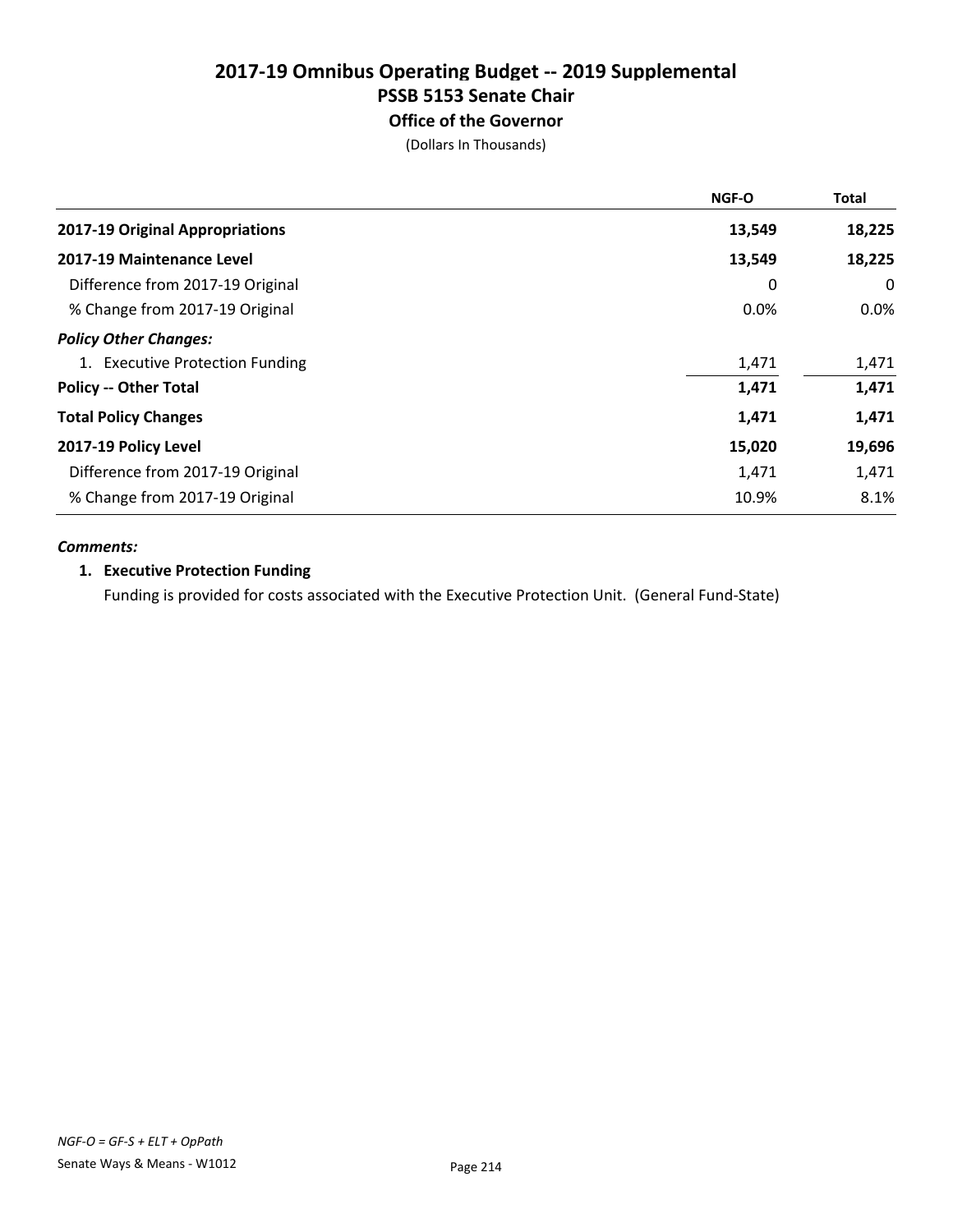### Public Disclosure Commission

(Dollars In Thousands)

|                                  | <b>NGF-O</b> | <b>Total</b> |
|----------------------------------|--------------|--------------|
| 2017-19 Original Appropriations  | 6,662        | 6,922        |
| 2017-19 Maintenance Level        | 6,662        | 6,922        |
| Difference from 2017-19 Original | 0            | 0            |
| % Change from 2017-19 Original   | 0.0%         | 0.0%         |
| <b>Policy Other Changes:</b>     |              |              |
| 1. PDC Transparency Account      | $\mathbf 0$  | 22           |
| <b>Policy -- Other Total</b>     | $\mathbf 0$  | 22           |
| Policy -- Central Svcs Total     | 889          | 889          |
| <b>Total Policy Changes</b>      | 889          | 911          |
| 2017-19 Policy Level             | 7,551        | 7,833        |
| Difference from 2017-19 Original | 889          | 911          |
| % Change from 2017-19 Original   | 13.3%        | 13.2%        |

#### *Comments:*

### 1. PDC Transparency Account

Funding is provided for appropriation authority to allow the agency to pay legal fees for third parties who are awarded money from the state by a judge in citizen action proceedings. (Public Disclosure Transparency Account-State)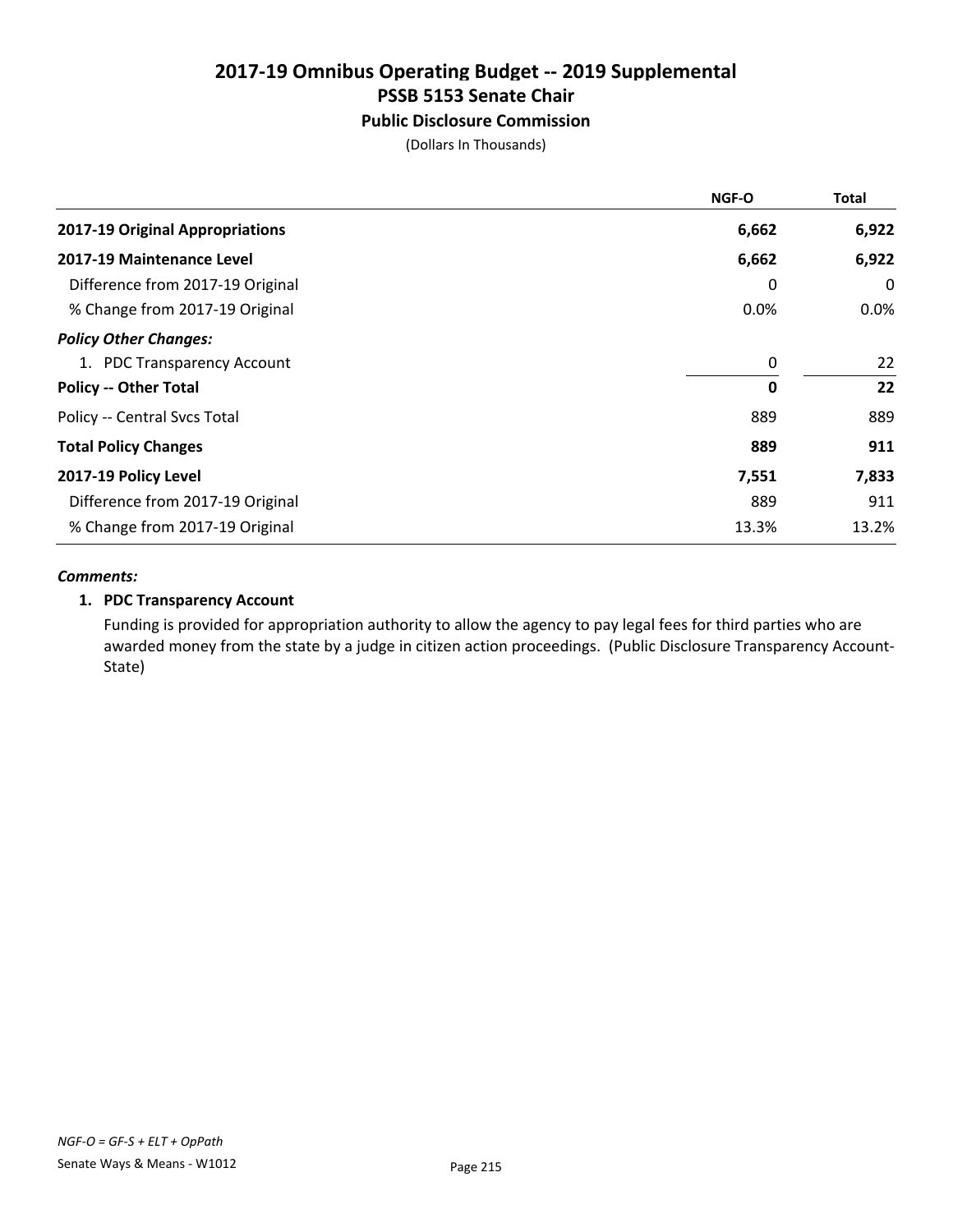### Office of the Secretary of State

(Dollars In Thousands)

|                                  | <b>NGF-O</b> | <b>Total</b> |
|----------------------------------|--------------|--------------|
| 2017-19 Original Appropriations  | 29,348       | 91,870       |
| 2017-19 Maintenance Level        | 29,748       | 92,337       |
| Difference from 2017-19 Original | 400          | 467          |
| % Change from 2017-19 Original   | 1.4%         | 0.5%         |
| <b>Policy Other Changes:</b>     |              |              |
| 1. Prepaid postage - King County | 600          | 600          |
| <b>Policy -- Other Total</b>     | 600          | 600          |
| <b>Total Policy Changes</b>      | 600          | 600          |
| 2017-19 Policy Level             | 30,348       | 92,937       |
| Difference from 2017-19 Original | 1,000        | 1,067        |
| % Change from 2017-19 Original   | 3.4%         | 1.2%         |

### *Comments:*

### 1. Prepaid postage - King County

Funding is provided to reimburse King County for prepaid postage on ballot return envelopes for all King County voters in calendar year 2018. (General Fund-State)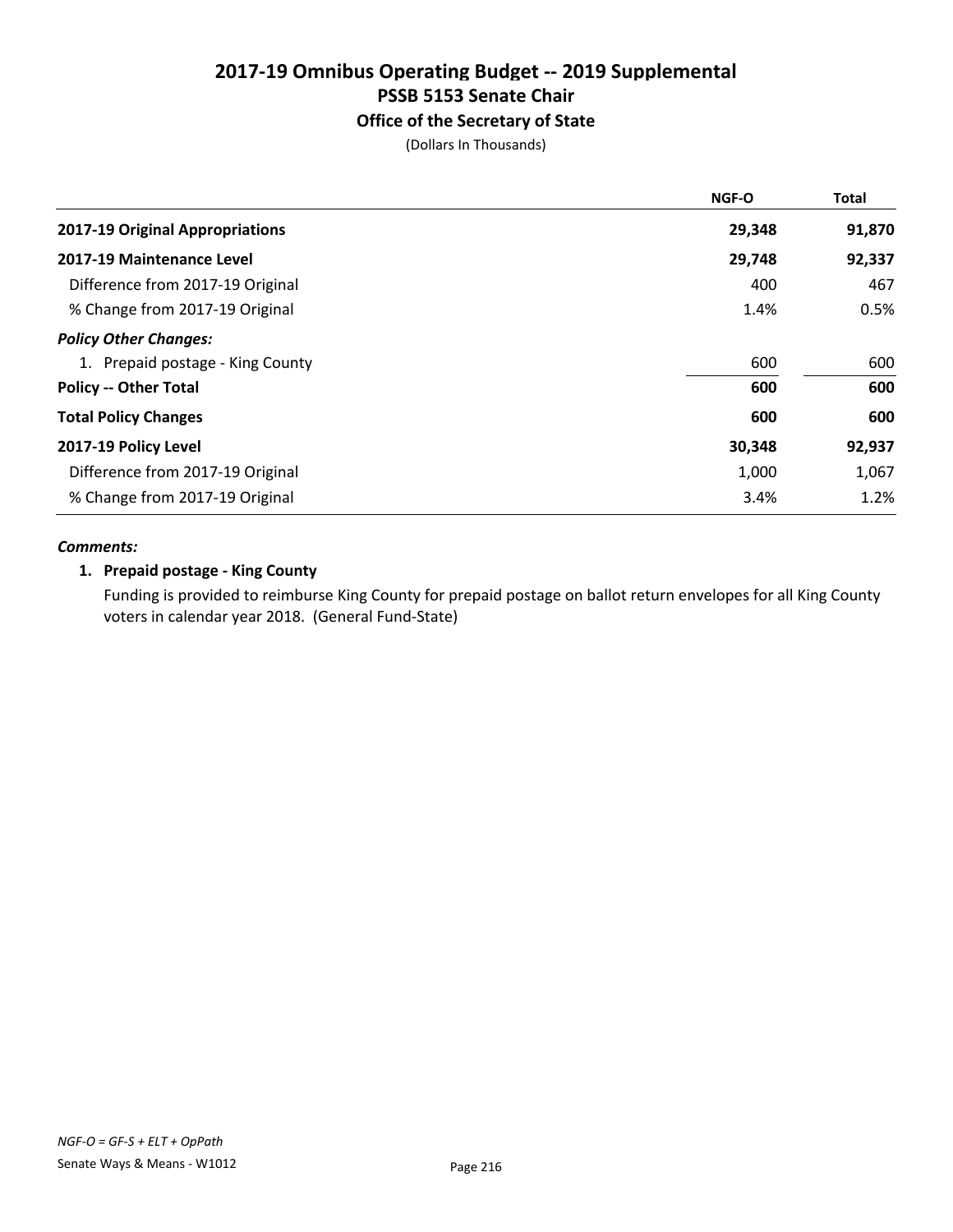### Comm on Asian-Pacific-American Affairs

|                                  | <b>NGF-O</b> | <b>Total</b> |
|----------------------------------|--------------|--------------|
| 2017-19 Original Appropriations  | 495          | 521          |
| 2017-19 Maintenance Level        | 508          | 534          |
| Difference from 2017-19 Original | 13           | 13           |
| % Change from 2017-19 Original   | 2.6%         | 2.5%         |
| Policy -- Comp Total             | 5            | 5            |
| <b>Total Policy Changes</b>      | 5            | 5            |
| 2017-19 Policy Level             | 513          | 539          |
| Difference from 2017-19 Original | 18           | 18           |
| % Change from 2017-19 Original   | 3.6%         | 3.5%         |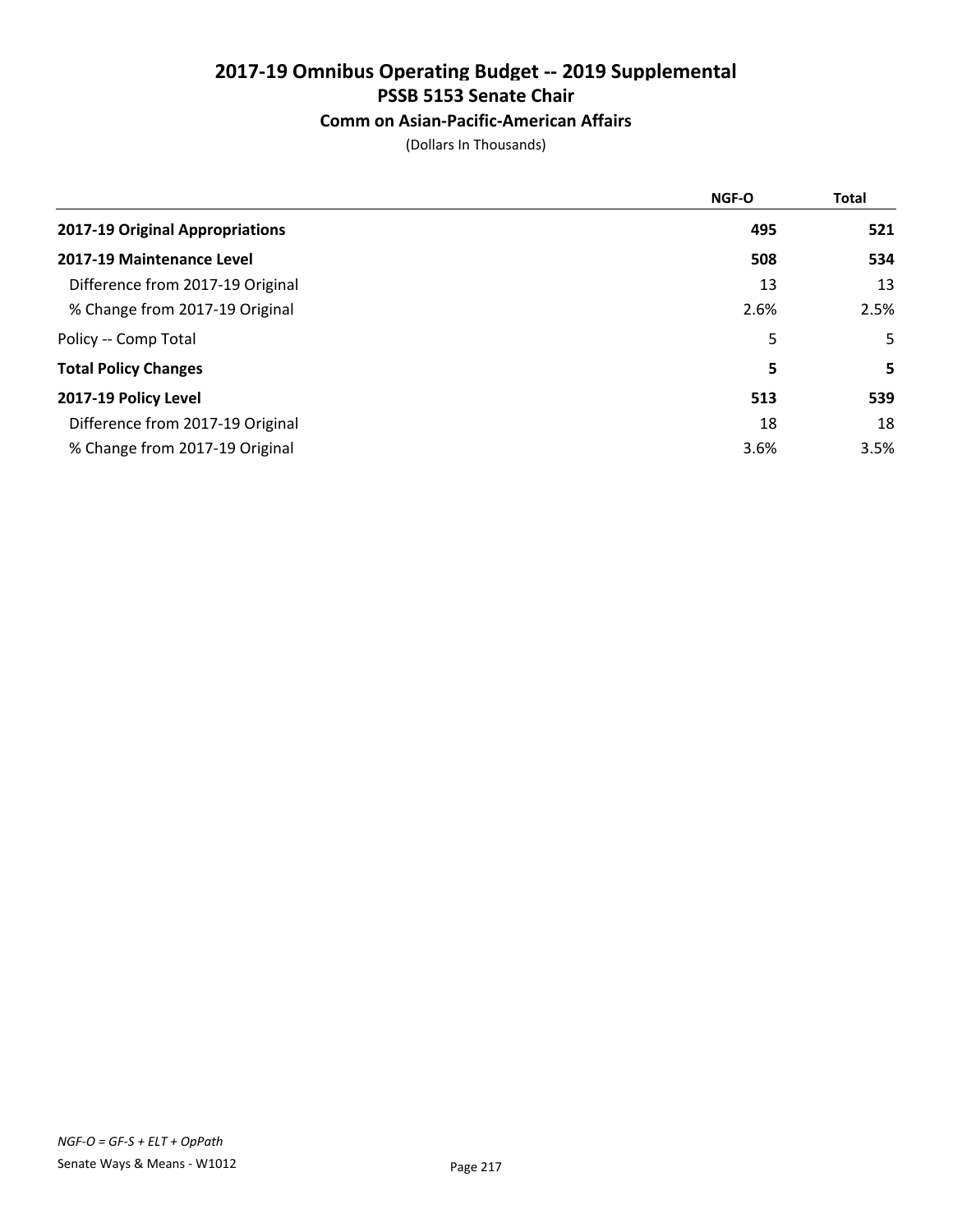### Office of the Attorney General

(Dollars In Thousands)

|                                  | <b>NGF-O</b> | <b>Total</b> |
|----------------------------------|--------------|--------------|
| 2017-19 Original Appropriations  | 16,168       | 304,019      |
| 2017-19 Maintenance Level        | 16,168       | 304,274      |
| Difference from 2017-19 Original | 0            | 255          |
| % Change from 2017-19 Original   | 0.0%         | 0.1%         |
| <b>Policy Other Changes:</b>     |              |              |
| 1. Increased Legal Fees PDC      | 0            | 889          |
| <b>Policy -- Other Total</b>     | 0            | 889          |
| <b>Total Policy Changes</b>      | 0            | 889          |
| 2017-19 Policy Level             | 16,168       | 305,163      |
| Difference from 2017-19 Original | 0            | 1,144        |
| % Change from 2017-19 Original   | 0.0%         | 0.4%         |

### *Comments:*

#### 1. Increased Legal Fees PDC

Funding is provided for legal services provided to the Public Disclosure Commission on campaign finance related matters. This is one-time. (Legal Services Revolving Account-State)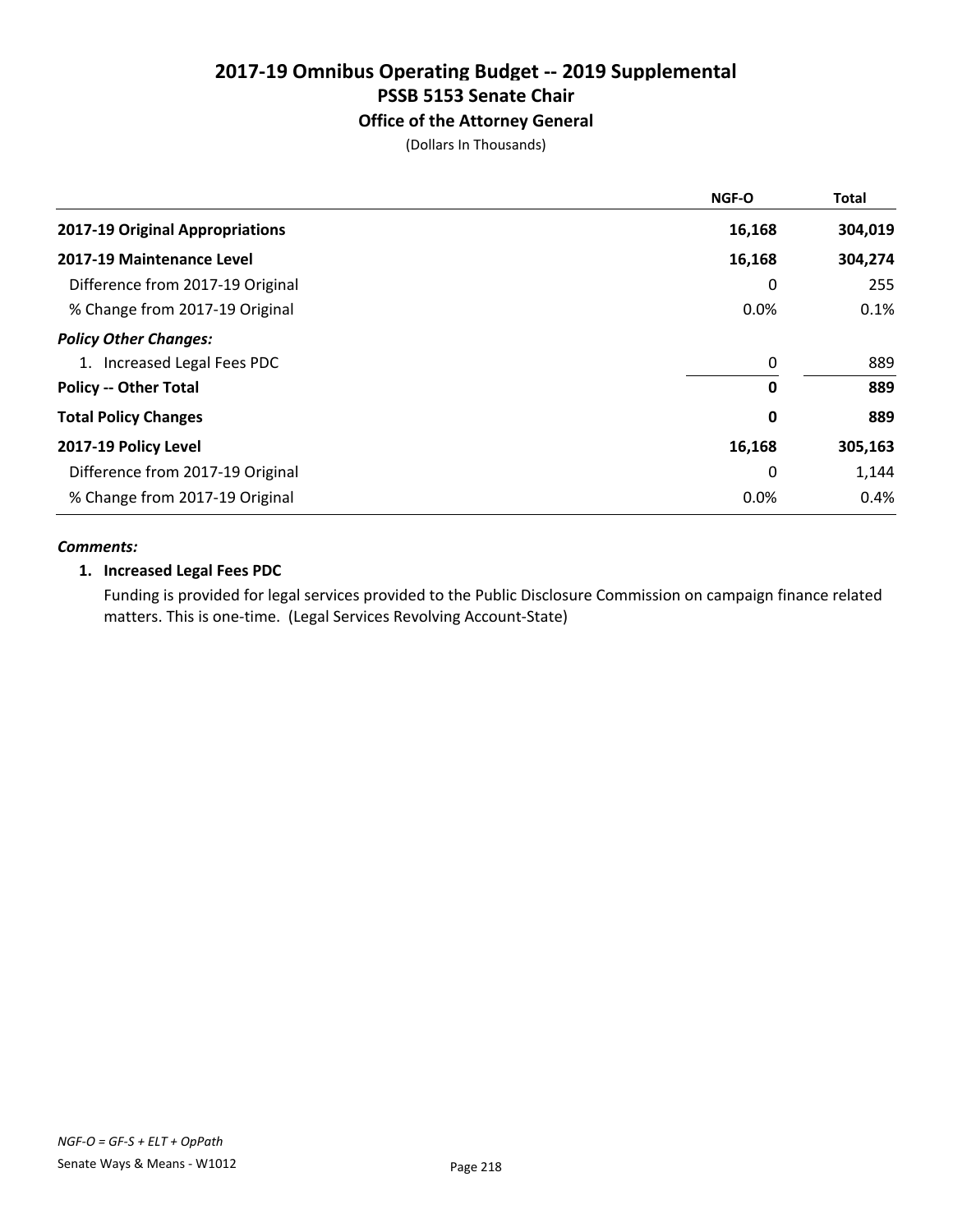### Department of Commerce

|                                  | <b>NGF-O</b> | <b>Total</b> |
|----------------------------------|--------------|--------------|
| 2017-19 Original Appropriations  | 141,629      | 582,332      |
| 2017-19 Maintenance Level        | 141,716      | 580,583      |
| Difference from 2017-19 Original | 87           | $-1,749$     |
| % Change from 2017-19 Original   | 0.1%         | $-0.3%$      |
| 2017-19 Policy Level             | 141,716      | 580,583      |
| Difference from 2017-19 Original | 87           | $-1,749$     |
| % Change from 2017-19 Original   | 0.1%         | $-0.3%$      |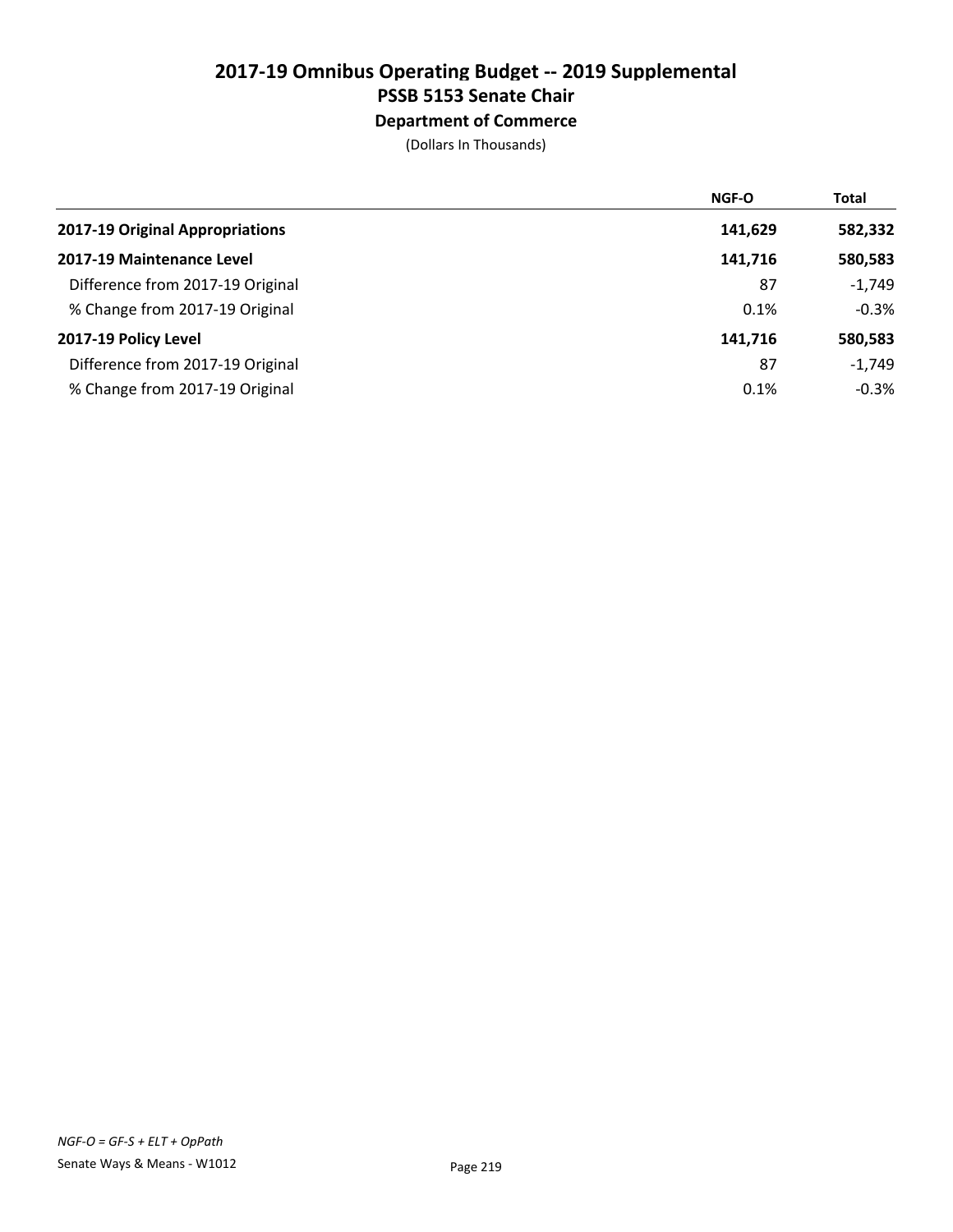### Office of Financial Management

|                                  | <b>NGF-O</b> | <b>Total</b> |
|----------------------------------|--------------|--------------|
| 2017-19 Original Appropriations  | 24,215       | 141,240      |
| 2017-19 Maintenance Level        | 24,215       | 141,340      |
| Difference from 2017-19 Original | 0            | 100          |
| % Change from 2017-19 Original   | 0.0%         | 0.1%         |
| 2017-19 Policy Level             | 24.215       | 141,340      |
| Difference from 2017-19 Original | 0            | 100          |
| % Change from 2017-19 Original   | 0.0%         | 0.1%         |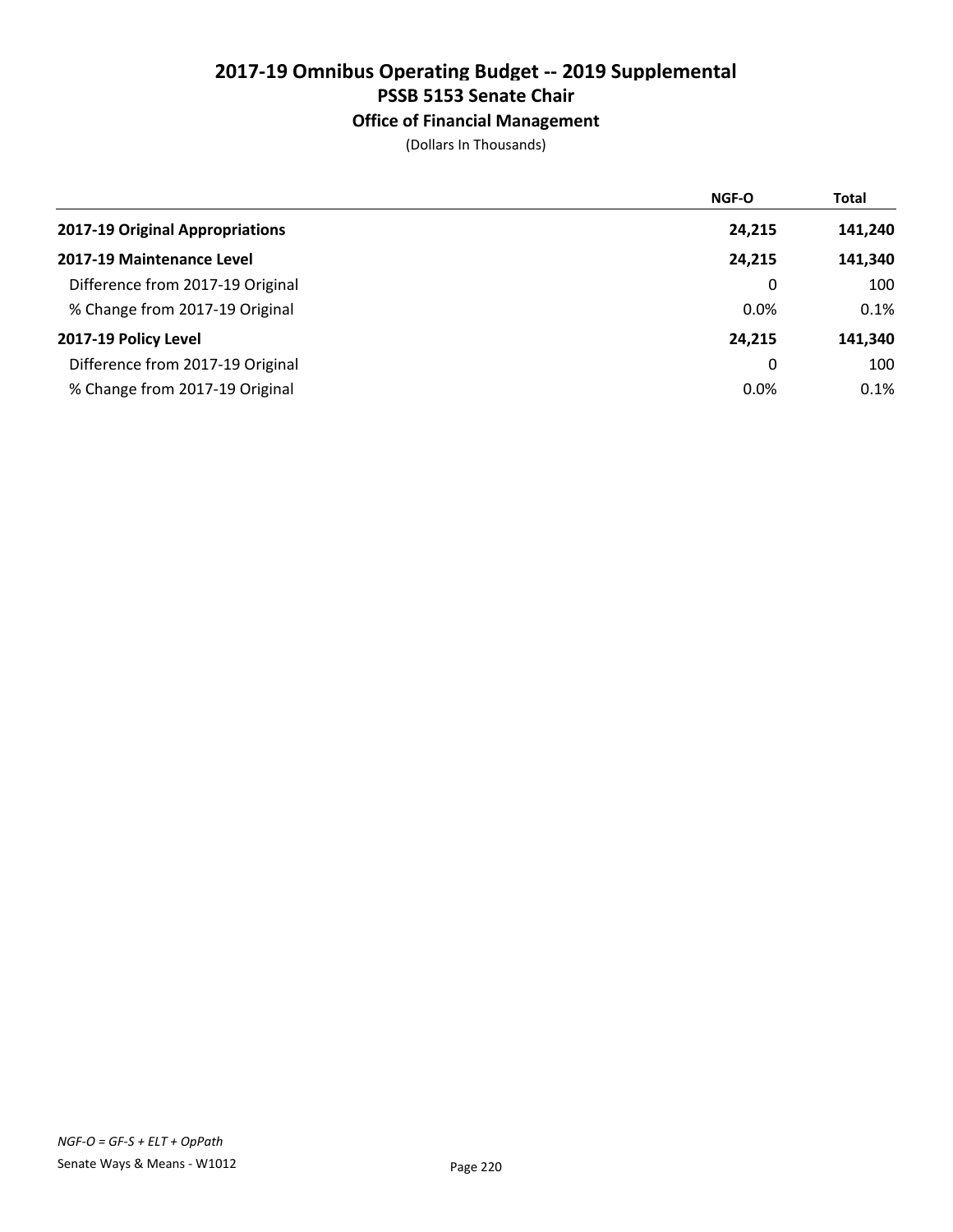### Office of Administrative Hearings

|                                  | <b>NGF-O</b> | <b>Total</b> |
|----------------------------------|--------------|--------------|
| 2017-19 Original Appropriations  | 0            | 41,202       |
| 2017-19 Maintenance Level        | 525          | 41,727       |
| Difference from 2017-19 Original | 525          | 525          |
| % Change from 2017-19 Original   |              | 1.3%         |
| 2017-19 Policy Level             | 525          | 41,727       |
| Difference from 2017-19 Original | 525          | 525          |
| % Change from 2017-19 Original   |              | 1.3%         |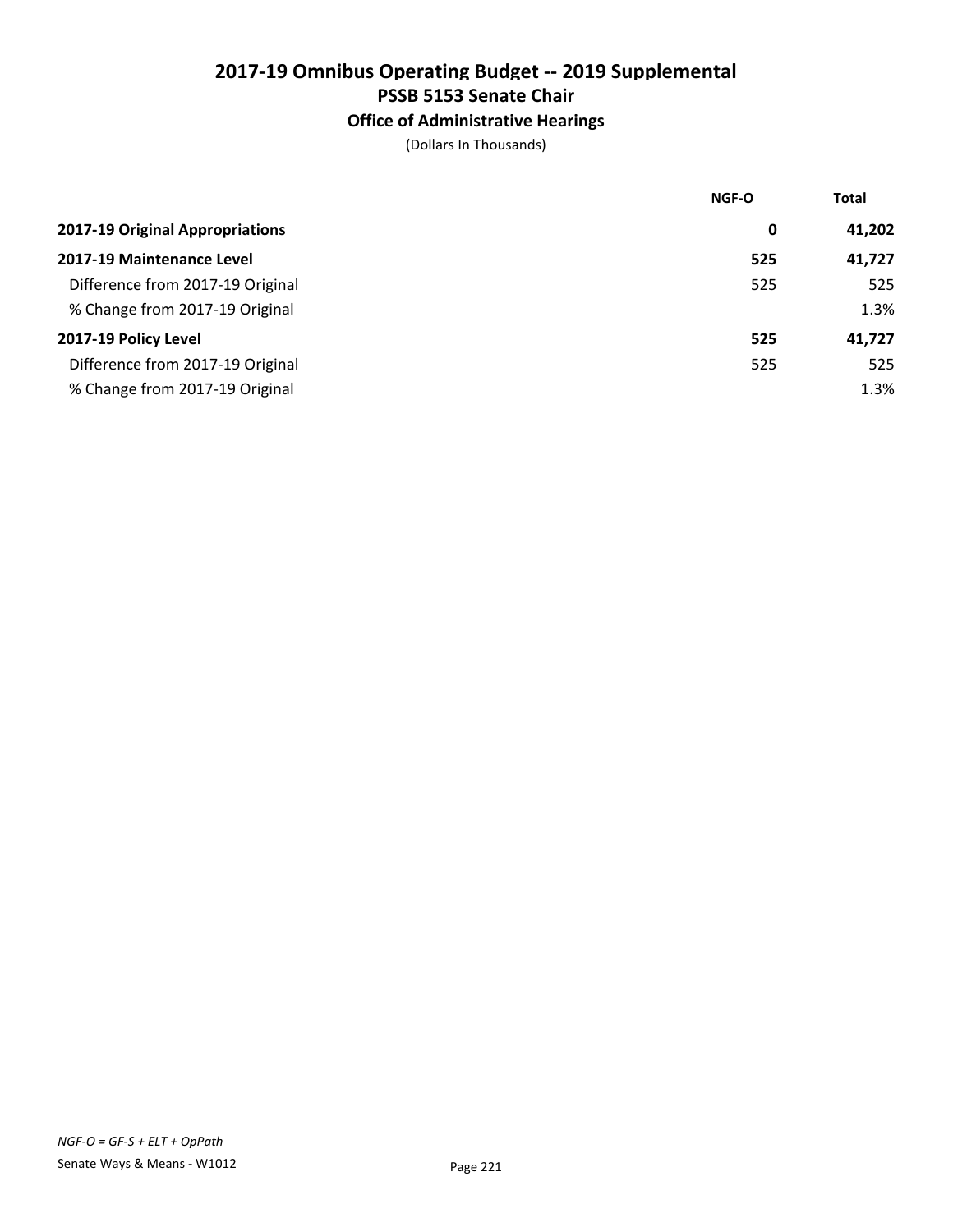### Washington State Commission on Hispanic Affairs

|                                  | <b>NGF-O</b> | <b>Total</b> |
|----------------------------------|--------------|--------------|
| 2017-19 Original Appropriations  | 510          | 536          |
| 2017-19 Maintenance Level        | 510          | 536          |
| Difference from 2017-19 Original | 0            | $\mathbf 0$  |
| % Change from 2017-19 Original   | 0.0%         | $0.0\%$      |
| Policy -- Comp Total             | 5            | 5            |
| <b>Total Policy Changes</b>      | 5            | 5.           |
| 2017-19 Policy Level             | 515          | 541          |
| Difference from 2017-19 Original | 5            | 5.           |
| % Change from 2017-19 Original   | 1.0%         | $0.9\%$      |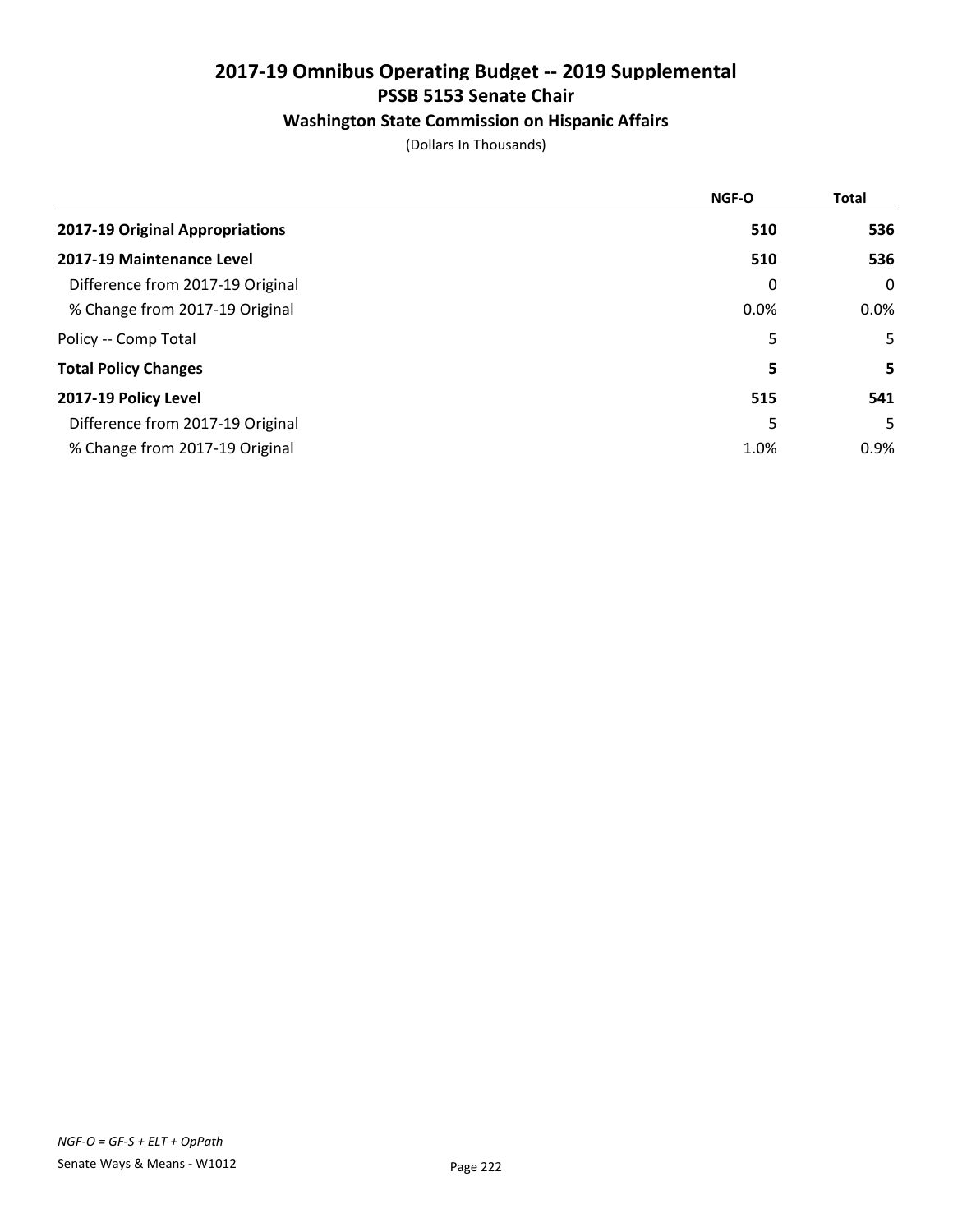Department of Revenue

(Dollars In Thousands)

|                                        | NGF-O   | Total   |
|----------------------------------------|---------|---------|
| 2017-19 Original Appropriations        | 265,095 | 321,305 |
| 2017-19 Maintenance Level              | 265,095 | 321,305 |
| Difference from 2017-19 Original       | 0       | 0       |
| % Change from 2017-19 Original         | 0.0%    | $0.0\%$ |
| <b>Policy Other Changes:</b>           |         |         |
| 1. Property Tax Litigation             | 93      | 93      |
| 2. Sales Suppression Feasibility Study | 377     | 377     |
| <b>Policy -- Other Total</b>           | 470     | 470     |
| <b>Total Policy Changes</b>            | 470     | 470     |
| 2017-19 Policy Level                   | 265,565 | 321,775 |
| Difference from 2017-19 Original       | 470     | 470     |
| % Change from 2017-19 Original         | 0.2%    | 0.1%    |

### *Comments:*

### 1. Property Tax Litigation

The Department of Revenue must prepare for a trial on a utility property tax case that could negatively impact future property tax collection. Funding is provided for expert witnesses, legal services and other costs associated with litigation. (General Fund-State)

### 2. Sales Suppression Feasibility Study

Funding is provided for a feasibility study to prevent losing tax revenue from underreported or unreported business by using sales suppression devices and tactics. The study must include the potential costs and constraints of options to combat and mitigate the use of this software. (General Fund-State)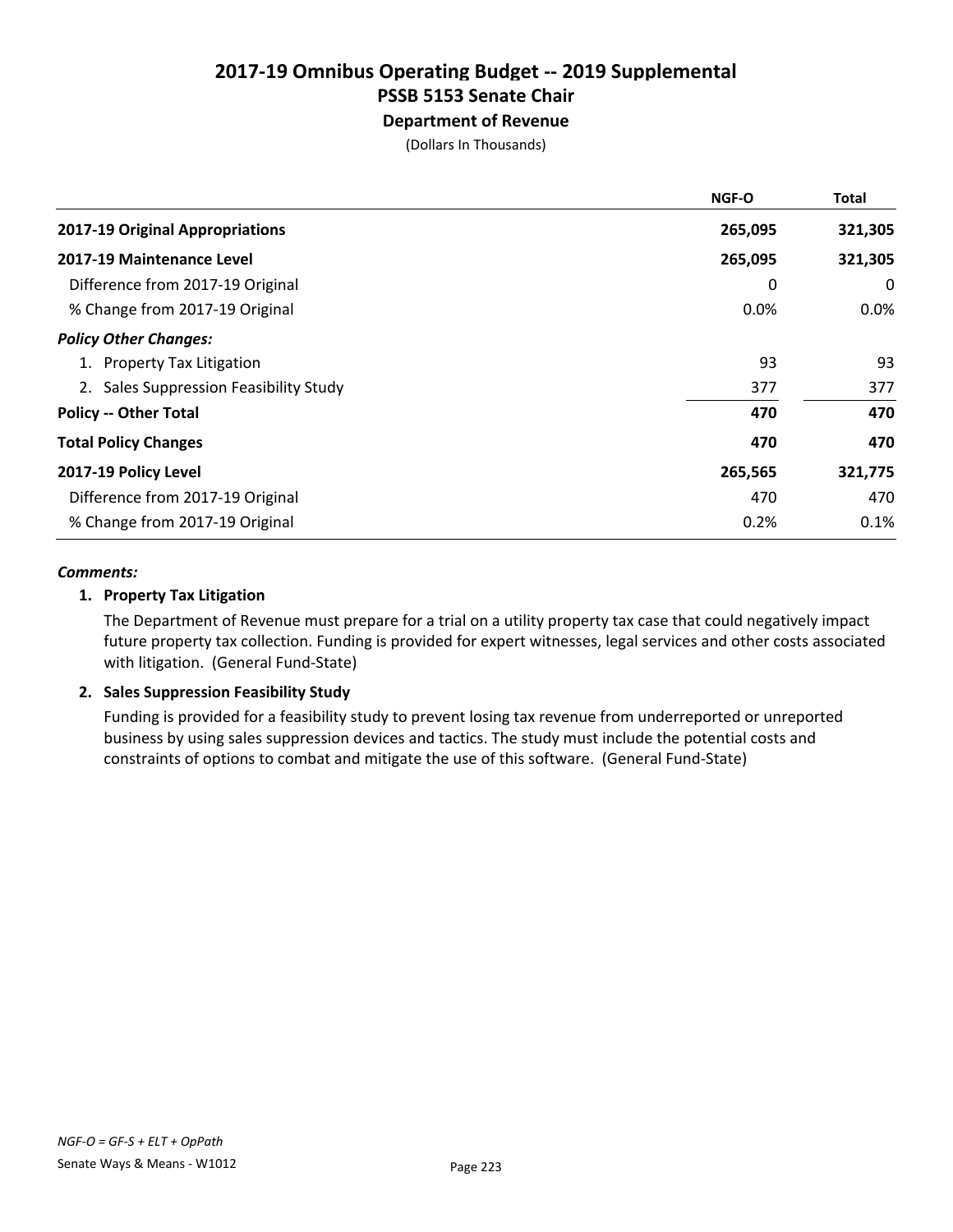## 2017-19 Omnibus Operating Budget -- 2019 Supplemental PSSB 5153 Senate Chair Board of Tax Appeals

|                                  | <b>NGF-O</b> | <b>Total</b> |
|----------------------------------|--------------|--------------|
| 2017-19 Original Appropriations  | 3,819        | 3,981        |
| 2017-19 Maintenance Level        | 3,819        | 3,981        |
| Difference from 2017-19 Original | 0            | $\Omega$     |
| % Change from 2017-19 Original   | 0.0%         | $0.0\%$      |
| Policy -- Comp Total             | 72           | 72           |
| <b>Total Policy Changes</b>      | 72           | 72           |
| 2017-19 Policy Level             | 3,891        | 4,053        |
| Difference from 2017-19 Original | 72           | 72           |
| % Change from 2017-19 Original   | 1.9%         | 1.8%         |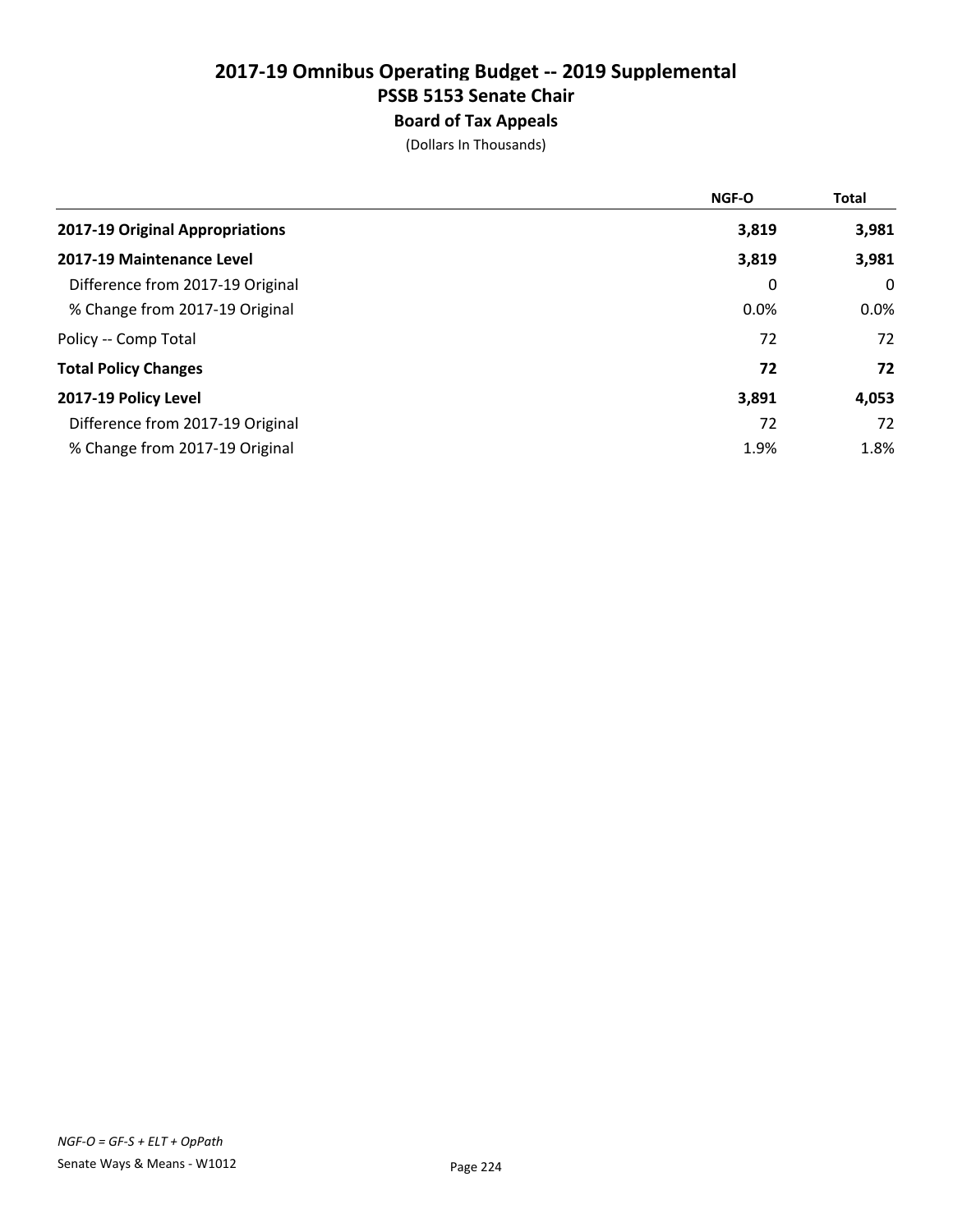### Forensic Investigations Council

|                                  | <b>NGF-O</b> | <b>Total</b> |
|----------------------------------|--------------|--------------|
| 2017-19 Original Appropriations  | 0            | 633          |
| 2017-19 Maintenance Level        | 0            | 660          |
| Difference from 2017-19 Original | 0            | 27           |
| % Change from 2017-19 Original   |              | 4.3%         |
| 2017-19 Policy Level             | 0            | 660          |
| Difference from 2017-19 Original | 0            | 27           |
| % Change from 2017-19 Original   |              | 4.3%         |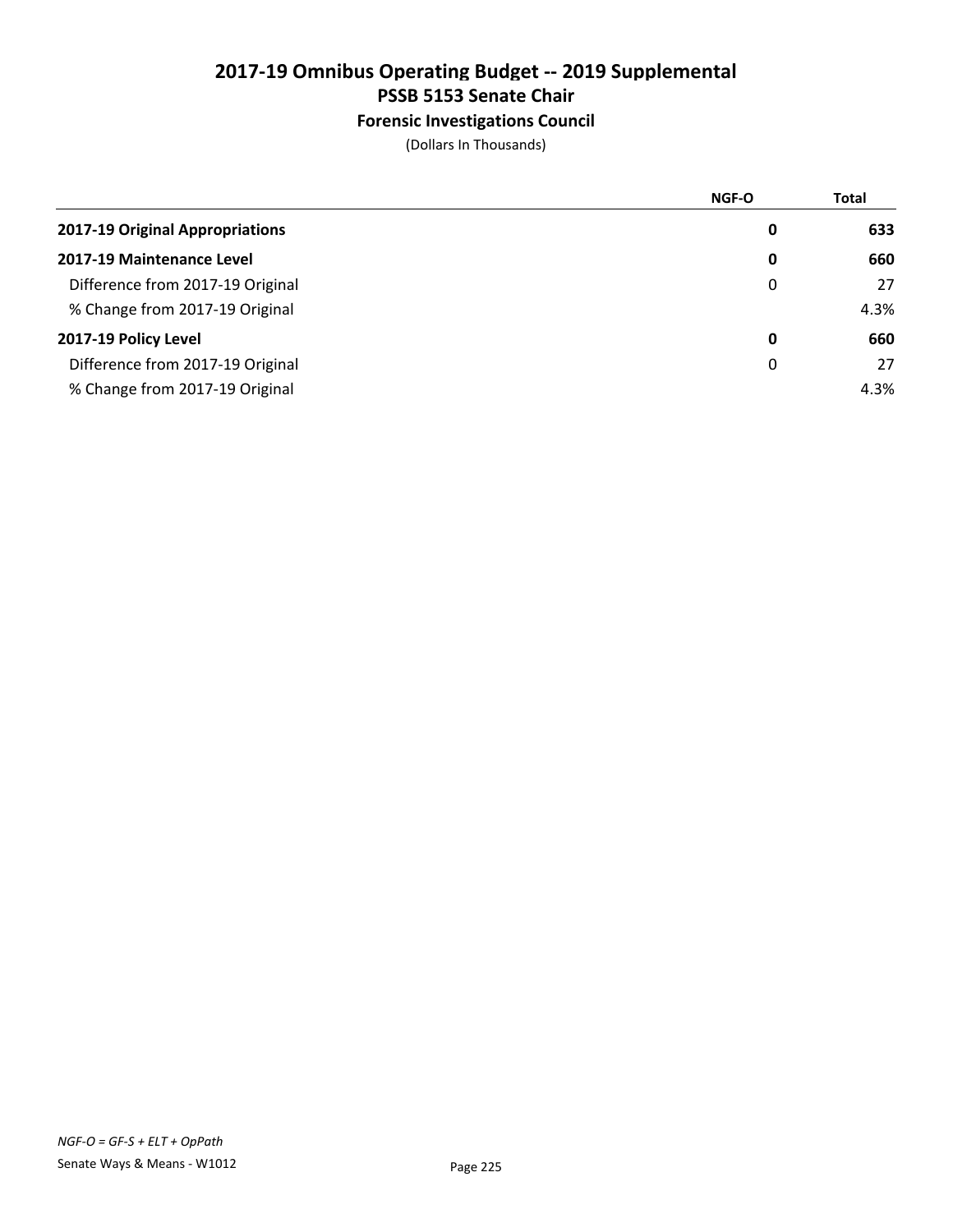### Military Department

(Dollars In Thousands)

|                                  | <b>NGF-O</b> | <b>Total</b> |
|----------------------------------|--------------|--------------|
| 2017-19 Original Appropriations  | 16,032       | 352,674      |
| 2017-19 Maintenance Level        | 16,032       | 352,674      |
| Difference from 2017-19 Original | 0            | $\mathbf{0}$ |
| % Change from 2017-19 Original   | 0.0%         | $0.0\%$      |
| <b>Policy Other Changes:</b>     |              |              |
| 1. Disaster Response Account     | 0            | $-60,080$    |
| <b>Policy -- Other Total</b>     | 0            | $-60,080$    |
| <b>Total Policy Changes</b>      | 0            | $-60,080$    |
| 2017-19 Policy Level             | 16,032       | 292,594      |
| Difference from 2017-19 Original | 0            | $-60,080$    |
| % Change from 2017-19 Original   | 0.0%         | $-17.0\%$    |

#### *Comments:*

### 1. Disaster Response Account

Funding is provided to continue recovery efforts for presidentially declared disasters that remain open. This includes completion of on going state, local and tribal infrastructure projects. (Disaster Response Account-State; Disaster Response Account-Federal)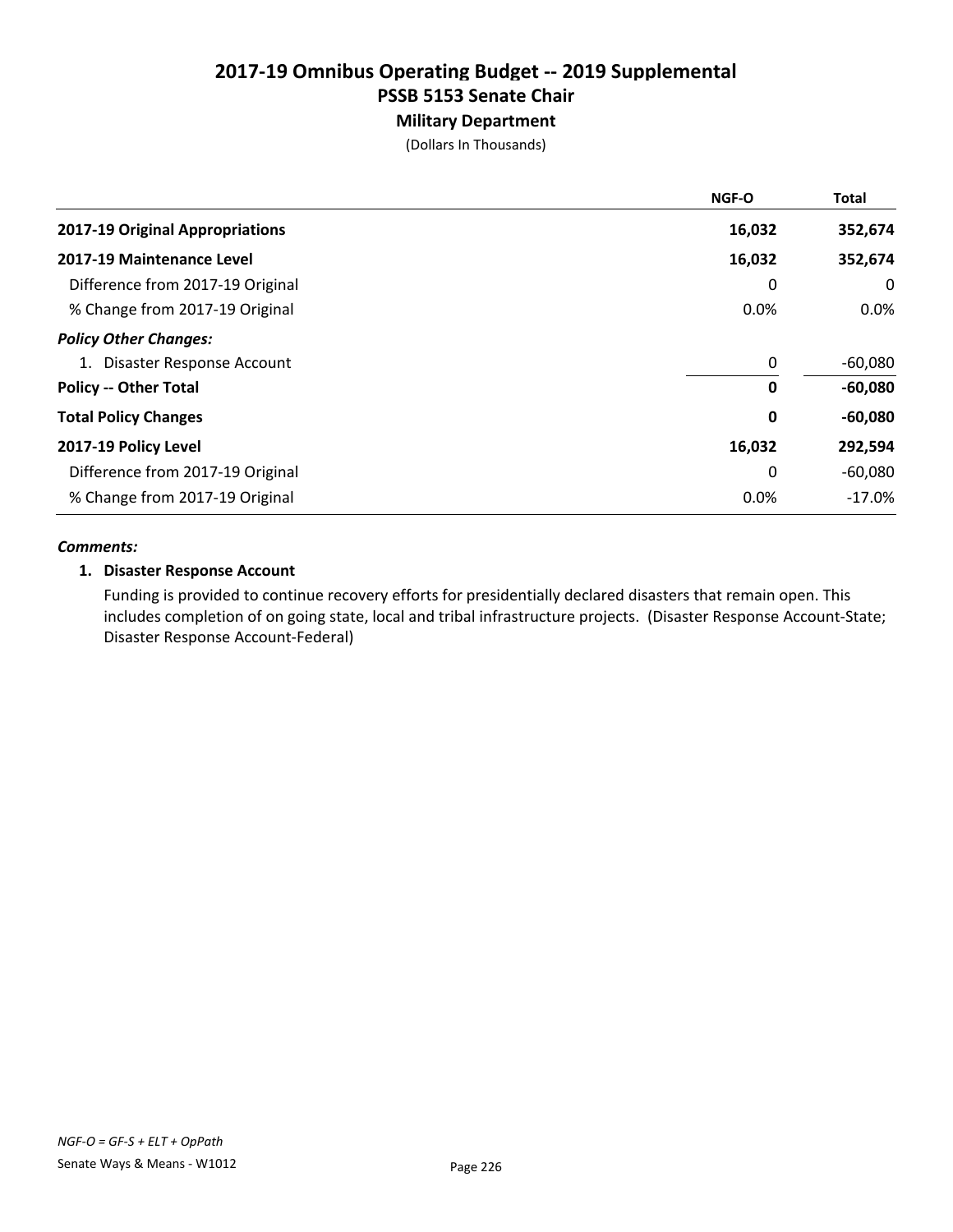LEOFF 2 Retirement Board

(Dollars In Thousands)

|                                     | <b>NGF-O</b> | <b>Total</b> |
|-------------------------------------|--------------|--------------|
| 2017-19 Original Appropriations     | 0            | 2,460        |
| 2017-19 Maintenance Level           | 0            | 2,460        |
| Difference from 2017-19 Original    | 0            | 0            |
| % Change from 2017-19 Original      |              | 0.0%         |
| <b>Policy Other Changes:</b>        |              |              |
| 1. Trustee Professional Development | 0            | 10           |
| <b>Policy -- Other Total</b>        | 0            | 10           |
| Policy -- Comp Total                | 0            | 18           |
| <b>Total Policy Changes</b>         | 0            | 28           |
| 2017-19 Policy Level                | 0            | 2,488        |
| Difference from 2017-19 Original    | 0            | 28           |
| % Change from 2017-19 Original      |              | 1.1%         |

#### *Comments:*

### 1. Trustee Professional Development

This item supports an increase in expenses related to implementing the board's trustee professional development policy. (LEOFF Plan 2 Expense Fund-Non-Appr)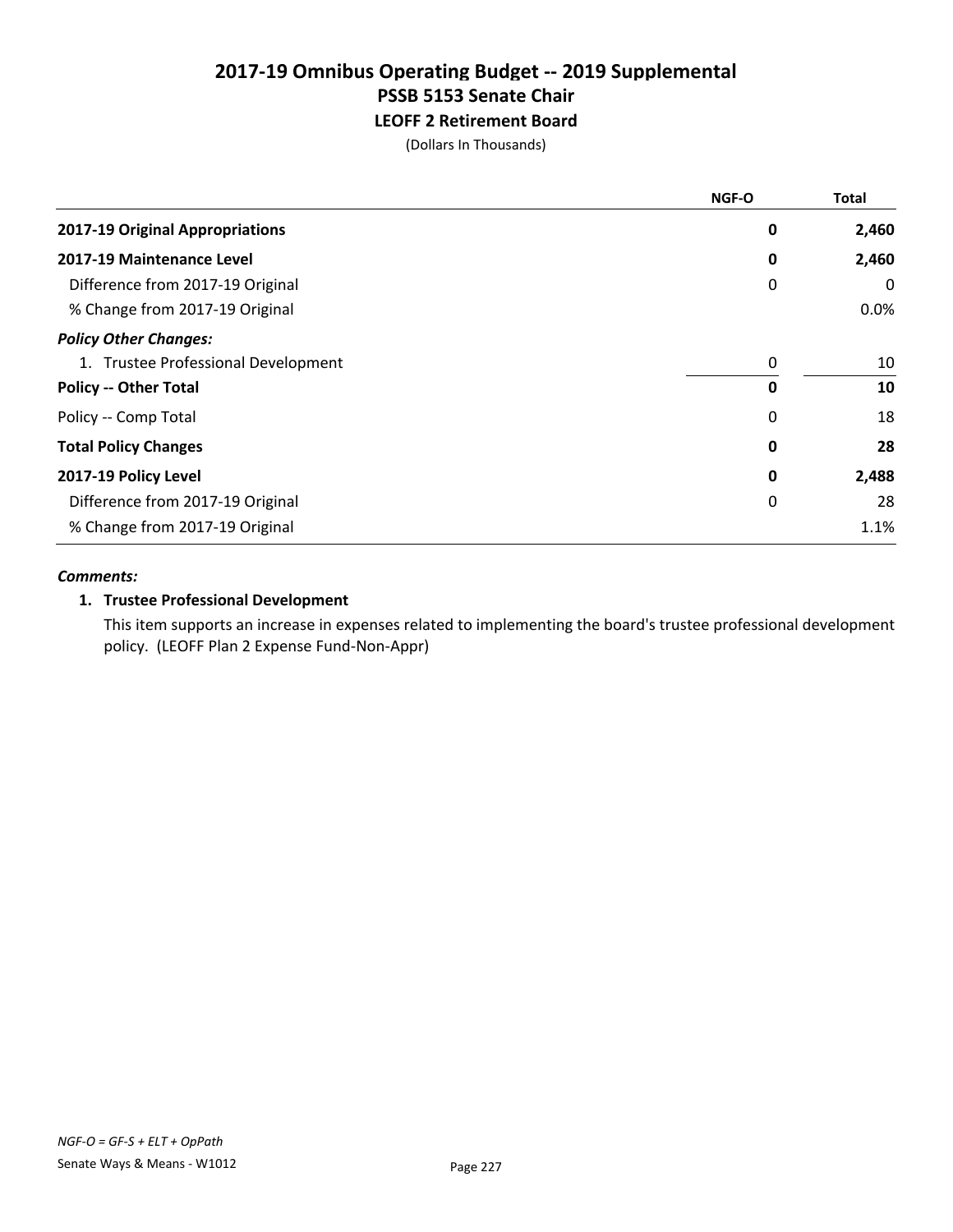### Department of Archaeology & Historic Preservation

|                                  | <b>NGF-O</b> | <b>Total</b> |
|----------------------------------|--------------|--------------|
| 2017-19 Original Appropriations  | 3,217        | 5,983        |
| 2017-19 Maintenance Level        | 3,233        | 5,999        |
| Difference from 2017-19 Original | 16           | 16           |
| % Change from 2017-19 Original   | 0.5%         | 0.3%         |
| 2017-19 Policy Level             | 3,233        | 5,999        |
| Difference from 2017-19 Original | 16           | 16           |
| % Change from 2017-19 Original   | 0.5%         | 0.3%         |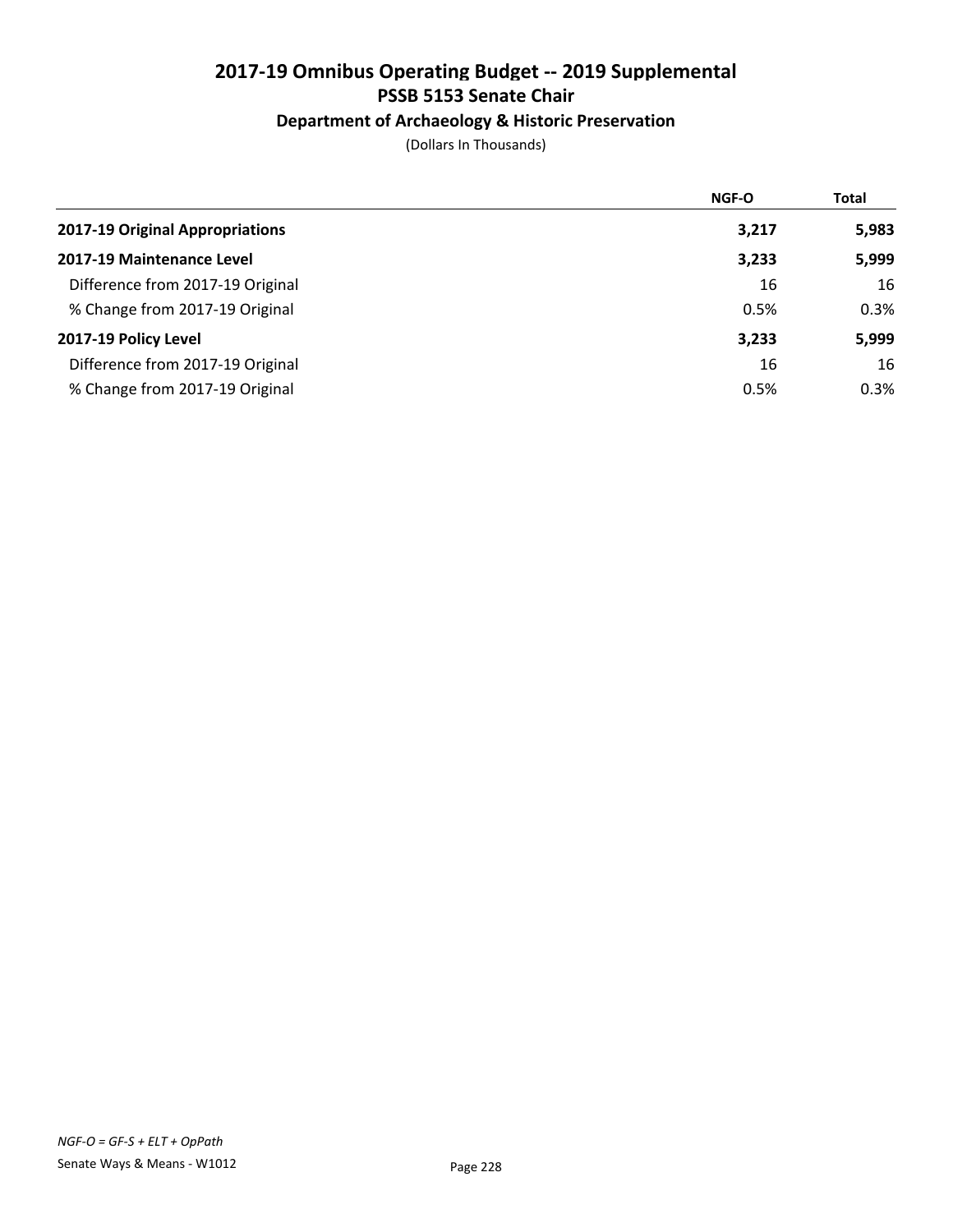### Washington State Health Care Authority

(Dollars In Thousands)

|                                               | NGF-O     | Total      |
|-----------------------------------------------|-----------|------------|
| 2017-19 Original Appropriations               | 4,662,347 | 19,160,021 |
| 2017-19 Maintenance Level                     | 4,680,380 | 19,253,158 |
| Difference from 2017-19 Original              | 18,033    | 93,137     |
| % Change from 2017-19 Original                | 0.4%      | 0.5%       |
| <b>Policy Other Changes:</b>                  |           |            |
| <b>Healthier WA Savings Restoration</b><br>1. | 29,532    | 66,756     |
| <b>Pharmacy Savings Restoration</b><br>2.     | 6,628     | 24,861     |
| <b>Dental Savings Restoration</b><br>3.       | 6,500     | 17,131     |
| <b>PEBB Administrative Fees</b><br>4.         | 0         | 187        |
| Low Income Health Care/I-502<br>5.            | $-2,721$  | 0          |
| Community Health Centers/I-502<br>6.          | $-272$    | 0          |
| <b>Behavioral Health Grants</b><br>7.         | 0         | 15,247     |
| 8.<br><b>Family Planning Clinic Rates</b>     | 76        | 76         |
| 9.<br><b>BHO Reserves Savings</b>             | $-40,000$ | $-70,000$  |
| <b>Policy -- Other Total</b>                  | $-257$    | 54,258     |
| Policy -- Transfer Total                      | $-2,032$  | $-2,032$   |
| <b>Total Policy Changes</b>                   | $-2,289$  | 52,226     |
| 2017-19 Policy Level                          | 4,678,091 | 19,305,384 |
| Difference from 2017-19 Original              | 15,744    | 145,363    |
| % Change from 2017-19 Original                | 0.3%      | 0.8%       |

#### *Comments:*

### 1. Healthier WA Savings Restoration

Healthier Washington is a project that allows the Health Care Authority and the Department of Social and Health Services to establish integrated clinical models of physical and behavioral health care, thereby improving the effectiveness of health care purchasing and transforming the health care delivery system. As a result of delayed efforts to integrate these clinical models, savings assumed in the current budget will not be realized this biennium. Funding is provided to restore a portion of the assumed savings. (General Fund-State; General Fund-Medicaid)

### 2. Pharmacy Savings Restoration

The Health Care Authority has implemented a single Medicaid preferred drug list. The savings assumptions in the current budget will not be achieved at the level or within the timeline originally anticipated. Funding is provided to restore a portion of the assumed savings. (General Fund-State; General Fund-Medicaid)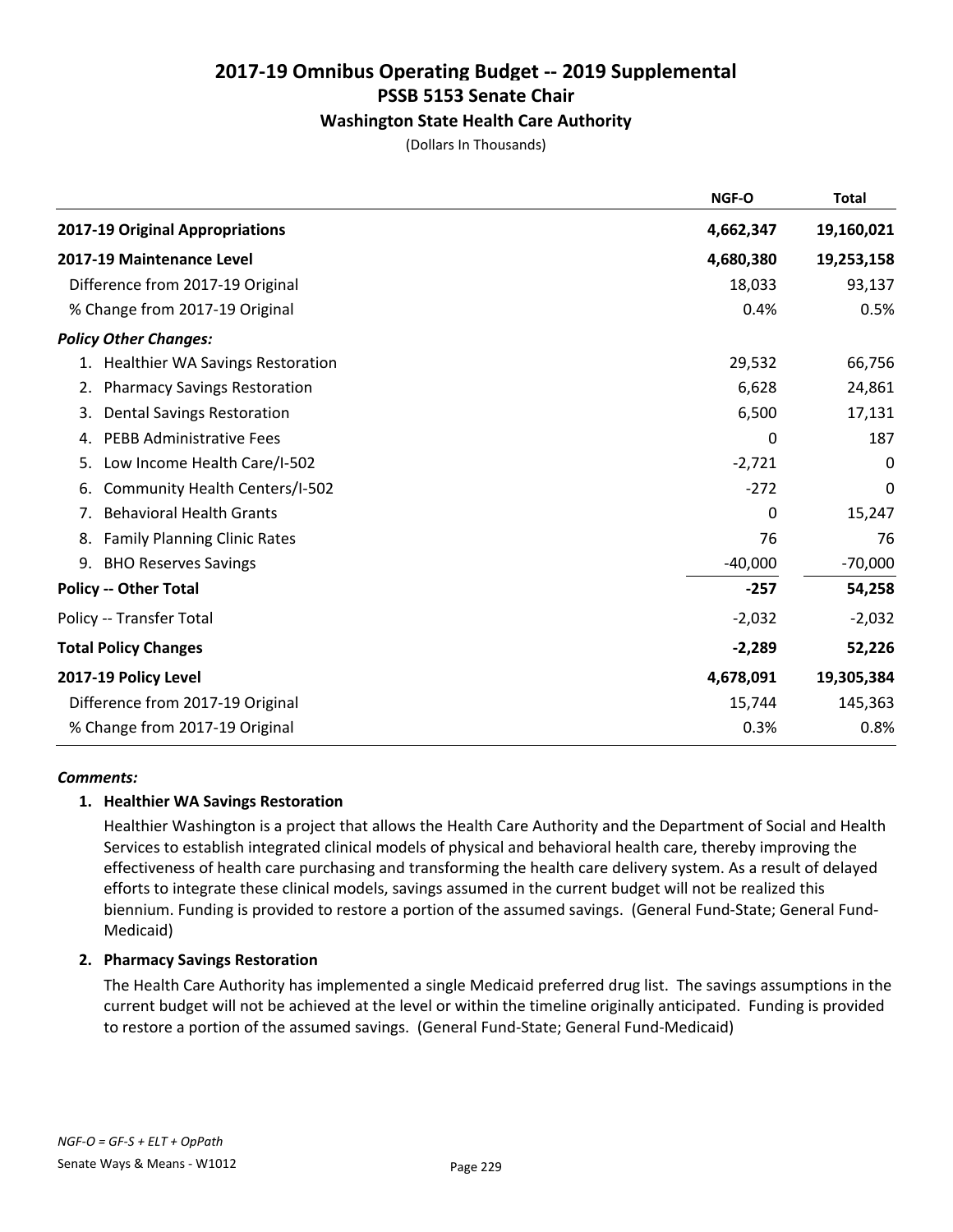### Washington State Health Care Authority

(Dollars In Thousands)

### 3. Dental Savings Restoration

The Health Care Authority has named apparently successful bidders to transition dental services from fee for service to managed care. Savings from reduced emergency department utilization as a result were assumed in the current budget; however, the savings assumptions in the current budget will not be achieved at the level or within the timeline originally anticipated. Funding is provided to restore the assumed savings for fiscal year 2019. (General Fund-State; General Fund-Medicaid)

### 4. PEBB Administrative Fees

This provides additional spending authority to cover projected costs in Flexible Spending Arrangement (FSA) and Dependent Care Assistance Program (DCAP) administration fees. These third party administrator costs would exceed authorized levels without the increase. (Flexible Spending Administrative Account-Non-Appr)

### 5. Low Income Health Care/I-502

Initiative 502 directed a portion of the revenue from taxes on the sale of marijuana into the Basic Health Trust Account. Those dollars are used in lieu of General Fund-State dollars for capitation payments for Medicaid clients enrolled in managed care plans. Funding is adjusted to reflect updated estimates of marijuana-related revenue. (General Fund-State; Basic Health Plan Trust Account-Non-Appr)

### 6. Community Health Centers/I-502

Initiative 502, passed by voters in 2012, authorizes the regulation, sale, and taxation of marijuana for adults over the age of 21. The initiative directed a portion of the tax revenue to fund primary, dental, migrant, and maternity health care services through contracts with community health centers. The Health Care Authority (HCA) will use the tax revenue in lieu of state general fund payments to community health centers for services provided to medical assistance clients. (General Fund-State; Dedicated Marijuana Account-State)

### 7. Behavioral Health Grants

Federal expenditure authority is provided for multiple federal grant awards to address and combat substance use disorder (General Fund-Federal)

### 8. Family Planning Clinic Rates

Funding is provided to increase reimbursement rates for reproductive health services ineligible for federal matching funds. (General Fund-State)

### 9. BHO Reserves Savings

Effective January 1, 2020, all regions of the state are required to transition to fully integrated physical and behavioral health care, meaning funding for these services will shift from Behavioral Health Organizations (BHOs) to fully integrated managed care contracts. The current BHOs are required to return state and federal Medicaid reserves remaining after termination of their contract, resulting in a one-time savings. (General Fund-State; General Fund-Medicaid)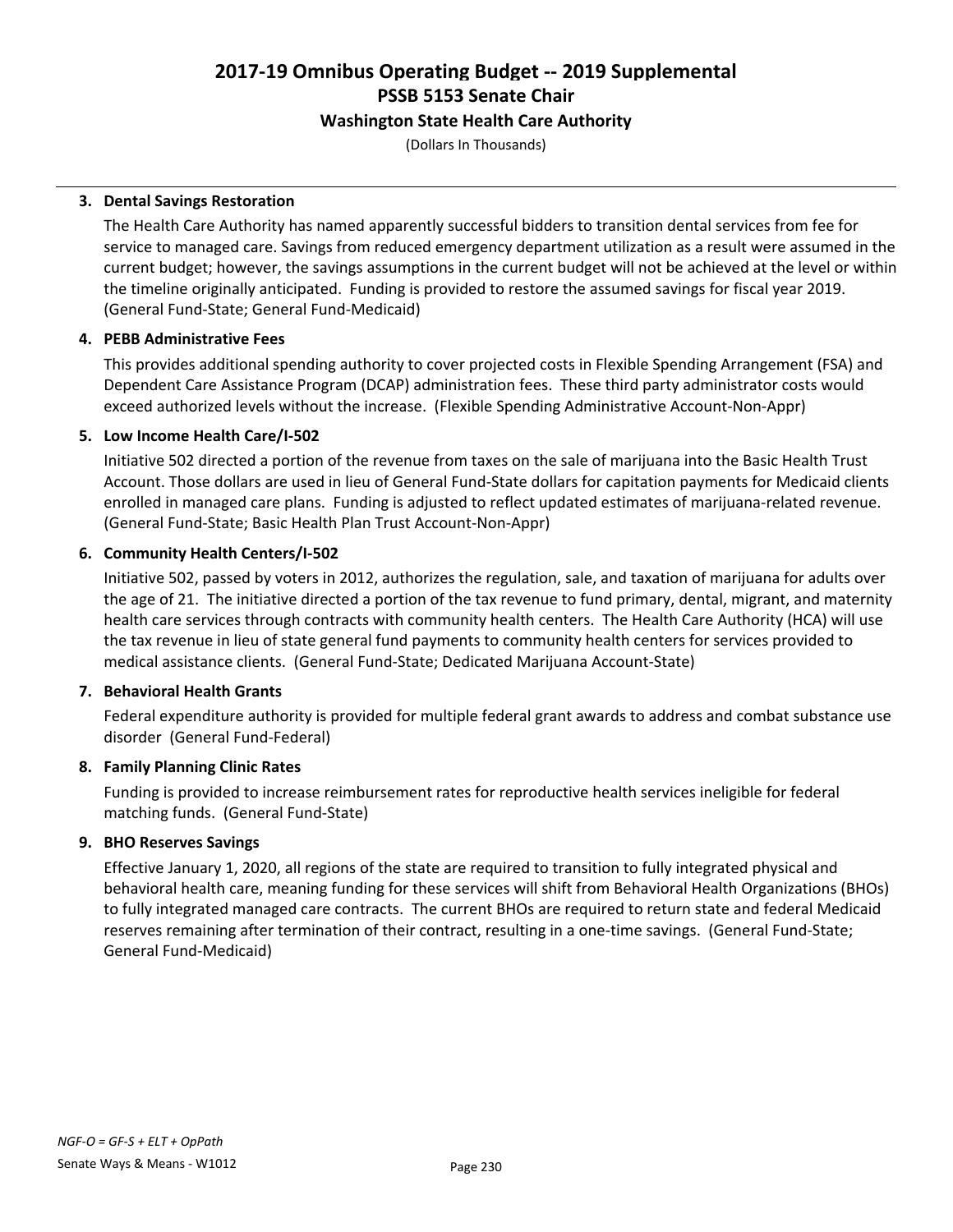### Board of Industrial Insurance Appeals

(Dollars In Thousands)

|                                     | NGF-O | <b>Total</b> |
|-------------------------------------|-------|--------------|
| 2017-19 Original Appropriations     | 0     | 45,141       |
| 2017-19 Maintenance Level           | 0     | 45,247       |
| Difference from 2017-19 Original    | 0     | 106          |
| % Change from 2017-19 Original      |       | 0.2%         |
| <b>Policy Other Changes:</b>        |       |              |
| 1. One-time Lease Adjustments/Moves | 0     | 309          |
| <b>Policy -- Other Total</b>        | 0     | 309          |
| <b>Total Policy Changes</b>         | 0     | 309          |
| 2017-19 Policy Level                | 0     | 45,556       |
| Difference from 2017-19 Original    | 0     | 415          |
| % Change from 2017-19 Original      |       | 0.9%         |

### *Comments:*

### 1. One-time Lease Adjustments/Moves

Funding is provided for one-time relocation and project costs for the Lakewood and Vancouver office locations. (Accident Account-State; Medical Aid Account-State)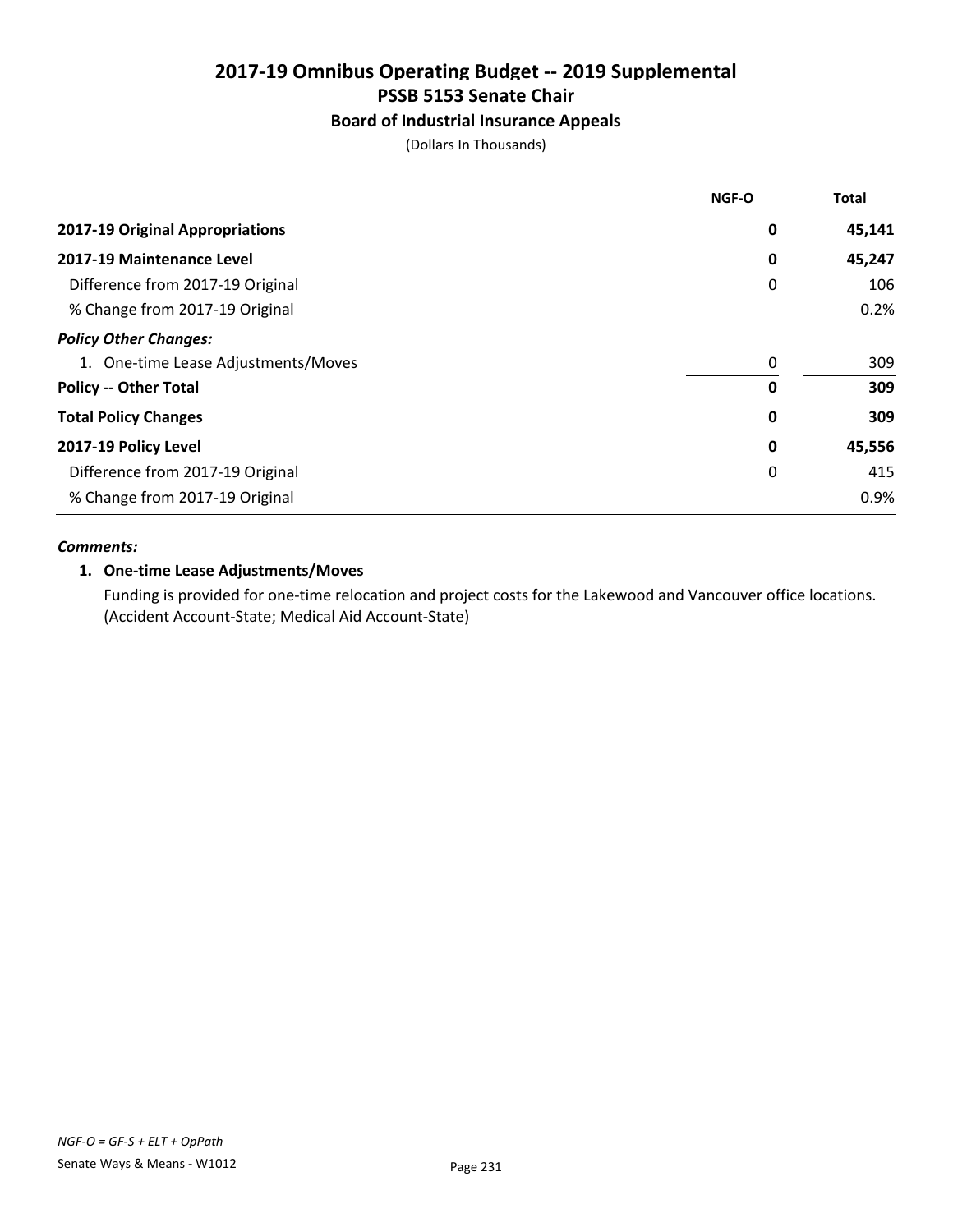### WA State Criminal Justice Training Commission

|                                  | <b>NGF-O</b> | <b>Total</b> |
|----------------------------------|--------------|--------------|
| 2017-19 Original Appropriations  | 44,807       | 60,735       |
| 2017-19 Maintenance Level        | 44,807       | 60,733       |
| Difference from 2017-19 Original | 0            | $-2$         |
| % Change from 2017-19 Original   | 0.0%         | $0.0\%$      |
| 2017-19 Policy Level             | 44.807       | 60,733       |
| Difference from 2017-19 Original | 0            | $-2$         |
| % Change from 2017-19 Original   | 0.0%         | $0.0\%$      |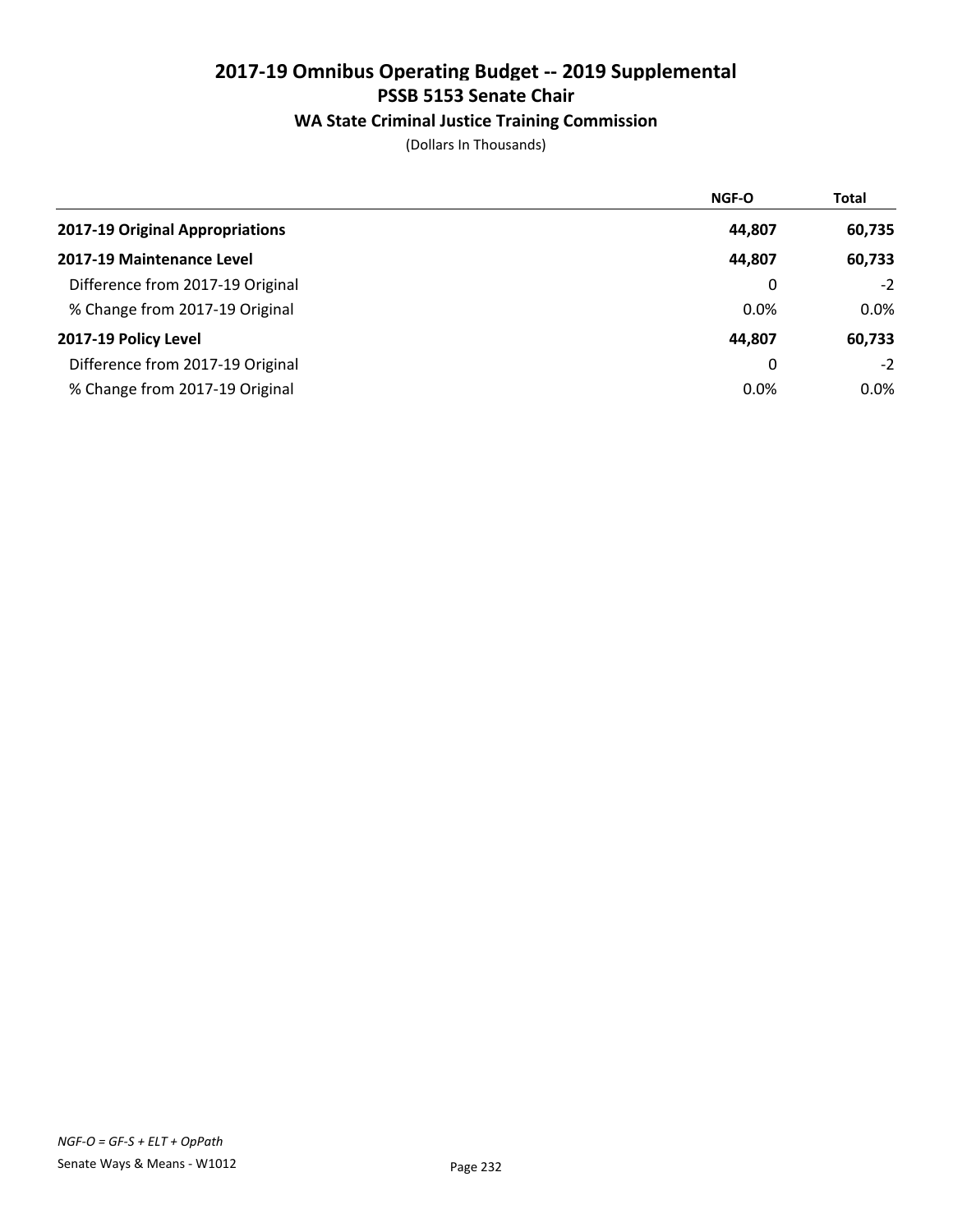### Department of Labor and Industries

|                                  | <b>NGF-O</b> | <b>Total</b> |
|----------------------------------|--------------|--------------|
| 2017-19 Original Appropriations  | 15,798       | 807,634      |
| 2017-19 Maintenance Level        | 15,798       | 812,038      |
| Difference from 2017-19 Original | 0            | 4,404        |
| % Change from 2017-19 Original   | 0.0%         | 0.5%         |
| 2017-19 Policy Level             | 15,798       | 812,038      |
| Difference from 2017-19 Original | 0            | 4,404        |
| % Change from 2017-19 Original   | 0.0%         | 0.5%         |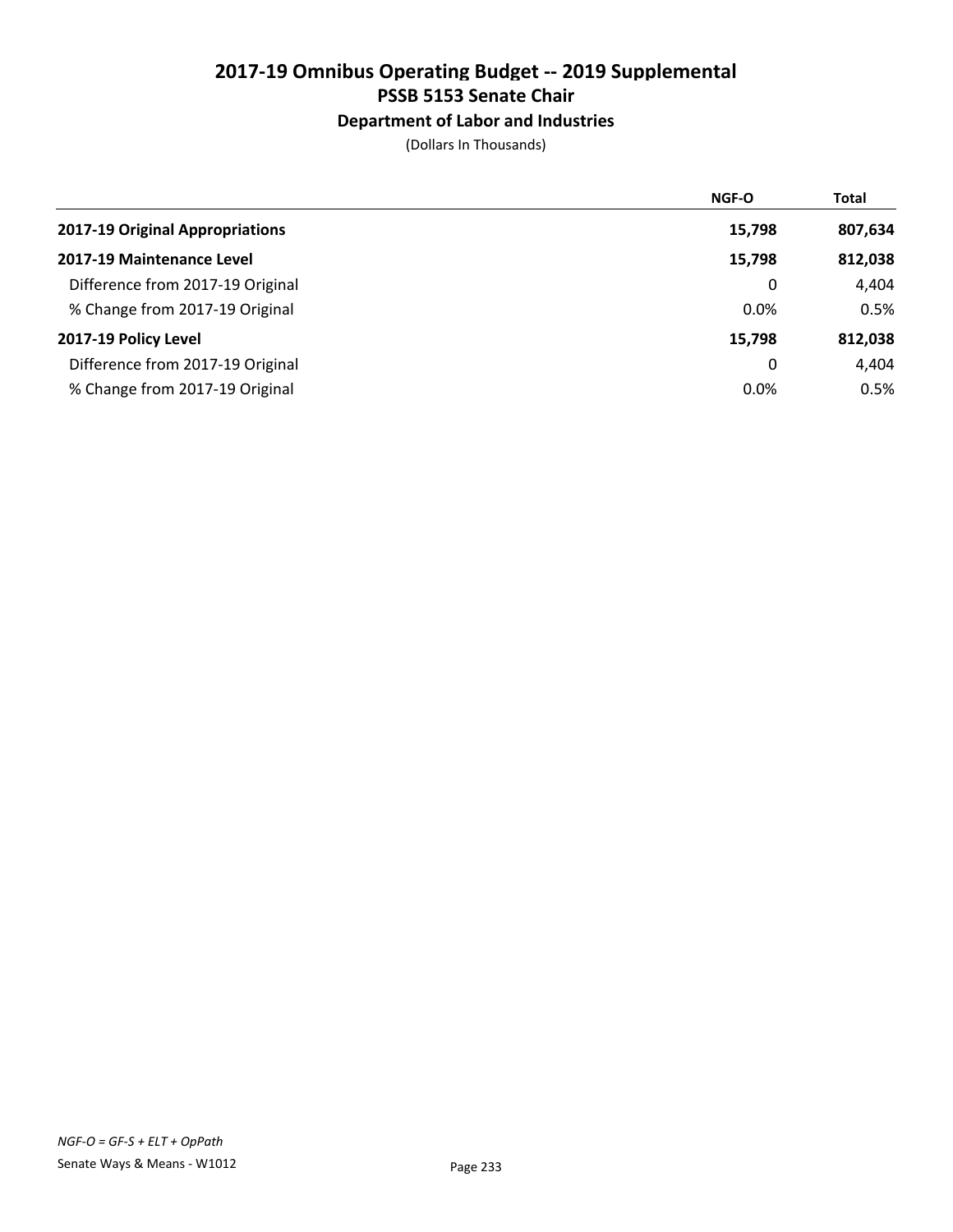# Department of Health

(Dollars In Thousands)

|                                        | <b>NGF-O</b> | <b>Total</b> |
|----------------------------------------|--------------|--------------|
| 2017-19 Original Appropriations        | 149,285      | 1,232,858    |
| 2017-19 Maintenance Level              | 149,480      | 1,221,783    |
| Difference from 2017-19 Original       | 195          | $-11,075$    |
| % Change from 2017-19 Original         | 0.1%         | $-0.9%$      |
| <b>Policy Other Changes:</b>           |              |              |
| 1. WMC Increased Legal Costs           | 0            | 1,028        |
| <b>WMC Clinical Investigator Costs</b> | 0            | 1,063        |
| 3. Measles Outbreak Response           | 161          | 161          |
| <b>Policy -- Other Total</b>           | 161          | 2,252        |
| <b>Total Policy Changes</b>            | 161          | 2,252        |
| 2017-19 Policy Level                   | 149,641      | 1,224,035    |
| Difference from 2017-19 Original       | 356          | $-8,823$     |
| % Change from 2017-19 Original         | 0.2%         | $-0.7%$      |

#### *Comments:*

### 1. WMC Increased Legal Costs

Funding is provided to the Washington Medical Commission for increased litigation costs. (Health Professions Account-State)

### 2. WMC Clinical Investigator Costs

Funding is provided to the Washington Medical Commission for a new investigator class, the Clinical Health Care Investigator. The new investigator class was included in the 2017-19 collective bargaining agreement, however, additional funding was not include for the additional staff. (Health Professions Account-State)

### 3. Measles Outbreak Response

One-time funding is provided to the Department of Health for non-budgeted costs associated with the measles outbreak response. (General Fund-State)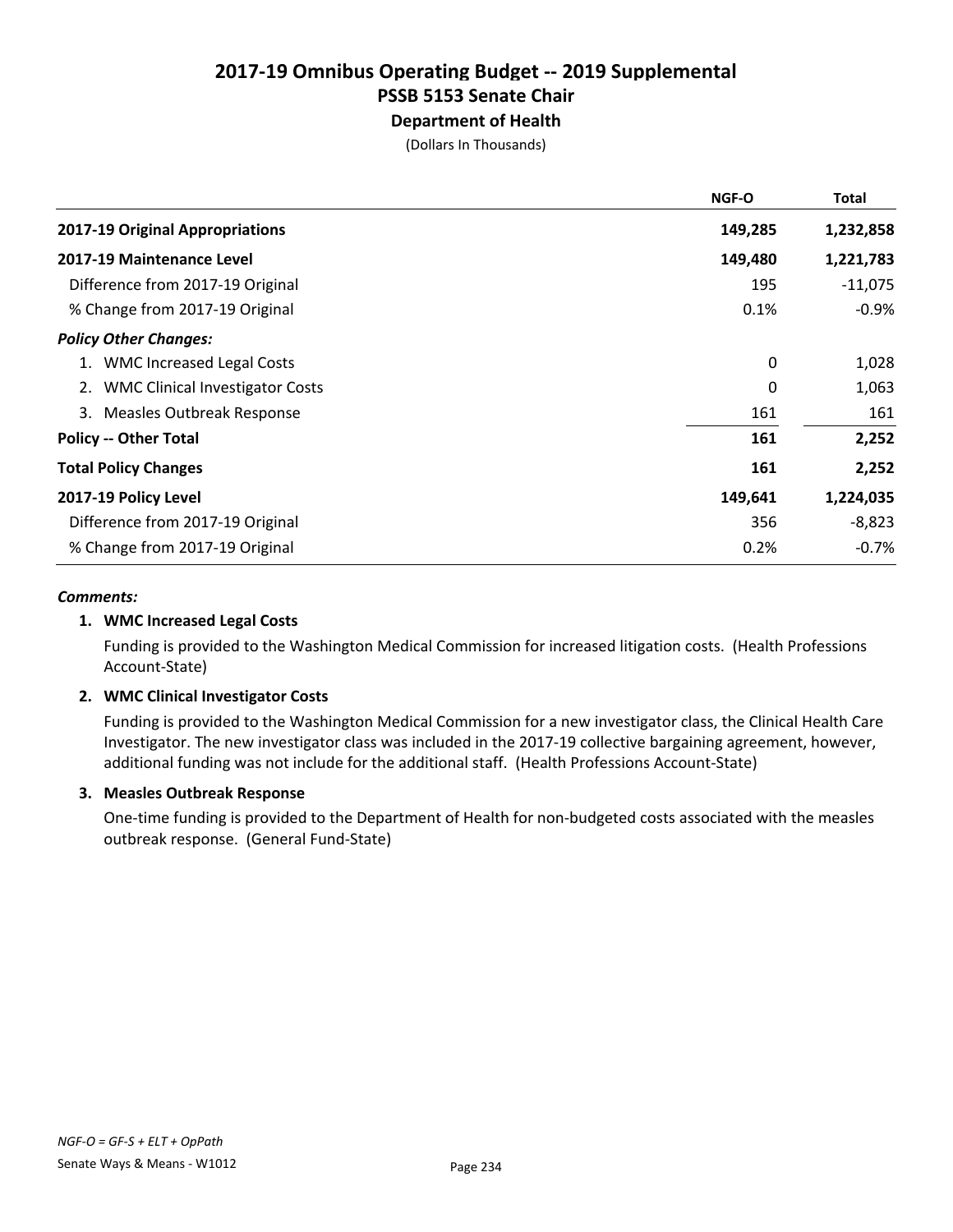### Department of Veterans' Affairs

(Dollars In Thousands)

|                                  | <b>NGF-O</b> | <b>Total</b> |
|----------------------------------|--------------|--------------|
| 2017-19 Original Appropriations  | 33,779       | 157,664      |
| 2017-19 Maintenance Level        | 33,779       | 157,664      |
| Difference from 2017-19 Original | 0            | 0            |
| % Change from 2017-19 Original   | 0.0%         | 0.0%         |
| <b>Policy Other Changes:</b>     |              |              |
| 1. Revenue Shortfall/Orting      | 6,440        | 6,440        |
| 2. Revenue Shortfall/Walla Walla | 4,110        | 4,110        |
| 3. Payee Automated System        | 203          | 203          |
| <b>Policy -- Other Total</b>     | 10,753       | 10,753       |
| <b>Total Policy Changes</b>      | 10,753       | 10,753       |
| 2017-19 Policy Level             | 44,532       | 168,417      |
| Difference from 2017-19 Original | 10,753       | 10,753       |
| % Change from 2017-19 Original   | 31.8%        | 6.8%         |

#### *Comments:*

### 1. Revenue Shortfall/Orting

Funding is provided for a General Fund-State backfill at the Washington Soldiers Home (WSH) in Orting for decreased revenue collections. Historically, the census at WSH has hovered between 95 percent and 100 percent. In FY 2017, due in part to quality of care issues discovered during a survey conducted by the Department of Social and Health Services, the census dipped to approximately 50 percent. It is assumed that the census will improve in the 2019-21 biennium. (General Fund-State)

#### 2. Revenue Shortfall/Walla Walla

Funding is provided for a General Fund-State backfill at the Walla Walla Veterans Home due to a delayed phase-in of clients during FY 2018. It is assumed that the phase-in will continue, and the census will improve, in the 2019- 21 biennium. (General Fund-State)

### 3. Payee Automated System

One-time funding is provided to replace the Department's existing payee automated system. In a 2018, an external application and network penetration test conducted by the State's Auditor's Office discovered the system was vulnerable to system attacks. (General Fund-State)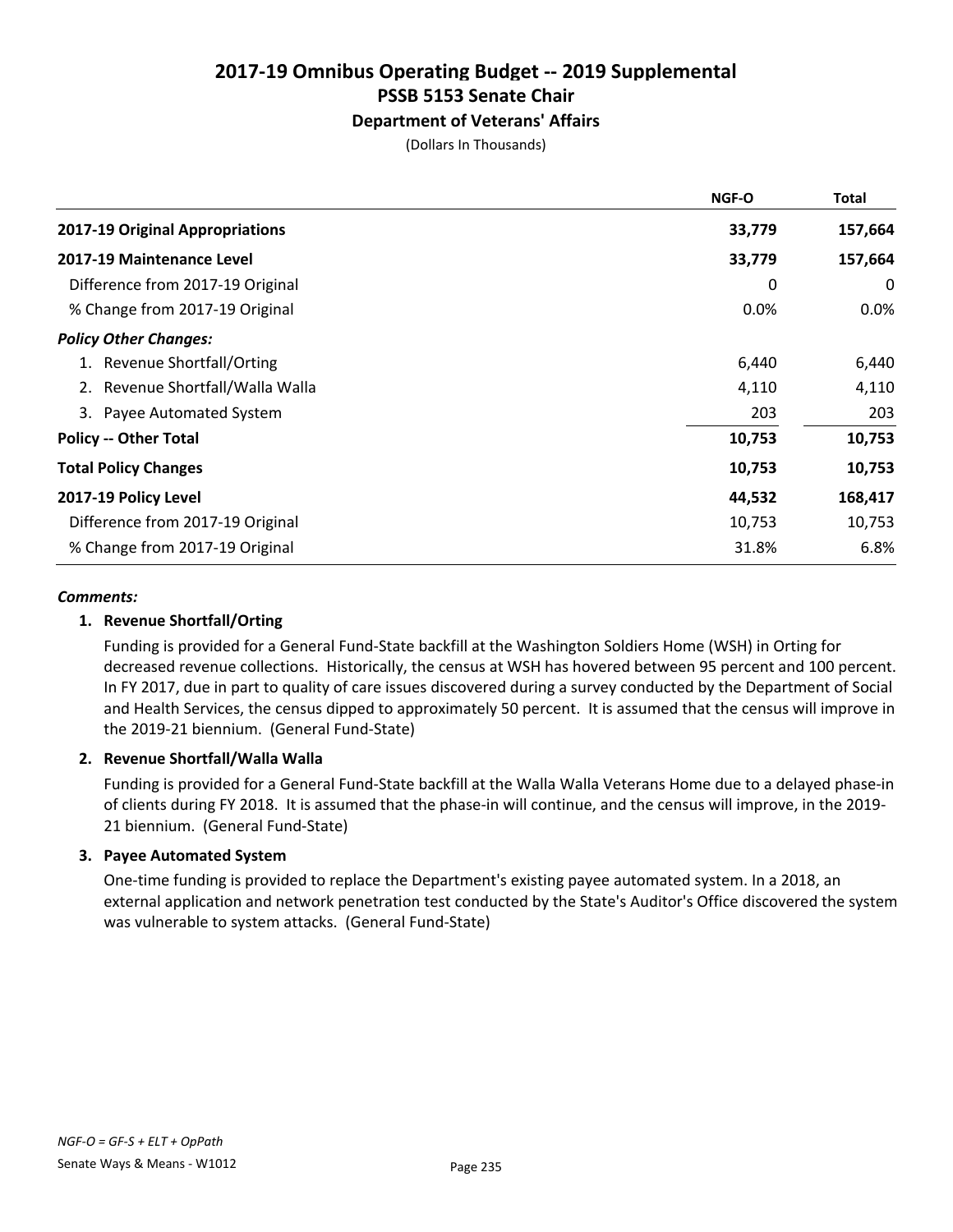### Department of Children, Youth, and Families

(Dollars In Thousands)

|                                       | NGF-O    | <b>Total</b> |
|---------------------------------------|----------|--------------|
| 2017-19 Original Appropriations       | 594,501  | 1,041,038    |
| 2017-19 Maintenance Level             | 597,394  | 1,063,668    |
| Difference from 2017-19 Original      | 2,893    | 22,630       |
| % Change from 2017-19 Original        | 0.5%     | 2.2%         |
| <b>Policy Other Changes:</b>          |          |              |
| <b>Facilities One-Time Cost</b><br>1. | 1,256    | 2,093        |
| Increase BRS Rates<br>2.              | 3,025    | 4,932        |
| One-time Fund Swap<br>3.              | $-3,409$ | 0            |
| Lease Adjustment<br>4.                | 59       | 99           |
| 5.<br><b>DCYF Headquarters</b>        | 638      | 1,063        |
| <b>Policy -- Other Total</b>          | 1,569    | 8,187        |
| Policy -- Transfer Total              | $-6,131$ | $-9,326$     |
| <b>Total Policy Changes</b>           | $-4,562$ | $-1,139$     |
| 2017-19 Policy Level                  | 592,832  | 1,062,529    |
| Difference from 2017-19 Original      | $-1,669$ | 21,491       |
| % Change from 2017-19 Original        | $-0.3%$  | 2.1%         |

#### *Comments:*

#### 1. Facilities One-Time Cost

Funding is provided for one-time relocation and project costs to support the Department of Children, Youth, and Families Leased Facilities Strategic Plan. (General Fund-State; General Fund-Federal)

#### 2. Increase BRS Rates

A rate increase is provided to Behavioral Rehabilitation Services providers who meet federal accreditation requirements for Title IV-E funding. (General Fund-State; General Fund-Fam Supt)

### 3. One-time Fund Swap

There is a one-time reduction of unallocated General Fund-State fund balance that will be offset by using increased federal Child Care Development Funds. (General Fund-State; General Fund-Federal)

#### 4. Lease Adjustment

Funding is provided for the ongoing cost of new leases that are necessary to support the Department of Children, Youth, and Families Leased Facilities Strategic Plan. (General Fund-State; General Fund-Federal)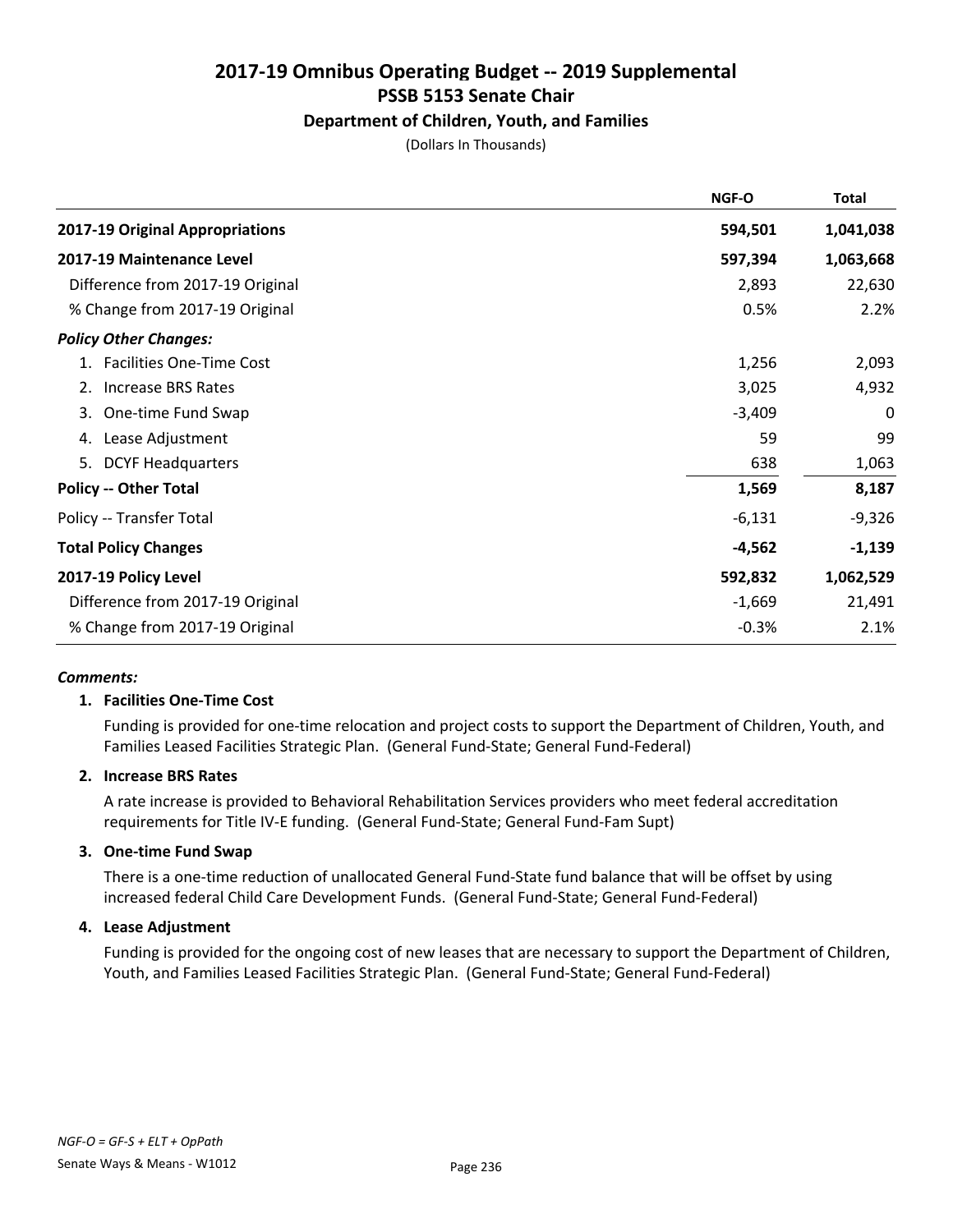### Department of Children, Youth, and Families

(Dollars In Thousands)

### 5. DCYF Headquarters

Funding is provided to cover the costs of new space for the Department of Children, Youth, and Families headquarters. These increases reflect leadership staffing expansion necessary to implement Second Engrossed Second Substitute House Bill 1661, which created the agency. (General Fund-State; General Fund-Federal)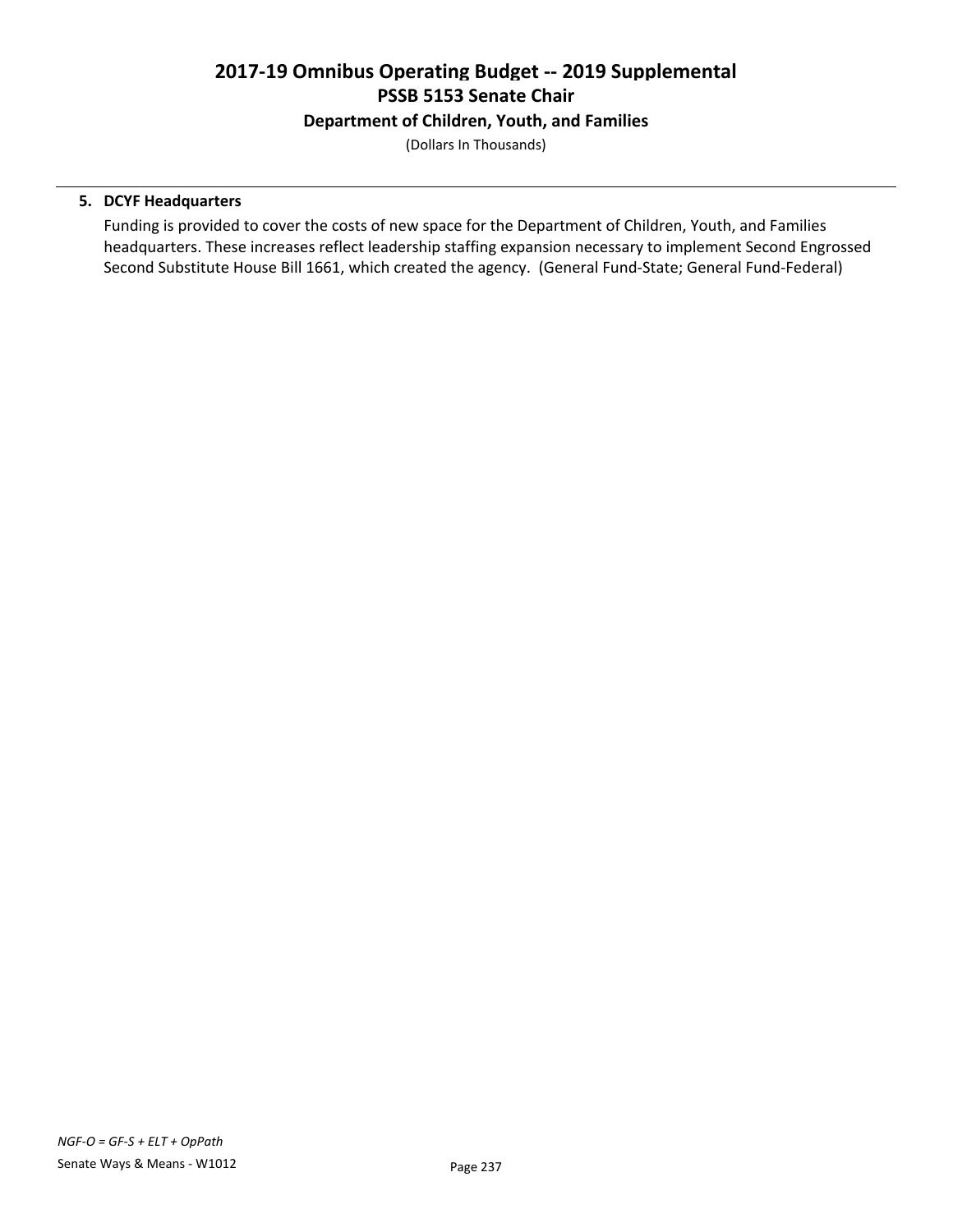### Department of Corrections

(Dollars In Thousands)

|                                                  | <b>NGF-O</b> | <b>Total</b> |
|--------------------------------------------------|--------------|--------------|
| 2017-19 Original Appropriations                  | 2,005,579    | 2,108,138    |
| 2017-19 Maintenance Level                        | 2,024,943    | 2,127,502    |
| Difference from 2017-19 Original                 | 19,364       | 19,364       |
| % Change from 2017-19 Original                   | 1.0%         | 0.9%         |
| <b>Policy Other Changes:</b>                     |              |              |
| <b>Capital Project Operating Costs</b><br>1.     | 552          | 552          |
| Direct Patient Care: DVC Adjustment<br>2.        | 2,909        | 2,909        |
| <b>Custody Staff: Health Care Delivery</b><br>3. | 4,750        | 4,750        |
| Yakima Jail Women's TC<br>4.                     | 697          | 697          |
| Unit W WCCW<br>5.                                | 490          | 490          |
| <b>Tolling Project</b><br>6.                     | 1,170        | 1,170        |
| <b>Policy -- Other Total</b>                     | 10,568       | 10,568       |
| Policy -- Comp Total                             | 952          | 952          |
| <b>Total Policy Changes</b>                      | 11,520       | 11,520       |
| 2017-19 Policy Level                             | 2,036,463    | 2,139,022    |
| Difference from 2017-19 Original                 | 30,884       | 30,884       |
| % Change from 2017-19 Original                   | 1.5%         | 1.5%         |
|                                                  |              |              |

#### *Comments:*

### 1. Capital Project Operating Costs

Funding is provided for the operating costs related to several capital projects that were funded in the 2017-19 capital budget and anticipated to be completed during fiscal year 2019. These are critical capacity projects needed to reduce overcrowding in prisons and include the 128-bed minimum security prison at Maple Lane (#30001168) and the Ahtanum View work release 41-bed expansion (#30001166). (General Fund-State)

### 2. Direct Patient Care: DVC Adjustment

Funding is provided to account for direct variable costs that were not previously being captured through the caseload update model, leaving a gap in funding for direct patient health care (General Fund-State)

### 3. Custody Staff: Health Care Delivery

Funding is provided for security positions in prison facilities to address the medical and mental health needs of incarcerated individuals. (General Fund-State)

#### 4. Yakima Jail Women's TC

Funding is provided to cover the increased contract costs and to establish a substance abuse recovery therapeutic community (TC) with on-site case management as the incarcerated female population move from the older Yakima County Jail to the newer facility. (General Fund-State)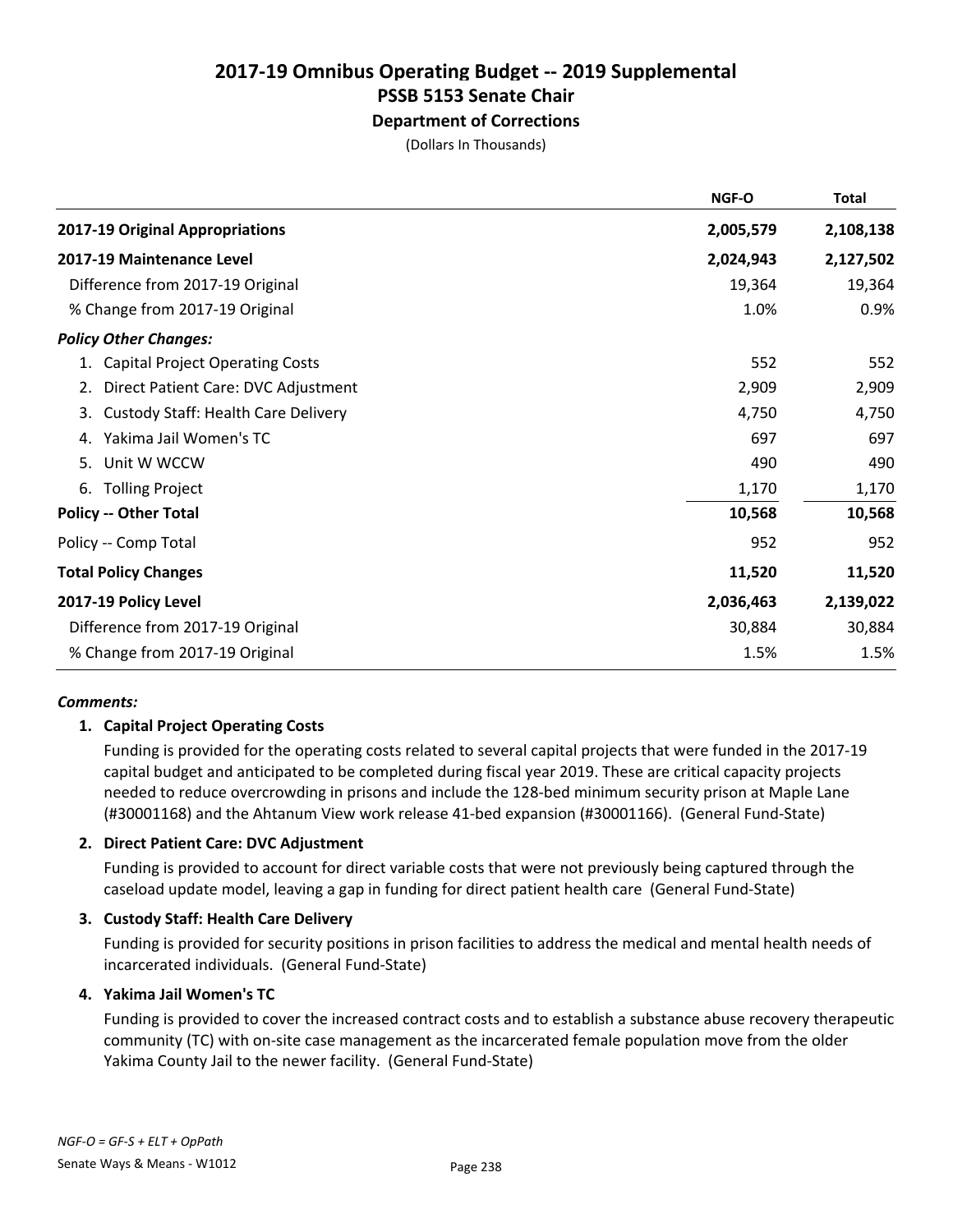### Department of Corrections

(Dollars In Thousands)

### 5. Unit W WCCW

Funding is temporarily provided for the operating costs of Unit W at the Washington Corrections Center for Women (WCCW). (General Fund-State)

### 6. Tolling Project

Funding is provided to cover costs associated with reducing the risk of miscalculating the end of community supervision and prison earned release dates of individuals releasing from the custody of the department. (General Fund-State)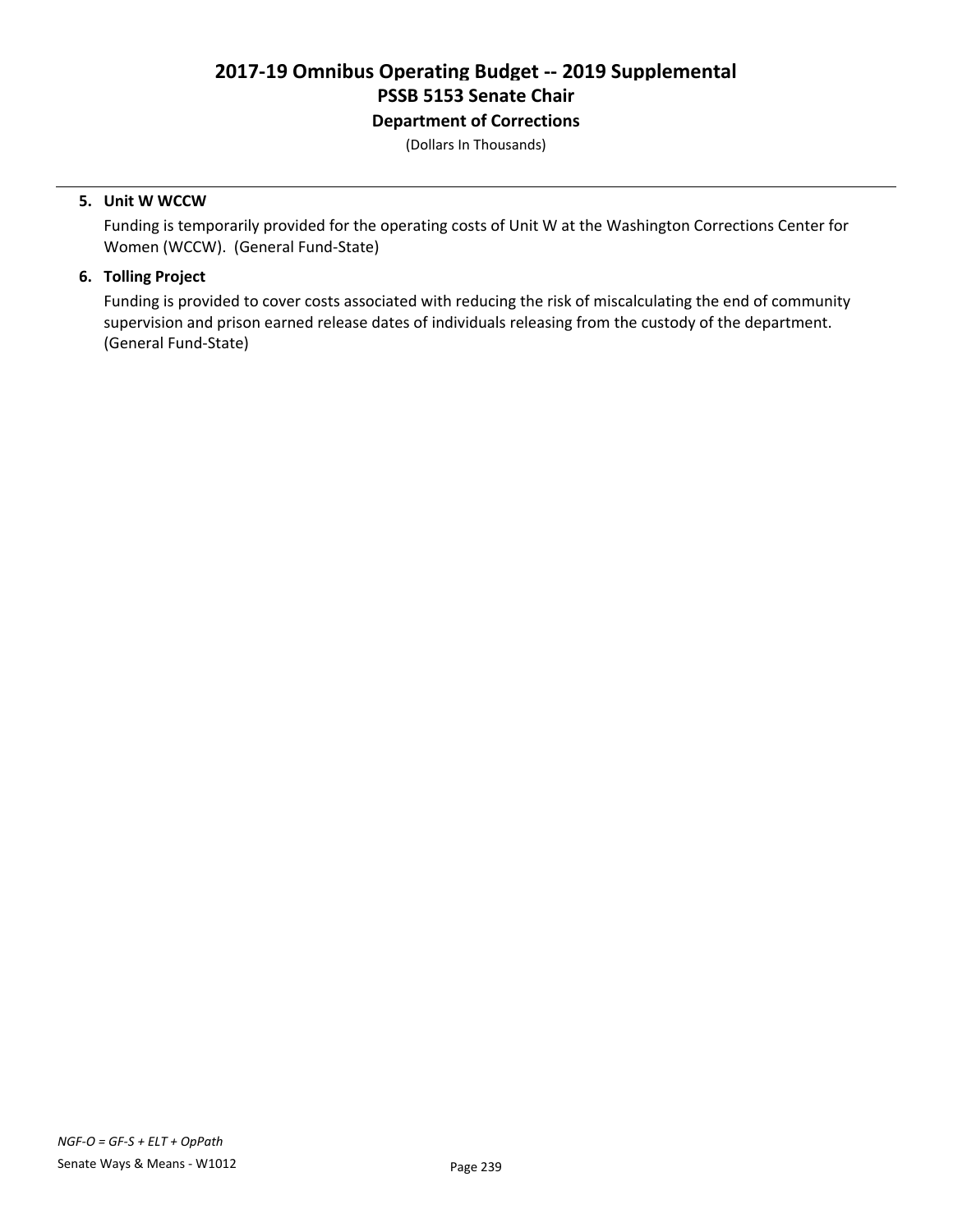### 2017-19 Omnibus Operating Budget -- 2019 Supplemental PSSB 5153 Senate Chair Department of Social and Health Services

### Juvenile Rehabilitation

(Dollars In Thousands)

| NGF-O    | <b>Total</b> |
|----------|--------------|
| 184,907  | 199,273      |
| 181,492  | 195,858      |
| $-3,415$ | $-3,415$     |
| $-1.8%$  | $-1.7%$      |
|          |              |
| 3,108    | 3,108        |
| 3,108    | 3,108        |
| 3,108    | 3,108        |
| 184,600  | 198,966      |
| $-307$   | $-307$       |
| $-0.2%$  | $-0.2%$      |
|          |              |

#### *Comments:*

### 1. Increase Staff at JR Facilities

The interim Prison Rape Elimination Act (PREA) audit issued in October 2018 found that Juvenile Rehabilitation (JR) failed to meet PREA standard 115.313 (c) which requires each secure juvenile facility to maintain staffing ratios of a minimum of 1:8 during waking hours and 1:16 during sleeping hours. Funding is provided to maintain the existing staffing levels necessary to bring the three JR facilities into compliance with this standard. (General Fund-State)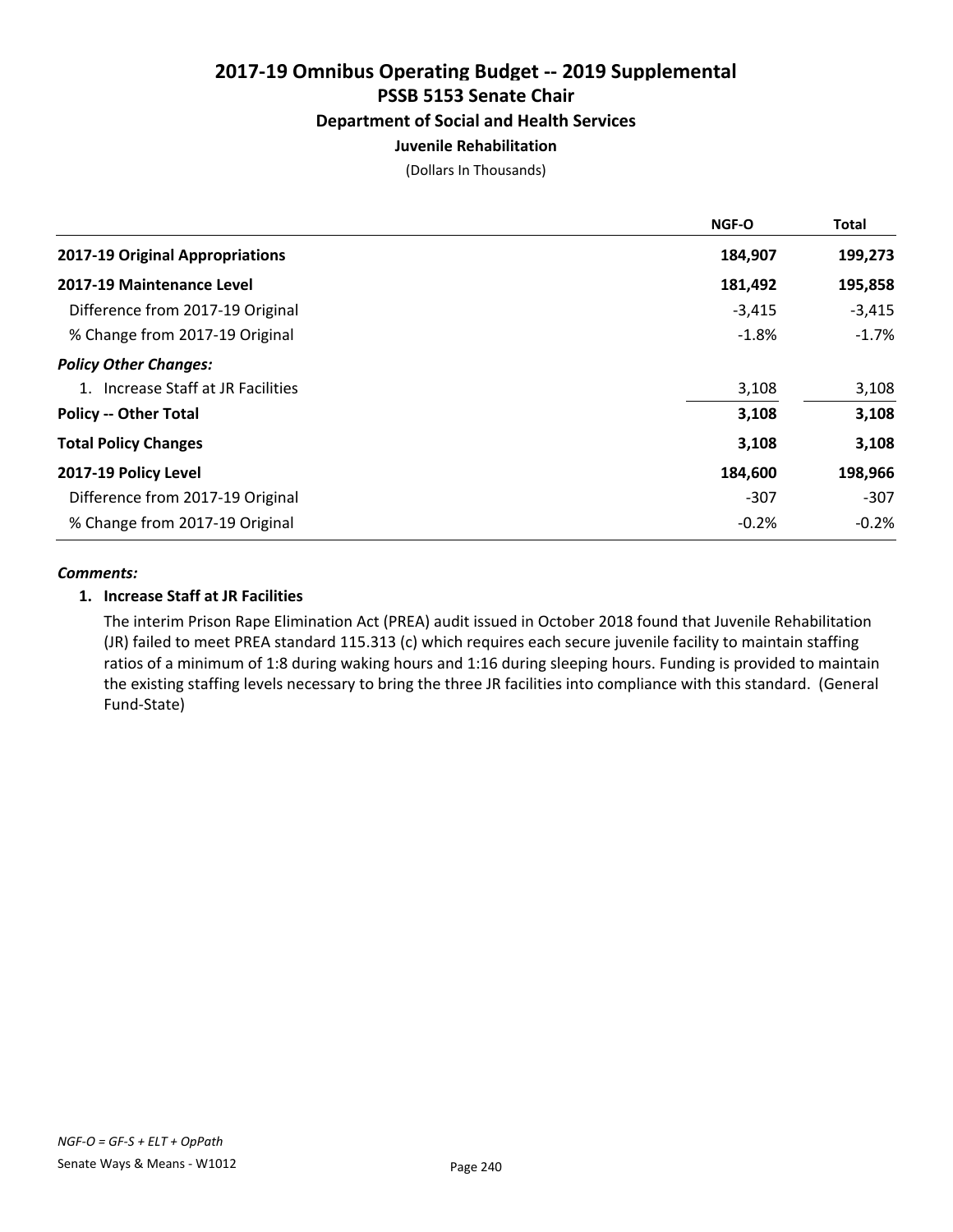## 2017-19 Omnibus Operating Budget -- 2019 Supplemental PSSB 5153 Senate Chair Department of Social and Health Services

### Mental Health

(Dollars In Thousands)

|                                              | NGF-O     | <b>Total</b> |
|----------------------------------------------|-----------|--------------|
| 2017-19 Original Appropriations              | 984,017   | 1,768,195    |
| 2017-19 Maintenance Level                    | 1,078,053 | 1,816,088    |
| Difference from 2017-19 Original             | 94,036    | 47,893       |
| % Change from 2017-19 Original               | 9.6%      | 2.7%         |
| <b>Policy Other Changes:</b>                 |           |              |
| 1. BHA Administration Support                | 571       | 571          |
| 2. ESH Office Relocation                     | 296       | 296          |
| <b>State Hospital Operations</b><br>3.       | 43,102    | 43,102       |
| <b>Trueblood Fines</b><br>4.                 | $-28,028$ | $-28,028$    |
| <b>WSH Enclose Nurses Stations</b><br>5.     | 375       | 375          |
| <b>WSH Security Guards</b><br>6.             | 181       | 181          |
| 7. Ross Lawsuit                              | 1,179     | 1,179        |
| <b>Forensic Competency Restoration</b><br>8. | 1,282     | 1,282        |
| <b>SILAS Implementation</b><br>9.            | 260       | 260          |
| <b>Policy -- Other Total</b>                 | 19,218    | 19,218       |
| Policy -- Transfer Total                     | 2,032     | 0            |
| <b>Total Policy Changes</b>                  | 21,250    | 19,218       |
| 2017-19 Policy Level                         | 1,099,303 | 1,835,306    |
| Difference from 2017-19 Original             | 115,286   | 67,111       |
| % Change from 2017-19 Original               | 11.7%     | 3.8%         |

#### *Comments:*

### 1. BHA Administration Support

Funding is provided to staff the core business functions and processes of the Behavioral Health Administration (BHA). This includes oversight of daily operations, tribal relations, policy development and analysis, and records management. (General Fund-State)

### 2. ESH Office Relocation

Funding is provided to relocate staff at Eastern State Hospital (ESH) from wards that are currently being renovated for forensic placements. (General Fund-State)

### 3. State Hospital Operations

Funding is provided to maintain the current level of spending at the state psychiatric hospitals. (General Fund-State)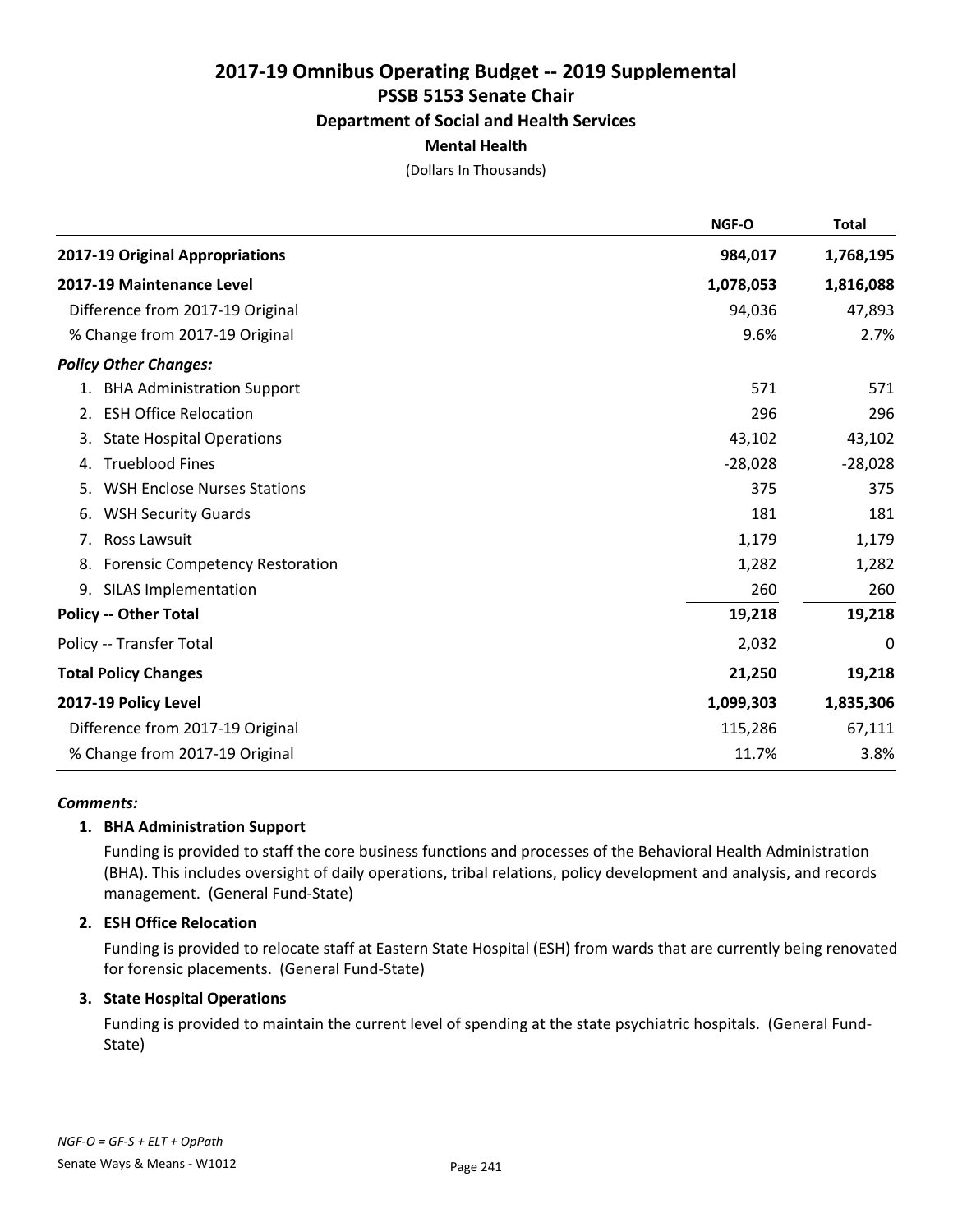### Department of Social and Health Services

### Mental Health

(Dollars In Thousands)

### 4. Trueblood Fines

A settlement agreement was reached in the Trueblood et. al v. DSHS lawsuit in August 2018 which proposes the suspension of fines beginning December 2018, provided the state maintains substantial compliance with the terms in the settlement agreement. The agreement was approved by the U.S. District Court - Western District on December 11, 2018. Appropriations are adjusted to reflect the suspension of fines beginning in December 2018. (General Fund-State)

#### 5. WSH Enclose Nurses Stations

Funding is provided to enclose nurisng stations at Western State Hospital (General Fund-State)

#### 6. WSH Security Guards

Funding is provided for 1.8 FTE security guards at Western State Hospital. (General Fund-State)

#### 7. Ross Lawsuit

Funding is provided to staff the agreement with plaintiffs in the litigation Ross v. Lashway, related to patients who are found not guilty by reason of insanity, residing at the state hospitals. (General Fund-State)

#### 8. Forensic Competency Restoration

Funding is increased to cover the cost of operating the Yakima Competency Restoration Program and the Maple Lane Competency Restoration Program. These two facilities provide 54 beds for the statewide forensic competency restoration system. (General Fund-State)

#### 9. SILAS Implementation

Funding is provided to integrate a scheduling, time, and leave system that will standardize and modernize staff management processes at Western State Hospital in Lakewood. (General Fund-State)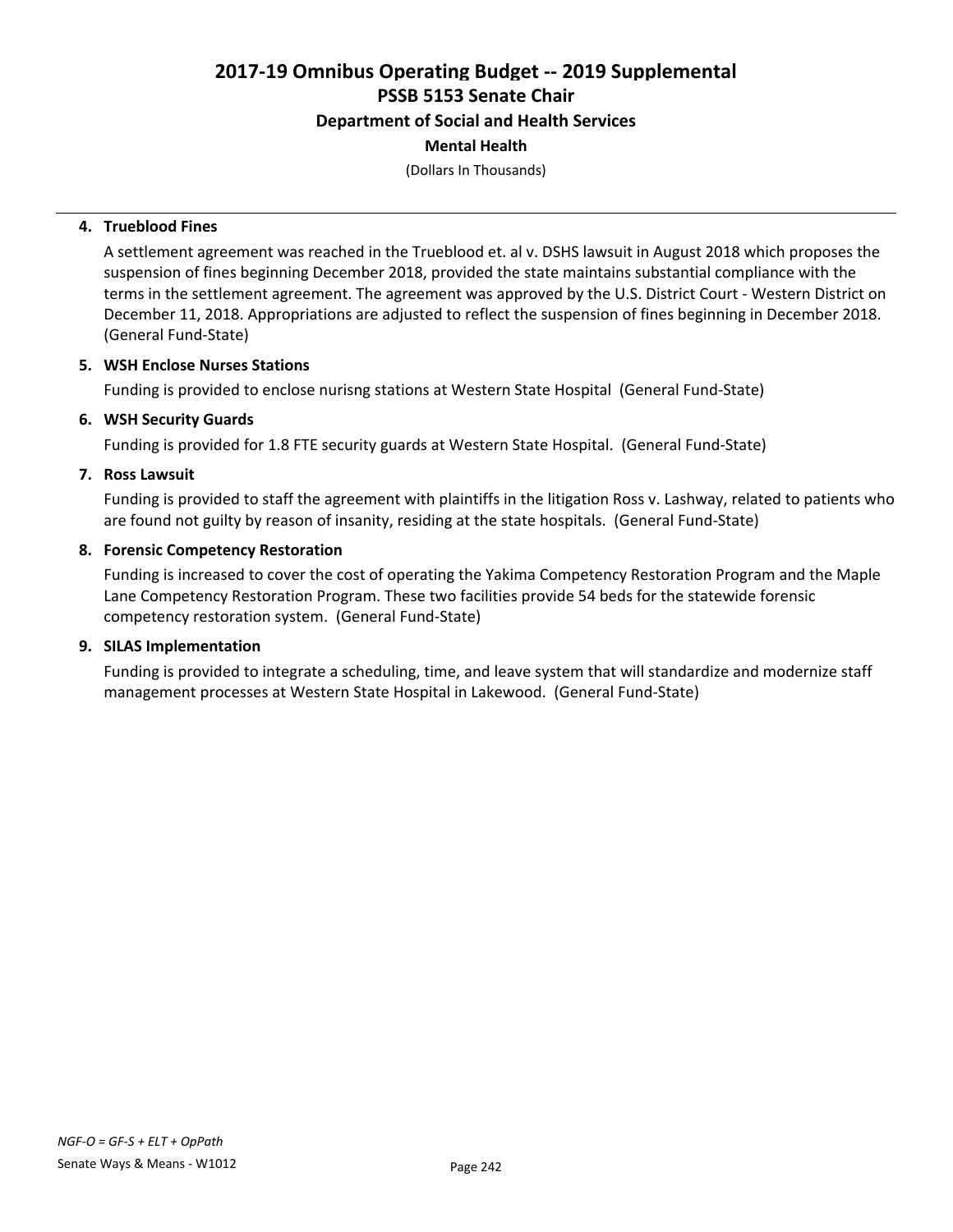## 2017-19 Omnibus Operating Budget -- 2019 Supplemental PSSB 5153 Senate Chair Department of Social and Health Services

### Developmental Disabilities

(Dollars In Thousands)

|                                            | NGF-O     | Total     |
|--------------------------------------------|-----------|-----------|
| 2017-19 Original Appropriations            | 1,475,427 | 3,029,727 |
| 2017-19 Maintenance Level                  | 1,465,125 | 3,011,589 |
| Difference from 2017-19 Original           | $-10,302$ | $-18,138$ |
| % Change from 2017-19 Original             | $-0.7%$   | $-0.6%$   |
| <b>Policy Other Changes:</b>               |           |           |
| 1. Facility Maintenance Costs              | 132       | 287       |
| 2. RHC ICF Medicaid Compliance             | 9,031     | 17,945    |
| Rainier PAT A<br>3.                        | 802       | 1,603     |
| <b>Electronic Visit Verification</b><br>4. | $-562$    | 0         |
| <b>Policy -- Other Total</b>               | 9,403     | 19,835    |
| <b>Total Policy Changes</b>                | 9,403     | 19,835    |
| 2017-19 Policy Level                       | 1,474,528 | 3,031,424 |
| Difference from 2017-19 Original           | -899      | 1,697     |
| % Change from 2017-19 Original             | $-0.1%$   | 0.1%      |
|                                            |           |           |

#### *Comments:*

### 1. Facility Maintenance Costs

One-time funding is provided to address facility maintenance issues at the Residential Habilitation Centers (RHCs) in compliance with Centers for Medicare and Medicaid Services (CMS) requirements for Intermediate Care Facilities (ICFs). (General Fund-State; General Fund-Medicaid)

### 2. RHC ICF Medicaid Compliance

Funding is provided to add staff at the Residential Habilitation Centers (RHCs) and State Operated Living Alternatives (SOLAs) during the 2017-19 biennium to comply with active treatment, health and safety, client rights, and other Centers for Medicare and Medicaid Services (CMS) requirements for Intermediate Care Facilities (ICFs). (General Fund-State; General Fund-Medicaid)

### 3. Rainier PAT A

Funding is provided for the transition of residents due to the decertification of Rainier School PAT A ICF by CMS in calendar year 2019. (General Fund-State; General Fund-Medicaid)

### 4. Electronic Visit Verification

A General Fund-State reduction is made due to a delay in the implementation of the Electronic Visit Verification (EVV) system under the federal 21st Century Cures Act. The 2018 Supplemental Budget replaced an anticipated reduction in federal funds with state funds for FY 2019. The loss of federal funds will not occur due to the delay in the implementation date. (General Fund-State; General Fund-Medicaid)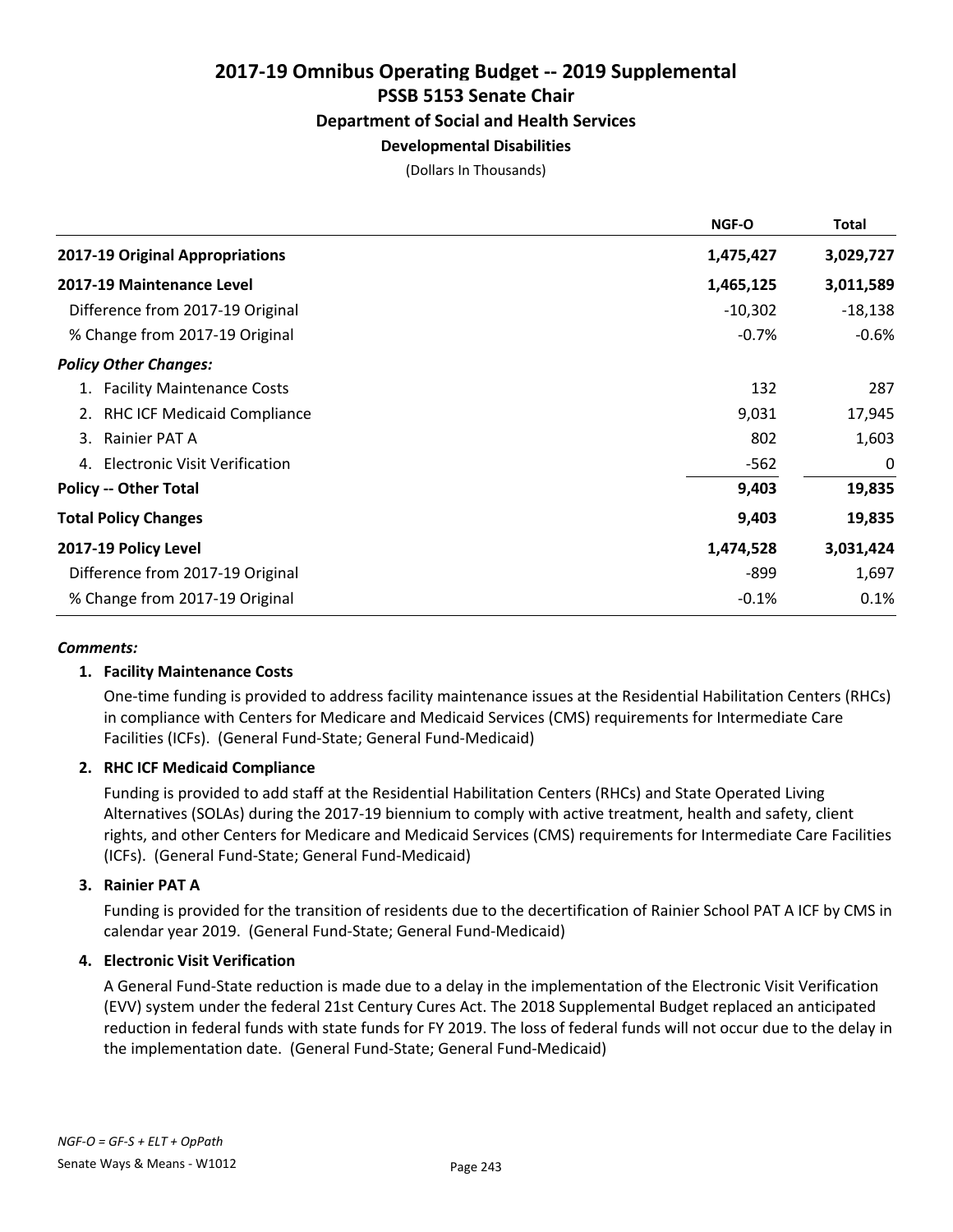# Department of Social and Health Services

### Long-Term Care

(Dollars In Thousands)

|                                  | <b>NGF-O</b> | Total     |
|----------------------------------|--------------|-----------|
| 2017-19 Original Appropriations  | 2,285,528    | 5,314,827 |
| 2017-19 Maintenance Level        | 2,260,839    | 5,270,752 |
| Difference from 2017-19 Original | $-24,689$    | $-44,075$ |
| % Change from 2017-19 Original   | $-1.1%$      | $-0.8%$   |
| <b>Policy Other Changes:</b>     |              |           |
| 1. Electronic Visit Verification | $-1,636$     | 0         |
| 2. Asset Verification Pilot      | 226          | 451       |
| <b>Policy -- Other Total</b>     | $-1,410$     | 451       |
| <b>Total Policy Changes</b>      | $-1,410$     | 451       |
| 2017-19 Policy Level             | 2,259,429    | 5,271,203 |
| Difference from 2017-19 Original | $-26,099$    | $-43,624$ |
| % Change from 2017-19 Original   | $-1.1%$      | $-0.8\%$  |

#### *Comments:*

### 1. Electronic Visit Verification

A General Fund-State reduction is made due to a delay in the implementation of the Electronic Visit Verification (EVV) system under the federal 21st Century Cures Act. The 2018 Supplemental Budget replaced an anticipated reduction in federal funds with state funds for FY 2019. The loss of federal funds will not occur due to the delay in the implementation date. (General Fund-State; General Fund-Medicaid)

#### 2. Asset Verification Pilot

Funding is provided for a pilot program to test an asset verification system (AVS), which is a federal requirement for the Medicaid financial eligibility process. The Department is required to submit a report by December 1, 2019 on the results of the pilot, information gathered on cost savings and other benefits of implementing an AVS, and the plan and cost estimate of implementing a statewide system. (General Fund-State; General Fund-Medicaid)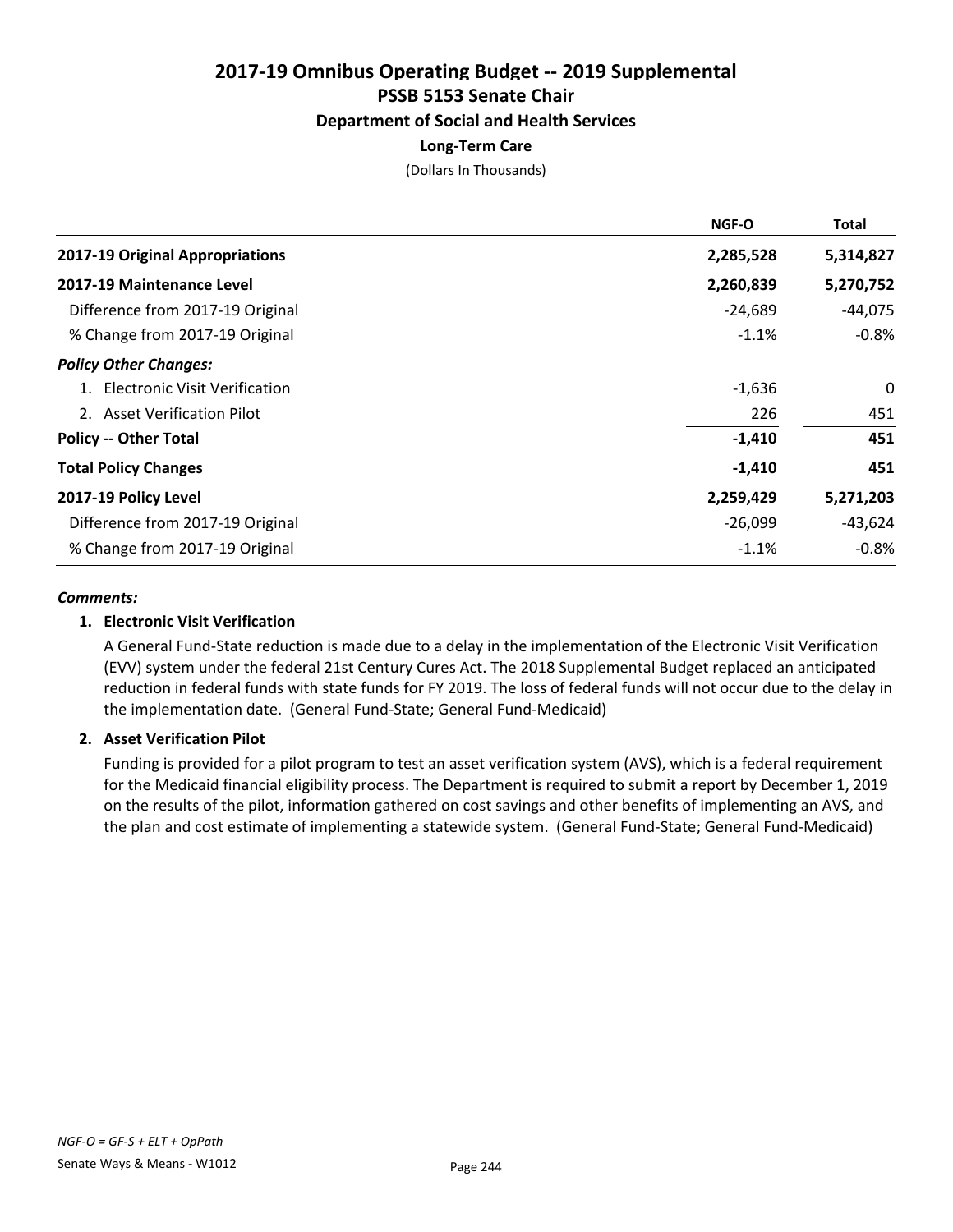### 2017-19 Omnibus Operating Budget -- 2019 Supplemental PSSB 5153 Senate Chair Department of Social and Health Services

### Economic Services Administration

(Dollars In Thousands)

|                                                  | NGF-O    | <b>Total</b> |
|--------------------------------------------------|----------|--------------|
| 2017-19 Original Appropriations                  | 735,666  | 2,219,185    |
| 2017-19 Maintenance Level                        | 754,131  | 2,233,000    |
| Difference from 2017-19 Original                 | 18,465   | 13,815       |
| % Change from 2017-19 Original                   | 2.5%     | 0.6%         |
| <b>Policy Other Changes:</b>                     |          |              |
| 1. Automatic Voter Registration                  | 45       | 64           |
| Digital Marketing DCS Award<br>2.                | 0        | 500          |
| Families Forward Washington Grant<br>3.          | 0        | 412          |
| <b>Reallocation to Diversion Cash Asst</b><br>4. | 1,031    | 1,031        |
| <b>Reduction to WF Partner Contracts</b><br>5.   | $-1,374$ | $-1,374$     |
| <b>Reallocation to Other WF Services</b><br>6.   | 343      | 343          |
| <b>Policy -- Other Total</b>                     | 45       | 976          |
| Policy -- Transfer Total                         | 6,131    | 9,326        |
| <b>Total Policy Changes</b>                      | 6,176    | 10,302       |
| 2017-19 Policy Level                             | 760,307  | 2,243,302    |
| Difference from 2017-19 Original                 | 24,641   | 24,117       |
| % Change from 2017-19 Original                   | 3.3%     | 1.1%         |

### *Comments:*

### 1. Automatic Voter Registration

Funding is provided for staffing and information technology impacts associated with the implementation of automatic voter registration, consistent with Chapter 110, Laws of 2018. (General Fund-State; General Fund-Federal)

### 2. Digital Marketing DCS Award

One-time federal expenditure authority is increased to allow DSHS's Division of Child Support to participate in a federal demonstration project using digital marketing to increase participation in the child support program. (General Fund-Federal)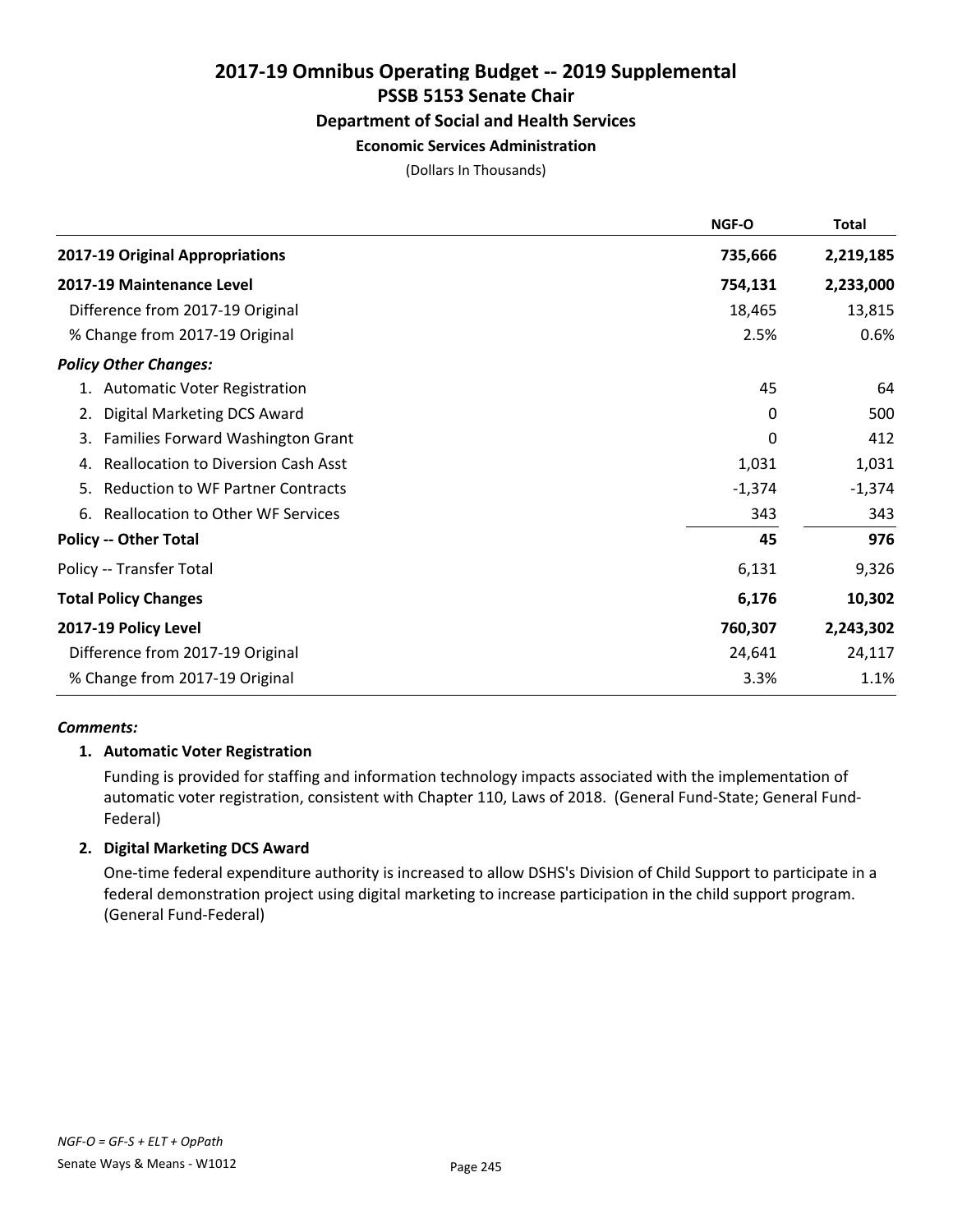#### Department of Social and Health Services

#### Economic Services Administration

(Dollars In Thousands)

#### 3. Families Forward Washington Grant

One-time federal expenditure authority is increased to allow the Economic Services Administration to implement the Families Forward Washington grant, a multi-year grant that the Division of Child Support (DCS) received through the W.K. Kellogg Foundation. This demonstration project allows DCS to test strategies through contracting with local partners to provide occupational skills training, financial education and asset building, and case management services to non-custodial parents in Benton and Franklin counties who owe child support and have difficulty meeting their obligations due to low earnings. (General Fund-Local; General Fund-Fam Supt)

#### 4. Reallocation to Diversion Cash Asst

Part of the underspending in the WorkFirst partner contracts is reallocated to the Diversion Cash Assistance program to provide temporary cash assistance to approximately 942 additional families to prevent them from having to participate in the Temporary Assistance for Needy Families program. (General Fund-State)

#### 5. Reduction to WF Partner Contracts

As a result of underspending in the WorkFirst partner contracts, funding is reduced and reallocated to other services. (General Fund-State)

#### 6. Reallocation to Other WF Services

Part of the underspending in the WorkFirst partner contracts is reallocated to expand the transportation pilot which provides assistance to TANF participants to reduce barriers to their participation in the workforce. (General Fund-State)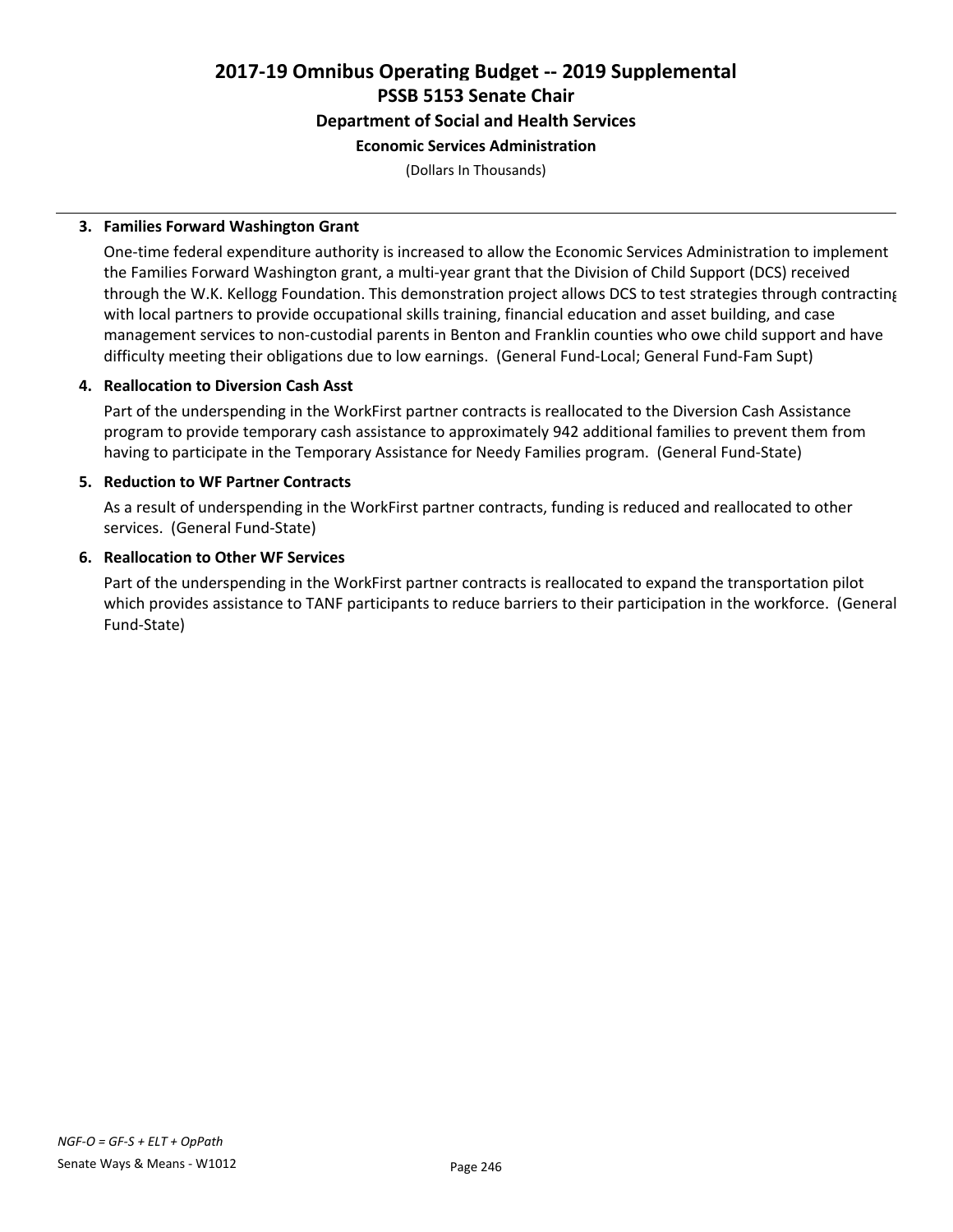#### Vocational Rehabilitation

(Dollars In Thousands)

|                                     | <b>NGF-O</b> | <b>Total</b> |
|-------------------------------------|--------------|--------------|
| 2017-19 Original Appropriations     | 28,333       | 140,087      |
| 2017-19 Maintenance Level           | 28,416       | 140,170      |
| Difference from 2017-19 Original    | 83           | 83           |
| % Change from 2017-19 Original      | 0.3%         | 0.1%         |
| <b>Policy Other Changes:</b>        |              |              |
| 1. Leased Facilities One-Time Costs | 38           | 38           |
| <b>Policy -- Other Total</b>        | 38           | 38           |
| <b>Total Policy Changes</b>         | 38           | 38           |
| 2017-19 Policy Level                | 28,454       | 140,208      |
| Difference from 2017-19 Original    | 121          | 121          |
| % Change from 2017-19 Original      | 0.4%         | 0.1%         |

#### *Comments:*

#### 1. Leased Facilities One-Time Costs

Funding is provided for leased facilities one-time relocation and project costs. (General Fund-State)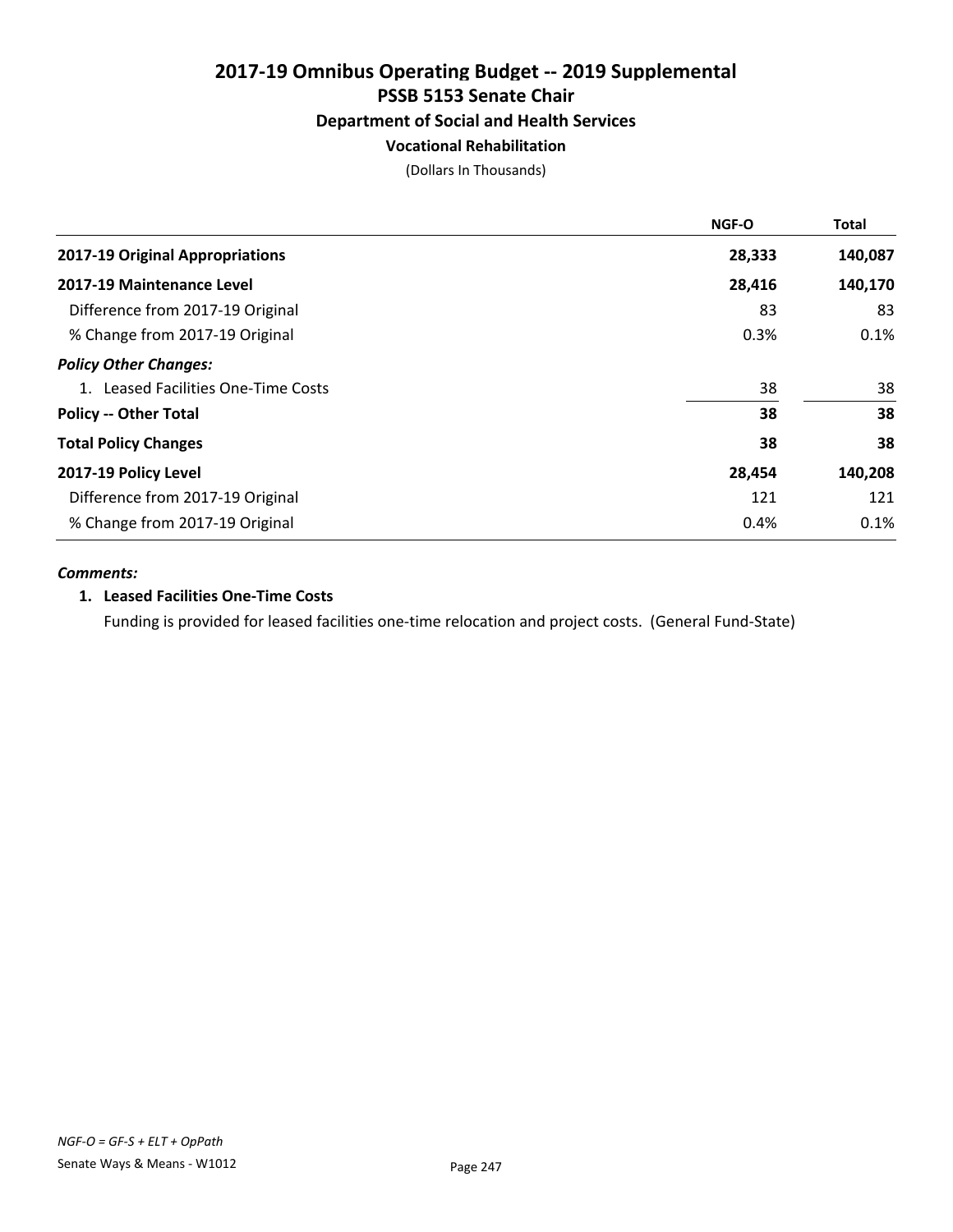### Administration and Supporting Services

(Dollars In Thousands)

|                                        | <b>NGF-O</b> | Total   |
|----------------------------------------|--------------|---------|
| 2017-19 Original Appropriations        | 63,076       | 113,154 |
| 2017-19 Maintenance Level              | 62,842       | 112,889 |
| Difference from 2017-19 Original       | $-234$       | $-265$  |
| % Change from 2017-19 Original         | $-0.4%$      | $-0.2%$ |
| <b>Policy Other Changes:</b>           |              |         |
| 1. SILAS - Leave Attendance Scheduling | 104          | 134     |
| 2. Leased Facilities One-Time Costs    | 281          | 363     |
| <b>Policy -- Other Total</b>           | 385          | 497     |
| <b>Total Policy Changes</b>            | 385          | 497     |
| 2017-19 Policy Level                   | 63,227       | 113,386 |
| Difference from 2017-19 Original       | 151          | 232     |
| % Change from 2017-19 Original         | 0.2%         | 0.2%    |

#### *Comments:*

#### 1. SILAS - Leave Attendance Scheduling

Additional funding is provided for the automated staff scheduling system for Western State Hospital (WSH). (General Fund-State; General Fund-Federal)

#### 2. Leased Facilities One-Time Costs

Funding is provided for one-time costs related to relocation and facility upgrades for the efficient use of work space. (General Fund-State; General Fund-Federal)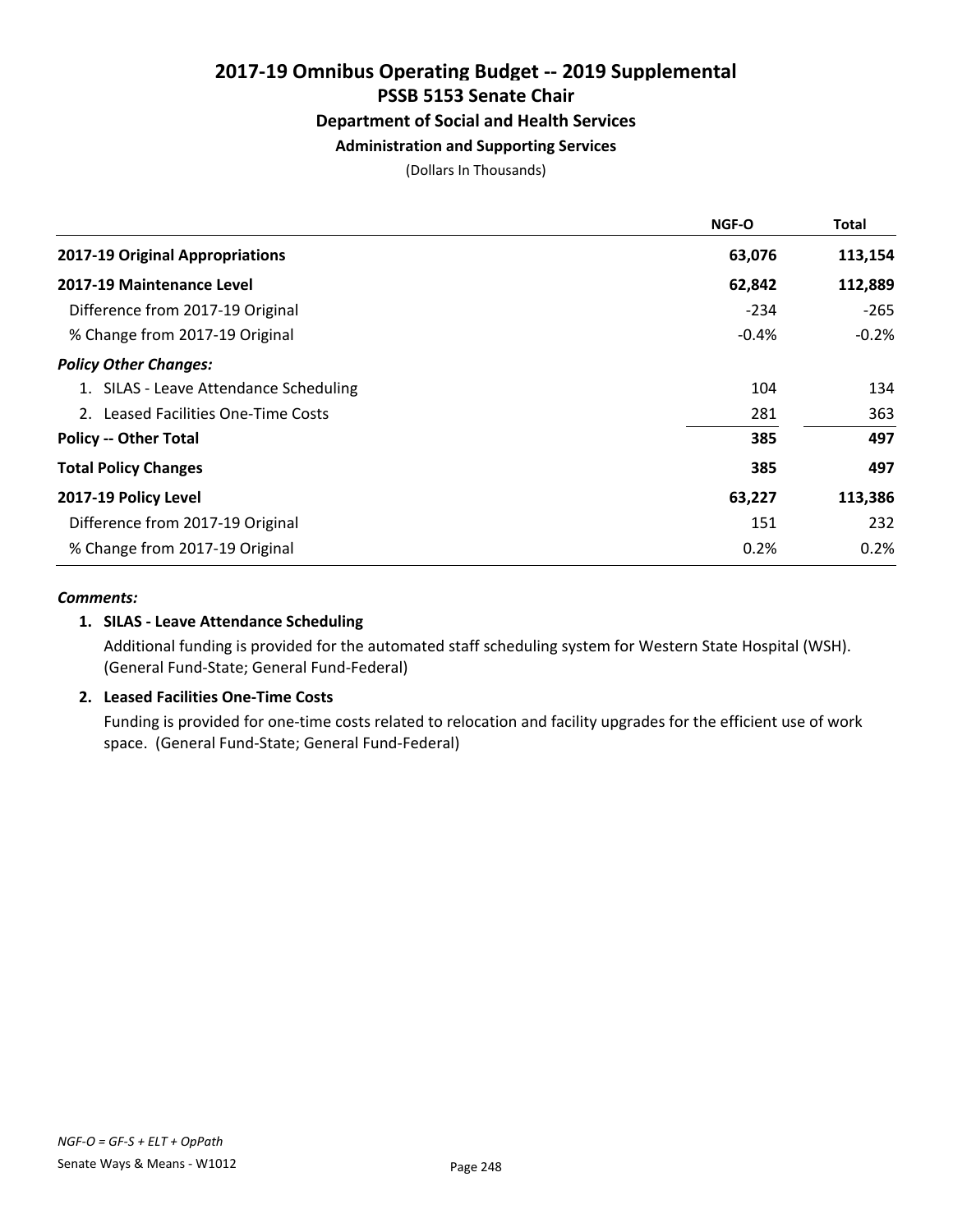# Special Commitment Center

(Dollars In Thousands)

| <b>NGF-O</b> | <b>Total</b> |
|--------------|--------------|
| 93,359       | 98,217       |
| 94,447       | 99,305       |
| 1,088        | 1,088        |
| 1.2%         | 1.1%         |
|              |              |
| 224          | 224          |
| 224          | 224          |
| 224          | 224          |
| 94,671       | 99,529       |
| 1,312        | 1,312        |
| 1.4%         | 1.3%         |
|              |              |

#### *Comments:*

#### 1. Transport and Hospital Watch Staff

Funding is provided for security guards to assist the SCC transport teams in performing hospital watches for residents who are admitted into local area hospitals as required by state law. (General Fund-State)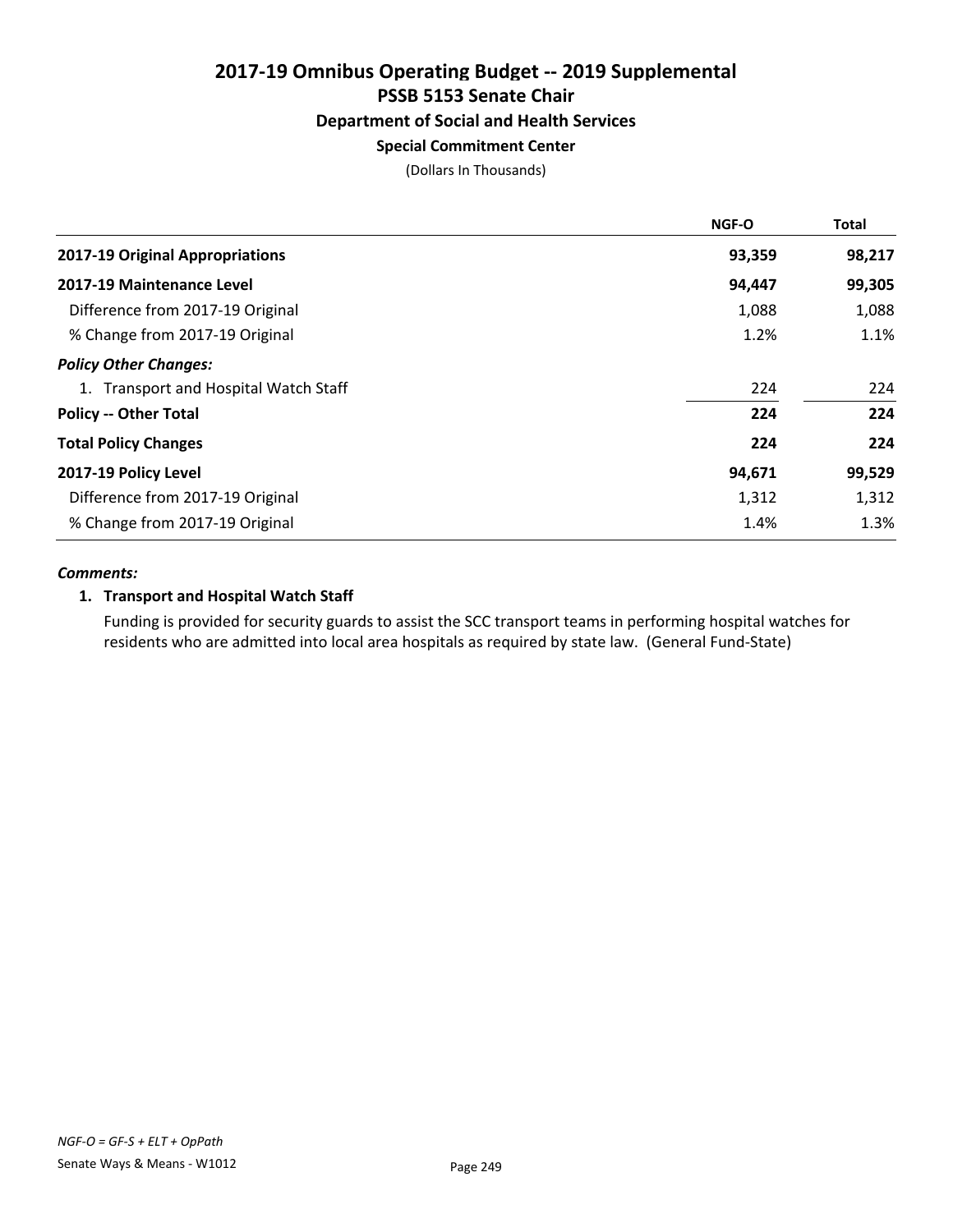### Payments to Other Agencies

|                                  | <b>NGF-O</b> | <b>Total</b> |
|----------------------------------|--------------|--------------|
| 2017-19 Original Appropriations  | 125,028      | 182,109      |
| 2017-19 Maintenance Level        | 124,953      | 181,799      |
| Difference from 2017-19 Original | $-75$        | $-310$       |
| % Change from 2017-19 Original   | $-0.1%$      | $-0.2%$      |
| 2017-19 Policy Level             | 124,953      | 181,799      |
| Difference from 2017-19 Original | $-75$        | $-310$       |
| % Change from 2017-19 Original   | $-0.1%$      | $-0.2%$      |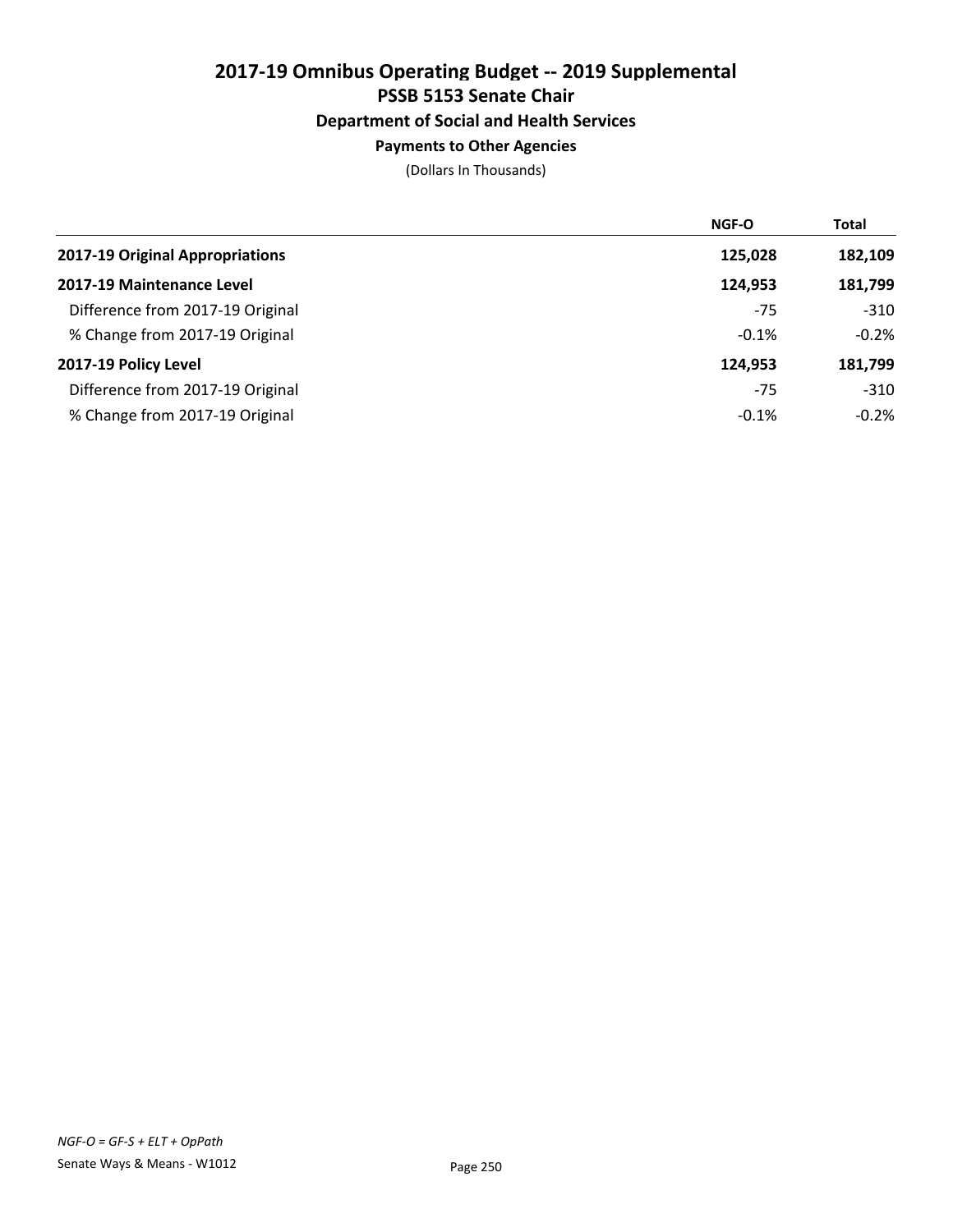Department of Ecology (Dollars In Thousands)

|                                  | NGF-O  | <b>Total</b> |
|----------------------------------|--------|--------------|
| 2017-19 Original Appropriations  | 42,240 | 505,133      |
| 2017-19 Maintenance Level        | 42,240 | 505,208      |
| Difference from 2017-19 Original | 0      | 75           |
| % Change from 2017-19 Original   | 0.0%   | $0.0\%$      |
| <b>Policy Other Changes:</b>     |        |              |
| 1. Lighthouse Litigation         | 0      | 1,487        |
| <b>Policy -- Other Total</b>     | 0      | 1,487        |
| <b>Total Policy Changes</b>      | 0      | 1,487        |
| 2017-19 Policy Level             | 42,240 | 506,695      |
| Difference from 2017-19 Original | 0      | 1,562        |
| % Change from 2017-19 Original   | 0.0%   | 0.3%         |

#### *Comments:*

#### 1. Lighthouse Litigation

The department is a defendant in a U.S. federal court case filed by Lighthouse Resources, parent company of Millennium Bulk Terminals. Trial is set for May 2019. One-time funding is provided to cover the cost of expert witnesses, discovery, motions practice and other expenses that will occur during the preparation and trial phases of the case. (State Toxics Control Account-State)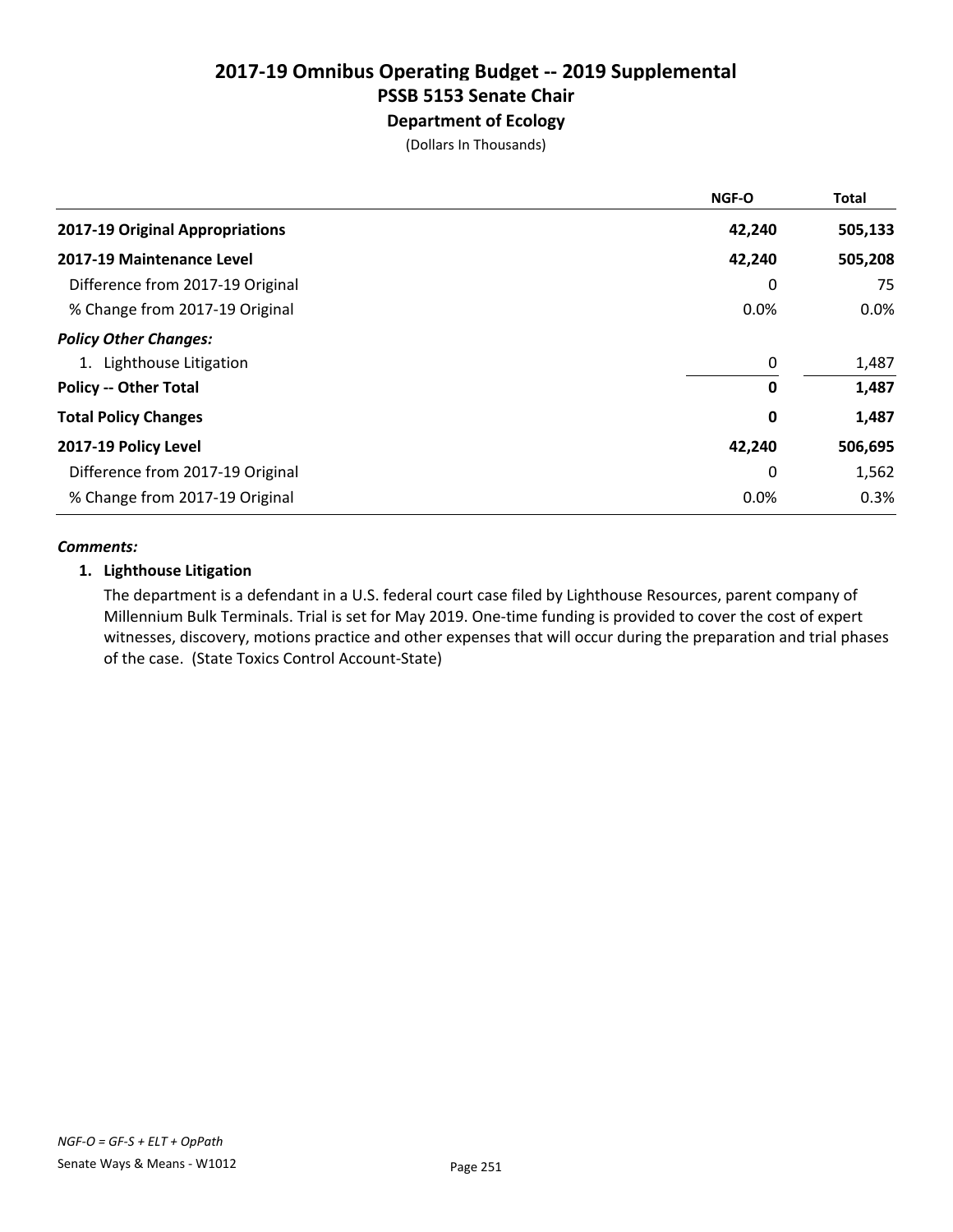#### Washington Pollution Liability Insurance Program

(Dollars In Thousands)

|                                     | <b>NGF-O</b> | <b>Total</b> |
|-------------------------------------|--------------|--------------|
| 2017-19 Original Appropriations     | 0            | 2,565        |
| 2017-19 Maintenance Level           | 0            | 2,565        |
| Difference from 2017-19 Original    | 0            | 0            |
| % Change from 2017-19 Original      |              | $0.0\%$      |
| <b>Policy Other Changes:</b>        |              |              |
| 1. Tank Insurance Programs Study    | 0            | 50           |
| 2. SB 6159/Limit Heating Oil Claims | 0            | 142          |
| <b>Policy -- Other Total</b>        | 0            | 192          |
| <b>Total Policy Changes</b>         | 0            | 192          |
| 2017-19 Policy Level                | 0            | 2,757        |
| Difference from 2017-19 Original    | 0            | 192          |
| % Change from 2017-19 Original      |              | 7.5%         |

#### *Comments:*

#### 1. Tank Insurance Programs Study

One-time funding and staff are provided to initiate a performance evaluation of the commercial underground storage tank reinsurance and heating oil insurance programs. The purpose of the study is to assess performance, compare outcomes to peer programs in other states and provide recommendations on potential programmatic improvements. (Pollution Liab Insurance Prog Trust Account-State)

#### 2. SB 6159/Limit Heating Oil Claims

One-time funding and staff are provided to implement Chapter 194, Laws of 2018 (related to the reauthorization of the underground storage tank program), which imposed a \$15 million annual limit on claims payouts for leaking heating oil tanks enrolled in the agency's no-cost insurance program. This funding will be used to notify registered tank owners of the new statutory claims payout cap, amend rules and provide staff assistance to insured individuals seeking information and assistance regarding the claims cap. (Pollution Liab Insurance Prog Trust Account-State; Heating Oil Pollution Liability Trust Account-Non-Appr)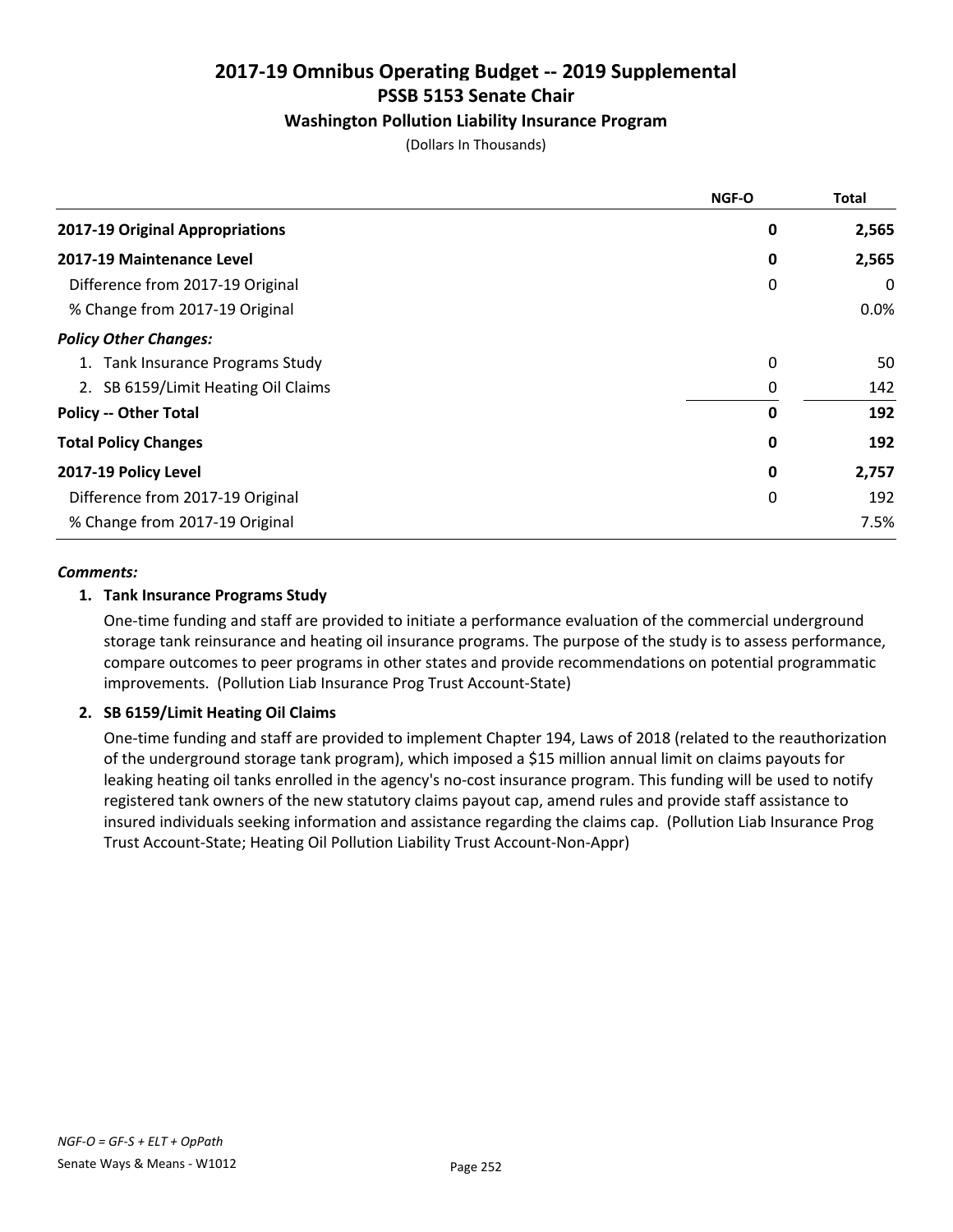#### State Parks and Recreation Commission

(Dollars In Thousands)

|                                  | <b>NGF-O</b> | Total   |
|----------------------------------|--------------|---------|
| 2017-19 Original Appropriations  | 19,321       | 165,454 |
| 2017-19 Maintenance Level        | 19,321       | 166,140 |
| Difference from 2017-19 Original | 0            | 686     |
| % Change from 2017-19 Original   | 0.0%         | 0.4%    |
| <b>Policy Other Changes:</b>     |              |         |
| 1. Technology Costs              | 0            | 43      |
| 2. Land Rehabilitation           | 250          | 250     |
| <b>Policy -- Other Total</b>     | 250          | 293     |
| <b>Total Policy Changes</b>      | 250          | 293     |
| 2017-19 Policy Level             | 19,571       | 166,433 |
| Difference from 2017-19 Original | 250          | 979     |
| % Change from 2017-19 Original   | 1.3%         | 0.6%    |

#### *Comments:*

#### 1. Technology Costs

Internet access costs at state park locations have increased. One-time funding is provided to pay for the increase in costs during fiscal year 2019. (Parks Renewal and Stewardship Account-State)

#### 2. Land Rehabilitation

One-time funding is provided to rehabilitate park land damaged by wildfires at Gingko and Twenty-Five Mile Creek parks and to address a pine park beetle infestation at Mount Spokane State Park. (General Fund-State)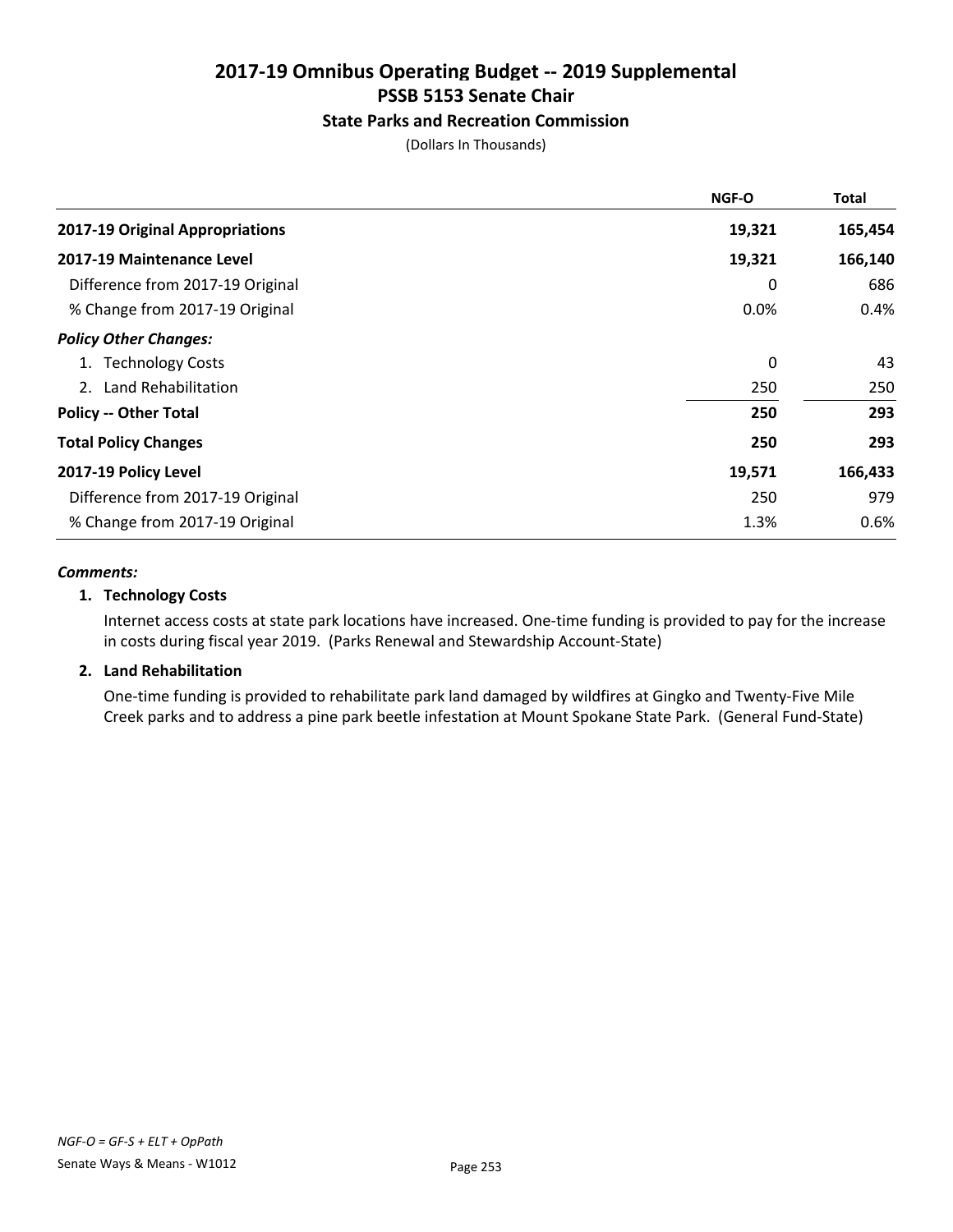#### State Conservation Commission

(Dollars In Thousands)

|                                  | <b>NGF-O</b> | <b>Total</b> |
|----------------------------------|--------------|--------------|
| 2017-19 Original Appropriations  | 14,403       | 25,577       |
| 2017-19 Maintenance Level        | 14,403       | 25,577       |
| Difference from 2017-19 Original | 0            | 0            |
| % Change from 2017-19 Original   | 0.0%         | $0.0\%$      |
| <b>Policy Other Changes:</b>     |              |              |
| 1. Attorney General Costs        | 300          | 300          |
| <b>Policy -- Other Total</b>     | 300          | 300          |
| <b>Total Policy Changes</b>      | 300          | 300          |
| 2017-19 Policy Level             | 14,703       | 25,877       |
| Difference from 2017-19 Original | 300          | 300          |
| % Change from 2017-19 Original   | 2.1%         | 1.2%         |

#### *Comments:*

#### 1. Attorney General Costs

Additional one-time funding is provided to the commission to pay for costs in fiscal year 2019 related to an administrative hearing concerning the Thurston Conservation District. (General Fund-State)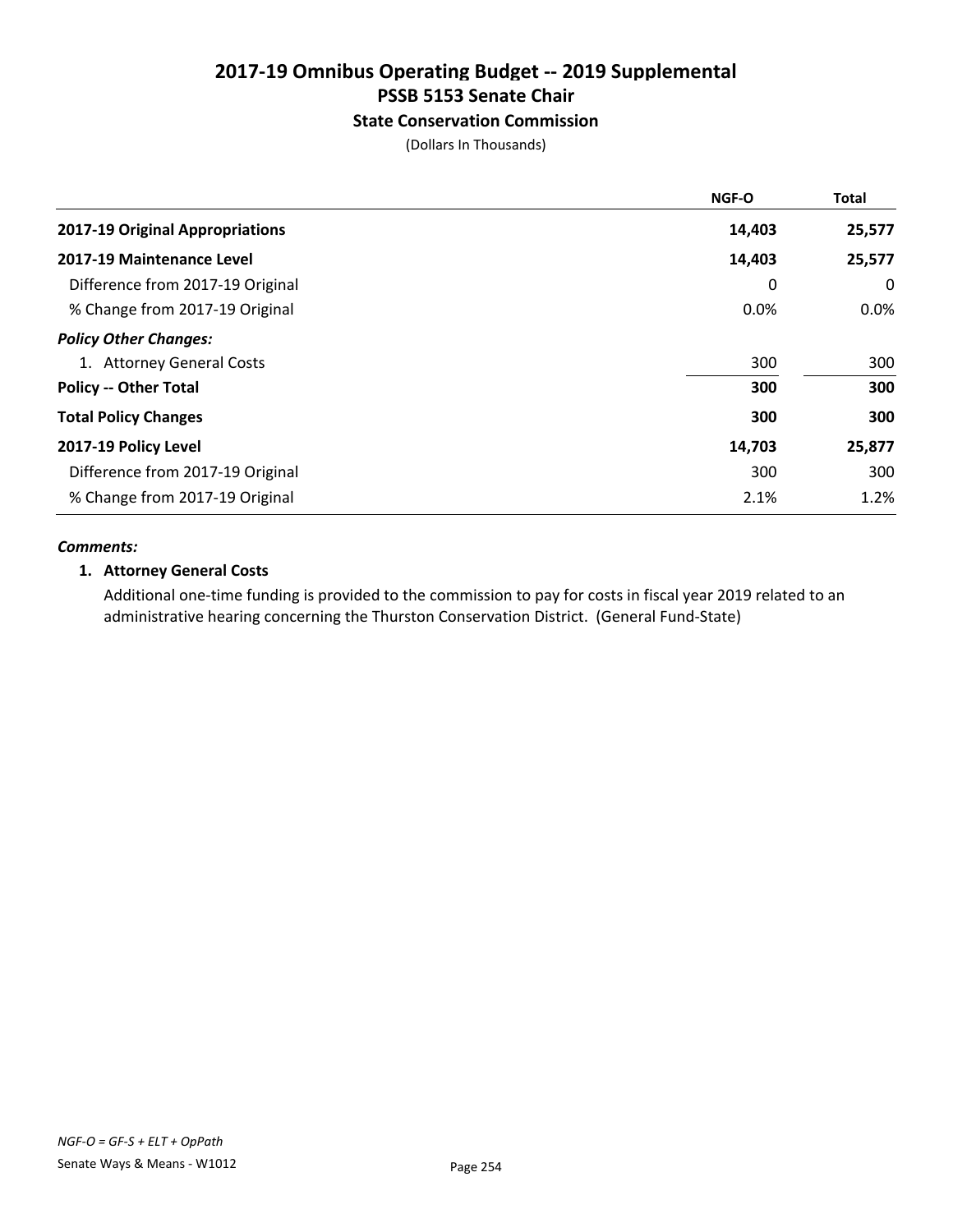#### Department of Fish and Wildlife

(Dollars In Thousands)

|                                  | <b>NGF-O</b> | <b>Total</b> |
|----------------------------------|--------------|--------------|
| 2017-19 Original Appropriations  | 94,429       | 457,477      |
| 2017-19 Maintenance Level        | 94,429       | 457,627      |
| Difference from 2017-19 Original | 0            | 150          |
| % Change from 2017-19 Original   | 0.0%         | 0.0%         |
| <b>Policy Other Changes:</b>     |              |              |
| 1. Wolf Conflict Response        | 216          | 216          |
| <b>Policy -- Other Total</b>     | 216          | 216          |
| <b>Total Policy Changes</b>      | 216          | 216          |
| 2017-19 Policy Level             | 94,645       | 457,843      |
| Difference from 2017-19 Original | 216          | 366          |
| % Change from 2017-19 Original   | 0.2%         | 0.1%         |

#### *Comments:*

#### 1. Wolf Conflict Response

Funding is provided for additional range rider and cost-share contracts; support for the Wolf Advisory Group; responding to increased wolf conflicts; and radio collars and flights. (General Fund-State)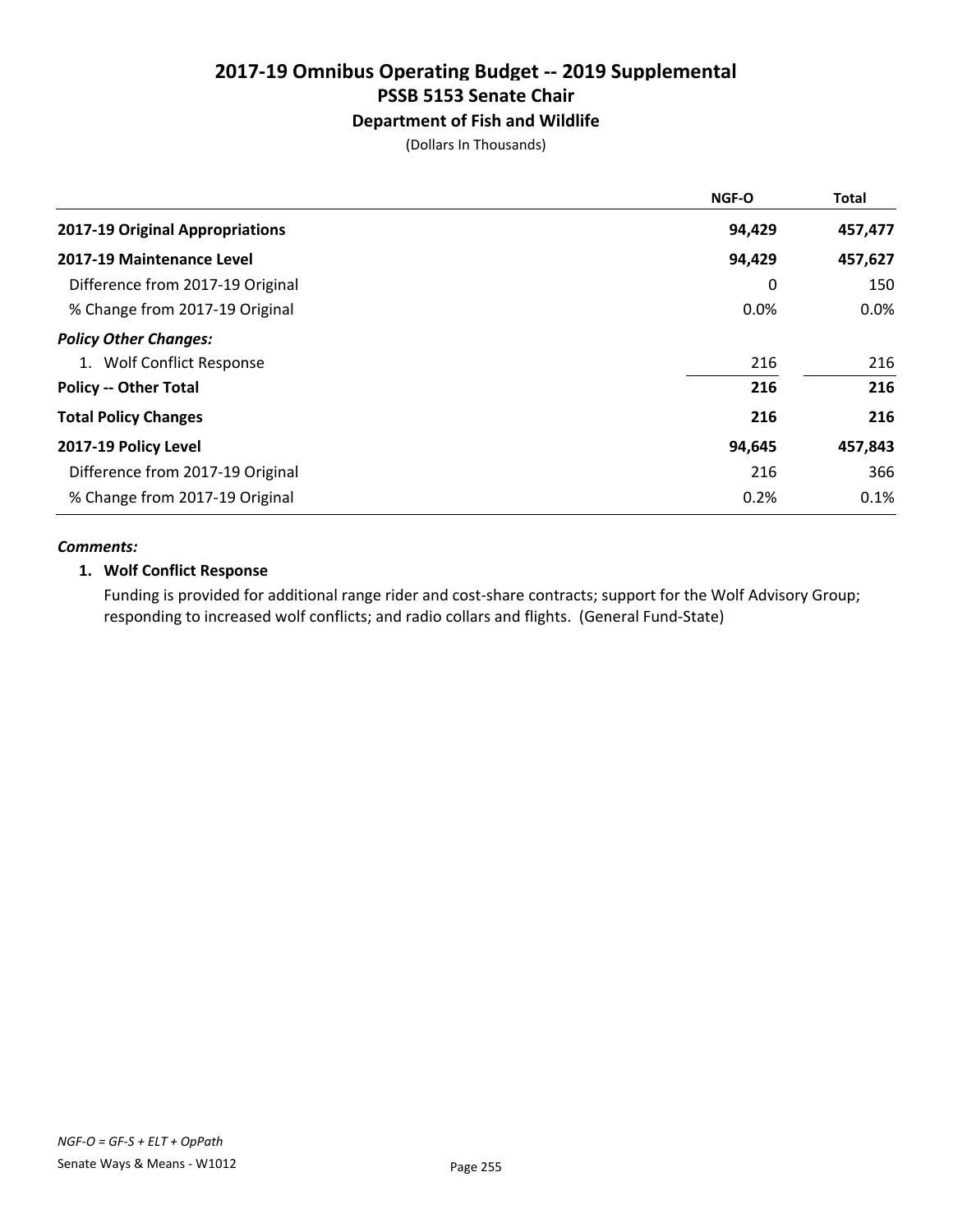Puget Sound Partnership

|                                  | NGF-O   | Total  |
|----------------------------------|---------|--------|
| 2017-19 Original Appropriations  | 5,309   | 18,060 |
| 2017-19 Maintenance Level        | 5,309   | 19,331 |
| Difference from 2017-19 Original | 0       | 1,271  |
| % Change from 2017-19 Original   | 0.0%    | 7.0%   |
| 2017-19 Policy Level             | 5,309   | 19,331 |
| Difference from 2017-19 Original | 0       | 1,271  |
| % Change from 2017-19 Original   | $0.0\%$ | 7.0%   |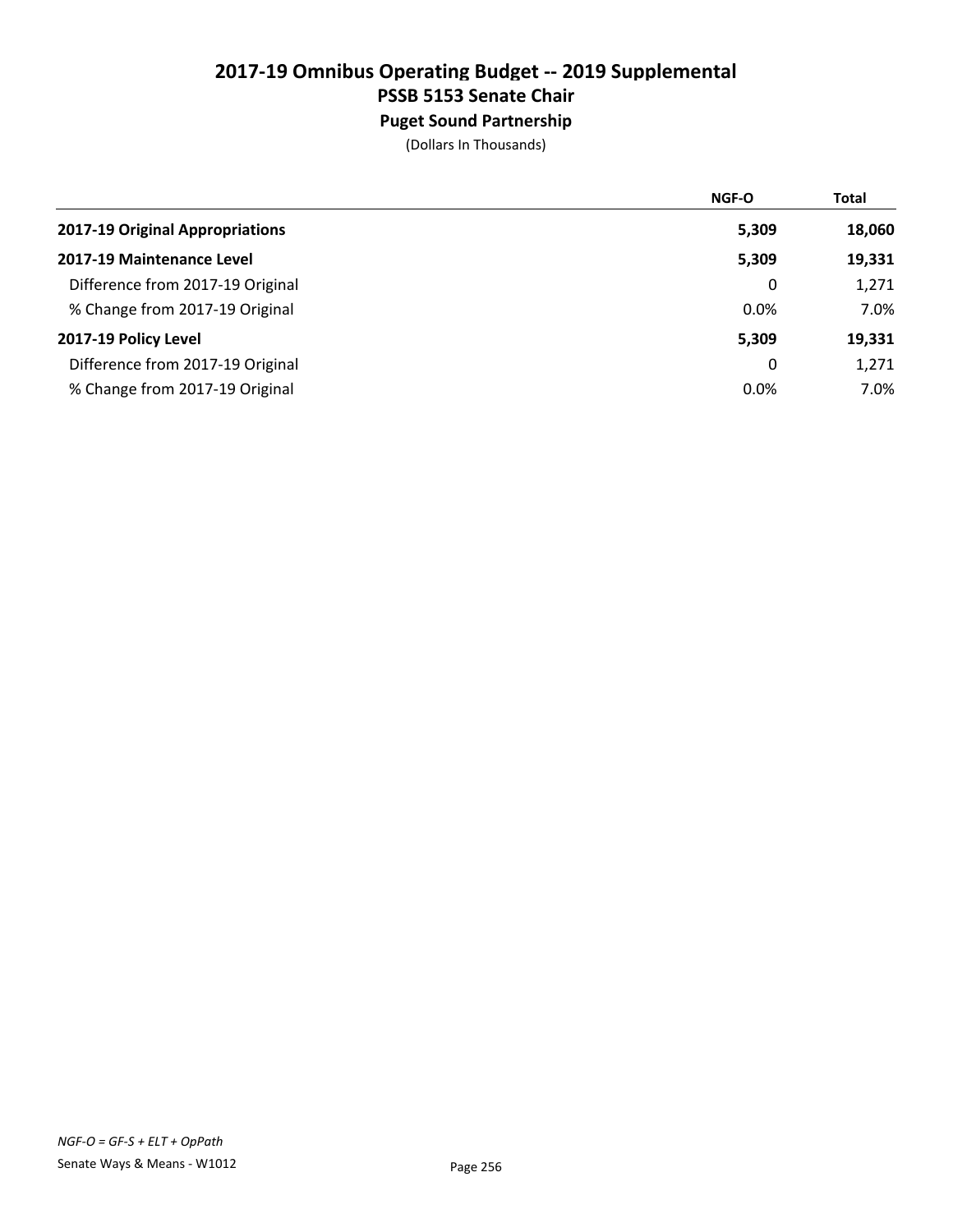### Department of Natural Resources

(Dollars In Thousands)

|                                                       | NGF-O   | Total   |
|-------------------------------------------------------|---------|---------|
| 2017-19 Original Appropriations                       | 123,171 | 525,335 |
| 2017-19 Maintenance Level                             | 123,171 | 525,335 |
| Difference from 2017-19 Original                      | 0       | 0       |
| % Change from 2017-19 Original                        | 0.0%    | 0.0%    |
| <b>Policy Other Changes:</b>                          |         |         |
| 1. Emergency Fire Suppression                         | 14,408  | 40,378  |
| <b>Policy -- Other Total</b>                          | 14,408  | 40,378  |
| <b>Total Policy Changes</b>                           | 14,408  | 40,378  |
| 2017-19 Policy Level                                  | 137,579 | 565,713 |
| Difference from 2017-19 Original                      | 14,408  | 40,378  |
| % Change from 2017-19 Original                        | 11.7%   | 7.7%    |
| <b>Approps in Other Legislation Proposed Changes:</b> |         |         |
| 2. BSA Eligible Fire Suppression                      | 0       | 40,685  |
| <b>Total Approps in Other Legislation Proposed</b>    | 0       | 40,685  |
| <b>Grand Total</b>                                    | 137,579 | 606,398 |

#### *Comments:*

#### 1. Emergency Fire Suppression

Funding is provided for the Department of Natural Resources' fire suppression costs in FY 2019 that exceeded the amounts that were provided in the 2017-19 enacted budget. Federal and local spending authority is provided for payments from other firefighting agencies. Additional funding for FY 2019 fire suppression costs is also provided in separate legislation. (General Fund-State; General Fund-Federal; General Fund-Local; other accounts)

#### 2. BSA Eligible Fire Suppression

One-time funding is provided from the Budget Stabilization Account for Department of Natural Resources fire suppression costs from FY 2019 resulting from the State of Emergency described in the July 31, 2018, Governor's proclamation. This funding is provided in SB XXXX. (Budget Stabilization Account-State)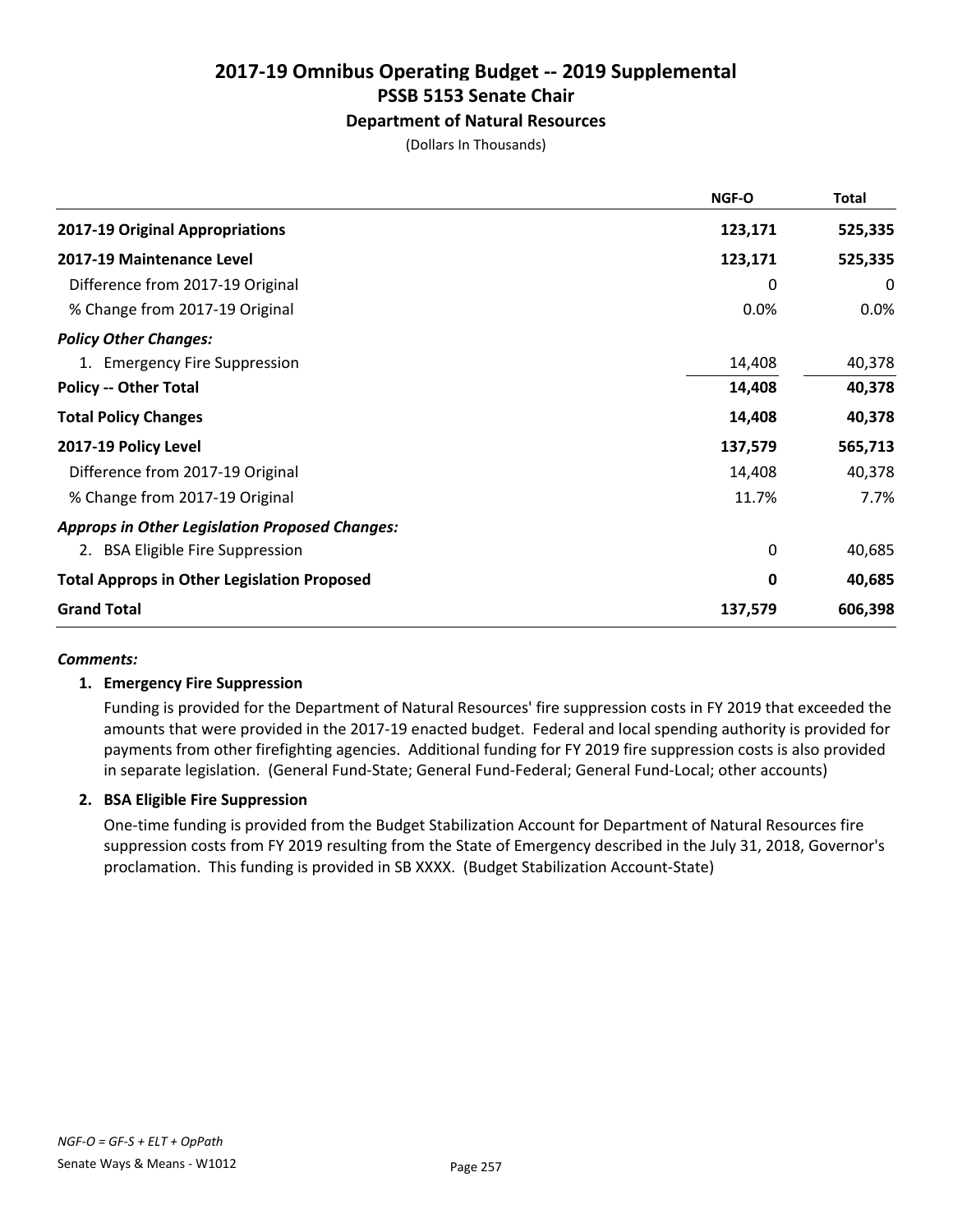### Department of Agriculture

(Dollars In Thousands)

|                                    | <b>NGF-O</b> | Total   |
|------------------------------------|--------------|---------|
| 2017-19 Original Appropriations    | 34,353       | 200,305 |
| 2017-19 Maintenance Level          | 34,353       | 200,305 |
| Difference from 2017-19 Original   | 0            | 0       |
| % Change from 2017-19 Original     | $0.0\%$      | $0.0\%$ |
| <b>Policy Other Changes:</b>       |              |         |
| 1. European Gypsy Moth Eradication | 155          | 620     |
| 2. Livestock Branding Inspection   | 543          | 543     |
| <b>Policy -- Other Total</b>       | 698          | 1,163   |
| <b>Total Policy Changes</b>        | 698          | 1,163   |
| 2017-19 Policy Level               | 35,051       | 201,468 |
| Difference from 2017-19 Original   | 698          | 1,163   |
| % Change from 2017-19 Original     | 2.0%         | 0.6%    |

#### *Comments:*

#### 1. European Gypsy Moth Eradication

Funding is provided to complete the European gypsy moth eradication and follow up with post-treatment, highdensity trapping efforts. (General Fund-State; General Fund-Federal)

#### 2. Livestock Branding Inspection

Fees to cover the costs of inspecting cattle brands do not fully fund the inspection program. One-time funds are provided to fulfill the remaining costs of inspection in fiscal year 2019. (General Fund-State)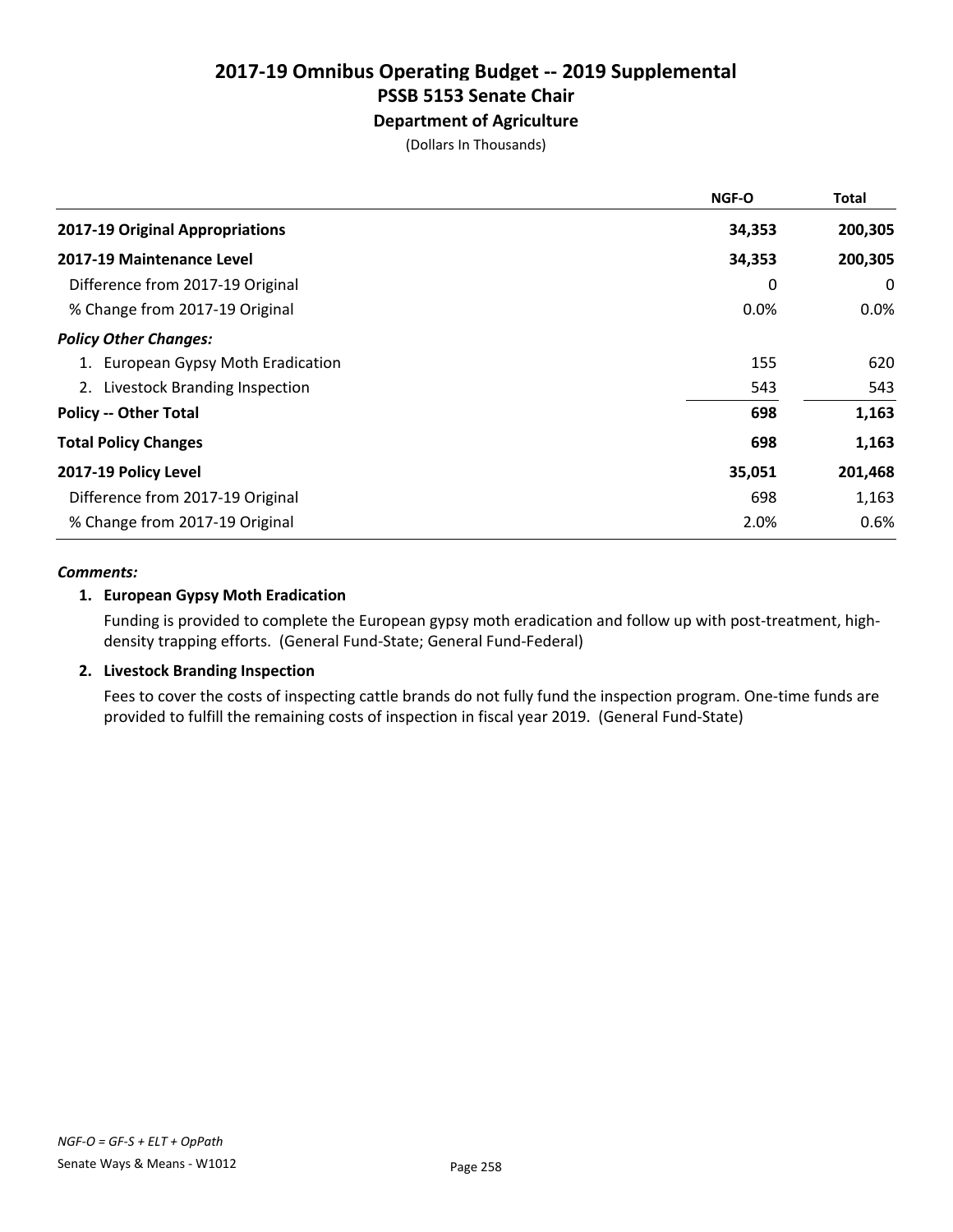Washington State Patrol

(Dollars In Thousands)

|                                                       | NGF-O       | <b>Total</b> |
|-------------------------------------------------------|-------------|--------------|
| 2017-19 Original Appropriations                       | 90,462      | 174,050      |
| 2017-19 Maintenance Level                             | 90,462      | 173,775      |
| Difference from 2017-19 Original                      | 0           | $-275$       |
| % Change from 2017-19 Original                        | 0.0%        | $-0.2%$      |
| <b>Policy Other Changes:</b>                          |             |              |
| 1. County Criminal Justice Services                   | 0           | 510          |
| 2. Fire Mobilization Costs                            | $\mathbf 0$ | 4,975        |
| <b>Policy -- Other Total</b>                          | $\mathbf 0$ | 5,485        |
| <b>Total Policy Changes</b>                           | 0           | 5,485        |
| 2017-19 Policy Level                                  | 90,462      | 179,260      |
| Difference from 2017-19 Original                      | 0           | 5,210        |
| % Change from 2017-19 Original                        | 0.0%        | 3.0%         |
| <b>Approps in Other Legislation Proposed Changes:</b> |             |              |
| 3. Bump Stock Buyback Program                         | 150         | 150          |
| <b>Total Approps in Other Legislation Proposed</b>    | 150         | 150          |
| <b>Grand Total</b>                                    | 90,612      | 179,410      |

#### *Comments:*

#### 1. County Criminal Justice Services

Additional funding is provided for services to support local police, sheriffs' departments, and multi-agency task forces in the prosecution of criminals. (County Criminal Justice Assistance Account-State)

#### 2. Fire Mobilization Costs

Funding is provided to cover costs incurred by local jurisdictions, other state and federal agencies, and volunteer firefighters for combating wildfires in Washington. (Disaster Response Account-State)

#### 3. Bump Stock Buyback Program

Funding is provided for the implementation of the Bump-fire Stock Buyback Program pursuant to Chapter 9, Laws of 2019 (SSB 5954). The Washington State Patrol (WSP) will travel statewide to conduct the program and contract with an outside vendor to destroy the surrendered bump-fire stocks. (General Fund-State)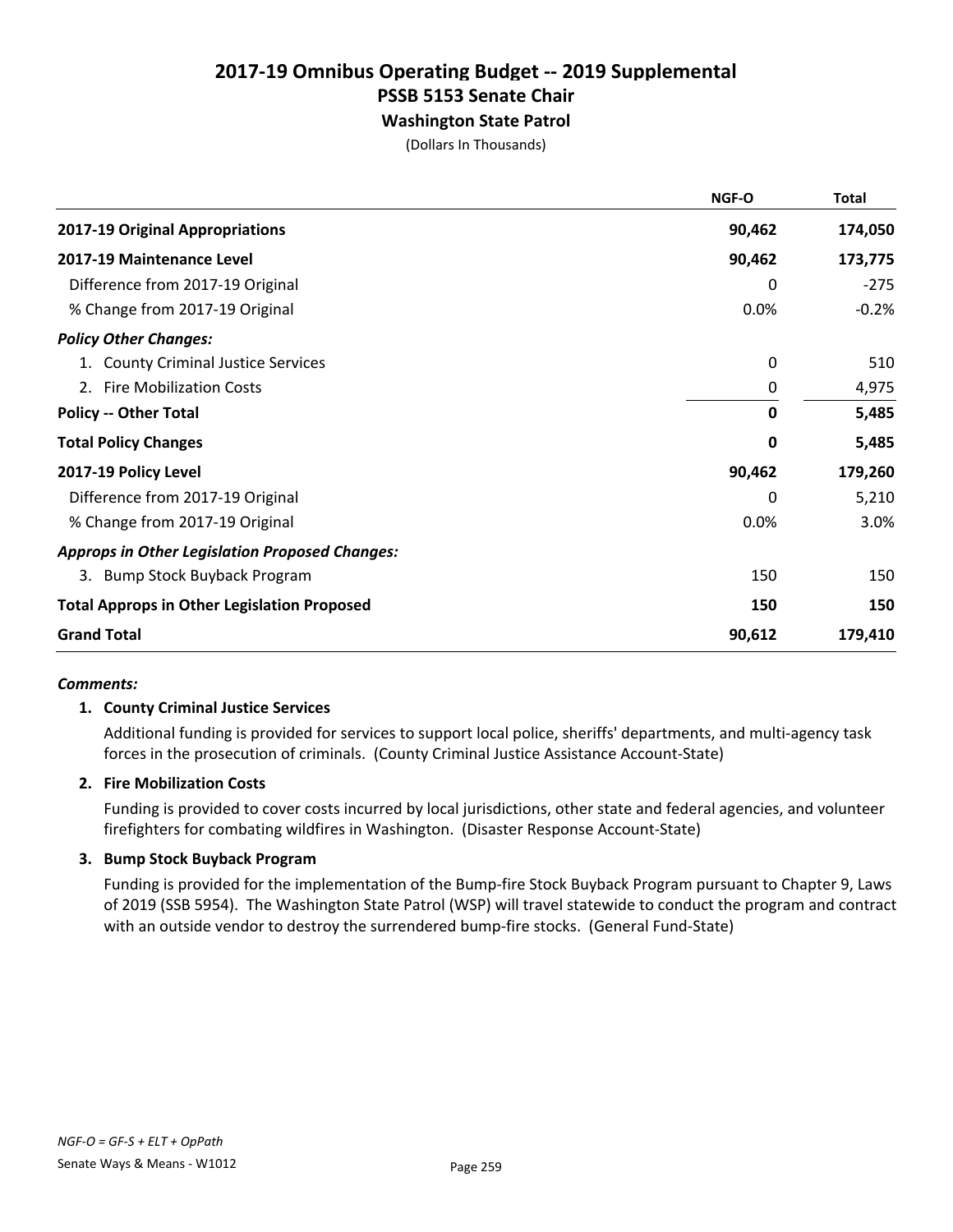Department of Licensing

(Dollars In Thousands)

|                                  | <b>NGF-O</b> | Total    |
|----------------------------------|--------------|----------|
| 2017-19 Original Appropriations  | 3,833        | 51,758   |
| 2017-19 Maintenance Level        | 3,869        | 48,982   |
| Difference from 2017-19 Original | 36           | $-2,776$ |
| % Change from 2017-19 Original   | 0.9%         | $-5.4%$  |
| <b>Policy Other Changes:</b>     |              |          |
| 1. BTM3 Adjustments              | 0            | $-3,147$ |
| <b>Vessel Renewal Reminders</b>  | 75           | 75       |
| 3. Implementation of I-1639      | 782          | 782      |
| <b>Policy -- Other Total</b>     | 857          | $-2,290$ |
| <b>Total Policy Changes</b>      | 857          | $-2,290$ |
| 2017-19 Policy Level             | 4,726        | 46,692   |
| Difference from 2017-19 Original | 893          | $-5,066$ |
| % Change from 2017-19 Original   | 23.3%        | -9.8%    |

#### *Comments:*

#### 1. BTM3 Adjustments

Funding is adjusted to reflect anticipated project expenditures for Phase 3 of the Business Technology and Modernization (BTM) project, which will replace the agency's current business and professions IT systems. (Architects' License Account-State; Professional Engineers' Account-State; Real Estate Commission Account-State; other accounts)

#### 2. Vessel Renewal Reminders

Funding is provided to continue mailing vessel registration renewal reminder postcards. (General Fund-State)

#### 3. Implementation of I-1639

Funding is provided for computer upgrades and additional staffing to implement Initiative 1639, related to firearm safety measures, that was approved by voters in 2018. (General Fund-State)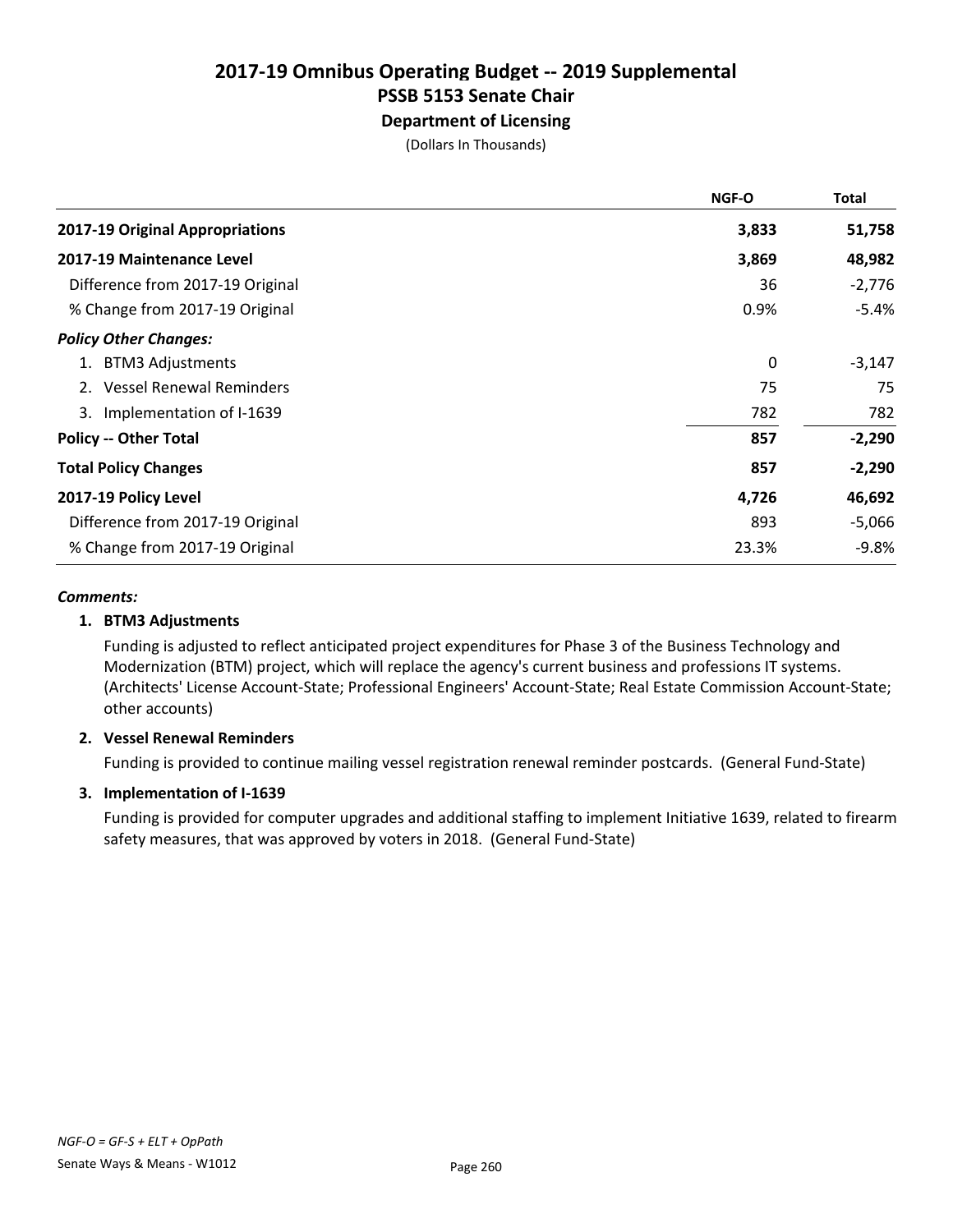### 2017-19 Omnibus Operating Budget -- 2019 Supplemental PSSB 5153 Senate Chair Public Schools OSPI & Statewide Programs

(Dollars In Thousands)

|                                  | NGF-O    | <b>Total</b> |
|----------------------------------|----------|--------------|
| 2017-19 Original Appropriations  | 104,825  | 206,435      |
| 2017-19 Maintenance Level        | 105,225  | 210,243      |
| Difference from 2017-19 Original | 400      | 3,808        |
| % Change from 2017-19 Original   | 0.4%     | 1.8%         |
| <b>Policy Other Changes:</b>     |          |              |
| 1. Compliance with Enrichment    | $-1,000$ | $-1,000$     |
| School Financial System Redesign | 1,248    | 1,248        |
| Website ADA compliance<br>3.     | 50       | 50           |
| <b>Policy -- Other Total</b>     | 298      | 298          |
| <b>Total Policy Changes</b>      | 298      | 298          |
| 2017-19 Policy Level             | 105,523  | 210,541      |
| Difference from 2017-19 Original | 698      | 4,106        |
| % Change from 2017-19 Original   | 0.7%     | 2.0%         |
|                                  |          |              |

#### *Comments:*

#### 1. Compliance with Enrichment

Funding is modified for compliance with enrichment (approp. index ST2). (General Fund-State)

#### 2. School Financial System Redesign

Additional funding is provided for a school district financial system redesign using underspend dollars. (General Fund-State)

#### 3. Website ADA compliance

Funding is provided to upgrade the existing public website with modern accessibility functionality. (General Fund-State)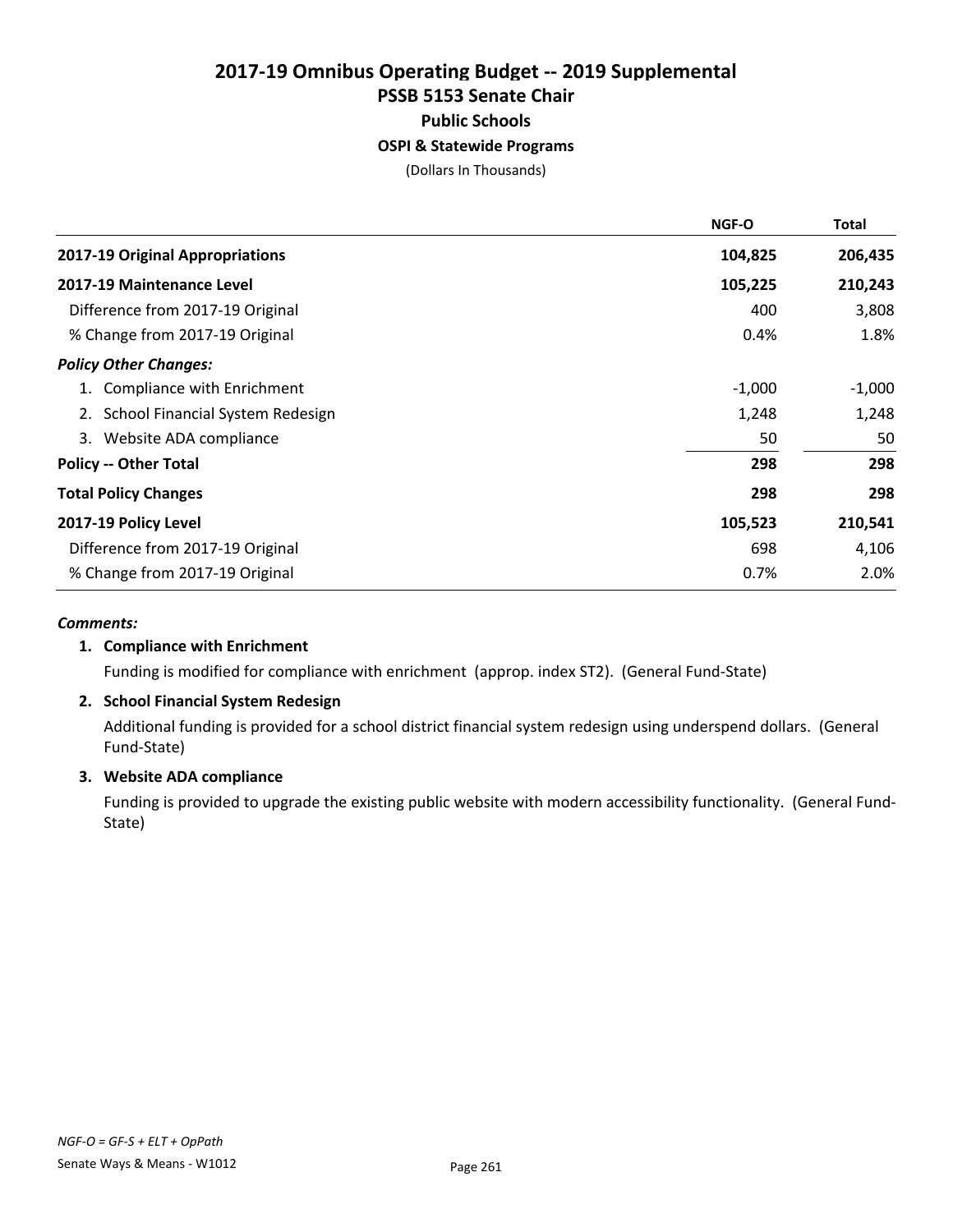### 2017-19 Omnibus Operating Budget -- 2019 Supplemental PSSB 5153 Senate Chair Public Schools General Apportionment

(Dollars In Thousands)

|                                    | <b>NGF-O</b> | <b>Total</b> |
|------------------------------------|--------------|--------------|
| 2017-19 Original Appropriations    | 14,977,358   | 14,977,358   |
| 2017-19 Maintenance Level          | 14,939,570   | 14,939,570   |
| Difference from 2017-19 Original   | $-37,788$    | $-37,788$    |
| % Change from 2017-19 Original     | $-0.3%$      | $-0.3%$      |
| <b>Policy Other Changes:</b>       |              |              |
| 1. Remove Forest Revenue Deduction | 10,680       | 10,680       |
| <b>Policy -- Other Total</b>       | 10,680       | 10,680       |
| <b>Total Policy Changes</b>        | 10,680       | 10,680       |
| 2017-19 Policy Level               | 14,950,250   | 14,950,250   |
| Difference from 2017-19 Original   | $-27,108$    | $-27,108$    |
| % Change from 2017-19 Original     | $-0.2%$      | $-0.2%$      |

#### *Comments:*

#### 1. Remove Forest Revenue Deduction

Funding is provided to allow school districts to retain federal forest revenues without incurring a reduction to state allocations as a result of a rule change adopted by The Office of Superintendent of Public Instruction in April 2018. (General Fund-State)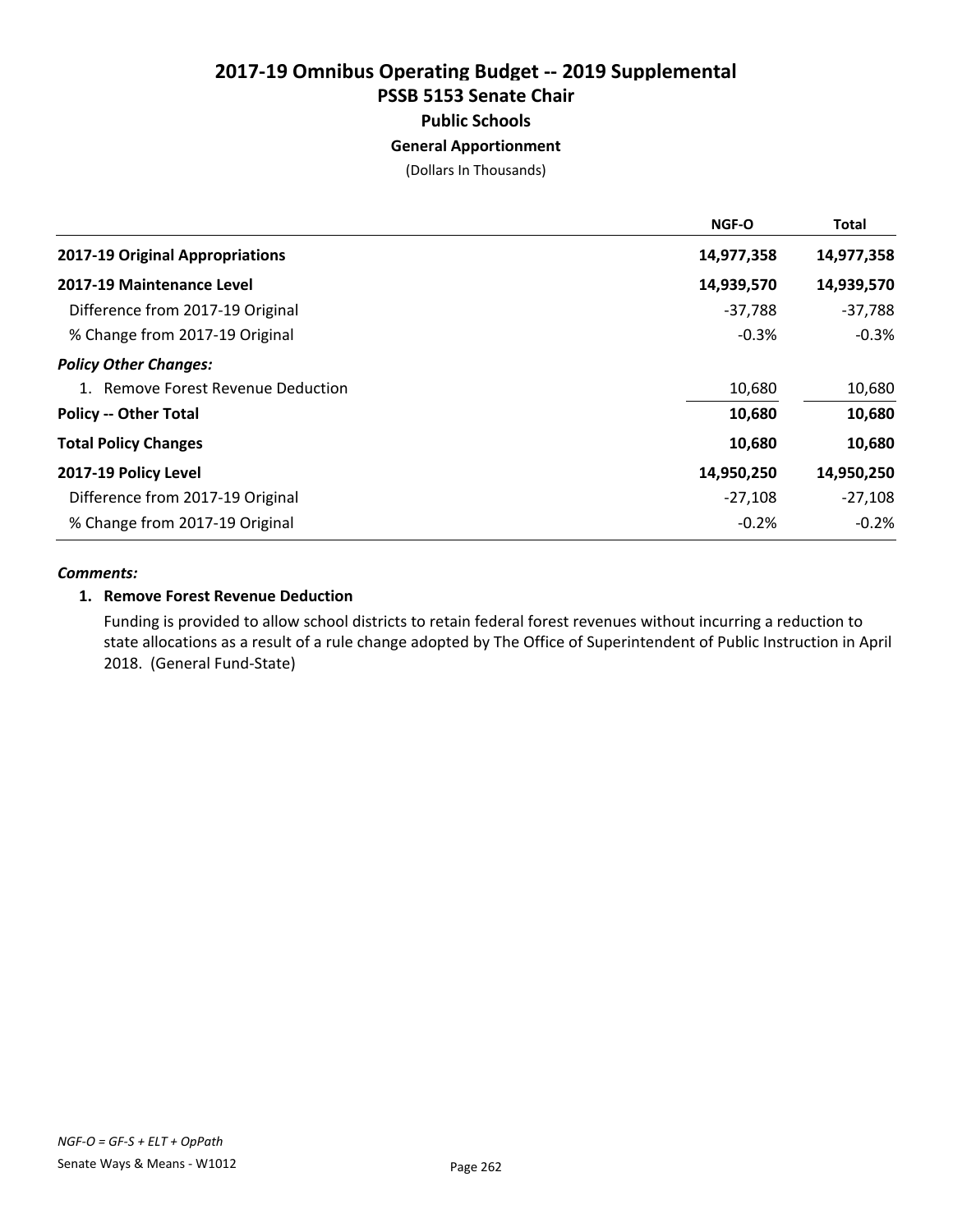### 2017-19 Omnibus Operating Budget -- 2019 Supplemental PSSB 5153 Senate Chair Public Schools Pupil Transportation

|                                  | <b>NGF-O</b> | <b>Total</b> |
|----------------------------------|--------------|--------------|
| 2017-19 Original Appropriations  | 1,038,045    | 1,038,045    |
| 2017-19 Maintenance Level        | 1,052,308    | 1,052,308    |
| Difference from 2017-19 Original | 14,263       | 14,263       |
| % Change from 2017-19 Original   | 1.4%         | 1.4%         |
| 2017-19 Policy Level             | 1,052,308    | 1,052,308    |
| Difference from 2017-19 Original | 14,263       | 14,263       |
| % Change from 2017-19 Original   | 1.4%         | 1.4%         |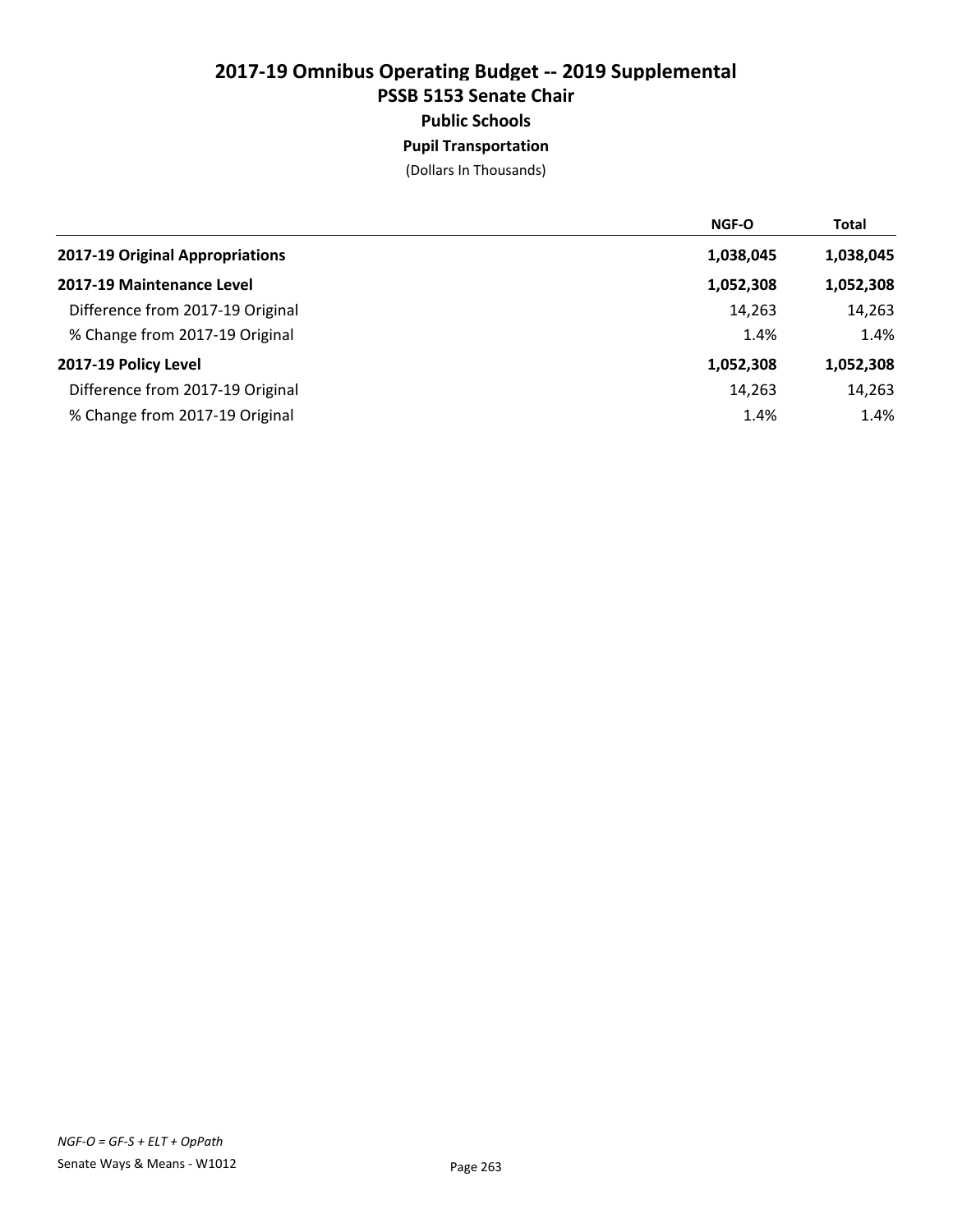### 2017-19 Omnibus Operating Budget -- 2019 Supplemental PSSB 5153 Senate Chair Public Schools Special Education

|                                  | <b>NGF-O</b> | <b>Total</b> |
|----------------------------------|--------------|--------------|
| 2017-19 Original Appropriations  | 2,022,113    | 2,528,367    |
| 2017-19 Maintenance Level        | 2,045,357    | 2,560,610    |
| Difference from 2017-19 Original | 23.244       | 32,243       |
| % Change from 2017-19 Original   | 1.1%         | 1.3%         |
| 2017-19 Policy Level             | 2,045,357    | 2,560,610    |
| Difference from 2017-19 Original | 23,244       | 32,243       |
| % Change from 2017-19 Original   | 1.1%         | 1.3%         |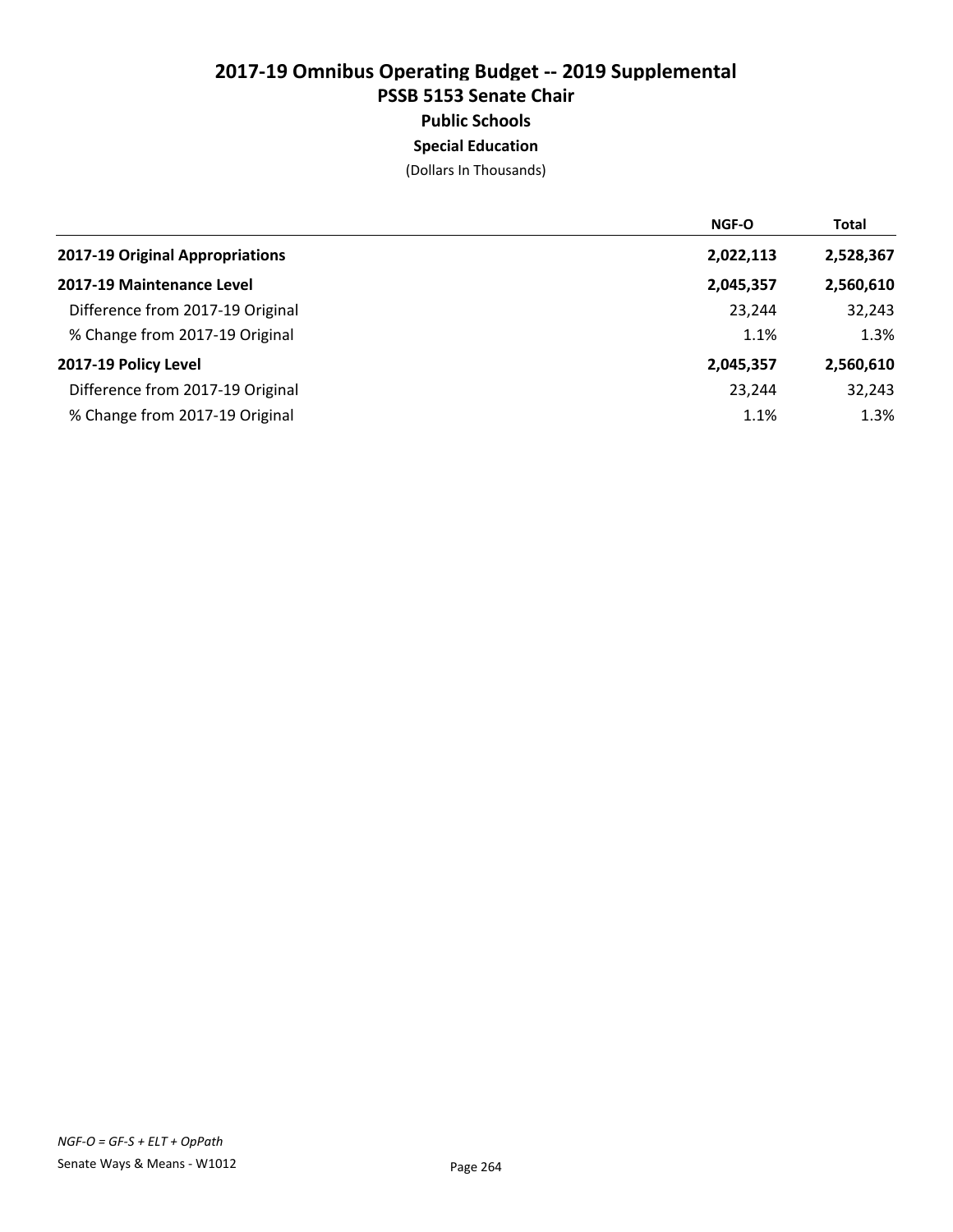### 2017-19 Omnibus Operating Budget -- 2019 Supplemental PSSB 5153 Senate Chair Public Schools Educational Service Districts

|                                  | <b>NGF-O</b> | <b>Total</b> |
|----------------------------------|--------------|--------------|
| 2017-19 Original Appropriations  | 18,017       | 18,017       |
| 2017-19 Maintenance Level        | 18,020       | 18,020       |
| Difference from 2017-19 Original | 3            | 3            |
| % Change from 2017-19 Original   | 0.0%         | $0.0\%$      |
| 2017-19 Policy Level             | 18,020       | 18,020       |
| Difference from 2017-19 Original | 3            | 3            |
| % Change from 2017-19 Original   | 0.0%         | $0.0\%$      |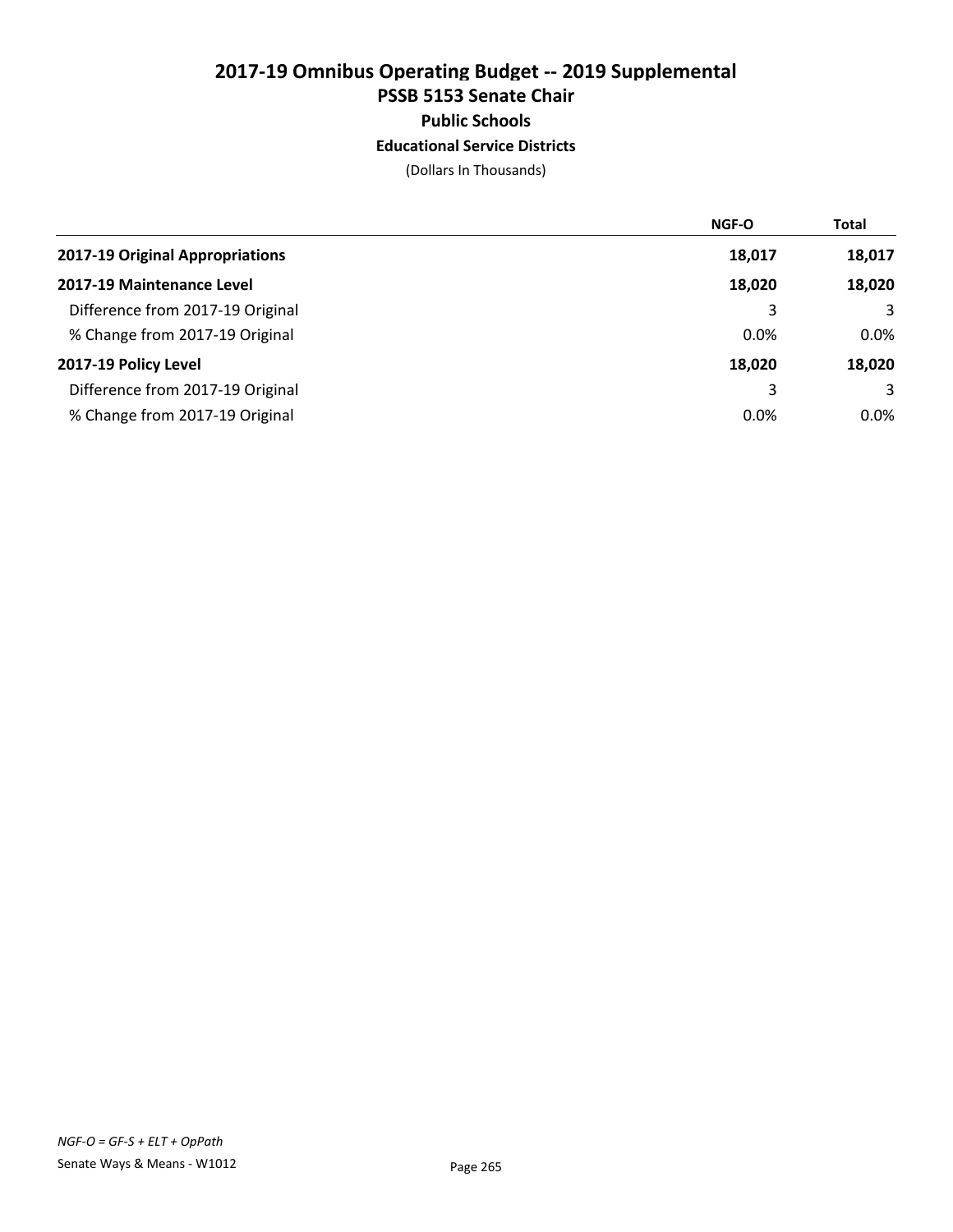### 2017-19 Omnibus Operating Budget -- 2019 Supplemental PSSB 5153 Senate Chair Public Schools Levy Equalization

|                                  | <b>NGF-O</b> | <b>Total</b> |
|----------------------------------|--------------|--------------|
| 2017-19 Original Appropriations  | 877,396      | 877,396      |
| 2017-19 Maintenance Level        | 860,879      | 860,879      |
| Difference from 2017-19 Original | $-16,517$    | $-16,517$    |
| % Change from 2017-19 Original   | $-1.9%$      | $-1.9%$      |
| 2017-19 Policy Level             | 860,879      | 860,879      |
| Difference from 2017-19 Original | $-16,517$    | $-16,517$    |
| % Change from 2017-19 Original   | $-1.9%$      | $-1.9%$      |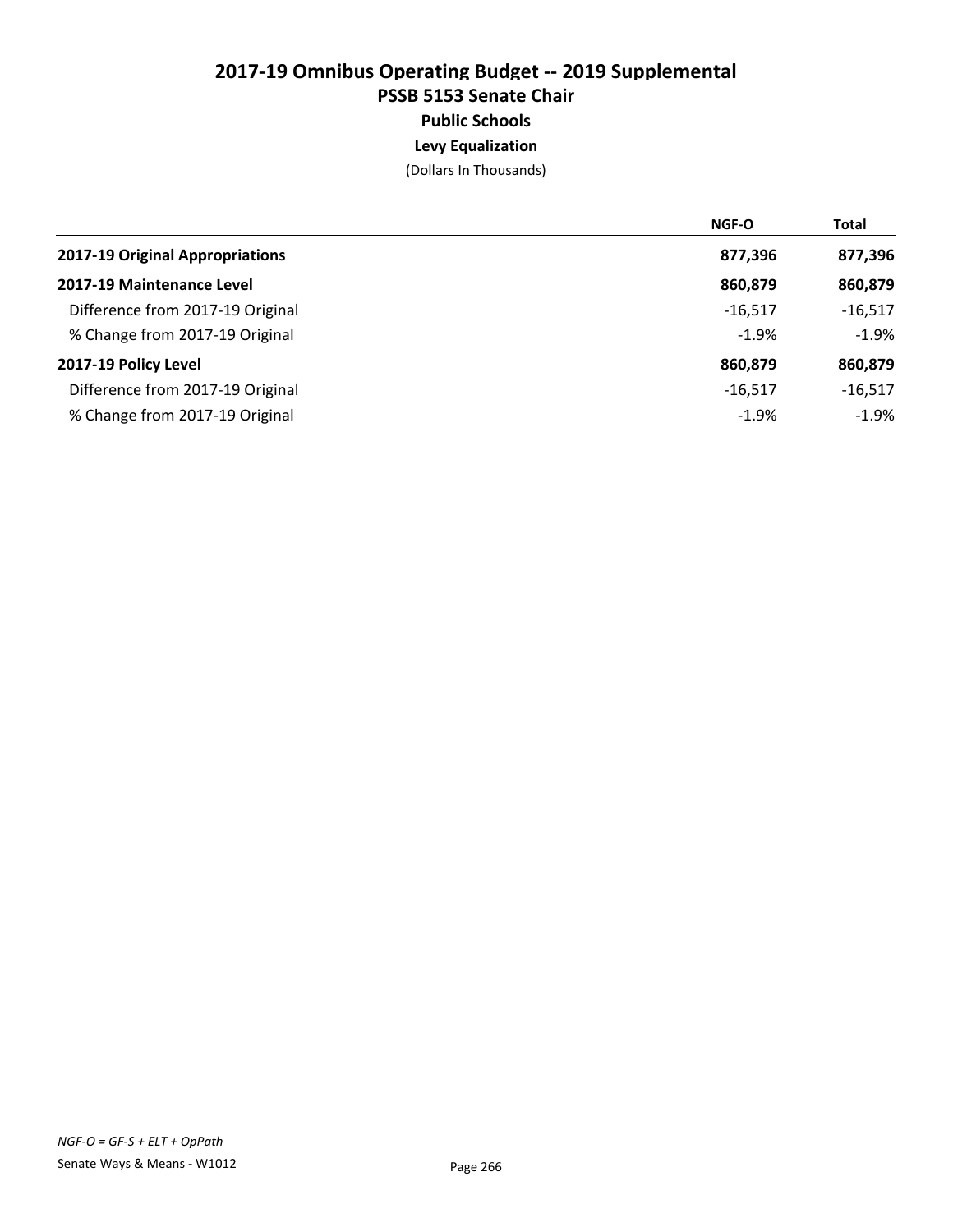#### Elementary & Secondary School Improvement

|                                  | NGF-O | <b>Total</b> |
|----------------------------------|-------|--------------|
| 2017-19 Original Appropriations  | 0     | 5,802        |
| 2017-19 Maintenance Level        | 0     | 6,302        |
| Difference from 2017-19 Original | 0     | 500          |
| % Change from 2017-19 Original   |       | 8.6%         |
| 2017-19 Policy Level             | 0     | 6,302        |
| Difference from 2017-19 Original | 0     | 500          |
| % Change from 2017-19 Original   |       | 8.6%         |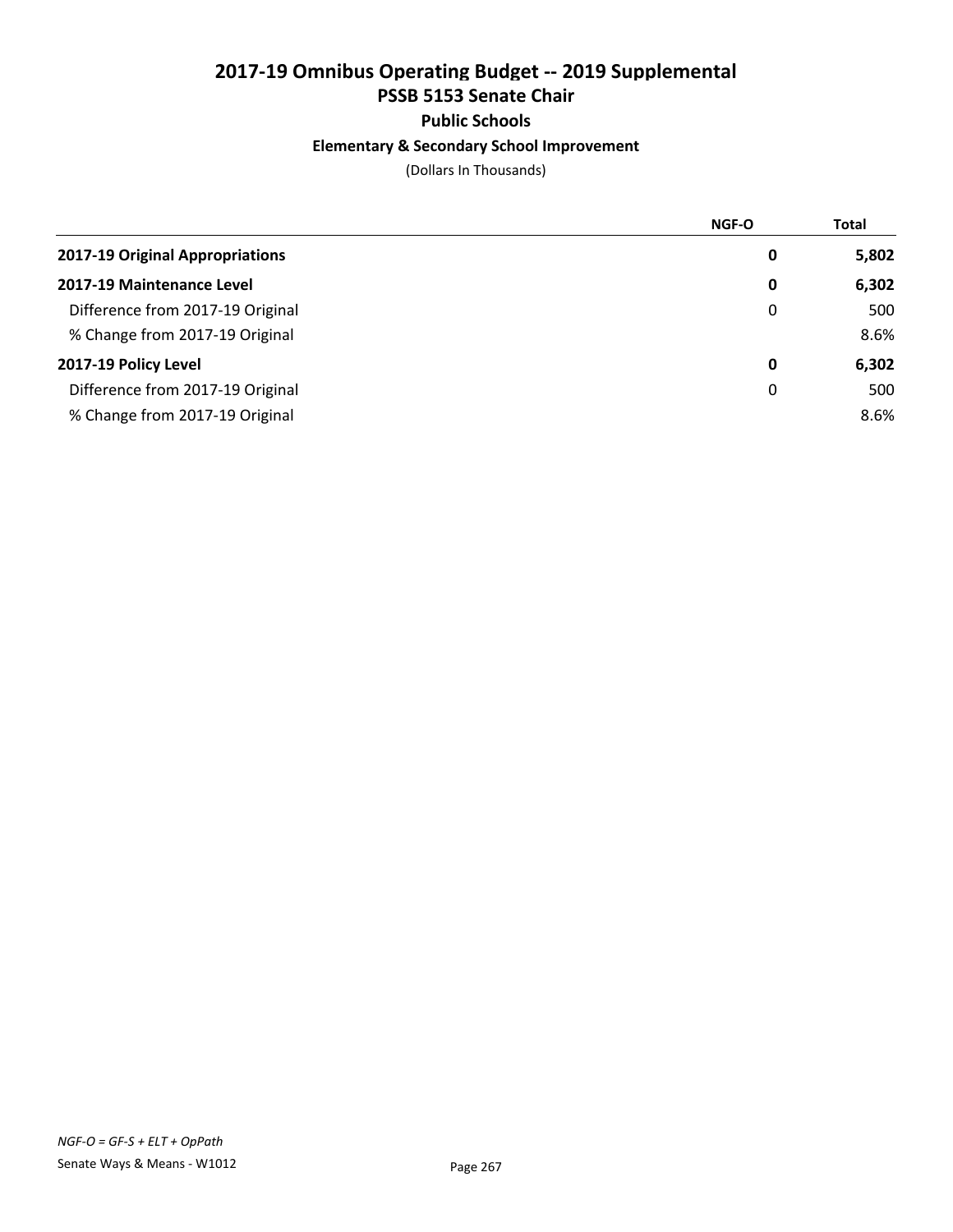### 2017-19 Omnibus Operating Budget -- 2019 Supplemental PSSB 5153 Senate Chair Public Schools Institutional Education

|                                  | <b>NGF-O</b> | <b>Total</b> |
|----------------------------------|--------------|--------------|
| 2017-19 Original Appropriations  | 27,991       | 27,991       |
| 2017-19 Maintenance Level        | 27,134       | 27,134       |
| Difference from 2017-19 Original | -857         | $-857$       |
| % Change from 2017-19 Original   | $-3.1%$      | $-3.1%$      |
| 2017-19 Policy Level             | 27,134       | 27,134       |
| Difference from 2017-19 Original | -857         | $-857$       |
| % Change from 2017-19 Original   | $-3.1%$      | $-3.1%$      |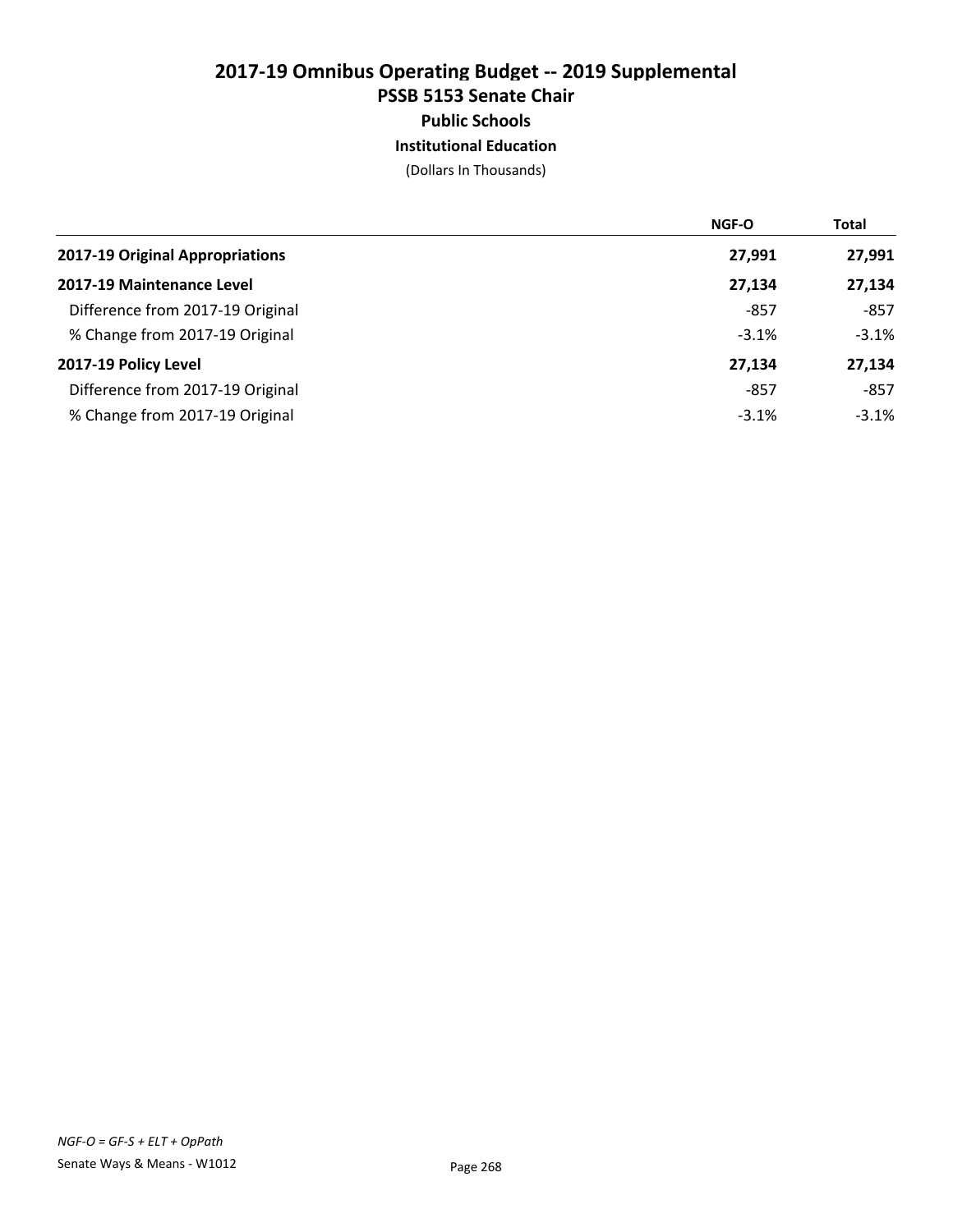### 2017-19 Omnibus Operating Budget -- 2019 Supplemental PSSB 5153 Senate Chair Public Schools Education of Highly Capable Students

|                                  | <b>NGF-O</b> | <b>Total</b> |
|----------------------------------|--------------|--------------|
| 2017-19 Original Appropriations  | 45,673       | 45,673       |
| 2017-19 Maintenance Level        | 45,564       | 45,564       |
| Difference from 2017-19 Original | $-109$       | $-109$       |
| % Change from 2017-19 Original   | $-0.2%$      | $-0.2%$      |
| 2017-19 Policy Level             | 45,564       | 45,564       |
| Difference from 2017-19 Original | $-109$       | $-109$       |
| % Change from 2017-19 Original   | $-0.2%$      | $-0.2%$      |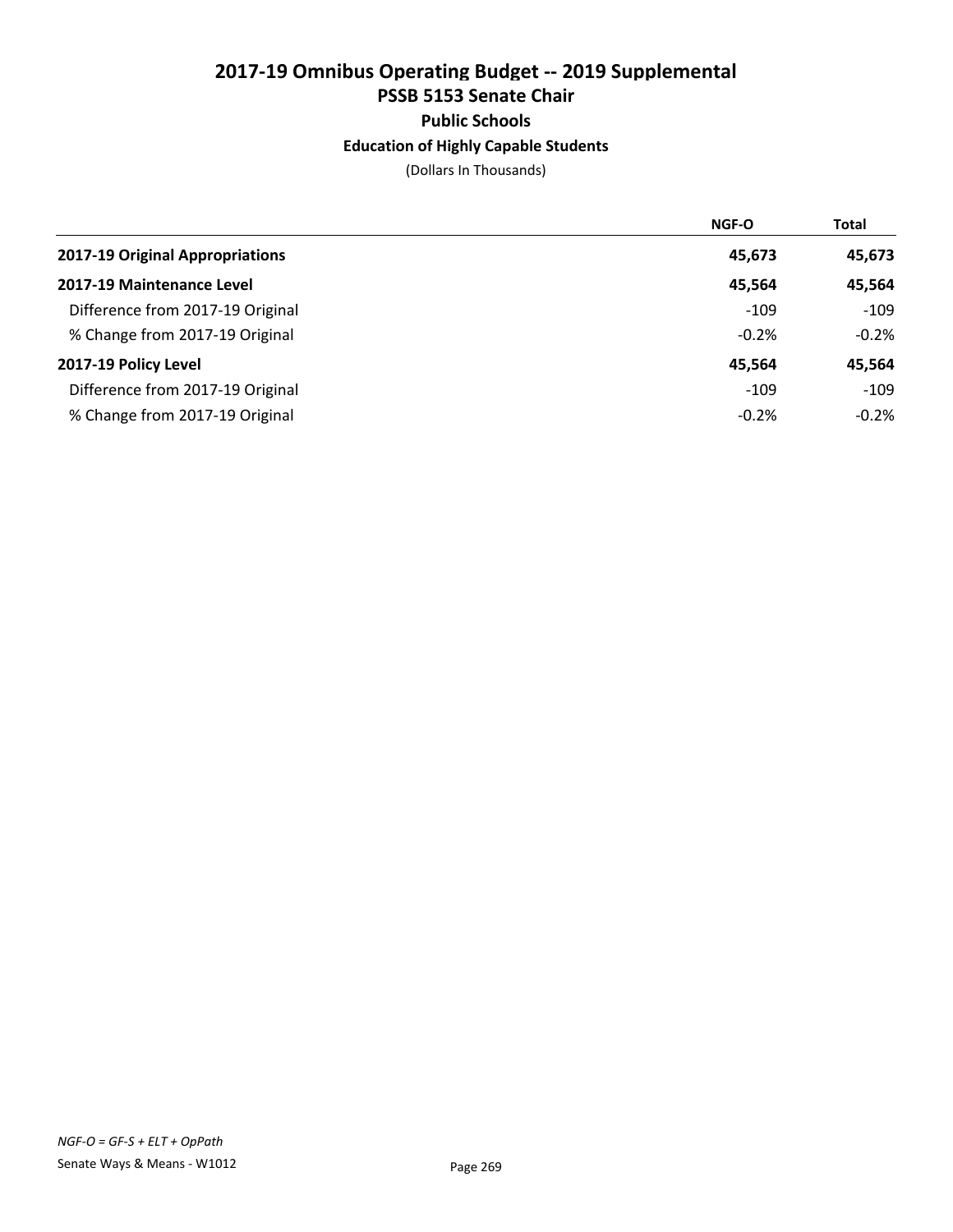### 2017-19 Omnibus Operating Budget -- 2019 Supplemental PSSB 5153 Senate Chair Public Schools Education Reform

(Dollars In Thousands)

|                                  | <b>NGF-O</b> | <b>Total</b> |
|----------------------------------|--------------|--------------|
| 2017-19 Original Appropriations  | 290,113      | 387,139      |
| 2017-19 Maintenance Level        | 268,888      | 365,914      |
| Difference from 2017-19 Original | $-21,225$    | $-21,225$    |
| % Change from 2017-19 Original   | $-7.3%$      | $-5.5%$      |
| <b>Policy Other Changes:</b>     |              |              |
| 1. Performance Based Evaluations | $-248$       | $-248$       |
| <b>Policy -- Other Total</b>     | $-248$       | $-248$       |
| <b>Total Policy Changes</b>      | $-248$       | $-248$       |
| 2017-19 Policy Level             | 268,640      | 365,666      |
| Difference from 2017-19 Original | $-21,473$    | $-21,473$    |
| % Change from 2017-19 Original   | $-7.4%$      | $-5.5%$      |

#### *Comments:*

#### 1. Performance Based Evaluations

Funding is modified for performance based evaluations (approp. index RJ1). (General Fund-State)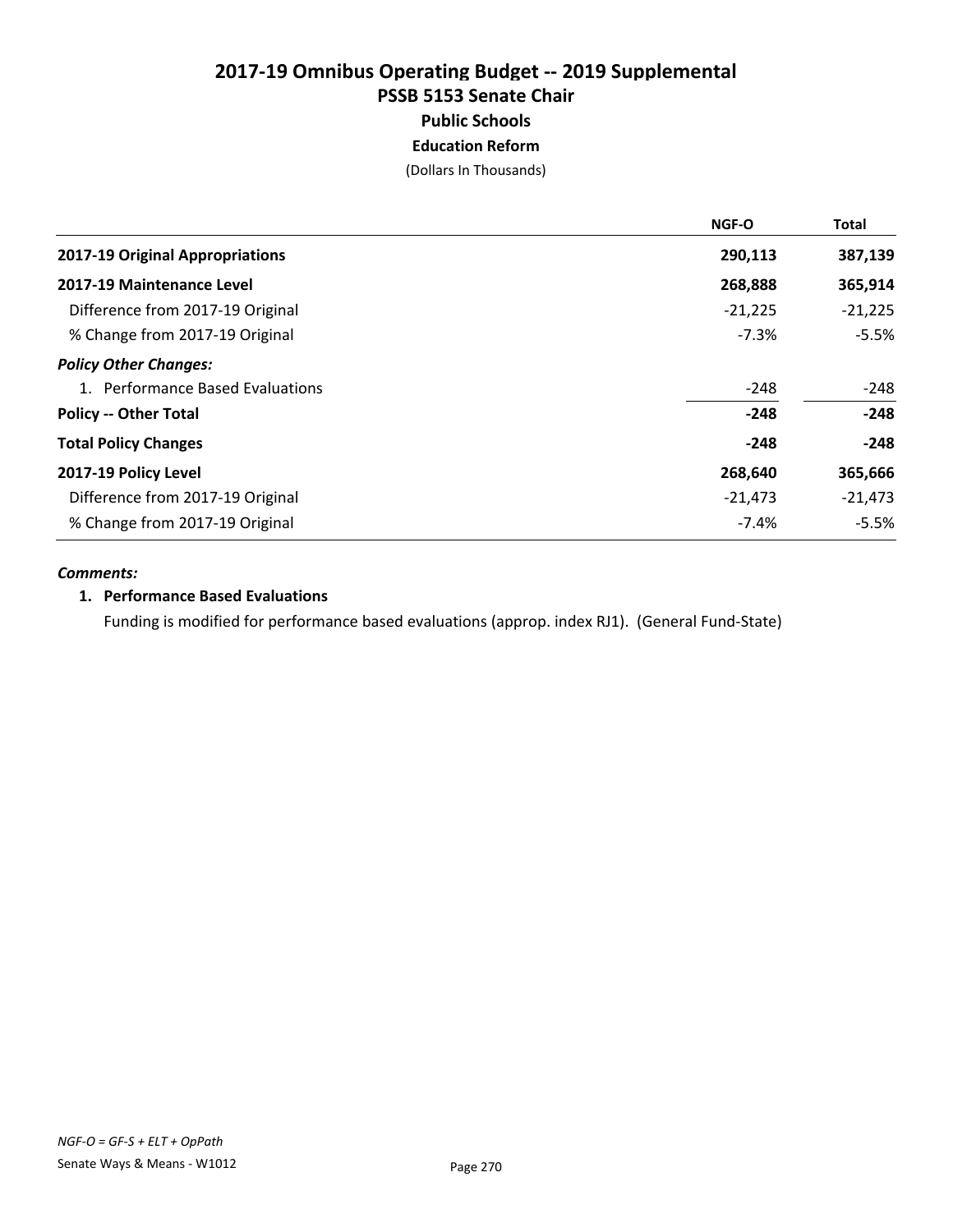### 2017-19 Omnibus Operating Budget -- 2019 Supplemental PSSB 5153 Senate Chair Public Schools Transitional Bilingual Instruction

|                                  | <b>NGF-O</b> | <b>Total</b> |
|----------------------------------|--------------|--------------|
| 2017-19 Original Appropriations  | 310,329      | 407,577      |
| 2017-19 Maintenance Level        | 309,970      | 407,218      |
| Difference from 2017-19 Original | $-359$       | $-359$       |
| % Change from 2017-19 Original   | $-0.1%$      | $-0.1%$      |
| 2017-19 Policy Level             | 309,970      | 407,218      |
| Difference from 2017-19 Original | $-359$       | $-359$       |
| % Change from 2017-19 Original   | $-0.1%$      | $-0.1%$      |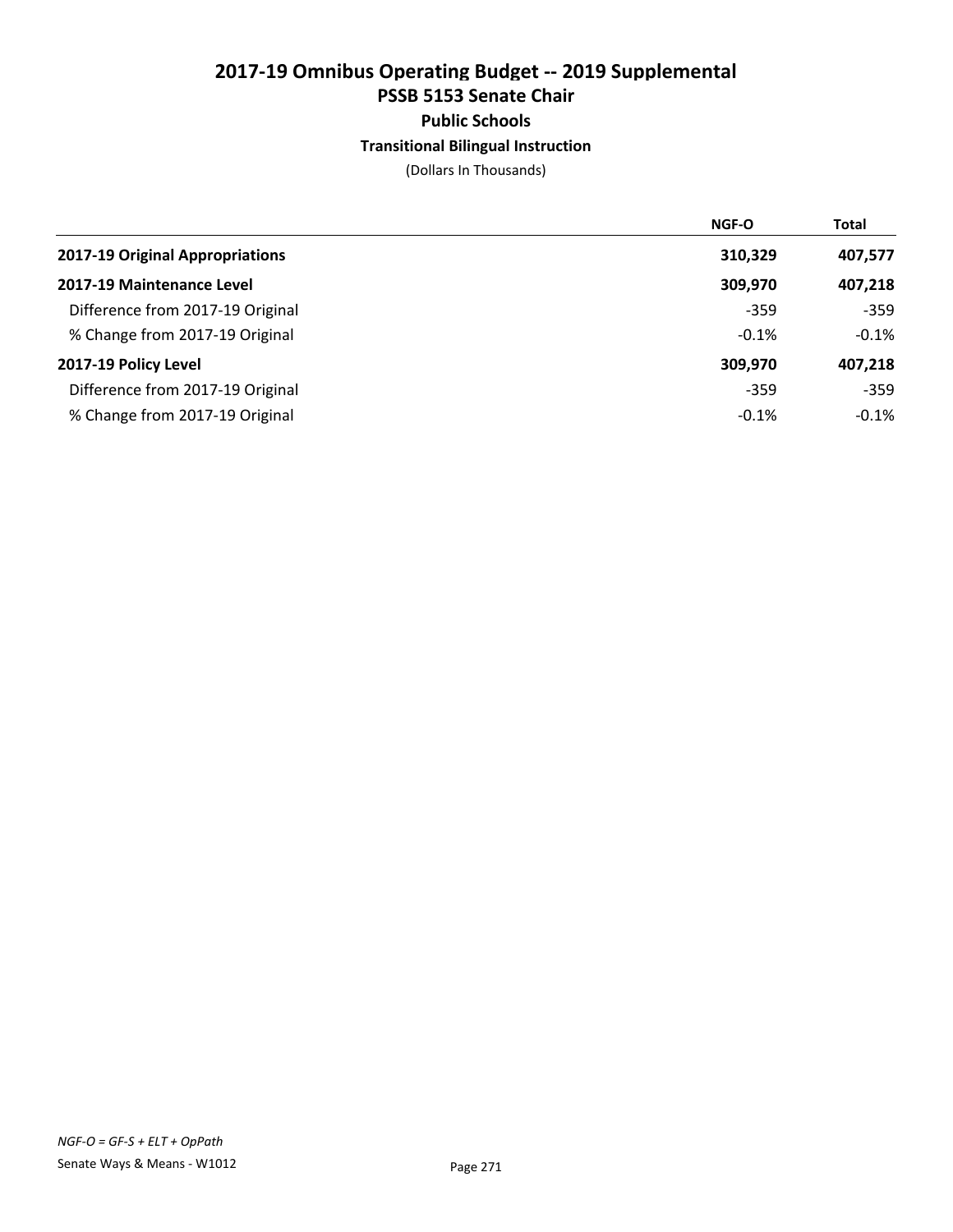### 2017-19 Omnibus Operating Budget -- 2019 Supplemental PSSB 5153 Senate Chair Public Schools Learning Assistance Program (LAP)

|                                  | <b>NGF-O</b> | <b>Total</b> |
|----------------------------------|--------------|--------------|
| 2017-19 Original Appropriations  | 671,588      | 1,191,075    |
| 2017-19 Maintenance Level        | 668,960      | 1,188,447    |
| Difference from 2017-19 Original | $-2,628$     | $-2,628$     |
| % Change from 2017-19 Original   | $-0.4%$      | $-0.2%$      |
| 2017-19 Policy Level             | 668,960      | 1,188,447    |
| Difference from 2017-19 Original | $-2,628$     | $-2,628$     |
| % Change from 2017-19 Original   | $-0.4%$      | $-0.2%$      |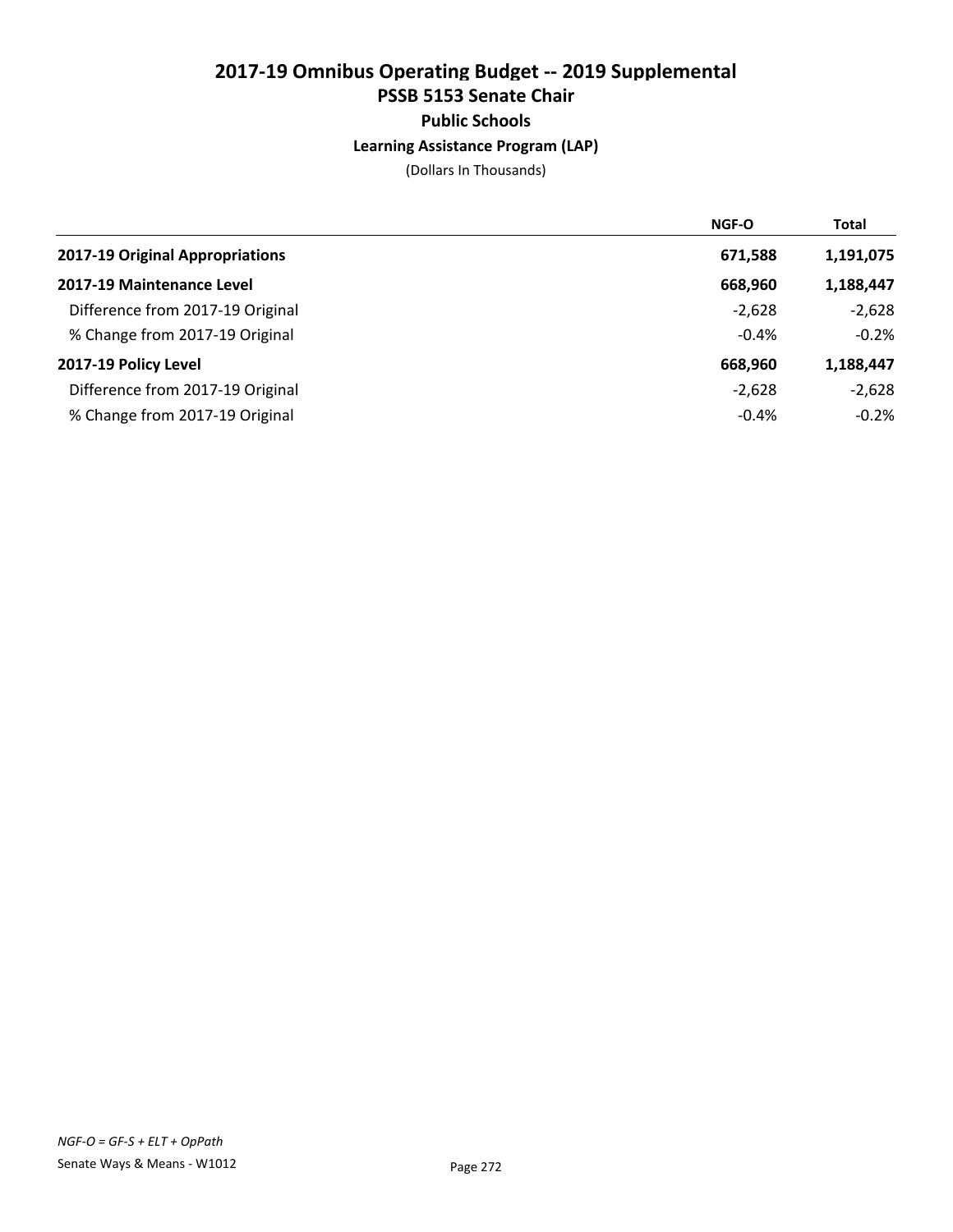### 2017-19 Omnibus Operating Budget -- 2019 Supplemental PSSB 5153 Senate Chair Public Schools Charter Schools Apportionment

|                                  | <b>NGF-O</b> | <b>Total</b> |
|----------------------------------|--------------|--------------|
| 2017-19 Original Appropriations  | 55,569       | 55,569       |
| 2017-19 Maintenance Level        | 54,601       | 54,601       |
| Difference from 2017-19 Original | $-968$       | $-968$       |
| % Change from 2017-19 Original   | $-1.7%$      | $-1.7%$      |
| 2017-19 Policy Level             | 54,601       | 54,601       |
| Difference from 2017-19 Original | $-968$       | $-968$       |
| % Change from 2017-19 Original   | $-1.7%$      | $-1.7\%$     |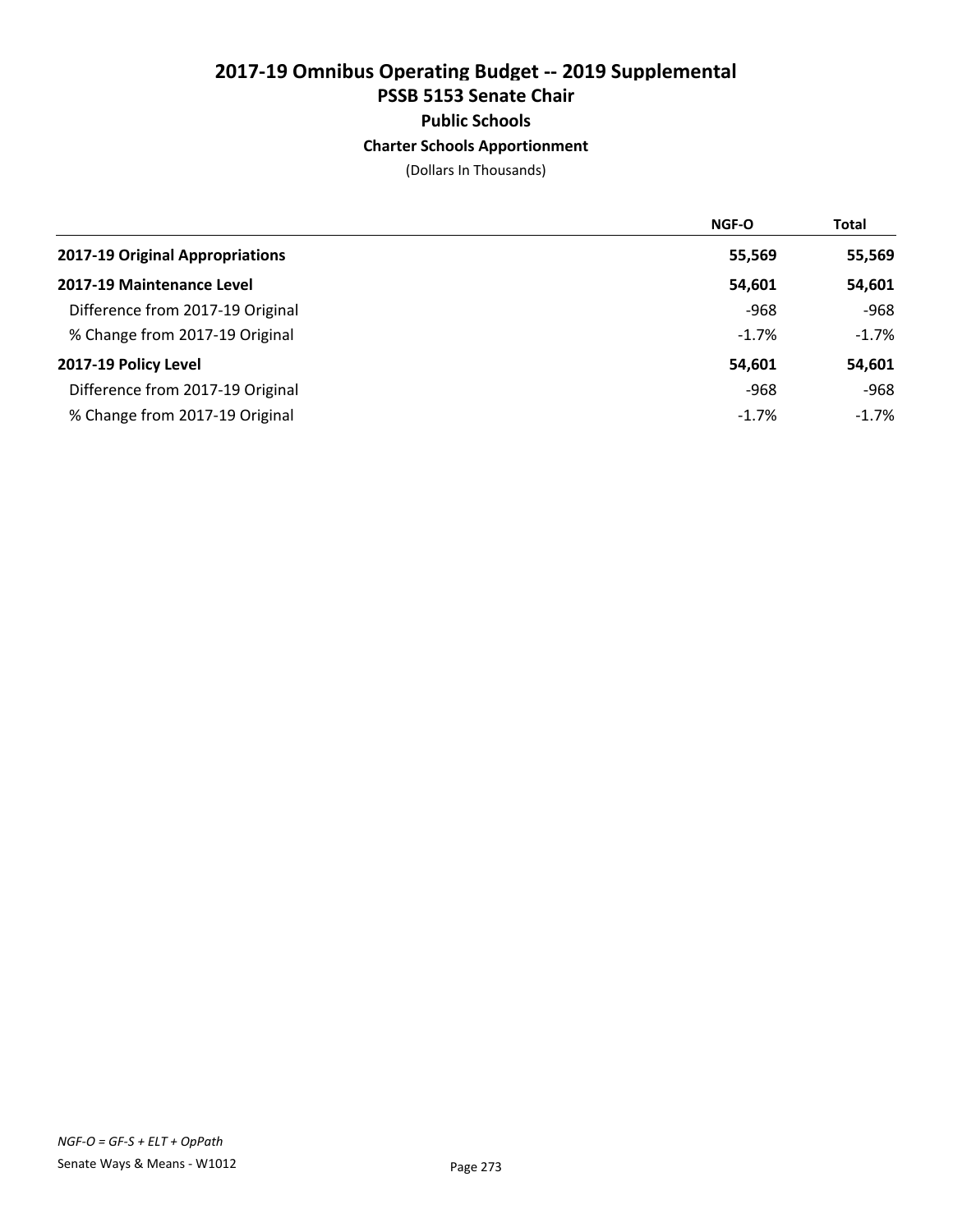### 2017-19 Omnibus Operating Budget -- 2019 Supplemental PSSB 5153 Senate Chair Public Schools Compensation Adjustments

|                                  | <b>NGF-O</b> | <b>Total</b> |
|----------------------------------|--------------|--------------|
| 2017-19 Original Appropriations  | 2,235,990    | 2,320,010    |
| 2017-19 Maintenance Level        | 2,263,932    | 2,347,952    |
| Difference from 2017-19 Original | 27,942       | 27,942       |
| % Change from 2017-19 Original   | 1.2%         | 1.2%         |
| 2017-19 Policy Level             | 2,263,932    | 2,347,952    |
| Difference from 2017-19 Original | 27,942       | 27,942       |
| % Change from 2017-19 Original   | 1.2%         | 1.2%         |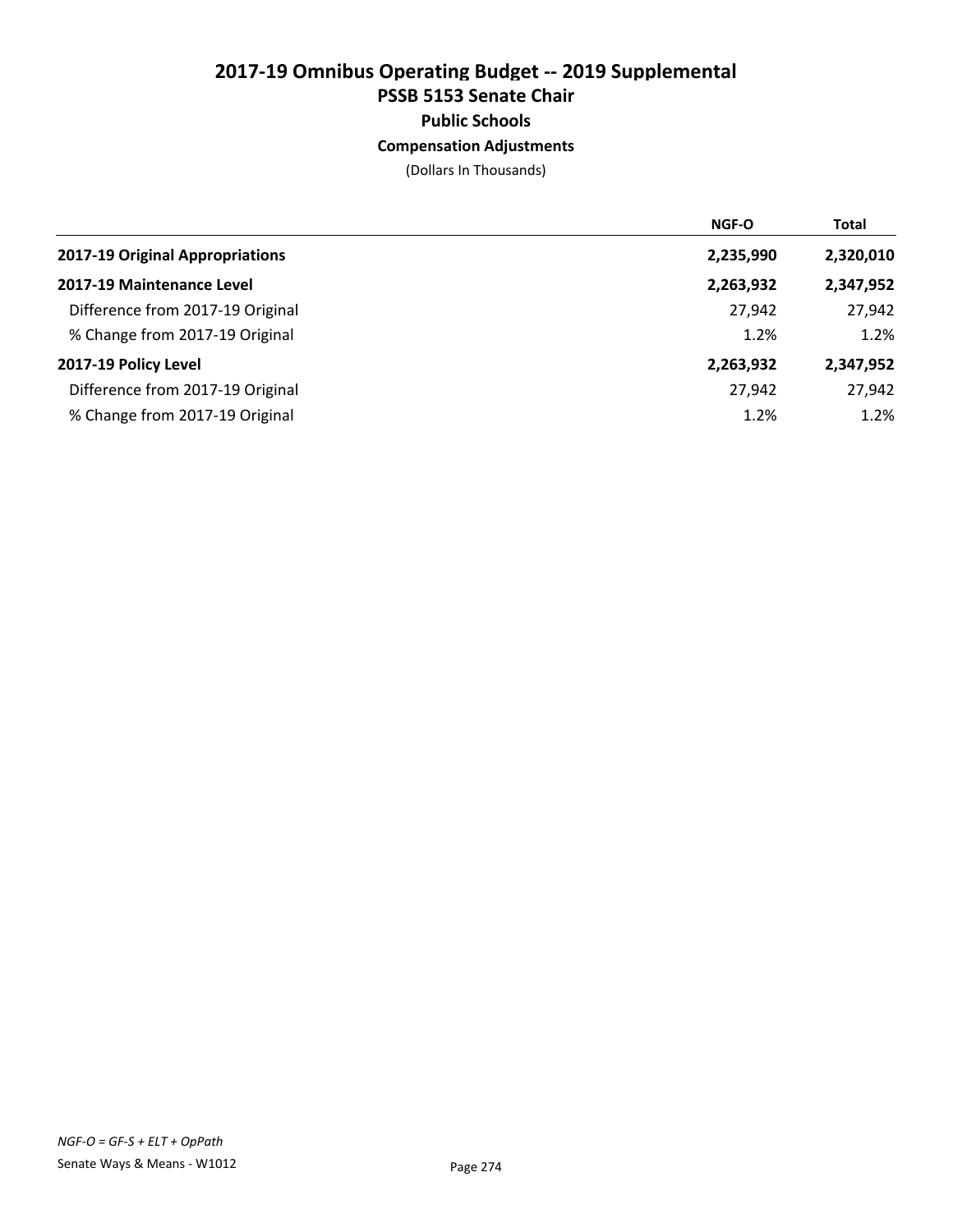#### Student Achievement Council

|                                  | <b>NGF-O</b> | <b>Total</b> |
|----------------------------------|--------------|--------------|
| 2017-19 Original Appropriations  | 739,981      | 780,703      |
| 2017-19 Maintenance Level        | 737,523      | 778,245      |
| Difference from 2017-19 Original | $-2,458$     | $-2,458$     |
| % Change from 2017-19 Original   | $-0.3%$      | $-0.3%$      |
| 2017-19 Policy Level             | 737,523      | 778,245      |
| Difference from 2017-19 Original | $-2,458$     | $-2,458$     |
| % Change from 2017-19 Original   | $-0.3%$      | $-0.3%$      |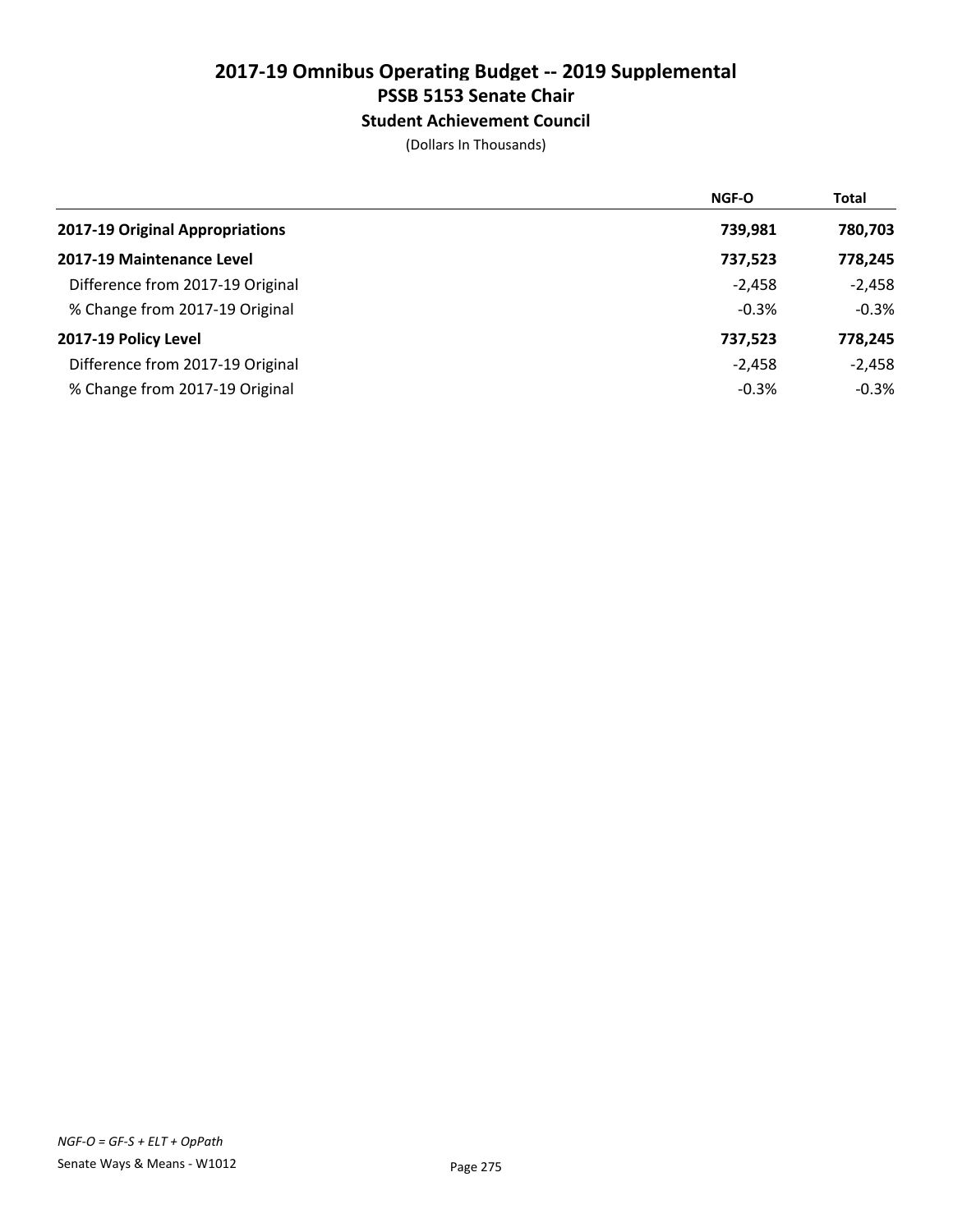University of Washington

|                                  | <b>NGF-O</b> | <b>Total</b> |
|----------------------------------|--------------|--------------|
| 2017-19 Original Appropriations  | 669,752      | 7,789,466    |
| 2017-19 Maintenance Level        | 669,907      | 7,789,621    |
| Difference from 2017-19 Original | 155          | 155          |
| % Change from 2017-19 Original   | 0.0%         | 0.0%         |
| 2017-19 Policy Level             | 669,907      | 7,789,621    |
| Difference from 2017-19 Original | 155          | 155          |
| % Change from 2017-19 Original   | 0.0%         | 0.0%         |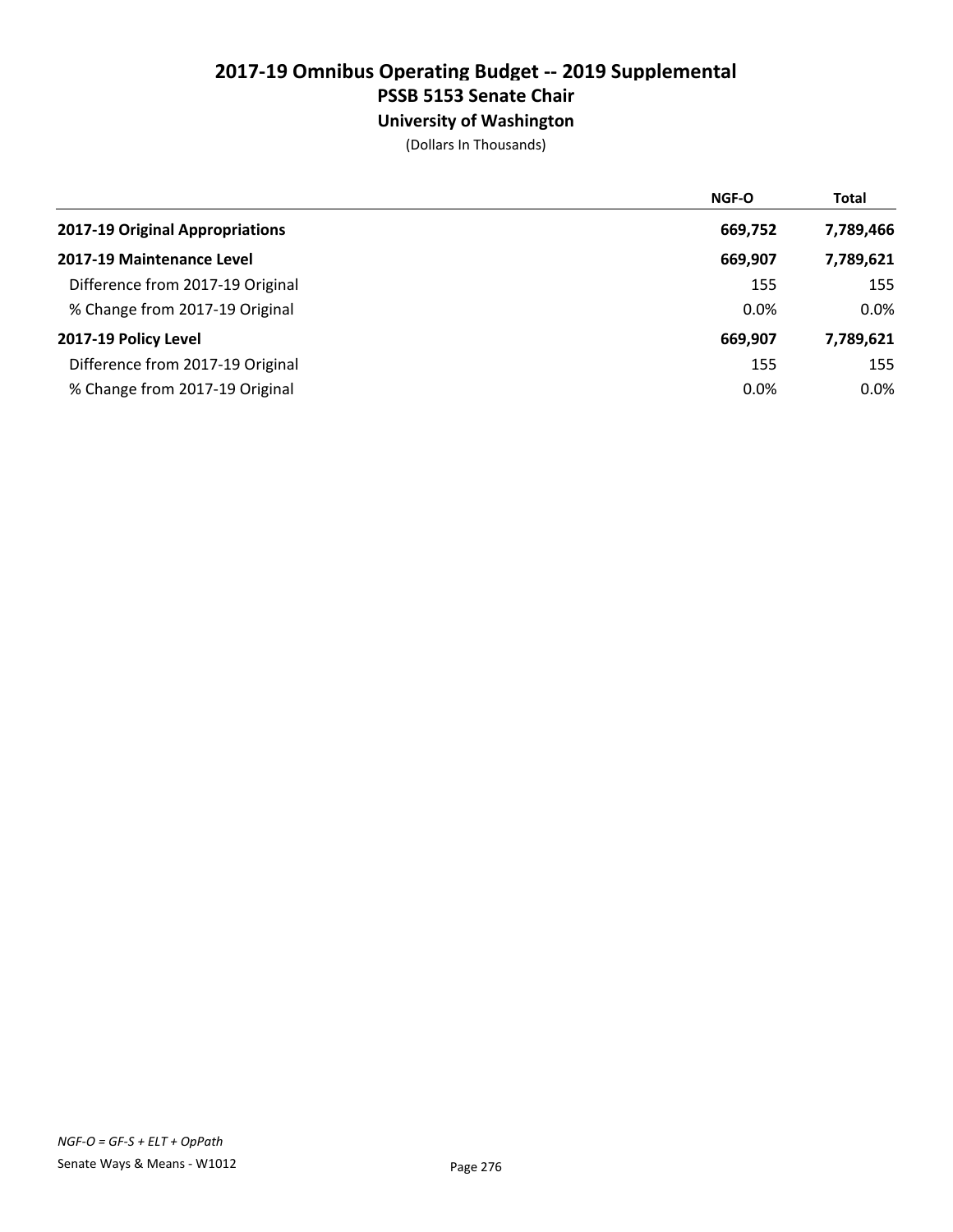#### Washington State University

(Dollars In Thousands)

|                                  | <b>NGF-O</b> | <b>Total</b> |
|----------------------------------|--------------|--------------|
| 2017-19 Original Appropriations  | 446,943      | 1,640,575    |
| 2017-19 Maintenance Level        | 447,053      | 1,640,685    |
| Difference from 2017-19 Original | 110          | 110          |
| % Change from 2017-19 Original   | 0.0%         | 0.0%         |
| <b>Policy Other Changes:</b>     |              |              |
| 1. Renewable Energy Program      | 596          | 596          |
| <b>Policy -- Other Total</b>     | 596          | 596          |
| <b>Total Policy Changes</b>      | 596          | 596          |
| 2017-19 Policy Level             | 447,649      | 1,641,281    |
| Difference from 2017-19 Original | 706          | 706          |
| % Change from 2017-19 Original   | 0.2%         | $0.0\%$      |

#### *Comments:*

#### 1. Renewable Energy Program

The 2017 Legislature enacted Engrossed Substitute Senate Bill 5939, which created a new solar energy incentive program and transferred the existing program from the Department of Revenue to the WSU Energy Program. Funding is provided to continue implementing the Renewable Energy Production Incentive Program. Program demands exceeded initial estimates; therefore, additional funding for staffing and implementation costs is provided. (General Fund-State)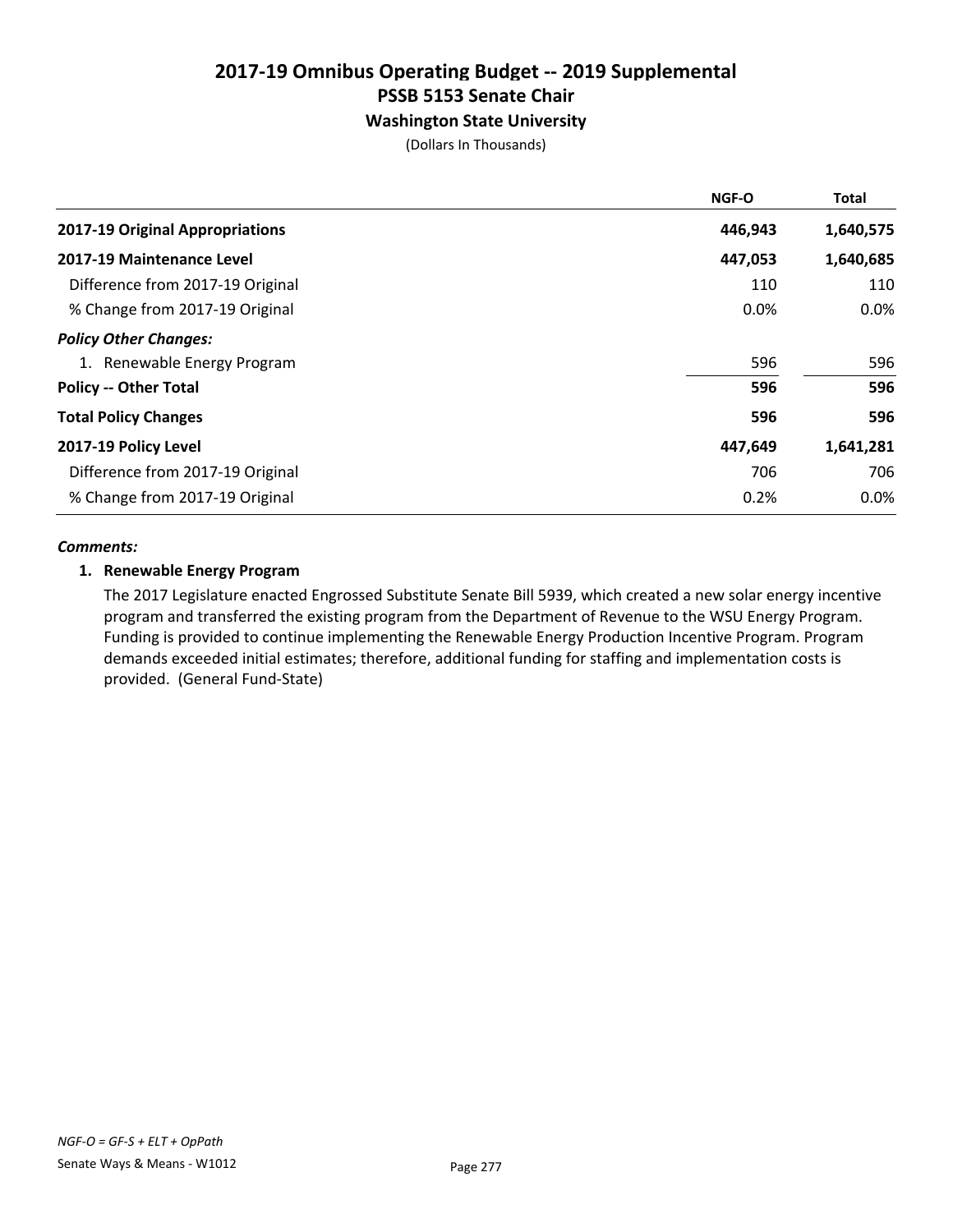#### Eastern Washington University

|                                  | <b>NGF-O</b> | <b>Total</b> |
|----------------------------------|--------------|--------------|
| 2017-19 Original Appropriations  | 118,826      | 318,009      |
| 2017-19 Maintenance Level        | 118,866      | 318,049      |
| Difference from 2017-19 Original | 40           | 40           |
| % Change from 2017-19 Original   | 0.0%         | $0.0\%$      |
| 2017-19 Policy Level             | 118,866      | 318,049      |
| Difference from 2017-19 Original | 40           | 40           |
| % Change from 2017-19 Original   | $0.0\%$      | $0.0\%$      |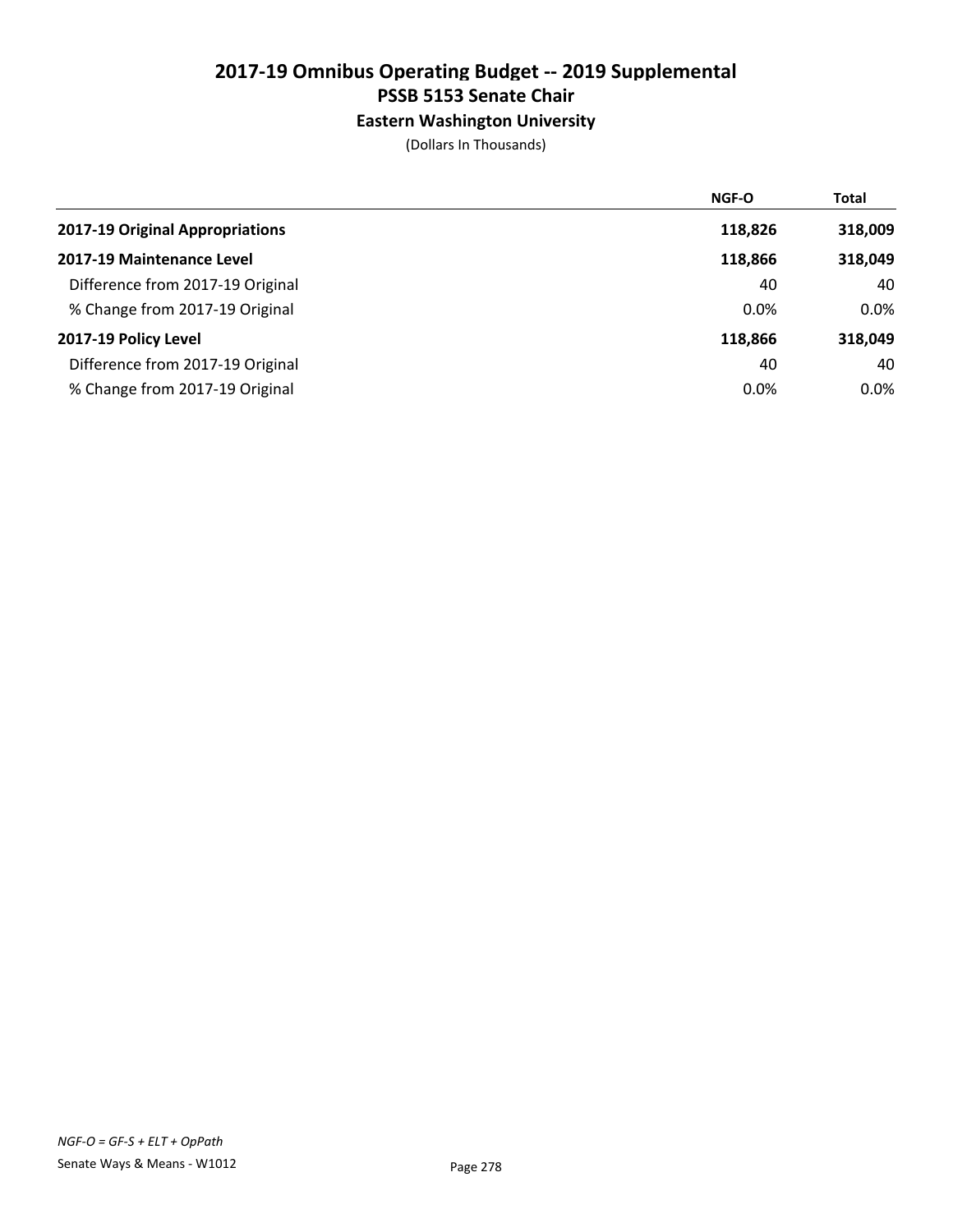#### Central Washington University

|                                  | NGF-O   | <b>Total</b> |
|----------------------------------|---------|--------------|
| 2017-19 Original Appropriations  | 117,858 | 398,930      |
| 2017-19 Maintenance Level        | 118,683 | 399,755      |
| Difference from 2017-19 Original | 825     | 825          |
| % Change from 2017-19 Original   | 0.7%    | 0.2%         |
| 2017-19 Policy Level             | 118,683 | 399,755      |
| Difference from 2017-19 Original | 825     | 825          |
| % Change from 2017-19 Original   | 0.7%    | 0.2%         |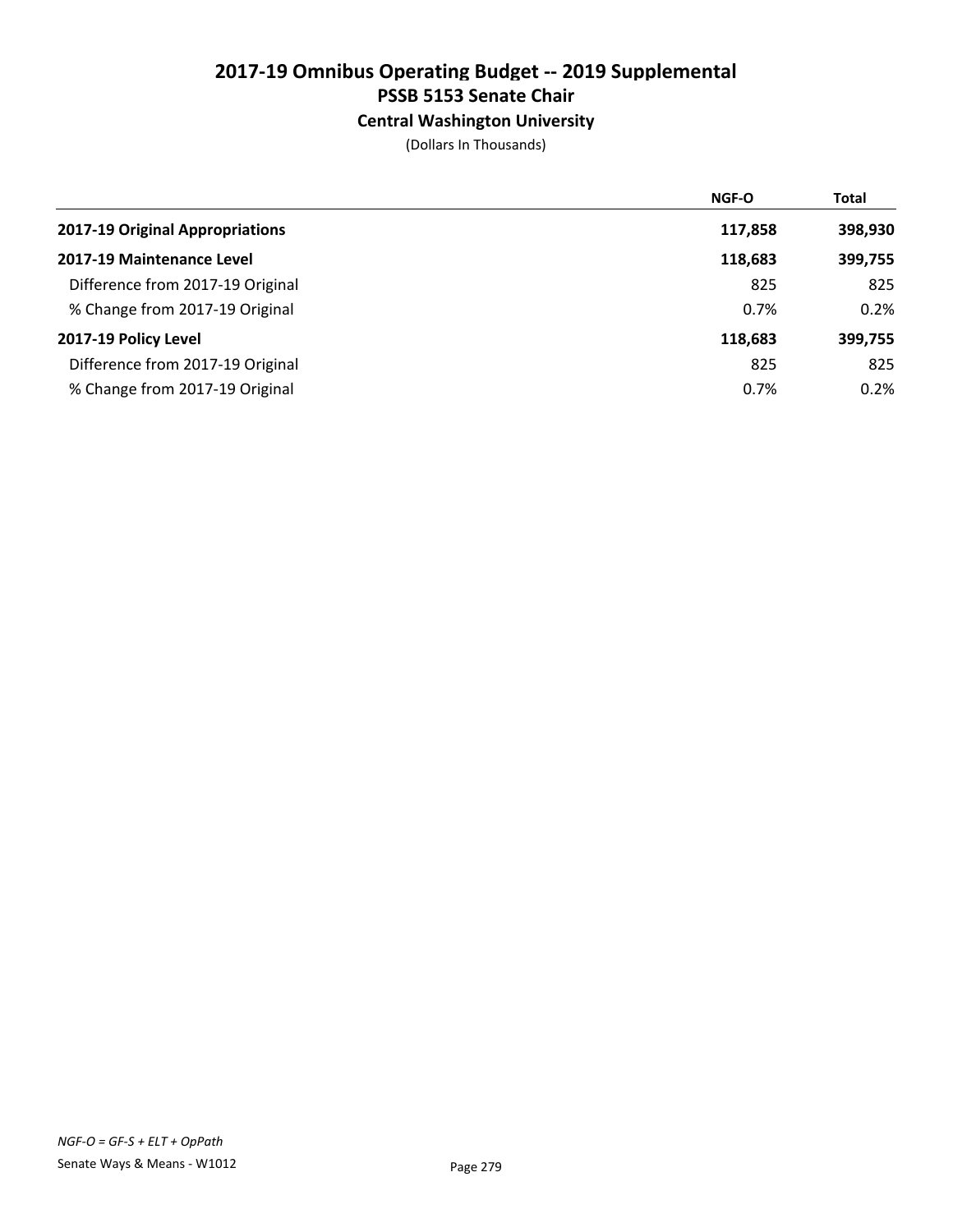### The Evergreen State College

|                                  | <b>NGF-O</b> | <b>Total</b> |
|----------------------------------|--------------|--------------|
| 2017-19 Original Appropriations  | 60,184       | 151,235      |
| 2017-19 Maintenance Level        | 60,198       | 151,249      |
| Difference from 2017-19 Original | 14           | 14           |
| % Change from 2017-19 Original   | 0.0%         | $0.0\%$      |
| 2017-19 Policy Level             | 60,198       | 151,249      |
| Difference from 2017-19 Original | 14           | 14           |
| % Change from 2017-19 Original   | 0.0%         | $0.0\%$      |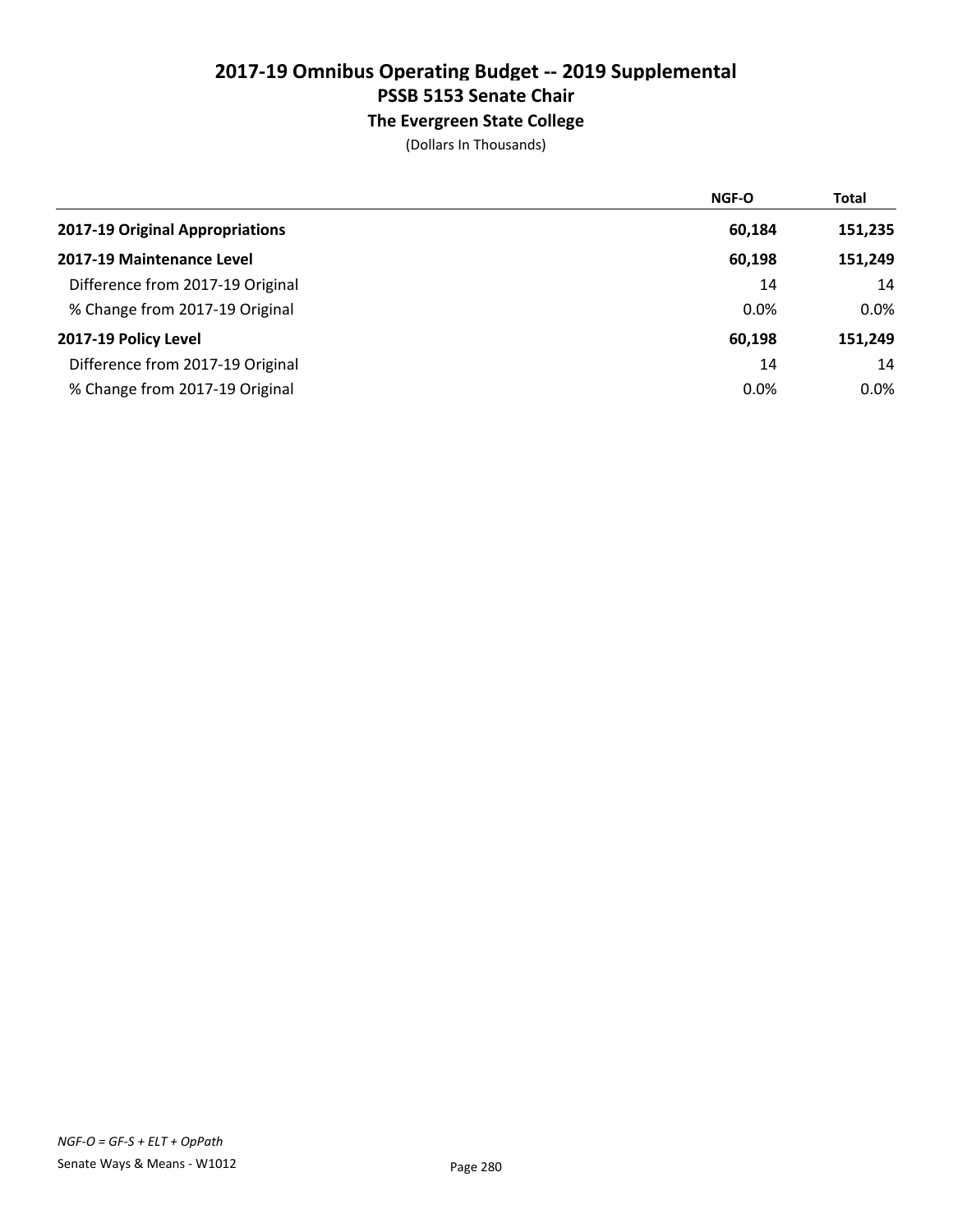### Western Washington University

|                                  | <b>NGF-O</b> | <b>Total</b> |
|----------------------------------|--------------|--------------|
| 2017-19 Original Appropriations  | 159,131      | 393,743      |
| 2017-19 Maintenance Level        | 159,193      | 393,805      |
| Difference from 2017-19 Original | 62           | 62           |
| % Change from 2017-19 Original   | 0.0%         | $0.0\%$      |
| 2017-19 Policy Level             | 159.193      | 393,805      |
| Difference from 2017-19 Original | 62           | 62           |
| % Change from 2017-19 Original   | 0.0%         | $0.0\%$      |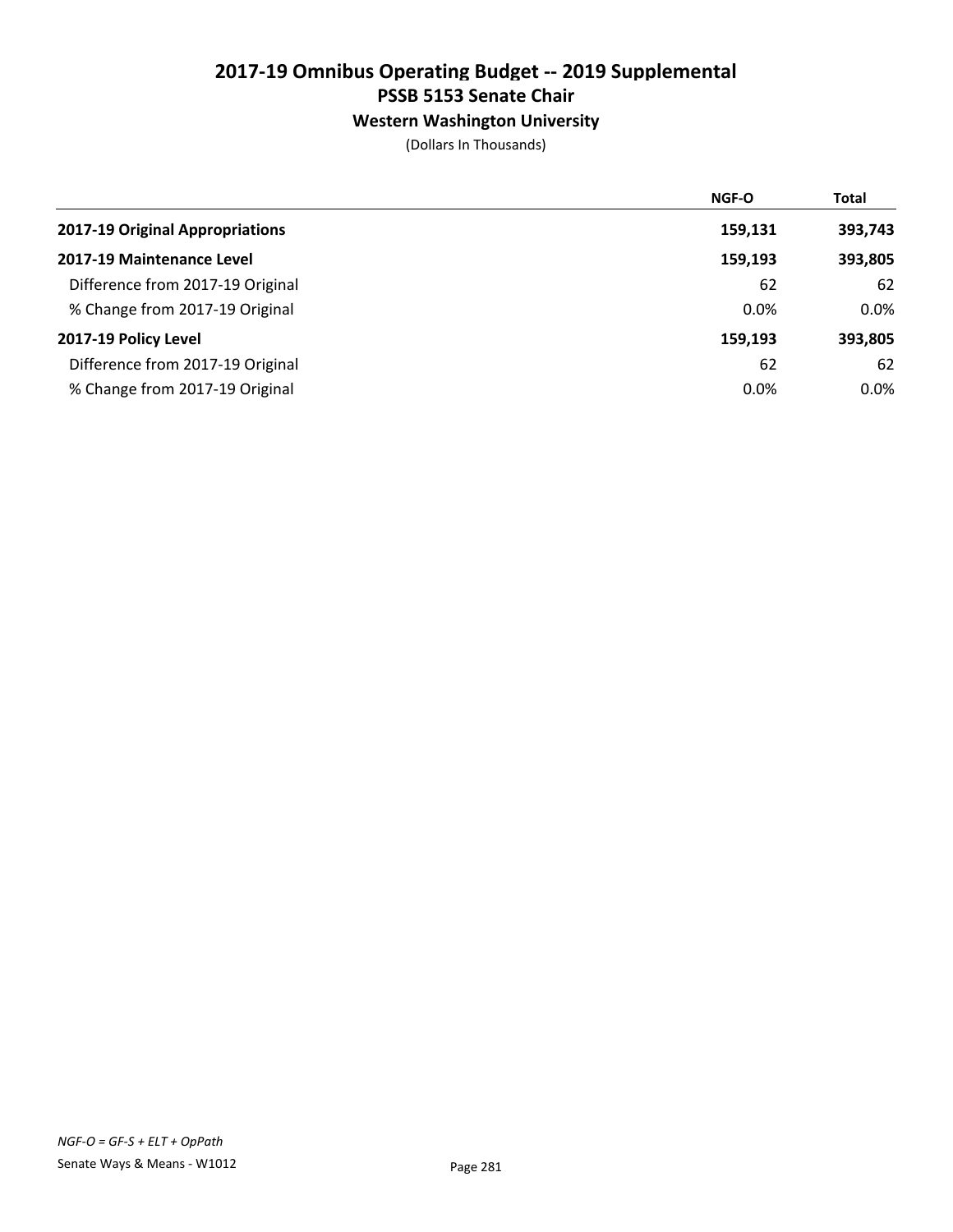# Community & Technical College System

|                                  | <b>NGF-O</b> | <b>Total</b> |
|----------------------------------|--------------|--------------|
| 2017-19 Original Appropriations  | 1,400,981    | 3,034,316    |
| 2017-19 Maintenance Level        | 1,401,056    | 3,034,391    |
| Difference from 2017-19 Original | 75           | 75           |
| % Change from 2017-19 Original   | $0.0\%$      | $0.0\%$      |
| 2017-19 Policy Level             | 1,401,056    | 3,034,391    |
| Difference from 2017-19 Original | 75           | 75           |
| % Change from 2017-19 Original   | 0.0%         | 0.0%         |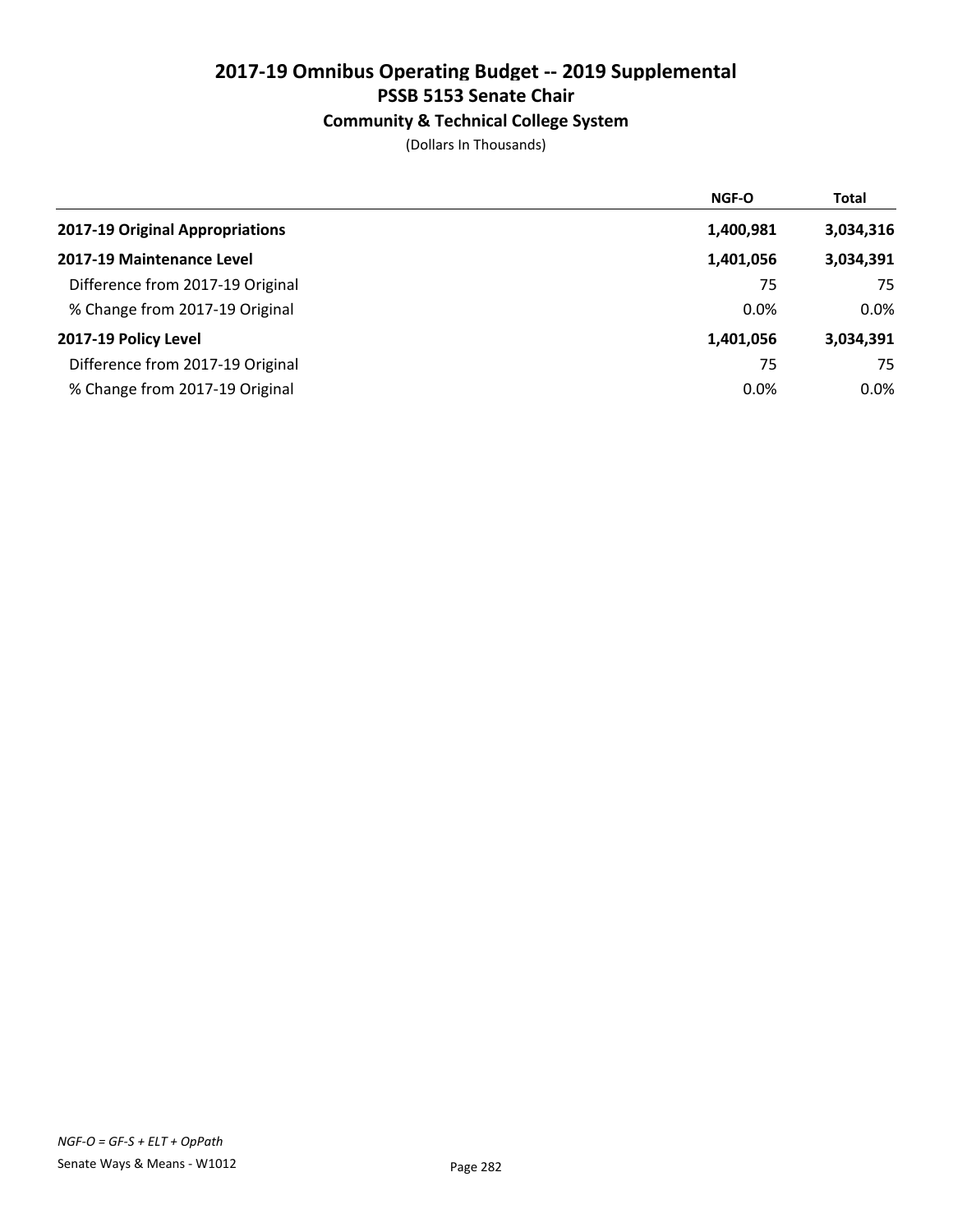# 2017-19 Omnibus Operating Budget -- 2019 Supplemental PSSB 5153 Senate Chair State School for the Blind

|                                  | NGF-O  | <b>Total</b> |
|----------------------------------|--------|--------------|
| 2017-19 Original Appropriations  | 14,546 | 19,277       |
| 2017-19 Maintenance Level        | 14,546 | 19,277       |
| Difference from 2017-19 Original | 0      | 0            |
| % Change from 2017-19 Original   | 0.0%   | $0.0\%$      |
| Policy -- Comp Total             | 716    | 716          |
| <b>Total Policy Changes</b>      | 716    | 716          |
| 2017-19 Policy Level             | 15,262 | 19,993       |
| Difference from 2017-19 Original | 716    | 716          |
| % Change from 2017-19 Original   | 4.9%   | 3.7%         |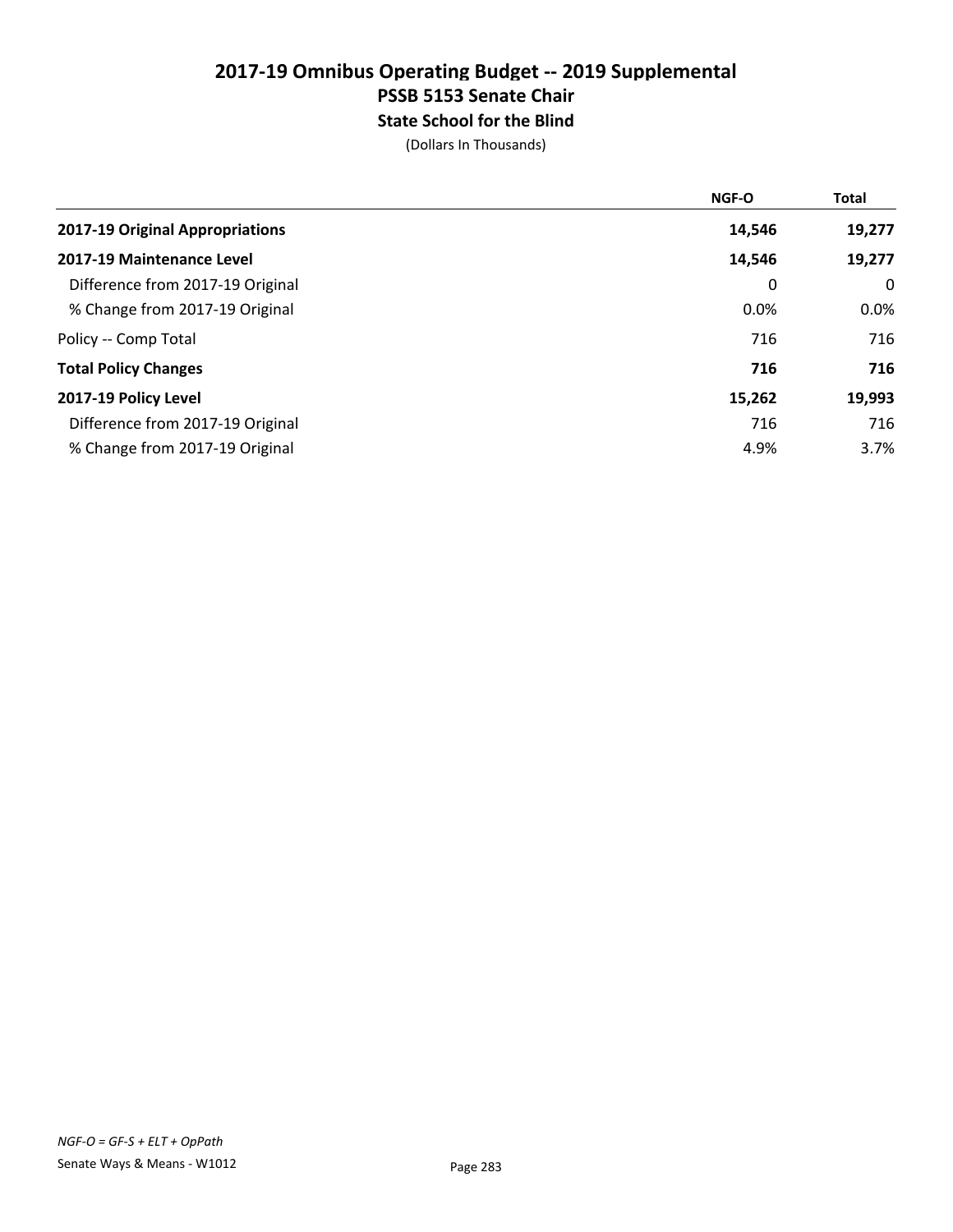### Center for Childhood Deafness & Hearing Loss

(Dollars In Thousands)

|                                   | NGF-O  | Total   |
|-----------------------------------|--------|---------|
| 2017-19 Original Appropriations   | 21,857 | 22,980  |
| 2017-19 Maintenance Level         | 21,857 | 22,980  |
| Difference from 2017-19 Original  | 0      | 0       |
| % Change from 2017-19 Original    | 0.0%   | $0.0\%$ |
| <b>Policy Other Changes:</b>      |        |         |
| <b>Nutrition Services</b><br>1.   | 23     | 23      |
| 2. Transportation                 | 378    | 378     |
| 3. WA Career Academy for the Deaf | 78     | 78      |
| <b>Policy -- Other Total</b>      | 479    | 479     |
| Policy -- Comp Total              | 530    | 530     |
| <b>Total Policy Changes</b>       | 1,009  | 1,009   |
| 2017-19 Policy Level              | 22,866 | 23,989  |
| Difference from 2017-19 Original  | 1,009  | 1,009   |
| % Change from 2017-19 Original    | 4.6%   | 4.4%    |

#### *Comments:*

### 1. Nutrition Services

Funding is provided for increased staffing and compensation necesary to accommodate breakfast meal preparation and services in the cafeteria what were formerly provided in the cottages only. (General Fund-State)

### 2. Transportation

Funding is provided to support increases in contract, salary and goods and services costs for the transportation program. (General Fund-State)

### 3. WA Career Academy for the Deaf

Funding is provided for a job coach at the Washington Career Academy, the agency's post-high school program for deaf and hard of hearing individuals between the ages of 18 and 22 who have graduated from high school or hold a GED. (General Fund-State)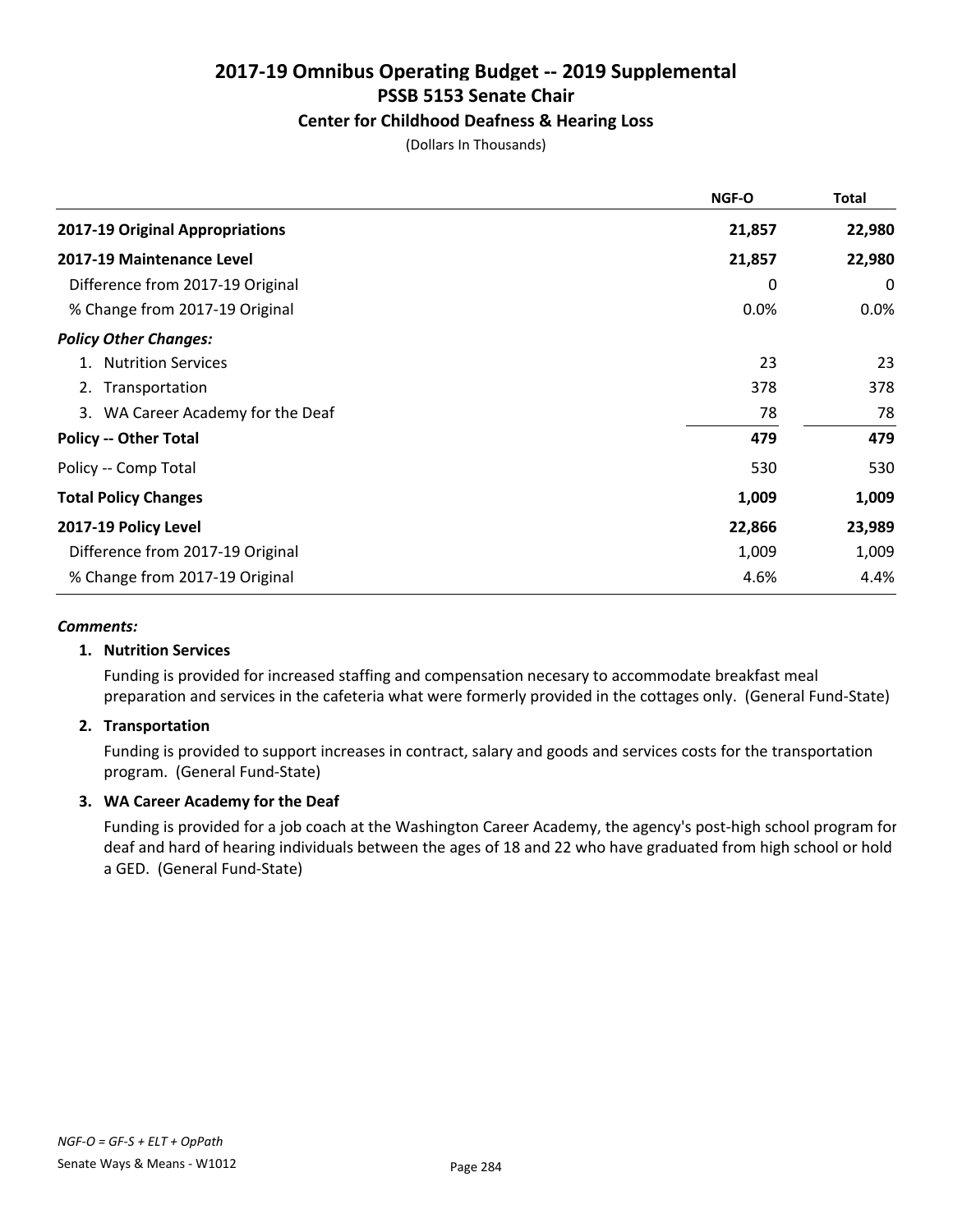# Workforce Training & Education Coordinating Board

|                                  | <b>NGF-O</b> | <b>Total</b> |
|----------------------------------|--------------|--------------|
| 2017-19 Original Appropriations  | 3,838        | 60,031       |
| 2017-19 Maintenance Level        | 3,868        | 60,061       |
| Difference from 2017-19 Original | 30           | 30           |
| % Change from 2017-19 Original   | 0.8%         | 0.1%         |
| 2017-19 Policy Level             | 3,868        | 60,061       |
| Difference from 2017-19 Original | 30           | 30           |
| % Change from 2017-19 Original   | 0.8%         | 0.1%         |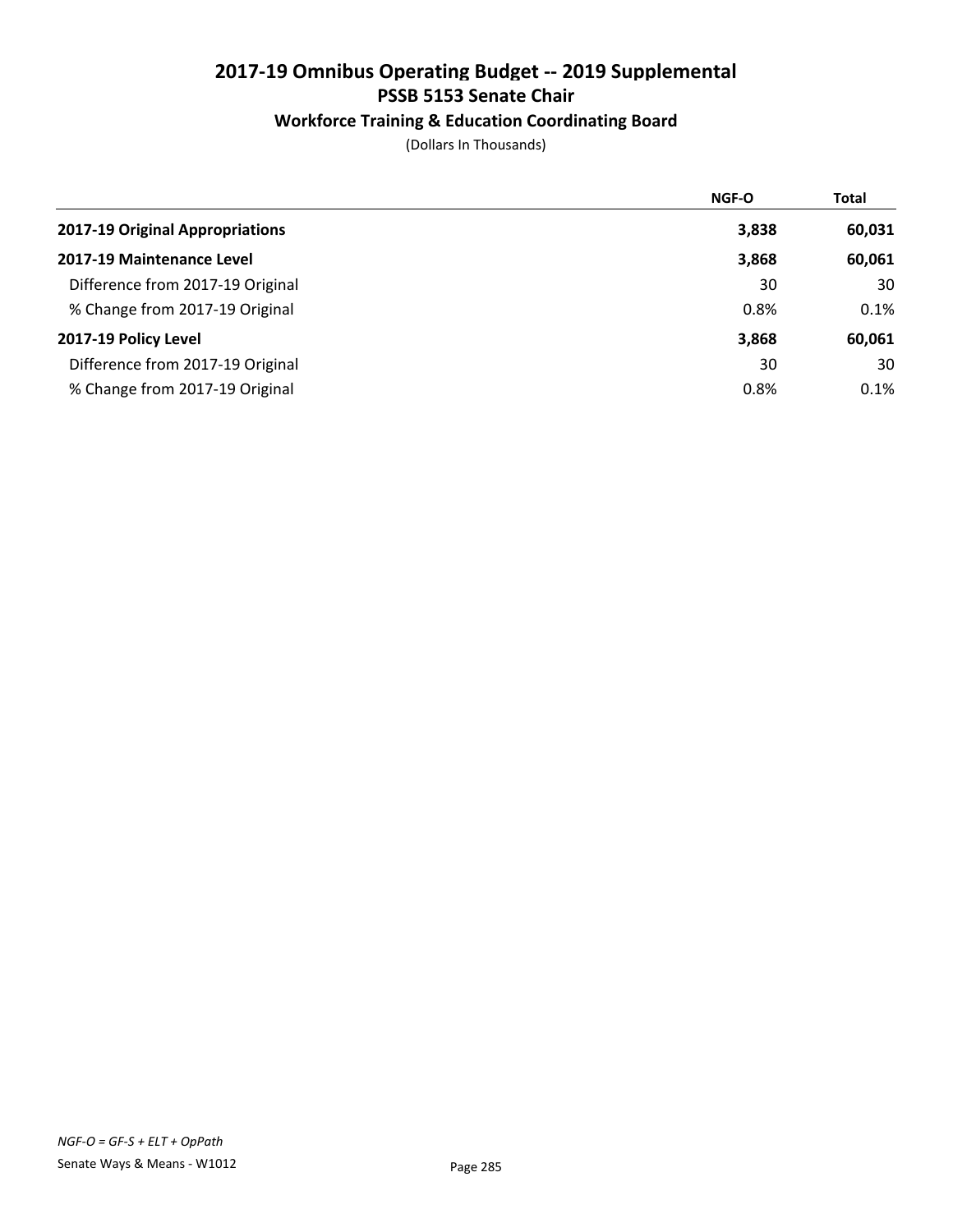## Bond Retirement and Interest

|                                  | <b>NGF-O</b> | <b>Total</b> |
|----------------------------------|--------------|--------------|
| 2017-19 Original Appropriations  | 2,293,796    | 2,488,239    |
| 2017-19 Maintenance Level        | 2,279,784    | 2,469,097    |
| Difference from 2017-19 Original | $-14.012$    | $-19,142$    |
| % Change from 2017-19 Original   | $-0.6%$      | $-0.8%$      |
| 2017-19 Policy Level             | 2,279,784    | 2,469,097    |
| Difference from 2017-19 Original | $-14.012$    | $-19,142$    |
| % Change from 2017-19 Original   | $-0.6%$      | $-0.8%$      |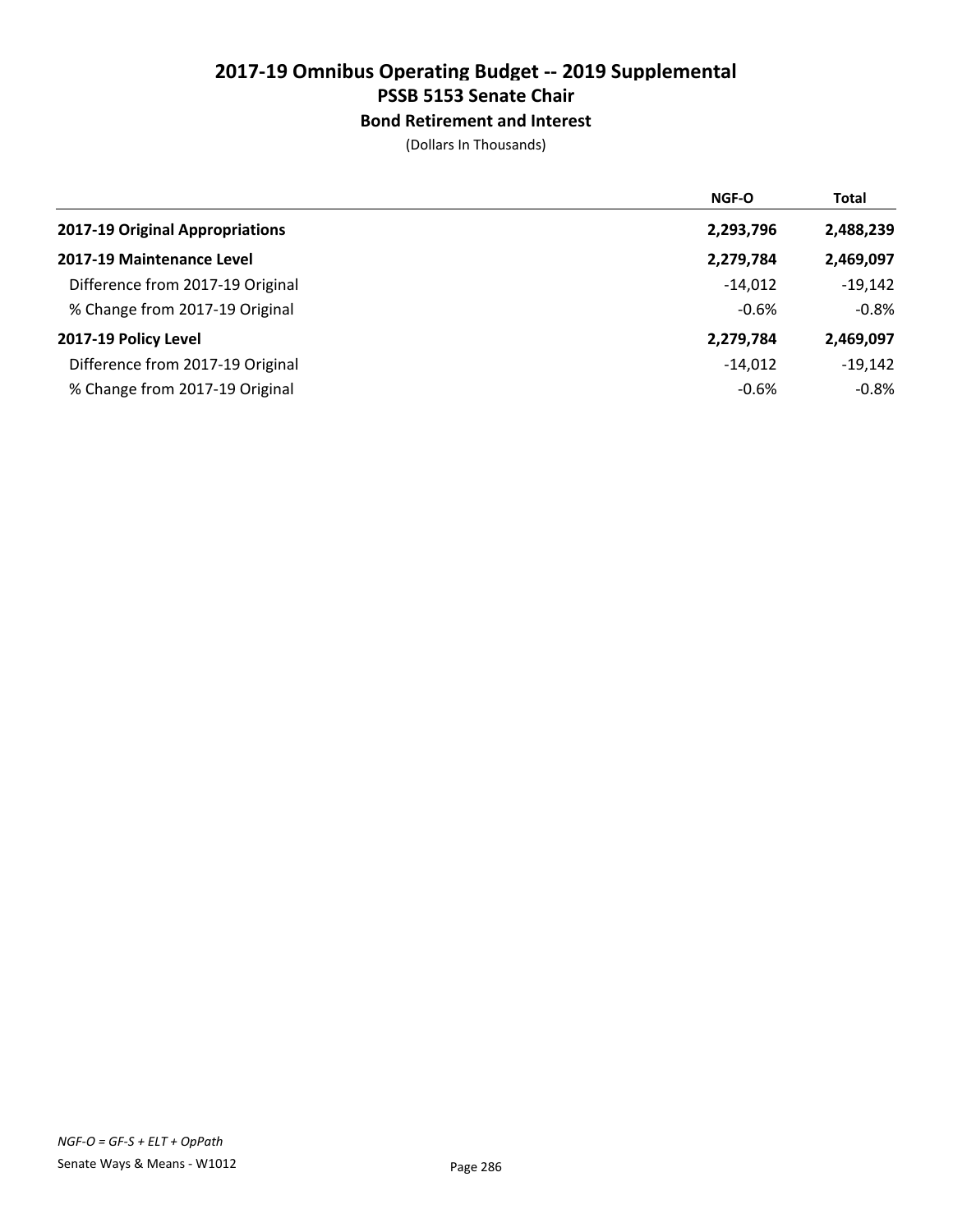# Special Appropriations to the Governor

(Dollars In Thousands)

|                                       | <b>NGF-O</b> | <b>Total</b> |
|---------------------------------------|--------------|--------------|
| 2017-19 Original Appropriations       | 192,244      | 200,688      |
| 2017-19 Maintenance Level             | 192,244      | 200,688      |
| Difference from 2017-19 Original      | 0            | 0            |
| % Change from 2017-19 Original        | 0.0%         | $0.0\%$      |
| <b>Policy Other Changes:</b>          |              |              |
| 1. Municipal Criminal Justice Account | 1,063        | 1,063        |
| <b>Policy -- Other Total</b>          | 1,063        | 1,063        |
| <b>Total Policy Changes</b>           | 1,063        | 1,063        |
| 2017-19 Policy Level                  | 193,307      | 201,751      |
| Difference from 2017-19 Original      | 1,063        | 1,063        |
| % Change from 2017-19 Original        | 0.6%         | 0.5%         |

#### *Comments:*

### 1. Municipal Criminal Justice Account

Funds are provided for expenditure into the Municipal Criminal Justice Assistance Account to prevent a cash deficit. (General Fund-State)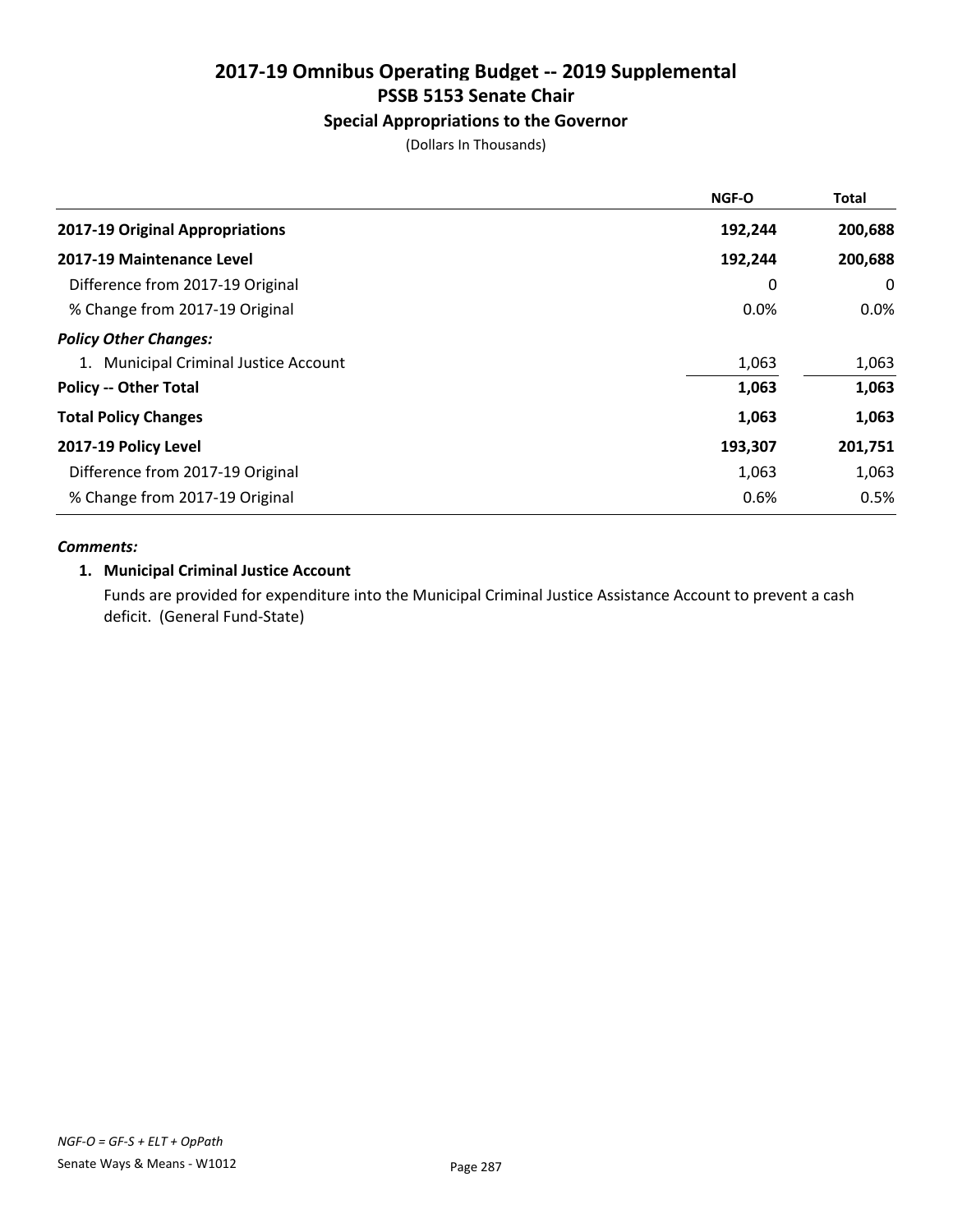# Sundry Claims

(Dollars In Thousands)

|                                  | <b>NGF-O</b> | <b>Total</b> |
|----------------------------------|--------------|--------------|
| 2017-19 Original Appropriations  | 159          | 159          |
| 2017-19 Maintenance Level        | 159          | 159          |
| Difference from 2017-19 Original | 0            | 0            |
| % Change from 2017-19 Original   | 0.0%         | $0.0\%$      |
| <b>Policy Other Changes:</b>     |              |              |
| 1. Self Defense                  | 177          | 177          |
| 2. Wrongful Convictions          | 610          | 610          |
| <b>Policy -- Other Total</b>     | 787          | 787          |
| <b>Total Policy Changes</b>      | 787          | 787          |
| 2017-19 Policy Level             | 946          | 946          |
| Difference from 2017-19 Original | 787          | 787          |
| % Change from 2017-19 Original   | 495.0%       | 495.0%       |

#### *Comments:*

#### 1. Self Defense

On the recommendation of the Department of Enterprise Services' Office of Risk Management, payment is made under RCW 9A.16.110 for claims reimbursing legal costs and other expenses of criminal defendants acquitted on the basis of self defense. (General Fund-State)

### 2. Wrongful Convictions

On the recommendation of the Department of Enterprise Services' Office of Risk Management, payment is made under RCW 4.100.060 for claims related to wrongful convictions. (General Fund-State)